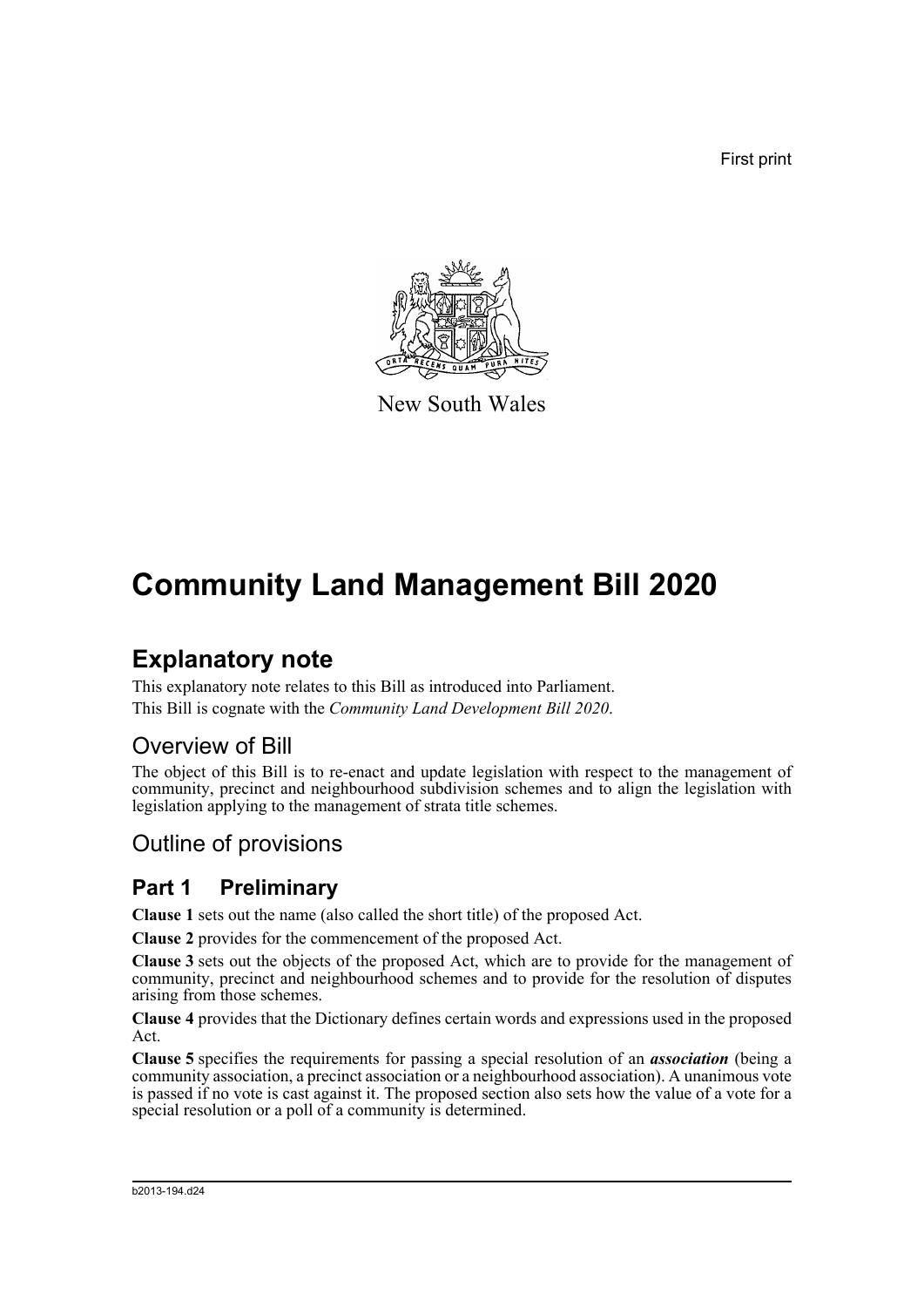**Clause 6** defines when a person is *connected* with another person for the purposes of the proposed Act. This provision reflects a provision of the *Strata Schemes Management Act 2015*.

# **Part 2 Management of schemes**

The proposed Part provides for the members, functions and meetings of associations and their operation during the initial period of a precinct scheme or neighbourhood scheme and at other times. The proposed Part re-enacts provisions of Part 2, Division 1 of the *Community Land Management Act 1989* (the *1989 Act*), with the following changes—

- (a) the matters for the agenda for the first annual general meeting of an association are specified,
- (b) the documents required to be provided for that meeting by the original owner will include planning approvals, compliance certificates and fire safety certificates issued under the *Environmental Planning and Assessment Act 1979* relating to the scheme parcel,
- (c) the Civil and Administrative Tribunal (the *Tribunal*) rather than an adjudicator will have power to order a meeting of an association to be held,
- (d) a unanimous or special resolution by an association about a matter that is required to be determined by a resolution of that kind may only be revoked by a resolution of the same kind, other than a unanimous resolution relating to association property, which is revocable by a special resolution,
- (e) it will be mandatory, rather than discretionary, for a person who has an interest in a community development lot, precinct development lot or neighbourhood lot that confers a right to vote at an association meeting to give the association notice of the interest,
- (f) the Tribunal will have power to order a resolution at a general meeting to be treated as a nullity if satisfied that the applicant was improperly denied a vote on the motion or was not given due notice of the item of business relating to the motion,
- (g) the power to declare that the initial period for a scheme has not expired or to extend the period has been omitted and a power for the Tribunal to make orders waiving, varying or extinguishing a restriction relating to the initial period and authorising other related matters to be done is proposed to be inserted,
- (h) an association may recover amounts from the original owner under the *association scheme* (being a community scheme, precinct scheme or neighbourhood scheme) to cover losses or liability incurred because of a failure by the original owner to comply with restrictions relating to the initial period.

# **Part 3 Association committees**

The proposed Part constitutes *association committees* (being the association committees constituted for an association) and provides for their members, functions and meetings. The proposed Part also provides for the appointment and functions of the chairperson, secretary and treasurer of an association. The proposed Part re-enacts provisions of Part 2, Division 2 of the 1989 Act relating to executive committees, with the following changes—

- (a) the committees are now to be known as association committees rather than executive committees,
- (b) managing agents, facilities managers for associations and agents who lease lots in a scheme will not be eligible for appointment, nomination or election as members of association committees,
- (c) if there are tenants for more than half the lots in a neighbourhood scheme, a tenant representative may be nominated for the neighbourhood committee and may attend, but not vote on issues at, the committee,
- (d) a duty is imposed on members of association committees to carry out their functions for the benefit, so far as practicable, of the association and with due care and diligence,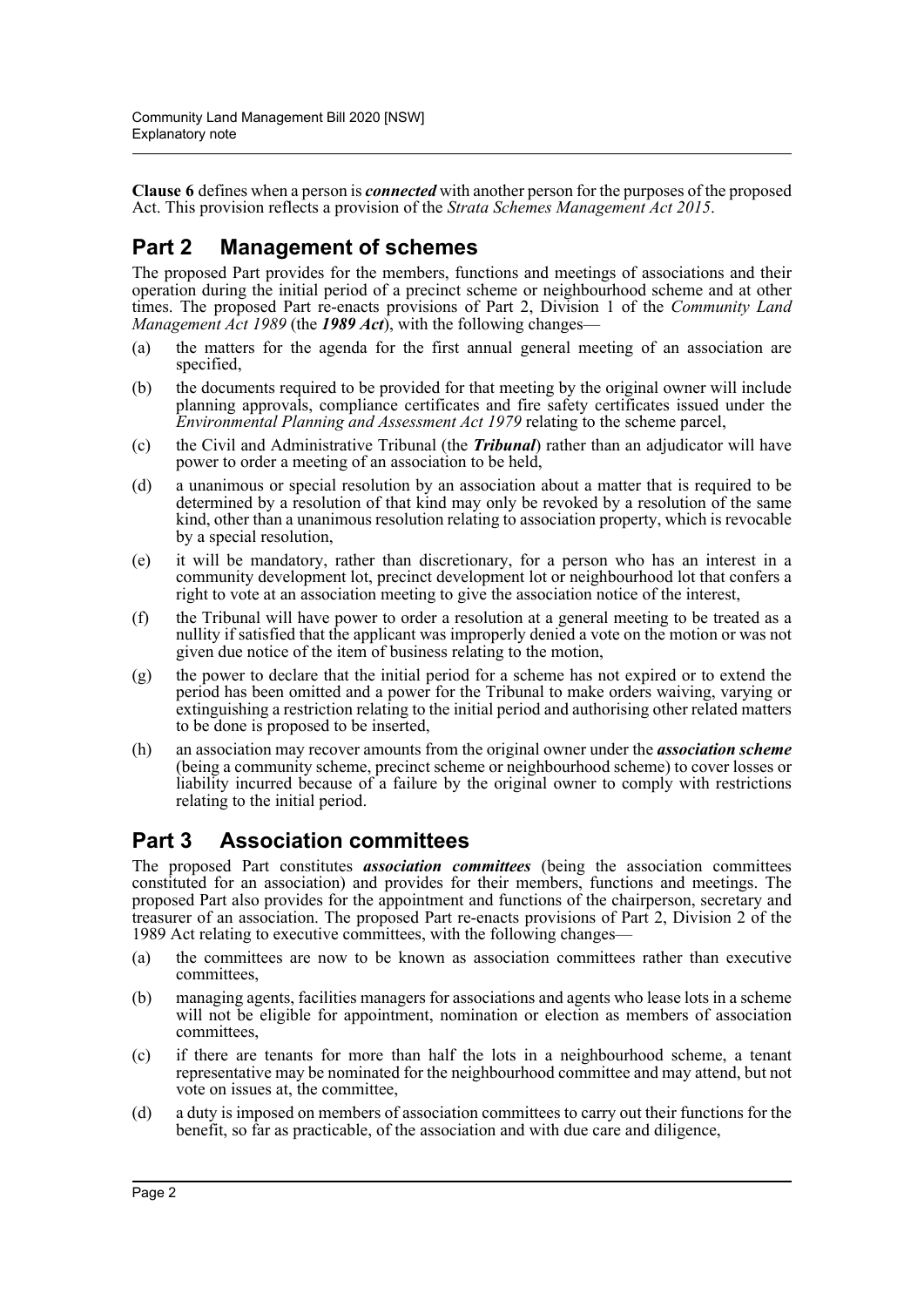- (e) the functions of the treasurer and other officers of the association are specified, together with the limitations on delegation of the treasurer's functions,
- (f) the Tribunal will have power to make an order appointing a person to convene and hold a meeting of an association if there is no secretary, treasurer or chairperson or no association committee.

### **Part 4 Managing agents and facilities managers**

The proposed Part provides for the appointment and functions of managing agents and facilities managers for association schemes. The proposed Part re-enacts provisions of Division 5 of Part 2 of the 1989 Act, with the following changes—

- (a) the term of appointment of a managing agent will be 12 months if appointed at the first annual general meeting, or 3 years in any other case, including any option for reappointment,
- (b) the term of appointment may be extended by up to 3 months pending a decision as to reappointment but may not be extended beyond the date of the next annual general meeting,
- (c) a managing agent is taken to have an option to extend the term of the managing agent's term for 3 months if the agent is not reappointed and notice of less than 3 months is given by the association or the term is not extended by the association,
- (d) a managing agent must give notice at least 3 months before the end of the term of appointment and at least 1 month before the end of an extension of a term,
- (e) a managing agent may transfer the managing agent's functions to another person if the transfer is authorised by a resolution at a general meeting of the association,
- (f) a managing agent who exercises a function of the association or an officer of the association must keep a record of that and at least once each year provide a copy of all records made in the preceding year,
- (g) it will be an offence for a managing agent to request or accept a gift or other benefit from another person for the managing agent or another person in connection with providing services as a managing agent. The exceptions to the prohibition on benefits will be remuneration paid by an association, monetary commissions paid in accordance with the appointment agreement or approved by the association and gifts with a value below an amount prescribed by the regulations,
- (h) a managing agent must report at the following annual general meeting of an association whether commissions have been paid to the agent and as to the particulars of the commissions and must disclose subsequent variations to the reported amounts,
- (i) information about transactions must be disclosed by the managing agent at the request of the association if the transactions took place not earlier than 5 years before notice was given, rather than not earlier than 3 years as is currently the case,
- (j) the appointment of persons (*facilities managers*) who assist in exercising one or more of managing association property, controlling the use of association property by persons other than owners or occupiers or maintaining and repairing association property is regulated by requiring a written agreement and limiting the term of appointment to 10 years,
- (k) a facilities manager may transfer the facilities manager's functions to another person if the transfer is authorised by a resolution at a general meeting of the association,
- (l) a managing agent or facilities manager must disclose to the association a connection with the original owner or a direct or indirect pecuniary interest in the association scheme,
- (m) the Tribunal will have power, on application by an association, to make orders relating to managing agent and facilities manager agreements, including orders terminating an agreement appointing a managing agent or a facilities manager, requiring compensation to be paid to a party to the agreement, varying or declaring void part of the agreement or ordering a party to take action or not to take action under an agreement.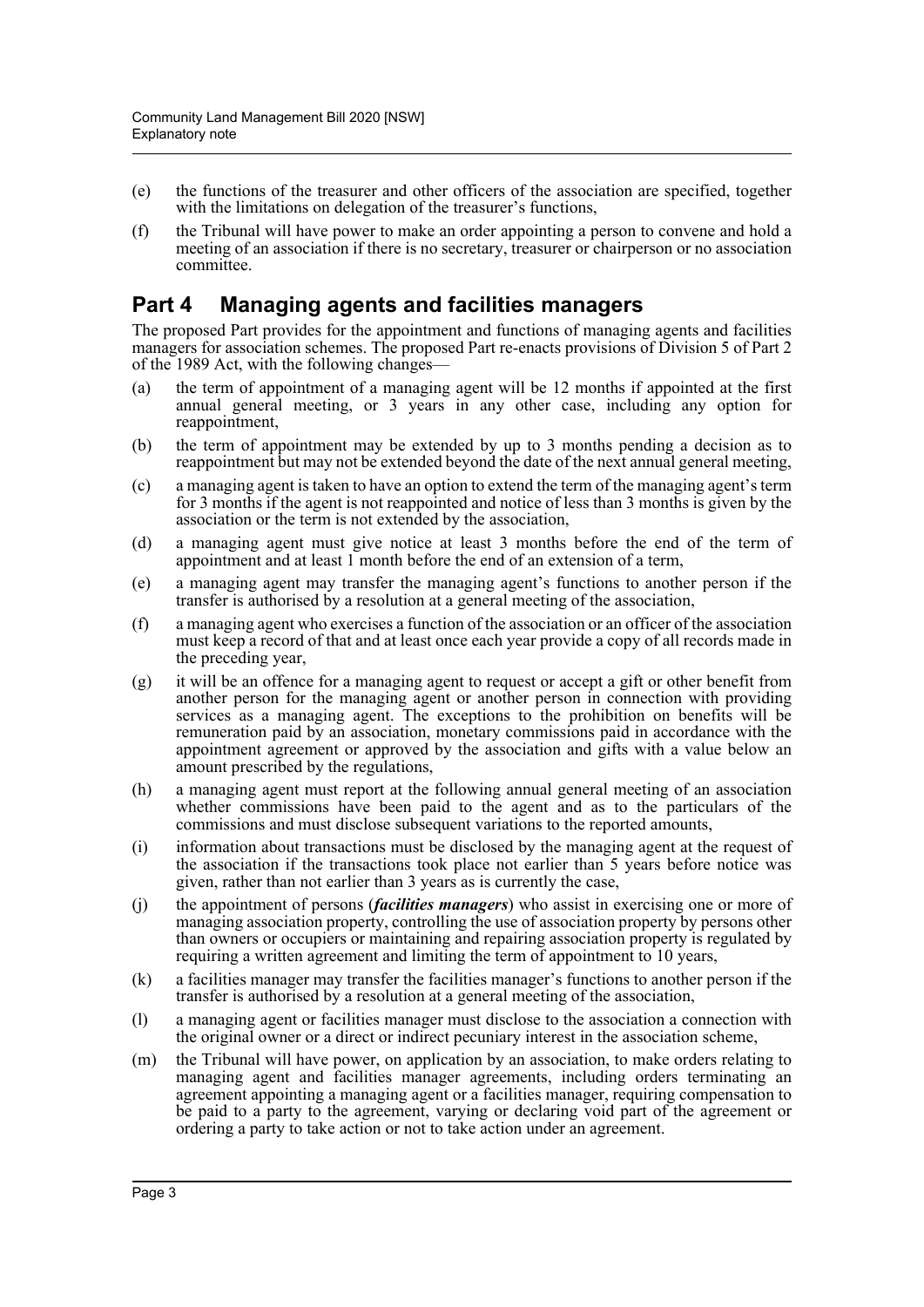# **Part 5 Financial management**

The proposed Part provides for the funds to be established by associations, the levying of contributions, financial statements, meetings and other matters related to the financial management of association schemes. The proposed Part re-enacts provisions of Part 2, Division 2 of, and Schedule 1, Part 4 to, the 1989 Act with the following changes—

- (a) a sinking fund is now to be known as a capital works fund,
- (b) the power to resolve a dispute about a distribution of surplus money in the administrative fund or capital works fund will be conferred on the Tribunal rather than a court, though the Supreme Court will continue to determine disputes where the title to land is in question (other than incidentally) or the dispute is incidental to other disputes being dealt with by the Supreme Court,
- (c) the amounts levied as contributions on members of an association must be determined at the same association meeting that the estimates of the money required to meet actual and expected expenditure from the administrative fund and capital works fund are determined,
- (d) a contribution payable by a member of an association is payable on the date set out in the notice of the contribution and the date must be at least 30 days after the notice is given,
- (e) additional notice is not required to be given of regular periodic contributions,
- (f) interest is not payable on an overdue contribution if the contribution is paid not later than 1 month after the due date,
- (g) the Tribunal will have power to order a member of an association or another person to pay contributions (if unpaid for more than a month), interest that is due and expenses incurred in recovering those amounts,
- (h) the Tribunal will have power to order the original owner to pay compensation to the association if the estimates and levies determined during the initial period of the association scheme were inadequate to meet the actual or expected expenditures of the association,
- (i) an association is required to prepare a statement of key financial information for each reporting period for each of its funds, which is to include the balance carried forward, total income, total interest earned and other matters,
- (j) an association must have its accounts and financial statements audited before its annual general meeting if its annual budget exceeds \$250,000 and may do so if the annual budget is \$250,000 or less,
- (k) an association must not obtain legal services without first obtaining approval at a general meeting to do so (except in certain circumstances including urgent cases) if the likely costs of the matter will not be more than \$10,000 and if the services are for the purposes of recovering unpaid contributions.

# **Part 6 Property management**

The proposed Part provides for the obligations and powers of associations relating to association property, the provision of amenities or services to associations and other matters related to association property. The proposed Part re-enacts provisions of Part 2, Division 1 and Part 3 of, and Schedule 1, Part 2 to, the 1989 Act, with the following changes—

- (a) an exception to the duty to maintain, repair and replace association property and property owned by an association is provided for where a special resolution is passed determining that it is not appropriate to maintain, repair or replace particular property and the decision will not affect safety or detract from the appearance of property in the association scheme,
- (b) the original owner must prepare an initial maintenance schedule of the association property and the schedule is to be one of the documents provided to the association before the end of the initial period,
- (c) an association is given clear power to dispose of or otherwise deal with a lot or personal property vested in the association,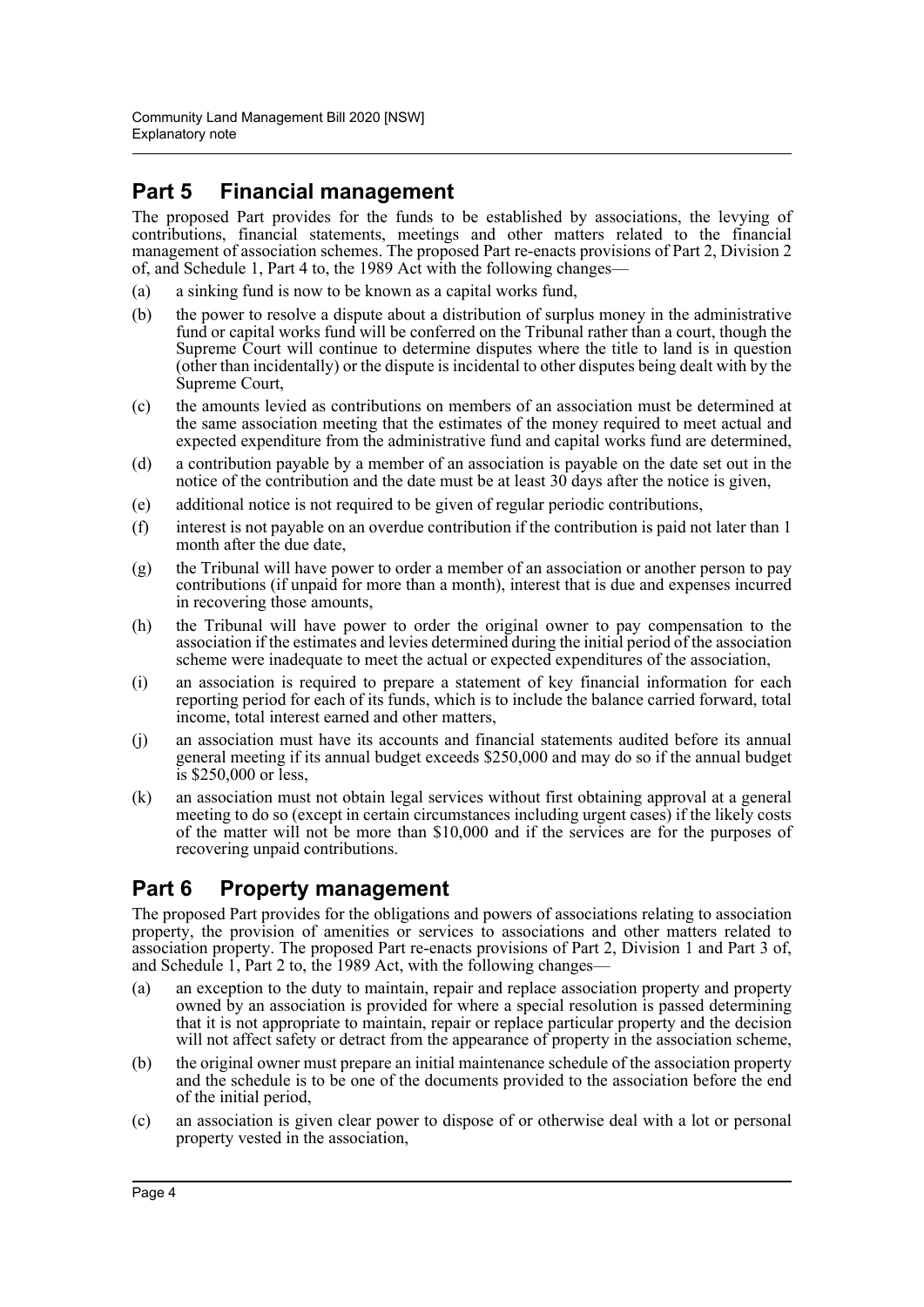- (d) the Tribunal will have power, on the application of an association, to order an occupier of a lot in an association scheme to allow access so that the association can determine whether work needs to be carried out by the association or for other purposes for which the association is permitted to enter,
- (e) a power to make regulations prescribing procedures for dealing with goods left on association property will be inserted,
- (f) the Tribunal will have power to order that an owner or occupier of a development lot or a neighbourhood lot in an association scheme take steps to repair damage caused to association property or another lot in the scheme by the owner or occupier or pay to the association the costs of repairing the damage and associated costs,
- (g) to require an association to consider certain matters before approving a sustainability infrastructure resolution.

### **Part 7 Management statements and by-laws for associations**

The proposed Part provides for the management statements (including by-laws) for association schemes and the creation of by-laws that impose restrictions on and confer rights relating to association property. The proposed Part re-enacts provisions of Part 2, Division 1 and sections 54 and 55 of the 1989 Act, with the following changes—

- (a) a general statement is included that by-laws of association schemes may relate to the management, administration, control, use or enjoyment of the lots in an association scheme or association property,
- (b) a by-law of an association scheme may limit the number of adult residents who may reside in a lot by reference to the number of bedrooms in a residence,
- (c) a by-law must not be harsh, unconscionable or oppressive and cannot prohibit or restrict persons under 18 years from occupying a residential lot or the keeping of an assistance animal,
- (d) a by-law will not be capable of operating to prohibit or restrict a devolution or other dealing relating to a lot and a by-law cannot amend or repeal a by-law that takes effect by order of the Tribunal unless the change is approved by a unanimous resolution,
- (e) by-laws that restrict the use of or confer rights relating to association property will now be referred to as association property rights by-laws and may confer rights of exclusive use and enjoyment of all or specified property and confer special privileges in respect of all or specified property,
- (f) an association property rights by-law must provide for who is responsible for the maintenance and upkeep of property affected by the by-law,
- (g) a person who fails to comply with a notice given by an association that requires the person to comply with an association property rights by-law of the association or to pay an amount due under an association property rights by-law ceases to be entitled to use the property to which the by-law relates,
- (h) the maximum amount of civil penalty that may be imposed by the Tribunal for non-compliance with a notice relating to failure to comply with a by-law will be increased to \$1,100,
- (i) the Tribunal will have a power to revoke part of a management statement if it is of the opinion that the management statement contains a by-law that is harsh, unconscionable or oppressive.

### **Part 8 Obligations of owners, occupiers and others relating to lots**

The proposed Part provides for the obligations of owners of development lots, neighbourhood lots and strata lots in community schemes in relation to the use or enjoyment of the lots. The proposed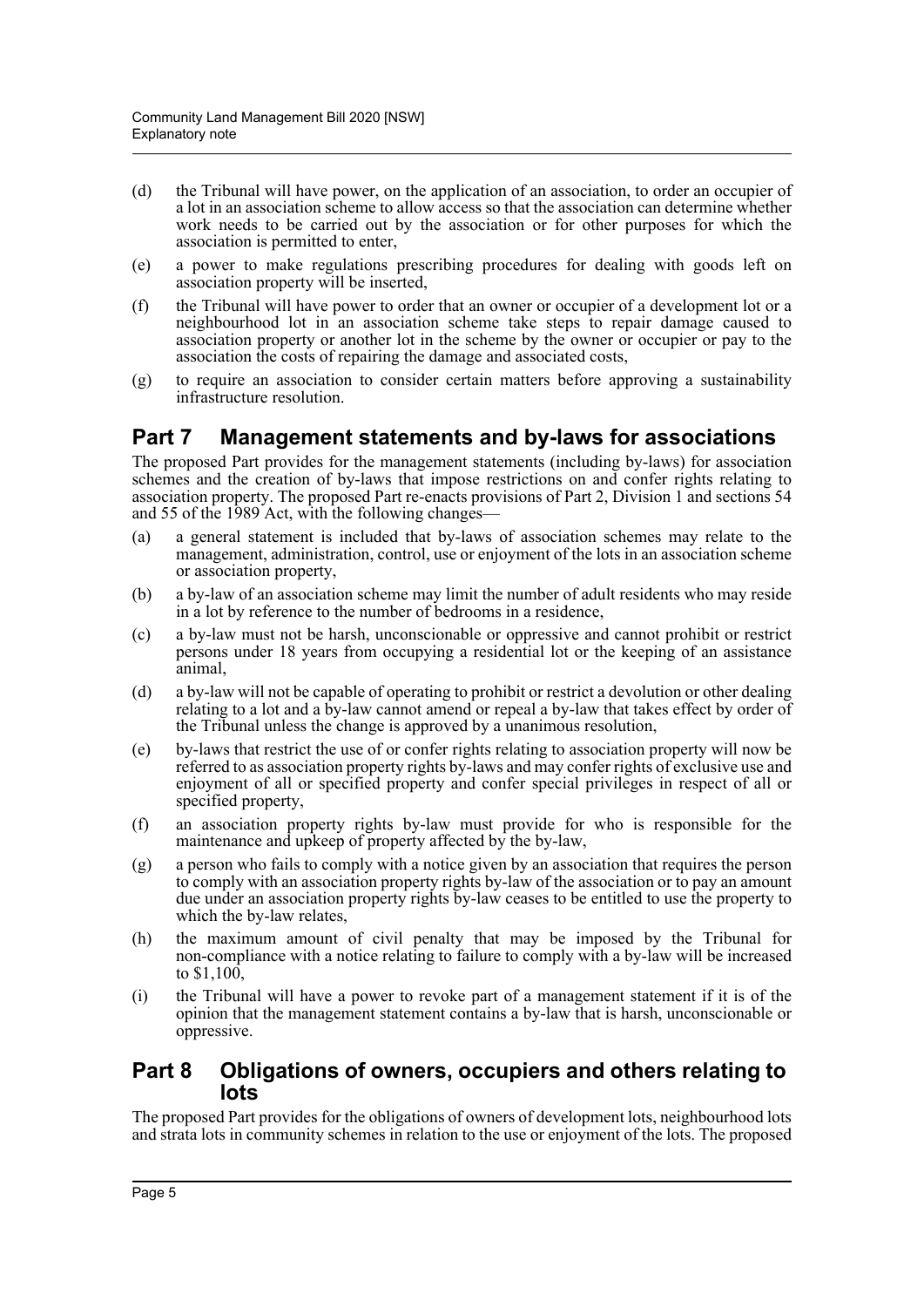Part also authorises the appointment of agents by corporations and other owners of lots. The proposed Part re-enacts sections 111 and 111A of the 1989 Act, with minor changes.

# **Part 9 Insurance**

The proposed Part provides for the insurance obligations of associations. The proposed Part re-enacts provisions of Part 2, Division 3 and section 84 of the 1989 Act, with the following changes—

- (a) an insurance policy for damage must provide for a building or structure that is destroyed, or a part of a building or structure that is damaged but not destroyed, to be rebuilt or replaced so that its condition or extent is not worse or less than the destroyed part when new,
- (b) an insurance policy for damage must also provide for payment of expenses incurred in removing debris and the remuneration of architects and other persons whose services are incidental to rebuilding, replacement, repair or restoration of a damaged building or structure,
- (c) the approved insurers for the purpose of providing insurance will be general insurers under the *Insurance Act 1973* of the Commonwealth or other persons prescribed by the regulations, rather than insurers approved by the Minister,
- (d) an association will be required to obtain a valuation of a building or structure that is required to be insured at least once every 5 years,
- (e) an association may, by unanimous resolution, decide not to use money received from an insurer for the destruction of or damage to a building for repairs or rebuilding,
- (f) an association must use an approved insurer for optional insurance it decides to take out,
- (g) the Tribunal may, on application by an association in accordance with a unanimous resolution, exempt the association from compliance with the requirement to insure a building or structure unconditionally, or subject to a condition that specified insurance is taken out,
- (h) the Tribunal may, on application by an owner or tenant of a development lot or neighbourhood lot, order a person entitled to the benefit of an insurance policy taken out under the proposed Act to pursue a claim in relation to damage to a building or structure on the lot if the Tribunal considers the person has unreasonably refused to make or pursue the claim.

### **Part 10 Records and information about association schemes**

The proposed Part provides for the association rolls and records to be kept by associations and for the inspection of records and the provision of information about associations. The proposed Part re-enacts provisions of sections 25 and 26 of, and Schedule 1, Part 3 and Schedules 3 and 4 to, the 1989 Act, with the following changes—

- (a) the lessor or sub-lessor of a development lot, neighbourhood lot, strata lot or association property must give a copy of the by-laws or management statement affecting the lot or property to a tenant of the lot or property within 14 days after the tenant is entitled to possession and must also notify the tenant of changes to the management statement within 14 days of the change coming into effect,
- (b) the Tribunal may, on application by an association, owner or other person having or acquiring an interest in land, order an association to enter information contained in an association interest notice in the association roll if required confirmation of the information is not given.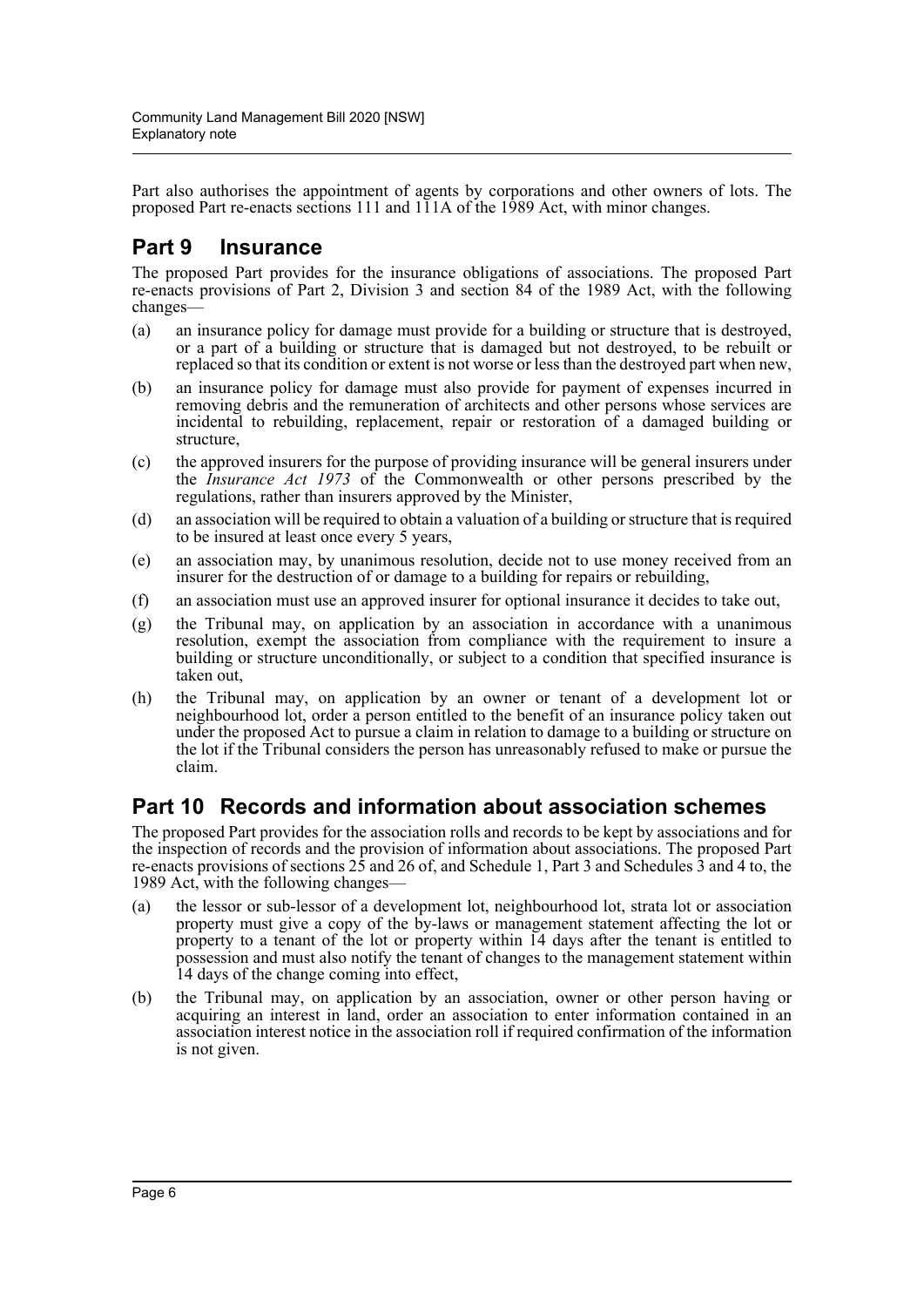# **Part 11 Disputes and Tribunal powers**

The proposed Part provides for procedures for dealing with disputes and for Tribunal procedures and powers. The proposed Part re-enacts provisions of Part 4 of the 1989 Act with the following changes—

- (a) an association may establish a voluntary process for resolving disputes between owners, members of the scheme, other interested persons, the association, the association committee, the managing agent and the facilities manager. The process will not be considered mediation for the purposes of the proposed Act,
- (b) functions formerly exercised by Community Schemes Adjudicators appointed by the Minister will be performed by the Tribunal,
- (c) a party to a dispute is not entitled to be represented by another person at a mediation session unless all the parties consent,
- (d) the registrar of the Tribunal must not accept an application for an order under the proposed Act unless mediation has been unsuccessful, a party has refused mediation or the registrar considers that mediation is unnecessary or inappropriate in the circumstances,
- (e) jurisdiction is expressly conferred on the Tribunal to make orders or decisions that provide for ancillary or consequential matters and to make interlocutory decisions,
- (f) the Tribunal may make an interim order if urgent considerations justify the making of the order,
- (g) jurisdiction is conferred on the Tribunal to make orders about disputes and complaints relating to particular matters, including the operation, administration or management of a scheme and agreements appointing managing agents and facilities managers. The jurisdiction is limited to agreements arising under the proposed Act and to functions conferred by or under the proposed Act,
- (h) the right of persons who administer land tax to apply to the Tribunal for an order to replace the schedule of unit entitlement for a community scheme, precinct scheme or neighbourhood scheme has been removed,
- (i) the grounds on which the Tribunal may make an order appointing a managing agent or requiring a managing agent to be appointed have been extended to include the grounds that an association or strata corporation has failed to comply with an order made under the proposed Act, has failed to perform 1 or more of its duties and owes a judgment debt,
- (j) the maximum period for which an order appointing a managing agent or requiring a managing agent to be appointed may be in force will be extended from  $12$  months to 2 years,
- (k) the Tribunal will have power to make an order removing a person from an association committee, an order prohibiting an association committee from determining a matter and requiring it to be determined by a resolution of the association or an order removing 1 or more association officers from office and from the committee.

# **Part 12 Offences and penalties**

The proposed Part provides for procedures for dealing with disputes and for Tribunal procedures and powers. The proposed Part re-enacts provisions of sections 109F, 112, 113, 120 and 121 of the 1989 Act and deals with the following additional matters—

- (a) where an offence under the proposed Act contains an exception for a reasonable excuse for an act or omission, the onus of proving that a person had a reasonable excuse will lie with the defendant and must be proved on the balance of probabilities,
- (b) an association or strata corporation for a scheme for a building or an owner of a lot in a scheme on which a building is erected may take proceedings for the rectification of the condition of part of a building or site of a building if the condition affects or is likely to affect the support or shelter provided to any other part of the building or its site.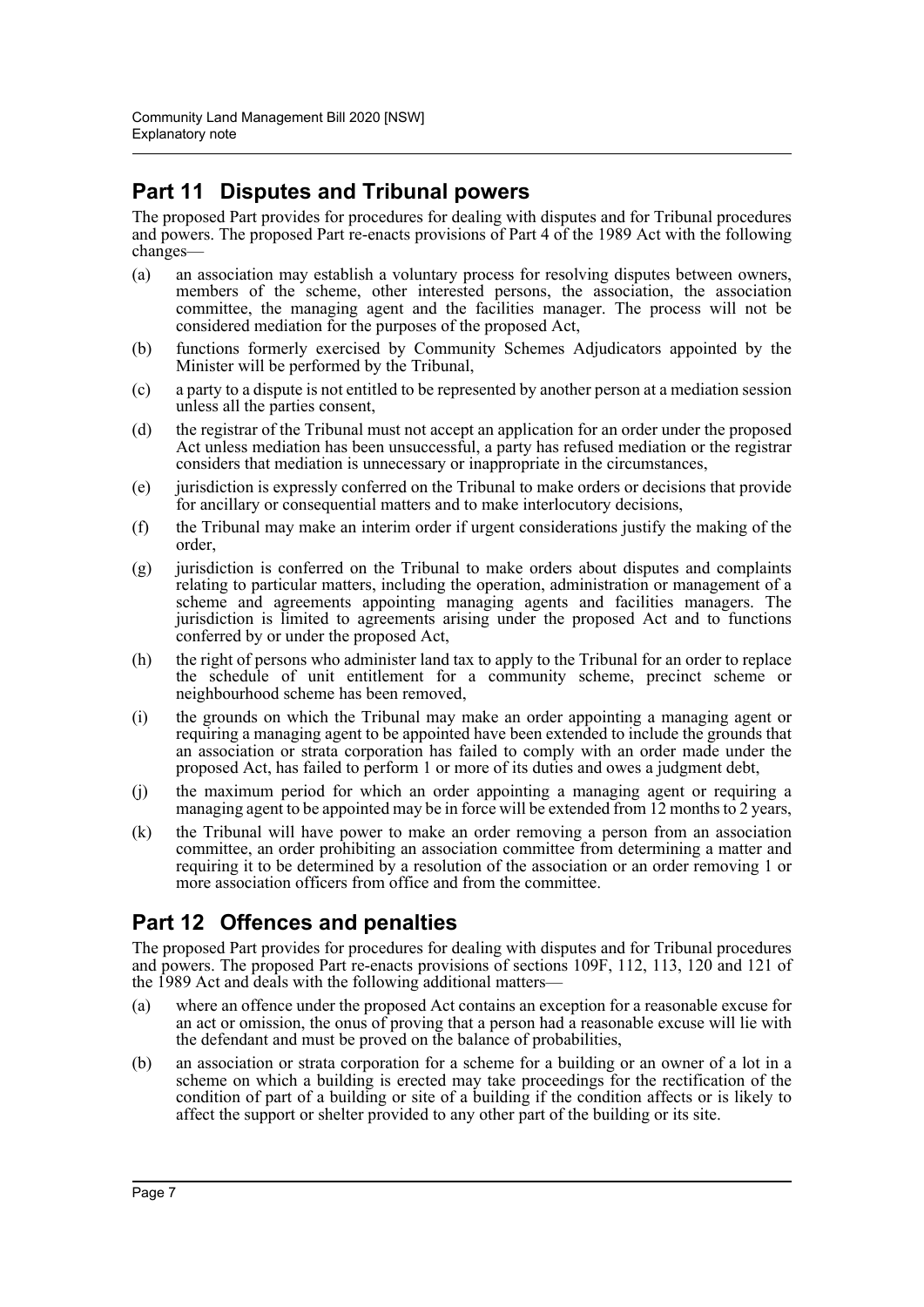## **Part 13 Miscellaneous**

The proposed Part contains miscellaneous provisions. The proposed Part re-enacts provisions of sections 8, 46A and 53, Part 5A, Division 1 and Part 6 of the 1989 Act, with the following changes—

- (a) an officer of an association or a member of an association committee will be protected from personal liability for acts or omissions done in that capacity if done in good faith for the purposes of executing the proposed Act or any other Act. Any liability will instead attach to the association,
- (b) a postal address for service under the proposed Act must be an Australian postal address and an email address may be given as an address for service under the proposed Act,
- (c) the proposed Act and regulations under the proposed Act will not be able to be avoided through contractual provisions and other arrangements,
- (d) a power to make regulations will be included in relation to agreements between associations and councils relating to association parking areas and to require persons to provide information to the Secretary about schemes,
- $(e)$  if the Crown is the owner of all lots in a scheme, it is not required to comply with provisions of the proposed Act relating to association committees, managing agents and facilities managers, property management (other than provisions conferring powers on associations), owner obligations, insurance and records.

## **Schedule 1 Meeting procedures of associations**

The proposed Schedule contains provisions relating to procedures for meetings of associations. The proposed Schedule re-enacts provisions of Schedules 5 and 6 to the 1989 Act, with the following changes—

- (a) a notice requiring a matter to be included on the agenda for a general meeting of an association must include an explanation of the motion,
- (b) the agenda for an annual general meeting of an association must include—
	- (i) an item to decide if a matter or type of matter is to be decided only in a general meeting, and
	- (ii) an item to consider relevant utility agreements for the association scheme,
- (c) the notice of motion of an annual general meeting of an association is to include a motion to consider the report by the managing agent as to commissions paid or payable to the managing agent,
- (d) a member or the mortgagee or covenant chargee of a lot must be given a copy of the last financial statements for the association scheme at least 2 days before the annual general meeting if a copy is requested from the association,
- (e) a copy of the agenda for a meeting of the association must be given to a tenant of a lot who has been notified to the association as a tenant (a *notified tenant*),
- (f) the developer of the association scheme is not entitled to vote or exercise a proxy vote on a matter concerning building defects or rectification of building work,
- (g) a notified tenant is entitled to attend meetings of the association (subject to determinations by an association relating to consideration of financial and other matters) but not entitled to vote at or address a meeting,
- (h) a person may not act as a proxy of another person if the right to do so is conferred pursuant to a contract for sale of a lot in an association scheme or pursuant to an ancillary or related arrangement,
- (i) a vote by a proxy who is a facilities manager, on-site residential property manager or managing agent is invalid if it would gain the proxy a pecuniary interest or other material benefit,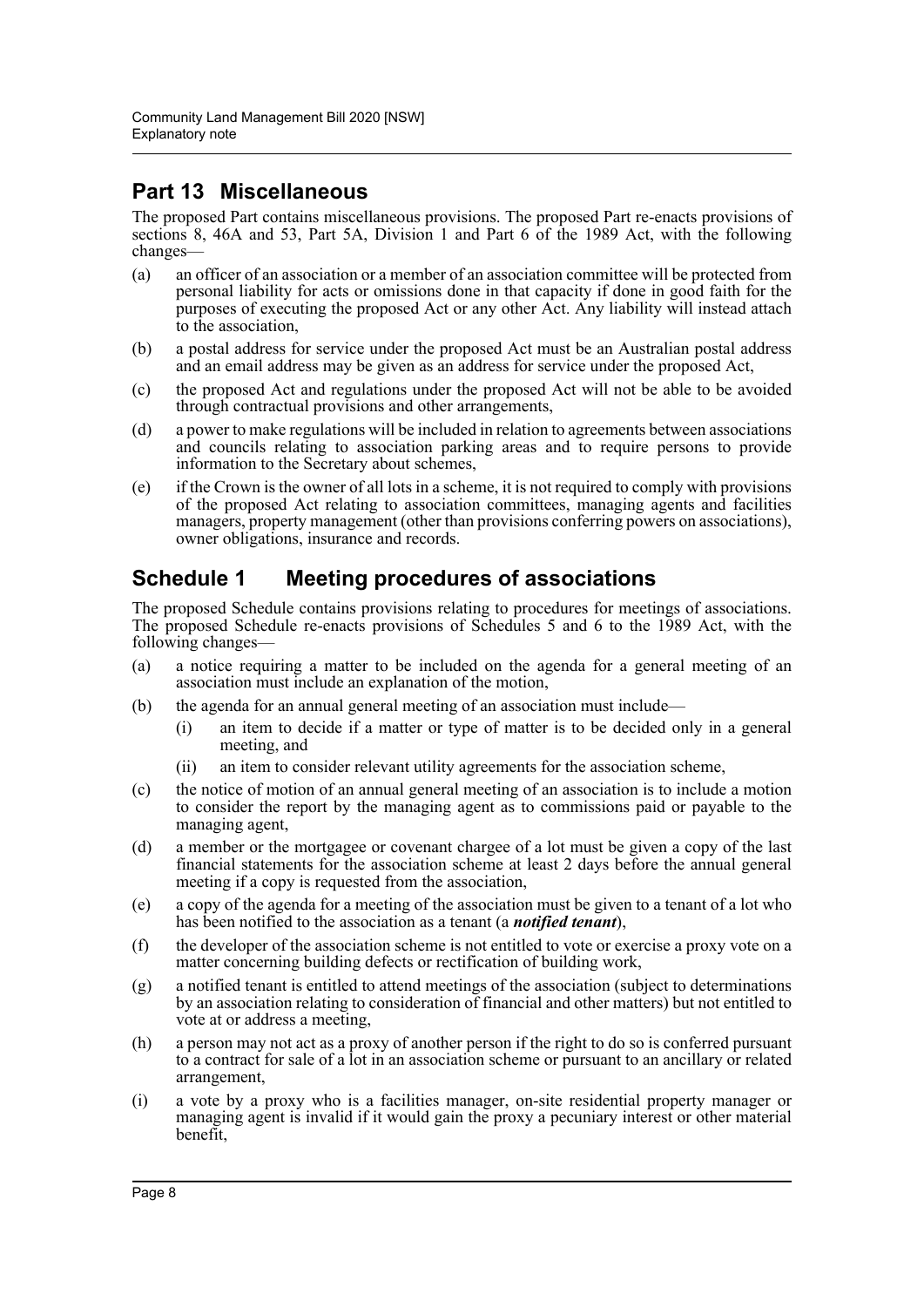- (j) there will be a limit on the number of proxies that a person may hold,
- (k) a provision of a contract, or an ancillary or related contract or arrangement, is void and unenforceable to the extent that it requires a person to cast a vote, or give a proxy for a vote, at a meeting of the association at the direction of another person,
- (l) regulations may be made to provide for voting at meetings other than in person,
- (m) voting may be by secret ballot if the association committee or at least one-quarter of the persons entitled to vote so determine.

### **Schedule 2 Meeting procedures of association committees**

The proposed Schedule contains provisions relating to procedures for meetings of association committees. The proposed Schedule re-enacts provisions of sections 35 and 38 of the 1989 Act, with the following changes-

- (a) the secretary must give notice of at least 3 days of a meeting to each member of the association committee,
- (b) the association committee may decide a matter by approving a motion in writing,
- (c) regulations may be made to provide for voting at meetings other than in person,
- (d) provision is made for the adjournment of meetings,
- (e) members of an association committee must disclose direct or indirect pecuniary interests in matters to be considered at meetings of the committee and must not be present during deliberations of those matters and cannot vote on those matters unless the committee otherwise determines.

### **Schedule 3 Savings, transitional and other provisions**

The proposed Schedule contains savings, transitional and other provisions consequent on the enactment of the proposed Act.

### **Schedule 4 Amendment of Acts and instruments**

The proposed Schedule amends the Acts and instruments specified in the proposed Schedule.

### **Dictionary**

The Dictionary defines certain words and expressions used in the proposed Act.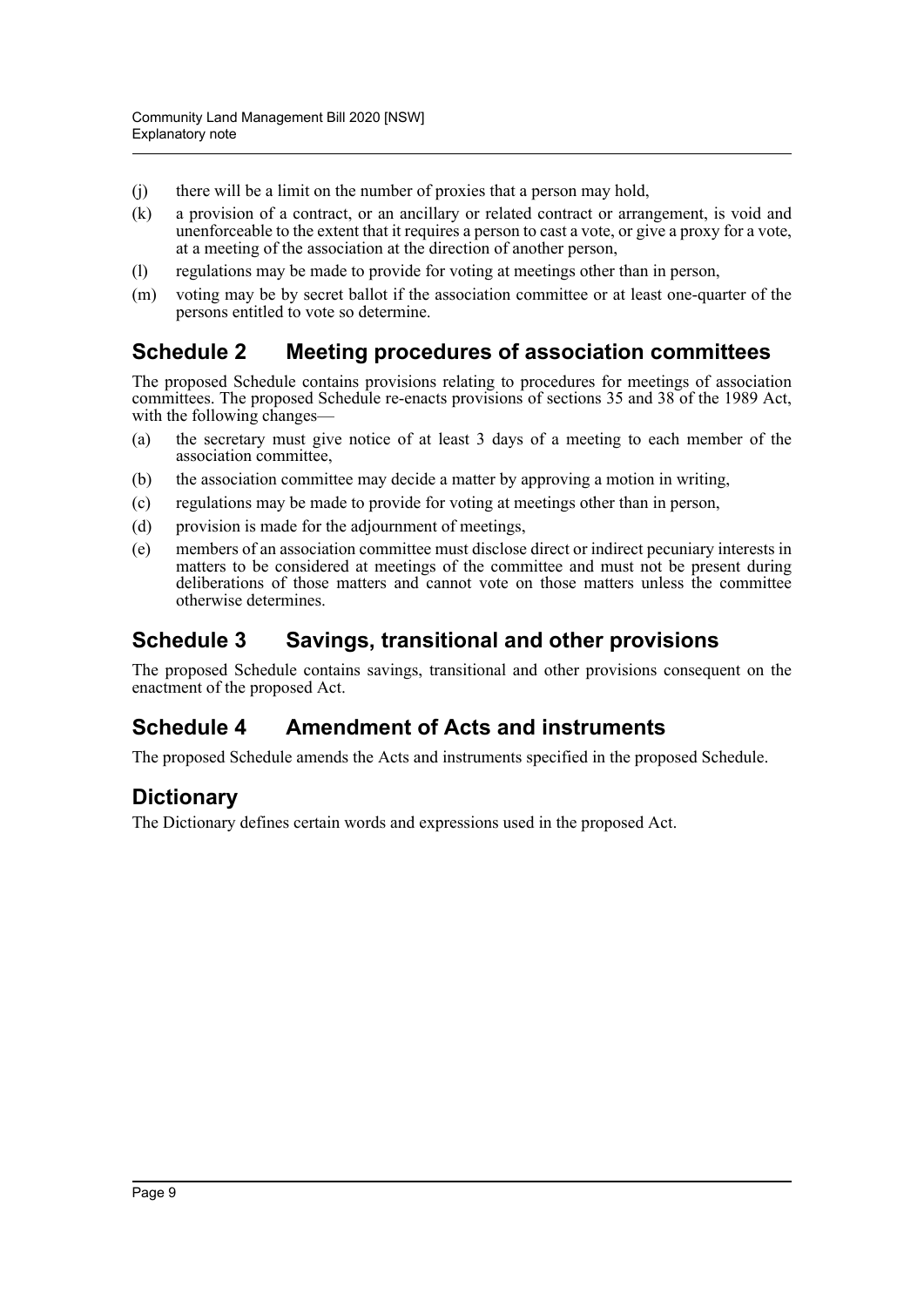First print



New South Wales

# **Community Land Management Bill 2020**

# **Contents**

|        |                                     |                                                                                                      | Page             |
|--------|-------------------------------------|------------------------------------------------------------------------------------------------------|------------------|
| Part 1 |                                     | <b>Preliminary</b>                                                                                   |                  |
|        | 1                                   | Name of Act                                                                                          | $\overline{2}$   |
|        | $\overline{2}$                      | Commencement                                                                                         | $\overline{c}$   |
|        | 3                                   | Objects of Act                                                                                       | $\overline{2}$   |
|        | 4                                   | Interpretation                                                                                       | $\boldsymbol{2}$ |
|        | 5                                   | Resolutions of associations                                                                          | $\overline{c}$   |
|        | 6                                   | Connected persons                                                                                    | $\overline{3}$   |
| Part 2 |                                     | <b>Management of schemes</b>                                                                         |                  |
|        |                                     | <b>Functions of associations</b><br>Division 1                                                       |                  |
|        | 7                                   | Association responsible for management of scheme                                                     | 4                |
|        | 8                                   | Functions of associations generally                                                                  | 4                |
|        | 9                                   | Other management bodies and persons who assist the association                                       | 4                |
|        | 10                                  | Association may employ persons to assist in exercise of functions                                    | 4                |
|        | 11                                  | Functions that may only be delegated to member of association<br>committee or managing agent         | 4                |
|        |                                     | <b>Division 2</b><br><b>Meetings of associations</b>                                                 |                  |
|        | 12 <sup>2</sup><br>13 <sup>13</sup> | First AGM must be held within 2 months after initial period<br>Matters to be determined at first AGM | 5<br>5<br>6      |
|        | 14                                  | Documents and records to be provided to association at first AGM                                     |                  |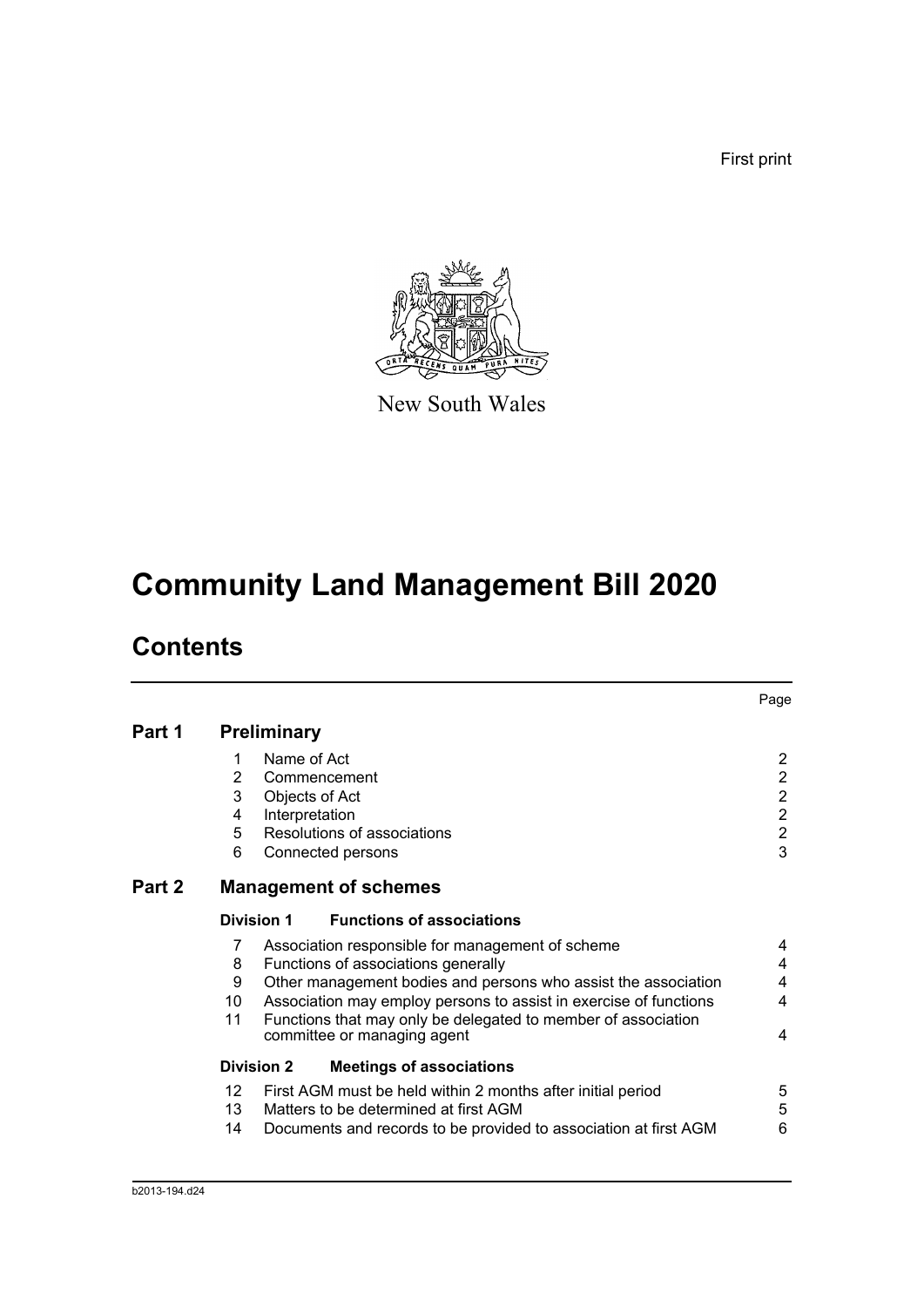| 15 | Tribunal may order initial documents to be provided                | 7  |  |  |  |
|----|--------------------------------------------------------------------|----|--|--|--|
| 16 | AGM must be held                                                   | 7  |  |  |  |
| 17 | Other general meetings                                             | 7  |  |  |  |
| 18 | Tribunal may appoint person to hold first AGM and other meetings   | 7  |  |  |  |
| 19 | Unanimous or special resolutions to be amended or revoked in same  |    |  |  |  |
|    | way                                                                | 7  |  |  |  |
| 20 | Notice to be given of right to cast vote at meeting of association | 8  |  |  |  |
| 21 | Meeting procedures and voting                                      | 8  |  |  |  |
| 22 | Order invalidating resolution of association                       | 9  |  |  |  |
| 23 | Order where voting rights denied or due notice of item of business |    |  |  |  |
|    | not given                                                          | 9  |  |  |  |
| 24 | References to "first annual general meeting"                       | 9  |  |  |  |
|    | <b>Division 3</b><br>Limitation on functions during initial period |    |  |  |  |
| 25 | Restriction on powers of associations during initial period        | 10 |  |  |  |
| 26 | Restriction on powers of neighbourhood associations                | 10 |  |  |  |
| 27 | Restriction on powers of developers                                | 10 |  |  |  |
| 28 | Order to authorise certain acts during initial period              | 10 |  |  |  |
| 29 | Remedies for breach of restrictions                                | 11 |  |  |  |
|    |                                                                    |    |  |  |  |

### **[Part 3 Association committees](#page-29-0)**

### **[Division 1 Constitution of committees](#page-29-1)**

| 30 | Association to appoint committee                                                       | 12 <sup>2</sup> |
|----|----------------------------------------------------------------------------------------|-----------------|
| 31 | Committee for association with 3 members or fewer                                      | 12 <sup>2</sup> |
| 32 | Committee for association with more than 3 members                                     | 12 <sup>2</sup> |
| 33 | Persons who are eligible to be members of community committee or<br>precinct committee | 13              |
| 34 | Persons who are eligible to be members of neighbourhood committee                      | 13              |
| 35 | Persons who are not eligible to be elected to association committee                    | 14              |
| 36 | Tenant representatives on neighbourhood committees                                     | 14              |
| 37 | Acting members of association committee                                                | 15              |
| 38 | Vacation of office of elected member of community committee or<br>precinct committee   | 15              |
| 39 | Vacation of office of elected member of neighbourhood committee                        | 16              |
|    | <b>Division 2</b><br><b>Functions of association committees</b>                        |                 |
| 40 | Functions of association committee                                                     | 16              |
| 41 | Duty of members of association committee                                               | 17              |
| 42 | Acts and proceedings of association committee valid despite vacancies<br>or defects    | 17              |
|    | <b>Division 3</b><br><b>Meetings of association committee</b>                          |                 |
| 43 | Meetings must be convened on certain requests                                          | 17              |
| 44 | Meeting procedures and voting                                                          | 17              |
|    | Division 4<br><b>Office holders</b>                                                    |                 |
| 45 | Association committee to appoint officers                                              | 17              |
| 46 | Functions of chairperson of association                                                | 18              |
| 47 | Functions of secretary of association                                                  | 18              |
| 48 | Functions of treasurer of association                                                  | 18              |
|    |                                                                                        |                 |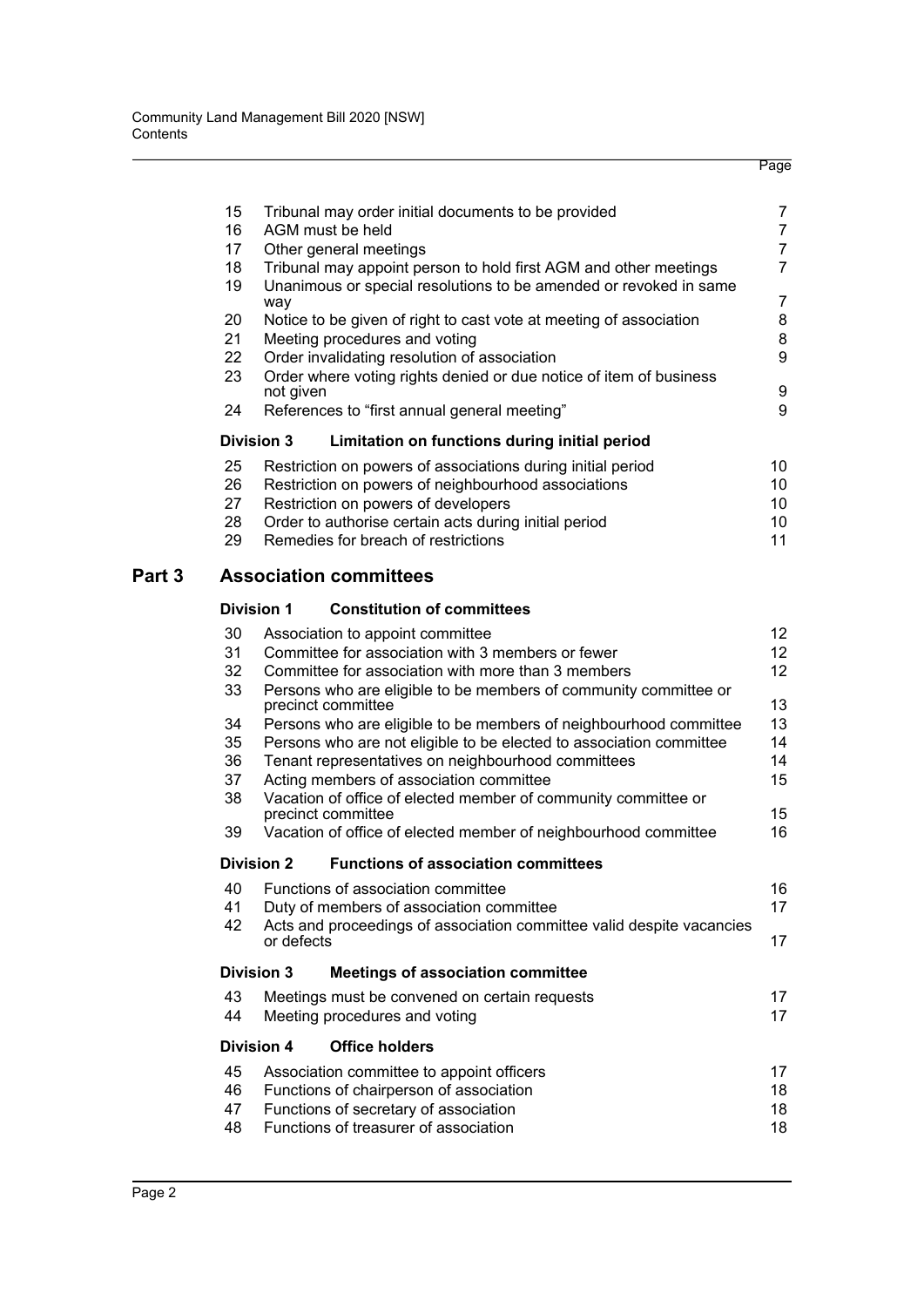|        | 49                | Vacation of office by officer      |                                                                                                                    | 19       |
|--------|-------------------|------------------------------------|--------------------------------------------------------------------------------------------------------------------|----------|
|        | 50                | Payment of officers of association |                                                                                                                    | 19       |
|        | 51                |                                    | Original owner to exercise officers' functions before appointment of                                               |          |
|        | 52                | officers                           | Tribunal may order meeting if no officers or association committee                                                 | 19<br>19 |
| Part 4 |                   |                                    | <b>Managing agents and facilities managers</b>                                                                     |          |
|        | <b>Division 1</b> |                                    | Appointment of managing agent                                                                                      |          |
|        | 53                | Appointment of managing agents     |                                                                                                                    | 20       |
|        | 54                |                                    | Term of appointment of managing agents                                                                             | 20       |
|        | 55                |                                    | Transfer of functions of managing agent                                                                            | 21       |
|        | <b>Division 2</b> |                                    | <b>Functions of managing agent</b>                                                                                 |          |
|        | 56                |                                    | Association may delegate functions to managing agent                                                               | 21       |
|        | 57                |                                    | Exercise of delegated functions by managing agent                                                                  | 21       |
|        | 58                |                                    | Functions of officers and association committee may be given to                                                    |          |
|        |                   | managing agent                     |                                                                                                                    | 22       |
|        | 59                |                                    | Managing agent to record exercise of functions                                                                     | 22       |
|        | 60<br>61          |                                    | Exercise of functions of managing agent appointed by Tribunal                                                      | 22<br>22 |
|        |                   | Breaches by managing agent         |                                                                                                                    |          |
|        | <b>Division 3</b> |                                    | Accountability of managing agent                                                                                   |          |
|        | 62                | account and other accounts         | Managing agent may be required to provide information about trust                                                  | 23       |
|        | 63                |                                    | Provision of information about money received and other transactions                                               | 23       |
|        | 64                | Disclosure of commissions          |                                                                                                                    | 23       |
|        | 65                |                                    | Procedure for requiring information from managing agent                                                            | 24       |
|        | 66                | Offences                           |                                                                                                                    | 24       |
|        | 67                | hold a licence or dies             | Responsibility for providing information if a managing agent ceases to                                             | 24       |
|        | 68                |                                    | Exemption for information relating to certain transactions                                                         | 25       |
|        | 69                |                                    | Certain provisions of other Acts requiring agents to provide information<br>not to apply to affairs of association | 25       |
|        | <b>Division 4</b> |                                    | <b>Facilities managers</b>                                                                                         |          |
|        | 70                | Facilities managers                |                                                                                                                    | 25       |
|        | 71                |                                    | Appointment of facilities managers                                                                                 | 25       |
|        | 72                |                                    | Term of appointment of facilities managers                                                                         | 26       |
|        | 73                |                                    | Transfer of functions of facilities manager                                                                        | 26       |
|        | 74                | Functions of facilities manager    |                                                                                                                    | 26       |
|        | <b>Division 5</b> | General                            |                                                                                                                    |          |
|        | 75                | managers                           | Interests must be disclosed by potential managing agents or facilities                                             | 26       |
|        | 76                | or varied by Tribunal              | Managing agent and facilities manager agreements may be terminated                                                 | 27       |
| Part 5 |                   | <b>Financial management</b>        |                                                                                                                    |          |
|        | <b>Division 1</b> |                                    | <b>Funds and accounts of associations</b>                                                                          |          |
|        | 77                | Administrative fund                |                                                                                                                    | 28       |
|        |                   |                                    |                                                                                                                    |          |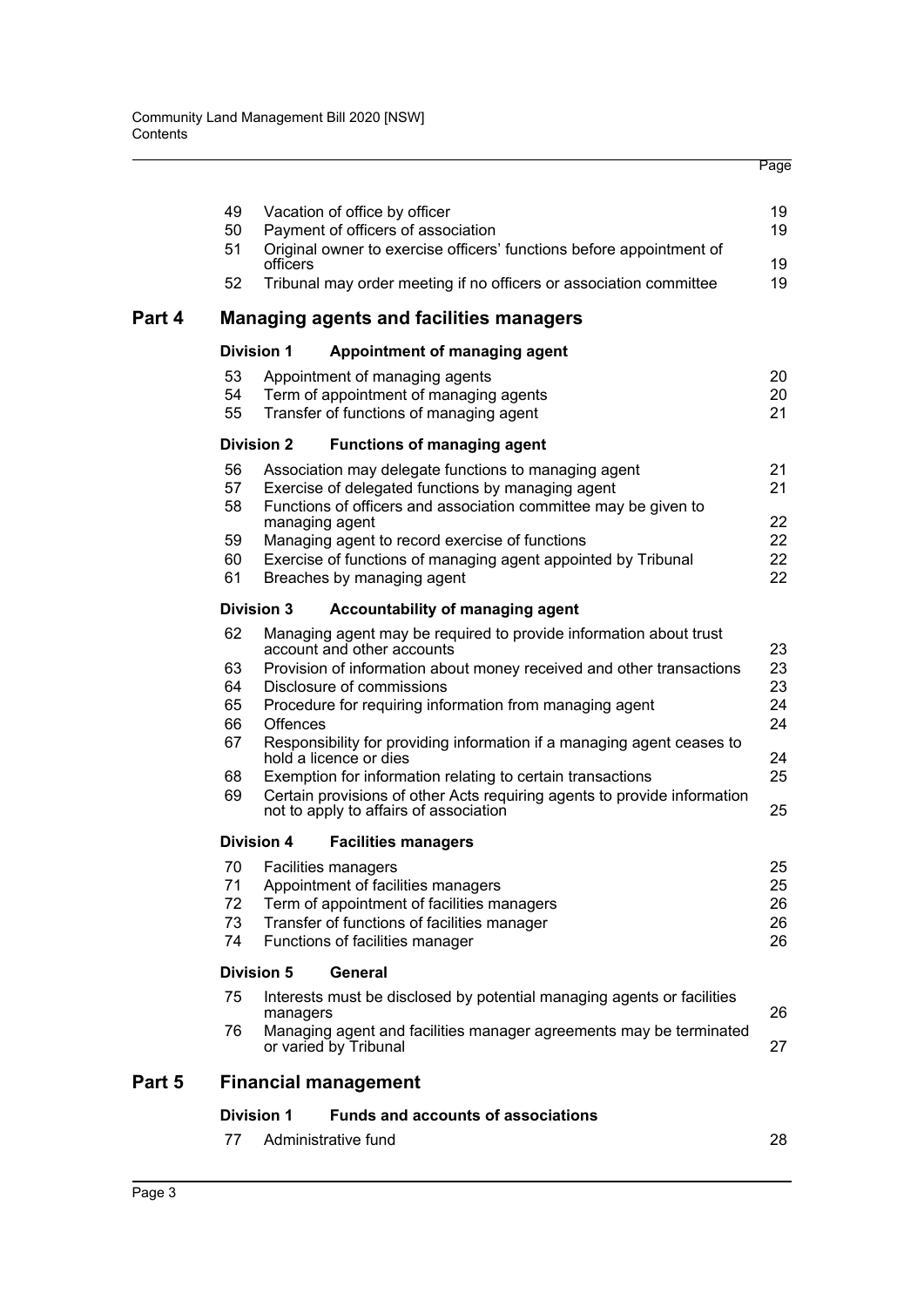| 78       | Capital works fund                                                                      | 28       |
|----------|-----------------------------------------------------------------------------------------|----------|
| 79       | Investment of money in administrative fund or capital works fund                        | 29       |
| 80       | Use of administrative fund or capital works fund for purposes of other<br>fund          | 29       |
| 81       | Distribution of surplus money in administrative fund or capital works                   |          |
|          | fund                                                                                    | 29       |
| 82       | Accounts of association                                                                 | 30       |
|          | <b>Division 2</b><br><b>Contributions by members</b>                                    |          |
| 83       | Estimates to be prepared of contributions to administrative and capital<br>works funds  | 30       |
| 84       | Association to set contributions to administrative and capital works<br>funds           | 31       |
| 85       | Contributions payable by members of community and precinct                              |          |
|          | associations                                                                            | 31       |
| 86       | Contributions payable by members of neighbourhood schemes                               | 31       |
| 87       | Individual contributions may be larger if greater insurance costs                       | 31<br>32 |
| 88<br>89 | Levying of contributions<br>Liability of persons other than members for contributions   | 32       |
| 90       | Interest, discounts on contributions and payment plans                                  | 32       |
| 91       | Recovery of unpaid contributions and interest                                           | 33       |
| 92       | Orders varying contributions or payment methods                                         | 34       |
| 93       | Effect of order varying contributions where payments have been made                     | 34       |
| 94       | Order requiring original owner to pay compensation for inadequate                       |          |
|          | estimates and levies                                                                    | 34       |
| 95       | Contributions for legal costs awarded in proceedings between members<br>and association | 34       |
|          | <b>Division 3</b><br><b>Financial statements</b>                                        |          |
| 96       | Association must prepare financial statements and statements of key                     |          |
|          | financial information                                                                   | 35       |
| 97       | Requirements for financial statements                                                   | 35       |
| 98       | Statement of key financial information                                                  | 36       |
| 99       | Auditing of accounts and financial statements                                           | 36       |
|          | <b>Division 4</b><br><b>Accounting records</b>                                          |          |
| 100      | Accounting records must be kept by association                                          | 36       |
| 101      | Receipts                                                                                | 37       |
| 102      | <b>Transaction records</b>                                                              | 37       |
| 103      | Levy register                                                                           | 37       |
|          | <b>Division 5</b><br><b>Financial functions generally</b>                               |          |
| 104      | Power to borrow money                                                                   | 38       |
| 105      | Persons who can exercise functions relating to the finances and                         |          |
|          | accounts of the association                                                             | 38       |
| 106      | Legal services to be approved by general meeting                                        | 38       |
| 107      | Restrictions on payment of expenses incurred in Tribunal proceedings                    | 39       |
| 108      | Disclosure of matters relating to legal costs                                           | 39       |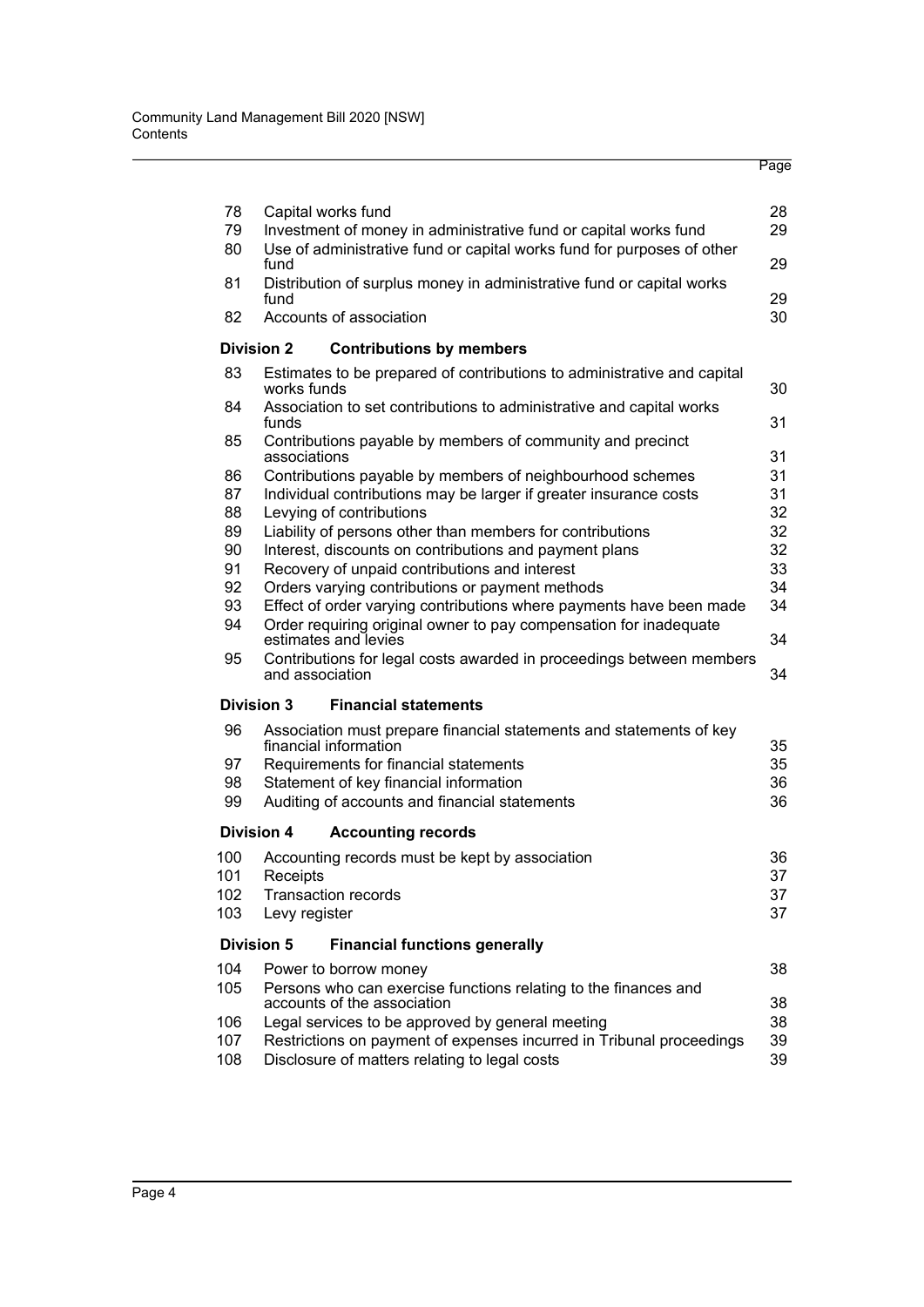| Part 6 | <b>Property management</b>                                                                                                                                                                                                                                                                                                                                                                                                                                                                       |                   |                                                                                                                                                                                                                                                                                                                       |                                        |  |  |
|--------|--------------------------------------------------------------------------------------------------------------------------------------------------------------------------------------------------------------------------------------------------------------------------------------------------------------------------------------------------------------------------------------------------------------------------------------------------------------------------------------------------|-------------------|-----------------------------------------------------------------------------------------------------------------------------------------------------------------------------------------------------------------------------------------------------------------------------------------------------------------------|----------------------------------------|--|--|
|        |                                                                                                                                                                                                                                                                                                                                                                                                                                                                                                  | <b>Division 1</b> | <b>Association property</b>                                                                                                                                                                                                                                                                                           |                                        |  |  |
|        | 109<br>Duty of association to maintain and repair property<br>110<br>Control and management of access ways and other property<br>111<br>Use of association property for commercial purposes<br>112<br>Open and private access ways<br>113<br>Payments to or by association in relation to association property<br>114<br>Carrying out of work on association property by developer<br>115<br>Initial maintenance schedule must be prepared<br>116<br>Mail<br>117<br>Powers to deal with property |                   |                                                                                                                                                                                                                                                                                                                       |                                        |  |  |
|        |                                                                                                                                                                                                                                                                                                                                                                                                                                                                                                  | <b>Division 2</b> | <b>Powers of associations</b>                                                                                                                                                                                                                                                                                         |                                        |  |  |
|        | 118<br>119<br>120                                                                                                                                                                                                                                                                                                                                                                                                                                                                                |                   | Association may carry out work required to be carried out by others<br>Powers of entry of association<br>Orders by Tribunal relating to entry to carry out work                                                                                                                                                       | 42<br>43<br>44                         |  |  |
|        |                                                                                                                                                                                                                                                                                                                                                                                                                                                                                                  | <b>Division 3</b> | <b>Amenities or services</b>                                                                                                                                                                                                                                                                                          |                                        |  |  |
|        | 121<br>122                                                                                                                                                                                                                                                                                                                                                                                                                                                                                       |                   | Provision of amenities or services<br>Termination of certain agreements                                                                                                                                                                                                                                               | 44<br>44                               |  |  |
|        |                                                                                                                                                                                                                                                                                                                                                                                                                                                                                                  | <b>Division 4</b> | <b>Orders about property</b>                                                                                                                                                                                                                                                                                          |                                        |  |  |
|        | 123                                                                                                                                                                                                                                                                                                                                                                                                                                                                                              |                   | Rectification where work done by owner or occupier                                                                                                                                                                                                                                                                    | 45                                     |  |  |
|        |                                                                                                                                                                                                                                                                                                                                                                                                                                                                                                  | <b>Division 5</b> | Service agreements and sustainability infrastructure                                                                                                                                                                                                                                                                  |                                        |  |  |
|        | 124<br>125                                                                                                                                                                                                                                                                                                                                                                                                                                                                                       |                   | Agreements for supply of electricity, gas or other utilities<br>Financing and installation of sustainability infrastructure                                                                                                                                                                                           | 45<br>45                               |  |  |
| Part 7 | <b>Management statements and by-laws for associations</b>                                                                                                                                                                                                                                                                                                                                                                                                                                        |                   |                                                                                                                                                                                                                                                                                                                       |                                        |  |  |
|        |                                                                                                                                                                                                                                                                                                                                                                                                                                                                                                  | <b>Division 1</b> | Interpretation                                                                                                                                                                                                                                                                                                        |                                        |  |  |
|        | 126                                                                                                                                                                                                                                                                                                                                                                                                                                                                                              | Definitions       |                                                                                                                                                                                                                                                                                                                       | 47                                     |  |  |
|        |                                                                                                                                                                                                                                                                                                                                                                                                                                                                                                  | <b>Division 2</b> | <b>Management statements</b>                                                                                                                                                                                                                                                                                          |                                        |  |  |
|        | 127<br>128<br>129<br>130<br>131<br>132<br>133                                                                                                                                                                                                                                                                                                                                                                                                                                                    |                   | Binding effect of management statement<br>By-laws that may be included in management statements<br>Occupancy limits<br>Restrictions on by-laws for association schemes<br>Procedure for amending management statement<br>Lessee to comply with management statement<br>Lessor to provide copy of management statement | 47<br>47<br>47<br>48<br>48<br>49<br>49 |  |  |
|        |                                                                                                                                                                                                                                                                                                                                                                                                                                                                                                  | <b>Division 3</b> | By-laws conferring rights over association property                                                                                                                                                                                                                                                                   |                                        |  |  |
|        | 134<br>135<br>136                                                                                                                                                                                                                                                                                                                                                                                                                                                                                |                   | Association property rights by-laws<br>Requirements for association property rights by-laws<br>Effect of association property rights by-laws                                                                                                                                                                          | 50<br>51<br>52                         |  |  |
|        |                                                                                                                                                                                                                                                                                                                                                                                                                                                                                                  | <b>Division 4</b> | <b>Enforcement of by-laws</b>                                                                                                                                                                                                                                                                                         |                                        |  |  |
|        | 137                                                                                                                                                                                                                                                                                                                                                                                                                                                                                              |                   | Notice by association to owner or occupier                                                                                                                                                                                                                                                                            | 52                                     |  |  |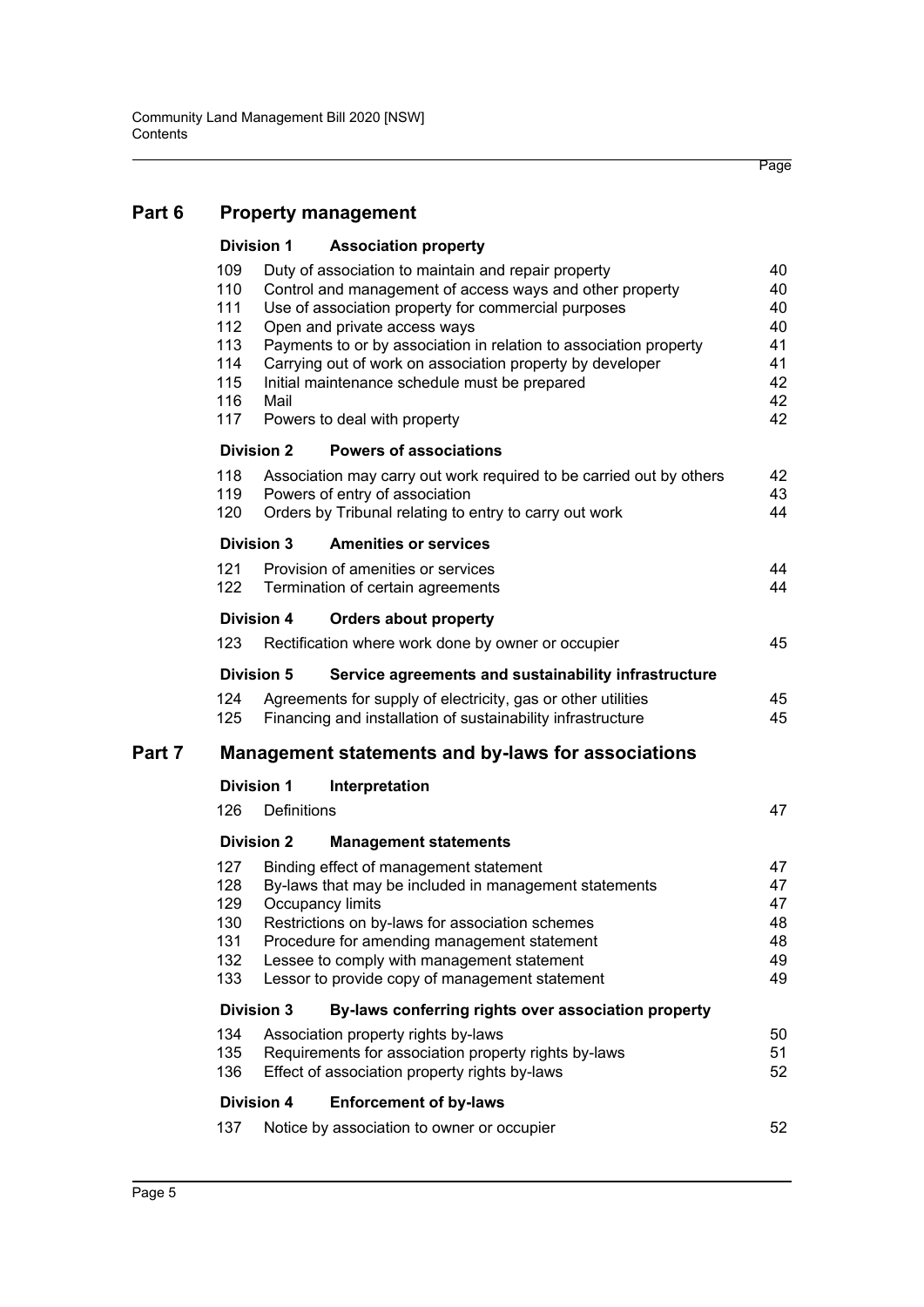|         | 138                                           |                         | Civil penalty for breach of by-laws                                                                                                                                                                                                                                                                                                                                 | 53                                     |  |  |
|---------|-----------------------------------------------|-------------------------|---------------------------------------------------------------------------------------------------------------------------------------------------------------------------------------------------------------------------------------------------------------------------------------------------------------------------------------------------------------------|----------------------------------------|--|--|
|         |                                               | <b>Division 5</b>       | <b>Orders about management statements</b>                                                                                                                                                                                                                                                                                                                           |                                        |  |  |
|         | 139<br>140<br>141<br>142                      | <b>Effect of orders</b> | Order by Tribunal relating to variation of management statement<br>Order by Tribunal revoking invalid part of management statement<br>Order affecting association property                                                                                                                                                                                          | 53<br>53<br>54<br>54                   |  |  |
| Part 8  |                                               |                         | Obligations of owners, occupiers and others relating to lots                                                                                                                                                                                                                                                                                                        |                                        |  |  |
|         |                                               | <b>Division 1</b>       | <b>Obligations relating to lots</b>                                                                                                                                                                                                                                                                                                                                 |                                        |  |  |
|         | 143                                           |                         | Owners, occupiers and other persons not to interfere with support or<br>shelter provided by lot, services or access ways                                                                                                                                                                                                                                            | 55                                     |  |  |
|         | 144                                           |                         | Owners, occupiers and other persons not to create nuisance                                                                                                                                                                                                                                                                                                          | 55                                     |  |  |
|         |                                               | <b>Division 2</b>       | <b>Agents for owners</b>                                                                                                                                                                                                                                                                                                                                            |                                        |  |  |
|         | 145<br>146                                    | Definition<br>to lots   | Appointment of agents by corporations to exercise functions in relation                                                                                                                                                                                                                                                                                             | 55<br>56                               |  |  |
|         | 147                                           |                         | Owner may appoint agent if not able to deal with notices                                                                                                                                                                                                                                                                                                            | 56                                     |  |  |
| Part 9  | <b>Insurance</b>                              |                         |                                                                                                                                                                                                                                                                                                                                                                     |                                        |  |  |
|         |                                               | Division 1              | <b>Association insurance obligations</b>                                                                                                                                                                                                                                                                                                                            |                                        |  |  |
|         | 148<br>149<br>150<br>151<br>152<br>153<br>154 |                         | Association to insure buildings and structures on association property<br>Requirements for damage policy<br>Valuations to be obtained for the purposes of insurance<br>Use of insurance money by association<br>Other mandatory insurance requirements for association<br>Association may take out other insurance<br>Managing agent to obtain insurance quotations | 57<br>57<br>57<br>57<br>57<br>58<br>58 |  |  |
|         |                                               | <b>Division 2</b>       | Insurance claims and other matters affecting insurance                                                                                                                                                                                                                                                                                                              |                                        |  |  |
|         | 155<br>156<br>157<br>158                      |                         | Part does not limit owner's insurance rights<br>Insurable interests<br>Insurance claim where owner at fault<br>Action against association by member                                                                                                                                                                                                                 | 58<br>59<br>59<br>59                   |  |  |
|         |                                               | <b>Division 3</b>       | <b>Orders about insurance</b>                                                                                                                                                                                                                                                                                                                                       |                                        |  |  |
|         | 159<br>160<br>161<br>162                      |                         | Exemption by Tribunal from building insurance requirements<br>Effect of exemption from building insurance requirements<br>Order to make or pursue insurance claim<br>Orders requiring damage policy                                                                                                                                                                 | 59<br>59<br>59<br>60                   |  |  |
| Part 10 |                                               |                         | Records and information about association schemes                                                                                                                                                                                                                                                                                                                   |                                        |  |  |
|         |                                               | <b>Division 1</b>       | <b>Association roll and other records</b>                                                                                                                                                                                                                                                                                                                           |                                        |  |  |
|         | 163<br>164<br>165<br>166                      | Definition              | Form of records<br>Association must prepare association roll<br>Association rolls for community associations and precinct associations                                                                                                                                                                                                                              | 61<br>61<br>61<br>61                   |  |  |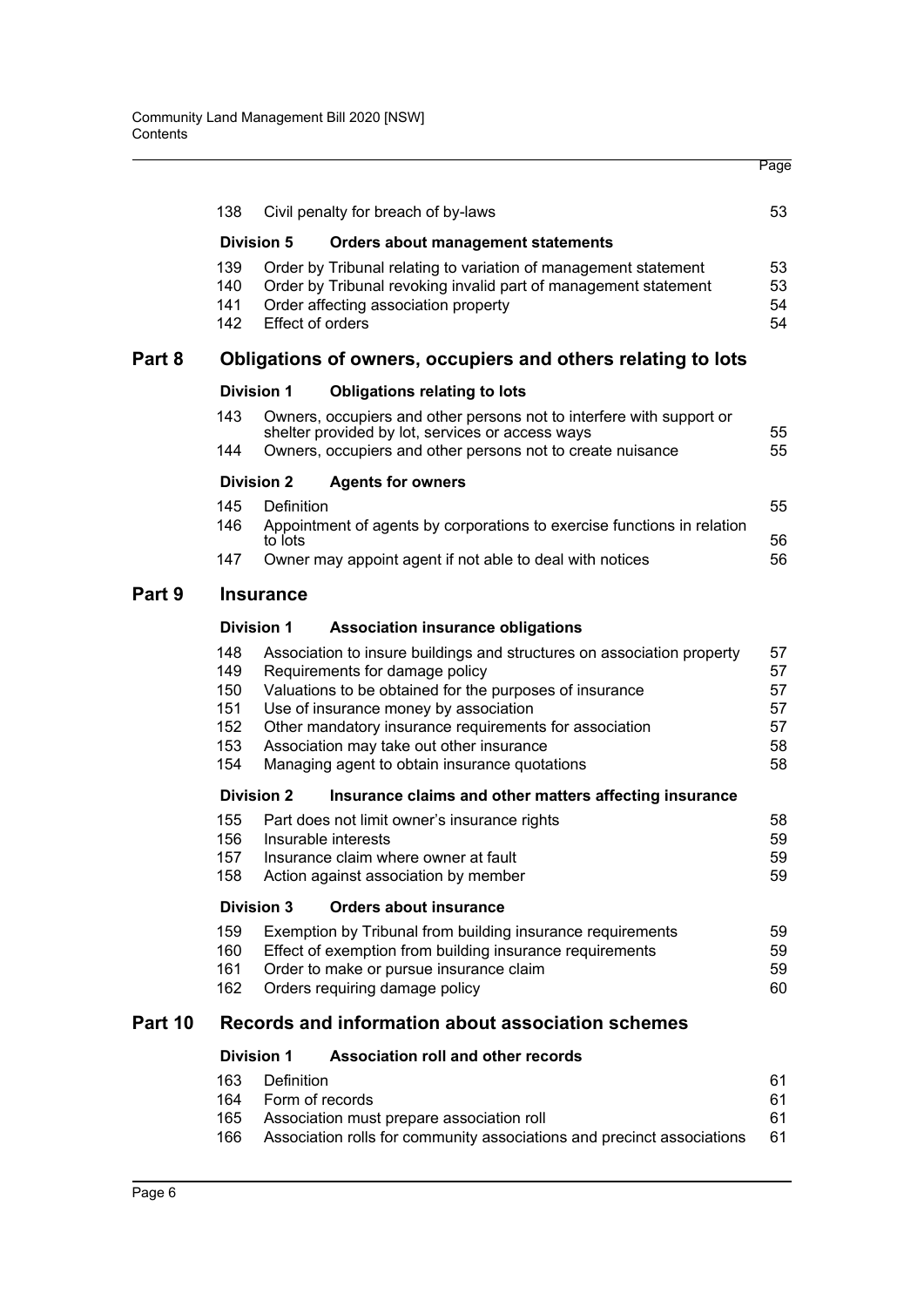|         | 167<br>168<br>169<br>170                             |                                             | Sources of information for association roll<br>Notices and orders served on association<br>Retention of records for prescribed period<br>Association may require certain persons to produce records, accounts<br>and property of association                                                                                                                   | 62<br>62<br>62<br>63                         |
|---------|------------------------------------------------------|---------------------------------------------|----------------------------------------------------------------------------------------------------------------------------------------------------------------------------------------------------------------------------------------------------------------------------------------------------------------------------------------------------------------|----------------------------------------------|
|         |                                                      | <b>Division 2</b>                           | <b>Provision of information about schemes</b>                                                                                                                                                                                                                                                                                                                  |                                              |
|         | 171<br>172<br>173<br>174<br>175                      | lot                                         | Requests of inspection of records and certificates about associations<br>Inspection of records<br>Inspection of association documents<br>Certificate by association as to financial and other matters relating to<br>Association information certificate is evidence of matters stated in it                                                                   | 63<br>64<br>64<br>65<br>66                   |
|         |                                                      | <b>Division 3</b>                           | Orders about association roll and records                                                                                                                                                                                                                                                                                                                      |                                              |
|         | 176<br>177                                           |                                             | Order confirming information for association roll<br>Order to supply information or documents                                                                                                                                                                                                                                                                  | 66<br>66                                     |
| Part 11 |                                                      |                                             | <b>Disputes and Tribunal powers</b>                                                                                                                                                                                                                                                                                                                            |                                              |
|         |                                                      | <b>Division 1</b>                           | Internal dispute resolution                                                                                                                                                                                                                                                                                                                                    |                                              |
|         | 178                                                  |                                             | Internal dispute resolution procedures for schemes                                                                                                                                                                                                                                                                                                             | 67                                           |
|         |                                                      | <b>Division 2</b>                           | Alternative dispute resolution by Secretary                                                                                                                                                                                                                                                                                                                    |                                              |
|         | 179<br>180<br>181<br>182<br>183<br>184<br>185        | Definitions<br>Privilege<br>Confidentiality | Matters that may be subject to mediation<br>Representation of parties<br>Evidence of mediation sessions not admissible<br>Exoneration from liability for mediators                                                                                                                                                                                             | 67<br>67<br>67<br>67<br>68<br>68<br>68       |
|         | 186                                                  |                                             | Effect of Division on other agreements or arrangements                                                                                                                                                                                                                                                                                                         | 68                                           |
|         |                                                      | Division 3                                  | Procedures for applications to Tribunal                                                                                                                                                                                                                                                                                                                        |                                              |
|         | 187<br>188<br>189                                    |                                             | Interested persons<br>Certain applications cannot be accepted without prior mediation<br>Notice of applications to Tribunal                                                                                                                                                                                                                                    | 68<br>69<br>69                               |
|         |                                                      | <b>Division 4</b>                           | Orders that may be made by Tribunal                                                                                                                                                                                                                                                                                                                            |                                              |
|         | 190<br>191<br>192<br>193<br>194<br>195<br>196<br>197 | Interim orders                              | General order-making power of Tribunal<br>Agreements and arrangements arising from mediation sessions<br>Orders to settle disputes or rectify complaints<br>Order substituting schedule of unit entitlements<br>Order with respect to restricted property<br>Orders for appointment of managing agent<br>Orders relating to association committee and officers | 69<br>70<br>70<br>71<br>72<br>72<br>73<br>74 |
|         |                                                      | <b>Division 5</b>                           | General provisions relating to Tribunal powers and orders                                                                                                                                                                                                                                                                                                      |                                              |
|         | 198<br>199                                           | Title to land                               | Tribunal may make order of another kind                                                                                                                                                                                                                                                                                                                        | 74<br>75                                     |
|         |                                                      |                                             |                                                                                                                                                                                                                                                                                                                                                                |                                              |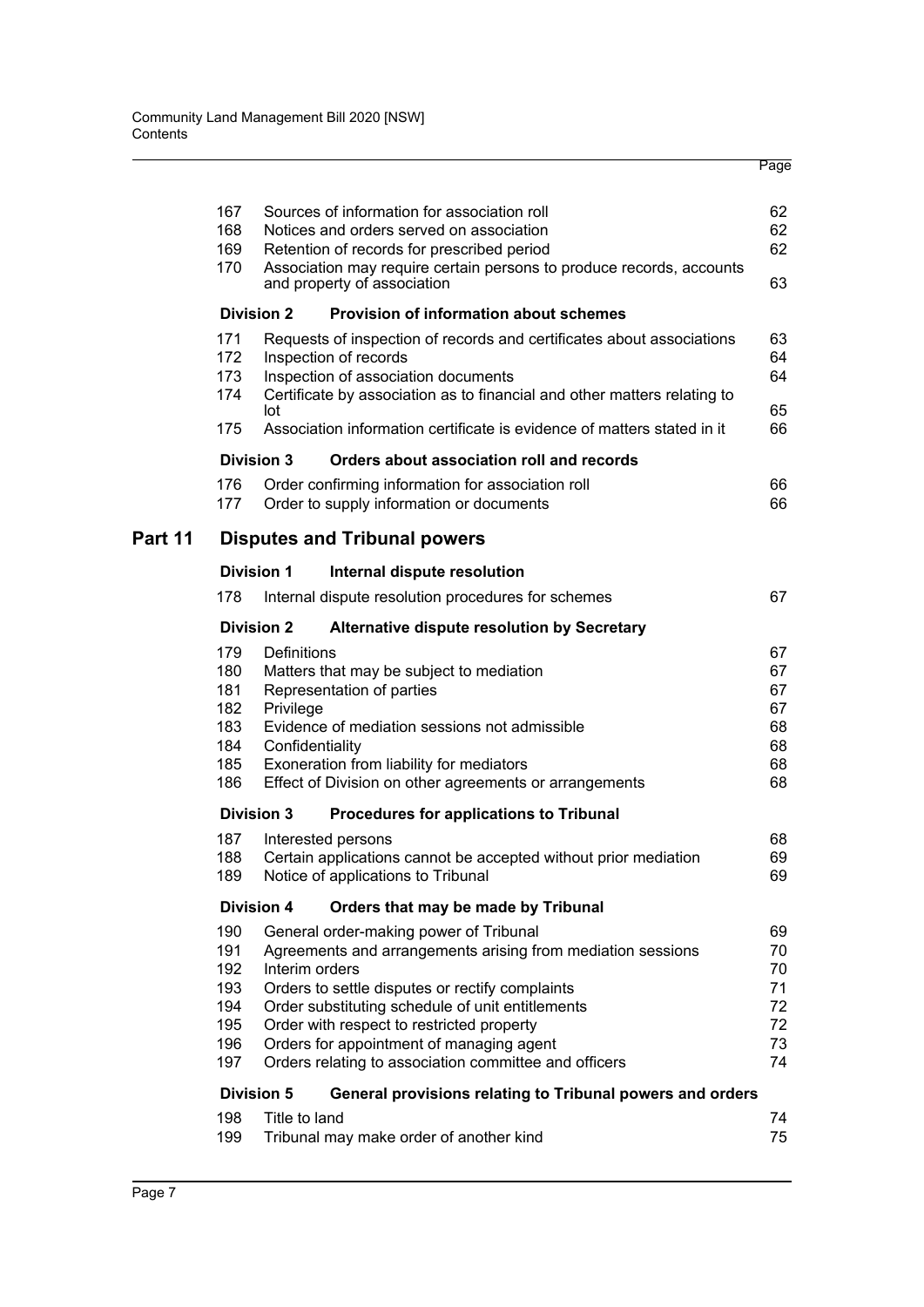|                   |     |                                                                                             | Page |
|-------------------|-----|---------------------------------------------------------------------------------------------|------|
|                   | 200 |                                                                                             | 75   |
|                   | 201 | Other matters for which Tribunal may provide<br>Dismissal of application on certain grounds | 75   |
|                   | 202 | Copies of orders                                                                            | 75   |
|                   | 203 | Tribunal to be provided with association report and inspections                             | 75   |
|                   | 204 | Resolution purporting to alter effect of order                                              | 75   |
|                   | 205 | Recording in Register of effect of certain orders                                           | 76   |
|                   | 206 | Changes to Register after orders allocating unit entitlements                               | 76   |
|                   | 207 | Civil penalties for contravention of orders                                                 | 76   |
|                   | 208 | Recovery of unpaid civil penalty                                                            | 77   |
| Part 12           |     | <b>Offences and penalties</b>                                                               |      |
|                   |     | <b>Division 1</b><br><b>Offences and enforcement</b>                                        |      |
|                   | 209 | Investigations by Secretary                                                                 | 78   |
|                   | 210 | Penalty notices                                                                             | 78   |
|                   | 211 | Nature of proceedings                                                                       | 79   |
|                   | 212 | Proof of reasonable excuse                                                                  | 79   |
|                   |     | <b>Division 2</b><br><b>Other proceedings</b>                                               |      |
|                   | 213 | Other rights and remedies not affected by this Act                                          | 79   |
|                   | 214 | Costs in proceedings between association and members                                        | 79   |
|                   | 215 | Association may represent members in certain proceedings                                    | 79   |
|                   | 216 | Structural defects-proceedings as agent                                                     | 80   |
| Part 13           |     | <b>Miscellaneous</b>                                                                        |      |
|                   | 217 | <b>Functions of Secretary</b>                                                               | 81   |
|                   | 218 | Delegation by Secretary                                                                     | 81   |
|                   | 219 | Tenancy notice to be given                                                                  | 81   |
|                   | 220 | Notice to be given to association of mortgagee taking possession of<br>lot                  | 82   |
|                   | 221 | Notices relating to subsidiary body                                                         | 82   |
|                   | 222 | Personal liability of officers and association committee members                            | 82   |
|                   | 223 | Value of interests of members of an association                                             | 82   |
|                   | 224 | Address for service                                                                         | 83   |
|                   | 225 | Service of documents on association                                                         | 83   |
|                   | 226 | Service of documents by certain persons                                                     | 83   |
|                   | 227 | Service of documents                                                                        | 84   |
|                   | 228 | Change of association's address for service                                                 | 85   |
|                   | 229 | Dividing fences                                                                             | 85   |
|                   | 230 | Powers of entry by public authority                                                         | 85   |
|                   | 231 | Notices under Real Property Act 1900 to association taken to be<br>notices to owners        | 85   |
|                   | 232 | Contracting out prohibited                                                                  | 86   |
|                   | 233 | Regulations                                                                                 | 86   |
|                   | 234 | Persons who may keep seals of associations                                                  | 87   |
|                   | 235 | Affixing of seal of association                                                             | 87   |
|                   | 236 | Act to bind Crown                                                                           | 87   |
|                   | 237 | Repeals                                                                                     | 88   |
| <b>Schedule 1</b> |     | <b>Meeting procedures of associations</b>                                                   | 89   |
| <b>Schedule 2</b> |     | Meeting procedures of association committees                                                | 100  |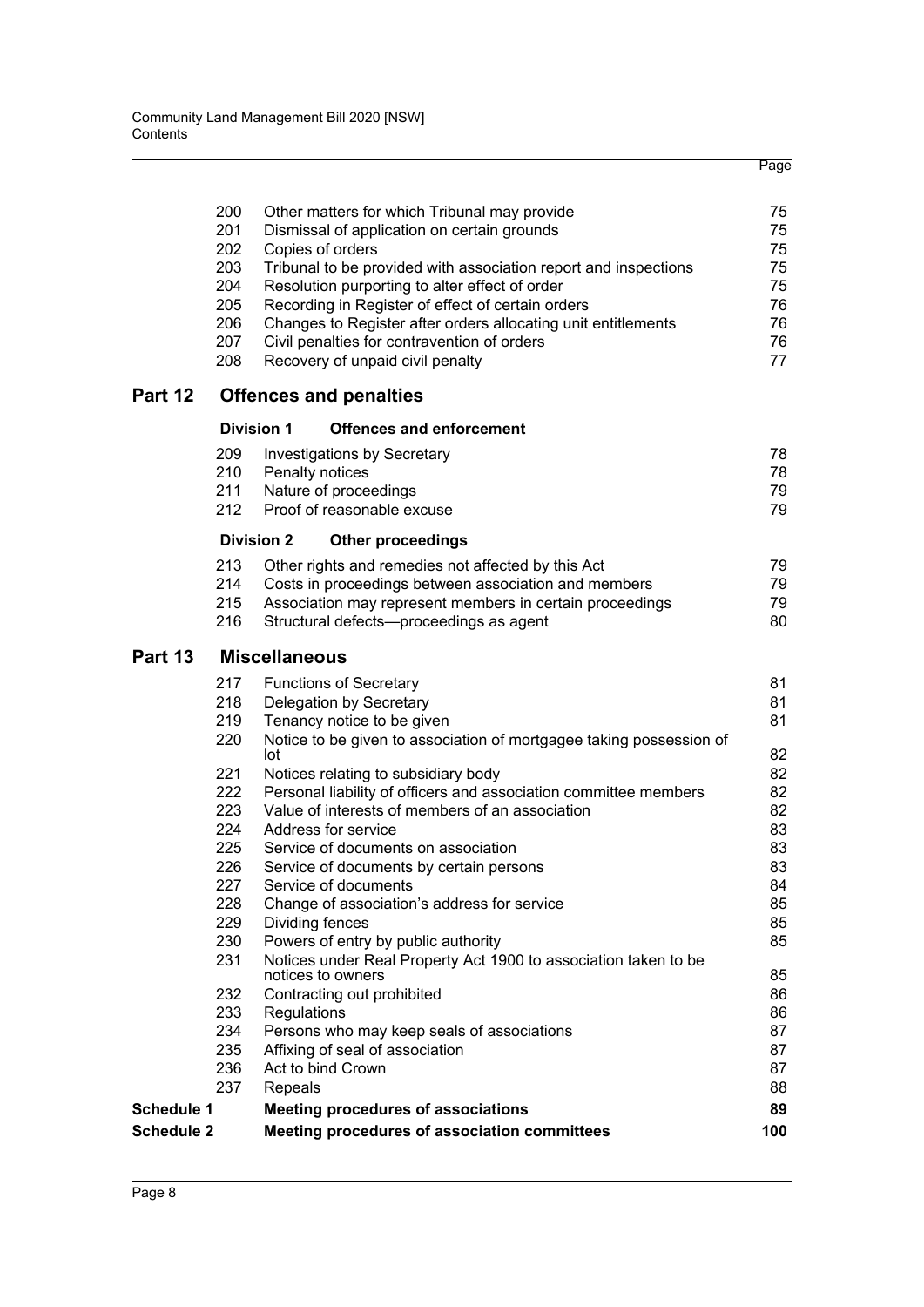| <b>Schedule 3</b> | Savings, transitional and other provisions | 105 |
|-------------------|--------------------------------------------|-----|
| Schedule 4        | <b>Amendment of Acts and instruments</b>   | 108 |
| <b>Dictionary</b> |                                            | 114 |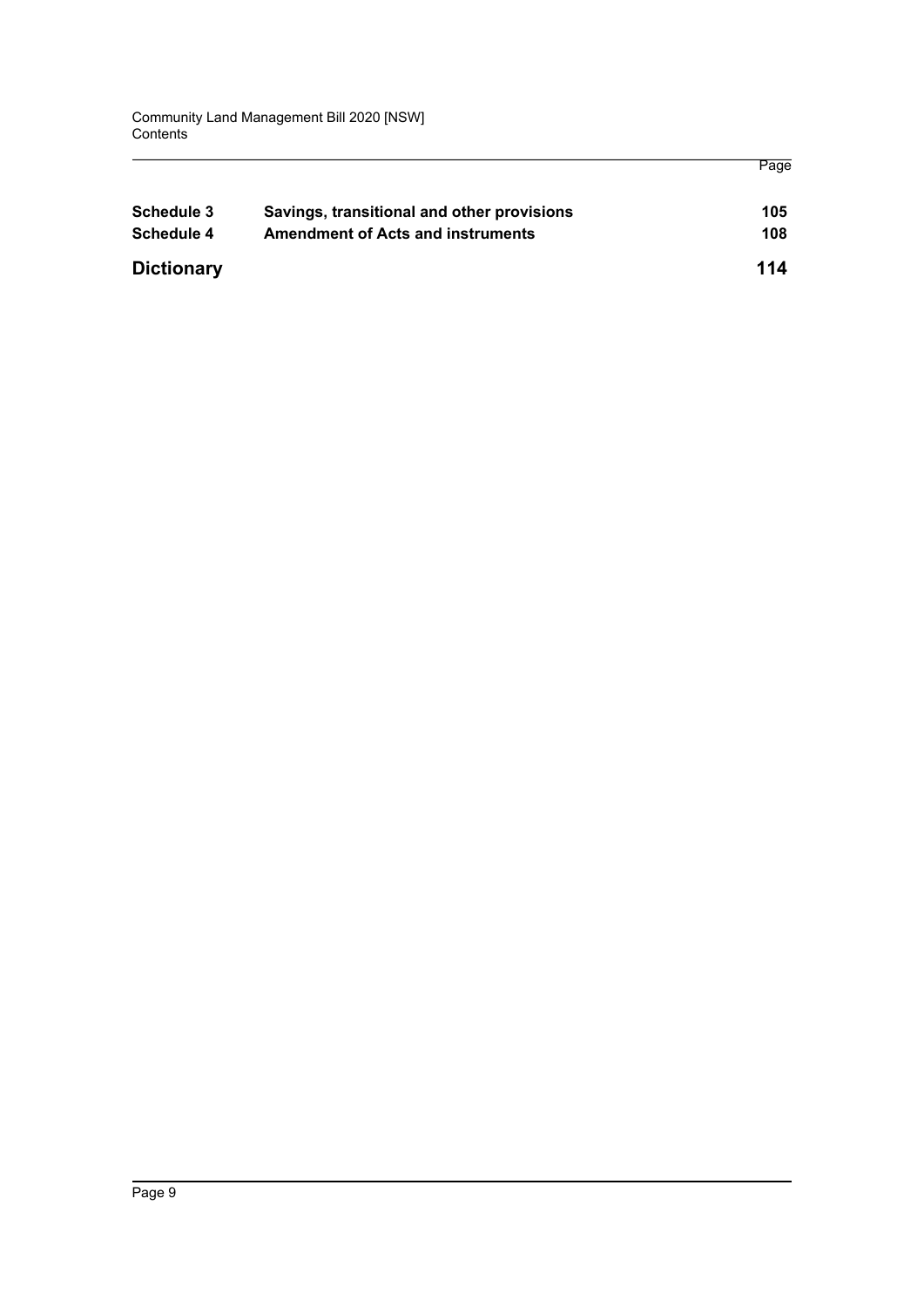

New South Wales

# **Community Land Management Bill 2020**

No , 2020

### **A Bill for**

An Act with respect to the management of community, precinct and neighbourhood subdivision schemes; and for other purposes.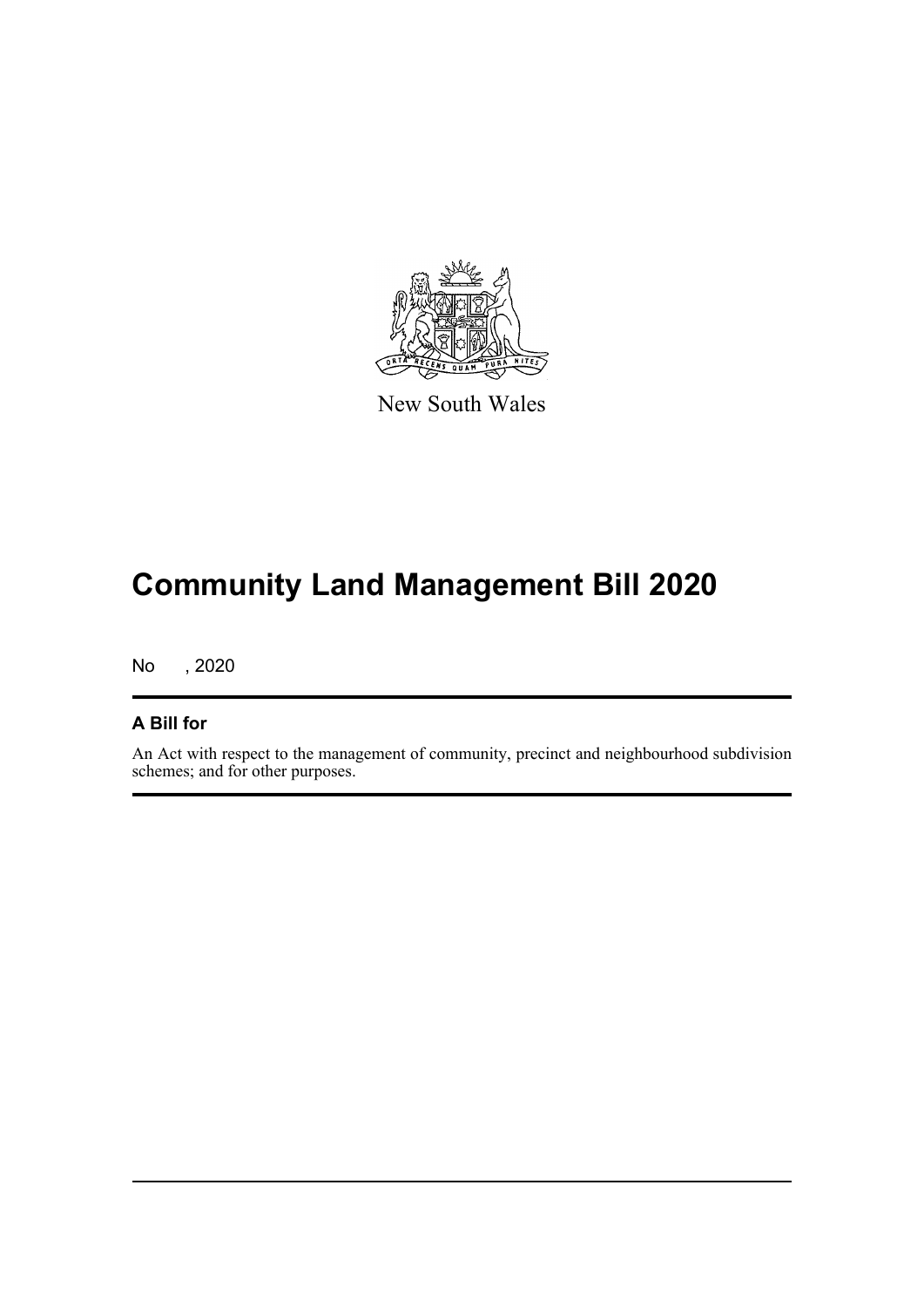<span id="page-19-5"></span><span id="page-19-4"></span><span id="page-19-3"></span><span id="page-19-2"></span><span id="page-19-1"></span><span id="page-19-0"></span>

|              | The Legislature of New South Wales enacts- |                                                                                                                                                                                                                                                          |                |  |  |
|--------------|--------------------------------------------|----------------------------------------------------------------------------------------------------------------------------------------------------------------------------------------------------------------------------------------------------------|----------------|--|--|
| Part 1       |                                            | <b>Preliminary</b>                                                                                                                                                                                                                                       | $\overline{a}$ |  |  |
| 1            |                                            | <b>Name of Act</b>                                                                                                                                                                                                                                       | 3              |  |  |
|              |                                            | This Act is the <i>Community Land Management Act 2020</i> .                                                                                                                                                                                              | 4              |  |  |
| $\mathbf{2}$ |                                            | Commencement                                                                                                                                                                                                                                             | 5              |  |  |
|              |                                            | This Act commences on a day or days to be appointed by proclamation.                                                                                                                                                                                     | 6              |  |  |
| 3            | <b>Objects of Act</b>                      |                                                                                                                                                                                                                                                          |                |  |  |
|              |                                            | The objects of this Act are as follows—                                                                                                                                                                                                                  | 8              |  |  |
|              |                                            | to provide for the management of community, precinct and neighbourhood<br>(a)<br>schemes,                                                                                                                                                                | 9<br>10        |  |  |
|              |                                            | to provide for the resolution of disputes arising from those schemes.<br>(b)                                                                                                                                                                             | 11             |  |  |
| 4            |                                            | Interpretation                                                                                                                                                                                                                                           | 12             |  |  |
|              | (1)                                        | The Dictionary to this Act defines certain terms used in this Act.<br>Note. The Interpretation Act 1987 contains definitions and other provisions that affect the<br>interpretation and application of this Act.                                         | 13<br>14<br>15 |  |  |
|              | (2)                                        | Notes included in this Act do not form part of this Act.                                                                                                                                                                                                 | 16             |  |  |
| 5            |                                            | <b>Resolutions of associations</b>                                                                                                                                                                                                                       | 17             |  |  |
|              | (1)                                        | In this Act, a resolution of an association is a <i>special resolution</i> if—                                                                                                                                                                           | 18             |  |  |
|              |                                            | it is passed at a properly convened meeting of the association, and<br>(a)                                                                                                                                                                               | 19             |  |  |
|              |                                            | of the value of the votes cast-<br>(b)                                                                                                                                                                                                                   | 20             |  |  |
|              |                                            | not more than 25% are against the resolution, or<br>(i)<br>if the resolution is a sustainability infrastructure resolution—less than<br>(ii)                                                                                                             | 21             |  |  |
|              |                                            | 50% are against the resolution.                                                                                                                                                                                                                          | 22<br>23       |  |  |
|              | (2)                                        | In this Act, a resolution of an association is a <i>unanimous resolution</i> if it is passed at<br>a properly convened general meeting and no vote is cast against the resolution.                                                                       | 24<br>25       |  |  |
|              | (3)                                        | For the purposes of determining the <i>value of a vote</i> for a special resolution or a poll<br>of a community association-                                                                                                                             | 26<br>27       |  |  |
|              |                                            | the value of the vote of a subsidiary body is equal to the unit entitlement of the<br>(a)<br>former community development lot that was subdivided to constitute the<br>subsidiary body, and                                                              | 28<br>29<br>30 |  |  |
|              |                                            | the value of the vote of the owner of a community development lot is equal to<br>(b)<br>the unit entitlement of the community development lot.                                                                                                           | 31<br>32       |  |  |
|              | (4)                                        | For the purposes of determining the <i>value of a vote</i> for a special resolution or a poll<br>of a precinct association—                                                                                                                              | 33<br>34       |  |  |
|              |                                            | the value of the vote of a subsidiary body is equal to the unit entitlement of the<br>(a)<br>former precinct development lot that was subdivided to constitute the<br>subsidiary body, and                                                               | 35<br>36<br>37 |  |  |
|              |                                            | the value of the vote of the owner of a precinct development lot is equal to the<br>(b)<br>unit entitlement of the precinct development lot.                                                                                                             | 38<br>39       |  |  |
|              | (5)                                        | For the purposes of determining the <i>value of a vote</i> for a special resolution or a poll<br>of a neighbourhood association, the value of the vote of the owner of a<br>neighbourhood lot is equal to the unit entitlement of the neighbourhood lot. | 40<br>41<br>42 |  |  |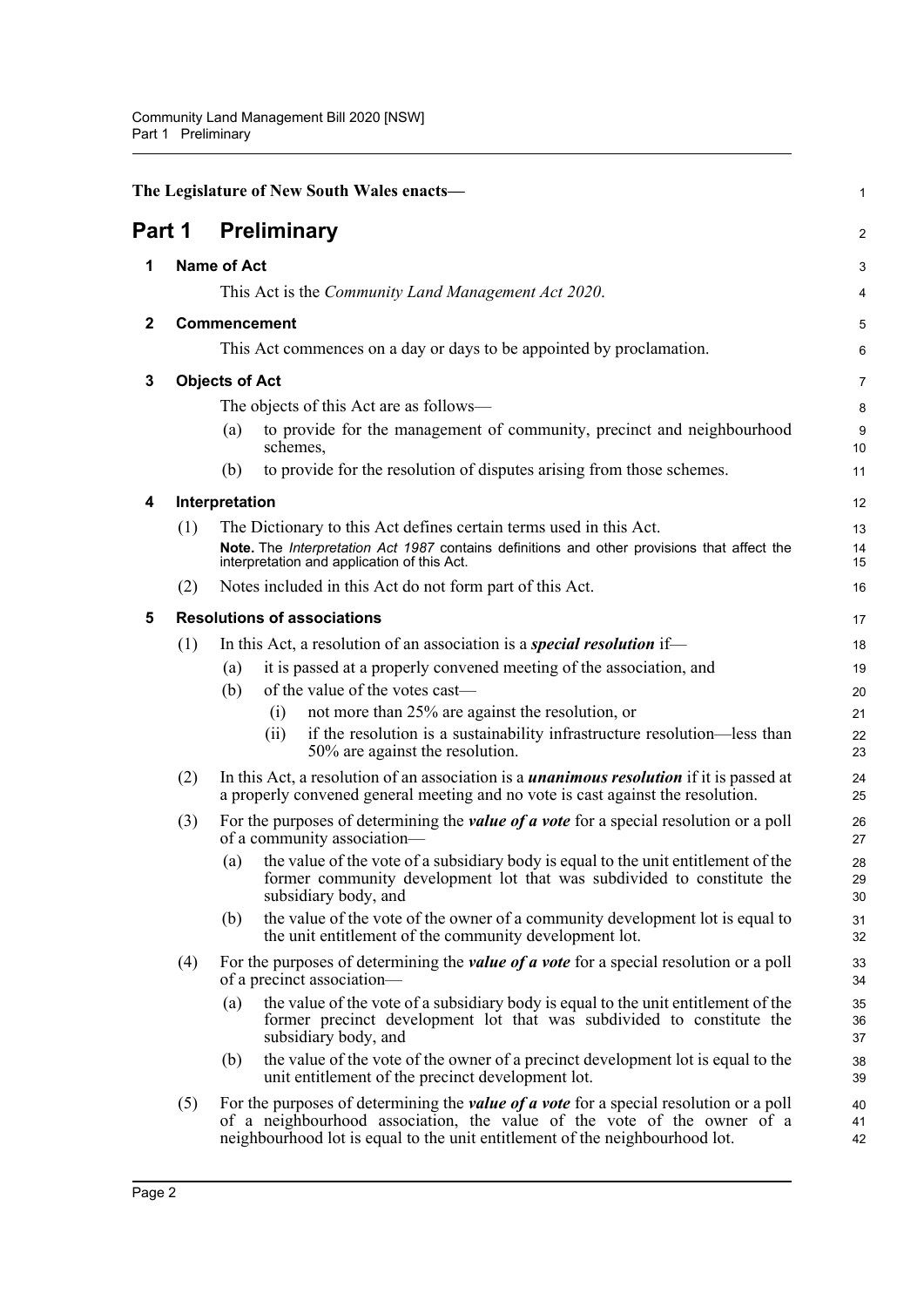(6) However, if the total unit entitlement of lots for which the original owner is entitled to a vote is not less than half of the total unit entitlement for the association, the value of the vote in respect of those lots is taken to be reduced by two-thirds, ignoring any fraction.

**Note.** A motion or election that is not required to be approved by a special resolution or unanimous resolution is passed by a simple majority of votes, unless there is a poll (see Schedule 1, clause 13).

(7) In this Act *special resolution* of a strata corporation has the same meaning as in the *Strata Schemes Management Act 2015*.

#### <span id="page-20-0"></span>**6 Connected persons**

- (1) For the purposes of this Act, a person (the *principal person*) is *connected* with another person if the other person—
	- (a) is a relative (within the meaning of the *Local Government Act 1993*) of the principal person or, if the principal person is a corporation, is a relative of the holder of an executive position in the corporation, or
	- (b) is employed or engaged by the principal person or is a business partner of the principal person, or
	- (c) if the principal person is a corporation—holds an executive position in the corporation, or
	- (d) is the employer of the principal person, or
	- (e) is employed or engaged by, or holds an executive position in, a corporation that also employs or engages the principal person or in which the principal person holds an executive position, or
	- (f) has another connection or association with the principal person of a kind prescribed by the regulations.
- (2) However, the principal person is not connected with a member of an association, or the committee of an association, merely because of any dealing, contact or arrangement the member has with the principal person in the capacity of a member of the association or committee.
- (3) In this section, *executive position* in a corporation means the position of director, manager or secretary of the corporation, or any other executive position of the corporation, however those positions are designated.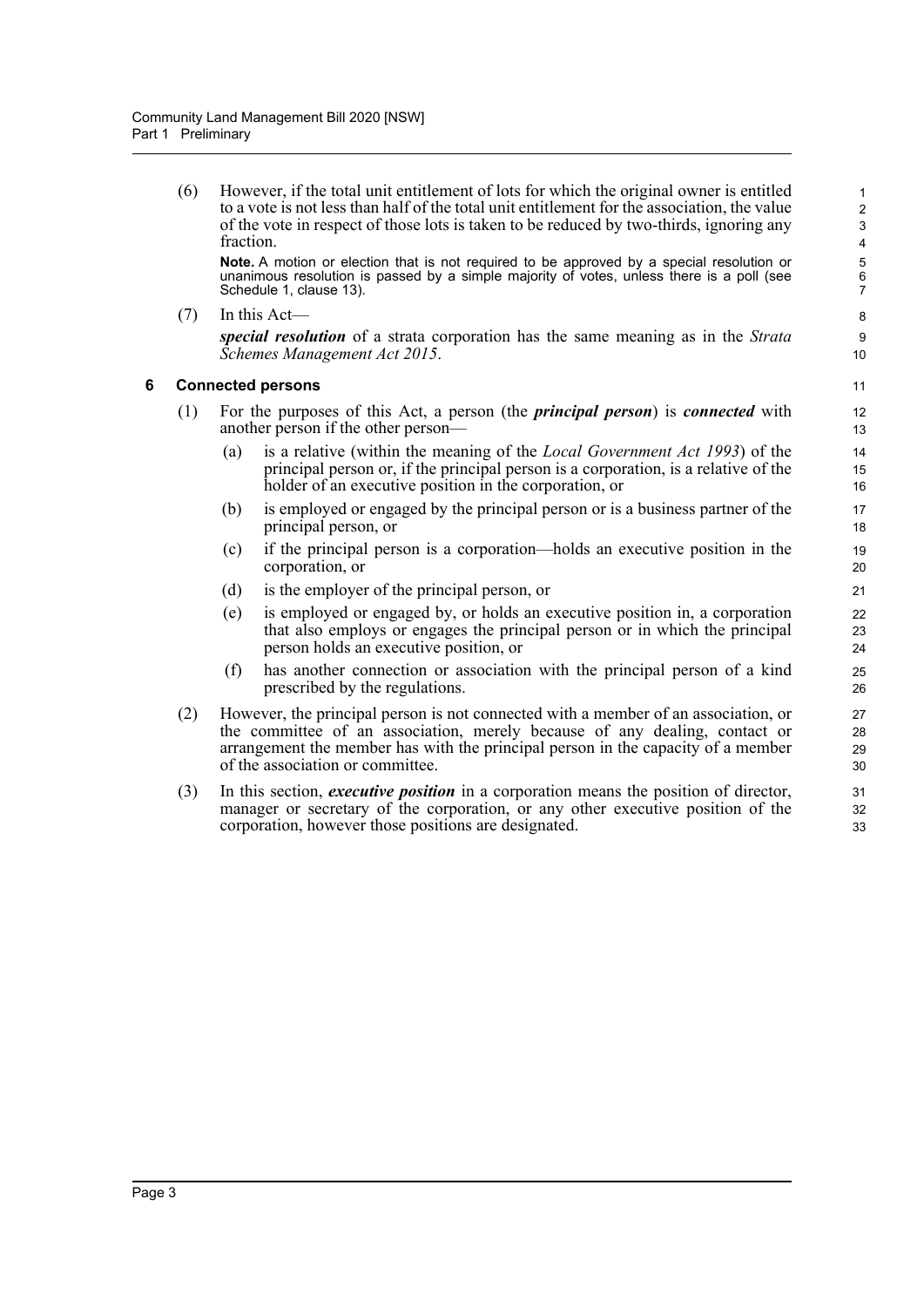<span id="page-21-6"></span><span id="page-21-5"></span><span id="page-21-4"></span><span id="page-21-3"></span><span id="page-21-2"></span><span id="page-21-1"></span><span id="page-21-0"></span>

| <b>Part 2</b> |                   | <b>Management of schemes</b>                                                                                                                                                                                | 1              |
|---------------|-------------------|-------------------------------------------------------------------------------------------------------------------------------------------------------------------------------------------------------------|----------------|
|               | <b>Division 1</b> | <b>Functions of associations</b>                                                                                                                                                                            | $\overline{a}$ |
| 7             |                   | Association responsible for management of scheme                                                                                                                                                            | 3              |
|               | (1)               | The association for a scheme has the principal authority for the management of the<br>scheme.                                                                                                               | 4<br>5         |
|               | (2)               | An association has, for the benefit of members of, and owners of lots in, the<br>scheme—                                                                                                                    | 6<br>7         |
|               |                   | the management and control of the use of the association property, and<br>(a)<br>the administration of the scheme.<br>(b)                                                                                   | 8<br>9         |
|               | (3)               | An association has responsibility for the following-                                                                                                                                                        | 10             |
|               |                   | managing the finances of the scheme (see Part 5),<br>(a)                                                                                                                                                    | 11             |
|               |                   | keeping accounts and records for the scheme (see Parts 5 and 10),<br>(b)                                                                                                                                    | 12             |
|               |                   | maintaining and repairing its property (see Part 6),<br>(c)                                                                                                                                                 | 13             |
|               |                   | taking out insurance for the scheme (see Part 9).<br>(d)                                                                                                                                                    | 14             |
| 8             |                   | <b>Functions of associations generally</b>                                                                                                                                                                  | 15             |
|               | (1)               | An association has the other functions that are conferred or imposed on it by or under<br>this or any other Act.                                                                                            | 16<br>17       |
|               | (2)               | An association must not delegate any of its functions to a person unless the<br>delegation is specifically authorised by this Act.                                                                          | 18<br>19       |
| 9             |                   | Other management bodies and persons who assist the association                                                                                                                                              | 20             |
|               |                   | An association may be assisted in the carrying out of its management functions under<br>this Act by 1 or more of the following—                                                                             | 21<br>22       |
|               |                   | the association committee of the association,<br>(a)                                                                                                                                                        | 23             |
|               |                   | a managing agent for the scheme appointed in accordance with Part 4,<br>(b)                                                                                                                                 | 24             |
|               |                   | a facilities manager for the scheme appointed in accordance with Part 4.<br>(c)                                                                                                                             | 25             |
| 10            |                   | Association may employ persons to assist in exercise of functions                                                                                                                                           | 26             |
|               | (1)               | An association may employ the persons it thinks fit to assist it in the exercise of any<br>of its functions.                                                                                                | 27<br>28       |
|               | (2)               | An association must ensure that a person employed to assist it in the exercise of a<br>function has the qualifications, if any, required by this Act or any other law for the<br>exercise of that function. | 29<br>30<br>31 |
| 11            |                   | Functions that may only be delegated to member of association committee or<br>managing agent                                                                                                                | 32<br>33       |
|               | (1)               | The following functions of an association, association committee or officer of an<br>association may be delegated to or conferred only on a member of the association<br>committee or a managing agent—     | 34<br>35<br>36 |
|               |                   | the preparation of estimates for the purposes of section 83,<br>(a)                                                                                                                                         | 37             |
|               |                   | the levying of contributions,<br>(b)                                                                                                                                                                        | 38             |
|               |                   | the receiving of, acknowledgement of, banking of or accounting for money<br>(c)<br>paid to the association,                                                                                                 | 39<br>40       |
|               |                   |                                                                                                                                                                                                             |                |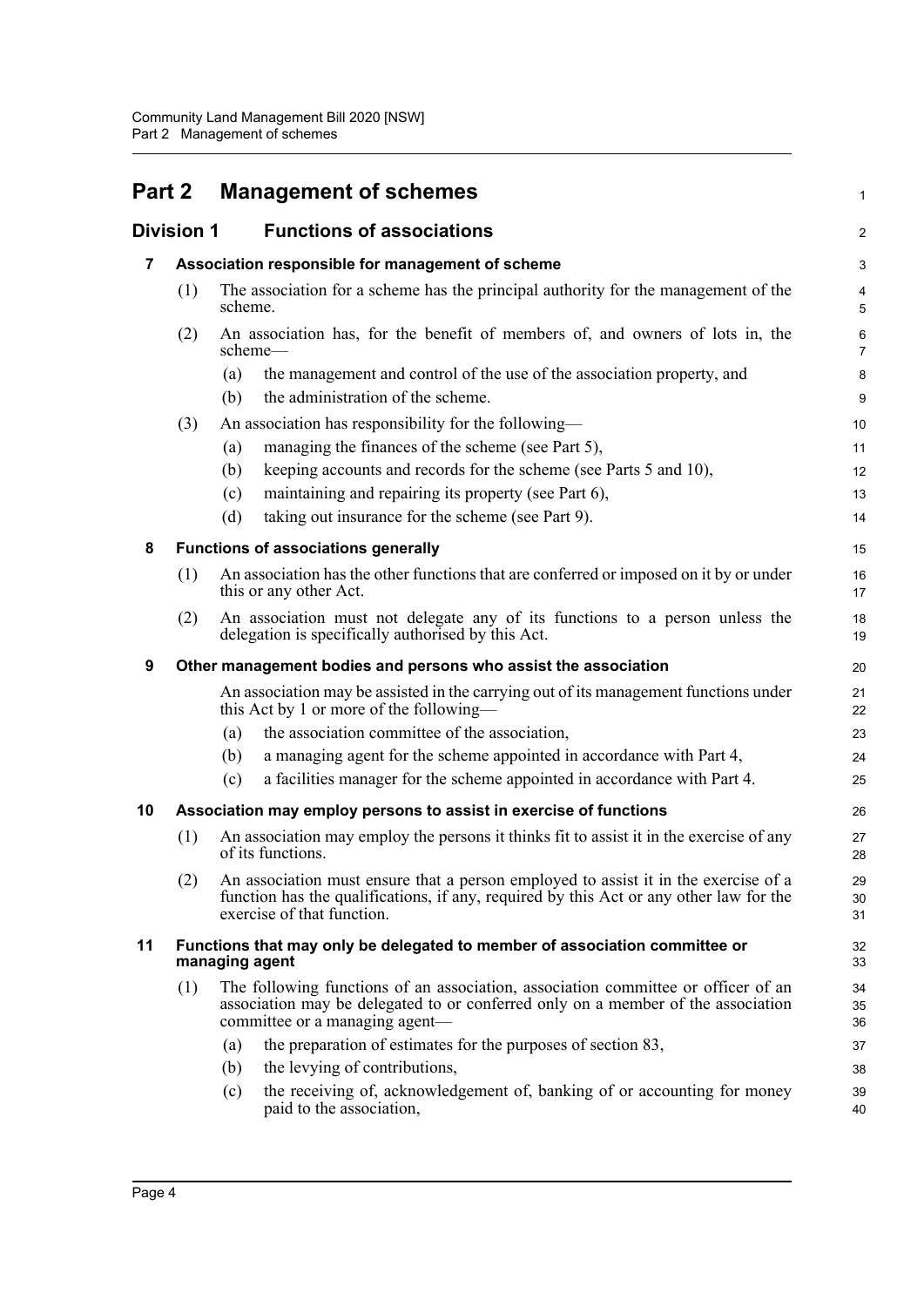<span id="page-22-2"></span><span id="page-22-1"></span><span id="page-22-0"></span>

| taking out insurance required or permitted by this Act,<br>(e)<br>the conduct of meetings of the association and handling of correspondence,<br>(f)<br>the maintenance of records required to be kept under this Act,<br>(g)<br>(h)<br>other functions that are prescribed by the regulations.<br>(2)<br>This section is subject to sections 58 and 105.<br><b>Division 2</b><br><b>Meetings of associations</b><br>12<br>First AGM must be held within 2 months after initial period<br>(1)<br>The original owner of land subdivided by a community plan, precinct plan or<br>neighbourhood plan must convene and hold a general meeting of the association, in<br>accordance with this Act and the regulations, within 2 months of the expiration of the<br>initial period.<br>Maximum penalty—10 penalty units.<br>(2)<br>An original owner who fails to comply with this section remains liable to the penalty<br>15<br>for the contravention even if the Tribunal makes an order under this Division or a<br>16<br>meeting is convened or held in accordance with the order or otherwise.<br>17<br>(3)<br>An original owner required to convene the first annual general meeting of an<br>association must give at least 14 days notice of the first annual general meeting to—<br>each member of the association, and<br>(a)<br>each first mortgagee or covenant chargee of a development lot or<br>(b)<br>neighbourhood lot who is shown on the association roll, and<br>each tenant of a neighbourhood lot or strata lot who has been notified to the<br>(c)<br>association in accordance with this Act as a tenant of the lot.<br>13<br><b>Matters to be determined at first AGM</b><br>25<br>The agenda for the first annual general meeting of an association must include the<br>following items and may include other items—<br>to decide whether the amount of a contribution required to be made to the<br>(a)<br>administrative fund or capital works fund should be confirmed or varied,<br>to determine the number of members of the association's committee and to<br>(b)<br>elect the committee,<br>to decide whether insurances taken out by the association should be<br>(c)<br>confirmed, varied or extended,<br>(d)<br>to decide if any matter or class of matter is to be determined by the association<br>in general meeting,<br>(e)<br>to decide whether by-laws should be made or changed, including by-laws<br>controlling, prohibiting or otherwise regulating the passage of persons<br>through, and the activities of persons on, private access ways and, to an extent<br>not inconsistent with this or any other Act or law, open access ways,<br>to decide whether an agreement to which section 122 applies should be<br>(f)<br>ratified,<br>to decide whether a managing agent should be appointed by the association<br>(g)<br>and, if appointed, what functions of the association should be delegated to the<br>managing agent, |  | (d) | having custody of any money paid to the association or making payments from<br>money paid to the association, | $\mathbf{1}$<br>$\overline{c}$ |  |
|-------------------------------------------------------------------------------------------------------------------------------------------------------------------------------------------------------------------------------------------------------------------------------------------------------------------------------------------------------------------------------------------------------------------------------------------------------------------------------------------------------------------------------------------------------------------------------------------------------------------------------------------------------------------------------------------------------------------------------------------------------------------------------------------------------------------------------------------------------------------------------------------------------------------------------------------------------------------------------------------------------------------------------------------------------------------------------------------------------------------------------------------------------------------------------------------------------------------------------------------------------------------------------------------------------------------------------------------------------------------------------------------------------------------------------------------------------------------------------------------------------------------------------------------------------------------------------------------------------------------------------------------------------------------------------------------------------------------------------------------------------------------------------------------------------------------------------------------------------------------------------------------------------------------------------------------------------------------------------------------------------------------------------------------------------------------------------------------------------------------------------------------------------------------------------------------------------------------------------------------------------------------------------------------------------------------------------------------------------------------------------------------------------------------------------------------------------------------------------------------------------------------------------------------------------------------------------------------------------------------------------------------------------------------------------------------------------------------------------------------------------------------------------------------------------------------------------------------------------------------------------------------------------------------------------------------------------------------------|--|-----|---------------------------------------------------------------------------------------------------------------|--------------------------------|--|
|                                                                                                                                                                                                                                                                                                                                                                                                                                                                                                                                                                                                                                                                                                                                                                                                                                                                                                                                                                                                                                                                                                                                                                                                                                                                                                                                                                                                                                                                                                                                                                                                                                                                                                                                                                                                                                                                                                                                                                                                                                                                                                                                                                                                                                                                                                                                                                                                                                                                                                                                                                                                                                                                                                                                                                                                                                                                                                                                                                         |  |     |                                                                                                               | 3                              |  |
|                                                                                                                                                                                                                                                                                                                                                                                                                                                                                                                                                                                                                                                                                                                                                                                                                                                                                                                                                                                                                                                                                                                                                                                                                                                                                                                                                                                                                                                                                                                                                                                                                                                                                                                                                                                                                                                                                                                                                                                                                                                                                                                                                                                                                                                                                                                                                                                                                                                                                                                                                                                                                                                                                                                                                                                                                                                                                                                                                                         |  |     |                                                                                                               | 4                              |  |
|                                                                                                                                                                                                                                                                                                                                                                                                                                                                                                                                                                                                                                                                                                                                                                                                                                                                                                                                                                                                                                                                                                                                                                                                                                                                                                                                                                                                                                                                                                                                                                                                                                                                                                                                                                                                                                                                                                                                                                                                                                                                                                                                                                                                                                                                                                                                                                                                                                                                                                                                                                                                                                                                                                                                                                                                                                                                                                                                                                         |  |     |                                                                                                               | 5                              |  |
|                                                                                                                                                                                                                                                                                                                                                                                                                                                                                                                                                                                                                                                                                                                                                                                                                                                                                                                                                                                                                                                                                                                                                                                                                                                                                                                                                                                                                                                                                                                                                                                                                                                                                                                                                                                                                                                                                                                                                                                                                                                                                                                                                                                                                                                                                                                                                                                                                                                                                                                                                                                                                                                                                                                                                                                                                                                                                                                                                                         |  |     |                                                                                                               | 6                              |  |
|                                                                                                                                                                                                                                                                                                                                                                                                                                                                                                                                                                                                                                                                                                                                                                                                                                                                                                                                                                                                                                                                                                                                                                                                                                                                                                                                                                                                                                                                                                                                                                                                                                                                                                                                                                                                                                                                                                                                                                                                                                                                                                                                                                                                                                                                                                                                                                                                                                                                                                                                                                                                                                                                                                                                                                                                                                                                                                                                                                         |  |     |                                                                                                               | 7                              |  |
|                                                                                                                                                                                                                                                                                                                                                                                                                                                                                                                                                                                                                                                                                                                                                                                                                                                                                                                                                                                                                                                                                                                                                                                                                                                                                                                                                                                                                                                                                                                                                                                                                                                                                                                                                                                                                                                                                                                                                                                                                                                                                                                                                                                                                                                                                                                                                                                                                                                                                                                                                                                                                                                                                                                                                                                                                                                                                                                                                                         |  |     |                                                                                                               | 8                              |  |
|                                                                                                                                                                                                                                                                                                                                                                                                                                                                                                                                                                                                                                                                                                                                                                                                                                                                                                                                                                                                                                                                                                                                                                                                                                                                                                                                                                                                                                                                                                                                                                                                                                                                                                                                                                                                                                                                                                                                                                                                                                                                                                                                                                                                                                                                                                                                                                                                                                                                                                                                                                                                                                                                                                                                                                                                                                                                                                                                                                         |  |     |                                                                                                               | 9                              |  |
|                                                                                                                                                                                                                                                                                                                                                                                                                                                                                                                                                                                                                                                                                                                                                                                                                                                                                                                                                                                                                                                                                                                                                                                                                                                                                                                                                                                                                                                                                                                                                                                                                                                                                                                                                                                                                                                                                                                                                                                                                                                                                                                                                                                                                                                                                                                                                                                                                                                                                                                                                                                                                                                                                                                                                                                                                                                                                                                                                                         |  |     |                                                                                                               | 10<br>11<br>12<br>13           |  |
|                                                                                                                                                                                                                                                                                                                                                                                                                                                                                                                                                                                                                                                                                                                                                                                                                                                                                                                                                                                                                                                                                                                                                                                                                                                                                                                                                                                                                                                                                                                                                                                                                                                                                                                                                                                                                                                                                                                                                                                                                                                                                                                                                                                                                                                                                                                                                                                                                                                                                                                                                                                                                                                                                                                                                                                                                                                                                                                                                                         |  |     |                                                                                                               | 14                             |  |
|                                                                                                                                                                                                                                                                                                                                                                                                                                                                                                                                                                                                                                                                                                                                                                                                                                                                                                                                                                                                                                                                                                                                                                                                                                                                                                                                                                                                                                                                                                                                                                                                                                                                                                                                                                                                                                                                                                                                                                                                                                                                                                                                                                                                                                                                                                                                                                                                                                                                                                                                                                                                                                                                                                                                                                                                                                                                                                                                                                         |  |     |                                                                                                               |                                |  |
|                                                                                                                                                                                                                                                                                                                                                                                                                                                                                                                                                                                                                                                                                                                                                                                                                                                                                                                                                                                                                                                                                                                                                                                                                                                                                                                                                                                                                                                                                                                                                                                                                                                                                                                                                                                                                                                                                                                                                                                                                                                                                                                                                                                                                                                                                                                                                                                                                                                                                                                                                                                                                                                                                                                                                                                                                                                                                                                                                                         |  |     |                                                                                                               | 18<br>19                       |  |
|                                                                                                                                                                                                                                                                                                                                                                                                                                                                                                                                                                                                                                                                                                                                                                                                                                                                                                                                                                                                                                                                                                                                                                                                                                                                                                                                                                                                                                                                                                                                                                                                                                                                                                                                                                                                                                                                                                                                                                                                                                                                                                                                                                                                                                                                                                                                                                                                                                                                                                                                                                                                                                                                                                                                                                                                                                                                                                                                                                         |  |     |                                                                                                               | 20                             |  |
|                                                                                                                                                                                                                                                                                                                                                                                                                                                                                                                                                                                                                                                                                                                                                                                                                                                                                                                                                                                                                                                                                                                                                                                                                                                                                                                                                                                                                                                                                                                                                                                                                                                                                                                                                                                                                                                                                                                                                                                                                                                                                                                                                                                                                                                                                                                                                                                                                                                                                                                                                                                                                                                                                                                                                                                                                                                                                                                                                                         |  |     |                                                                                                               | 21<br>22                       |  |
|                                                                                                                                                                                                                                                                                                                                                                                                                                                                                                                                                                                                                                                                                                                                                                                                                                                                                                                                                                                                                                                                                                                                                                                                                                                                                                                                                                                                                                                                                                                                                                                                                                                                                                                                                                                                                                                                                                                                                                                                                                                                                                                                                                                                                                                                                                                                                                                                                                                                                                                                                                                                                                                                                                                                                                                                                                                                                                                                                                         |  |     |                                                                                                               | 23<br>24                       |  |
|                                                                                                                                                                                                                                                                                                                                                                                                                                                                                                                                                                                                                                                                                                                                                                                                                                                                                                                                                                                                                                                                                                                                                                                                                                                                                                                                                                                                                                                                                                                                                                                                                                                                                                                                                                                                                                                                                                                                                                                                                                                                                                                                                                                                                                                                                                                                                                                                                                                                                                                                                                                                                                                                                                                                                                                                                                                                                                                                                                         |  |     |                                                                                                               |                                |  |
|                                                                                                                                                                                                                                                                                                                                                                                                                                                                                                                                                                                                                                                                                                                                                                                                                                                                                                                                                                                                                                                                                                                                                                                                                                                                                                                                                                                                                                                                                                                                                                                                                                                                                                                                                                                                                                                                                                                                                                                                                                                                                                                                                                                                                                                                                                                                                                                                                                                                                                                                                                                                                                                                                                                                                                                                                                                                                                                                                                         |  |     |                                                                                                               | 26<br>27                       |  |
|                                                                                                                                                                                                                                                                                                                                                                                                                                                                                                                                                                                                                                                                                                                                                                                                                                                                                                                                                                                                                                                                                                                                                                                                                                                                                                                                                                                                                                                                                                                                                                                                                                                                                                                                                                                                                                                                                                                                                                                                                                                                                                                                                                                                                                                                                                                                                                                                                                                                                                                                                                                                                                                                                                                                                                                                                                                                                                                                                                         |  |     |                                                                                                               | 28<br>29                       |  |
|                                                                                                                                                                                                                                                                                                                                                                                                                                                                                                                                                                                                                                                                                                                                                                                                                                                                                                                                                                                                                                                                                                                                                                                                                                                                                                                                                                                                                                                                                                                                                                                                                                                                                                                                                                                                                                                                                                                                                                                                                                                                                                                                                                                                                                                                                                                                                                                                                                                                                                                                                                                                                                                                                                                                                                                                                                                                                                                                                                         |  |     |                                                                                                               | 30<br>31                       |  |
|                                                                                                                                                                                                                                                                                                                                                                                                                                                                                                                                                                                                                                                                                                                                                                                                                                                                                                                                                                                                                                                                                                                                                                                                                                                                                                                                                                                                                                                                                                                                                                                                                                                                                                                                                                                                                                                                                                                                                                                                                                                                                                                                                                                                                                                                                                                                                                                                                                                                                                                                                                                                                                                                                                                                                                                                                                                                                                                                                                         |  |     |                                                                                                               | 32<br>33                       |  |
|                                                                                                                                                                                                                                                                                                                                                                                                                                                                                                                                                                                                                                                                                                                                                                                                                                                                                                                                                                                                                                                                                                                                                                                                                                                                                                                                                                                                                                                                                                                                                                                                                                                                                                                                                                                                                                                                                                                                                                                                                                                                                                                                                                                                                                                                                                                                                                                                                                                                                                                                                                                                                                                                                                                                                                                                                                                                                                                                                                         |  |     |                                                                                                               | 34<br>35                       |  |
|                                                                                                                                                                                                                                                                                                                                                                                                                                                                                                                                                                                                                                                                                                                                                                                                                                                                                                                                                                                                                                                                                                                                                                                                                                                                                                                                                                                                                                                                                                                                                                                                                                                                                                                                                                                                                                                                                                                                                                                                                                                                                                                                                                                                                                                                                                                                                                                                                                                                                                                                                                                                                                                                                                                                                                                                                                                                                                                                                                         |  |     |                                                                                                               | 36<br>37<br>38<br>39           |  |
|                                                                                                                                                                                                                                                                                                                                                                                                                                                                                                                                                                                                                                                                                                                                                                                                                                                                                                                                                                                                                                                                                                                                                                                                                                                                                                                                                                                                                                                                                                                                                                                                                                                                                                                                                                                                                                                                                                                                                                                                                                                                                                                                                                                                                                                                                                                                                                                                                                                                                                                                                                                                                                                                                                                                                                                                                                                                                                                                                                         |  |     |                                                                                                               | 40<br>41                       |  |
|                                                                                                                                                                                                                                                                                                                                                                                                                                                                                                                                                                                                                                                                                                                                                                                                                                                                                                                                                                                                                                                                                                                                                                                                                                                                                                                                                                                                                                                                                                                                                                                                                                                                                                                                                                                                                                                                                                                                                                                                                                                                                                                                                                                                                                                                                                                                                                                                                                                                                                                                                                                                                                                                                                                                                                                                                                                                                                                                                                         |  |     |                                                                                                               | 42<br>43<br>44                 |  |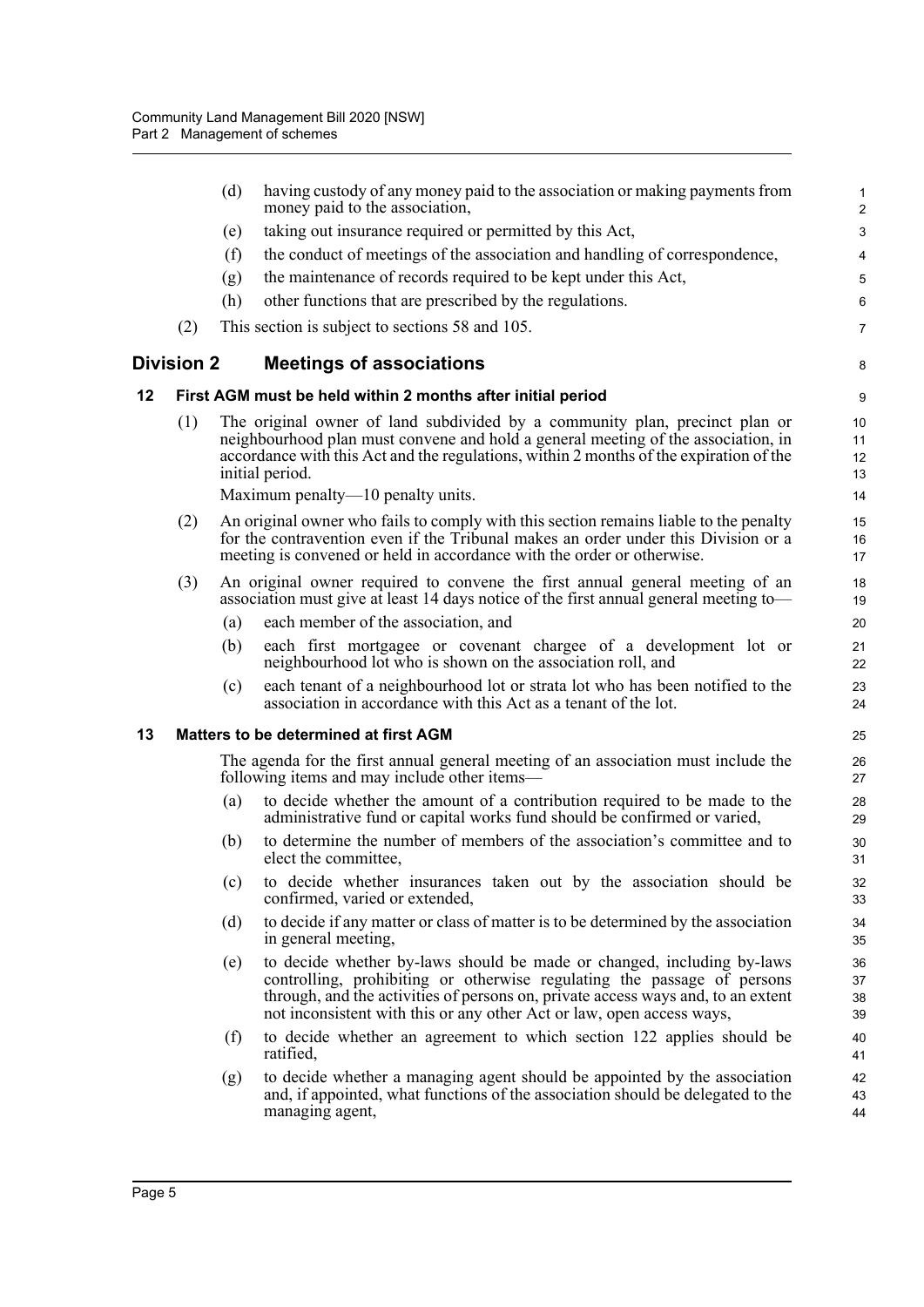<span id="page-23-0"></span>

|    |     | (h)                                                                                                                                                                                                                                                                           | if there is a managing agent—a form of motion to consider the report by the<br>agent as to whether, and what, commissions have been paid or are likely to be<br>payable to the agent for the following 12 months,                                                                                                                                    | $\mathbf 1$<br>$\overline{\mathbf{c}}$<br>3 |
|----|-----|-------------------------------------------------------------------------------------------------------------------------------------------------------------------------------------------------------------------------------------------------------------------------------|------------------------------------------------------------------------------------------------------------------------------------------------------------------------------------------------------------------------------------------------------------------------------------------------------------------------------------------------------|---------------------------------------------|
|    |     | (i)                                                                                                                                                                                                                                                                           | to decide whether a facilities manager should be appointed and, if appointed,<br>what functions the facilities manager should exercise,                                                                                                                                                                                                              | 4<br>5                                      |
|    |     | (j)                                                                                                                                                                                                                                                                           | to receive the documents required to be provided under section 14,                                                                                                                                                                                                                                                                                   | 6                                           |
|    |     | (k)                                                                                                                                                                                                                                                                           | to consider the accounting records and last financial statements prepared,                                                                                                                                                                                                                                                                           | 7                                           |
|    |     | (1)                                                                                                                                                                                                                                                                           | to consider the initial maintenance schedule,                                                                                                                                                                                                                                                                                                        | 8                                           |
|    |     | (m)                                                                                                                                                                                                                                                                           | to decide whether an auditor should be appointed and to appoint an auditor,                                                                                                                                                                                                                                                                          | 9                                           |
|    |     | (n)                                                                                                                                                                                                                                                                           | if the association is a community association or is a neighbourhood association<br>that is not part of a community scheme—to consider whether a revised<br>schedule of unit entitlements should be registered under the Community Land<br>Development Act 2020,                                                                                      | 10<br>11<br>12<br>13                        |
|    |     | $\left( 0\right)$                                                                                                                                                                                                                                                             | any item prescribed by the regulations for the purposes of this section.                                                                                                                                                                                                                                                                             | 14                                          |
| 14 |     |                                                                                                                                                                                                                                                                               | Documents and records to be provided to association at first AGM                                                                                                                                                                                                                                                                                     | 15                                          |
|    | (1) |                                                                                                                                                                                                                                                                               | An original owner required to convene a meeting under this Division must deliver to<br>the association at its first annual general meeting, or not later than 3 years after the<br>date of registration of the scheme, whichever occurs first, the following—                                                                                        | 16<br>17<br>18                              |
|    |     | (a)                                                                                                                                                                                                                                                                           | all plans, specifications, occupation certificates or other certificates (other than<br>certificates of title for lots) diagrams, depreciation schedules and other<br>documents (including policies of insurance) relating to the scheme parcel,                                                                                                     | 19<br>20<br>21                              |
|    |     | (b)                                                                                                                                                                                                                                                                           | without limiting paragraph (a), all planning approvals, complying<br>development certificates and related endorsed plans, approvals, "as built"<br>drawings, compliance certificates (within the meaning of the <i>Environmental</i><br>Planning and Assessment Act 1979), fire safety certificates and warranties<br>relating to the scheme parcel, | 22<br>23<br>24<br>25<br>26                  |
|    |     | (c)                                                                                                                                                                                                                                                                           | the certificate of title for the association property, the association roll and any<br>notices or other records relating to the scheme parcel,                                                                                                                                                                                                       | 27<br>28                                    |
|    |     | (d)                                                                                                                                                                                                                                                                           | a copy of the diagram illustrating the situation of all service lines referred to<br>in section 34 of the <i>Community Land Development Act 2020</i> that have been<br>installed within the scheme under which the association is constituted,                                                                                                       | 29<br>30<br>31                              |
|    |     | (e)                                                                                                                                                                                                                                                                           | the initial maintenance schedule prepared by the original owner,                                                                                                                                                                                                                                                                                     | 32                                          |
|    |     | (f)                                                                                                                                                                                                                                                                           | any other document or item relating to the scheme parcel that is prescribed by<br>the regulations for the purposes of this section.                                                                                                                                                                                                                  | 33<br>34                                    |
|    |     |                                                                                                                                                                                                                                                                               | Maximum penalty— $100$ penalty units.                                                                                                                                                                                                                                                                                                                | 35                                          |
|    | (2) | An original owner is only required under this section to deliver to the association a<br>thing if that thing is in the possession or control of the original owner or may be<br>obtained by the original owner by taking reasonable steps to do so.                           |                                                                                                                                                                                                                                                                                                                                                      |                                             |
|    | (3) | This section does not require an original owner to deliver to the association a<br>document that exclusively evidences rights or obligations of the original owner and<br>that is not capable of being used for the benefit of the association or any of the other<br>owners. |                                                                                                                                                                                                                                                                                                                                                      |                                             |
|    | (4) |                                                                                                                                                                                                                                                                               | In this section-                                                                                                                                                                                                                                                                                                                                     | 43                                          |
|    |     |                                                                                                                                                                                                                                                                               | scheme parcel of an association that is—                                                                                                                                                                                                                                                                                                             | 44                                          |
|    |     | (a)                                                                                                                                                                                                                                                                           | a community scheme—means the community parcel, or                                                                                                                                                                                                                                                                                                    | 45                                          |
|    |     | (b)                                                                                                                                                                                                                                                                           | a precinct scheme—means the precinct parcel, or                                                                                                                                                                                                                                                                                                      | 46                                          |
|    |     | (c)                                                                                                                                                                                                                                                                           | a neighbourhood scheme—means the neighbourhood parcel.                                                                                                                                                                                                                                                                                               | 47                                          |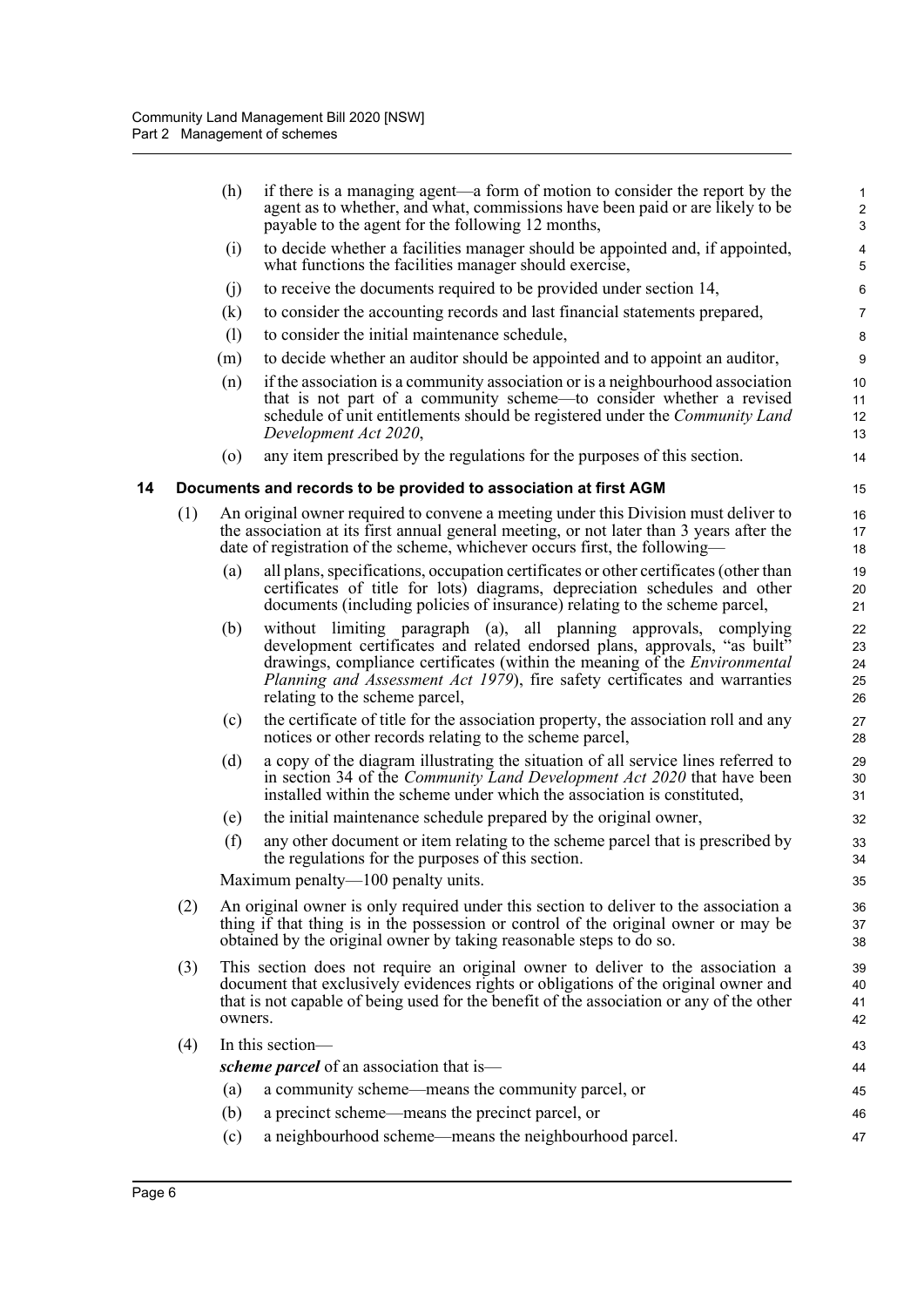#### <span id="page-24-0"></span>**15 Tribunal may order initial documents to be provided**

The Tribunal may, on application by an association, order an original owner required to convene a meeting under this Division to provide to the association a document that was required to be but was not delivered to the association at its first annual general meeting.

#### <span id="page-24-1"></span>**16 AGM must be held**

An association must hold an annual general meeting once in each financial year of the association.

#### <span id="page-24-2"></span>**17 Other general meetings**

- (1) The secretary of an association or an association committee may convene a general meeting (that is not an annual general meeting) of the association at any time.
- (2) The secretary of the association, or another officer if the secretary is absent, must convene a general meeting (that is not an annual general meeting) of the association as soon as practicable after receiving a qualified request.
- (3) A meeting may be convened on a qualified request even if the first annual general meeting has not been held.
- (4) A request is a *qualified request* for the purposes of a meeting of a community association or a precinct association if it is made by 1 or more owners of a development lot in the scheme or 1 or more subsidiary schemes and the total unit entitlements of the development lot or former development lot subject to the subsidiary scheme are at least one-quarter of the total unit entitlements of the community scheme or precinct scheme.
- (5) A request is a *qualified request* for the purposes of a meeting of a neighbourhood association if it is made by 1 or more owners of neighbourhood lots in the scheme and the total unit entitlements of those lots are at least one-quarter of the total unit entitlements in the neighbourhood scheme.
- (6) A request for a meeting may not be signed on behalf of a subsidiary body without the authority of a resolution of the body.

#### <span id="page-24-3"></span>**18 Tribunal may appoint person to hold first AGM and other meetings**

- (1) The Tribunal may, on application by an association, a member of an association or a mortgagee or covenant chargee of a development lot, neighbourhood lot or strata lot within the scheme, order a person to convene and hold a meeting of the association within the time specified in the order if a meeting has not been convened and held in accordance with this Act.
- (2) The person who is to convene and hold the meeting is to be a person nominated by the applicant, or appointed by the Tribunal, who has consented to the nomination or appointment.

#### <span id="page-24-4"></span>**19 Unanimous or special resolutions to be amended or revoked in same way**

- (1) A unanimous resolution or special resolution of an association about a matter that is required by or under this Act or the by-laws of a scheme to be determined by a resolution of that kind cannot be amended or revoked other than by a subsequent resolution of the same kind.
- (2) However, a unanimous resolution of an association dealing with association property may be amended by a special resolution.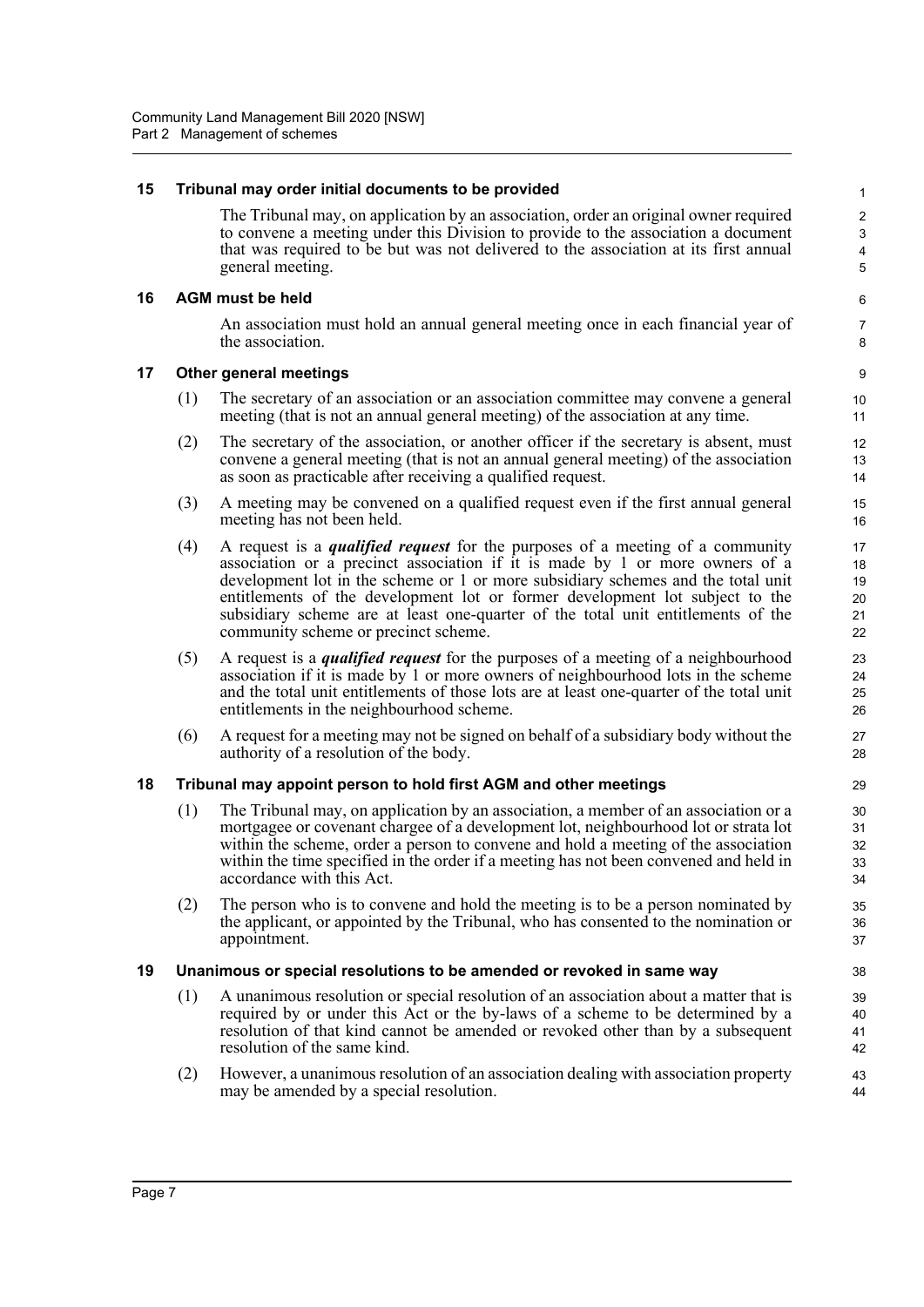#### <span id="page-25-0"></span>**20 Notice to be given of right to cast vote at meeting of association**

#### (1) **Person with right to vote at meetings must notify association**

A person who has an interest in a development lot or neighbourhood lot that, subject to this Act, gives the person the right to vote either personally or by nominee at meetings of an association must give the association written notice of that interest (an *association interest notice*).

42 43  $\overline{A}A$ 

#### (2) **Contents of association interest notice**

The association interest notice must specify the following information and, if the interest is a mortgage, include confirmation by the mortgagor or be verified by statutory declaration of the mortgagee—

- (a) the person's full name and an address for service of notices,
- (b) the lot concerned and the exact nature of the person's interest,
- (c) the date on which the person acquired the interest,
- (d) in the case of a corporation, specify the full name and an address for service of notices of the nominee of the corporation who is to exercise the voting entitlement.

#### (3) **Other matters to be specified in notice**

The association interest notice must specify the manner in which the interest arose and be verified by statutory declaration if any of the following applies to the interest—

- (a) the interest is that of the executor or administrator of the estate of a deceased person,
- (b) the interest is that of the liquidator or receiver in bankruptcy of any person,
- (c) the interest has arisen by the operation of law or the order of any court,
- (d) the interest has arisen in any other manner otherwise than by transfer of the interest from some other person or the discharge of a mortgage.

#### (4) **Association may require notice to be given**

The secretary of an association may, if of the opinion that a person has failed to give notice as required under this section, by a written notice given to the person require the person—

- (a) to state, within 14 days, whether or not the person is a person required to give notice under this section, and
- (b) if the person is so required, to give that notice.

#### (5) **Person prevented from voting if certain requirements not met**

A person is not entitled to vote at a meeting of an association if the person has not complied with a notice given to the person under subsection (4) or, in the case of a vote to be tendered through a nominee, if the nominee's full name and address for service of notices have not been notified under this section.

#### (6) **Changes in certain information to be notified**

A person who has given notice under this section may by further notice advise a change of nominee or of the person's or nominee's address for service.

#### <span id="page-25-1"></span>**21 Meeting procedures and voting**

Other procedures for general meetings of associations and voting at those meetings are set out in Schedule 1.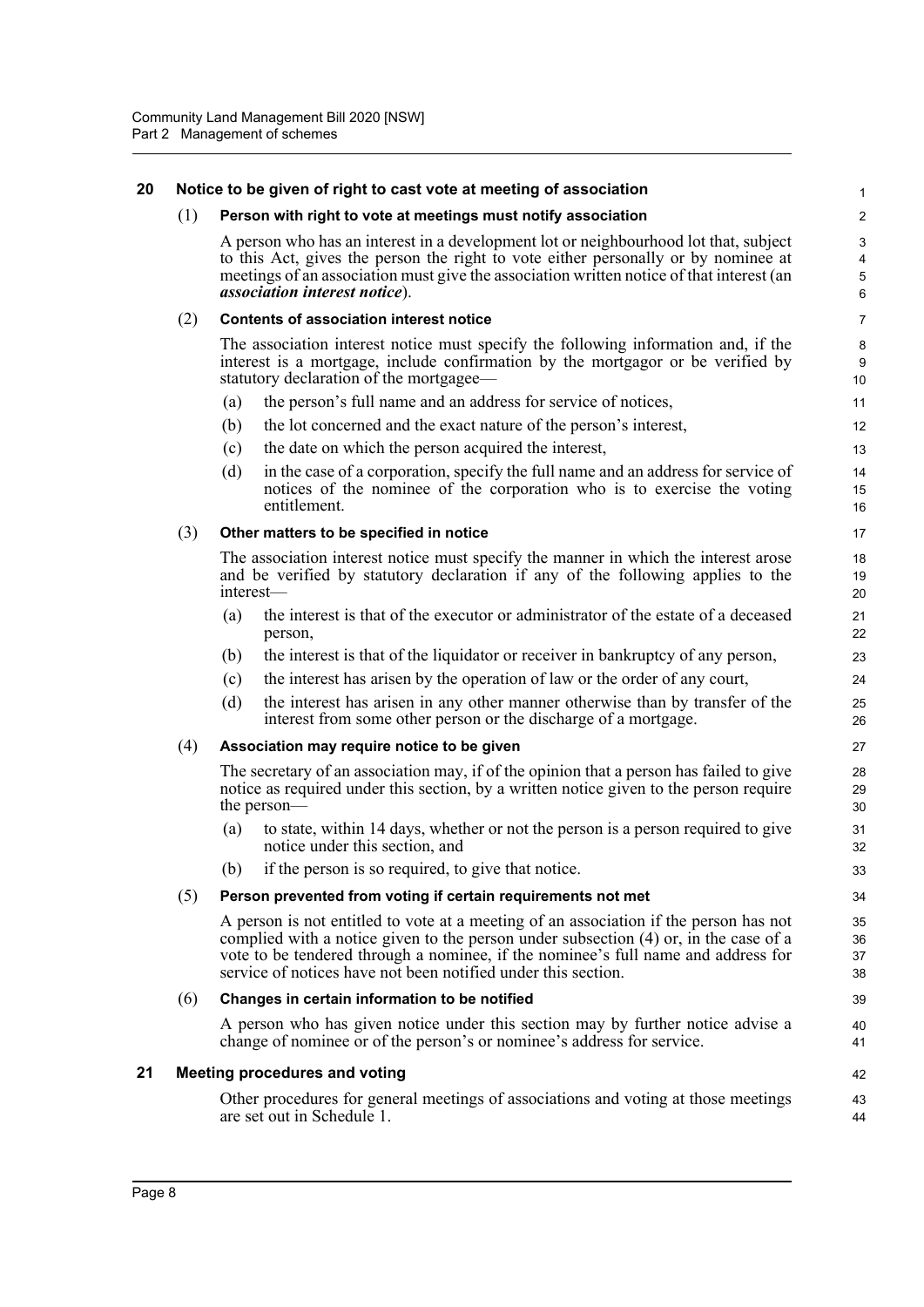#### <span id="page-26-0"></span>**22 Order invalidating resolution of association**

(1) The Tribunal may, on application by a person entitled to vote on a motion at a meeting of an association or the first mortgagee or covenant chargee of a lot of which the owner is so entitled to vote, make an order invalidating a resolution of, or election held by, the persons present at a meeting of the association if the Tribunal considers that the provisions of this Act or the regulations have not been complied with in relation to the meeting.

- (2) The Tribunal may refuse to make an order under this section only if it considers—
	- (a) that the failure to comply with the provisions of this Act or the regulations did not adversely affect any person, and
	- (b) that compliance with the provisions would not have resulted in a failure to pass the resolution or affected the result of the election.

#### <span id="page-26-1"></span>**23 Order where voting rights denied or due notice of item of business not given**

- (1) The Tribunal may, on application by a person entitled to vote on a motion for a resolution of an association at a general meeting, order that a resolution passed at the general meeting be treated as a nullity on and from the date of the order.
- (2) The Tribunal must not make the order unless the Tribunal is satisfied that the resolution would not have been passed but for the fact that the applicant for the order—
	- (a) was improperly denied a vote on the motion for the resolution, or
	- (b) was not given due notice of the item of business in relation to which the resolution was passed.
- (3) An application for an order may not be made unless—
	- (a) an application for mediation of the dispute was made not later than 28 days after the date of the meeting at which the resolution was passed, or
	- (b) if an application for mediation was not made, the application for the order was made not later than 28 days after the date of the meeting at which the resolution was passed.
- (4) If a resolution that is to be treated as a nullity by an order changes the by-laws and the order has been recorded in the Register under this Act, the by-laws have force and effect on and from the date the order is so recorded to the same extent as they would have had if the change had not been made.
- (5) Subsection (4) is subject to the by-laws having been or being changed in accordance with this Act and to any relevant order made by a superior court.

#### <span id="page-26-2"></span>**24 References to "first annual general meeting"**

For the purposes of this Act, the *first annual general meeting* of an association is—

- (a) the meeting held under section 12, or
- (b) if the meeting is not held—the meeting held in accordance with an order under section 18, or
- (c) if the meeting is not held and an application for an order is not made—the first meeting of the association, however convened and whenever held, that has the agenda specified in section 13. 40 41 42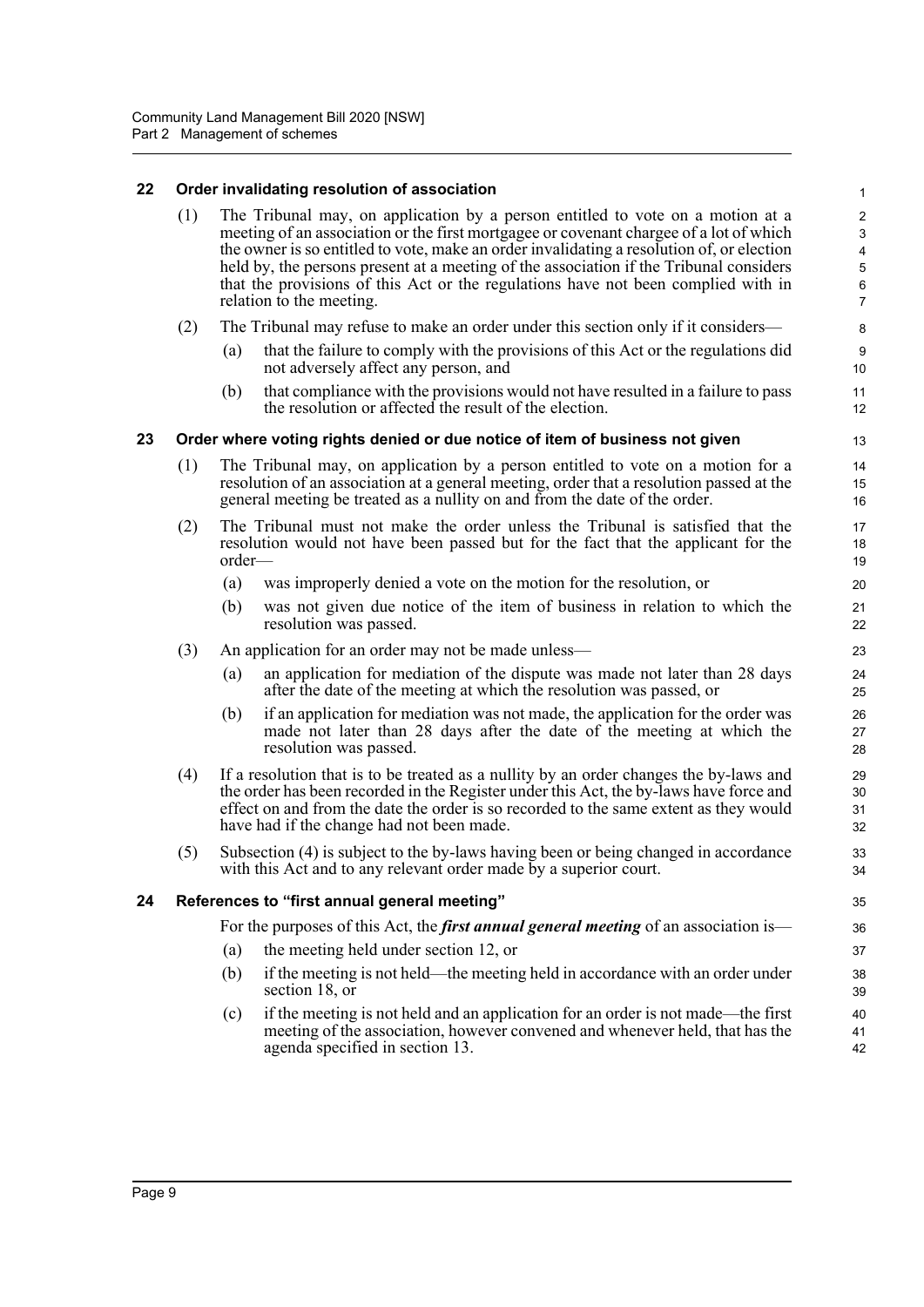### <span id="page-27-1"></span><span id="page-27-0"></span>**Division 3 Limitation on functions during initial period**

<span id="page-27-4"></span><span id="page-27-3"></span><span id="page-27-2"></span>

|    | Division 3                                                                                                                                                                                                                                      |                                                     | Limitation on functions during initial period                                                                                                                                                                       | 1                      |  |  |
|----|-------------------------------------------------------------------------------------------------------------------------------------------------------------------------------------------------------------------------------------------------|-----------------------------------------------------|---------------------------------------------------------------------------------------------------------------------------------------------------------------------------------------------------------------------|------------------------|--|--|
| 25 |                                                                                                                                                                                                                                                 |                                                     | Restriction on powers of associations during initial period                                                                                                                                                         | $\overline{c}$         |  |  |
|    |                                                                                                                                                                                                                                                 |                                                     | An association for a scheme must not, during the initial period for the scheme, do any<br>of the following things unless the association is authorised to do so by an order of the<br>Tribunal under this Division- | $\mathbf{3}$<br>4<br>5 |  |  |
|    |                                                                                                                                                                                                                                                 | (a)                                                 | incur a debt of an amount in excess of the amount then available for repayment<br>of the debt from the administrative fund or capital works fund,                                                                   | 6<br>$\overline{7}$    |  |  |
|    |                                                                                                                                                                                                                                                 | (b)                                                 | borrow money or give security for the repayment of money,                                                                                                                                                           | 8                      |  |  |
|    |                                                                                                                                                                                                                                                 | (c)                                                 | make, amend or repeal an association property rights by-law,                                                                                                                                                        | $\boldsymbol{9}$       |  |  |
|    |                                                                                                                                                                                                                                                 | (d)                                                 | add land to the scheme, whether as association property or as a development<br>lot or neighbourhood lot, except in accordance with the development contract<br>(if any) for the scheme.                             | 10<br>11<br>12         |  |  |
| 26 |                                                                                                                                                                                                                                                 | Restriction on powers of neighbourhood associations |                                                                                                                                                                                                                     |                        |  |  |
|    | A neighbourhood association must not, during the initial period for the<br>neighbourhood scheme, do any of the following things unless the neighbourhood<br>association is authorised to do so by an order of the Tribunal under this Division— |                                                     |                                                                                                                                                                                                                     |                        |  |  |
|    |                                                                                                                                                                                                                                                 | (a)                                                 | grant a lease of neighbourhood property,                                                                                                                                                                            | 17                     |  |  |
|    |                                                                                                                                                                                                                                                 | (b)                                                 | create an easement burdening land within the neighbourhood scheme or a<br>restriction on the use of land within the scheme,                                                                                         | 18<br>19               |  |  |
|    |                                                                                                                                                                                                                                                 | (c)                                                 | release an easement, or a restriction on the use of land, that benefits<br>neighbourhood property,                                                                                                                  | 20<br>21               |  |  |
|    |                                                                                                                                                                                                                                                 | (d)                                                 | dedicate association property,                                                                                                                                                                                      | 22                     |  |  |
|    |                                                                                                                                                                                                                                                 | (e)                                                 | transfer neighbourhood property except by way of sale to a resuming authority<br>under Part 10, Division 6 of the Community Land Development Act 2020,                                                              | 23<br>24               |  |  |
|    |                                                                                                                                                                                                                                                 | (f)                                                 | erect a structure on neighbourhood property,                                                                                                                                                                        | 25                     |  |  |
|    |                                                                                                                                                                                                                                                 | (g)                                                 | subdivide or create neighbourhood property.                                                                                                                                                                         | 26                     |  |  |
| 27 | <b>Restriction on powers of developers</b>                                                                                                                                                                                                      |                                                     |                                                                                                                                                                                                                     |                        |  |  |
|    | A developer must not, during the initial period for a scheme, do any of the following<br>things unless the developer is authorised to do so by an order of the Tribunal under<br>this Division-                                                 |                                                     | 28<br>29<br>30                                                                                                                                                                                                      |                        |  |  |
|    |                                                                                                                                                                                                                                                 | (a)                                                 | convert to association property a neighbourhood lot within the scheme,                                                                                                                                              | 31                     |  |  |
|    |                                                                                                                                                                                                                                                 | (b)                                                 | subdivide a neighbourhood lot within the scheme.                                                                                                                                                                    | 32                     |  |  |
| 28 | Order to authorise certain acts during initial period                                                                                                                                                                                           |                                                     |                                                                                                                                                                                                                     |                        |  |  |
|    | (1)                                                                                                                                                                                                                                             |                                                     | The Tribunal may, on application, make an order—                                                                                                                                                                    | 34                     |  |  |
|    |                                                                                                                                                                                                                                                 | (a)                                                 | waiving, varying or extinguishing a restriction relating to the initial period for<br>a scheme (whether or not imposed under this Act or the Community Land<br>Development Act 2020), and                           | 35<br>36<br>37         |  |  |
|    |                                                                                                                                                                                                                                                 | (b)                                                 | authorising matters to be done in relation to the waiving, varying or<br>extinguishing of the restriction.                                                                                                          | 38<br>39               |  |  |
|    | The application may be made by the association or developer to which the restriction<br>(2)<br>applies.                                                                                                                                         |                                                     |                                                                                                                                                                                                                     | 40<br>41               |  |  |
|    | (3)                                                                                                                                                                                                                                             |                                                     | Written notice of an application must be given to-                                                                                                                                                                  | 42                     |  |  |
|    |                                                                                                                                                                                                                                                 | (a)                                                 | the association and each owner of a community development lot, precinct<br>development lot or neighbourhood lot or proposed community development                                                                   | 43<br>44               |  |  |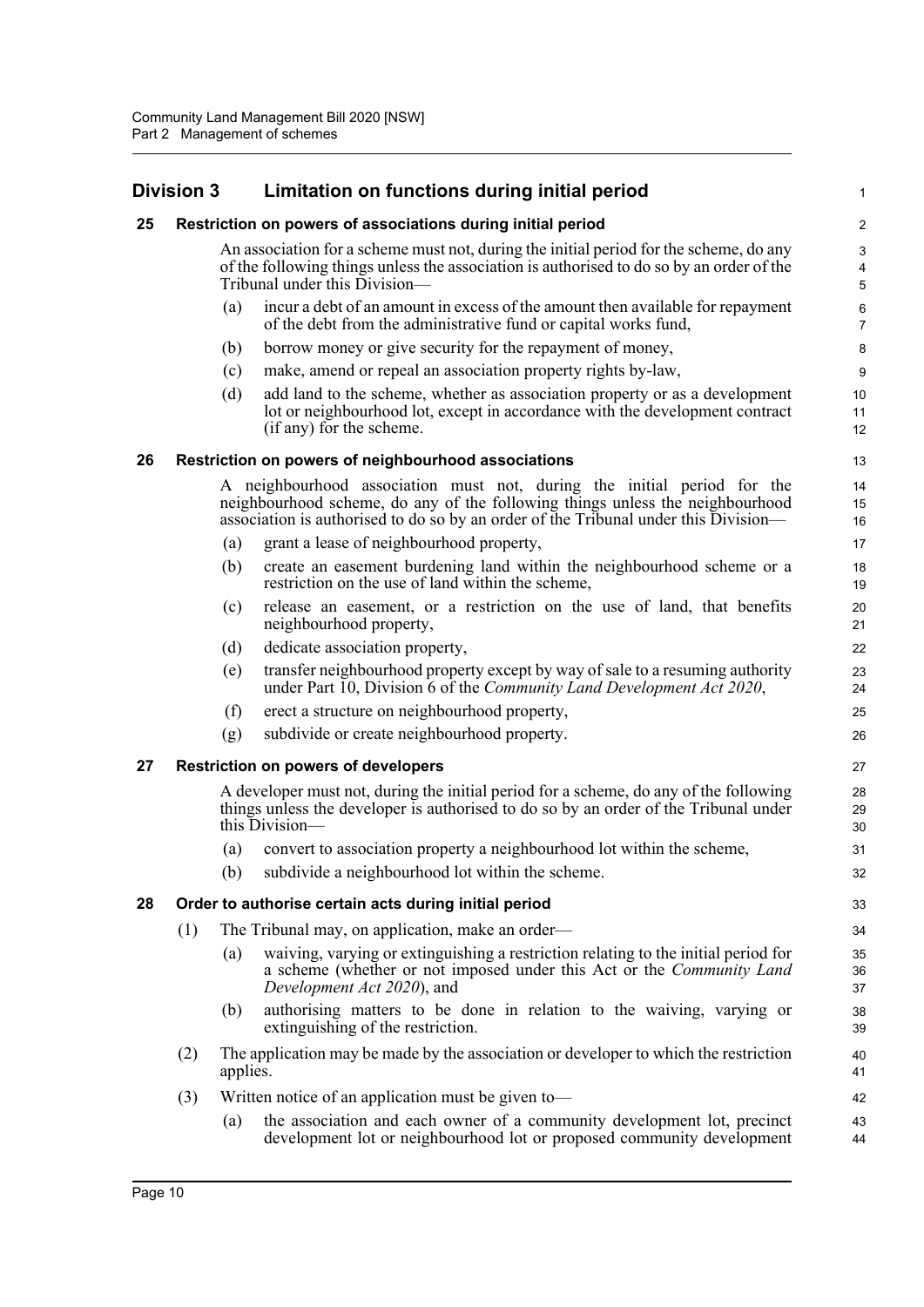lot, precinct development lot or neighbourhood lot in the case of a community scheme, precinct scheme or neighbourhood scheme or proposed scheme to which the application relates, unless the association or the owner is the applicant, and

- (b) each registered mortgagee of a lot in the scheme and any mortgagee specified on the association roll for the lot and any covenant chargee having the benefit of a covenant charge affecting a lot, and
- (c) any other persons that the Tribunal directs.
- (4) The Tribunal may order that notice of an application be dispensed with if the Tribunal considers it appropriate in the circumstances of the case.
- (5) A person to whom notice is given is entitled to appear and be heard on the hearing of the application.
- (6) Notice of an application is not required to be given to a mortgagee specified on the association roll for a lot if the rights of the person as a mortgagee—
	- (a) are suspended for the time being because of a sub-mortgage, particulars of which are specified on the association roll, or
	- (b) have been terminated because of an instrument, particulars of which are specified on the association roll.

#### <span id="page-28-0"></span>**29 Remedies for breach of restrictions**

- (1) An association for a scheme may recover from the original owner under the scheme—
	- (a) as a debt—any liability incurred by the association because of a breach of this Division, or
	- (b) as damages for breach of statutory duty—any loss suffered by the association as a result of a breach of this Division.
- (2) A member of an association for a scheme other than the original owner under the scheme may recover from the original owner as damages for breach of statutory duty any loss suffered by the member because of a breach of this Division.
- (3) It is a defence to an action under this section for debt or damages if it is proved that the original owner—
	- (a) did not know of the breach on which the action is based, or
	- (b) was not in a position to influence the conduct of the association in relation to the breach, or
	- (c) used due diligence to try to prevent the breach.
- (4) A remedy available under this section does not affect any other remedy.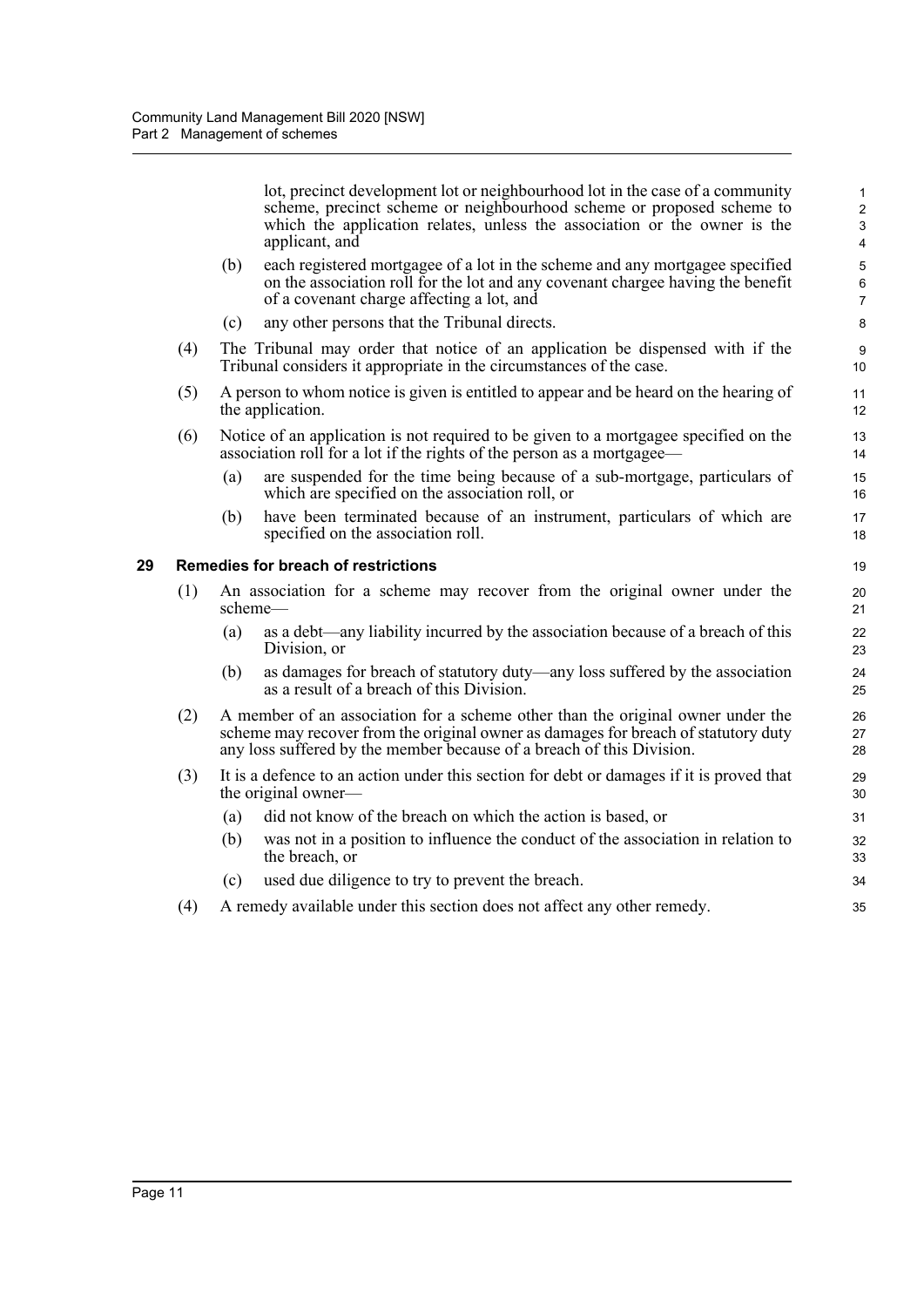### <span id="page-29-0"></span>**Part 3 Association committees**

### <span id="page-29-1"></span>**Division 1 Constitution of committees**

#### <span id="page-29-2"></span>**30 Association to appoint committee**

(1) An association must ensure that a committee of the association is constituted in accordance with this Act.

1

 $\mathfrak{D}$ 

- (2) The association committee may take office before the first general meeting of the association.
- (3) If there is no committee of an association, the scheme must be administered by the association, but nothing in this subsection prevents a managing agent appointed under this Act from exercising any functions conferred on the agent.

#### <span id="page-29-3"></span>**31 Committee for association with 3 members or fewer**

- (1) The association committee for an association with 3 members or fewer consists of the following—
	- (a) the nominee of each member that is a subsidiary body or other corporation,
	- (b) each other member or the nominee of the member.
- (2) A member cannot have more than 1 nominee and a nominee must not be a corporation.
- (3) The nominee of a subsidiary body must be a person who would be eligible under this Division to be an elected member of the association committee if the association had more than 3 members.
- (4) The association committee takes office at the first annual general meeting of the association or on an earlier day, if the members of the committee so decide.
- (5) The association committee ceases to hold office if a new committee is elected under this Division following an increase in membership of the association to more than 3 members.

#### <span id="page-29-4"></span>**32 Committee for association with more than 3 members**

- (1) The association committee of an association with more than 3 members is to consist of the number of persons determined by the corporation, but the number of members must—
	- (a) not be more than the number of members of the association, and
	- (b) not exceed 9.
- (2) The members of an association committee for an association with more than 3 members must be elected at the first annual general meeting of the association or at an earlier special general meeting called for the purpose.
- (3) If the number of members of an association increases to more than 3 after the first annual general meeting of the association, the members of the association committee of the association must be elected at a special general meeting called for the purpose.
- (4) The elected members of an association committee must be elected at each annual general meeting of the association.
- (5) This Act, other than the agenda requirements, applies to a special general meeting held under this section as if the meeting were the first annual general meeting of the association.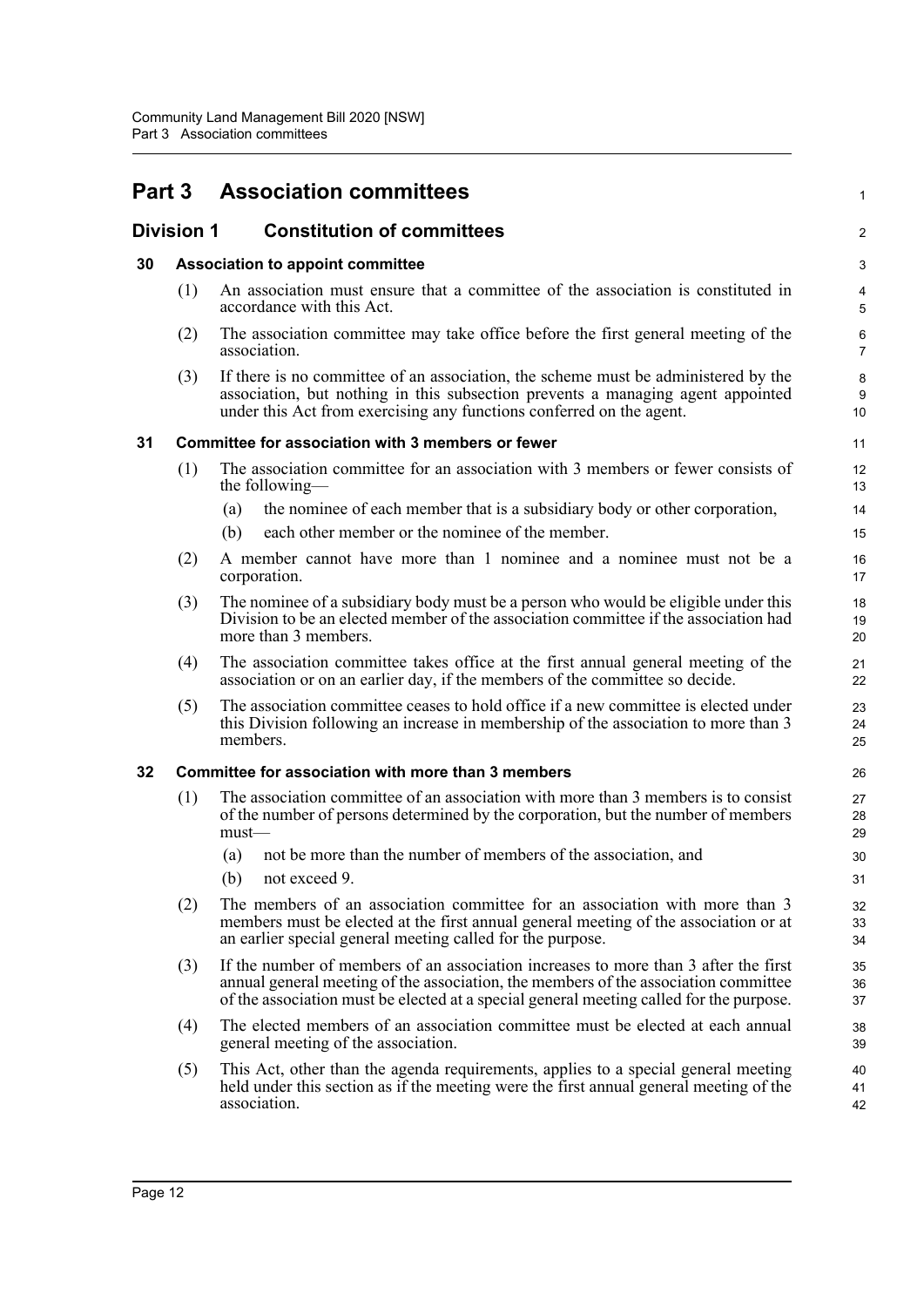#### <span id="page-30-0"></span>**33 Persons who are eligible to be members of community committee or precinct committee**

- (1) The following persons are eligible for nomination, appointment or election to a community committee or a precinct committee—
	- (a) a member of the association (other than a subsidiary body or other corporation) who is the sole owner of a development lot in the scheme,

- (b) a company nominee of a member of the community association or precinct association that is a corporation but is not a subsidiary body,
- (c) the only nominee of a member of the community association or precinct association who is eligible to be, but is not, a candidate,
- (d) a member of a subsidiary body, or a member of the committee of a subsidiary body, who is nominated by a resolution of the subsidiary body and is the only person nominated by it,
- (e) an individual who is the co-owner of a development lot in the scheme or a company nominee of a corporation that is a co-owner of a development lot in the scheme, if the person is nominated for election by an owner who is not a co-owner of the lot or by a co-owner of the lot who is not a candidate for election as a member,
- (f) an individual who is not an owner of a development lot in the scheme, if the person is nominated for election by an owner of a development lot who is not a member, or is not seeking election as a member, of the committee.
- (2) To avoid doubt, an individual who is a member of the community association or precinct association who is not a co-owner of a development lot in the scheme may nominate himself or herself for election as a member of the community committee or precinct committee.
- (3) Only 1 co-owner of the same development lot may be a member of a community committee or precinct committee at the same time.

#### <span id="page-30-1"></span>**34 Persons who are eligible to be members of neighbourhood committee**

- (1) The following persons are eligible for nomination, appointment or election to a neighbourhood committee—
	- (a) a member of the association (other than a corporation) who is the sole owner of a development lot in the scheme,
	- (b) a company nominee of a member of the neighbourhood association that is a corporation,
	- (c) the only nominee of a member of the neighbourhood association who is eligible to be, but is not, a candidate,
	- (d) an individual who is the co-owner of a neighbourhood lot in the scheme or a company nominee of a corporation that is a co-owner of a neighbourhood lot in the scheme, if the person is nominated for election by an owner who is not a co-owner of the lot or by a co-owner of the lot who is not a candidate for election as a member,
	- (e) an individual who is not an owner of a neighbourhood lot, if the person is nominated for election by an owner of a neighbourhood lot who is not a member, or is not seeking election as a member, of the committee.
- (2) To avoid doubt, an individual who is a member of the neighbourhood association who is not a co-owner of a neighbourhood lot may nominate himself or herself for election as a member of the neighbourhood committee.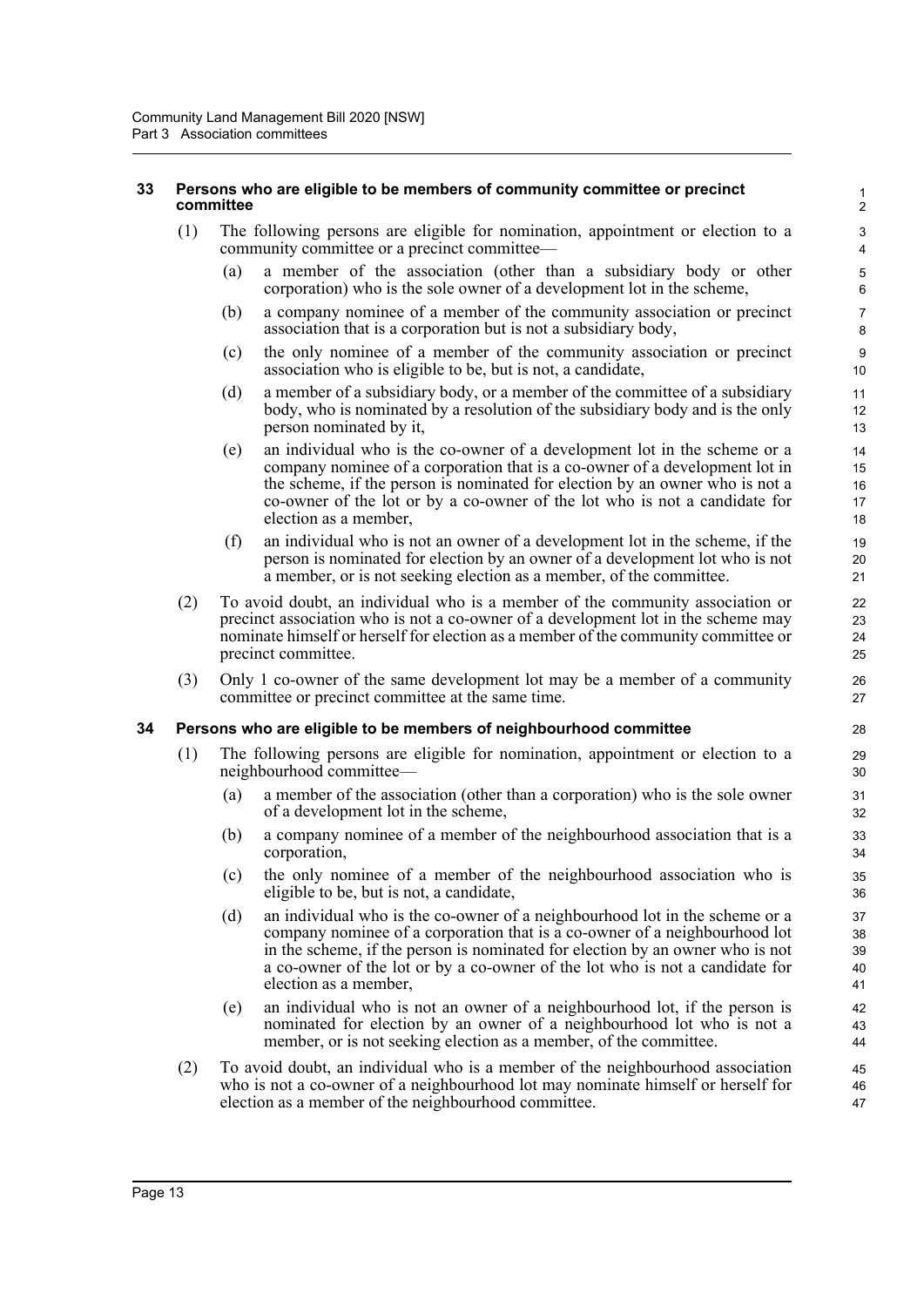(3) Only 1 co-owner of the same neighbourhood lot may be a member of a neighbourhood committee at the same time.

#### <span id="page-31-0"></span>**35 Persons who are not eligible to be elected to association committee**

- (1) The following persons are not eligible for appointment, nomination or election as members of an association committee—
	- (a) the managing agent for the association or for a subsidiary body of the association,

1 2

- (b) the facilities manager for the association or for a subsidiary body of the association,
- (c) a person who acts as an agent for the leasing of lots in the association scheme or a subsidiary scheme,
- (d) a person who is connected with the original owner, unless the person discloses that connection at the meeting at which the election is held and before the election is held or before the person is appointed or nominated as a member,
- (e) other persons prescribed by the regulations for the purposes of this section.
- (2) An owner of a lot in a scheme who was an unfinancial owner at the date notice was given of the meeting at which the election of the association committee is to be held and who did not pay the amounts owing by the owner before the meeting is not eligible for appointment or election to the association committee.
- (3) A person who becomes ineligible to be a member after becoming a member of an association committee must disclose that fact to the secretary or chairperson of the association as soon as possible after becoming aware of that fact.
- (4) The disclosure is to be made by written notice given to the secretary or chairperson of the association, unless it is made at a meeting of the association or association committee.

#### <span id="page-31-1"></span>**36 Tenant representatives on neighbourhood committees**

- (1) This section applies to a neighbourhood scheme if there are tenants (being tenants notified in tenancy notices given in accordance with this Act) for at least half of the neighbourhood lots.
- (2) The tenants of the neighbourhood lots (being tenants notified in tenancy notices given in accordance with this Act) may nominate a tenant representative for the neighbourhood committee.
- (3) The tenant representative on a neighbourhood committee is, in that capacity—
	- (a) not entitled to vote on decisions of the committee or to put a motion or nominate a person for office, and
	- (b) not entitled to act as an officer of the association for committee purposes, and
	- (c) cannot be counted in determining whether there is a quorum of the committee.
- (4) The neighbourhood committee, at any meeting or for the purpose of all meetings, may determine that a tenant representative is not entitled to be present when the following matters are being discussed or determined—
	- (a) financial statements and auditor's reports,
	- (b) levying of contributions,
	- (c) recovery of unpaid contributions,
	- (d) any other financial matter specified by the regulations.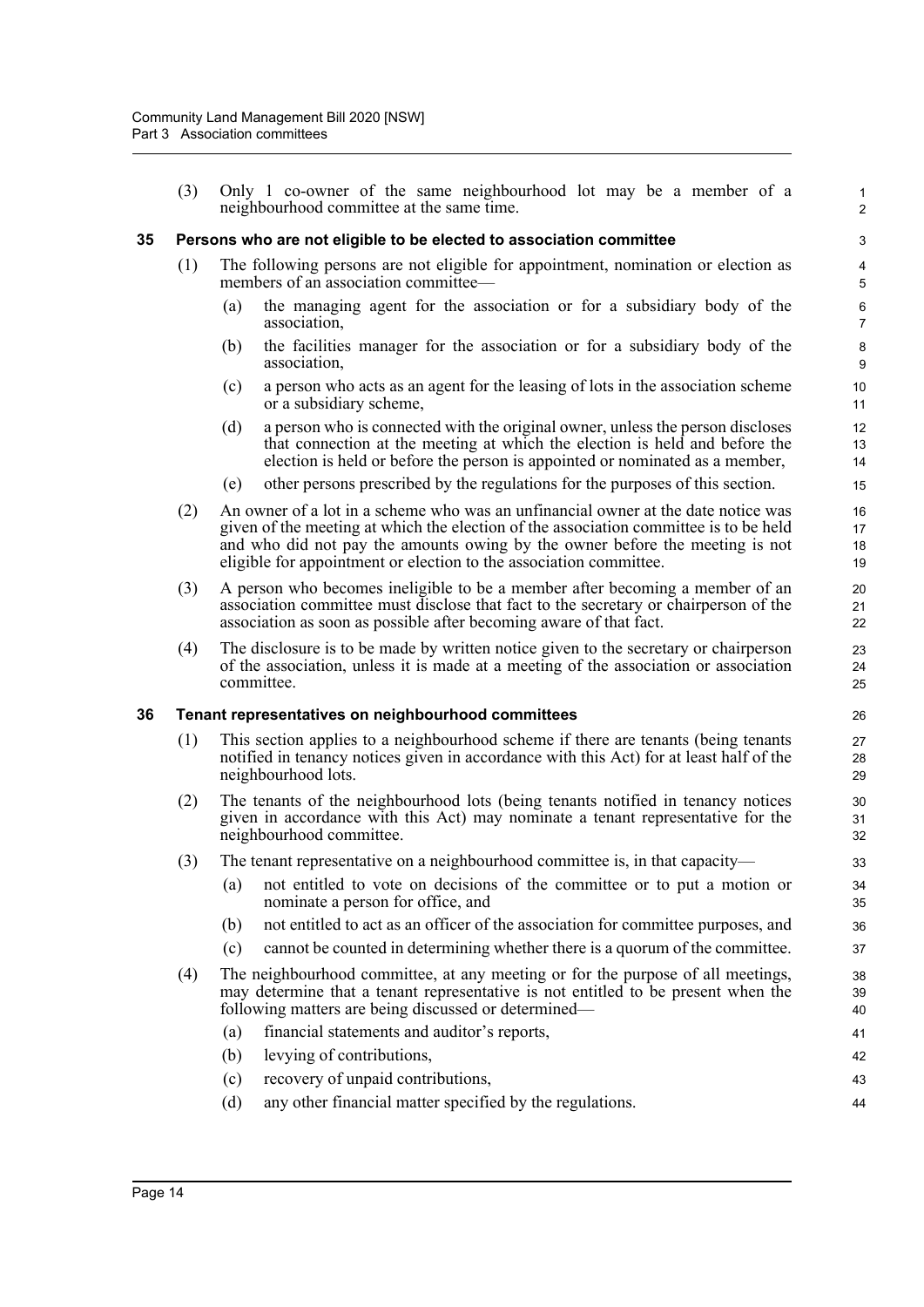(5) The regulations may provide for the procedures for nomination of a tenant representative, including the term for which a tenant representative is appointed and the notification of an appointment.

#### <span id="page-32-0"></span>**37 Acting members of association committee**

- (1) A member of an association committee may, with the consent of the committee, appoint a person who is eligible for election to the committee to act in the member's place at a meeting of the committee.
- (2) The person is, while so acting, taken to be a member.
- (3) A person may be appointed whether or not he or she is already a member of the committee.
- (4) A person who is appointed and who is already a member may, at any meeting of the committee, separately vote in the person's capacity as a member and on behalf of the member in whose place the person has been appointed to act.

#### <span id="page-32-1"></span>**38 Vacation of office of elected member of community committee or precinct committee**

- (1) An elected member of a community committee or precinct committee vacates office as a member—
	- (a) if the person ceases to be a member of the association or was nominated by a person who ceases to be a member of the association, or
	- (b) if the person was eligible to be a member at the time of appointment or election and the person ceases to be so eligible, or
	- (c) if the person was nominated by a member of the association or was a company nominee and the individual who nominated the person for election or the corporation for which the person is a company nominee gives written notice to the association that the person's office is vacated, or
	- (d) if the person was nominated by a subsidiary body on the basis of being a member of the subsidiary body or of its committee or its council and ceases to be a member, or
	- (e) if the person was nominated by a subsidiary body and the body gives written notice to the association that the person's office is vacated after being authorised to do so by a resolution of the subsidiary body, or
	- (f) on receipt by the association from the person of notice in writing of the person's resignation as a member, or
	- (g) at the end of the next meeting at which a new association committee is elected by the association, or
	- (h) if the association, in accordance with a special resolution, determines that the person's office as a member is vacated.
- (2) A community committee or precinct committee may appoint a person eligible for election as a member to fill a vacancy in the office of a member of the committee, other than a vacancy arising under subsection  $(1)(g)$  or a vacancy in the office of an officer of the association. **Note.** Section 49(2) provides for the filling of vacancies in the office of members who are officers of the association.
- (3) A person so appointed holds office, subject to this section, for the balance of the predecessor's term of office.
- (4) A special resolution that determines that the office of a member is vacated may relate to more than 1 member of a community committee or precinct committee or to all members of a committee.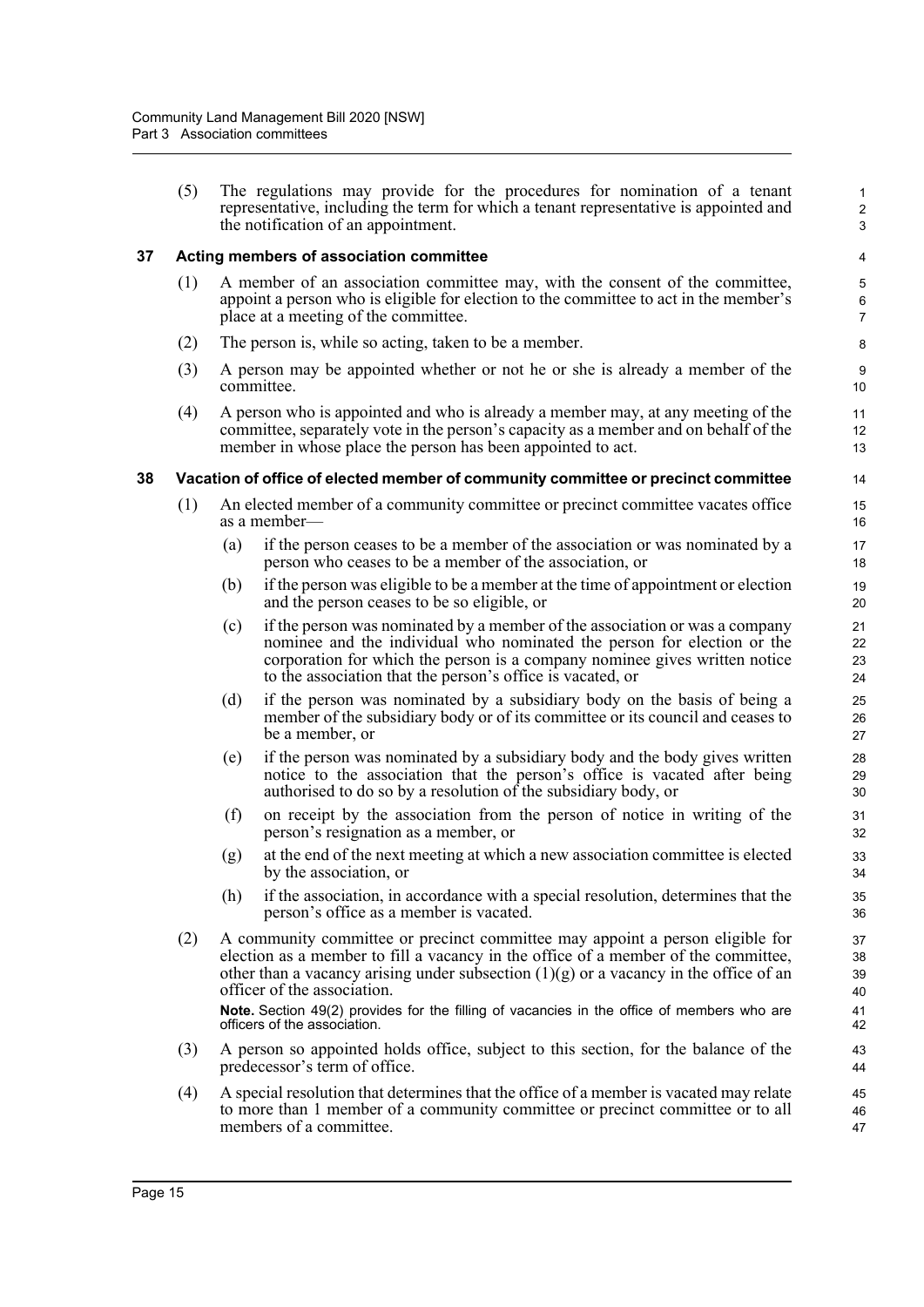#### <span id="page-33-0"></span>**39 Vacation of office of elected member of neighbourhood committee**

- (1) An elected member of a neighbourhood committee vacates office as a member—
	- (a) if the person ceases to be a member of the association or was nominated by a person who ceases to be a member of the association, or

28

- (b) if the person was eligible to be a member at the time of appointment or election and the person ceases to be so eligible, or
- (c) if the person was nominated by a member of the association or was a company nominee and the individual who nominated the person for election or the corporation for which the person is a company nominee gives written notice to the association that the person's office is vacated, or
- (d) on receipt by the association from the person of notice in writing of the person's resignation as a member, or
- (e) at the end of the next meeting at which a new committee is elected by the association, or
- (f) if the association, in accordance with a special resolution, determines that the person's office as a member is vacated.
- (2) A neighbourhood committee may appoint a person eligible for election as a member to fill a vacancy in the office of a member of the committee, other than a vacancy arising under subsection  $(1)(e)$  or a vacancy in the office of an officer of the association.

**Note.** Section 49(2) provides for the filling of vacancies in the office of members who are officers of the association.

- (3) A person so appointed holds office, subject to this section, for the balance of the predecessor's term of office.
- (4) A special resolution that determines that the office of a member is vacated may relate to more than 1 member of a neighbourhood committee or to all members of a neighbourhood committee.

#### <span id="page-33-1"></span>**Division 2 Functions of association committees**

#### <span id="page-33-2"></span>**40 Functions of association committee**

- (1) An association committee has the functions conferred on it by or under this or any other Act.
- (2) A decision of an association committee is taken to be the decision of the association.
- (3) However, in the event of a disagreement between the association and the committee, the decision of the association prevails.
- (4) The following decisions cannot be made by an association committee—
	- (a) a decision that is required by or under an Act to be made by the association by unanimous resolution or special resolution or in general meeting,
	- (b) a decision on a matter or type of matter that the association has determined in general meeting is to be decided only by the association in general meeting.
- (5) An association may in general meeting continue to exercise all or any of the functions conferred on it by this Act or the by-laws even though an association committee holds office.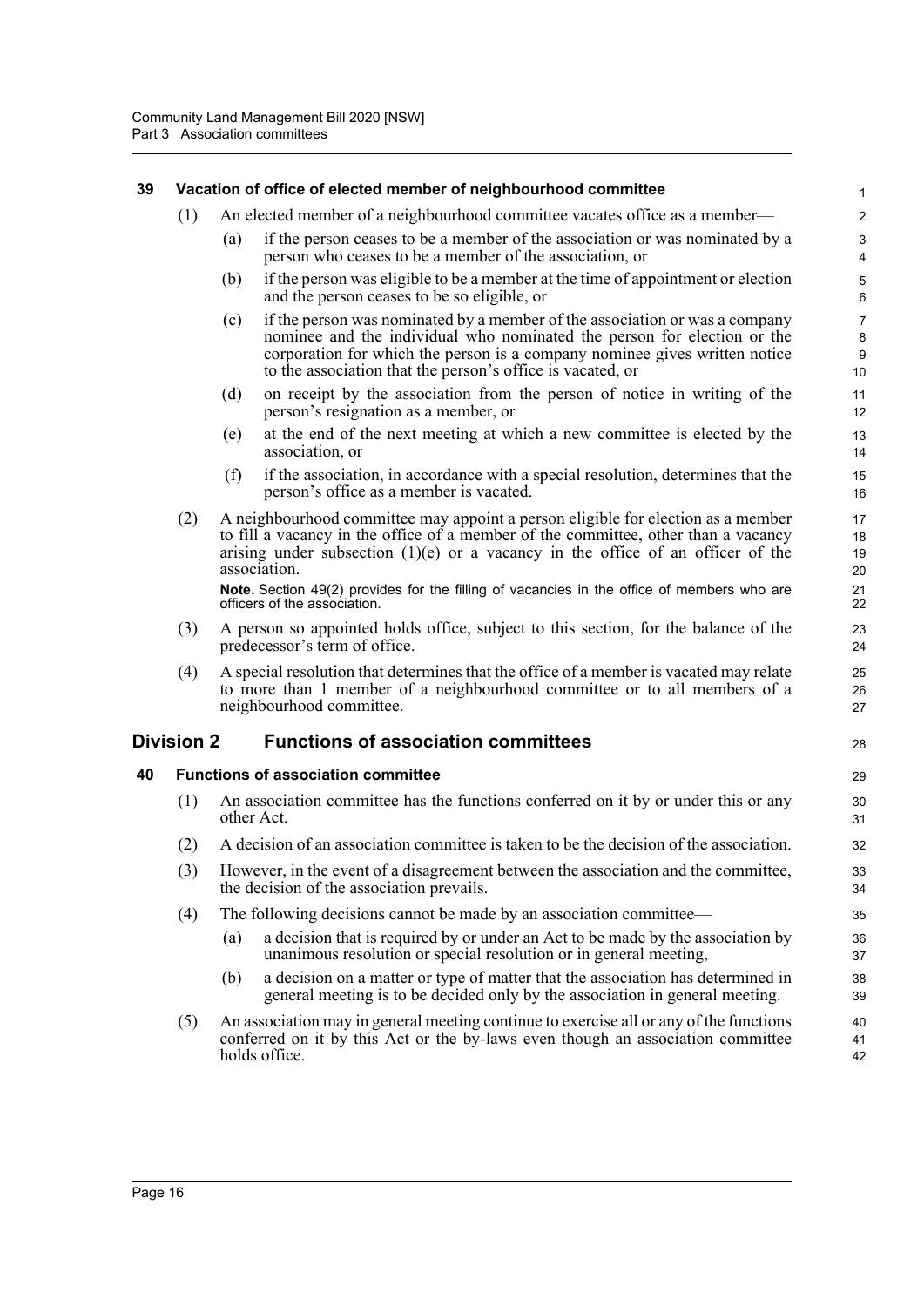#### **41 Duty of members of association committee**

<span id="page-34-6"></span><span id="page-34-5"></span><span id="page-34-4"></span><span id="page-34-3"></span><span id="page-34-2"></span><span id="page-34-1"></span><span id="page-34-0"></span>

| 41 | Duty of members of association committee                                                                                                                                                                                        |                                                                                                                                                                                                                                                                                                                                                    |                                                               |  |  |
|----|---------------------------------------------------------------------------------------------------------------------------------------------------------------------------------------------------------------------------------|----------------------------------------------------------------------------------------------------------------------------------------------------------------------------------------------------------------------------------------------------------------------------------------------------------------------------------------------------|---------------------------------------------------------------|--|--|
|    |                                                                                                                                                                                                                                 | It is the duty of each member of an association committee of an association to carry<br>out the member's functions for the benefit, so far as practicable, of the association<br>and with due care and diligence.<br>Note. Section 222 provides protection from personal liability for members of association<br>committees who act in good faith. | $\sqrt{2}$<br>3<br>$\pmb{4}$<br>$\mathbf 5$<br>$6\phantom{1}$ |  |  |
| 42 |                                                                                                                                                                                                                                 | Acts and proceedings of association committee valid despite vacancies or defects                                                                                                                                                                                                                                                                   | 7                                                             |  |  |
|    | (1)                                                                                                                                                                                                                             | This section applies if, when an act or proceeding of an association committee was<br>done, taken or commenced there was—                                                                                                                                                                                                                          | 8<br>9                                                        |  |  |
|    |                                                                                                                                                                                                                                 | a vacancy in the office of an officer of the association or another member of<br>(a)<br>the committee, or                                                                                                                                                                                                                                          | 10<br>11                                                      |  |  |
|    |                                                                                                                                                                                                                                 | a defect in the appointment, or a disqualification, of an officer or member of<br>(b)<br>the committee.                                                                                                                                                                                                                                            | 12<br>13                                                      |  |  |
|    | (2)                                                                                                                                                                                                                             | An act or proceeding of an association committee done in good faith is as valid as if<br>the vacancy, defect or disqualification did not exist and the committee were fully and<br>properly constituted.                                                                                                                                           | 14<br>15<br>16                                                |  |  |
|    | Division 3                                                                                                                                                                                                                      | <b>Meetings of association committee</b>                                                                                                                                                                                                                                                                                                           | 17                                                            |  |  |
| 43 |                                                                                                                                                                                                                                 | Meetings must be convened on certain requests                                                                                                                                                                                                                                                                                                      | 18                                                            |  |  |
|    | (1)                                                                                                                                                                                                                             | The secretary of the association, or another member of the association committee,<br>must convene a meeting of the committee if requested to do so by at least one-third<br>of the members of the committee.                                                                                                                                       |                                                               |  |  |
|    | (2)                                                                                                                                                                                                                             | The meeting must be held within the period, if any, specified in the request, subject<br>to the requirements for notice of meetings.                                                                                                                                                                                                               | 22<br>23                                                      |  |  |
|    | (3)                                                                                                                                                                                                                             | If meetings of 2 different association committees are held at the same time in 1<br>meeting, both meetings are invalid.                                                                                                                                                                                                                            | 24<br>25                                                      |  |  |
| 44 | <b>Meeting procedures and voting</b>                                                                                                                                                                                            |                                                                                                                                                                                                                                                                                                                                                    |                                                               |  |  |
|    |                                                                                                                                                                                                                                 | Other procedures for meetings of an association committee and voting at those<br>meetings are set out in Schedule 2.                                                                                                                                                                                                                               | 27<br>28                                                      |  |  |
|    | <b>Division 4</b>                                                                                                                                                                                                               | <b>Office holders</b>                                                                                                                                                                                                                                                                                                                              | 29                                                            |  |  |
| 45 |                                                                                                                                                                                                                                 | Association committee to appoint officers                                                                                                                                                                                                                                                                                                          | 30                                                            |  |  |
|    | (1) The members of an association committee must, at the first meeting of the committee<br>after they assume office as members, appoint a chairperson, secretary and treasurer<br>of the committee in accordance with this Act. |                                                                                                                                                                                                                                                                                                                                                    | 31<br>32<br>33                                                |  |  |
|    | (2)                                                                                                                                                                                                                             | The chairperson, secretary and treasurer of the committee are also, respectively, the<br>chairperson, secretary and treasurer of the association.                                                                                                                                                                                                  | 34<br>35                                                      |  |  |
|    | (3)                                                                                                                                                                                                                             | A person may be appointed to 1 or more of the offices of chairperson, secretary and<br>treasurer.                                                                                                                                                                                                                                                  | 36<br>37                                                      |  |  |
|    | (4)                                                                                                                                                                                                                             | Nomination for election as an officer of the committee may be made before or at the<br>meeting at which the election is held.                                                                                                                                                                                                                      | 38<br>39                                                      |  |  |
|    | (5)                                                                                                                                                                                                                             | The regulations may provide for the procedures for nomination of officers of the<br>committee.                                                                                                                                                                                                                                                     | 40<br>41                                                      |  |  |
|    |                                                                                                                                                                                                                                 |                                                                                                                                                                                                                                                                                                                                                    |                                                               |  |  |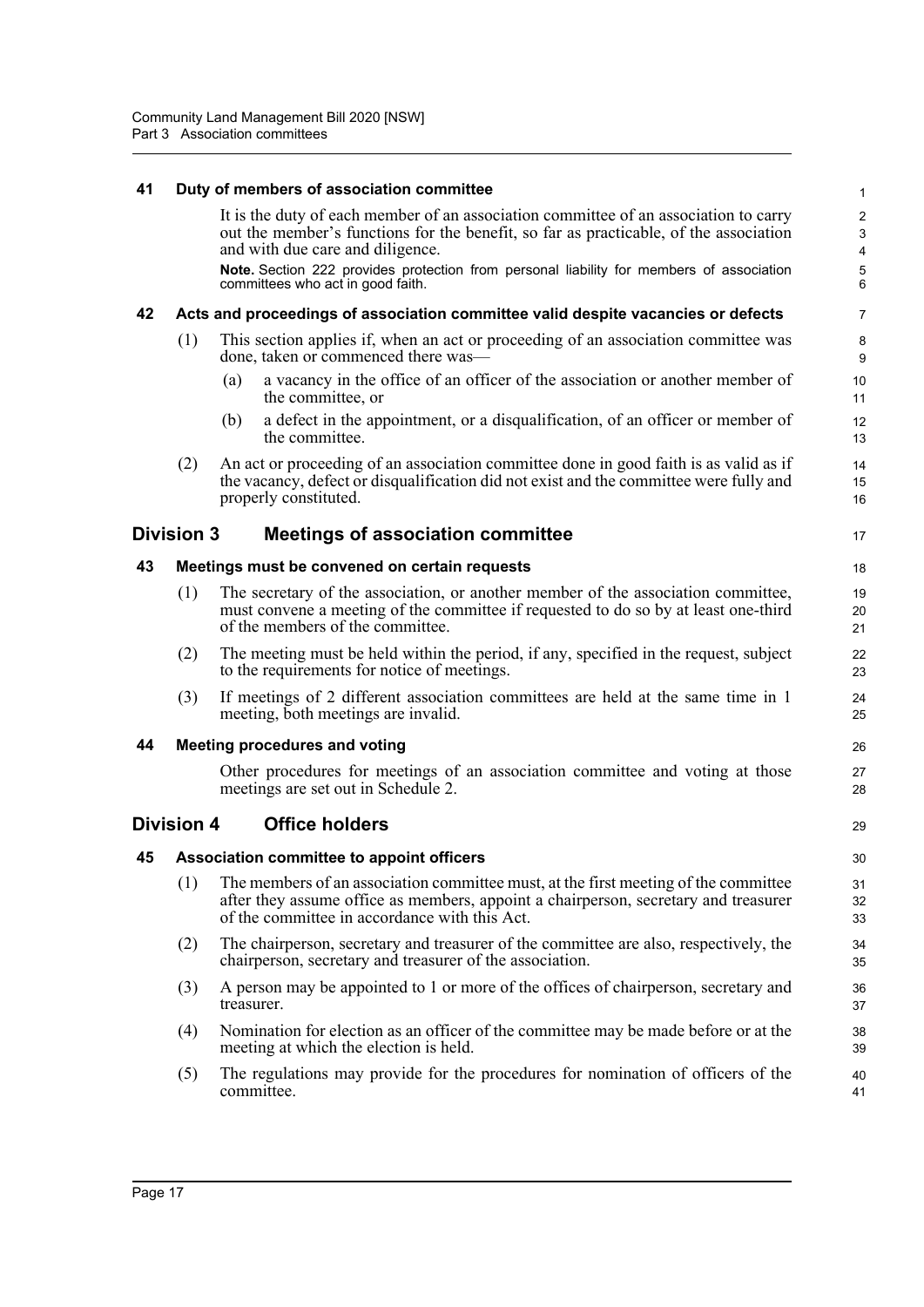<span id="page-35-2"></span><span id="page-35-1"></span><span id="page-35-0"></span>

| 46 |                                              |                                                                                                                                                                                                                 | Functions of chairperson of association                                                                                                                                                                                                                                                               | 1                    |  |  |
|----|----------------------------------------------|-----------------------------------------------------------------------------------------------------------------------------------------------------------------------------------------------------------------|-------------------------------------------------------------------------------------------------------------------------------------------------------------------------------------------------------------------------------------------------------------------------------------------------------|----------------------|--|--|
|    |                                              |                                                                                                                                                                                                                 | The functions of the chairperson of an association include the following-                                                                                                                                                                                                                             | $\overline{a}$       |  |  |
|    |                                              | (a)                                                                                                                                                                                                             | to preside at meetings of the association and the association committee,                                                                                                                                                                                                                              | 3                    |  |  |
|    |                                              | (b)                                                                                                                                                                                                             | to make determinations as to quorums and procedural matters at meetings of<br>the association and the association committee.                                                                                                                                                                          | 4<br>5               |  |  |
| 47 |                                              |                                                                                                                                                                                                                 | Functions of secretary of association                                                                                                                                                                                                                                                                 | 6                    |  |  |
|    |                                              |                                                                                                                                                                                                                 | The functions of a secretary of an association include the following—                                                                                                                                                                                                                                 | 7                    |  |  |
|    |                                              | (a)                                                                                                                                                                                                             | to prepare and distribute minutes of meetings of the association and submit a<br>motion for confirmation of the minutes of a meeting of the association at the<br>next meeting,                                                                                                                       | 8<br>9<br>10         |  |  |
|    |                                              | (b)                                                                                                                                                                                                             | to give on behalf of the association and the association committee of the<br>association notices required to be given under this Act,                                                                                                                                                                 | 11<br>12             |  |  |
|    |                                              | (c)                                                                                                                                                                                                             | to maintain the association roll,                                                                                                                                                                                                                                                                     | 13                   |  |  |
|    |                                              | (d)                                                                                                                                                                                                             | to enable the inspection of documents on behalf of the association in<br>accordance with this Act,                                                                                                                                                                                                    | 14<br>15             |  |  |
|    |                                              | (e)                                                                                                                                                                                                             | to answer communications addressed to the association,                                                                                                                                                                                                                                                | 16                   |  |  |
|    |                                              | (f)                                                                                                                                                                                                             | to convene meetings of the association committee and (apart from its first<br>annual general meeting) of the association,                                                                                                                                                                             | 17<br>18             |  |  |
|    |                                              | (g)                                                                                                                                                                                                             | to attend to matters of an administrative or secretarial nature in connection<br>with the exercise of functions by the association or the association committee,                                                                                                                                      | 19<br>20             |  |  |
|    |                                              | (h)                                                                                                                                                                                                             | any other functions conferred on the secretary under any other Act or law.                                                                                                                                                                                                                            | 21                   |  |  |
| 48 | <b>Functions of treasurer of association</b> |                                                                                                                                                                                                                 |                                                                                                                                                                                                                                                                                                       |                      |  |  |
|    | (1)                                          |                                                                                                                                                                                                                 | <b>General functions</b>                                                                                                                                                                                                                                                                              | 23                   |  |  |
|    |                                              | The functions of a treasurer of an association include the following—                                                                                                                                           |                                                                                                                                                                                                                                                                                                       |                      |  |  |
|    |                                              | (a)                                                                                                                                                                                                             | to notify members of contributions levied in accordance with this Act,                                                                                                                                                                                                                                | 25                   |  |  |
|    |                                              | (b)                                                                                                                                                                                                             | to receive, acknowledge, bank and account for money paid to the association,                                                                                                                                                                                                                          | 26                   |  |  |
|    |                                              | (c)                                                                                                                                                                                                             | to prepare association information certificates,                                                                                                                                                                                                                                                      | 27                   |  |  |
|    |                                              | (d)                                                                                                                                                                                                             | to keep the accounting records and prepare the financial statements.                                                                                                                                                                                                                                  | 28                   |  |  |
|    | (2)                                          |                                                                                                                                                                                                                 | Delegation by treasurer of functions                                                                                                                                                                                                                                                                  | 29                   |  |  |
|    |                                              | The treasurer of an association may delegate the exercise of any of the treasurer's<br>functions (other than this power of delegation) to another member of the association<br>committee of the association if- |                                                                                                                                                                                                                                                                                                       |                      |  |  |
|    |                                              | (a)                                                                                                                                                                                                             | the delegation is specifically approved by the committee, and                                                                                                                                                                                                                                         | 33                   |  |  |
|    |                                              | (b)                                                                                                                                                                                                             | the committee specifically approves of the function being delegated to that<br>member, and                                                                                                                                                                                                            | 34<br>35             |  |  |
|    |                                              | (c)                                                                                                                                                                                                             | the delegation is subject to the limitations as to time or otherwise that the<br>committee requires.                                                                                                                                                                                                  | 36<br>37             |  |  |
|    | (3)                                          |                                                                                                                                                                                                                 | While a delegate is acting in accordance with the terms of a delegation, the delegate<br>is taken to be the treasurer of the association.                                                                                                                                                             | 38<br>39             |  |  |
|    | (4)                                          | Association committee may require treasurer to exercise functions jointly                                                                                                                                       |                                                                                                                                                                                                                                                                                                       |                      |  |  |
|    |                                              |                                                                                                                                                                                                                 | The association committee of an association may, by a written notice given to the<br>treasurer of the association, order the treasurer not to exercise any of the treasurer's<br>functions that are specified in the notice unless the treasurer does so jointly with<br>another person so specified. | 41<br>42<br>43<br>44 |  |  |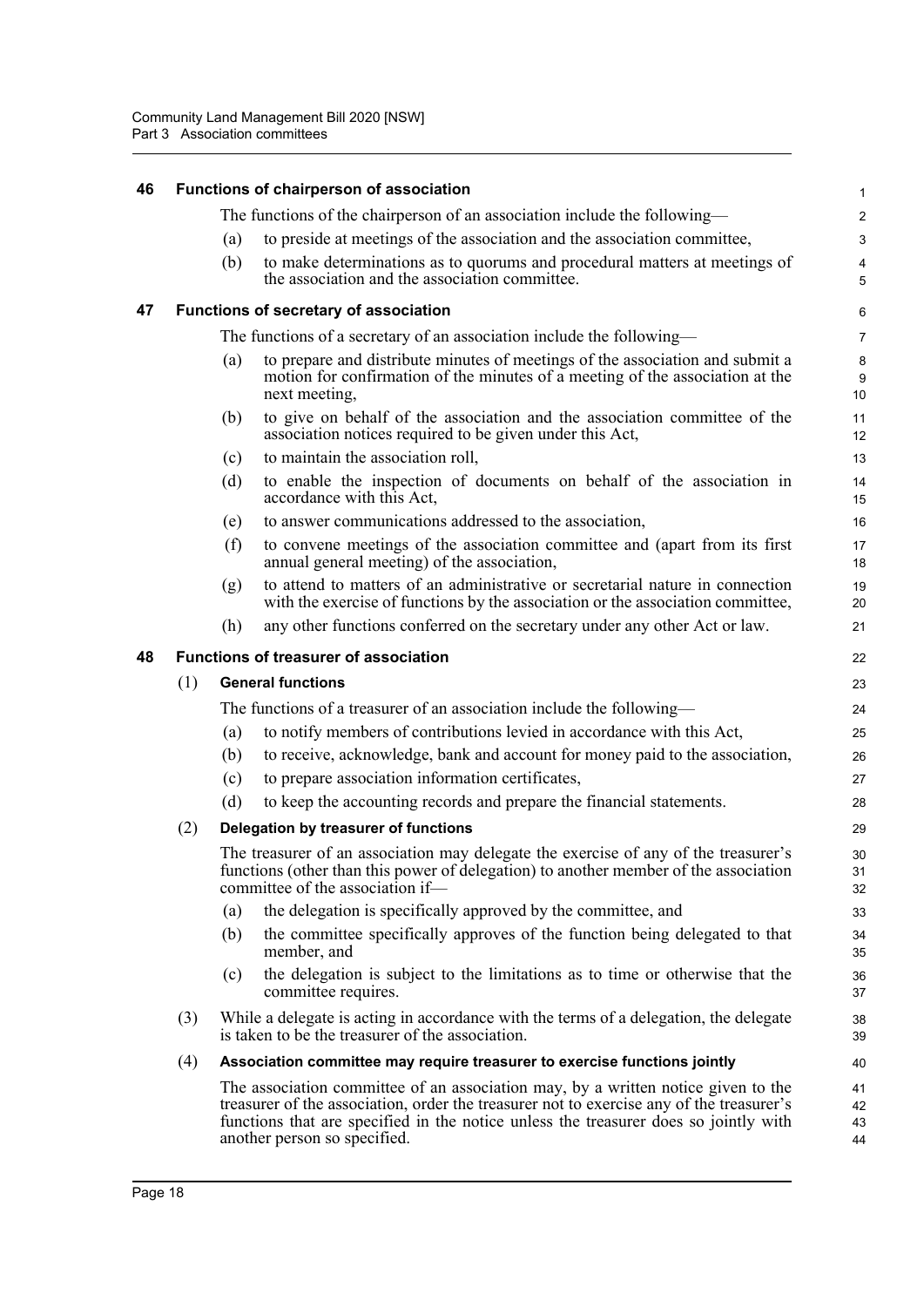| 49 | Vacation of office by officer |                                                                                                                                                                                                                                                                                                                                                                                                                                  |                            |  |  |  |  |  |
|----|-------------------------------|----------------------------------------------------------------------------------------------------------------------------------------------------------------------------------------------------------------------------------------------------------------------------------------------------------------------------------------------------------------------------------------------------------------------------------|----------------------------|--|--|--|--|--|
|    | (1)                           | An officer of an association vacates office as an officer-                                                                                                                                                                                                                                                                                                                                                                       | $\overline{c}$             |  |  |  |  |  |
|    |                               | if the person ceases to be a member of the association committee, or<br>(a)                                                                                                                                                                                                                                                                                                                                                      | 3                          |  |  |  |  |  |
|    |                               | on the receipt by the association from the person of written notice of the<br>(b)<br>person's resignation as an officer, or                                                                                                                                                                                                                                                                                                      | 4<br>5                     |  |  |  |  |  |
|    |                               | if another person is appointed by the association committee to hold that office.<br>(c)                                                                                                                                                                                                                                                                                                                                          | 6                          |  |  |  |  |  |
|    | (2)                           | An association committee is to appoint a person who is a member of the committee,<br>or who is eligible to be a member of the committee, to fill a vacancy in the office of<br>an officer of an association, other than a vacancy referred to in section $38(1)(g)$ or<br>$39(1)(e)$ .                                                                                                                                           | 7<br>8<br>9<br>10          |  |  |  |  |  |
|    | (3)                           | A person so appointed holds office, subject to this section, for the balance of the<br>predecessor's term of office.                                                                                                                                                                                                                                                                                                             | 11<br>12                   |  |  |  |  |  |
| 50 |                               | <b>Payment of officers of association</b>                                                                                                                                                                                                                                                                                                                                                                                        | 13                         |  |  |  |  |  |
|    |                               | An association may pay to a person who is an officer of the association or another<br>member of the association committee of the association an amount determined by the<br>association at an annual general meeting in recognition of services performed by the<br>person for the association in the period since the last annual general meeting.                                                                              | 14<br>15<br>16<br>17       |  |  |  |  |  |
| 51 |                               | Original owner to exercise officers' functions before appointment of officers                                                                                                                                                                                                                                                                                                                                                    | 18                         |  |  |  |  |  |
|    |                               | The functions of the chairperson, secretary and treasurer of an association are to be<br>exercised by the original owner, or an agent of the original owner authorised in<br>writing, until the offices are filled or until the end of the first annual general meeting<br>of the association, whichever first occurs.                                                                                                           | 19<br>20<br>21<br>22       |  |  |  |  |  |
| 52 |                               | Tribunal may order meeting if no officers or association committee                                                                                                                                                                                                                                                                                                                                                               | 23                         |  |  |  |  |  |
|    | (1)                           | The Tribunal may, on application by a member or an owner, mortgagee or covenant<br>chargee of a development lot in an association scheme, make an order appointing a<br>person to convene and hold a meeting of the association if there is not a chairperson,<br>secretary and treasurer of the association, or if no association committee exists, after<br>the first annual general meeting of the association has been held. | 24<br>25<br>26<br>27<br>28 |  |  |  |  |  |
|    | (2)                           | The Tribunal may make other ancillary orders it thinks fit, including the following<br>orders-                                                                                                                                                                                                                                                                                                                                   | 29<br>30                   |  |  |  |  |  |
|    |                               | orders relating to giving notice of the meeting,<br>(a)                                                                                                                                                                                                                                                                                                                                                                          | 31                         |  |  |  |  |  |
|    |                               | (b)<br>orders relating to the person who is to preside at the meeting.                                                                                                                                                                                                                                                                                                                                                           | 32                         |  |  |  |  |  |
|    | (3)                           | The person who is to convene and hold the meeting is to be a person nominated by<br>the applicant, or appointed by the Tribunal, who has consented to the nomination or<br>appointment.                                                                                                                                                                                                                                          | 33<br>34<br>35             |  |  |  |  |  |
|    | (4)                           | The meeting is to be convened and held within the time (if any) specified in the order.                                                                                                                                                                                                                                                                                                                                          | 36                         |  |  |  |  |  |
|    | (5)                           | A person appointed by an order under this section to preside at a meeting is taken,<br>while so presiding, to be the chairperson of the association.                                                                                                                                                                                                                                                                             | 37<br>38                   |  |  |  |  |  |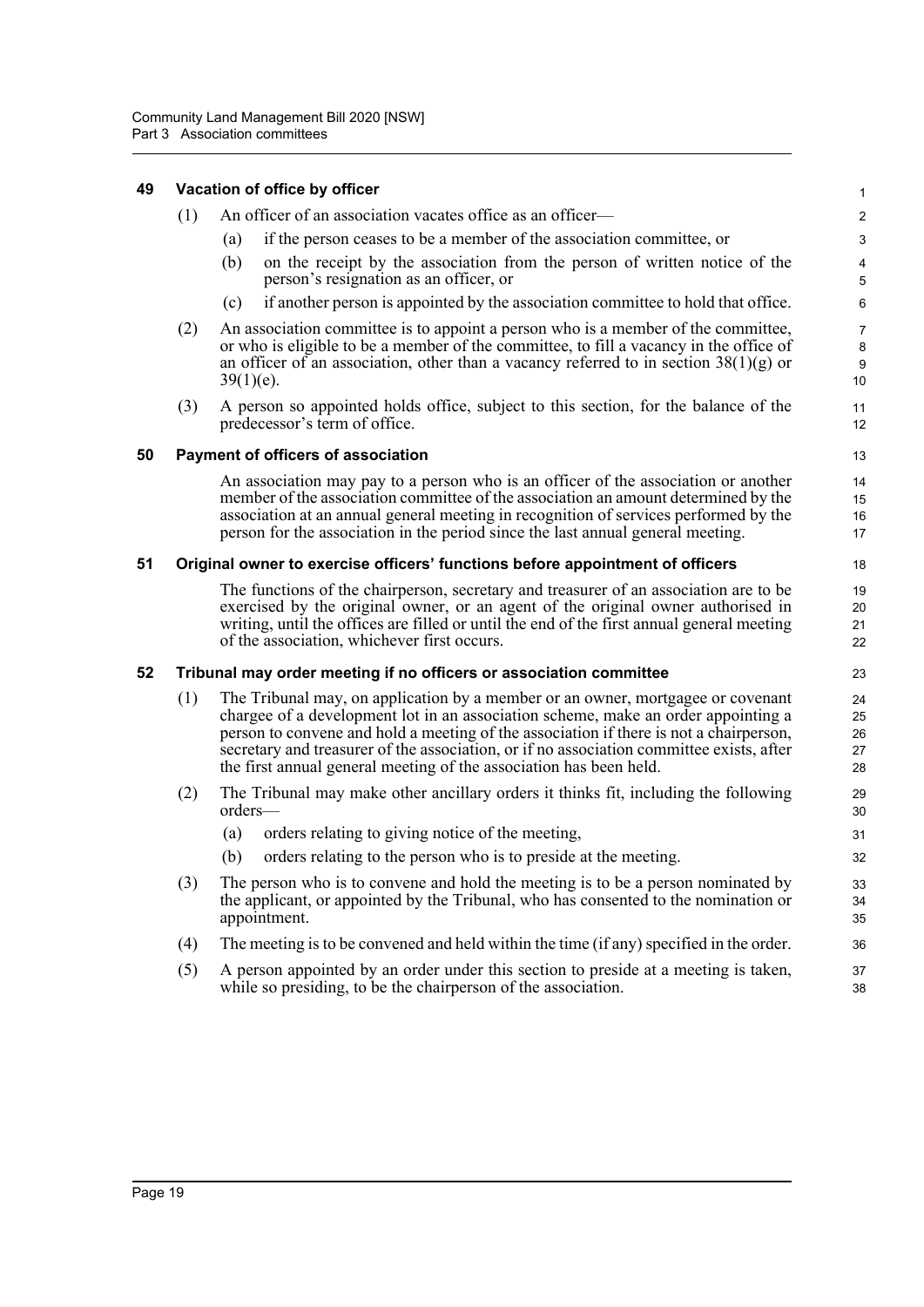# **Part 4 Managing agents and facilities managers**

# **Division 1 Appointment of managing agent**

## **53 Appointment of managing agents**

(1) An association may appoint a person who is the holder of a strata managing agent's licence under the *Property and Stock Agents Act 2002* to be the managing agent of the scheme.

1

 $\mathfrak{D}$ 

- (2) The appointment is to be made by instrument in writing authorised by a resolution at a general meeting of the association.
- (3) A reference in this section to a strata managing agent's licence under the *Property and Stock Agents Act 2002* includes a reference to a corporation licence under that Act that authorises the holder to act as, or carry on the business of, a managing agent.
- (4) An owner who is seeking appointment as a managing agent is not entitled to vote or cast a proxy vote on the appointment at a meeting of the association.

## **54 Term of appointment of managing agents**

- (1) The term of appointment (including any additional term under an option to renew) of a managing agent for a scheme expires (if the term of the appointment does not end earlier or is not ended earlier for any other reason)
	- if the managing agent is appointed by the association at the first annual general meeting—at the end of the period of 12 months following that appointment, or
	- (b) in any other case—at the end of the period of 3 years following the appointment.
- (2) A person may be reappointed by the association by resolution at a general meeting as the managing agent for a scheme at the end of the person's term of appointment.
- (3) The appointment of a managing agent may be terminated in accordance with the instrument of appointment if authorised by a resolution at a general meeting of the association.
- (4) The term of appointment of a managing agent may be extended by the association committee for successive periods of up to 3 months after it would otherwise expire (but not for any period that would extend beyond the date of the next annual general meeting of the association) pending a decision as to the reappointment of the managing agent.
- (5) However, if an association committee has extended a term of appointment of a managing agent under this section, the association committee must give the managing agent at least 1 month's notice of a decision not to reappoint the managing agent or not to further extend the appointment.
- (6) A managing agent must give the association written notice of the end of a term of appointment—
	- (a) at least 3 months before the end of the term of appointment, and
	- (b) at least 1 month before the end of each extension of a term permitted by this section.
- (7) An instrument of appointment of a managing agent for a period of 3 years (as referred to in subsection  $(1)(b)$  is taken to include an option for the agent to extend the term of the appointment for a maximum period of 3 months after the end of the term of 3 years, if the association decides not to reappoint the agent and does not extend the term of appointment under subsection (4). 41 42 43 44 45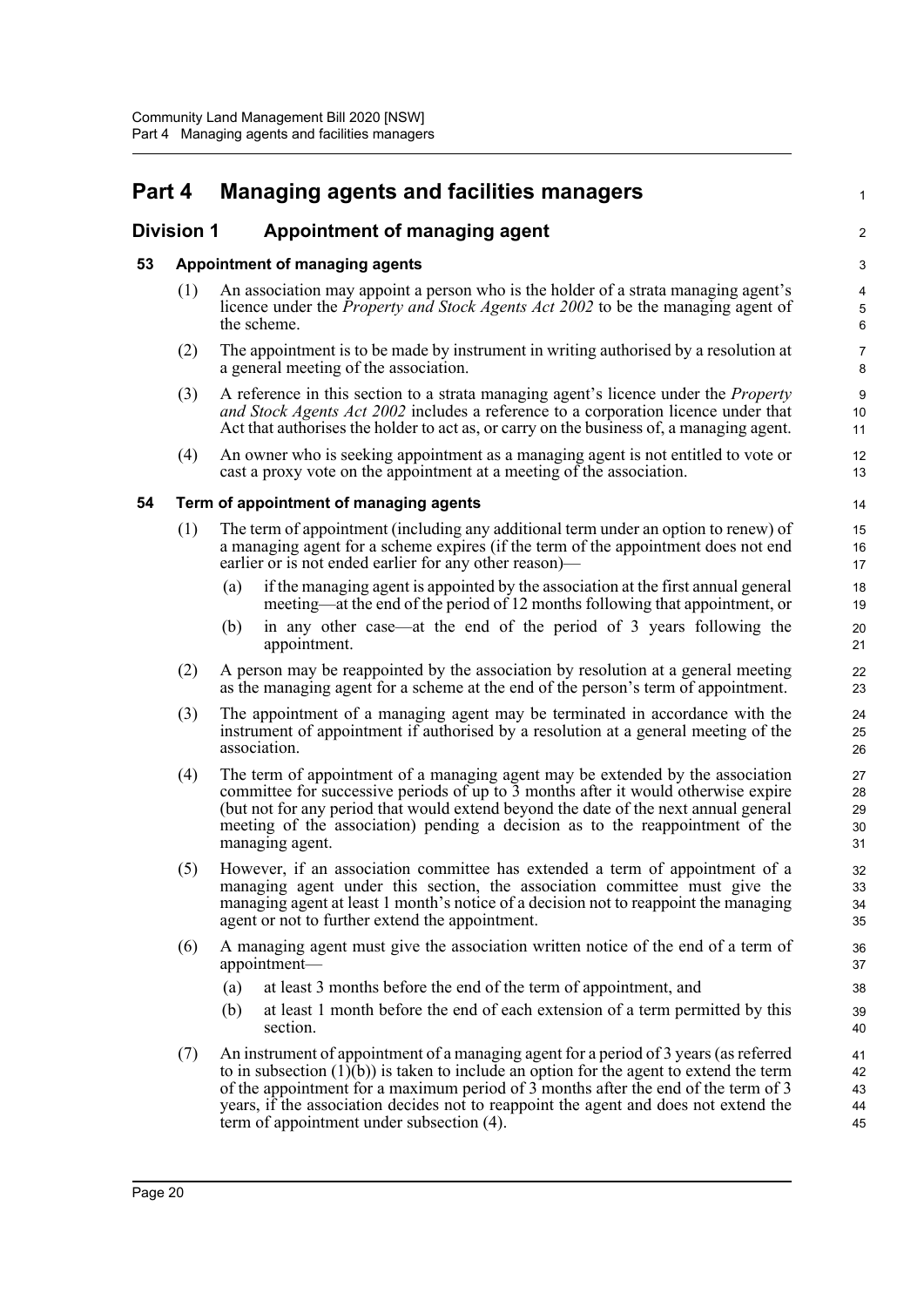|    | (8)        | The managing agent must give the association written notice of the exercise of the<br>option.                                                                                                                                                     | $\mathbf{1}$<br>2   |
|----|------------|---------------------------------------------------------------------------------------------------------------------------------------------------------------------------------------------------------------------------------------------------|---------------------|
|    | (9)        | A managing agent is not entitled to exercise an option under subsection (7) if the<br>association gives the agent written notice that the agent will not be reappointed at<br>least 3 months before the end of the term.                          | 3<br>$\pmb{4}$<br>5 |
|    | (10)       | In this section, a reference to the <i>appointment</i> of a managing agent includes a<br>reference to the reappointment of a managing agent.                                                                                                      | 6<br>7              |
| 55 |            | Transfer of functions of managing agent                                                                                                                                                                                                           | 8                   |
|    | (1)        | A managing agent of an association may transfer the managing agent's functions, but<br>only if the transfer is authorised by a resolution at a general meeting of the<br>association for the scheme.                                              | 9<br>10<br>11       |
|    | (2)        | A person to whom the functions are transferred is taken to be appointed under this<br>Division as a managing agent for the scheme.                                                                                                                | 12<br>13            |
|    | (3)        | The term of appointment as a managing agent of the person to whom the functions<br>are transferred ends on the same day as the term of the person by whom the functions<br>were transferred would have ended if the transfer had not taken place. | 14<br>15<br>16      |
|    | Division 2 | <b>Functions of managing agent</b>                                                                                                                                                                                                                | 17                  |
| 56 |            | Association may delegate functions to managing agent                                                                                                                                                                                              | 18                  |
|    | (1)        | An association may, by the instrument appointing a managing agent or some other<br>instrument, delegate to the managing agent—                                                                                                                    | 19<br>20            |
|    |            | all of its functions, or<br>(a)                                                                                                                                                                                                                   | 21                  |
|    |            | any 1 or more of its functions specified in the instrument, or<br>(b)                                                                                                                                                                             | 22                  |
|    |            | all of its functions except those specified in the instrument.<br>(c)                                                                                                                                                                             | 23                  |
|    | (2)        | An association must not delegate to a managing agent its power to make—                                                                                                                                                                           | 24                  |
|    |            | a delegation under this section, or<br>(a)                                                                                                                                                                                                        | 25                  |
|    |            | (b)<br>a decision on a matter that is required to be decided by the association, or                                                                                                                                                               | 26                  |
|    |            | a determination relating to the levying or payment of contributions.<br>(c)                                                                                                                                                                       | 27                  |
|    | (3)        | A delegation may be made subject to the conditions or limitations as to the exercise<br>of all or any of the functions, or as to time or circumstances, that may be specified in<br>the instrument of delegation.                                 | 28<br>29<br>30      |
|    | (4)        | An association may delegate the functions only if authorised to do so by a resolution<br>at a general meeting.                                                                                                                                    | 31<br>32            |
|    | (5)        | An association may, if authorised to do so by a resolution at a general meeting,<br>revoke or vary a delegation under this section.                                                                                                               | 33<br>34            |
| 57 |            | Exercise of delegated functions by managing agent                                                                                                                                                                                                 | 35                  |
|    | (1)        | A function delegated under this Division may, while the delegation remains<br>unrevoked, be exercised from time to time in accordance with the delegation.                                                                                        | 36<br>37            |
|    | (2)        | Despite a delegation made under this Division, the association may continue to<br>exercise all or any of the functions delegated.                                                                                                                 | 38<br>39            |
|    | (3)        | An act or thing done or suffered by a managing agent while acting in the exercise of<br>a delegation under this Division-                                                                                                                         | 40<br>41            |
|    |            | has the same effect as if it had been done or suffered by the association, and<br>(a)                                                                                                                                                             | 42                  |
|    |            | is taken to have been done or suffered by the association.<br>(b)                                                                                                                                                                                 | 43                  |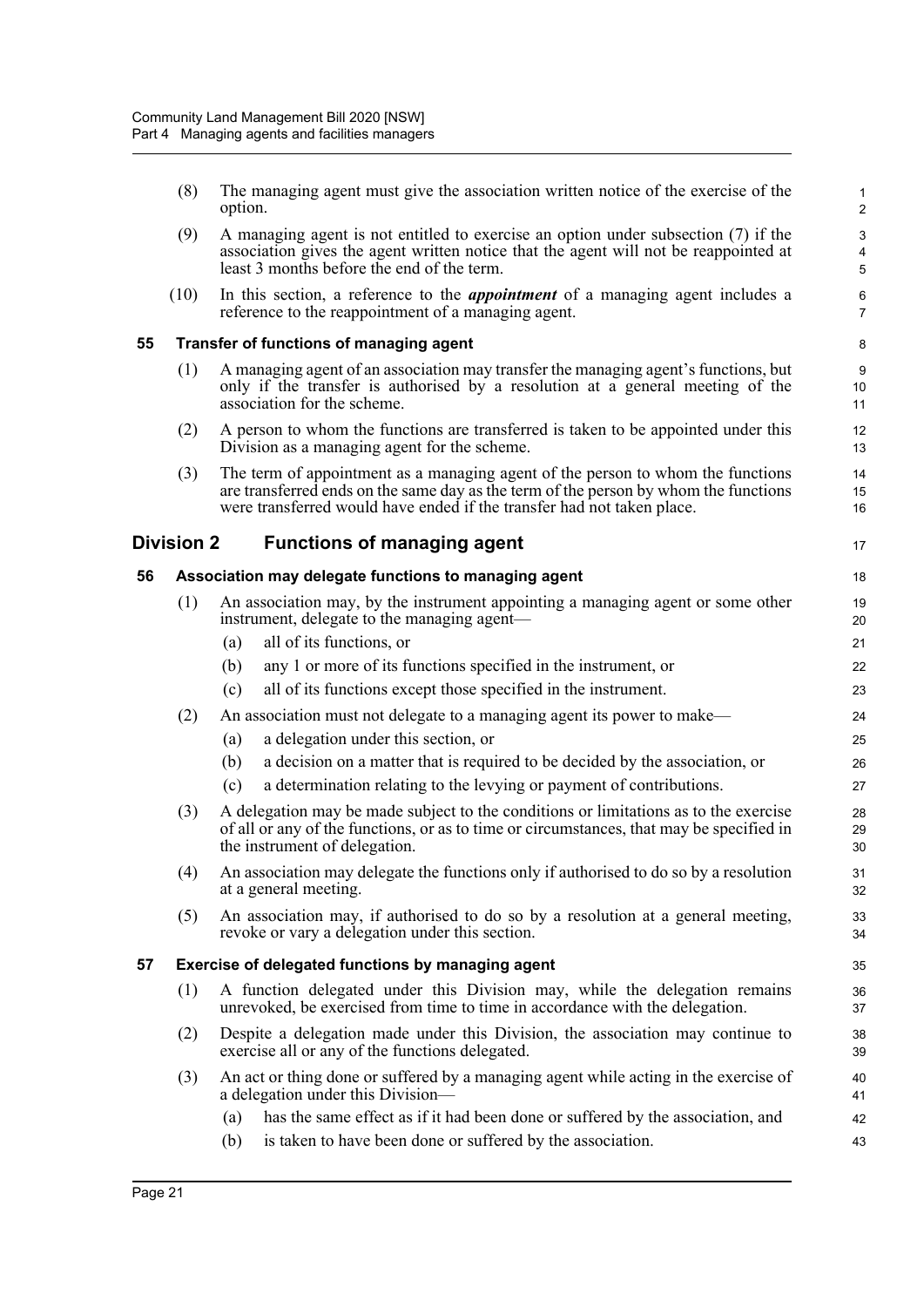|    | (4)                                                           | This section is subject to section 60.                                                                                                                                                                                                                                                                                                                     | 1                       |  |  |  |  |
|----|---------------------------------------------------------------|------------------------------------------------------------------------------------------------------------------------------------------------------------------------------------------------------------------------------------------------------------------------------------------------------------------------------------------------------------|-------------------------|--|--|--|--|
| 58 |                                                               | Functions of officers and association committee may be given to managing agent                                                                                                                                                                                                                                                                             | $\overline{\mathbf{c}}$ |  |  |  |  |
|    | (1)                                                           | The instrument of appointment of a managing agent may provide that the managing<br>agent has and may exercise all the functions of the chairperson, secretary, treasurer<br>or association committee of an association or the functions of those officers or the<br>committee that are specified in the instrument.                                        | 3<br>4<br>5<br>6        |  |  |  |  |
|    | (2)                                                           | However, the chairperson, secretary, treasurer and committee of an association may<br>continue to exercise all or any of the functions that the managing agent is authorised<br>to exercise.                                                                                                                                                               | 7<br>8<br>9             |  |  |  |  |
|    | (3)                                                           | An act or thing done or suffered by a managing agent in the exercise of a function of<br>the chairperson, secretary, treasurer or committee conferred on the managing agent<br>in accordance with this section—                                                                                                                                            | 10<br>11<br>12          |  |  |  |  |
|    |                                                               | has the same effect as if it had been done or suffered by the chairperson,<br>(a)<br>secretary, treasurer or committee, and                                                                                                                                                                                                                                | 13<br>14                |  |  |  |  |
|    |                                                               | is taken to have been done or suffered by the chairperson, secretary, treasurer<br>(b)<br>or committee.                                                                                                                                                                                                                                                    | 15<br>16                |  |  |  |  |
|    | (4)                                                           | This section is subject to section 60.                                                                                                                                                                                                                                                                                                                     | 17                      |  |  |  |  |
| 59 |                                                               | Managing agent to record exercise of functions                                                                                                                                                                                                                                                                                                             | 18                      |  |  |  |  |
|    | (1)                                                           | A managing agent who exercises a function of the association or of an officer of the<br>association must, immediately after its exercise, make a record specifying the<br>function and the manner in which it was exercised.                                                                                                                               | 19<br>20<br>21          |  |  |  |  |
|    | (2)                                                           | The managing agent must give a copy of the records kept for the preceding 12 months<br>to the association at least once each year.                                                                                                                                                                                                                         | 22<br>23                |  |  |  |  |
| 60 | Exercise of functions of managing agent appointed by Tribunal |                                                                                                                                                                                                                                                                                                                                                            |                         |  |  |  |  |
|    |                                                               | If a managing agent is appointed by the Tribunal, or by an association or strata<br>corporation on an order of the Tribunal, to exercise a function—                                                                                                                                                                                                       | 25<br>26                |  |  |  |  |
|    |                                                               | the function cannot, while the managing agent holds office, be exercised by<br>(a)<br>another person, and                                                                                                                                                                                                                                                  | 27<br>28                |  |  |  |  |
|    |                                                               | anything done or suffered by the managing agent in the exercise of the<br>(b)<br>function has the same effect as it would have if it had been done or suffered by<br>the person who, but for paragraph (a), could have exercised it.                                                                                                                       | 29<br>30<br>31          |  |  |  |  |
|    |                                                               | Note. The Tribunal may make an order appointing a managing agent under section<br>196.                                                                                                                                                                                                                                                                     | 32<br>33                |  |  |  |  |
| 61 |                                                               | Breaches by managing agent                                                                                                                                                                                                                                                                                                                                 | 34                      |  |  |  |  |
|    | (1)                                                           | If a managing agent has been delegated a duty by an association and a breach of the<br>duty by the association would constitute an offence under a provision of this Act, the<br>agent is guilty of an offence under that provision (instead of the association) for a<br>breach of the duty by the agent occurring while the delegation remains in force. | 35<br>36<br>37<br>38    |  |  |  |  |
|    | (2)                                                           | A managing agent must not, in connection with the provision of services as a<br>managing agent or the exercise of functions as a managing agent, request or accept a<br>gift or other benefit from another person for himself or herself or for another person.<br>Maximum penalty—20 penalty units.                                                       | 39<br>40<br>41<br>42    |  |  |  |  |
|    | (3)                                                           | Subsection $(2)$ does not apply to —                                                                                                                                                                                                                                                                                                                       | 43                      |  |  |  |  |
|    |                                                               | remuneration paid to a managing agent or an employee or contractor of a<br>(a)<br>managing agent by an association, or                                                                                                                                                                                                                                     | 44<br>45                |  |  |  |  |
|    |                                                               |                                                                                                                                                                                                                                                                                                                                                            |                         |  |  |  |  |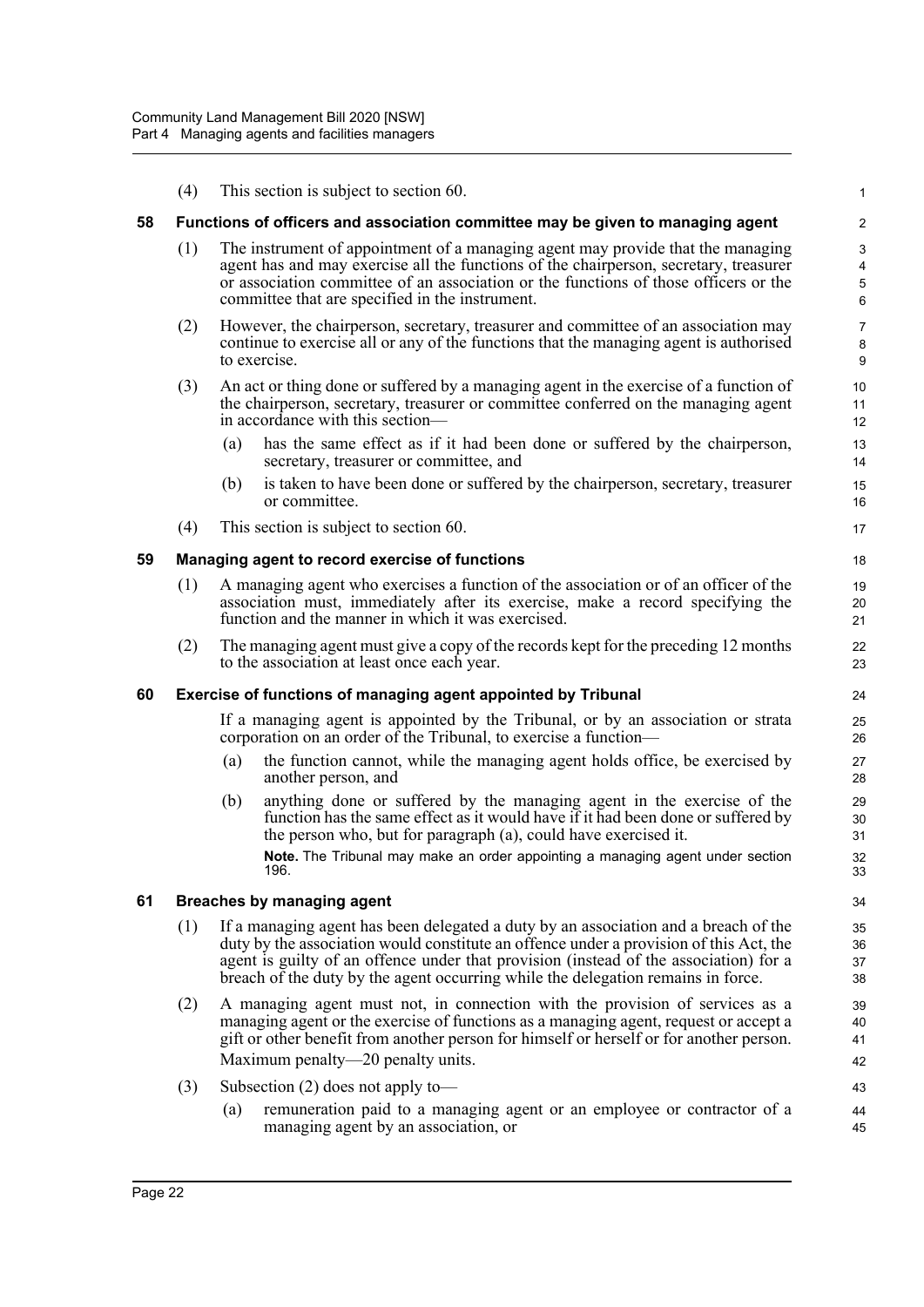|    |            | (b)            | a monetary commission paid to a managing agent, if the payment of the<br>commission is in accordance with the terms of appointment of the managing<br>agent by the association or has been otherwise approved by the association, or | 1<br>$\overline{2}$<br>$\sqrt{3}$ |
|----|------------|----------------|--------------------------------------------------------------------------------------------------------------------------------------------------------------------------------------------------------------------------------------|-----------------------------------|
|    |            | (c)            | a gift or other benefit that has a value that is less than the amount prescribed<br>by the regulations for the purposes of this subsection.                                                                                          | $\pmb{4}$<br>5                    |
|    | (4)        |                | In this section—                                                                                                                                                                                                                     | 6                                 |
|    |            |                | <b>gift</b> has the same meaning as in the <i>Electoral Funding Act 2018</i> .                                                                                                                                                       | $\overline{7}$                    |
|    | Division 3 |                | <b>Accountability of managing agent</b>                                                                                                                                                                                              | 8                                 |
| 62 |            | other accounts | Managing agent may be required to provide information about trust account and                                                                                                                                                        | 9<br>10                           |
|    | (1)        |                | An association may require a managing agent to provide the following information<br>relating to the trust account that the agent is required to operate under the <i>Property</i><br>and Stock Agents Act 2002-                      | 11<br>12<br>13                    |
|    |            | (a)            | the name and number of the account,                                                                                                                                                                                                  | 14                                |
|    |            | (b)            | the name of the authorised deposit-taking institution in which the account is<br>current,                                                                                                                                            | 15<br>16                          |
|    |            | (c)            | the balance in the account standing to the credit of the association on a<br>specified date,                                                                                                                                         | 17<br>18                          |
|    |            | (d)            | particulars of all cheques drawn on the account on behalf of the association as<br>at that date and not presented and duly paid.                                                                                                     | 19<br>20                          |
|    | (2)        |                | An association may require a managing agent to provide the following information<br>relating to other accounts on which the agent operates in the exercise of functions of<br>the association—                                       | 21<br>22<br>23                    |
|    |            | (a)            | the names and numbers of the accounts,                                                                                                                                                                                               | 24                                |
|    |            | (b)            | the names of the authorised deposit-taking institutions in which the accounts<br>are current,                                                                                                                                        | 25<br>26                          |
|    |            | (c)            | the balance in each of the accounts standing to the credit of the association on<br>a specified date,                                                                                                                                | 27<br>28                          |
|    |            | (d)            | particulars of all cheques drawn on each of the accounts as at that date and not<br>presented and duly paid.                                                                                                                         | 29<br>30                          |
| 63 |            |                | Provision of information about money received and other transactions                                                                                                                                                                 | 31                                |
|    | (1)        |                | An association may require a managing agent to provide-                                                                                                                                                                              | 32                                |
|    |            | (a)            | full particulars relating to the payment of money to, or the receipt of money<br>by, the agent on behalf of the association, and                                                                                                     | 33<br>34                          |
|    |            | (b)            | if the money is not still held by the agent, the manner and time of disposal of<br>the money.                                                                                                                                        | 35<br>36                          |
|    | (2)        |                | An association may require a managing agent to provide full particulars of any<br>specified transaction that has been entered into by the agent on behalf of the<br>association.                                                     | 37<br>38<br>39                    |
| 64 |            |                | <b>Disclosure of commissions</b>                                                                                                                                                                                                     | 40                                |
|    | (1)        |                | A managing agent for a scheme must report the following at the annual general<br>meeting of the association for the scheme—                                                                                                          | 41<br>42                          |
|    |            | (a)            | whether commissions have been paid to the agent (other than by the<br>association) in connection with the exercise by the agent of functions for the                                                                                 | 43<br>44                          |
|    |            |                |                                                                                                                                                                                                                                      |                                   |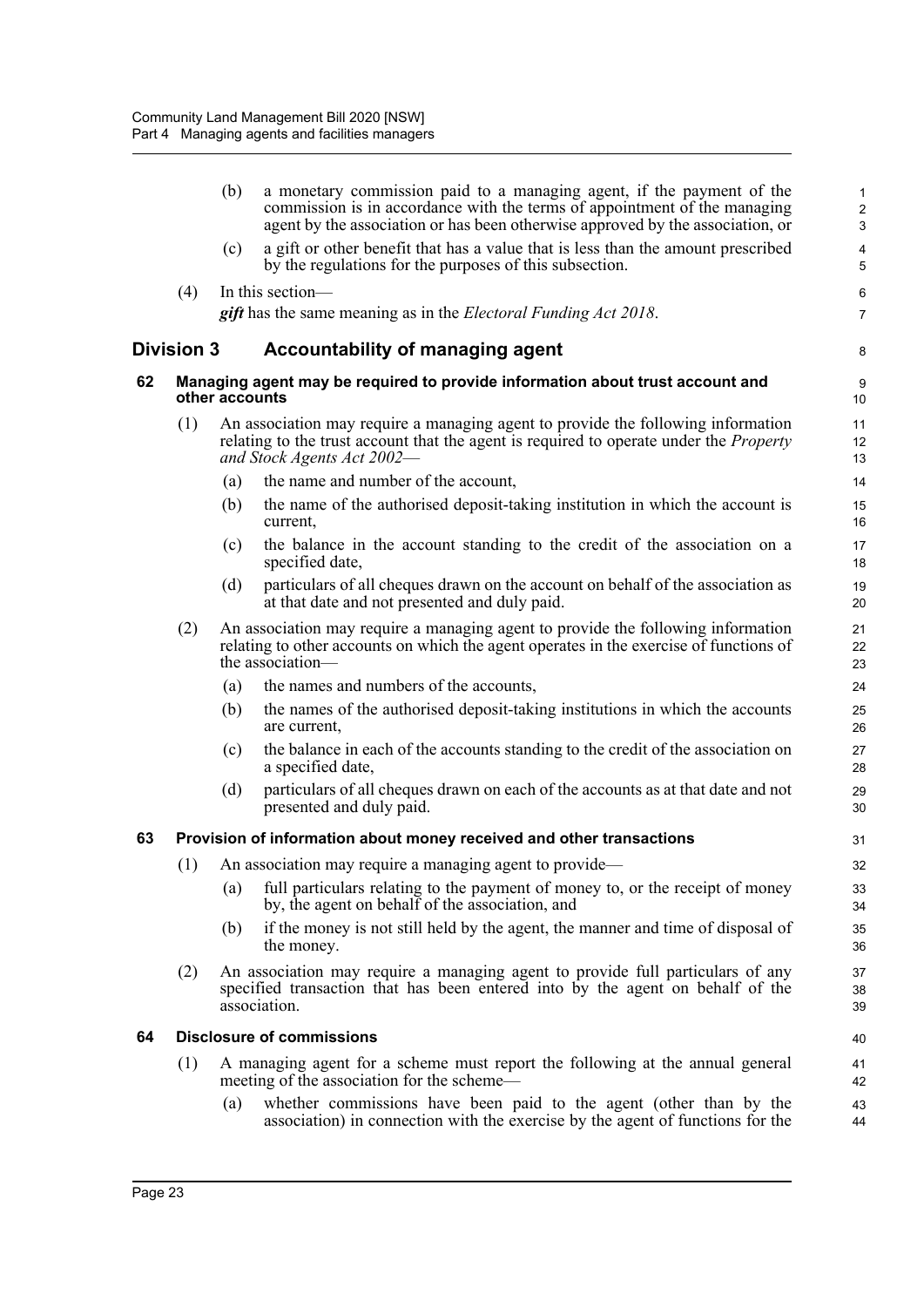scheme during the preceding 12 months and particulars of any such commissions,

(b) any such commissions and the estimated amount of the commissions that the agent believes are likely to be received by the agent in the following 12 months.

Maximum penalty—20 penalty units.

**Note.** It is an offence for an agent to receive commissions that are not of a kind permitted by the agent's terms of appointment or approved by the association (see section 61).

(2) A managing agent must, as soon as practicable after becoming aware that commissions paid to the agent (other than by the association) differ from the commissions or an estimate of commissions disclosed at the annual general meeting, disclose to the association committee the variation and give an explanation for the variation.

Maximum penalty—20 penalty units.

- (3) The Tribunal may, on application by an association, order a managing agent to pay to the association—
	- (a) the whole or part of the amount of commissions paid to the agent and not disclosed in accordance with this section, or
	- (b) the whole or part of the amount of commissions paid to the agent that are not of a kind or an amount disclosed by the agent under this section, if the Tribunal is satisfied that the disclosure of commissions at the previous annual general meeting was not made in good faith.

#### **65 Procedure for requiring information from managing agent**

- (1) An association is to require information from a managing agent under this Division by written notice given to the managing agent.
- (2) The notice must specify a member of the association committee to whom the information is to be delivered.

#### **66 Offences**

(1) A managing agent must comply with a notice to provide information under this Division by giving a written statement, in accordance with the notice, within 14 days after the notice is given.

Maximum penalty—20 penalty units.

- (2) A person is not guilty of failing to comply with the notice if reasonable cause for the failure is shown.
- (3) A managing agent must not knowingly provide information that is false or misleading in a material particular in a statement given in response to a notice to provide information under this Division. Maximum penalty—20 penalty units.

## **67 Responsibility for providing information if a managing agent ceases to hold a licence or dies**

If a managing agent ceases to hold a licence under the *Property and Stock Agents Act 2002* to carry on business as a managing agent or dies—

(a) this Division (except section 63) applies, as if the person were the managing agent, to any person who is required by that Act to maintain a trust account in connection with the business of the former licensee, and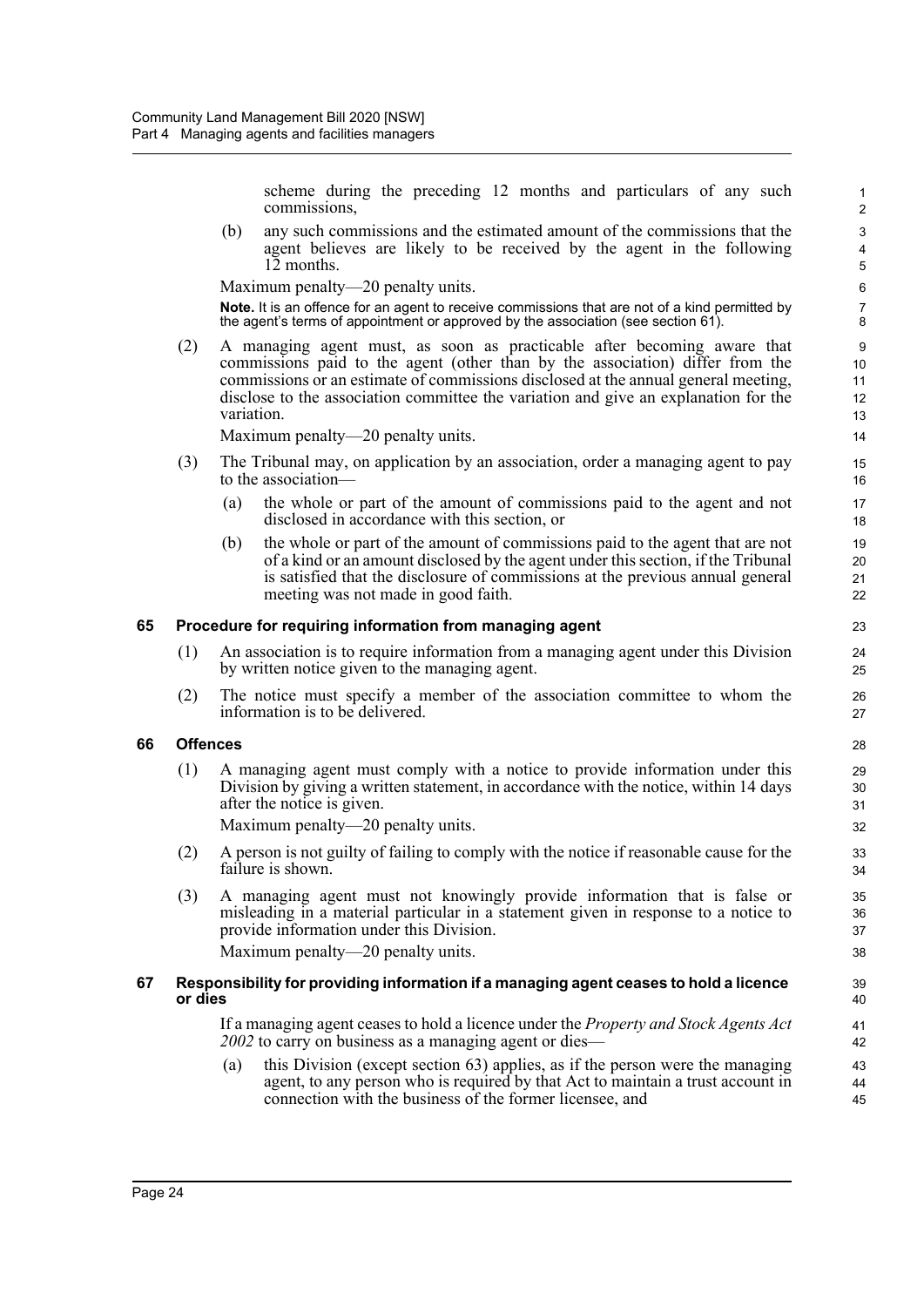|    |                   | (b)     | this Division (except section $62(1)$ ) applies, as if the person were the managing<br>agent, to any person who is required by that Act to preserve records kept by<br>the former licensee.                                                                                                                               | $\mathbf 1$<br>$\sqrt{2}$<br>3 |
|----|-------------------|---------|---------------------------------------------------------------------------------------------------------------------------------------------------------------------------------------------------------------------------------------------------------------------------------------------------------------------------|--------------------------------|
| 68 |                   |         | <b>Exemption for information relating to certain transactions</b>                                                                                                                                                                                                                                                         | 4                              |
|    |                   |         | A managing agent or other person is not required to provide information under this<br>Division in relation to a transaction that took place more than 5 years before notice<br>requiring the information was given.                                                                                                       | 5<br>$\,6\,$<br>$\overline{7}$ |
| 69 |                   |         | Certain provisions of other Acts requiring agents to provide information not to apply<br>to affairs of association                                                                                                                                                                                                        | 8<br>9                         |
|    |                   |         | Section 101 of the <i>Property and Stock Agents Act 2002</i> does not apply to or in respect<br>of a transaction if information about the transaction may be required to be provided<br>to an association under this Division.                                                                                            | 10<br>11<br>12                 |
|    |                   |         | Note. Section 101 of the Property and Stock Agents Act 2002 enables a person directly<br>concerned in a transaction with a licensee under that Act to require an itemised account of the<br>transaction from the licensee.                                                                                                | 13<br>14<br>15                 |
|    | <b>Division 4</b> |         | <b>Facilities managers</b>                                                                                                                                                                                                                                                                                                | 16                             |
| 70 |                   |         | <b>Facilities managers</b>                                                                                                                                                                                                                                                                                                | 17                             |
|    | (1)               |         | A <i>facilities manager</i> is a person who assists in exercising 1 or more of the following<br>functions of the association—                                                                                                                                                                                             | 18<br>19                       |
|    |                   | (a)     | managing association property,                                                                                                                                                                                                                                                                                            | 20                             |
|    |                   | (b)     | controlling the use of association property by persons other than the owners<br>and occupiers of lots,                                                                                                                                                                                                                    | 21<br>22                       |
|    |                   | (c)     | maintaining and repairing association property.                                                                                                                                                                                                                                                                           | 23                             |
|    | (2)               |         | However, a person is not a facilities manager if the person exercises those functions<br>only on a voluntary or casual basis or as a member of the association committee.                                                                                                                                                 | 24<br>25                       |
|    | (3)               |         | A person may be both a facilities manager and a person who exercises the functions<br>of an on-site residential property manager (within the meaning of the <i>Property and</i><br>Stock Agents Act 2002).                                                                                                                | 26<br>27<br>28                 |
|    | (4)               | scheme. | A facilities manager may be a person who is entitled to exclusive possession<br>(whether or not jointly with another person) of a lot or association property in a                                                                                                                                                        | 29<br>30<br>31                 |
|    | (5)               |         | For the purposes of this Act, a person is taken to be a facilities manager for a scheme<br>if the person meets the description of a facilities manager set out in this section,<br>regardless of whether the title given to the person's position is facilities manager,<br>caretaker, resident manager or another title. | 32<br>33<br>34<br>35           |
| 71 |                   |         | <b>Appointment of facilities managers</b>                                                                                                                                                                                                                                                                                 | 36                             |
|    | (1)               |         | A facilities manager may be appointed for a scheme.                                                                                                                                                                                                                                                                       | 37                             |
|    | (2)               |         | The appointment is to be made by instrument in writing (a <i>facilities manager</i><br><i>agreement</i> ) executed before or after the scheme commenced by the facilities<br>manager and—                                                                                                                                 | 38<br>39<br>40                 |
|    |                   | (a)     | by the original owner, if executed before the scheme commenced, or                                                                                                                                                                                                                                                        | 41                             |
|    |                   | (b)     | under the authority of a resolution passed at a general meeting of the<br>association of the scheme, if executed after the scheme commenced.                                                                                                                                                                              | 42<br>43                       |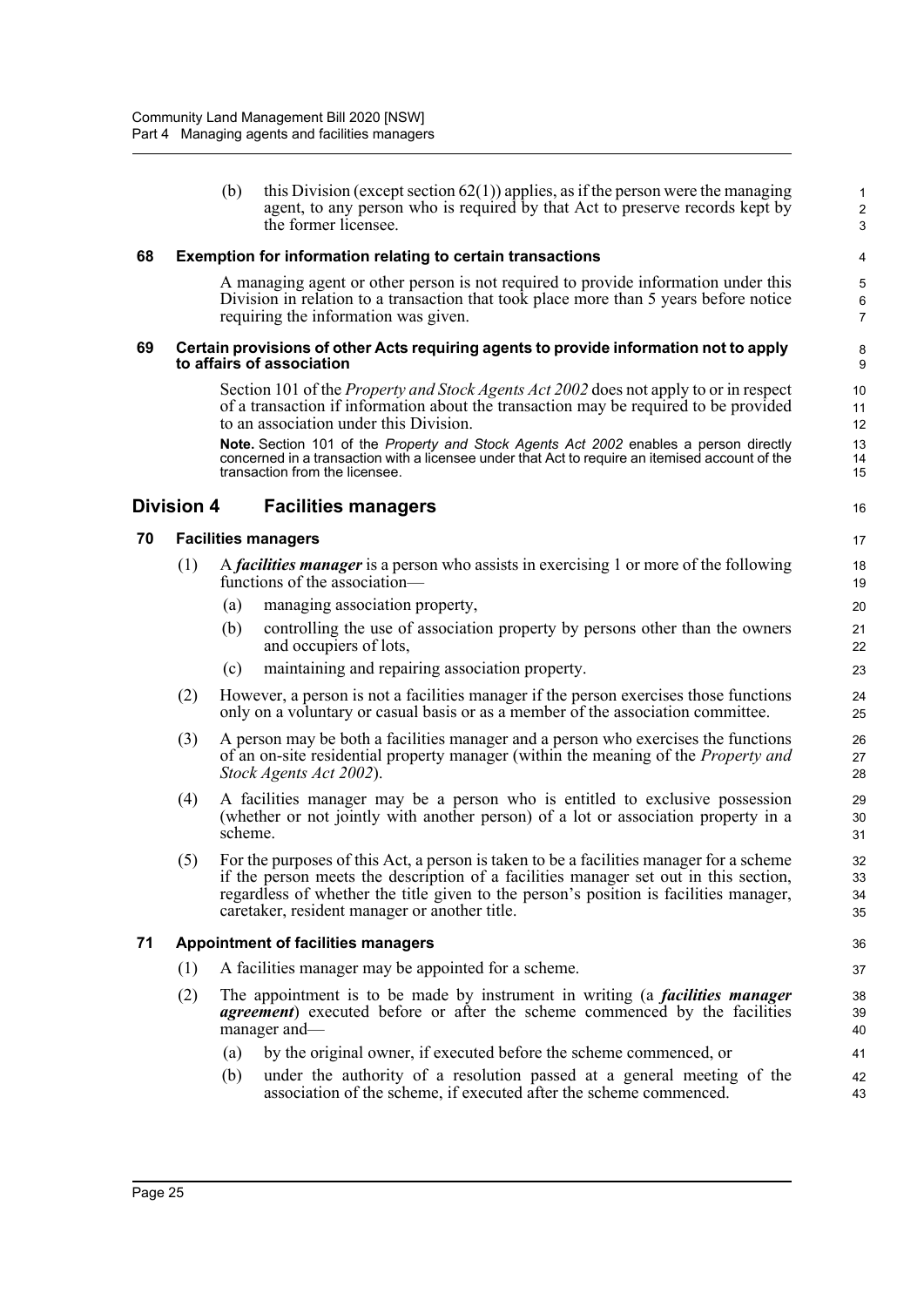## **72 Term of appointment of facilities managers**

- (1) A facilities manager agreement (including an additional term under an option to renew it) expires (if the appointment is not ended for any other reason)—
	- (a) at the conclusion of the first annual general meeting of the association, if the agreement was executed before the meeting, or

33

- (b) when 10 years have expired after it commenced to authorise the facilities manager to act under it, in any other case.
- (2) A person may be reappointed as facilities manager for a scheme at the end of the person's facilities manager agreement.
- (3) The appointment of a facilities manager may be terminated in accordance with the facilities manager agreement, if authorised by a resolution at a general meeting of the association.

## **73 Transfer of functions of facilities manager**

- (1) A facilities manager may transfer the facilities manager's functions to another person, but only if the transfer is authorised by a resolution at a general meeting of the association.
- (2) A person to whom those functions are transferred is taken to be appointed as a facilities manager by the facilities manager agreement.
- (3) The term of appointment as a facilities manager of the person to whom the functions are transferred ends on the same day as the term of the person by whom the functions were transferred would have ended if the transfer had not taken place.

## **74 Functions of facilities manager**

- (1) A facilities manager may, in accordance with the facilities manager agreement appointing the facilities manager, assist in exercising 1 or more of the functions of the association of managing and controlling the use of association property (otherwise than by the owners or occupiers of lots) and of maintaining and repairing association property.
- (2) However, the association may continue to exercise all or any of those functions, subject to the facilities manager agreement.
- (3) A person is not a managing agent for the purposes of this or another Act only because the person is a facilities manager acting in accordance with a facilities manager agreement.

## **Division 5 General**

## **75 Interests must be disclosed by potential managing agents or facilities managers**

- (1) A person appointed as the managing agent or facilities manager for a scheme who has an interest that must be disclosed under this section must disclose the interest to the association before the appointment of the person. Maximum penalty—50 penalty units.
- (2) The following are interests that must be disclosed to the association by a person—
	- (a) that the person is connected with the original owner,
	- (b) any direct or indirect pecuniary interest in the scheme (other than an interest arising only from an existing or prospective appointment as the managing agent or facilities manager for the scheme).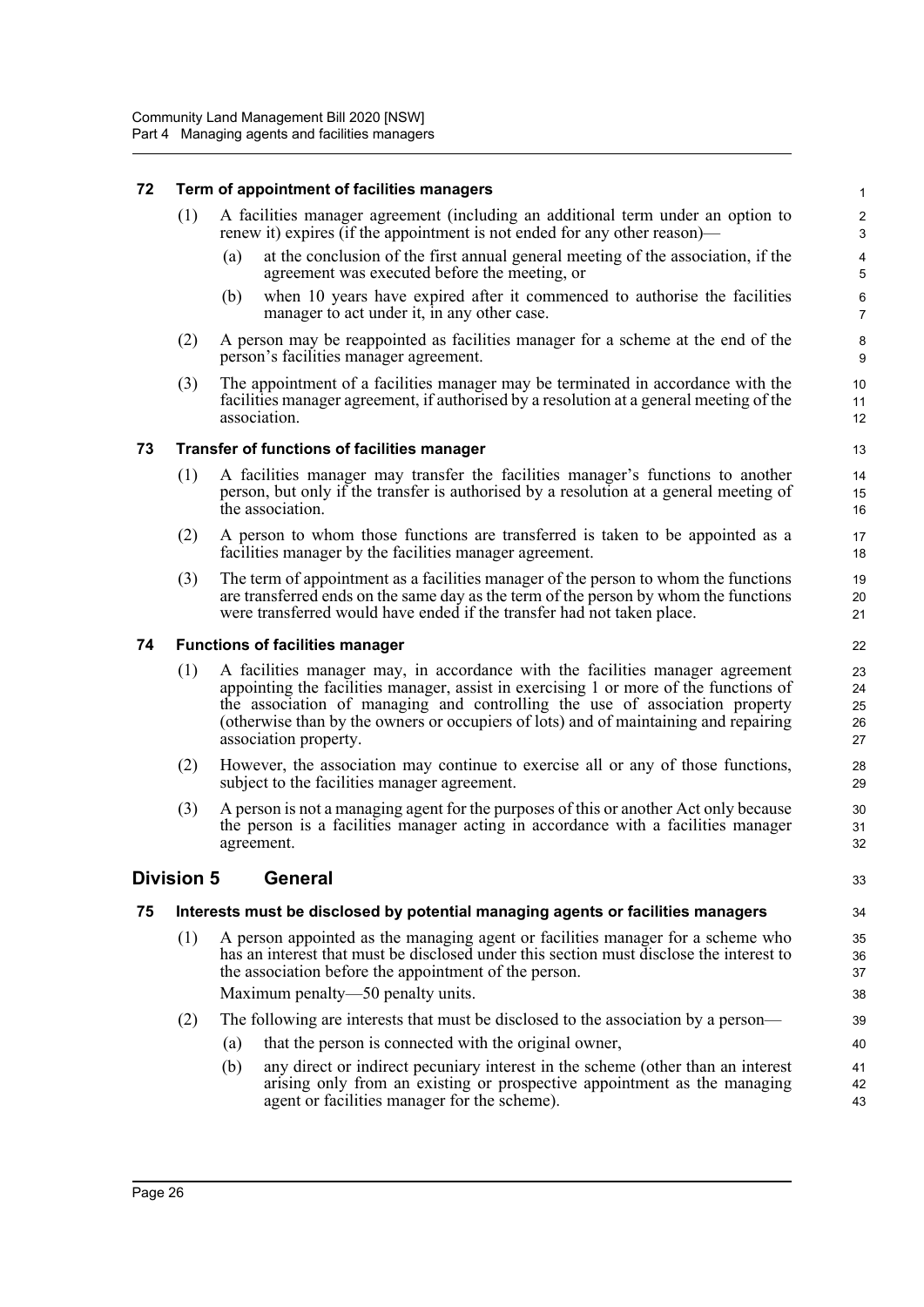## **76 Managing agent and facilities manager agreements may be terminated or varied by Tribunal**

- (1) The Tribunal may, on application by an association for a scheme, make any of the following orders in respect of an agreement for the appointment of a managing agent or facilities manager for the scheme—
	- (a) an order terminating the agreement,
	- (b) an order requiring the payment of compensation to a party to the agreement,
	- (c) an order varying the term, or varying or declaring void any of the conditions, of the agreement,

- (d) an order that a party to the agreement take an action or not take an action under the agreement,
- (e) an order dismissing the application.
- (2) If the Tribunal makes an order terminating the agreement, the Tribunal may also order the managing agent or facilities manager to return to the association, within the period specified in the order, any documents or other records relating to the association scheme that are in the possession of the agent or manager.
- (3) The Tribunal may make an order under this section on any of the following grounds—
	- (a) that the managing agent or facilities manager has refused or failed to perform the agreement or has performed it unsatisfactorily,
	- (b) that charges payable by the association under the agreement are unfair,
	- (c) that the managing agent has contravened section  $61(2)$ ,
	- (d) that the managing agent has failed to disclose commissions (including estimated commissions or variations and explanations for variations) in accordance with section 64 or has failed to make the disclosures in good faith,
	- (e) that the managing agent or facilities manager has failed to disclose an interest under section 75,
	- (f) that the agreement is, in the circumstances of the case, otherwise harsh, oppressive, unconscionable or unreasonable.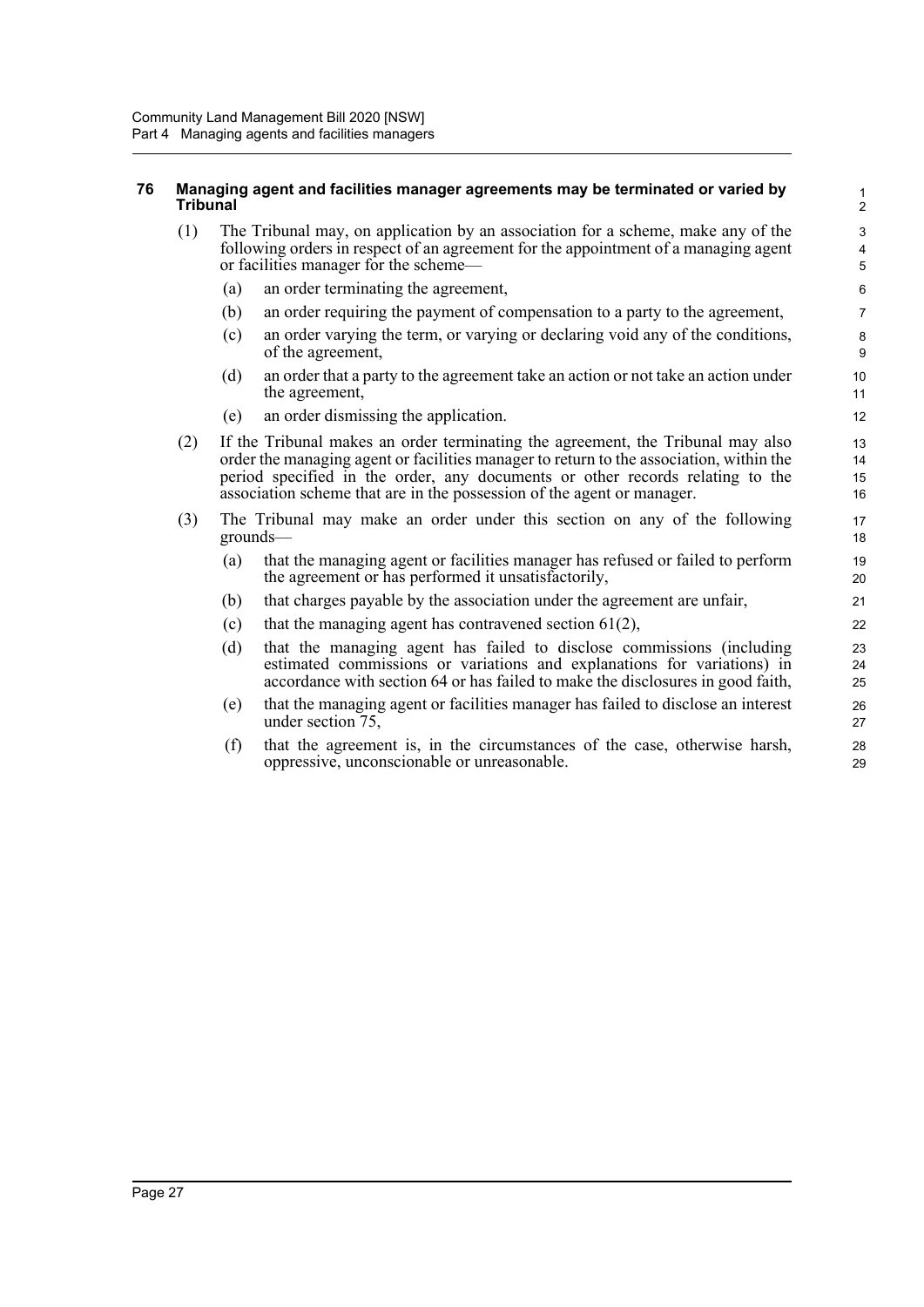| Part 5            |     | <b>Financial management</b>               |                                                                                                                                                                                                                        |                  |
|-------------------|-----|-------------------------------------------|------------------------------------------------------------------------------------------------------------------------------------------------------------------------------------------------------------------------|------------------|
| <b>Division 1</b> |     | <b>Funds and accounts of associations</b> |                                                                                                                                                                                                                        | $\overline{2}$   |
| 77                |     |                                           | <b>Administrative fund</b>                                                                                                                                                                                             | 3                |
|                   | (1) |                                           | <b>Establishment of fund</b>                                                                                                                                                                                           | 4                |
|                   |     |                                           | An association must establish an administrative fund.                                                                                                                                                                  | 5                |
|                   | (2) |                                           | Amounts payable to fund                                                                                                                                                                                                | $\,6$            |
|                   |     |                                           | An association must pay the following amounts into the administrative fund—                                                                                                                                            | $\overline{7}$   |
|                   |     | (a)                                       | the contributions levied on, and paid by, members for payment into the fund,                                                                                                                                           | $\bf 8$          |
|                   |     | (b)                                       | the proceeds of the disposal of any personal property of the association,                                                                                                                                              | $\boldsymbol{9}$ |
|                   |     | (c)                                       | fees paid to the association for inspection of its records and the provision of<br>information and certificates relating to its records,                                                                               | 10<br>11         |
|                   |     | (d)                                       | monetary penalties payable to the association under this Act,                                                                                                                                                          | 12               |
|                   |     | (e)                                       | the proceeds of investment of the fund.                                                                                                                                                                                | 13               |
|                   | (3) |                                           | An association may also pay the following amounts into the administrative fund—                                                                                                                                        | 14               |
|                   |     | (a)                                       | amounts paid to the association by way of discharge of insurance claims,                                                                                                                                               | 15               |
|                   |     | (b)                                       | income of the association, other than proceeds of investment of the capital<br>works fund,                                                                                                                             | 16<br>17         |
|                   |     | (c)                                       | amounts that may be, but are not required to be, paid into the fund under this<br>Act.                                                                                                                                 | 18<br>19         |
|                   | (4) |                                           | Amounts payable from fund                                                                                                                                                                                              | 20               |
|                   |     |                                           | An association may pay money from its administrative fund only for the following<br>purposes-                                                                                                                          | 21<br>22         |
|                   |     | (a)                                       | payments of the kind for which estimates have been made under section 83(1),                                                                                                                                           | 23               |
|                   |     | (b)                                       | payments made in accordance with this Division on a distribution of a surplus<br>in the fund,                                                                                                                          | 24<br>25         |
|                   |     | (c)                                       | payments to a member of the association committee in accordance with this<br>Act,                                                                                                                                      | 26<br>27         |
|                   |     | (d)                                       | other payments in connection with exercising its functions under this Act or<br>the by-laws, or the Community Land Development Act 2020, except payments<br>that are permitted to be made from the capital works fund, | 28<br>29<br>30   |
|                   |     | (e)                                       | monetary penalties payable by the association under this Act,                                                                                                                                                          | 31               |
|                   |     | (f)                                       | the transfer of money to the capital works fund or to pay expenditure that<br>should have been paid from the capital works fund.                                                                                       | 32<br>33         |
| 78                |     |                                           | <b>Capital works fund</b>                                                                                                                                                                                              | 34               |
|                   | (1) |                                           | <b>Establishment of fund</b>                                                                                                                                                                                           | 35               |
|                   |     |                                           | An association must establish a capital works fund.                                                                                                                                                                    | 36               |
|                   | (2) |                                           | Amounts payable to fund                                                                                                                                                                                                | 37               |
|                   |     |                                           | An association must pay the following amounts into the capital works fund—                                                                                                                                             | 38               |
|                   |     | (a)                                       | the contributions levied on, and paid by, members for payment into the fund,                                                                                                                                           | 39               |
|                   |     | (b)                                       | amounts paid to the association by way of discharge of insurance claims,<br>unless paid into the administrative fund,                                                                                                  | 40<br>41         |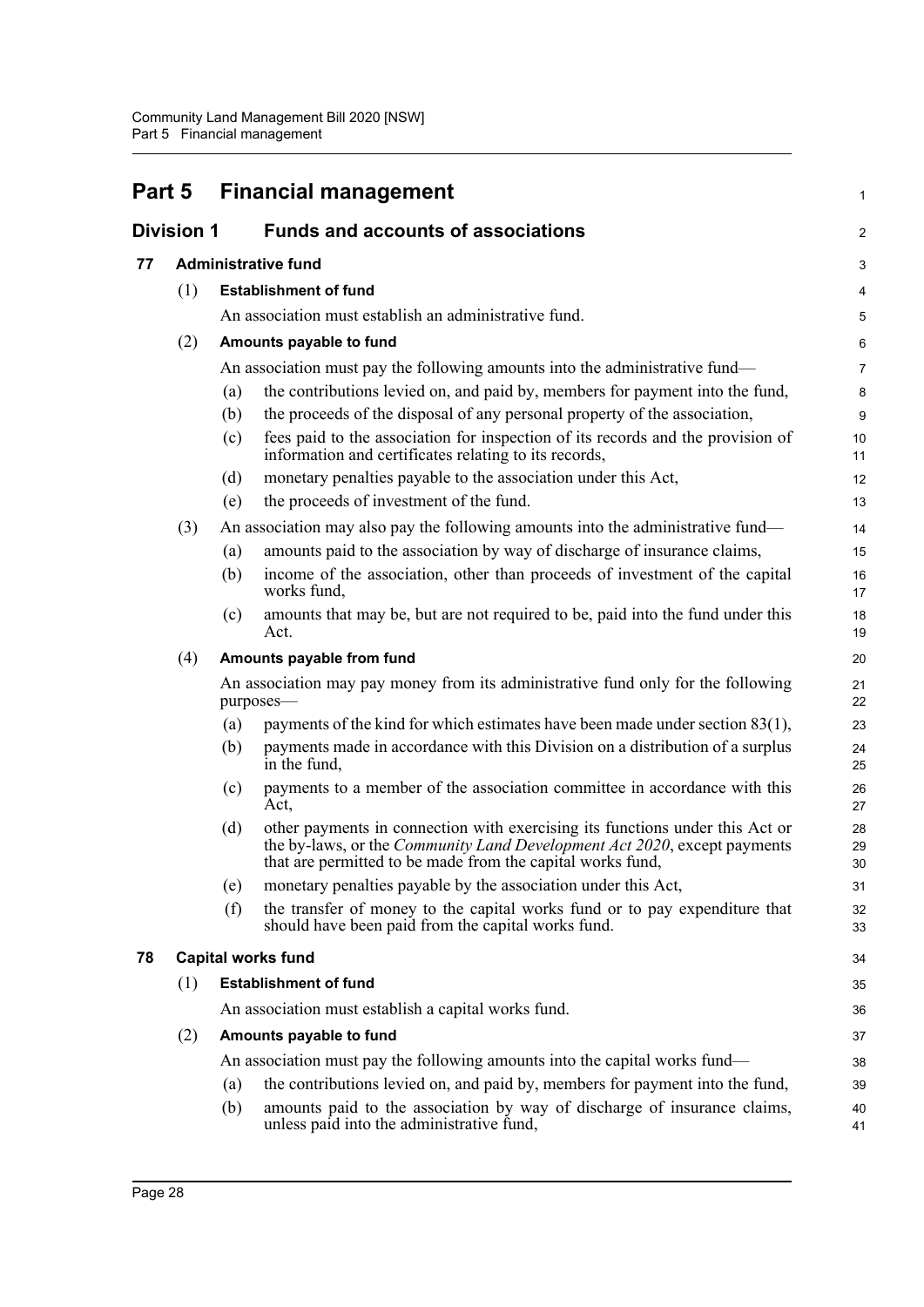|    |                                                                             | (c) | an amount received by the association that is not required or permitted to be<br>paid into the administrative fund,                                                                                                                                            | $\mathbf{1}$<br>$\overline{c}$ |  |  |  |  |
|----|-----------------------------------------------------------------------------|-----|----------------------------------------------------------------------------------------------------------------------------------------------------------------------------------------------------------------------------------------------------------------|--------------------------------|--|--|--|--|
|    |                                                                             | (d) | the proceeds of investment of the fund.                                                                                                                                                                                                                        | 3                              |  |  |  |  |
|    | (3)                                                                         |     | An association may also pay the following amounts into the capital works fund—                                                                                                                                                                                 | 4                              |  |  |  |  |
|    |                                                                             | (a) | any income of the association,                                                                                                                                                                                                                                 | 5                              |  |  |  |  |
|    |                                                                             | (b) | any amount that may be, but is not required to be, paid into the fund under this<br>Act.                                                                                                                                                                       | 6<br>$\overline{7}$            |  |  |  |  |
|    | (4)                                                                         |     | Amounts payable from fund                                                                                                                                                                                                                                      | 8                              |  |  |  |  |
|    |                                                                             |     | An association may pay money from its capital works fund only for the following<br>purposes-                                                                                                                                                                   | 9<br>10                        |  |  |  |  |
|    |                                                                             | (a) | payments of the kind for which estimates have been made under section 83(2),                                                                                                                                                                                   | 11                             |  |  |  |  |
|    |                                                                             | (b) | payments made in accordance with this Division on a distribution of a surplus<br>in the fund,                                                                                                                                                                  | 12<br>13                       |  |  |  |  |
|    |                                                                             | (c) | the transfer of money to the administrative fund or to pay expenditure that<br>should have been paid from the administrative fund.                                                                                                                             | 14<br>15                       |  |  |  |  |
| 79 |                                                                             |     | Investment of money in administrative fund or capital works fund                                                                                                                                                                                               | 16                             |  |  |  |  |
|    | (1)                                                                         |     | An association may invest money in its administrative fund or capital works fund in<br>a manner permitted by law for the investment of trust funds or in an investment<br>prescribed by the regulations.                                                       | 17<br>18<br>19                 |  |  |  |  |
|    | (2)                                                                         |     | Interest received on an investment made under this section forms part of the fund to<br>which the investment belongs.                                                                                                                                          | 20<br>21                       |  |  |  |  |
| 80 | Use of administrative fund or capital works fund for purposes of other fund |     |                                                                                                                                                                                                                                                                |                                |  |  |  |  |
|    | (1)                                                                         |     | This section applies if an association—                                                                                                                                                                                                                        | 23                             |  |  |  |  |
|    |                                                                             | (a) | transfers money from the administrative fund to the capital works fund or uses<br>the administrative fund to meet expenditure that should have been met from<br>the capital works fund, or                                                                     | 24<br>25<br>26                 |  |  |  |  |
|    |                                                                             | (b) | transfers money from the capital works fund to the administrative fund or uses<br>the capital works fund to reimburse expenditure that should have been met<br>from the administrative fund.                                                                   | 27<br>28<br>29                 |  |  |  |  |
|    | (2)                                                                         |     | The association must, not later than 3 months after the transfer or expenditure,<br>determine the amount to be levied as a contribution to the fund from which the<br>transfer was made to reimburse the amounts paid from the fund.                           | 30<br>31<br>32                 |  |  |  |  |
|    | (3)                                                                         |     | Section $84(3)$ and $(5)$ apply to a contribution determined under subsection $(2)$ .                                                                                                                                                                          | 33                             |  |  |  |  |
| 81 |                                                                             |     | Distribution of surplus money in administrative fund or capital works fund                                                                                                                                                                                     | 34                             |  |  |  |  |
|    | (1)                                                                         |     | An association may, in accordance with a unanimous resolution, distribute between<br>its members money in its administrative fund or capital works fund that is not, in the<br>opinion of the association, required for the purposes of either fund.           | 35<br>36<br>37                 |  |  |  |  |
|    | (2)                                                                         |     | A distribution to a member by a community association or precinct association must<br>be made in the same proportion that the following unit entitlements for the<br>community scheme or precinct scheme bear to the total unit entitlement for the<br>scheme— | 38<br>39<br>40<br>41           |  |  |  |  |
|    |                                                                             | (a) | the unit entitlement for the development lot, if the member is the owner of the<br>development lot,                                                                                                                                                            | 42<br>43                       |  |  |  |  |
|    |                                                                             | (b) | the unit entitlement for the applicable former development lot, if the member<br>is a subsidiary body of the association.                                                                                                                                      | 44<br>45                       |  |  |  |  |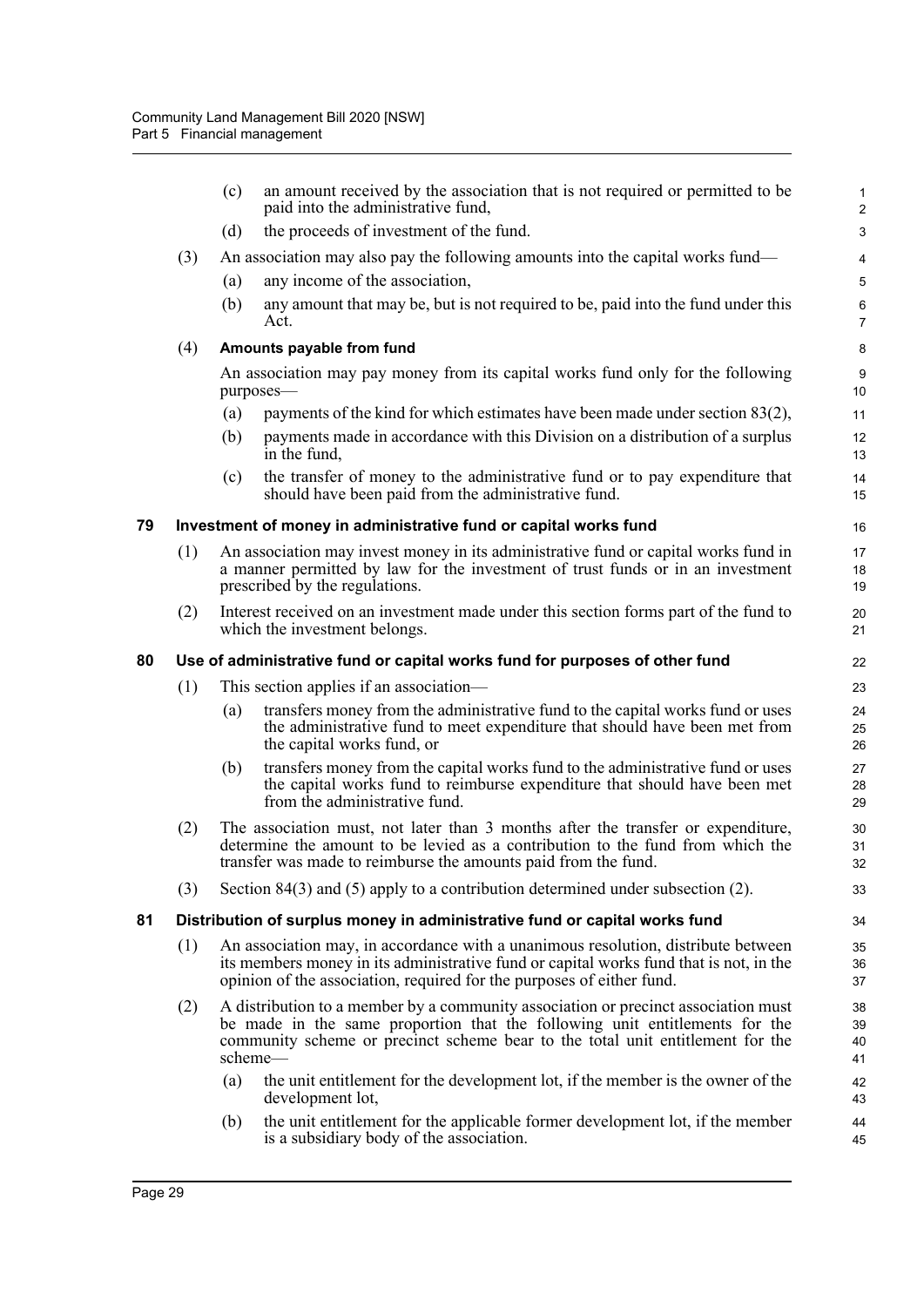|    | (3)        |           | A distribution to a member of a neighbourhood association or strata scheme who is<br>the owner of a lot in the scheme must be made in the same proportion that the unit<br>entitlement of the lot bears to the total unit entitlement of the neighbourhood scheme<br>or strata scheme. | $\mathbf{1}$<br>$\overline{c}$<br>3<br>4 |
|----|------------|-----------|----------------------------------------------------------------------------------------------------------------------------------------------------------------------------------------------------------------------------------------------------------------------------------------|------------------------------------------|
|    | (4)        |           | Money distributed under this section in relation to a lot that is subject to a mortgage<br>or covenant charge shown on the association roll is to be paid—                                                                                                                             | 5<br>6                                   |
|    |            | (a)       | in accordance with the joint directions of the owner of the lot and the<br>mortgagee or covenant chargee, or                                                                                                                                                                           | $\overline{7}$<br>8                      |
|    |            | (b)       | if they cannot agree—in accordance with an order under this section.                                                                                                                                                                                                                   | 9                                        |
|    | (5)        |           | The Tribunal may, on application by an association, an owner of a lot that is subject<br>to a mortgage or covenant charge, or the mortgagee or covenant chargee concerned,<br>make an order as to the payment of money under subsection (4).                                           | 10<br>11<br>12                           |
|    | (6)        |           | An application under this section is to be made to, and determined by, the Supreme<br>Court (and not the Tribunal) if-                                                                                                                                                                 | 13<br>14                                 |
|    |            | (a)       | the title to land is in question otherwise than incidentally, or                                                                                                                                                                                                                       | 15                                       |
|    |            | (b)       | the matter is incidental to other proceedings being dealt with by the Court.                                                                                                                                                                                                           | 16                                       |
| 82 |            |           | <b>Accounts of association</b>                                                                                                                                                                                                                                                         | 17                                       |
|    | (1)        |           | An association must pay amounts that are received by it and are not otherwise<br>invested in accordance with this Act into an account established in an authorised<br>deposit-taking institution in the name of the association.                                                       | 18<br>19<br>20                           |
|    | (2)        | this Act. | This section does not apply to an association that has appointed a managing agent to<br>whom the duty of the association under this section is delegated in accordance with                                                                                                            | 21<br>22<br>23                           |
|    | Division 2 |           | <b>Contributions by members</b>                                                                                                                                                                                                                                                        | 24                                       |
| 83 |            |           | Estimates to be prepared of contributions to administrative and capital works funds                                                                                                                                                                                                    | 25                                       |
|    | (1)        |           | An association must, not later than 1 month after the constitution of the association<br>and at each annual general meeting after that, estimate how much money it will need<br>to credit to its administrative fund for actual and expected expenditure—                              | 26<br>27<br>28                           |
|    |            | (a)       | to maintain in good condition on a day-to-day basis the association property<br>and any personal property vested in the association, and                                                                                                                                               | 29<br>30                                 |
|    |            | (b)       | to provide for insurance premiums, and                                                                                                                                                                                                                                                 | 31                                       |
|    |            |           | (c) if the association is a subsidiary body—to pay contributions levied on it by the<br>community association or precinct association, or both, and                                                                                                                                    | 32<br>33                                 |
|    |            | (d)       | to meet other recurrent expenses.                                                                                                                                                                                                                                                      | 34                                       |
|    | (2)        |           | An association must, not later than 1 month after the constitution of the association<br>and at each annual general meeting after that, estimate how much money it will need<br>to credit to its capital works fund for actual and expected expenditure-                               | 35<br>36<br>37                           |
|    |            | (a)       | for painting or repainting any part of the association property that is a building<br>or other structure, and                                                                                                                                                                          | 38<br>39                                 |
|    |            | (b)       | to acquire personal property, and                                                                                                                                                                                                                                                      | 40                                       |
|    |            | (c)       | to renew or replace personal property, and                                                                                                                                                                                                                                             | 41                                       |
|    |            | (d)       | to renew or replace fixtures and fittings that are part of the association<br>property, and                                                                                                                                                                                            | 42<br>43                                 |
|    |            | (e)       | to replace or repair the common property, and                                                                                                                                                                                                                                          | 44                                       |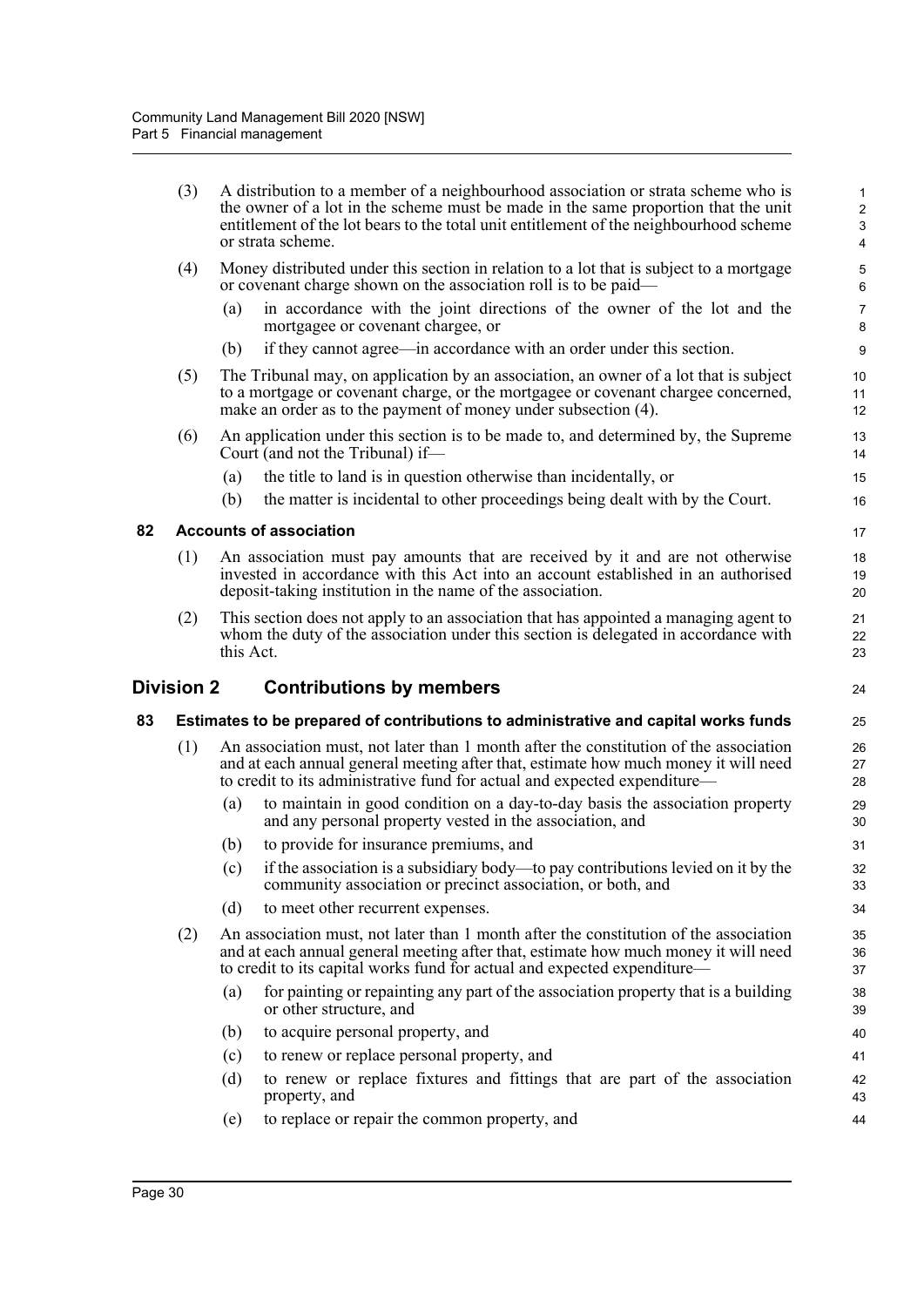- (f) to meet other expenses of a capital nature.
- (3) When estimating amounts needed to be credited to the administrative fund or the capital works fund, the association must have before it, and take into account, a statement of the existing financial situation of the scheme and an estimate of receipts and payments.

45

(4) An estimate prepared before the first annual general meeting of an association is to take into account the initial maintenance schedule provided by the original owner for that meeting.

## **84 Association to set contributions to administrative and capital works funds**

- (1) The association must determine the amounts to be levied as a contribution to the administrative fund and the capital works fund to raise the amounts estimated as needing to be credited to those funds.
- (2) The determination must be made at the same meeting at which those estimated amounts are determined.
- (3) The association must levy on each member the contribution determined.
- (4) If the association is subsequently faced with other expenses it cannot at once meet from either fund, it must levy on each member a contribution to the administrative fund or capital works fund, determined at a meeting of the association, in order to meet the expenses.
- (5) A contribution is, if an association so determines, payable by the regular periodic instalments specified in the determination setting the amount of the contribution.

## **85 Contributions payable by members of community and precinct associations**

The contribution to be paid to a community association or precinct association by each of its members is the amount that is in the same proportion to the total amount of contributions that the following unit entitlements for the community scheme or precinct scheme bear to the total unit entitlement for the scheme—

- (a) the unit entitlement for the development lot, if the member is the owner of the development lot,
- (b) the unit entitlement for the applicable former development lot, if the member is a subsidiary body of the association.

#### **86 Contributions payable by members of neighbourhood schemes**

The contribution to be paid to a neighbourhood association by the owner of a neighbourhood lot is the amount that is in the same proportion to the total amount of contributions that the unit entitlement of the lot bears to the total unit entitlement of the neighbourhood scheme.

#### **87 Individual contributions may be larger if greater insurance costs**

- (1) If the use to which a development lot, a former development lot or a neighbourhood lot is put by a member of the association causes an insurance premium for the scheme to be greater than it would be if it were not put to that use, so much of a contribution payable by the member as is attributable to insurance premiums may, with the consent of the member, be increased to reflect the extra amount of the premium.
- (2) The Tribunal may, on application, make an order for payment of contributions of a different amount to one or more contributions levied or proposed by an association on a member if the Tribunal is of the opinion that the owner's consent has been unreasonably refused under this section. 44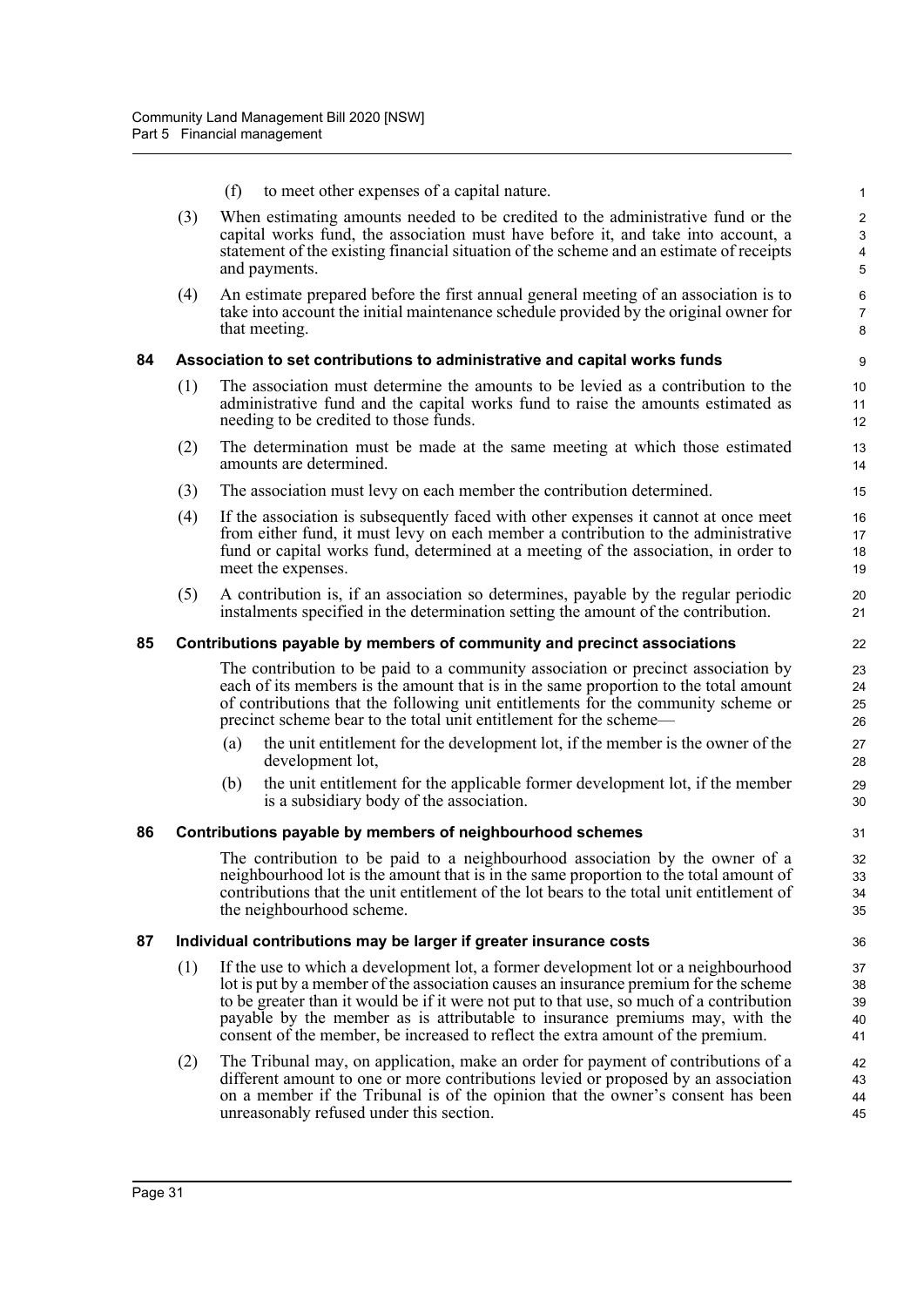#### **88 Levying of contributions**

(1) An association levies a contribution required to be paid to the administrative fund or capital works fund by a member by giving the member written notice of the contribution payable.

- (2) A contribution levied by an association becomes due and payable to the association on the date set out in the notice of the contribution.
- (3) The date must be at least 30 days after the notice is given.
- (4) A notice by a precinct association levying a contribution payable by a subsidiary body must include the following information—
	- (a) the amounts of any regular periodic contributions required to be made by the precinct association to the administrative fund, and the capital works fund, of the community association of which the precinct association is a member,
	- (b) the dates on which those contributions are required to be paid,
	- (c) the amount of any contributions of that kind that are unpaid when the notice is given.
- (5) Regular periodic contributions to the administrative fund and capital works fund of an association are taken to have been duly levied on a member even though notice levying the contributions was not given to the member.

## **89 Liability of persons other than members for contributions**

- (1) If, at the time a person becomes the owner of a development lot or a neighbourhood lot, another person is liable to pay a contribution in respect of the lot, the owner is jointly and severally liable with the other person for the payment of the contribution and any interest on the contribution.
- (2) If, at the time a development lot becomes subject to a precinct scheme, a neighbourhood scheme or a strata scheme, the owner of the development lot was liable to pay a contribution in respect of the lot, the precinct association, neighbourhood association or strata corporation is jointly and severally liable with the other owner for the payment of the contribution and any interest on the contribution.
- (3) A mortgagee or covenant chargee in possession of a development lot or neighbourhood lot is jointly and severally liable with the owner of the lot—
	- (a) for any regular periodic contributions to the administrative fund or capital works fund together with any interest on those contributions, and
	- (b) for any other contribution together with interest on that contribution, taken to recover unpaid contributions, if the mortgagee or covenant chargee has been given written notice of the levy of the contribution, and
	- (c) for any costs payable as a debtor in respect of enforcement action to recover unpaid contributions.
- (4) Subsection (3) does not affect the liability under this section of an owner of a lot for a contribution.

#### **90 Interest, discounts on contributions and payment plans**

- (1) A contribution, if not paid when it becomes due and payable, bears until paid simple interest at an annual rate of 10% or, if the regulations provide for another rate, that other rate.
- (2) Interest is not payable if the contribution is paid not later than 1 month after it becomes due and payable.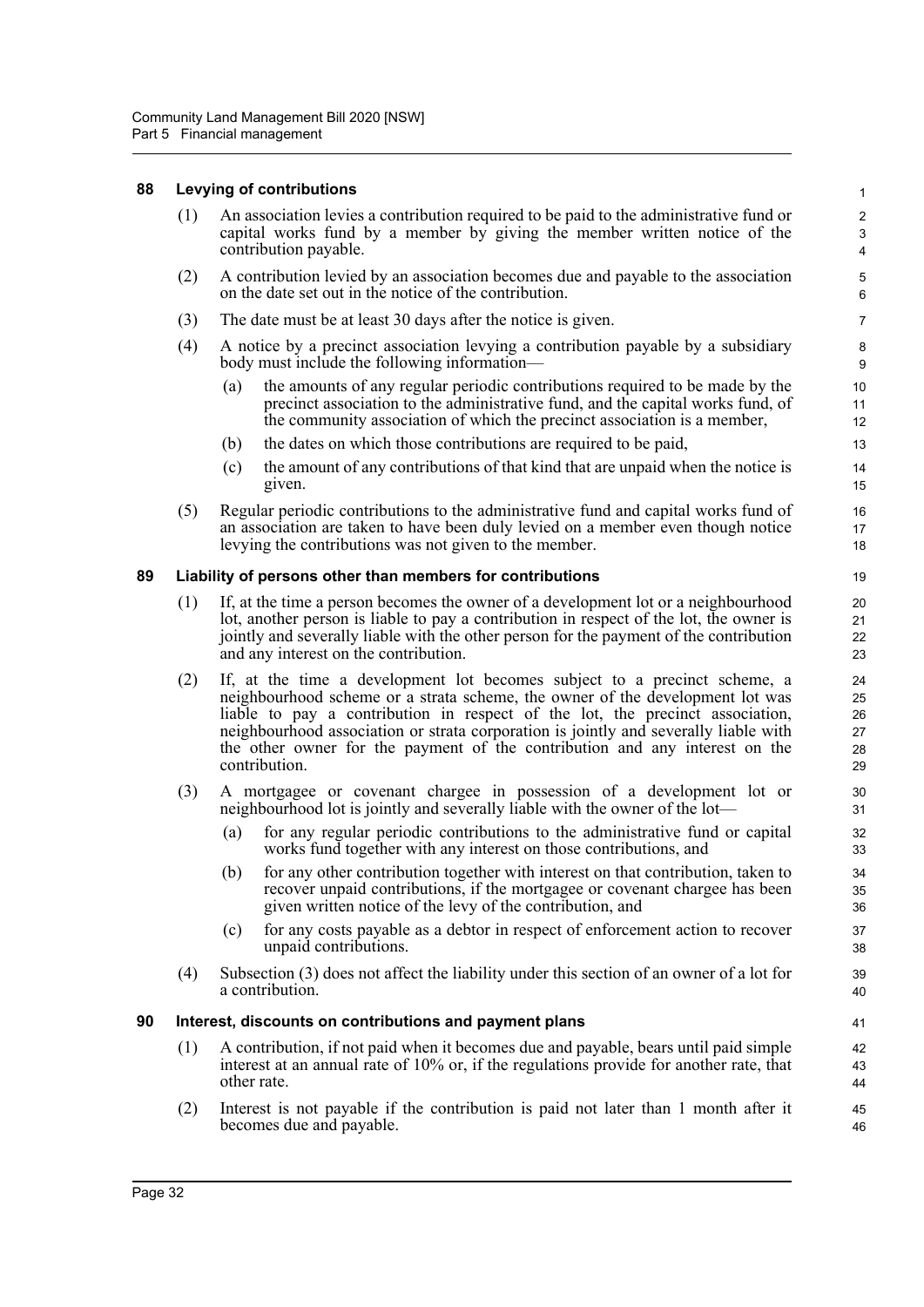|    | (3) | However, an association may, by resolution at a general meeting, determine (either<br>generally or in a particular case) that a contribution is to bear no interest.                                                                                                                                                                       | $\mathbf{1}$<br>$\overline{2}$ |
|----|-----|--------------------------------------------------------------------------------------------------------------------------------------------------------------------------------------------------------------------------------------------------------------------------------------------------------------------------------------------|--------------------------------|
|    | (4) | An association may, by resolution at a general meeting, determine (either generally<br>or in a particular case) that a person may pay $10\%$ less of a contribution levied if the<br>person pays the contribution before the date on which it becomes due and payable.                                                                     | 3<br>4<br>5                    |
|    | (5) | An association may, by resolution at a general meeting, agree to enter into payment<br>plans, either generally or in particular cases, for the payment of overdue<br>contributions.                                                                                                                                                        | 6<br>$\overline{7}$<br>8       |
|    | (6) | A payment plan is to be limited to a period of 12 months but a further plan may be<br>agreed to by the owners corporation by resolution.                                                                                                                                                                                                   | 9<br>10                        |
|    | (7) | The regulations may prescribe requirements for payment plans.                                                                                                                                                                                                                                                                              | 11                             |
|    | (8) | The existence of a payment plan does not limit any right of the association to take<br>action to recover the amount of unpaid contributions.                                                                                                                                                                                               | 12<br>13                       |
|    | (9) | The Tribunal or a court may, on application by a member, order that no interest is<br>chargeable on a specified contribution if the Tribunal or the court is satisfied that the<br>association should reasonably have made a determination not to charge interest for<br>the late contribution.                                            | 14<br>15<br>16<br>17           |
| 91 |     | Recovery of unpaid contributions and interest                                                                                                                                                                                                                                                                                              | 18                             |
|    | (1) | The Tribunal may order a member of the association, or other person, to pay any of<br>the following that are payable by the member or other person under this Act—<br>a contribution not paid at the end of 1 month after it becomes due and payable,<br>(a)                                                                               | 19<br>20<br>21                 |
|    |     | (b)<br>interest payable on an unpaid contribution,                                                                                                                                                                                                                                                                                         | 22                             |
|    |     | the expenses of the association incurred in recovering any such amounts.<br>(c)                                                                                                                                                                                                                                                            | 23                             |
|    | (2) | The Tribunal may make an order under subsection $(1)$ only—                                                                                                                                                                                                                                                                                | 24                             |
|    |     | (a)<br>on the application of the association, and                                                                                                                                                                                                                                                                                          | 25                             |
|    |     | (b)<br>if proceedings between the association and the member or other person are<br>pending before the Tribunal.                                                                                                                                                                                                                           | 26<br>27                       |
|    | (3) | An association may, without obtaining an order under this section, recover as a debt<br>in a court of competent jurisdiction the following—                                                                                                                                                                                                | 28<br>29                       |
|    |     | a contribution not paid at the end of 1 month after it becomes due and payable,<br>(a)                                                                                                                                                                                                                                                     | 30                             |
|    |     | (b)<br>interest payable on an unpaid contribution,                                                                                                                                                                                                                                                                                         | 31                             |
|    |     | the expenses of the association incurred in recovering those amounts.<br>(c)                                                                                                                                                                                                                                                               | 32                             |
|    |     | Note. Schedule 4, clause 6 to the Civil and Administrative Tribunal Act 2013 provides for the<br>transfer of proceedings between the Tribunal and a court which has jurisdiction (and vice<br>versa) if the parties to the proceedings agree or if the Tribunal or court of its own motion or on<br>the application of a party so directs. | 33<br>34<br>35<br>36           |
|    | (4) | Interest paid or recovered forms part of the fund to which the relevant contribution<br>belongs.                                                                                                                                                                                                                                           | 37<br>38                       |
|    | (5) | An association must not take action to recover an amount under this section unless it<br>has given the person against whom the action is to be taken at least 21 days notice of<br>the action.                                                                                                                                             | 39<br>40<br>41                 |
|    | (6) | The notice of the action must set out the following—                                                                                                                                                                                                                                                                                       | 42                             |
|    |     | the amount of the contribution, interest or expenses sought to be recovered,<br>$\left( a\right)$                                                                                                                                                                                                                                          | 43                             |
|    |     | (b)<br>the recovery action proposed,                                                                                                                                                                                                                                                                                                       | 44                             |
|    |     |                                                                                                                                                                                                                                                                                                                                            |                                |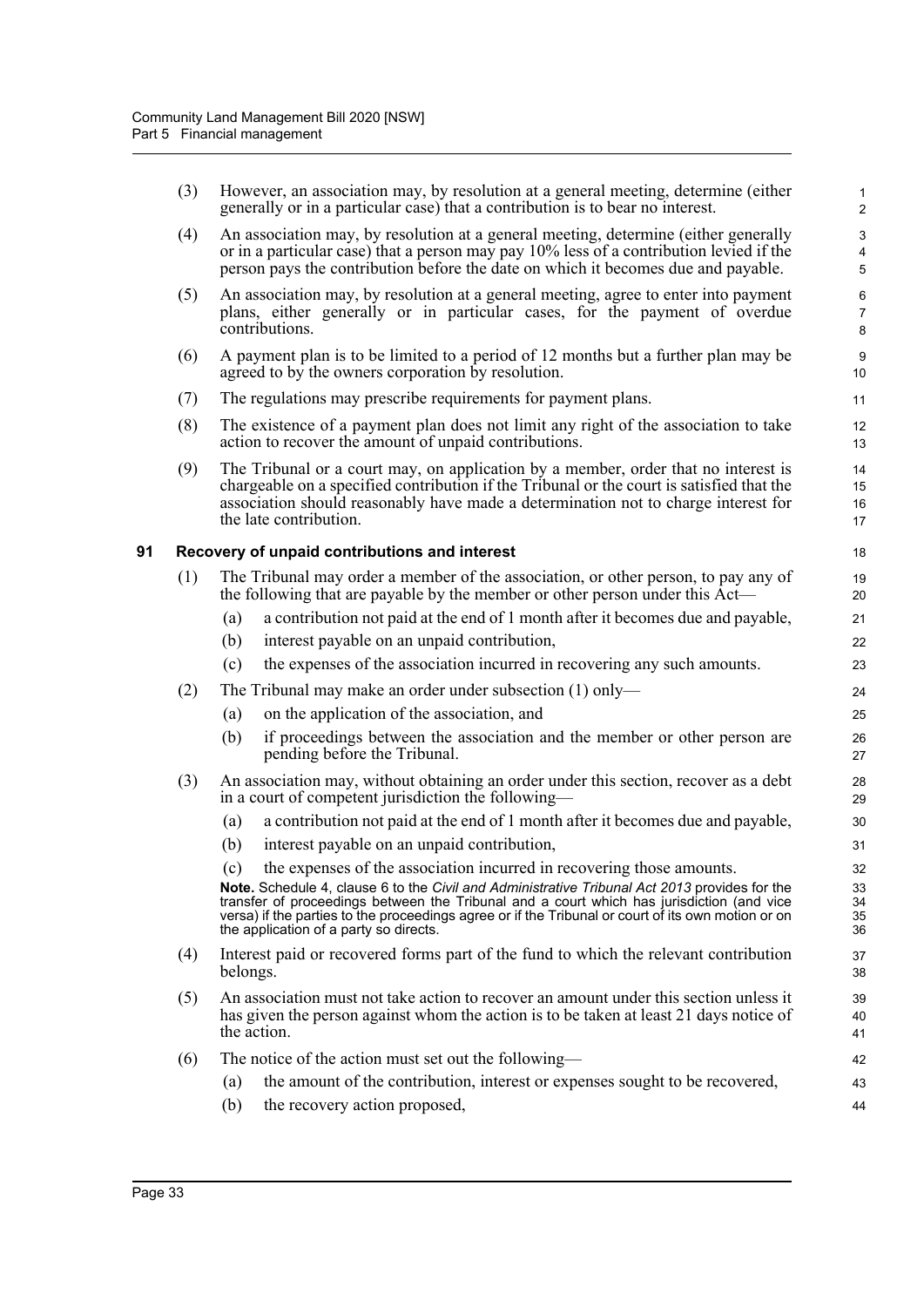|    |                                                                                           | any other matter prescribed by the regulations for the purposes of this<br>(c)<br>subsection.                                                                                                                                                                                                                                                                                                                          | $\mathbf{1}$<br>$\overline{c}$    |  |  |  |  |
|----|-------------------------------------------------------------------------------------------|------------------------------------------------------------------------------------------------------------------------------------------------------------------------------------------------------------------------------------------------------------------------------------------------------------------------------------------------------------------------------------------------------------------------|-----------------------------------|--|--|--|--|
| 92 |                                                                                           | Orders varying contributions or payment methods                                                                                                                                                                                                                                                                                                                                                                        | 3                                 |  |  |  |  |
|    | (1)                                                                                       | The Tribunal may, on application, make either or both of the following orders if the<br>Tribunal considers that an amount levied or proposed to be levied by way of<br>contributions is inadequate or excessive or that the manner of payment of<br>contributions is unreasonable-                                                                                                                                     | 4<br>5<br>$\,6$<br>$\overline{7}$ |  |  |  |  |
|    |                                                                                           | an order for payment of contributions of a different amount,<br>(a)                                                                                                                                                                                                                                                                                                                                                    | 8                                 |  |  |  |  |
|    |                                                                                           | an order for payment of contributions in a different manner.<br>(b)                                                                                                                                                                                                                                                                                                                                                    | 9                                 |  |  |  |  |
|    | (2)                                                                                       | An application for an order may be made by an association, a member of an<br>association or a mortgagee or covenant chargee in possession.                                                                                                                                                                                                                                                                             | 10<br>11                          |  |  |  |  |
| 93 |                                                                                           | Effect of order varying contributions where payments have been made                                                                                                                                                                                                                                                                                                                                                    | 12                                |  |  |  |  |
|    |                                                                                           | If a contribution that is the subject of an order by the Tribunal under this Division has<br>been wholly or partly paid—                                                                                                                                                                                                                                                                                               | 13<br>14                          |  |  |  |  |
|    |                                                                                           | an order to pay more has effect as if the association had decided to levy a<br>(a)<br>contribution equal to the difference, and                                                                                                                                                                                                                                                                                        | 15<br>16                          |  |  |  |  |
|    |                                                                                           | an order to pay less imposes a duty on the association to refund the difference.<br>(b)                                                                                                                                                                                                                                                                                                                                | 17                                |  |  |  |  |
| 94 | Order requiring original owner to pay compensation for inadequate estimates and<br>levies |                                                                                                                                                                                                                                                                                                                                                                                                                        |                                   |  |  |  |  |
|    | (1)                                                                                       | The Tribunal may, on application by the association or a member of a scheme, order<br>the original owner to pay compensation to the association if the Tribunal determines<br>that the estimates and levies determined during the initial period for the purposes of<br>determining and meeting expenditures relating to the scheme were inadequate to<br>meet the actual or expected expenditures of the association. | 20<br>21<br>22<br>23<br>24        |  |  |  |  |
|    | (2)                                                                                       | The Tribunal must not make an order under this section if the original owner satisfies<br>the Tribunal that the original owner used due care and diligence in determining the<br>estimates and levies.                                                                                                                                                                                                                 | 25<br>26<br>27                    |  |  |  |  |
|    | (3)                                                                                       | An application under this section must be made not later than 3 years after the end of<br>the initial period.                                                                                                                                                                                                                                                                                                          | 28<br>29                          |  |  |  |  |
| 95 |                                                                                           | Contributions for legal costs awarded in proceedings between members and<br>association                                                                                                                                                                                                                                                                                                                                | 30<br>31                          |  |  |  |  |
|    | (1)                                                                                       | This section applies to proceedings brought by 1 or more members against an<br>association or by an association against 1 or more members, including 1 or more<br>members joined in third party proceedings.                                                                                                                                                                                                           | 32<br>33<br>34                    |  |  |  |  |
|    | (2)                                                                                       | The court may order in the proceedings that any money (including costs) payable by<br>an association under an order made in the proceedings must be paid from<br>contributions levied only in relation to the members and in the proportions that are<br>specified in the order.                                                                                                                                       | 35<br>36<br>37<br>38              |  |  |  |  |
|    | (3)                                                                                       | The association must, for the purpose of paying the money ordered to be paid by it,<br>levy contributions in accordance with the terms of the order and must pay the money<br>out of the contributions paid in accordance with that levy.                                                                                                                                                                              | 39<br>40<br>41                    |  |  |  |  |
|    | (4)                                                                                       | This Division (other than provisions relating to the amount of contributions) applies<br>to and in respect of contributions levied under this section in the same way as it<br>applies to other contributions levied under this Division.                                                                                                                                                                              | 42<br>43<br>44                    |  |  |  |  |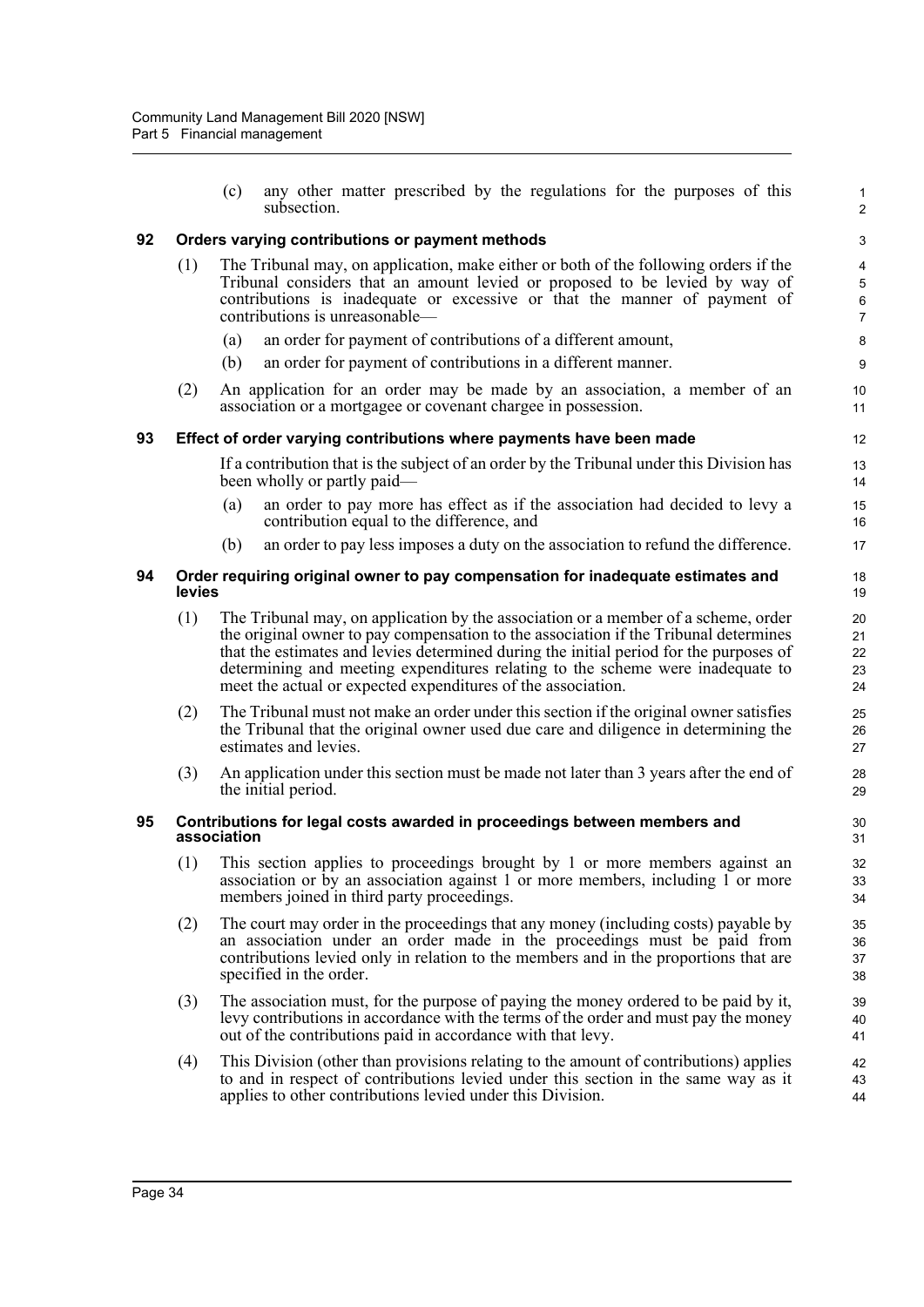# **Division 3 Financial statements**

## **96 Association must prepare financial statements and statements of key financial information**

(1) An association must cause financial statements, and a statement of key financial information, to be prepared for each reporting period for the administrative fund, the capital works fund and any other fund kept by the associations.

1

46

- (2) The *reporting period* for financial statements or a statement of key financial information prepared under this Division is—
	- (a) the period that commences on the date of the constitution of the association and ends on a date that is not earlier than 2 months before the date of the first annual general meeting, and
	- (b) each period that commences on the date up to which those statements were last prepared under this Division and ends on a date that is not earlier than 2 months before the next succeeding annual general meeting.

## **97 Requirements for financial statements**

- (1) The financial statements are to be prepared on a cash or accrual basis and to comprise only the following matters—
	- (a) a statement of income and expenditure for the administrative fund,
	- (b) a statement of income and expenditure for the capital works fund,
	- (c) a statement of income and expenditure for any other fund that is the property of the association.
- (2) The financial statement for an administrative fund or capital works fund must specify the following—
	- (a) the fund, and the reporting period, for which it is prepared,
	- (b) the balance carried forward in the fund from the previous period,
	- (c) the particulars and amount of each item of income of the fund received during the current period,
	- (d) the particulars and amount of each item of expenditure from the fund during the current period,
	- (e) the amount of the contribution to the fund determined for each person liable to make a contribution,
	- (f) the balance outstanding for each contribution,
	- (g) the cash in the fund at the end of the current period,
	- (h) the balance of the fund,
	- (i) in respect of each liability to contribute to the fund—any unpaid arrears and any balance outstanding,
	- (j) the extent to which, at the end of the current period, the fund is in debit or credit.

**Note.** The financial statements of an association prepared under this section can deal only with income and expenditure from the administrative and capital works funds and any other fund authorised to be established under this Act and are therefore separate from any other financial statements that might be prepared in relation to the scheme (for example, financial statements in relation to the provision of services for a retirement village).

- (3) The financial statements for other funds must specify the following—
	- (a) the fund, and the reporting period, for which it is prepared, 45
		- (b) the balance carried forward in the fund from the previous period,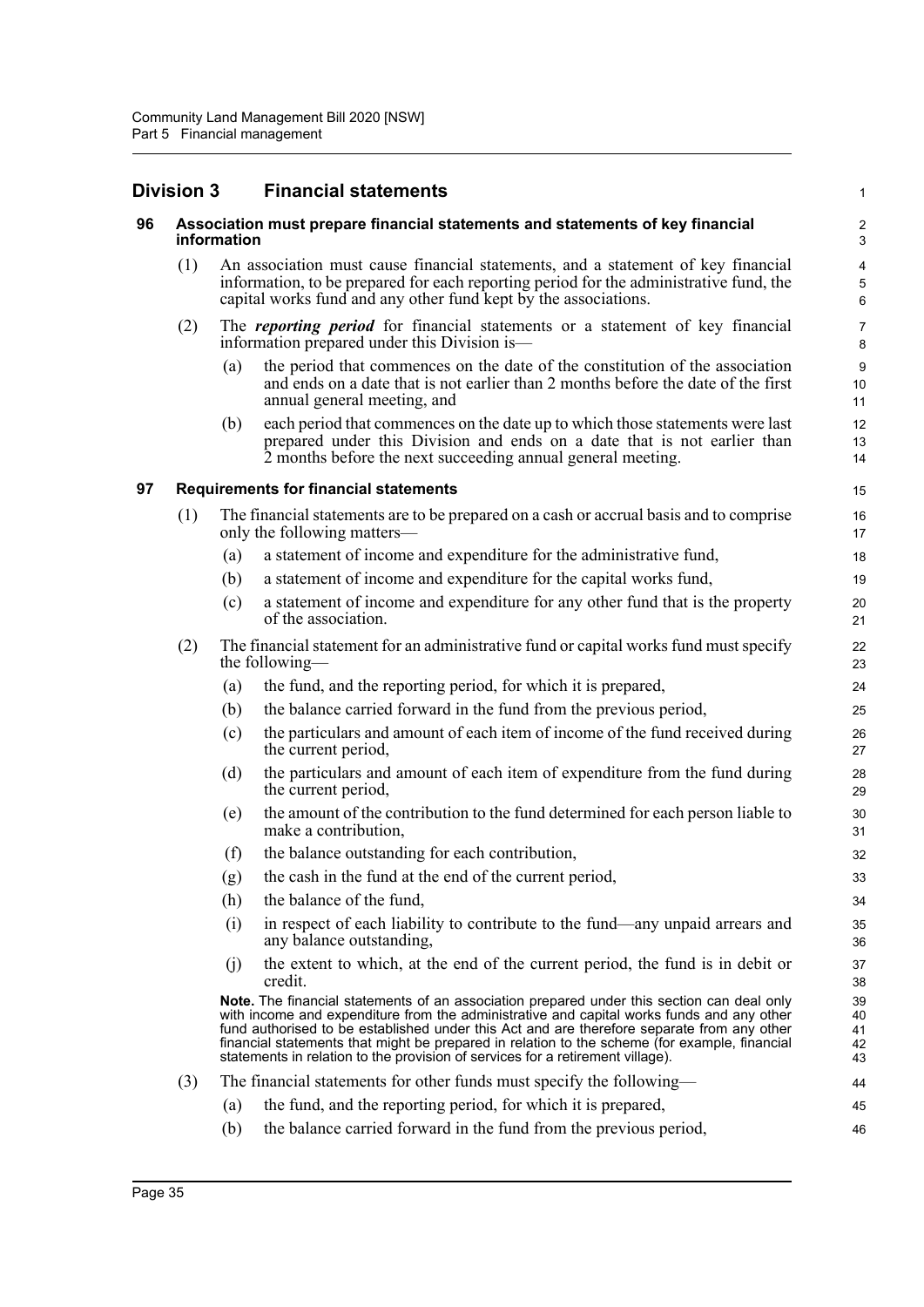|     | (1)               |          | An association must keep accounting records in accordance with this Division.                                                                                                                                                                                                                                    | 43                                          |
|-----|-------------------|----------|------------------------------------------------------------------------------------------------------------------------------------------------------------------------------------------------------------------------------------------------------------------------------------------------------------------|---------------------------------------------|
| 100 |                   |          | Accounting records must be kept by association                                                                                                                                                                                                                                                                   | 42                                          |
|     | <b>Division 4</b> |          | <b>Accounting records</b>                                                                                                                                                                                                                                                                                        | 41                                          |
|     |                   |          | <i>Australian Auditing Standards</i> means the standards issued by the Australian<br>Accounting Standards Board, as in force for the time being, and including any<br>modifications prescribed by the regulations.                                                                                               | 38<br>39<br>40                              |
|     | (5)               |          | In this section-                                                                                                                                                                                                                                                                                                 | 37                                          |
|     | (4)               |          | The regulations may specify the manner in which the annual budget of an association<br>scheme is to be determined for the purposes of this section.                                                                                                                                                              | 35<br>36                                    |
|     | (3)               |          | An audit of the accounts and financial statements of an association under this section<br>must be carried out in accordance with the Australian Auditing Standards.                                                                                                                                              | 33<br>34                                    |
|     | (2)               | audited. | The association for a scheme for which the annual budget does not exceed \$250,000<br>may determine that the accounts and financial statements of the association are to be                                                                                                                                      | 30<br>31<br>32                              |
|     | (1)               |          | The association for a scheme for which the annual budget exceeds \$250,000 (or<br>another amount prescribed for the purposes of this section by the regulations), must<br>ensure that the accounts and financial statements of the association are audited before<br>presentation to the annual general meeting. | 26<br>27<br>28<br>29                        |
| 99  |                   |          | Auditing of accounts and financial statements                                                                                                                                                                                                                                                                    | 25                                          |
|     |                   | (i)      | the principal items of expenditure for maintenance proposed during the next<br>year.                                                                                                                                                                                                                             | 23<br>24                                    |
|     |                   | (h)      | the balance of the fund and the balance of the fund shown in the statement for<br>the previous period,                                                                                                                                                                                                           | 21<br>22                                    |
|     |                   | (g)      | the total expenditure for administration costs from the fund during the period,                                                                                                                                                                                                                                  | 20                                          |
|     |                   | (f)      | the total expenditure for maintenance from the fund during the period,                                                                                                                                                                                                                                           | 19                                          |
|     |                   | (e)      | the total contributions paid to the fund during the period and the total of all<br>arrears in contributions payable to the fund,                                                                                                                                                                                 | 17<br>18                                    |
|     |                   | (d)      | the total interest earned by the fund during the period,                                                                                                                                                                                                                                                         | 16                                          |
|     |                   | (c)      | the total income of the fund received during the period,                                                                                                                                                                                                                                                         | 15                                          |
|     |                   | (b)      | the balance carried forward in the fund from the previous period,                                                                                                                                                                                                                                                | 14                                          |
|     |                   | (a)      | following matters—<br>the fund, and the reporting period, for which it is prepared,                                                                                                                                                                                                                              | 12<br>13                                    |
|     |                   |          | The statement of key financial information for an administrative or capital works<br>fund or other fund must be in the form approved by the Secretary and specify the                                                                                                                                            | 10<br>11                                    |
| 98  |                   |          | <b>Statement of key financial information</b>                                                                                                                                                                                                                                                                    | 9                                           |
|     |                   | (g)      | the extent to which, at the end of the current period, the fund is in debit or<br>credit.                                                                                                                                                                                                                        | $\overline{7}$<br>8                         |
|     |                   | (f)      | the balance of the fund,                                                                                                                                                                                                                                                                                         | 6                                           |
|     |                   | (e)      | the cash in the fund at the end of the current period,                                                                                                                                                                                                                                                           | 5                                           |
|     |                   | (d)      | the particulars and amount of each item of expenditure from the fund during<br>the current period,                                                                                                                                                                                                               | $\ensuremath{\mathsf{3}}$<br>$\overline{4}$ |
|     |                   | (c)      | the particulars and amount of each item of income of the fund received during<br>the current period,                                                                                                                                                                                                             | 1<br>$\overline{2}$                         |
|     |                   |          |                                                                                                                                                                                                                                                                                                                  |                                             |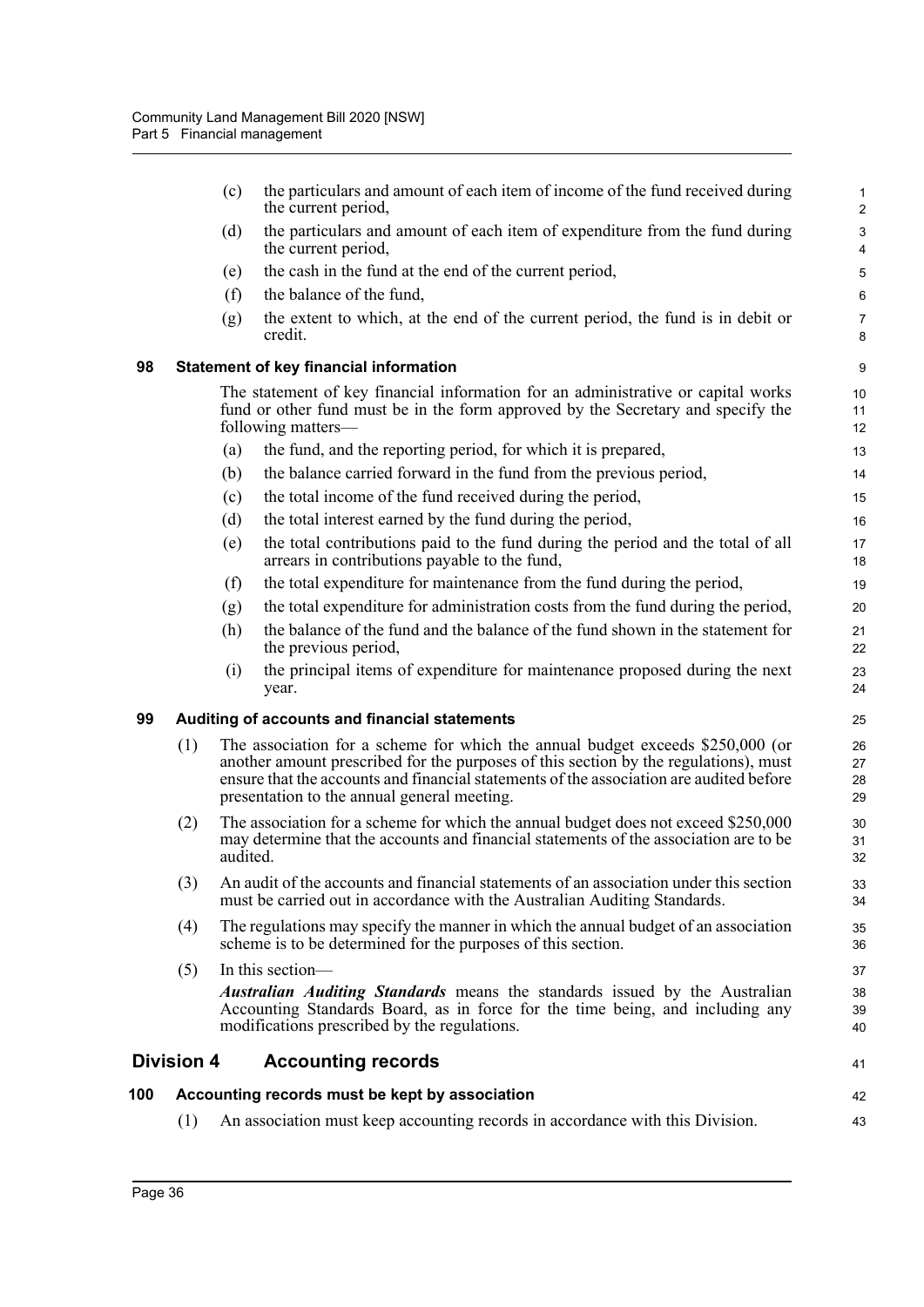Maximum penalty—5 penalty units.

(2) The accounting records may be made and stored in the form determined by the association.

44

- (3) Separate accounting records must be kept for the administrative fund and the capital works fund.
- (4) The regulations may prescribe accounting records that are required to be kept by an association.

#### **101 Receipts**

- (1) The treasurer of an association must, if requested to do so, issue a receipt for each payment received by the treasurer for the association and must cause a record to be kept of the details of the receipts.
- (2) Each receipt must contain the information prescribed by the regulations for the purposes of this section.

## **102 Transaction records**

- (1) The treasurer of an association must record particulars of money received or money disbursed by the association as soon as practicable after each transaction occurs.
- (2) The treasurer must balance the records of transactions and carry the balance forward at the end of each prescribed period.
- (3) At the end of each prescribed period, the treasurer must compare the entries in the records of transactions with the banking records for the account of the association and enter in the records of transactions—
	- (a) the amounts credited to the account and appearing in the banking records for which no receipt had been given, and
	- (b) the amounts debited to the account and appearing in the banking records for which no cheque had been drawn.
- (4) Any necessary reconciliation (showing the balance in the account of the association as indicated in the banking records, and adding money received but not banked and deducting cheques drawn but not presented for payment) must be entered by the treasurer in the record of transactions at the end of the entries for the relevant prescribed period.
- (5) In this section—

*prescribed period* means 12 months or, if an annual general meeting of the association determines a shorter period, that shorter period.

## **103 Levy register**

The treasurer of an association must keep a levy register that includes, for each member in the scheme, the following particulars in relation to contributions payable—

- (a) the date on which the contribution is due and payable,
- (b) the type of contribution and the period in respect of which it is to be made,
- (c) the amount of the contribution levied shown as a debit,
- (d) the amount of each payment shown as a credit,
- (e) the date on which each payment relating to the contribution is made,
- (f) whether a payment made was made in cash or in some other specified manner, 43
- (g) whether an amount paid comprised full payment or part payment,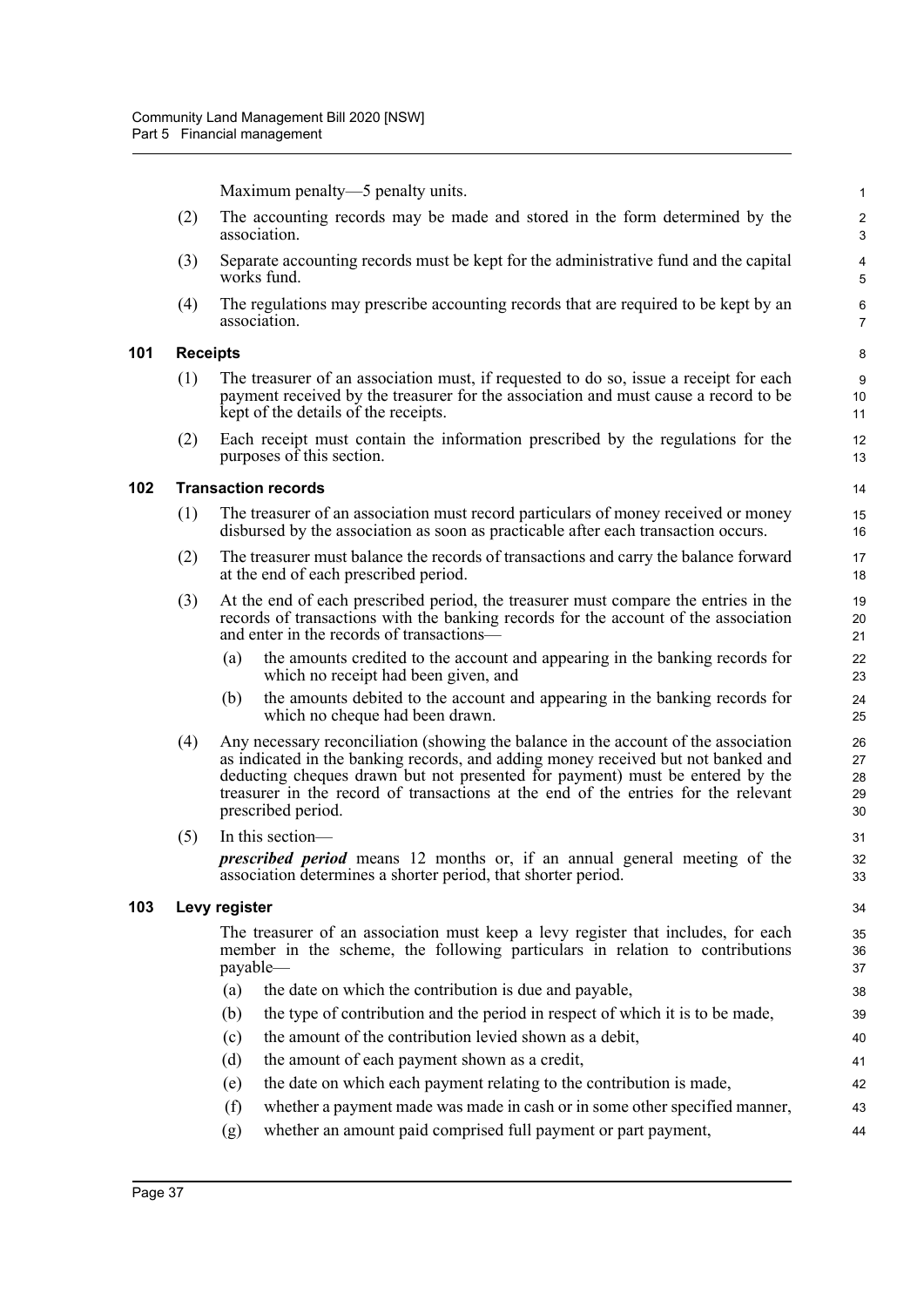|     |                   | (h)         | details of any discount given for early payment,                                                                                                                                                                                                                              | 1                    |
|-----|-------------------|-------------|-------------------------------------------------------------------------------------------------------------------------------------------------------------------------------------------------------------------------------------------------------------------------------|----------------------|
|     |                   | (i)         | the balance of the account.                                                                                                                                                                                                                                                   | $\overline{a}$       |
|     | <b>Division 5</b> |             | <b>Financial functions generally</b>                                                                                                                                                                                                                                          | 3                    |
| 104 |                   |             | Power to borrow money                                                                                                                                                                                                                                                         | 4                    |
|     | (1)               |             | An association may borrow money and secure the repayment of money and of any<br>interest in a manner agreed between the association and the lender, otherwise than by<br>charging the repayment on the association property.                                                  | 5<br>6<br>7          |
|     | (2)               |             | An association must not borrow money, or secure the payment of money and interest,<br>unless a resolution approving the relevant loan has been passed at a general meeting<br>of the association.                                                                             | 8<br>9<br>10         |
| 105 |                   | association | Persons who can exercise functions relating to the finances and accounts of the                                                                                                                                                                                               | 11<br>12             |
|     |                   |             | A person must not exercise the functions of an association or the treasurer of an<br>association relating to the receipt or expenditure of, or accounting for, money of the<br>association or the keeping of the books of account of the association unless the<br>person is— | 13<br>14<br>15<br>16 |
|     |                   | (a)         | the treasurer of the association, or                                                                                                                                                                                                                                          | 17                   |
|     |                   | (b)         | a managing agent who is empowered to exercise that function, or                                                                                                                                                                                                               | 18                   |
|     |                   | (c)         | a person with whom the treasurer of the association is required by an order of<br>the association committee to exercise that function jointly, and who is<br>enabling the treasurer to comply with the order, or                                                              | 19<br>20<br>21       |
|     |                   | (d)         | a member of CPA Australia, or a member of the Institute of Chartered<br>Accountants in Australia, authorised by the association to exercise the<br>function, or                                                                                                               | 22<br>23<br>24       |
|     |                   | (e)         | a member of the Institute of Public Accountants authorised by the association<br>to exercise the function, or                                                                                                                                                                 | 25<br>26             |
|     |                   | (f)         | during the initial period only—a person authorised by the association to<br>exercise the function.                                                                                                                                                                            | 27<br>28             |
|     |                   |             | Maximum penalty—5 penalty units.                                                                                                                                                                                                                                              | 29                   |
| 106 |                   |             | Legal services to be approved by general meeting                                                                                                                                                                                                                              | 30                   |
|     | (1)               |             | An association or association committee must not obtain legal services for which a<br>payment may be required unless a resolution approving the obtaining of those<br>services is passed at a general meeting of the association.                                             | 31<br>32<br>33       |
|     | (2)               |             | An association or association committee may obtain legal services without approval<br>under subsection $(1)$ if—                                                                                                                                                              | 34<br>35             |
|     |                   | (a)         | it is of the opinion that urgent action is necessary to protect the interests of the<br>association, and                                                                                                                                                                      | 36<br>37             |
|     |                   | (b)         | the cost of the legal services does not exceed \$10,000 or another amount<br>prescribed by the regulations for the purposes of this subsection.                                                                                                                               | 38<br>39             |
|     | (3)               |             | Approval under this section is not required for the following—                                                                                                                                                                                                                | 40                   |
|     |                   | (a)         | to obtain legal advice before commencing legal action,                                                                                                                                                                                                                        | 41                   |
|     |                   | (b)         | to take legal action to recover unpaid contributions, interest on unpaid<br>contributions or related expenses,                                                                                                                                                                | 42<br>43             |
|     |                   | (c)         | to take other legal action prescribed by the regulations.                                                                                                                                                                                                                     | 44                   |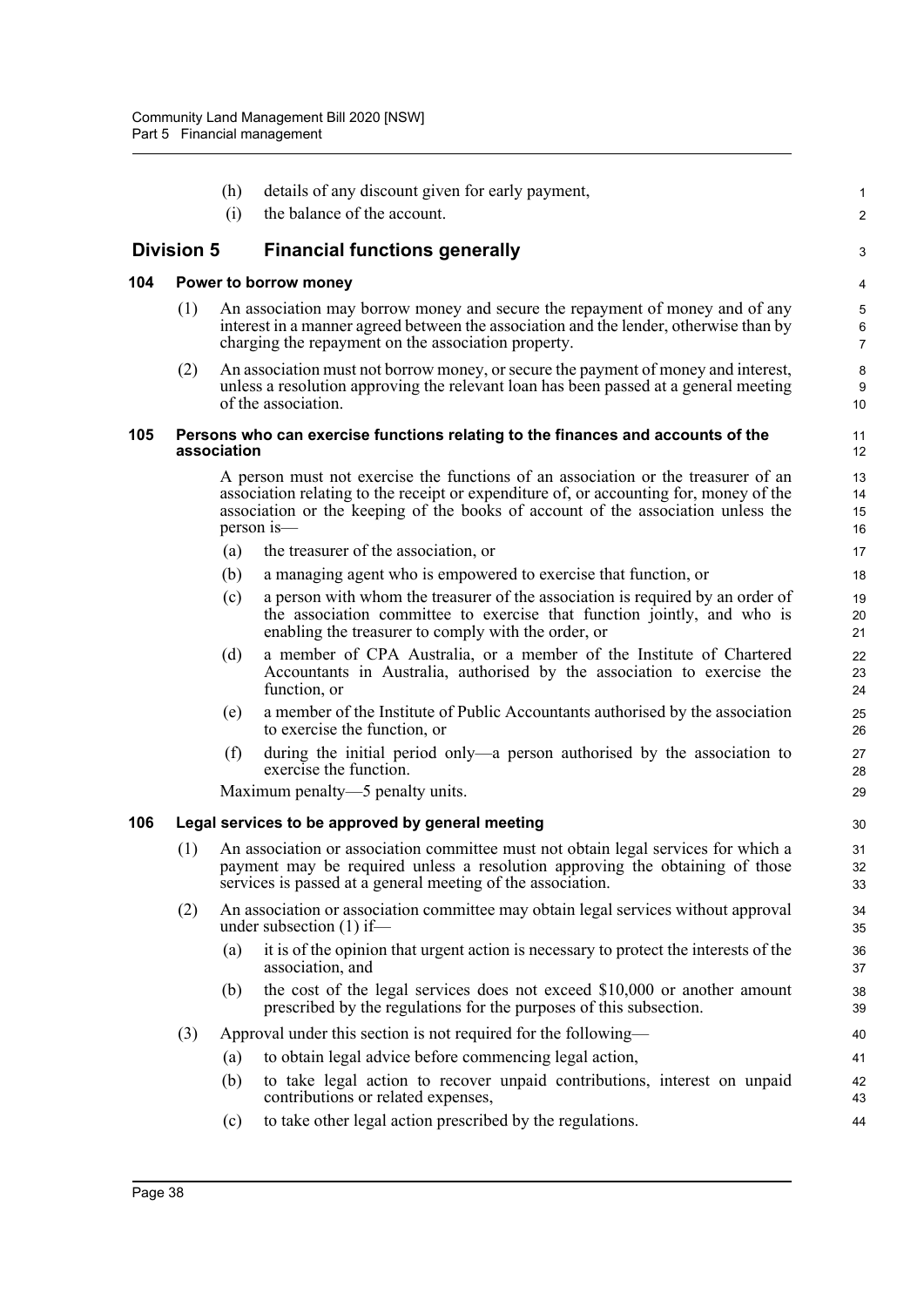|     | (4) | A failure by an association or the association committee to obtain an approval under<br>this section does not affect the validity of any proceedings or other legal action taken<br>by the association.                                                                                                                                                                                  | $\mathbf{1}$<br>$\overline{c}$<br>3 |
|-----|-----|------------------------------------------------------------------------------------------------------------------------------------------------------------------------------------------------------------------------------------------------------------------------------------------------------------------------------------------------------------------------------------------|-------------------------------------|
|     | (5) | In this Division-<br>legal services includes obtaining legal advice and taking legal action.                                                                                                                                                                                                                                                                                             | $\overline{\mathbf{4}}$<br>5        |
| 107 |     | Restrictions on payment of expenses incurred in Tribunal proceedings                                                                                                                                                                                                                                                                                                                     | 6                                   |
|     | (1) | A community association or precinct association cannot, in respect of its costs and<br>expenses in proceedings brought by or against it for an order by the Tribunal, levy a<br>contribution on-                                                                                                                                                                                         | $\overline{7}$<br>8<br>9            |
|     |     | another party who is successful in the proceedings, or<br>(a)                                                                                                                                                                                                                                                                                                                            | 10                                  |
|     |     | (b)<br>a subsidiary body of which the party is a member.                                                                                                                                                                                                                                                                                                                                 | 11                                  |
|     | (2) | A neighbourhood association or a strata corporation cannot, in respect of its costs and<br>expenses in proceedings brought by or against it for an order by the Tribunal, levy a<br>contribution on another party who is successful in the proceedings.                                                                                                                                  | 12<br>13<br>14                      |
|     | (3) | A neighbourhood association or a strata corporation that is unsuccessful in<br>proceedings brought by or against it for an order by the Tribunal cannot pay the<br>whole or a part of its costs and expenses in the proceedings from its administrative<br>fund or capital works fund, but may make a levy for the purpose (other than as<br>provided by subsection $(2)$ ).             | 15<br>16<br>17<br>18<br>19          |
|     | (4) | In this section, a reference to <i>proceedings</i> includes a reference to proceedings on<br>appeal from the Tribunal.                                                                                                                                                                                                                                                                   | 20<br>21                            |
| 108 |     | Disclosure of matters relating to legal costs                                                                                                                                                                                                                                                                                                                                            | 22                                  |
|     |     | If a disclosure under another Act is made to an association in respect of the costs of<br>legal services to be provided to the association and the legal services are services for<br>which approval is required under section 106, the association must give a copy of the<br>disclosure to each member and association committee member within 7 days of the<br>disclosure being made. | 23<br>24<br>25<br>26<br>27          |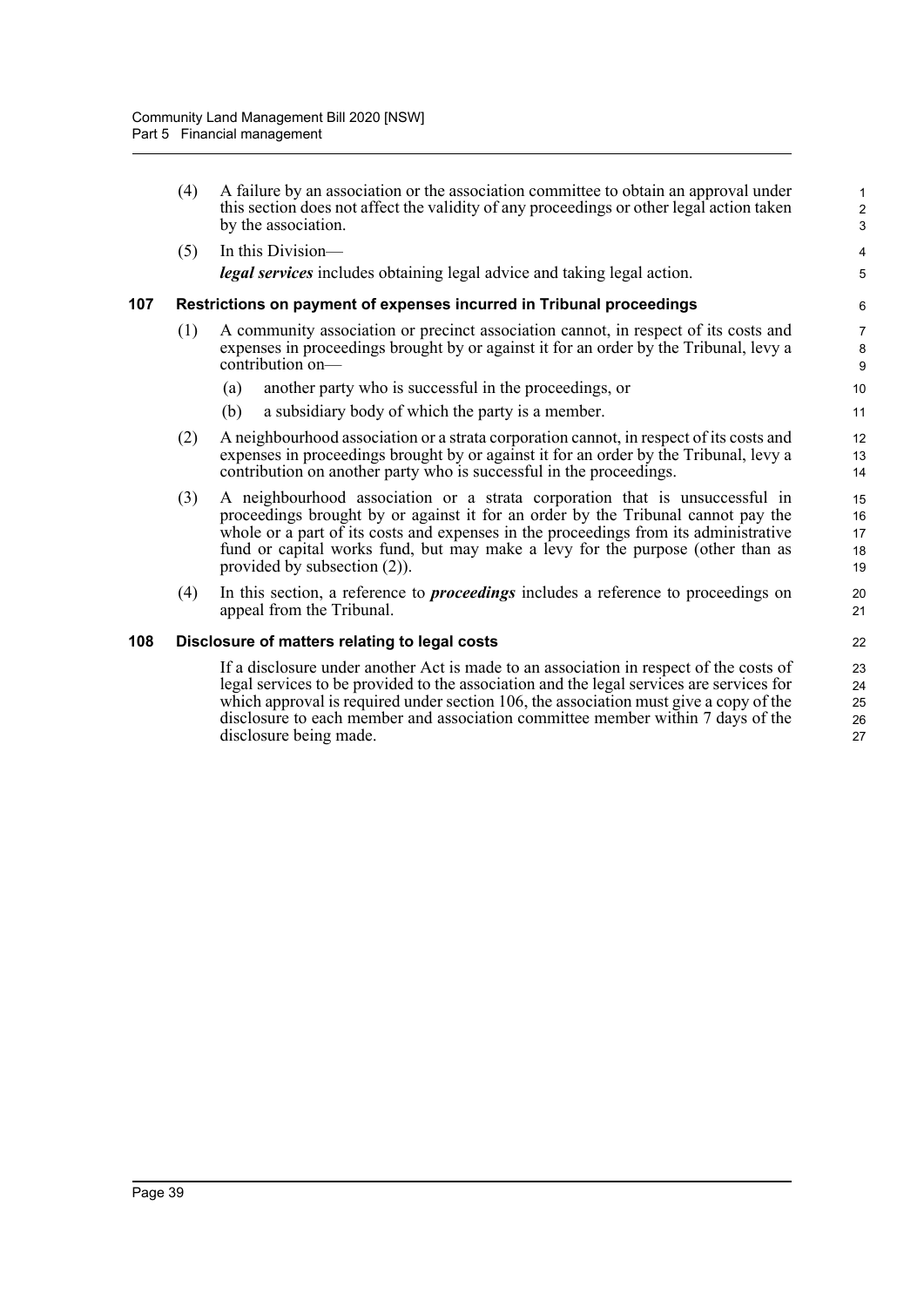# **Part 6 Property management**

# **Division 1 Association property**

## **109 Duty of association to maintain and repair property**

(1) An association must properly maintain and keep in a state of good and serviceable repair the association property and personal property vested in the association, including any open access ways or private access ways.

1

 $\mathfrak{D}$ 

33 34 35

- (2) An association must renew or replace fixtures or fittings comprised in the association property and personal property vested in the association.
- (3) This section does not apply to a particular item of property if the association determines by special resolution that—
	- (a) it is inappropriate to maintain, renew, replace or repair the property, and
	- (b) its decision will not affect the safety of a building, structure or common property in the scheme or detract from the appearance of property in the scheme.
- (4) If an association has taken action against a member or other person in respect of damage to the association property, it may defer compliance with this section until the completion of the action if the failure to comply will not affect the safety of a building, structure or property in the association scheme.
- (5) A member of an association may recover from the association, as damages for breach of statutory duty, any reasonably foreseeable loss suffered by the member as a result of a contravention of this section by the association.
- (6) A member of an association may not bring an action under this section for breach of a statutory duty more than 2 years after the member first becomes aware of the loss.
- (7) This section is subject to the provisions of any by-law made under this Act.
- (8) This section does not affect a duty or right of the association under another law.

#### **110 Control and management of access ways and other property**

- (1) An association must control and manage its open access ways and private access ways, and all other parts of the association property, and must do so for the benefit of its members.
- (2) This section does not authorise an action that would be inconsistent with the application of the provisions of an Act to an access way, or a function that may be exercised on or in relation to an access way, in accordance with section 112.

#### **111 Use of association property for commercial purposes**

An association must inform the local council if any part of the association property is to be, or is, used for commercial purposes, or a different commercial purpose.

#### **112 Open and private access ways**

- (1) An open access way is not a road or road related area or a public place but, except to the extent that this Act or the *Community Land Development Act 2020* otherwise provides, the following provisions apply to an open access way as if it were a road or road related area-
	- (a) the road transport legislation within the meaning of the *Road Transport Act 2013*,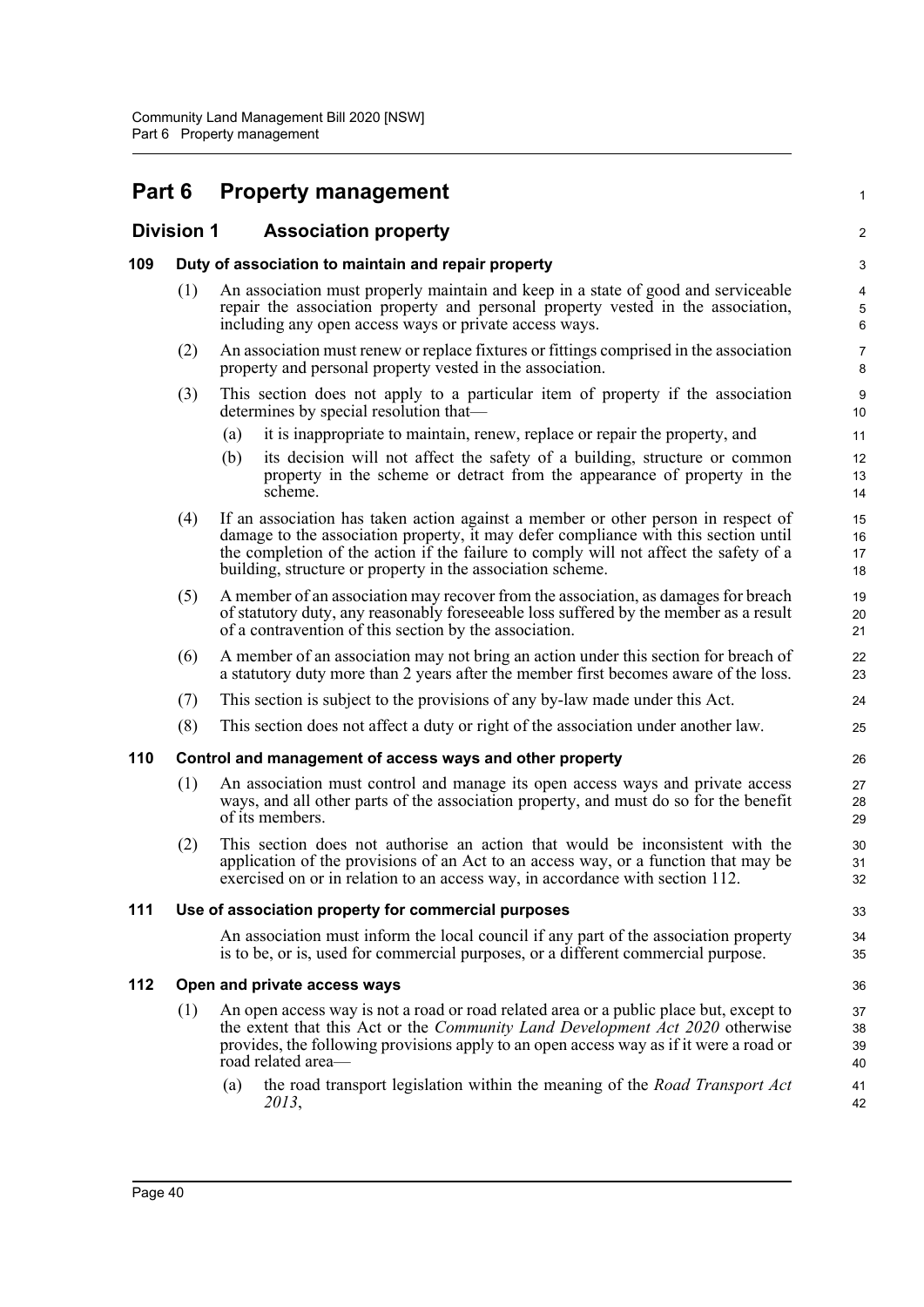|     |     | (b) | the Motor Accidents Compensation Act 1999 or the Motor Accident Injuries<br>Act 2017,                                                                                                                                                                                                                                  | 1<br>$\overline{c}$      |
|-----|-----|-----|------------------------------------------------------------------------------------------------------------------------------------------------------------------------------------------------------------------------------------------------------------------------------------------------------------------------|--------------------------|
|     |     | (c) | Division 2 of Part 7 of the Roads Act 1993,                                                                                                                                                                                                                                                                            | $\mathsf 3$              |
|     |     | (d) | the Summary Offences Act 1988.                                                                                                                                                                                                                                                                                         | $\overline{4}$           |
|     | (2) |     | An open access way is a private road for the purposes of the <i>Roads Act 1993</i> and is<br>not a public road for the purposes of that Act.                                                                                                                                                                           | 5<br>6                   |
|     | (3) |     | A private access way is a road or road related area for the purposes of the <i>Motor</i><br>Accidents Compensation Act 1999 and a road for the purposes of the Motor Accident<br>Injuries Act 2017.                                                                                                                    | $\overline{7}$<br>8<br>9 |
|     | (4) |     | An authorised person may enter an open access way or a private access way and there<br>exercise a function that the person could have exercised if the access way had been<br>a road or road related area.                                                                                                             | 10<br>11<br>12           |
|     | (5) |     | Except as provided by subsections $(3)$ and $(4)$ , a private access way is not for any<br>purpose a road or road related area, a public road or a public thoroughfare or way.                                                                                                                                         | 13<br>14                 |
|     | (6) |     | In this section-                                                                                                                                                                                                                                                                                                       | 15                       |
|     |     |     | authorised person means-                                                                                                                                                                                                                                                                                               | 16                       |
|     |     | (a) | a police officer, or                                                                                                                                                                                                                                                                                                   | 17                       |
|     |     | (b) | an employee of Transport for NSW, or                                                                                                                                                                                                                                                                                   | 18                       |
|     |     | (c) | a person authorised by Transport for NSW, or                                                                                                                                                                                                                                                                           | 19                       |
|     |     | (d) | a person prescribed by the regulations as an authorised person for the purposes<br>of this section.                                                                                                                                                                                                                    | 20<br>21                 |
|     |     |     | road or road related area means a road or road related area within the meaning of<br>section $4(1)$ of the <i>Road Transport Act 2013</i> (other than a road or road related area<br>that is the subject of a declaration made under section $18(1)(b)$ of that Act relating to<br>all of the provisions of that Act). | 22<br>23<br>24<br>25     |
| 113 |     |     | Payments to or by association in relation to association property                                                                                                                                                                                                                                                      | 26                       |
|     |     |     | An association may, in accordance with a special resolution, make an agreement with<br>a member of the association regarding—                                                                                                                                                                                          | 27<br>28                 |
|     |     | (a) | payment to the member of money that would otherwise be payable to the<br>association under a transaction involving association property, or                                                                                                                                                                            | 29<br>30                 |
|     |     | (b) | payment of money by the member in relation to restricted property.                                                                                                                                                                                                                                                     | 31                       |
| 114 |     |     | Carrying out of work on association property by developer                                                                                                                                                                                                                                                              | 32                       |
|     | (1) |     | This section applies to an agreement for the carrying out of a work of preparation,<br>construction or maintenance on association property made between the developer of<br>a scheme and a person other than the association in which the property is vested.                                                          | 33<br>34<br>35           |
|     | (2) |     | For the purpose of ensuring that a work is carried out in accordance with an<br>agreement to which this section applies, the association on whose association<br>property the work has been, or is to be, carried out may, as if it were a party to the<br>agreement-                                                  | 36<br>37<br>38<br>39     |
|     |     | (a) | enforce against the developer a right or remedy available to another party to<br>the agreement, or                                                                                                                                                                                                                     | 40<br>41                 |
|     |     | (b) | enforce against another party to the agreement a right or remedy available to<br>the developer.                                                                                                                                                                                                                        | 42<br>43                 |
|     | (3) |     | Subsection $(2)$ —                                                                                                                                                                                                                                                                                                     | 44                       |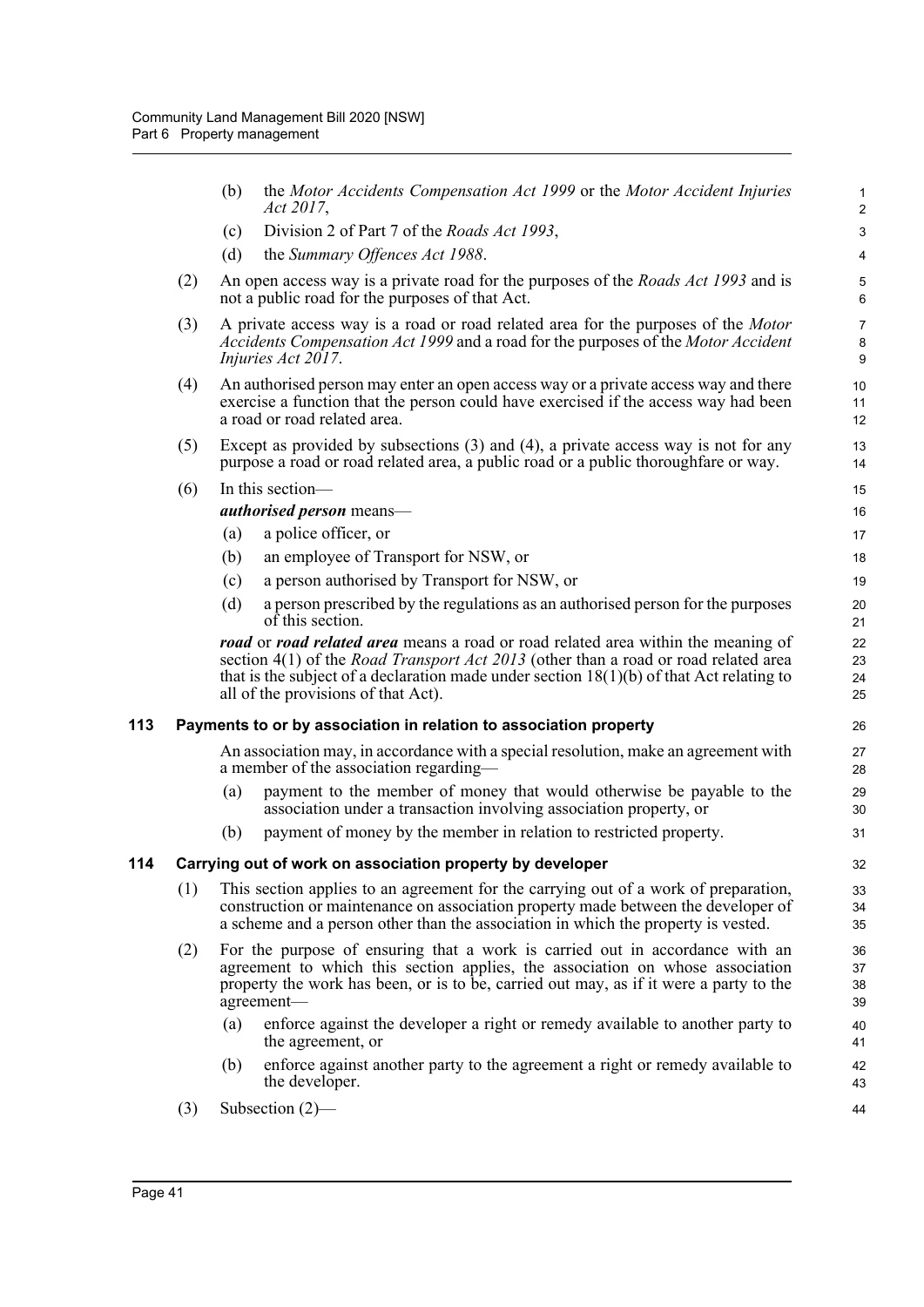|     |                                                                     | (a)       | does not oblige an association to carry out a work or pay for the carrying out<br>of a work, and                                                                                                                                                       | $\mathbf{1}$<br>$\overline{2}$ |
|-----|---------------------------------------------------------------------|-----------|--------------------------------------------------------------------------------------------------------------------------------------------------------------------------------------------------------------------------------------------------------|--------------------------------|
|     |                                                                     | (b)       | does not relieve the developer from any obligation to pay for the carrying out<br>of a work.                                                                                                                                                           | 3<br>4                         |
|     | (4)                                                                 |           | The rights conferred by subsection (2) are in addition to, and do not derogate from,<br>a right or remedy enforceable under the agreement—                                                                                                             | $\mathbf 5$<br>6               |
|     |                                                                     | (a)       | against the developer by another party, or                                                                                                                                                                                                             | $\overline{7}$                 |
|     |                                                                     | (b)       | by the developer against another party.                                                                                                                                                                                                                | 8                              |
| 115 |                                                                     |           | Initial maintenance schedule must be prepared                                                                                                                                                                                                          | $\boldsymbol{9}$               |
|     | (1)                                                                 |           | The original owner must prepare an initial maintenance schedule for the maintenance<br>of the association property setting out the matters prescribed by the regulations for<br>the purposes of this section.                                          | 10<br>11<br>12                 |
|     |                                                                     | property. | Note. The purpose of the initial maintenance schedule is to provide information to the<br>association about obligations and costs relating to the maintenance of the association                                                                       | 13<br>14<br>15                 |
|     | (2)                                                                 |           | An association is not required by this Act to comply with the initial maintenance<br>schedule for the association property vested in it.                                                                                                               | 16<br>17                       |
|     | (3)                                                                 |           | The initial maintenance schedule may be considered in proceedings for the purpose<br>of determining whether or not a defect in or damage to a building could have been<br>avoided by the taking of specific action.                                    | 18<br>19<br>20                 |
| 116 | Mail                                                                |           |                                                                                                                                                                                                                                                        | 21                             |
|     | (1)                                                                 |           | An association must provide proper means for the receipt of its mail.                                                                                                                                                                                  | 22                             |
|     | (2)                                                                 |           | The means provided—                                                                                                                                                                                                                                    | 23                             |
|     |                                                                     | (a)       | must be clearly identified as a receptacle for the receipt of mail addressed to<br>the association, and                                                                                                                                                | 24<br>25                       |
|     |                                                                     | (b)       | may be provided in more than 1 position.                                                                                                                                                                                                               | 26                             |
| 117 |                                                                     |           | Powers to deal with property                                                                                                                                                                                                                           | 27                             |
|     | (1)                                                                 | 2020.     | An association may dispose of or otherwise deal with a lot vested in the association<br>as a result of a subdivision effected under the <i>Community Land Development Act</i>                                                                          | 28<br>29<br>30                 |
|     | (2)                                                                 |           | An association may acquire or dispose of personal property or otherwise deal with<br>personal property of the association.                                                                                                                             | 31<br>32                       |
|     | (3)                                                                 |           | Section 50(1)(d) of the <i>Interpretation Act 1987</i> does not apply to an association.                                                                                                                                                               | 33                             |
|     |                                                                     |           | Note. Section 50(1)(d) of the Interpretation Act 1987 provides that a statutory corporation may,<br>for the purpose of enabling it to exercise its functions, purchase, exchange, take on lease,<br>hold, dispose of and otherwise deal with property. | 34<br>35<br>36                 |
|     | <b>Division 2</b>                                                   |           | <b>Powers of associations</b>                                                                                                                                                                                                                          | 37                             |
| 118 | Association may carry out work required to be carried out by others |           |                                                                                                                                                                                                                                                        |                                |
|     | (1)<br><b>Application of section</b>                                |           |                                                                                                                                                                                                                                                        | 39                             |
|     |                                                                     |           | For the purposes of this section, the <i>association</i> that may carry out work on a lot is<br>as follows—                                                                                                                                            | 40<br>41                       |
|     |                                                                     | (a)       | for a community development lot—the community association,                                                                                                                                                                                             | 42                             |
|     |                                                                     | (b)       | for a precinct development lot—the precinct association,                                                                                                                                                                                               | 43                             |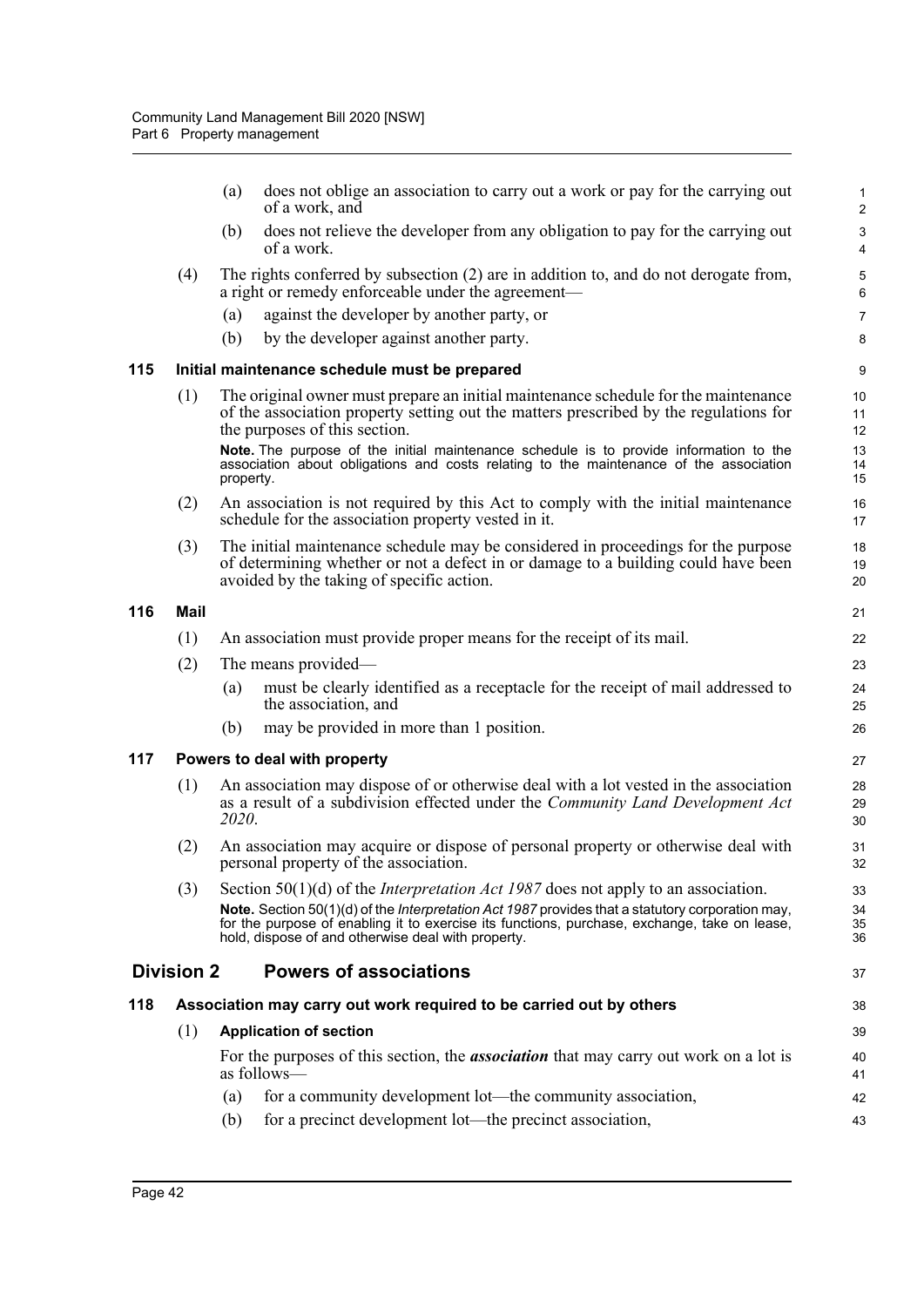|     | (c)       | for a neighbourhood lot—the neighbourhood association.                                                                                                                                                                                                                                                                                                | $\mathbf{1}$                                     |
|-----|-----------|-------------------------------------------------------------------------------------------------------------------------------------------------------------------------------------------------------------------------------------------------------------------------------------------------------------------------------------------------------|--------------------------------------------------|
| (2) |           | Work required by public authority                                                                                                                                                                                                                                                                                                                     | $\overline{c}$                                   |
|     |           | If the owner of a community development lot, precinct development lot or<br>neighbourhood lot does not do work on or in relation to the lot in accordance with a<br>notice given to the owner by a public authority, the association may carry out the<br>work after giving the owner notice that it proposes to do so.                               | $\sqrt{3}$<br>$\overline{4}$<br>$\mathbf 5$<br>6 |
| (3) |           | Work required to be carried out under term or condition of by-law                                                                                                                                                                                                                                                                                     | 7                                                |
|     |           | If the owner, mortgagee or covenant chargee in possession, lessee or occupier of a<br>community development lot, precinct development lot or neighbourhood lot is<br>required to do work under a by-law relating to restricted property of the association<br>and fails to carry out the work, the association may carry out the work.                | 8<br>9<br>10<br>11                               |
| (4) |           | Work that is duty of owner or occupier to carry out                                                                                                                                                                                                                                                                                                   | 12                                               |
|     |           | If the owner, mortgagee or covenant chargee in possession, lessee or occupier of a<br>community development lot, precinct development lot or neighbourhood lot is in<br>breach of a duty imposed by Part 8 and does not carry out the work required to<br>remedy the breach, the association may carry out the work.                                  | 13<br>14<br>15<br>16                             |
| (5) |           | Work resulting from breach of duty not to interfere with services                                                                                                                                                                                                                                                                                     | 17                                               |
|     | the work. | If the owner, mortgagee or covenant chargee in possession, lessee or occupier of a<br>community development lot, precinct development lot or neighbourhood lot is in<br>breach of the duty not to interfere with the passage or provision of services and does<br>not carry out the work required to remedy the breach, the association may carry out | 18<br>19<br>20<br>21<br>22                       |
| (6) |           | Work required to be carried out under order                                                                                                                                                                                                                                                                                                           | 23                                               |
|     |           | If the owner, mortgagee or covenant chargee in possession, lessee or occupier of a<br>community development lot, precinct development lot or neighbourhood lot fails to<br>comply with an order to carry out work in relation to a lot, the association may carry<br>out the work.                                                                    | 24<br>25<br>26<br>27                             |
| (7) |           | Recovery of costs as a debt                                                                                                                                                                                                                                                                                                                           | 28                                               |
|     |           | The costs incurred by an association in carrying out work referred to in this section<br>may be recovered by the association as a debt from the person who failed to carry out<br>the work or from a subsequent owner of the lot.                                                                                                                     | 29<br>30<br>31                                   |
|     |           | Powers of entry of association                                                                                                                                                                                                                                                                                                                        | 32                                               |
| (1) |           | An association may, by its agents, employees or contractors, enter any part of the<br>community, precinct or neighbourhood parcel to do any of the following—                                                                                                                                                                                         | 33<br>34                                         |
|     | (a)       | to exercise its powers under this Part,                                                                                                                                                                                                                                                                                                               | 35                                               |
|     | (b)       | to carry out work ordered by the Tribunal,                                                                                                                                                                                                                                                                                                            | 36                                               |
|     | (c)       | to carry out work required to be carried out by the association by a notice given<br>to it by a public authority,                                                                                                                                                                                                                                     | 37<br>38                                         |
|     | (d)       | to renew or replace its personal property or any fixtures that are part of its<br>association property.                                                                                                                                                                                                                                               | 39<br>40                                         |
| (2) |           | An association may, by its agents, employees or contractors, enter on any part of the<br>parcel for the purpose of determining whether work is required to be carried out by<br>the association in accordance with this Act.                                                                                                                          | 41<br>42<br>43                                   |
| (3) |           | In an emergency, the association may enter any part of the parcel for those purposes<br>at any time.                                                                                                                                                                                                                                                  | 44<br>45                                         |

**119**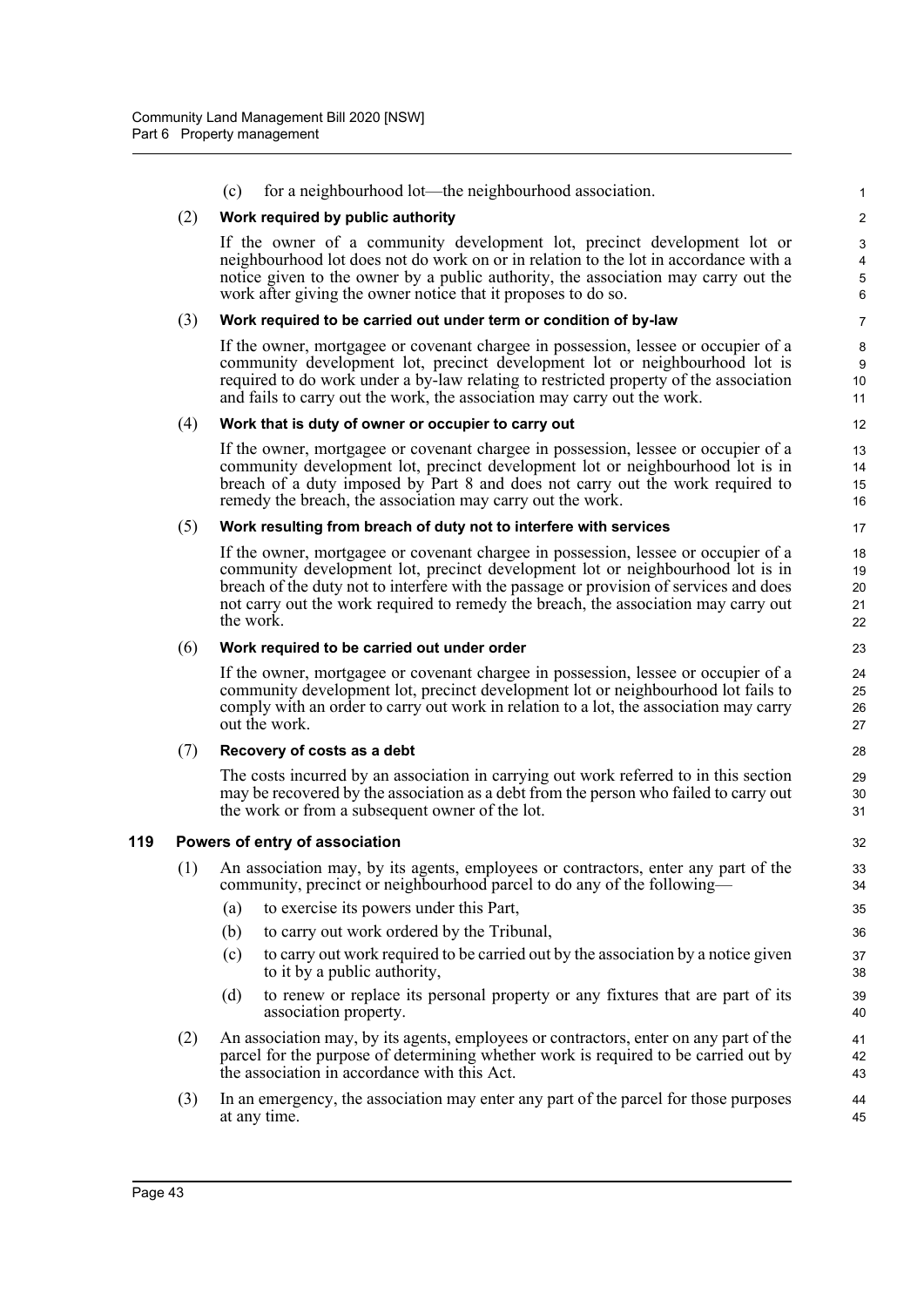(4) In a case that is not an emergency, the association may enter any part of the parcel for those purposes with the consent of any occupier of that part of the parcel or, if the occupier does not consent, in accordance with an order of the Tribunal under this Division.

21

(5) A person must not obstruct or hinder an association in the exercise of its powers under this section.

Maximum penalty—2 penalty units.

(6) An association is liable for any damage to a development lot, neighbourhood lot or strata lot, or its contents, caused by, or arising from the carrying out of work, or the exercise of powers referred to in this section, unless the damage arose because the association was obstructed or hindered.

## **120 Orders by Tribunal relating to entry to carry out work**

- (1) The Tribunal may, on application by an association, make an order requiring the occupier of a lot or part of a lot in the association scheme to allow access to the lot for the following purposes—
	- (a) to enable the association to carry out work referred to in section 118 or to determine whether the work needs to be carried out,
	- (b) to enable an entry referred to in section 119 to be carried out.
- (2) This section does not limit the power of an association to enter a lot under this Division in an emergency without applying for an order.

## **Division 3 Amenities or services**

## **121 Provision of amenities or services**

- (1) A community association may agree with the owner or occupier of a development lot, a neighbourhood lot or a strata lot within the community scheme to provide amenities or services to the lot or to the owner or occupier.
- (2) A precinct association may agree with the owner of a precinct development lot, a neighbourhood lot or a strata lot within the precinct scheme to provide amenities or services to the lot or to the owner or occupier.
- (3) A neighbourhood association may agree with the owner or occupier of a neighbourhood lot to provide amenities or services to the lot or to the owner or occupier.

## **122 Termination of certain agreements**

- (1) This section applies to an agreement with a person (other than a public authority) for the continuing provision to an association, or to the members of an association, of services or recreational facilities.
- (2) If an association enters into an agreement to which this section applies during the initial period for a scheme, the agreement terminates at the end of the first annual general meeting of the association unless—
	- (a) its effect was disclosed in the association's management statement before the transfer of any lots in the scheme, or
	- (b) it is ratified at the meeting.
- (3) An association is guilty of an offence if—
	- (a) during the initial period, it enters into an agreement to which this section applies, and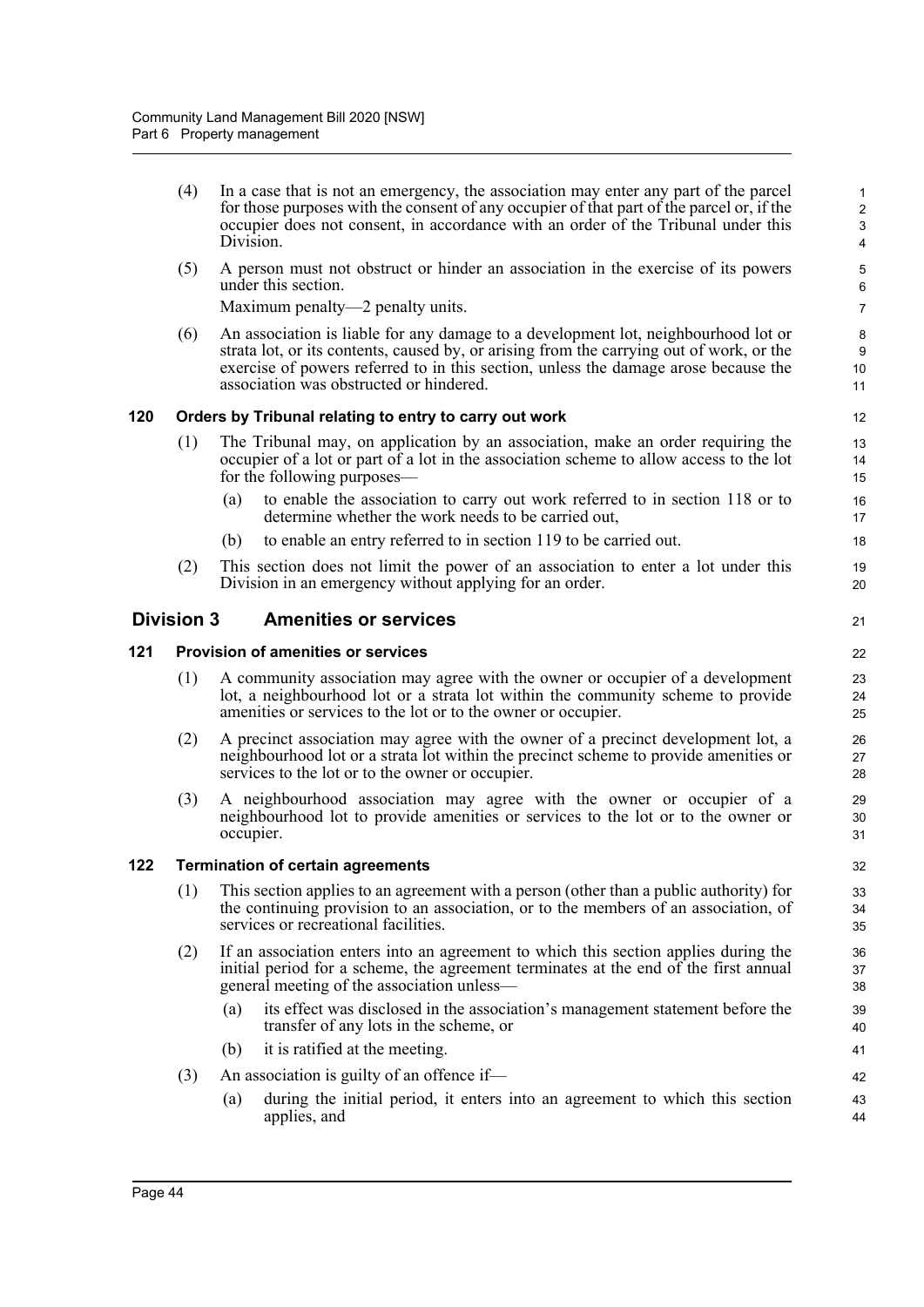|     |                                                    | (b) | the agreement would terminate at the end of the first annual general meeting<br>of the association unless ratified at the meeting, and                                                                                                                                                                                                | $\mathbf{1}$<br>$\overline{c}$         |  |  |
|-----|----------------------------------------------------|-----|---------------------------------------------------------------------------------------------------------------------------------------------------------------------------------------------------------------------------------------------------------------------------------------------------------------------------------------|----------------------------------------|--|--|
|     |                                                    | (c) | the association did not, before entering into the agreement, inform the other<br>party, or each of the other parties, to the agreement that it would so terminate.                                                                                                                                                                    | $\mathsf 3$<br>$\overline{\mathbf{4}}$ |  |  |
|     |                                                    |     | Maximum penalty—5 penalty units.                                                                                                                                                                                                                                                                                                      | 5                                      |  |  |
|     | (4)                                                |     | In this section-                                                                                                                                                                                                                                                                                                                      | 6                                      |  |  |
|     |                                                    |     | services does not include the services of a managing agent.                                                                                                                                                                                                                                                                           | $\overline{7}$                         |  |  |
|     | <b>Division 4</b>                                  |     | <b>Orders about property</b>                                                                                                                                                                                                                                                                                                          | 8                                      |  |  |
| 123 | Rectification where work done by owner or occupier |     |                                                                                                                                                                                                                                                                                                                                       |                                        |  |  |
|     | (1)                                                |     | The Tribunal may, on application by an association, make either of the following<br>orders if the Tribunal is satisfied that work carried out by or for an owner or occupier<br>of a development lot or neighbourhood lot in the scheme has caused damage to<br>association property or another lot in the scheme—                    | 10<br>11<br>12<br>13                   |  |  |
|     |                                                    | (a) | an order that the owner or occupier performs the work or takes other steps<br>specified in the order to repair the damage,                                                                                                                                                                                                            | 14<br>15                               |  |  |
|     |                                                    | (b) | an order that the owner or occupier pay to the association or the owner of the<br>lot a specified amount for the cost of repairs of the damage and any associated<br>costs, including insurance and legal costs.                                                                                                                      | 16<br>17<br>18                         |  |  |
|     | (2)                                                |     | An amount payable by an owner or occupier to an association under this section is<br>payable, and may be recovered, under this Act as if it were an amount of unpaid<br>contributions.                                                                                                                                                | 19<br>20<br>21                         |  |  |
|     | <b>Division 5</b>                                  |     | Service agreements and sustainability infrastructure                                                                                                                                                                                                                                                                                  | 22                                     |  |  |
| 124 |                                                    |     | Agreements for supply of electricity, gas or other utilities                                                                                                                                                                                                                                                                          | 23                                     |  |  |
|     | (1)                                                |     | An agreement (including any additional term under an option to renew) for the<br>supply of electricity, gas or any other utility with a neighbourhood association<br>expires (if the term of the agreement does not end earlier or is not ended earlier for<br>any other reason)—                                                     | 24<br>25<br>26<br>27                   |  |  |
|     |                                                    | (a) | at the conclusion of the first annual general meeting of the association if the<br>agreement was executed before the meeting, or                                                                                                                                                                                                      | 28<br>29                               |  |  |
|     |                                                    | (b) | in any other case—3 years after the date on which the agreement commenced.                                                                                                                                                                                                                                                            | 30                                     |  |  |
|     | (2)                                                |     | Nothing in subsection (1) prevents the association from renewing an agreement for<br>the supply of electricity, gas or any other utility by resolution at a general meeting on<br>or after the expiry of the agreement.                                                                                                               | 31<br>32<br>33                         |  |  |
|     | (3)                                                |     | An agreement for the supply of electricity, gas or any other utility in relation to a<br>neighbourhood scheme that commenced before the commencement of this section<br>expires 10 years after the date on which the agreement commenced (unless the term<br>of the agreement ends earlier or is ended earlier for any other reason). | 34<br>35<br>36<br>37                   |  |  |
|     | (4)                                                |     | This section does not affect any agreement to supply electricity to residents in a<br>neighbourhood scheme through an embedded network.                                                                                                                                                                                               | 38<br>39                               |  |  |
| 125 |                                                    |     | Financing and installation of sustainability infrastructure                                                                                                                                                                                                                                                                           | 40                                     |  |  |
|     | (1)                                                |     | Before approving a sustainability infrastructure resolution, an association must<br>consider the following—                                                                                                                                                                                                                           | 41<br>42                               |  |  |
|     |                                                    | (a) | the cost of the sustainability infrastructure and works including any expected<br>running and maintenance costs,                                                                                                                                                                                                                      | 43<br>44                               |  |  |
|     |                                                    |     |                                                                                                                                                                                                                                                                                                                                       |                                        |  |  |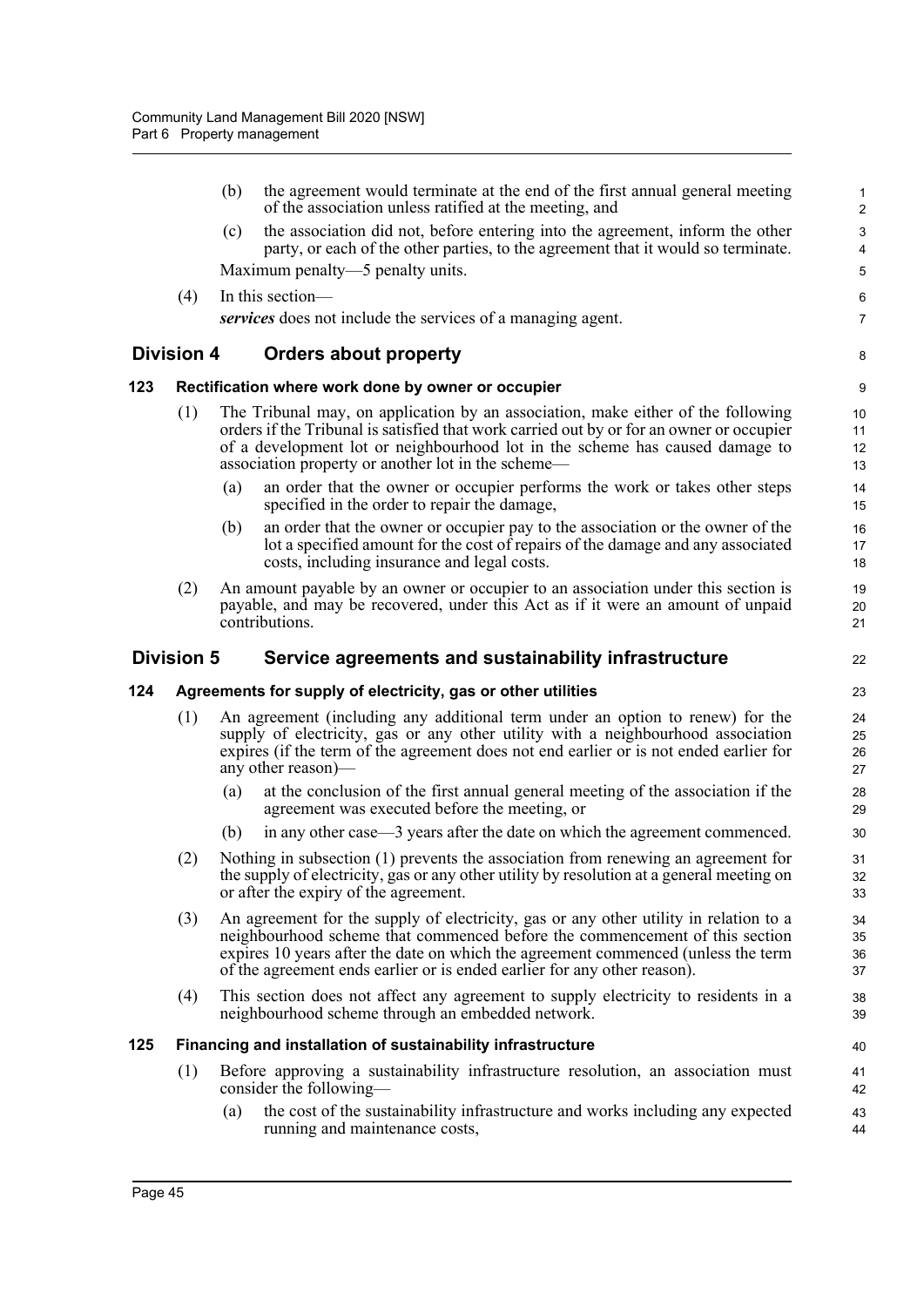$(2)$ 

| (b) | who will own, install and maintain the sustainability infrastructure,                                                                                                                                                                                        | $\mathbf{1}$             |
|-----|--------------------------------------------------------------------------------------------------------------------------------------------------------------------------------------------------------------------------------------------------------------|--------------------------|
| (c) | the extent to which the use of the sustainability infrastructure will be available<br>to all or some of the members of the association,                                                                                                                      | $\overline{2}$<br>3      |
| (d) | any matter prescribed by the regulations.                                                                                                                                                                                                                    | 4                        |
|     | In this $Act$ —                                                                                                                                                                                                                                              | 5                        |
|     | sustainability infrastructure means changes to part of the association property<br>(which includes the installation, removal, modification or replacement of anything<br>on or forming part of that property) for any one or more of the following purposes— | 6<br>$\overline{7}$<br>8 |
| (a) | to reduce the consumption of energy or water or to increase the efficiency of<br>its consumption,                                                                                                                                                            | 9<br>10 <sup>1</sup>     |
| (b) | to reduce or prevent pollution,                                                                                                                                                                                                                              | 11                       |
| (c) | to reduce the amount of waste sent to landfill,                                                                                                                                                                                                              | 12                       |
| (d) | to increase the recovery or recycling of materials,                                                                                                                                                                                                          | 13                       |
| (e) | to reduce greenhouse gas emissions,                                                                                                                                                                                                                          | 14                       |
| (f) | to facilitate the use of sustainable forms of transport,                                                                                                                                                                                                     | 15                       |
|     | Note. For example, installing electric vehicle charging stations.                                                                                                                                                                                            | 16                       |
| (g) | a purpose prescribed by the regulations.                                                                                                                                                                                                                     | 17                       |
|     | sustainability infrastructure resolution means a resolution to do any one or more of<br>the following that is specified to be a sustainability infrastructure resolution-                                                                                    | 18<br>19                 |
| (a) | to finance sustainability infrastructure,                                                                                                                                                                                                                    | 20                       |
| (b) | to add to the association property, alter the association property or erect a new<br>structure on association property for the purpose of installing sustainability<br>infrastructure,                                                                       | 21<br>22<br>23           |
| (c) | to amend the management statement of the association to change the by-laws<br>of the scheme for the purposes of the installation or use (or both) of<br>sustainability infrastructure.                                                                       | 24<br>25<br>26           |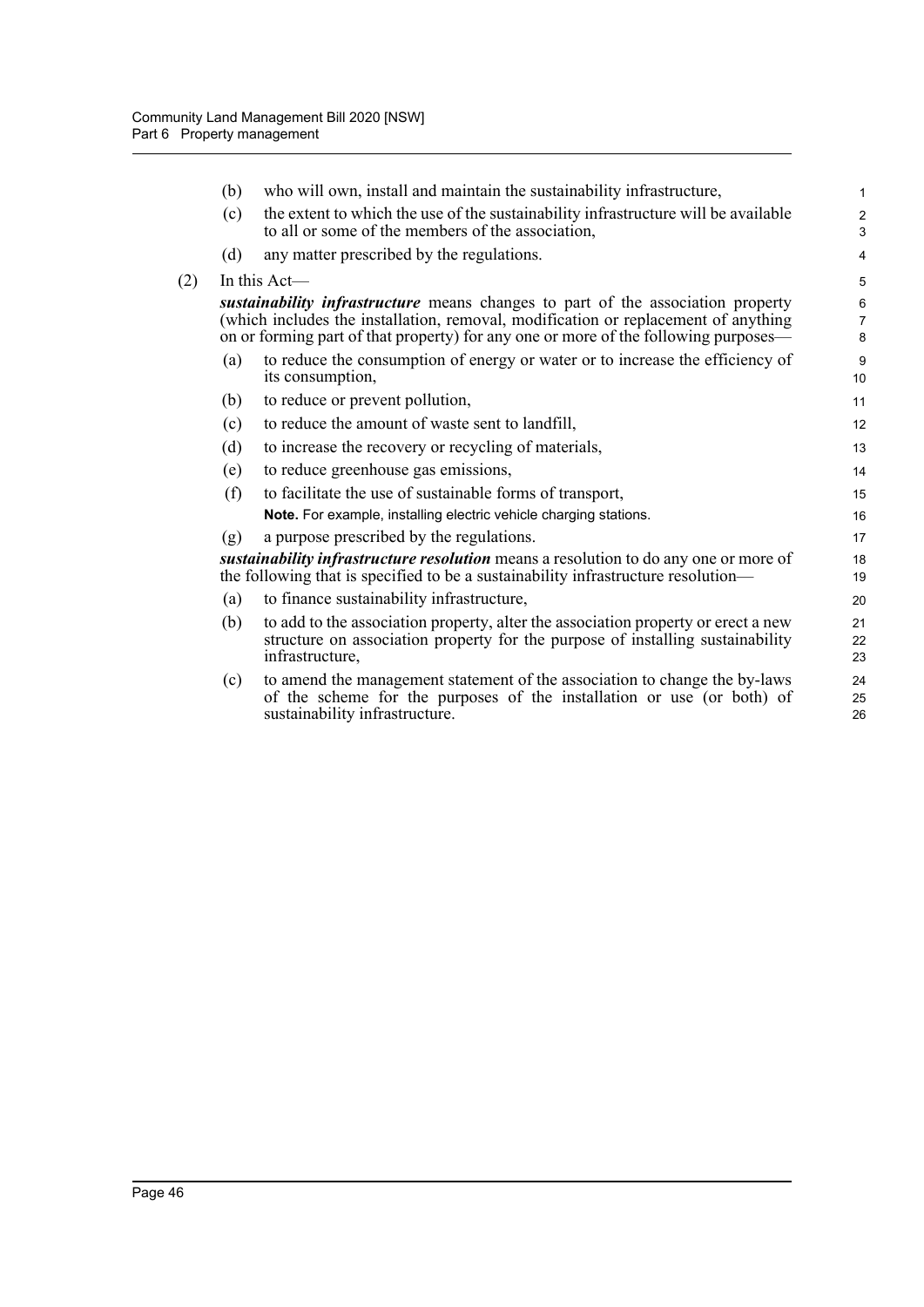| Part 7            |                   |                    | Management statements and by-laws for associations                                                                                                                                                          | $\mathbf{1}$   |
|-------------------|-------------------|--------------------|-------------------------------------------------------------------------------------------------------------------------------------------------------------------------------------------------------------|----------------|
| <b>Division 1</b> |                   |                    | Interpretation                                                                                                                                                                                              | $\overline{2}$ |
| 126               |                   | <b>Definitions</b> |                                                                                                                                                                                                             | 3              |
|                   |                   |                    | In this Part-                                                                                                                                                                                               | 4              |
|                   |                   |                    | <i>change</i> a by-law means amend or repeal a by-law contained in a management<br>statement.                                                                                                               | 5<br>6         |
|                   |                   |                    | <i>make</i> a by-law means amend a management statement to include a new by-law.                                                                                                                            | $\overline{7}$ |
|                   | <b>Division 2</b> |                    | <b>Management statements</b>                                                                                                                                                                                | 8              |
| 127               |                   |                    | <b>Binding effect of management statement</b>                                                                                                                                                               | 9              |
|                   | (1)               |                    | A management statement for a scheme applies to the scheme and each subsidiary<br>scheme and is binding on-                                                                                                  | 10<br>11       |
|                   |                   | (a)                | the association for the scheme, and                                                                                                                                                                         | 12             |
|                   |                   | (b)                | each subsidiary body for the scheme, and                                                                                                                                                                    | 13             |
|                   |                   | (c)                | each person who is the owner, lessee or occupier, or the mortgagee or covenant<br>chargee in possession, of a development lot, neighbourhood lot or strata lot<br>within the scheme or a subsidiary scheme. | 14<br>15<br>16 |
|                   | (2)               |                    | A management statement has effect as if-                                                                                                                                                                    | 17             |
|                   |                   | (a)                | it includes mutual covenants by each person on whom it is binding to observe<br>and perform its provisions, and                                                                                             | 18<br>19       |
|                   |                   | (b)                | the persons so bound had signed and sealed the management statement.                                                                                                                                        | 20             |
| 128               |                   |                    | By-laws that may be included in management statements                                                                                                                                                       | 21             |
|                   | (1)               |                    | By-laws may relate to the management, administration, control, use or enjoyment of<br>the lots in an association scheme or the association property.                                                        | 22<br>23       |
|                   | (2)               |                    | By-laws for a scheme may relate to the control or preservation of the essence or<br>theme of the development under the scheme by-                                                                           | 24<br>25       |
|                   |                   | (a)                | limiting occupancy under the scheme to persons of a particular description, or                                                                                                                              | 26             |
|                   |                   | (b)                | fixing the architectural, building or landscaping styles to be permitted, or                                                                                                                                | 27             |
|                   |                   | (c)                | limiting the kind of materials that may be used in buildings and other<br>structures, or                                                                                                                    | 28<br>29       |
|                   |                   | (d)                | requiring that specified association property be used only for particular<br>purposes, or                                                                                                                   | 30<br>31       |
|                   |                   | (e)                | imposing any other kind of restriction.                                                                                                                                                                     | 32             |
|                   | (3)               |                    | A management statement has no force or effect to the extent that it is inconsistent<br>with this or any other Act or law.                                                                                   | 33<br>34       |
| 129               |                   |                    | <b>Occupancy limits</b>                                                                                                                                                                                     | 35             |
|                   | (1)               |                    | A by-law for an association scheme may limit the number of adults who may reside<br>in a lot by reference to the number of bedrooms of the residence.                                                       | 36<br>37       |
|                   | (2)               |                    | The limit may not be fewer than 2 adults per bedroom.                                                                                                                                                       | 38             |
|                   | (3)               |                    | The by-law has no effect-                                                                                                                                                                                   | 39             |
|                   |                   | (a)                | to the extent to which it is inconsistent with a planning approval or other law<br>applicable to the lot, or                                                                                                | 40<br>41       |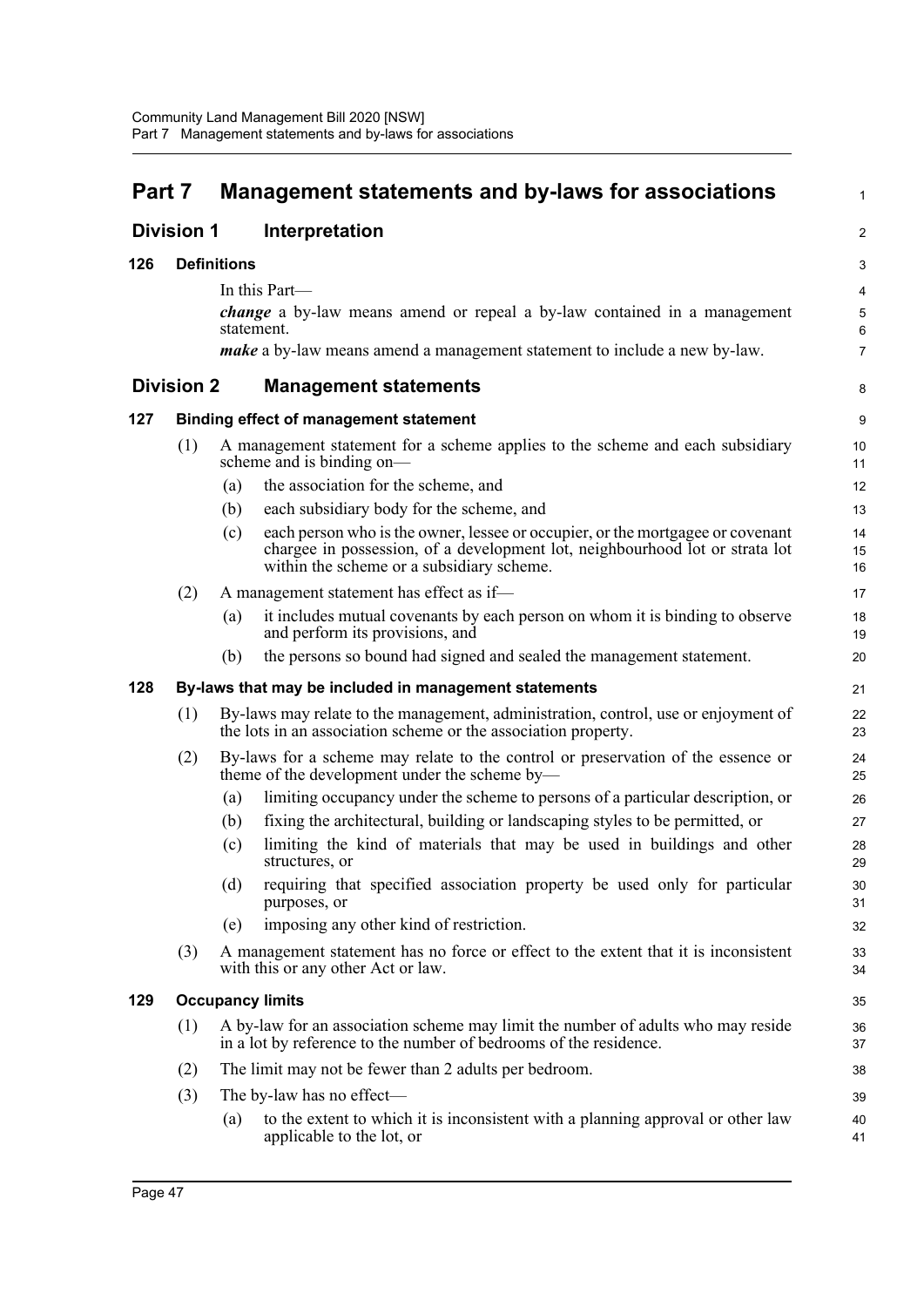(b) in other circumstances that are prescribed by the regulations for the purposes of this section.

- (4) To avoid doubt, the Tribunal may make an order under Division 5 about a by-law made under this section.
- (5) The regulations may provide for the circumstances when a person is a resident of a lot for the purposes of a by-law made under this section.
- (6) For the purposes of this section, a *bedroom* is a room approved for use as a bedroom under, or indicated as a bedroom in plans the subject of, a planning approval and includes any other room prescribed by the regulations as a bedroom for the purposes of this section.

#### **130 Restrictions on by-laws for association schemes**

#### (1) **By-law cannot be unjust**

A by-law for an association scheme must not be harsh, unconscionable or oppressive. **Note.** The by-law may be invalidated by the Tribunal (see section 140).

#### (2) **By-law cannot prevent dealing relating to lot**

No by-law of an association scheme is capable of operating to prohibit or restrict the devolution of a lot or a transfer, lease, mortgage or other dealing relating to a lot.

#### (3) **By-law resulting from order cannot be changed**

If an order made by the Tribunal under this Act has effect as if its terms were a by-law of an association scheme, that by-law is not capable of being amended or repealed except by a by-law made in accordance with a unanimous resolution.

#### (4) **By-law cannot restrict children**

A by-law of an association scheme has no force or effect to the extent to which it purports to prohibit or restrict persons under 18 years of age occupying a residential lot.

(5) Subsection (4) does not apply to a by-law for a scheme for a retirement village (within the meaning of the *Retirement Villages Act 1999*) or housing exclusively for aged persons.

#### (6) **By-law cannot prevent keeping of assistance animal**

A by-law of an association has no force or effect to the extent to which it purports to prohibit or restrict the keeping on a lot of an assistance animal (as referred to in section 9 of the *Disability Discrimination Act 1992* of the Commonwealth) used by an owner or occupier of the lot as an assistance animal or the use of an assistance animal for that purpose by a person on a lot or association property.

(7) A by-law of an association may require a person who keeps an assistance animal on a lot to produce evidence to the association that the animal is an assistance animal as referred to in section 9 of the *Disability Discrimination Act 1992* of the Commonwealth.

#### **131 Procedure for amending management statement**

- (1) An association may, in accordance with a special resolution, amend the management statement of the association to change the by-laws of the scheme. **Note.** If the special resolution is a sustainability infrastructure resolution fewer votes may be needed to pass it (see section 5(1)(b)).
- (2) A management statement must not be amended—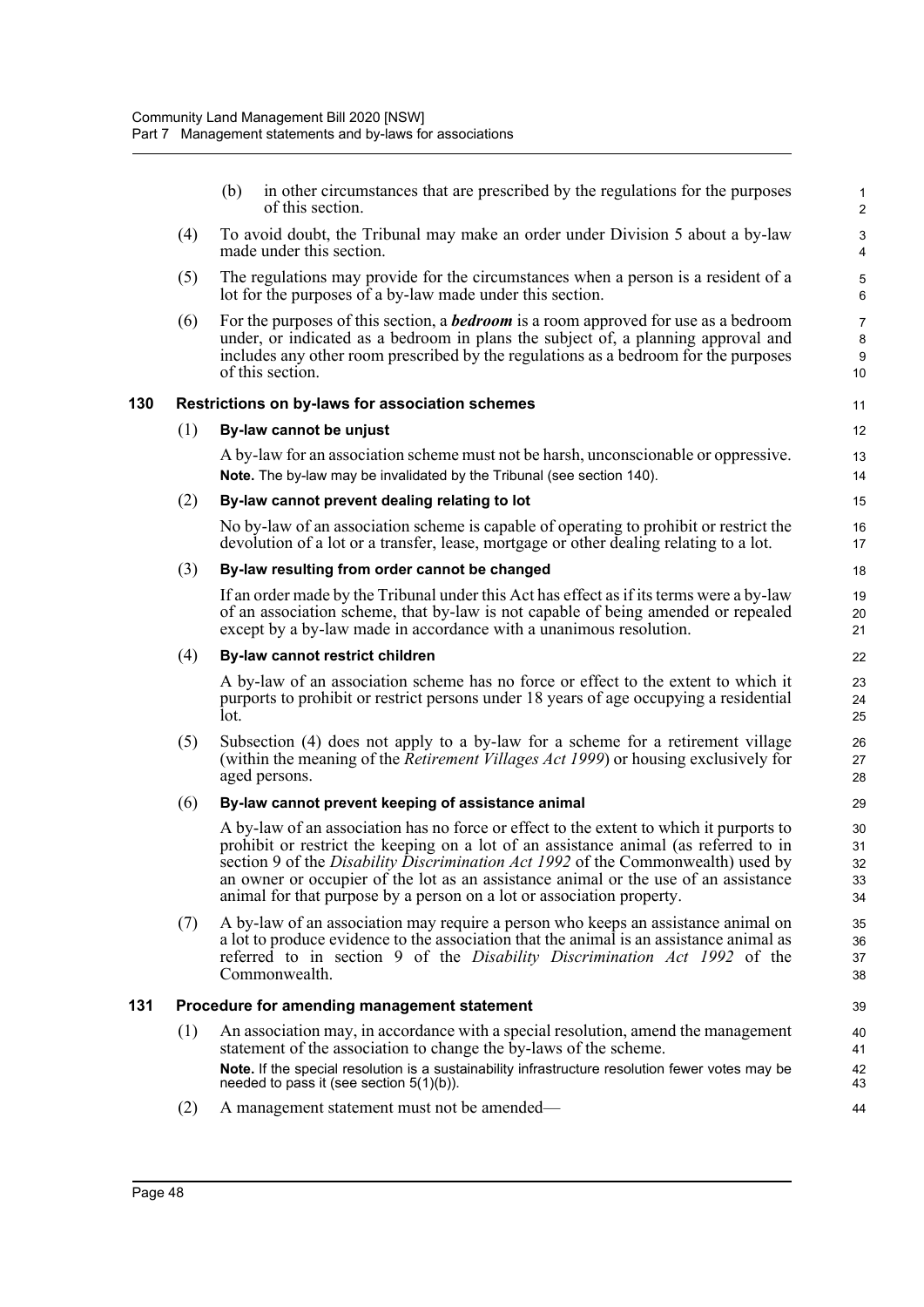|     |     | (a) | in a manner inconsistent with a restriction imposed by this Act on the making<br>of the amendment, or                                                                                                      | 1<br>$\overline{2}$       |
|-----|-----|-----|------------------------------------------------------------------------------------------------------------------------------------------------------------------------------------------------------------|---------------------------|
|     |     | (b) | in a manner that would make the management statement inconsistent with this<br>Act or the Community Land Development Act 2020.                                                                             | 3<br>4                    |
|     | (3) |     | A change to a management statement has no effect until-                                                                                                                                                    | 5                         |
|     |     | (a) | the association has lodged a notification with the Registrar-General in the<br>manner approved by the Registrar-General, and                                                                               | $\,6\,$<br>$\overline{7}$ |
|     |     | (b) | the Registrar-General has made an appropriate recording of the notification in<br>the folio of the Register for the common property.                                                                       | $\bf 8$<br>9              |
|     | (4) |     | A notification cannot be lodged with the Registrar-General more than 6 months after<br>the passing of the resolution to make the by-law.                                                                   | 10<br>11                  |
| 132 |     |     | Lessee to comply with management statement                                                                                                                                                                 | 12                        |
|     | (1) |     | There is an implied term in a lease of the following land that the lessee will comply<br>with each management statement that applies to the land-                                                          | 13<br>14                  |
|     |     | (a) | association property,                                                                                                                                                                                      | 15                        |
|     |     | (b) | a development lot,                                                                                                                                                                                         | 16                        |
|     |     | (c) | a neighbourhood lot,                                                                                                                                                                                       | 17                        |
|     |     | (d) | common property,                                                                                                                                                                                           | 18                        |
|     |     | (e) | a strata lot.                                                                                                                                                                                              | 19                        |
|     | (2) |     | This section applies to a sublease in the same way as it applies to a lease.                                                                                                                               | 20                        |
| 133 |     |     | Lessor to provide copy of management statement                                                                                                                                                             | 21                        |
|     | (1) |     | This section applies to a lease of the following land—                                                                                                                                                     | 22                        |
|     |     | (a) | association property,                                                                                                                                                                                      | 23                        |
|     |     | (b) | a development lot,                                                                                                                                                                                         | 24                        |
|     |     | (c) | a neighbourhood lot,                                                                                                                                                                                       | 25                        |
|     |     | (d) | common property,                                                                                                                                                                                           | 26                        |
|     |     | (e) | a strata lot.                                                                                                                                                                                              | 27                        |
|     | (2) |     | A lessor of land must ensure the copy of the lease submitted for execution by the<br>lessor is accompanied by a copy of all relevant documents that apply to the land.<br>Maximum penalty—5 penalty units. | 28<br>29<br>30            |
|     | (3) |     | If a relevant document that applies to leased land is changed, the lessor must give the                                                                                                                    | 31                        |
|     |     |     | lessee a copy of the changed document within 14 days after the change takes effect.                                                                                                                        | 32                        |
|     |     |     | Maximum penalty—5 penalty units.                                                                                                                                                                           | 33                        |
|     | (4) |     | This section does not apply to the following leases—                                                                                                                                                       | 34                        |
|     |     | (a) | a lease of association property to a member of the association,                                                                                                                                            | 35                        |
|     |     | (b) | a lease of a development lot to a member of the community association or<br>precinct association for which the lot is a development lot,                                                                   | 36<br>37                  |
|     |     | (c) | a lease of a neighbourhood lot to a member of the neighbourhood association,                                                                                                                               | 38                        |
|     |     | (d) | a lease of a common property to a member of the strata corporation,                                                                                                                                        | 39                        |
|     |     | (e) | a lease of a strata lot to a member of the strata corporation.                                                                                                                                             | 40                        |
|     | (5) |     | This section applies to a sublease in the same way as it applies to a lease.                                                                                                                               | 41                        |
|     | (6) |     | In this section-                                                                                                                                                                                           | 42                        |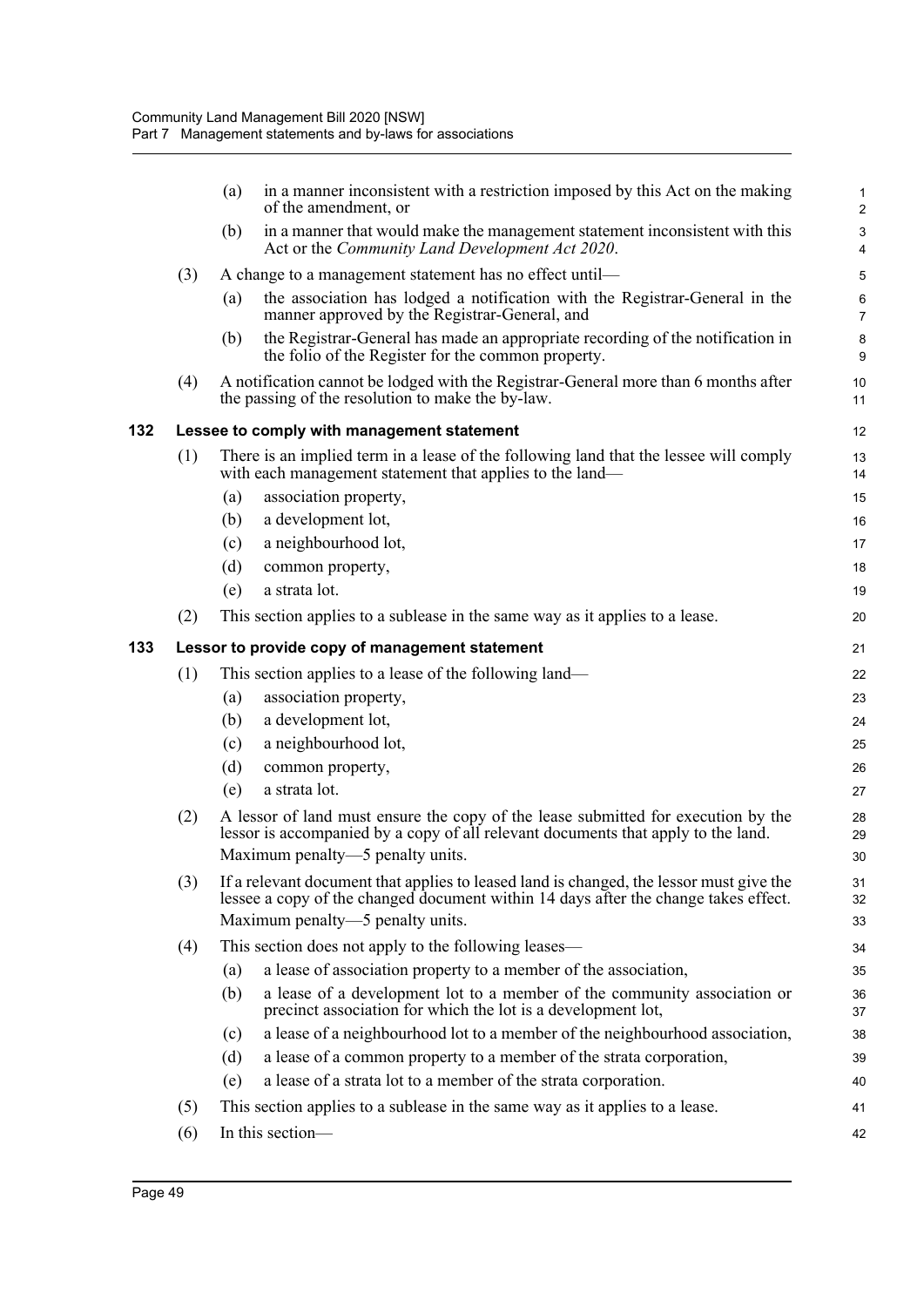|                   |     |                   | <i>relevant document</i> means the following—                                                                                                                                                                                                                                                                                                                                                                                     | $\mathbf{1}$                     |
|-------------------|-----|-------------------|-----------------------------------------------------------------------------------------------------------------------------------------------------------------------------------------------------------------------------------------------------------------------------------------------------------------------------------------------------------------------------------------------------------------------------------|----------------------------------|
|                   |     | (a)               | a management statement,                                                                                                                                                                                                                                                                                                                                                                                                           | $\overline{c}$                   |
|                   |     | (b)               | the by-laws of a strata scheme,                                                                                                                                                                                                                                                                                                                                                                                                   | $\sqrt{3}$                       |
|                   |     | (c)               | a strata management statement within the meaning of the Strata Schemes<br>Development Act 2015.                                                                                                                                                                                                                                                                                                                                   | 4<br>5                           |
| <b>Division 3</b> |     |                   | By-laws conferring rights over association property                                                                                                                                                                                                                                                                                                                                                                               | 6                                |
| 134               |     |                   | Association property rights by-laws                                                                                                                                                                                                                                                                                                                                                                                               | 7                                |
|                   | (1) | <b>Definition</b> |                                                                                                                                                                                                                                                                                                                                                                                                                                   | 8                                |
|                   |     |                   | In this Act, an <i>association property rights by-law</i> is a by-law referred to in this<br>section or a by-law that revokes or changes a by-law referred to in this section.                                                                                                                                                                                                                                                    | 9<br>10                          |
|                   | (2) |                   | Use of community property                                                                                                                                                                                                                                                                                                                                                                                                         | 11                               |
|                   |     |                   | A by-law in a community management statement may—                                                                                                                                                                                                                                                                                                                                                                                 | 12                               |
|                   |     | (a)               | confer a right of exclusive use and enjoyment of the whole or a specified part<br>of the community property on the owner or owners of 1 or more development<br>lots, neighbourhood lots or strata lots within the community scheme or on 1 or<br>more precinct associations, neighbourhood associations or strata corporations<br>within the scheme, or                                                                           | 13<br>14<br>15<br>16<br>17       |
|                   |     | (b)               | confer special privileges in respect of the whole or a specified part of the<br>community property on the owner or owners of 1 or more development lots,<br>neighbourhood lots or strata lots within the community scheme or on 1 or more<br>precinct associations, neighbourhood associations or strata corporations<br>within the scheme.<br>Note. An example of a special privilege might be a licence to use the whole or any | 18<br>19<br>20<br>21<br>22<br>23 |
|                   |     |                   | specified part of the association property in a particular manner or for particular<br>purposes.                                                                                                                                                                                                                                                                                                                                  | 24<br>25                         |
|                   | (3) |                   | Use of precinct property                                                                                                                                                                                                                                                                                                                                                                                                          | 26                               |
|                   |     |                   | A by-law in a precinct management statement may—                                                                                                                                                                                                                                                                                                                                                                                  | 27                               |
|                   |     | (a)               | confer a right of exclusive use and enjoyment of the whole or a specified part<br>of the precinct property on the owner or owners of 1 or more development lots,<br>neighbourhood lots or strata lots within the precinct scheme or on 1 or more<br>precinct associations, neighbourhood associations or strata corporations<br>within the scheme, or                                                                             | 28<br>29<br>30<br>31<br>32       |
|                   |     | (b)               | confer special privileges in respect of the whole or a specified part of the<br>precinct property on the owner or owners of 1 or more development lots,<br>neighbourhood lots or strata lots within the precinct scheme or on 1 or more<br>neighbourhood associations or strata corporations within the scheme.                                                                                                                   | 33<br>34<br>35<br>36             |
|                   |     |                   | Note. An example of a special privilege might be a licence to use the whole or any<br>specified part of the association property in a particular manner or for particular<br>purposes.                                                                                                                                                                                                                                            | 37<br>38<br>39                   |
|                   | (4) |                   | Use of neighbourhood property                                                                                                                                                                                                                                                                                                                                                                                                     | 40                               |
|                   |     |                   | A by-law in a neighbourhood management statement may-                                                                                                                                                                                                                                                                                                                                                                             | 41                               |
|                   |     | (a)               | confer a right of exclusive use and enjoyment of the whole or a specified part<br>of the neighbourhood property on the owner or owners of the neighbourhood<br>lots within the neighbourhood scheme, or                                                                                                                                                                                                                           | 42<br>43<br>44                   |
|                   |     | (b)               | confer special privileges in respect of the whole or a specified part of the<br>neighbourhood property on the owner or owners of 1 or more neighbourhood<br>lots within the neighbourhood scheme.                                                                                                                                                                                                                                 | 45<br>46<br>47                   |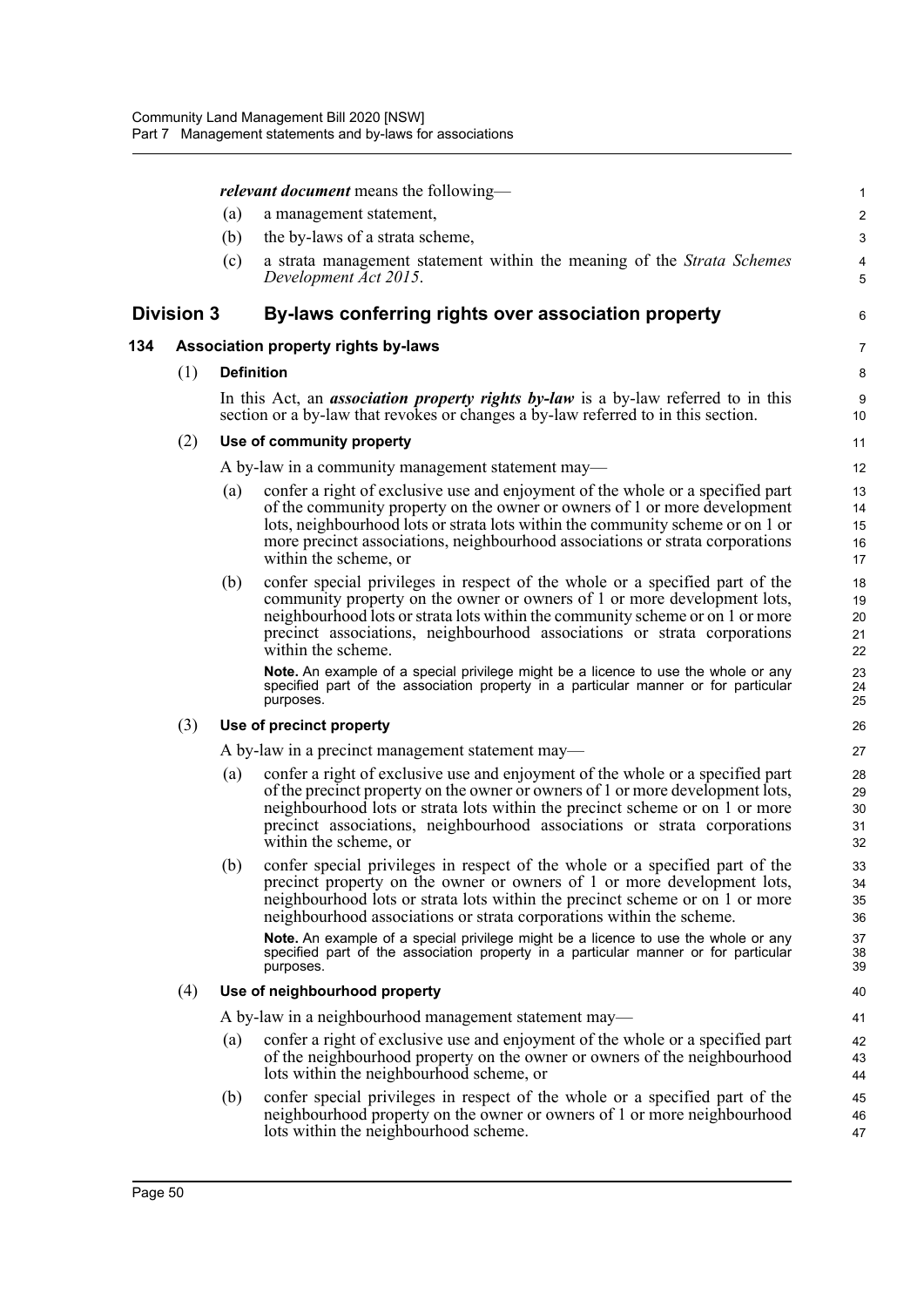**Note.** An example of a special privilege might be a licence to use the whole or any specified part of the association property in a particular manner or for particular purposes.

## (5) **Use of subsidiary scheme property**

A by-law for a subsidiary scheme within a community scheme or a precinct scheme may confer a right of exclusive use and enjoyment of, or special privileges in respect of, association property or common property on 1 or more of the following—

- (a) the owner or owners of 1 or more development lots within the community scheme or precinct scheme,
- (b) the owner or owners of 1 or more precinct development lots, neighbourhood lots or strata lots within another subsidiary scheme,
- (c) the community association,
- (d) if the subsidiary scheme is part of a precinct scheme—the precinct association,
- (e) a precinct association, neighbourhood association or strata corporation within another subsidiary scheme.

## **135 Requirements for association property rights by-laws**

- (1) An association property rights by-law must not be made or changed—
	- (a) during the initial period for the community scheme, precinct scheme, neighbourhood scheme or strata scheme affected, or
	- (b) without the written consent of each person entitled by the by-law to use the restricted property.
- (2) The consent under subsection  $(1)(b)$  of an association or a strata corporation must be given by special resolution.
- (3) An association property rights by-law may confer rights or special privileges subject to conditions specified in the by-law (such as a condition requiring the payment of money by the owner or owners or association or associations concerned, at specified times or as determined by the association).
- (4) An association property rights by-law may be made even though the person on whom the right of exclusive use and enjoyment or the special privileges are to be conferred had that exclusive use or enjoyment or enjoyed those special privileges before the making of the by-law.
- (5) An association property rights by-law must include the following—
	- (a) a description of the property to which it applies,
	- (b) details of the persons entitled to use the property,
	- (c) the terms and conditions on which those persons may use the property,
	- (d) particulars relating to access to the property and the provision and keeping of any key necessary,
	- (e) particulars of the hours during which the property may be used,
	- (f) provisions relating to the maintenance of the property,
	- (g) matters relating to the determination, imposition and collection of levies on those entitled to use the property.
- (6) After 2 years from the making, or purported making, of an association property rights by-law, it is conclusively presumed that all conditions and preliminary steps precedent to the making of the by-law were complied with and performed.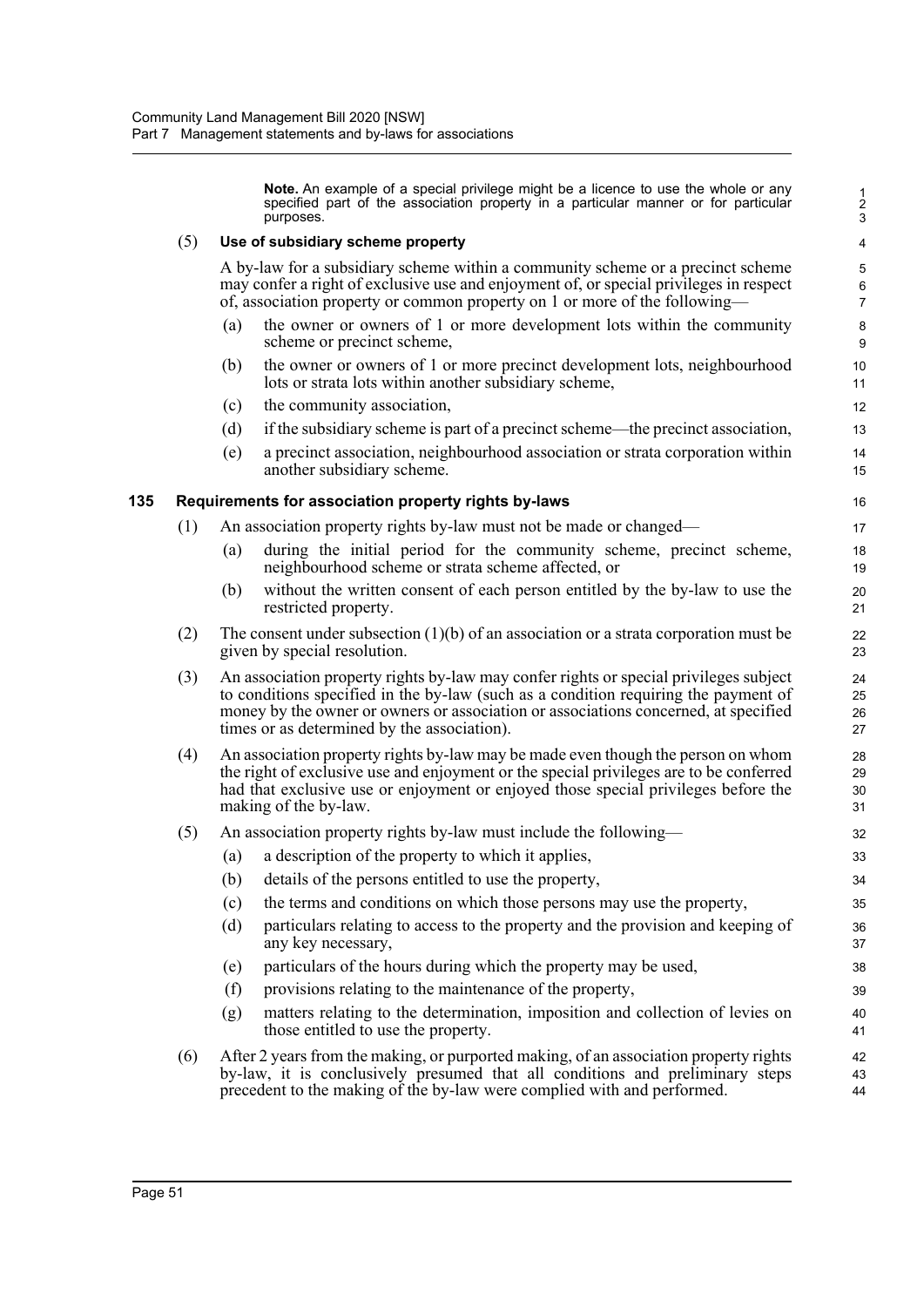## **136 Effect of association property rights by-laws**

- (1) An association property rights by-law, while it is in force, continues to operate for the benefit of, and is binding on, the following—
	- (a) the owner or occupier of a development lot, former development lot, neighbourhood lot or strata lot specified in the by-law,

32

- (b) an association or strata corporation to which the use of the property is restricted or on which a privilege is conferred,
- (c) the owner or occupier of a development lot, neighbourhood lot or strata lot to which the use of the property is restricted.
- (2) An association property rights by-law must—
	- (a) provide that the association is to continue to be responsible for the proper maintenance of, and keeping in a state of good and serviceable repair, the association property or the relevant part of it, or
	- (b) impose on the owner or owners or associations or strata corporations to whom the use of the property or the relevant part of the property is restricted the responsibility for that maintenance and upkeep.
- (3) To the extent to which an association property rights by-law makes a person directly responsible for the proper maintenance of, and keeping in a state of good and serviceable repair, any association property, it discharges the association from its obligations to maintain and repair the property under this Act.
- (4) If an owner, association or strata corporation is required at any time under an association property rights by-law to pay an amount to an association or strata corporation, the person required to make the payment owes the amount to the association or strata corporation in which the restricted property is vested.
- (5) If a person becomes the owner of a development lot, neighbourhood lot or strata lot when, under an association property rights by-law or this section another person owes money in respect of the lot, the new owner is jointly and severally liable with the other person for payment of the money.
- (6) Any money payable by an owner to the association or a strata corporation under a common property rights by-law or under subsection (5) may be recovered, as a debt in a court of competent jurisdiction, by the association or strata corporation.

# **Division 4 Enforcement of by-laws**

## **137 Notice by association to owner or occupier**

- (1) An association may give a notice, in a form approved by the Secretary, to the owner or occupier of a lot in the scheme requiring the owner or occupier to comply with a specified by-law if the association is satisfied that the owner or occupier has contravened the by-law.
- (2) The notice must contain a copy of the specified by-law.
- (3) If a notice given to a person relates to a breach by the person of a condition of an association property rights by-law or a failure to pay an amount under an association property rights by-law—
	- (a) the person ceases to be entitled to use the restricted property until the notice is complied with or, whether the notice is complied with or not, if the management statement is amended to remove the person's right to use the property, and
	- (b) the person is not entitled to vote on a motion to amend the management statement in so far as it relates to the restricted property.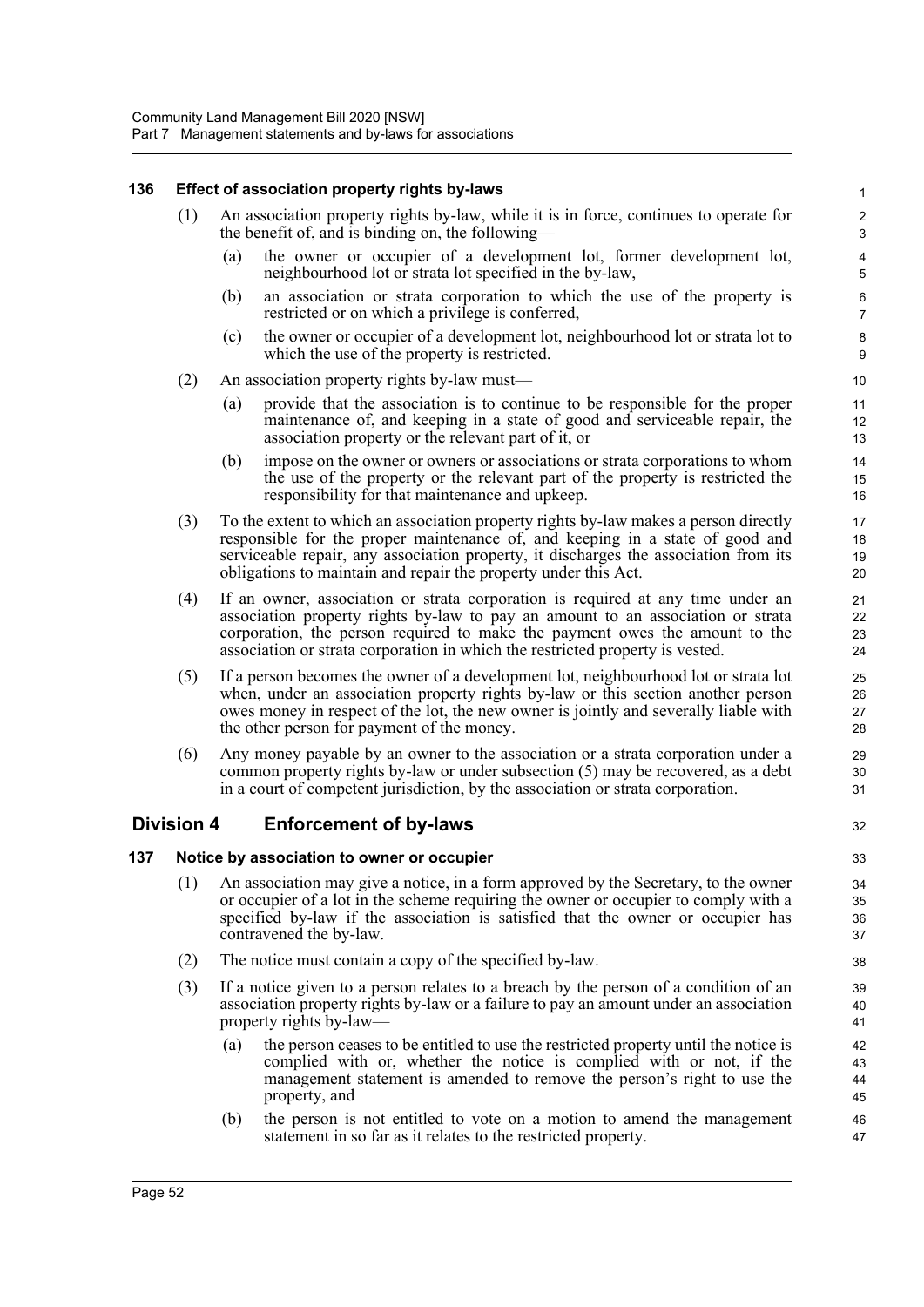## **138 Civil penalty for breach of by-laws**

| 138 | <b>Civil penalty for preach of by-laws</b>                      |                                                                                                                                                                                                                                                                                                                             |                     |
|-----|-----------------------------------------------------------------|-----------------------------------------------------------------------------------------------------------------------------------------------------------------------------------------------------------------------------------------------------------------------------------------------------------------------------|---------------------|
|     | (1)                                                             | The Tribunal may, on application by an association, order a person to pay a monetary<br>penalty of up to 10 penalty units if the Tribunal is satisfied that—                                                                                                                                                                |                     |
|     |                                                                 | the association gave a notice under this Division to the person requiring the<br>(a)<br>person to comply with a by-law, and                                                                                                                                                                                                 | $\overline{4}$<br>5 |
|     |                                                                 | the person has since contravened the by-law.<br>(b)                                                                                                                                                                                                                                                                         | 6                   |
|     | (2)                                                             | The Tribunal may, on application by an association, order a person to pay a monetary<br>penalty of up to 20 penalty units if the Tribunal is satisfied that the person has<br>contravened a by-law within 12 months after the Tribunal had imposed a monetary<br>penalty on the person for a previous breach of the by-law. |                     |
|     | (3)                                                             | Despite subsections $(1)$ and $(2)$ , the Tribunal may, in dealing with a contravention of<br>a by-law, impose a penalty of up to 50 penalty units under subsection (1) and a<br>monetary penalty of up to 100 penalty units under subsection (2).                                                                          | 11<br>12<br>13      |
|     | (4)                                                             | An application for an order under subsection (1) must be made not later than<br>12 months after the notice was given.                                                                                                                                                                                                       | 14<br>15            |
|     | (5)                                                             | An association is not required to give notice under this Division before applying for<br>an order under subsection (2).                                                                                                                                                                                                     | 16<br>17            |
|     | (6)                                                             | A monetary penalty is payable to the association, unless the Tribunal otherwise<br>orders.                                                                                                                                                                                                                                  | 18<br>19            |
|     |                                                                 | Note. The penalty may be registered as a judgment debt and will be enforceable accordingly<br>(see section 78 of the Civil and Administrative Tribunal Act 2013).                                                                                                                                                           | 20<br>21            |
|     | <b>Division 5</b>                                               | Orders about management statements                                                                                                                                                                                                                                                                                          | 22                  |
| 139 | Order by Tribunal relating to variation of management statement |                                                                                                                                                                                                                                                                                                                             |                     |
|     | (1)                                                             | The Tribunal may, on application by a person entitled to vote on the amendment or<br>repeal of a management statement or a provision of a management statement, by<br>order make 1 of the following orders—                                                                                                                 | 24<br>25<br>26      |

- (a) an order that the amendment be revoked,
- (b) an order that the repealed statement or provision be revived,
- (c) an order that a new statement or provision be repealed.
- (2) The Tribunal may make an order only if the Tribunal considers that, having regard to the interests of the members of the association or the owners of neighbourhood lots or strata lots within the scheme to which the management statement relates, the change to the management statement should not have been made by the association.

- (3) When making an order under this section in relation to an association property rights by-law, the Tribunal may direct the payment by the association of compensation to the owner or owners or strata associations referred to in the by-law.
- (4) An order under this Division, when recorded under section 205, has effect as if its terms were a provision of a management statement (but subject to any relevant order made by a superior court).

#### **140 Order by Tribunal revoking invalid part of management statement**

(1) The Tribunal may, on application by a person entitled to vote at a meeting of the association (including a mortgagor as well as a first mortgagee or covenant chargee), by order, revoke so much of a management statement as the Tribunal considers to be invalid.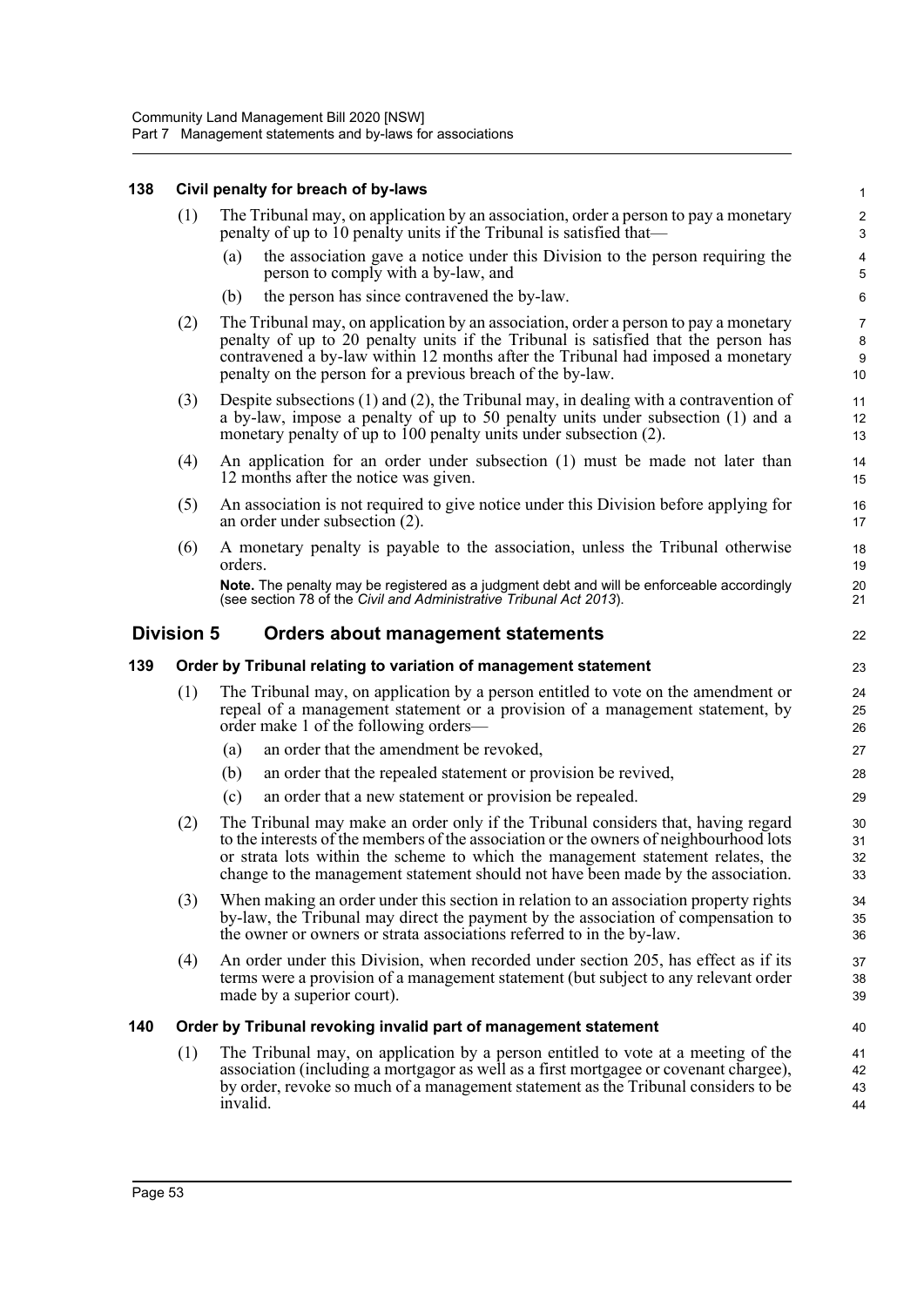- (2) Without limiting subsection (1), the Tribunal may revoke part of a management statement if the Tribunal is of the opinion that it contains a by-law that is harsh, unconscionable or oppressive.
- (3) An order under this section, when recorded under section 205, has effect as if its terms were a provision of a management statement repealing the part of the management statement declared invalid by the order (but subject to any relevant order made by a superior court).

## **141 Order affecting association property**

- (1) The Tribunal may, on application by a person entitled to vote at a meeting of an association or a strata corporation, make an order amending the management statement of the association or the by-laws of the strata corporation if—
	- (a) the association or corporation decides to make or refuses to make an association property rights by-law or if a necessary consent by the association or corporation or an owner or lessor of a lot to the creation of an association property rights by-law has been refused or failed to be given, and
	- (b) the Tribunal is satisfied that the order is in the best interests of all the members of the association or corporation.
- (2) Without limiting the orders that the Tribunal may make under this section, an order may revoke an association property rights by-law.

## **142 Effect of orders**

An order under this Division operates on and from the date on which it is so recorded or from an earlier date specified in the order.

19 20 21

22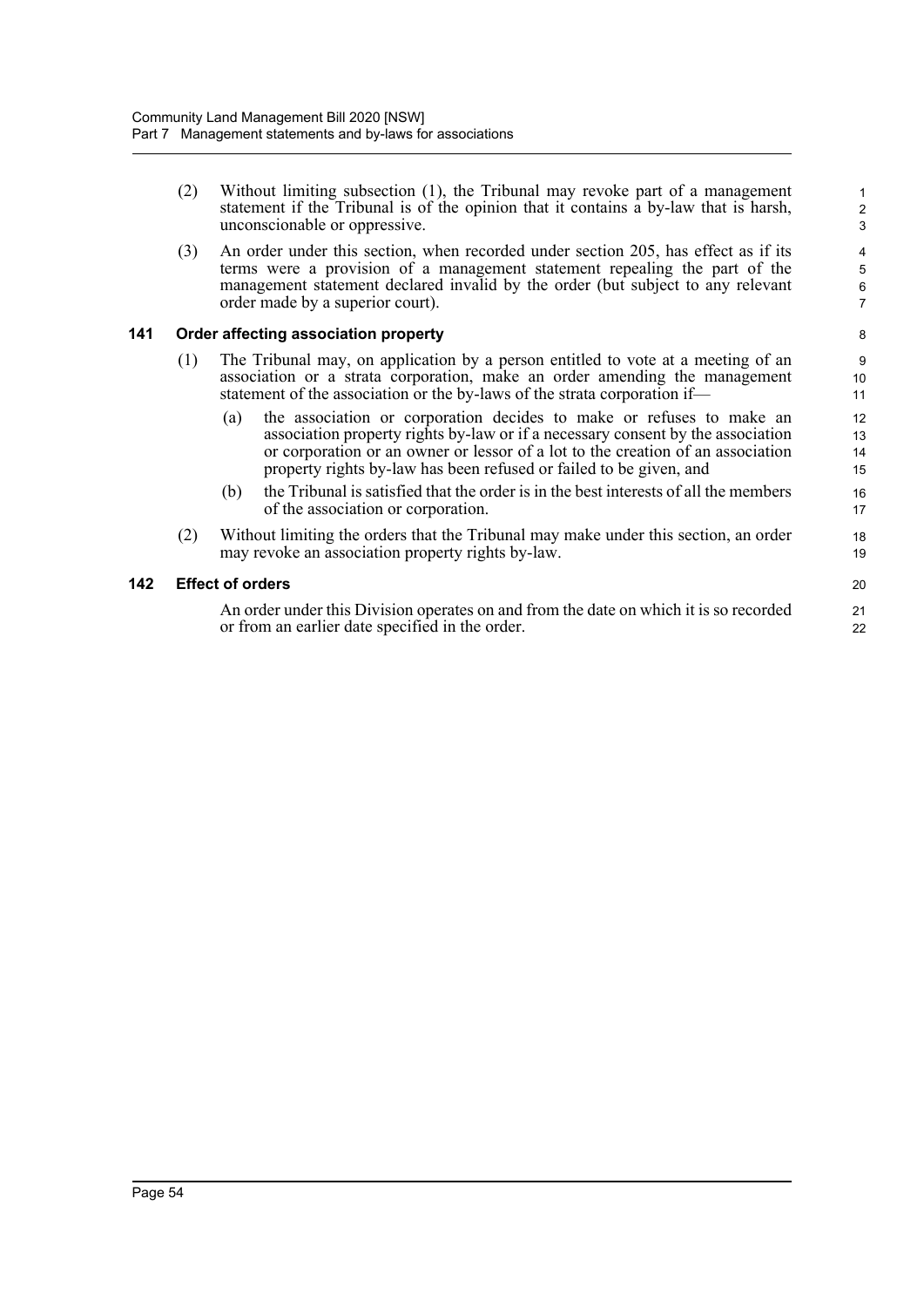# **Part 8 Obligations of owners, occupiers and others relating to lots**

## **Division 1 Obligations relating to lots**

#### **143 Owners, occupiers and other persons not to interfere with support or shelter provided by lot, services or access ways**

An owner, mortgagee or covenant chargee in possession, tenant or occupier of a development lot, neighbourhood lot or strata lot, must not1  $\mathcal{L}$ 

3

41

42 43 44

- (a) do anything, or permit anything to be done, on or in relation to the lot that interferes with support or shelter provided by the lot for another lot, for association property or for common property, or
- (b) do anything, or permit anything to be done, on or in relation to the lot so that the passage or provision of water, sewage, drainage, gas, electricity, garbage, artificially heated or cooled air, heating oil and other services (including telephone, internet, radio and television services) through or by means of any pipes, wires, cables or ducts for the time being in the parcel is interfered with, or
- (c) use or enjoy the lot, or allow it to be used or enjoyed, in a manner, or for a purpose, that causes a nuisance (by noise or otherwise) or hazard to any other person who is exercising a right to use and enjoy another lot, or
- (d) do anything, or allow anything to be done, on an open access way or a private access way that interferes with the use of the access way.

#### **144 Owners, occupiers and other persons not to create nuisance**

An owner, mortgagee or covenant chargee in possession, lessee or occupier of a development lot, neighbourhood lot or strata lot must not—

- (a) use or enjoy association property or common property in a way or for a purpose that interferes unreasonably with the right of another person to use and enjoy the lot or the property, or
- (b) use or enjoy restricted property in a way that unreasonably interferes with the right of a person to use and enjoy other association property or common property, or
- (c) unless authorised to do so by a management statement or the by-laws for a strata scheme—damage, or use for their own purposes as a garden, any association property or common property, or
- (d) obstruct the lawful use of association property or common property by another person, or
- (e) use or enjoy association property or common property in a way that interferes with the passage or provision of water, sewage, drainage, gas, electricity, garbage, artificially heated or cooled air, heating oil and other services (including telephone, internet, radio and television services) through or by means of any pipes, wires, cables or ducts for the time being in the parcel.

## **Division 2 Agents for owners**

#### **145 Definition**

In this Division *lot* means a development lot, neighbourhood lot or strata lot.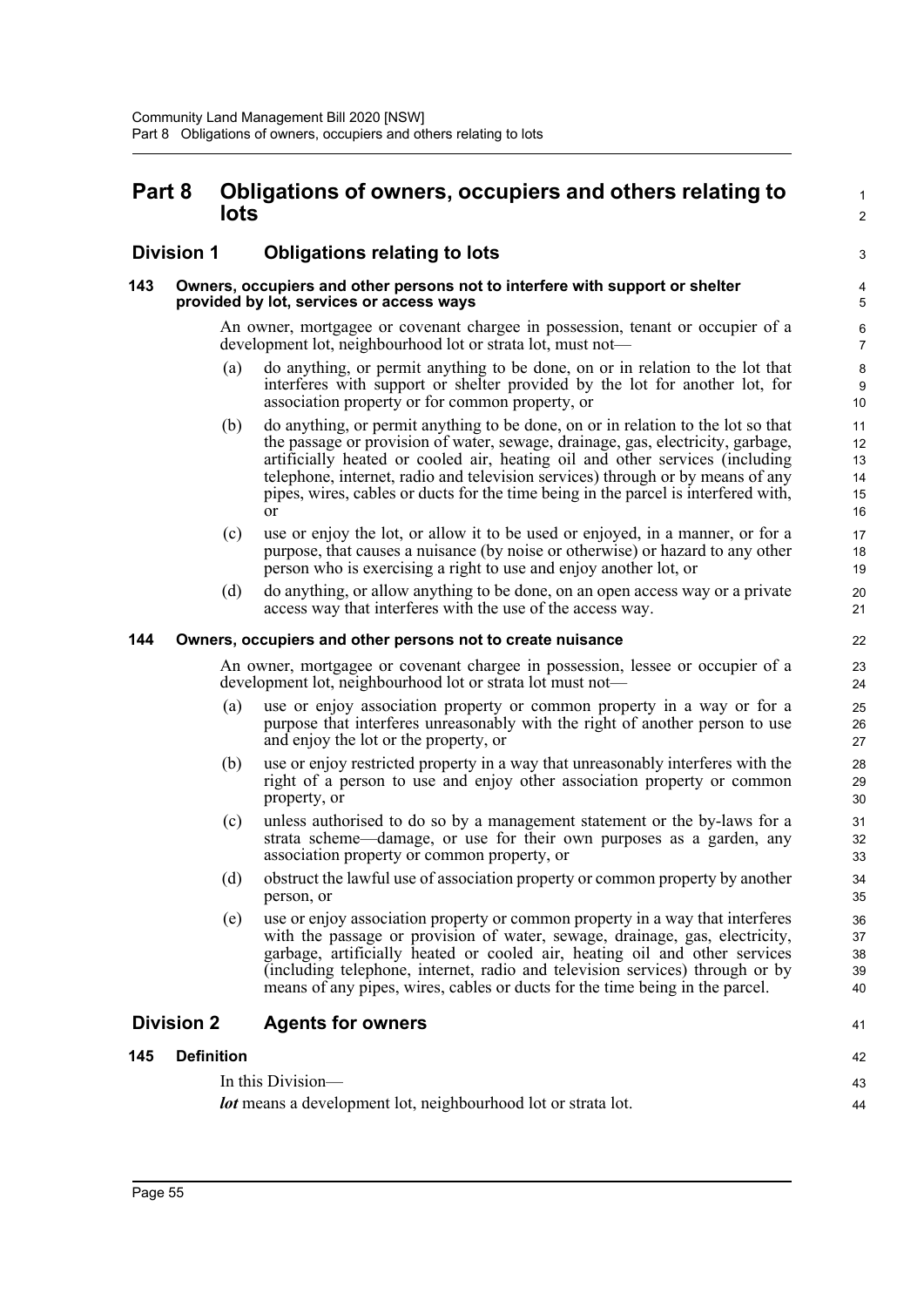## **146 Appointment of agents by corporations to exercise functions in relation to lots**

(1) A corporation may authorise an individual (a *company nominee*) to exercise on its behalf any function conferred by or under this Act on the corporation as owner or mortgagee of a lot or as a covenant chargee having the benefit of a covenant charge affecting a lot.

- (2) The corporation may revoke the authority of an individual so authorised.
- (3) A function exercised with respect to a lot by a company nominee of an owner, mortgagee or covenant chargee is taken to have been exercised with respect to the lot by the owner, mortgagee or covenant chargee.
- (4) This section does not affect a liability or obligation imposed by or under this Act on a corporation that is an owner or mortgagee of a lot or a covenant chargee.
- (5) A document under the seal of a corporation purporting to be an authorisation under this section or to be a revocation of an authorisation is admissible in evidence and is, unless the contrary is proved, taken to be an authorisation or revocation.

## **147 Owner may appoint agent if not able to deal with notices**

- (1) An owner of a lot may appoint an agent to receive notices and other documents under this Act if the owner is unable to deal with those notices because of intellectual impairment or physical impairment, illiteracy or an inability to read or write English sufficiently well or absence from the lot.
- (2) A person must not be appointed as an agent unless the person is a resident of Australia.
- (3) An appointment of an agent may be made at any time and may be revoked at any time.
- (4) However, the appointment or revocation has no effect until communicated to the association and recorded in the association roll.
- (5) If an agent for an owner has been so appointed and the name and address for service of the agent is recorded on the association roll, notices or other documents required to be given to the owner under this Act are to be given to the agent.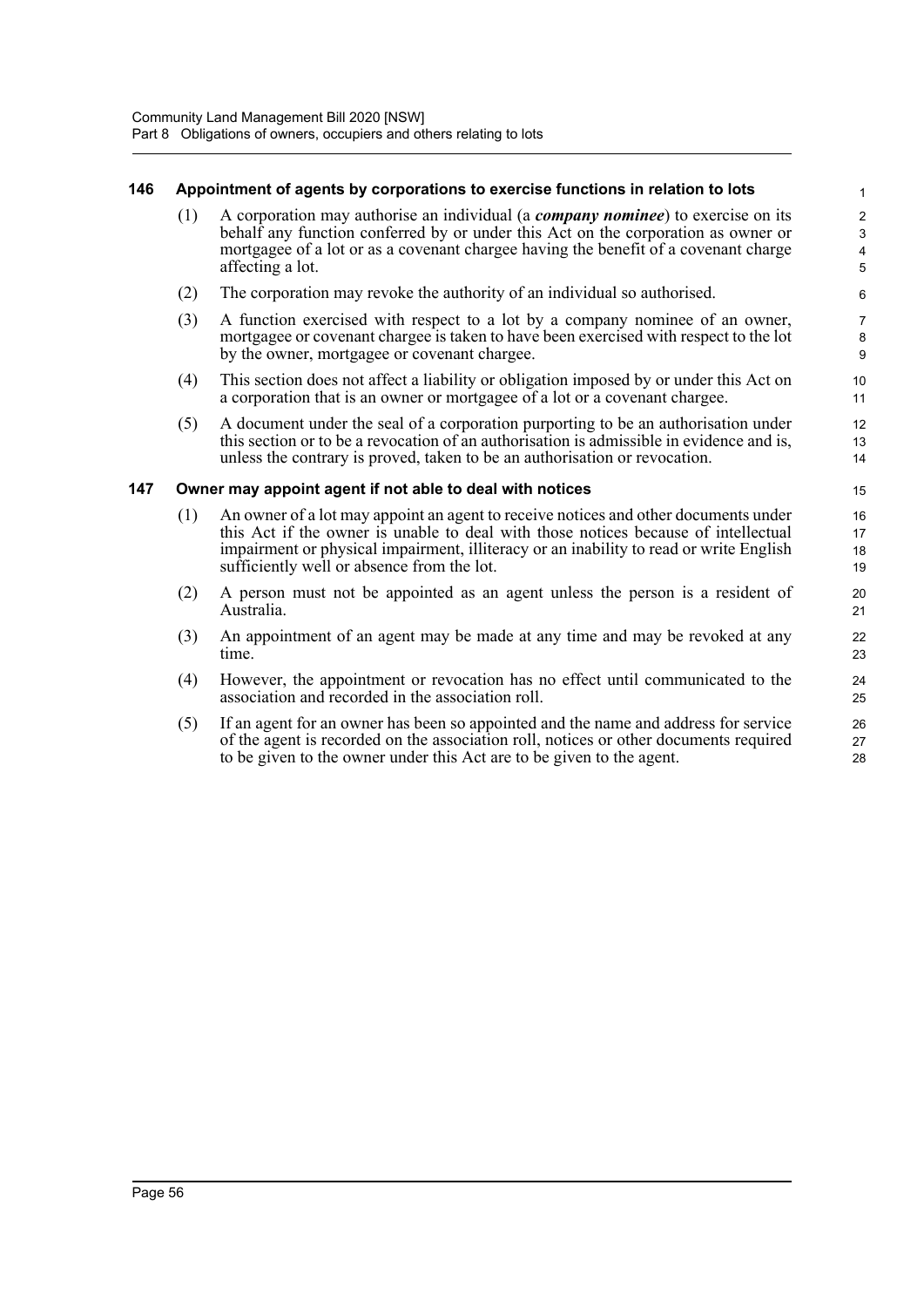| Part 9 |                   |           | <b>Insurance</b>                                                                                                                                                                                                                                                                                                                                                                                                                         | 1                                       |
|--------|-------------------|-----------|------------------------------------------------------------------------------------------------------------------------------------------------------------------------------------------------------------------------------------------------------------------------------------------------------------------------------------------------------------------------------------------------------------------------------------------|-----------------------------------------|
|        | <b>Division 1</b> |           | <b>Association insurance obligations</b>                                                                                                                                                                                                                                                                                                                                                                                                 | 2                                       |
| 148    |                   |           | Association to insure buildings and structures on association property                                                                                                                                                                                                                                                                                                                                                                   | 3                                       |
|        |                   |           | An association must insure a building or structure on the association property and<br>keep the building insured under a contract of insurance, in accordance with this<br>Division, that insures the building or structure if it is destroyed or damaged by fire,<br>lightning, explosion or other occurrence specified in the policy or prescribed by the<br>regulations (a <i>damage policy</i> ).<br>Maximum penalty—5 penalty units. | 4<br>5<br>6<br>$\overline{7}$<br>8<br>9 |
| 149    |                   |           | <b>Requirements for damage policy</b>                                                                                                                                                                                                                                                                                                                                                                                                    | 10                                      |
|        |                   |           | The damage policy for a building or structure must be with an approved insurer, be<br>in the name of the association and provide for the following—                                                                                                                                                                                                                                                                                      | 11<br>12                                |
|        |                   | (a)       | the building or structure is to be insured for at least the amount determined in<br>accordance with the regulations,                                                                                                                                                                                                                                                                                                                     | 13<br>14                                |
|        |                   | (b)       | if the building or structure is destroyed, the building or structure is to be rebuilt<br>or replaced so that the condition of every part of the rebuilt or replacement<br>building is not worse or less extensive than that part when new,                                                                                                                                                                                               | 15<br>16<br>17                          |
|        |                   | (c)       | if the building or structure is damaged but not destroyed, the damaged part of<br>the building or structure is to be repaired or restored so that the condition of<br>the repaired or restored part is not worse or less extensive than that part when<br>new,                                                                                                                                                                           | 18<br>19<br>20<br>21                    |
|        |                   | (d)       | expenses incurred in removing debris are payable,                                                                                                                                                                                                                                                                                                                                                                                        | 22                                      |
|        |                   | (e)       | the remuneration of architects and other persons whose services are necessary<br>as an incident to the rebuilding, replacement, repair or restoration is payable.                                                                                                                                                                                                                                                                        | 23<br>24                                |
| 150    |                   |           | Valuations to be obtained for the purposes of insurance                                                                                                                                                                                                                                                                                                                                                                                  | 25                                      |
|        | (1)               |           | A valuation of a building or structure that is required to be insured under this Division<br>must be obtained at least once every 5 years by the association.                                                                                                                                                                                                                                                                            | 26<br>27                                |
|        | (2)               |           | The valuation must be carried out by a person who has the qualifications prescribed<br>by the regulations.                                                                                                                                                                                                                                                                                                                               | 28<br>29                                |
| 151    |                   |           | Use of insurance money by association                                                                                                                                                                                                                                                                                                                                                                                                    | 30                                      |
|        |                   |           | (1) An association that receives money from an insurer for the destruction of or damage<br>to a building on association property must immediately apply that money in<br>rebuilding, replacing, repairing or restoring the building.                                                                                                                                                                                                     | 31<br>32<br>33                          |
|        | (2)               |           | This section does not apply to an association if the association determines, by<br>unanimous resolution, that the money is not to be so applied.                                                                                                                                                                                                                                                                                         | 34<br>35                                |
|        | (3)               | Act 2020. | This section is subject to any order made under the Community Land Development                                                                                                                                                                                                                                                                                                                                                           | 36<br>37                                |
| 152    |                   |           | Other mandatory insurance requirements for association                                                                                                                                                                                                                                                                                                                                                                                   | 38                                      |
|        | (1)               |           | An association must take out the following insurance with an approved insurer, in<br>addition to any other requirements of this Part—                                                                                                                                                                                                                                                                                                    | 39<br>40                                |
|        |                   | (a)       | insurance in respect of any occurrence against which it is required by law to<br>insure, including any insurance required by the Workers Compensation<br>Act 1987 and the Workplace Injury Management and Workers Compensation<br>Act 1998 to be taken out,                                                                                                                                                                              | 41<br>42<br>43<br>44                    |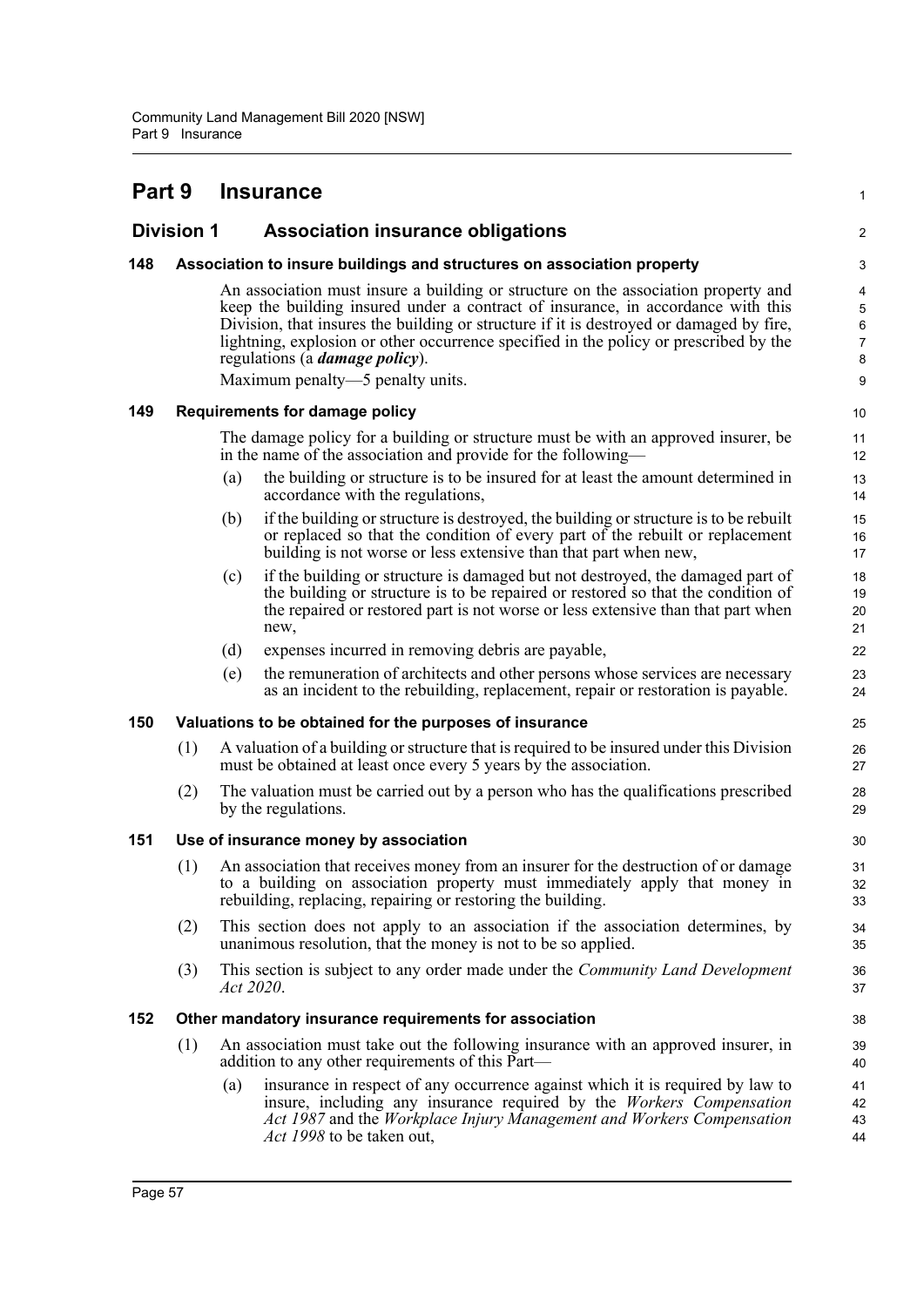|     |                   | (b)        | insurance in respect of damage to property, death or bodily injury (including<br>damage, death and bodily injury occurring on an open access way or a private<br>access way) for which the association could become liable in damages,                                                                                                           | $\mathbf{1}$<br>$\sqrt{2}$<br>3                                     |
|-----|-------------------|------------|--------------------------------------------------------------------------------------------------------------------------------------------------------------------------------------------------------------------------------------------------------------------------------------------------------------------------------------------------|---------------------------------------------------------------------|
|     |                   | (c)        | insurance against the possibility of members of the association becoming<br>jointly liable because of a claim arising in respect of any other occurrence<br>against which the association, in accordance with a special resolution, decides<br>to insure,                                                                                        | $\overline{\mathbf{4}}$<br>$\mathbf 5$<br>$\,6\,$<br>$\overline{7}$ |
|     |                   | (d)        | insurance against damages for which the association could become liable<br>because, without fee or reward or any expectation of fee or reward, a person<br>acting on behalf of the association does work in a building or on the<br>association property,                                                                                        | 8<br>$\boldsymbol{9}$<br>10<br>11                                   |
|     |                   | (e)        | insurance against accidental injury to, or accidental death of, a person who,<br>without fee or reward or expectation of fee or reward, on behalf of the<br>association does work in a building or structure or on the association property,                                                                                                     | 12<br>13<br>14                                                      |
|     |                   | (f)        | insurance of other classes prescribed by the regulations for the purposes of this<br>subsection.                                                                                                                                                                                                                                                 | 15<br>16                                                            |
|     |                   |            | Maximum penalty—5 penalty units.                                                                                                                                                                                                                                                                                                                 | 17                                                                  |
|     | (2)               |            | Insurance taken out in accordance with subsection (1) must be for an amount<br>calculated or determined in the manner prescribed by the regulations.                                                                                                                                                                                             | 18<br>19                                                            |
| 153 |                   |            | Association may take out other insurance                                                                                                                                                                                                                                                                                                         | 20                                                                  |
|     | (1)               |            | An association may insure property that it is not required to insure by this Part and in<br>which it has an insurable interest.                                                                                                                                                                                                                  | 21<br>22                                                            |
|     | (2)               |            | An association may take out insurance, at its own expense, in respect of any of the<br>following—                                                                                                                                                                                                                                                | 23<br>24                                                            |
|     |                   | (a)        | damage to property, death or bodily injury for which a person holding the<br>office of chairperson, secretary or treasurer of the association or of a member<br>of the association committee could become liable in damages because of an act<br>or omission, committed or omitted in good faith, in performing the functions<br>of that office, | 25<br>26<br>27<br>28<br>29                                          |
|     |                   | (b)        | misappropriation of money or other property of the association.                                                                                                                                                                                                                                                                                  | 30                                                                  |
|     | (3)               |            | Insurance taken out under this section must be taken out with an approved insurer.                                                                                                                                                                                                                                                               | 31                                                                  |
| 154 |                   |            | Managing agent to obtain insurance quotations                                                                                                                                                                                                                                                                                                    | 32                                                                  |
|     |                   |            | A managing agent must provide the association with not less than 3 quotations from<br>different providers for each type of insurance proposed by the agent to the association<br>or provide written reasons to the association if fewer than 3 quotations are provided.                                                                          | 33<br>34<br>35                                                      |
|     | <b>Division 2</b> |            | Insurance claims and other matters affecting insurance                                                                                                                                                                                                                                                                                           | 36                                                                  |
| 155 |                   |            | Part does not limit owner's insurance rights                                                                                                                                                                                                                                                                                                     | 37                                                                  |
|     | (1)               |            | This Part does not limit a right of an owner of a development lot, neighbourhood lot<br>or strata lot to take out insurance.                                                                                                                                                                                                                     | 38<br>39                                                            |
|     | (2)               |            | Insurance taken out by an owner of a lot does not affect, and is not to be taken into<br>consideration in determining, the amount payable to an association under a contract<br>of insurance entered into between it and an insurer in accordance with this Part.                                                                                | 40<br>41<br>42                                                      |
|     | (3)               | insurance. | Subsection (2) has effect despite anything contained in the relevant contract of                                                                                                                                                                                                                                                                 | 43<br>44                                                            |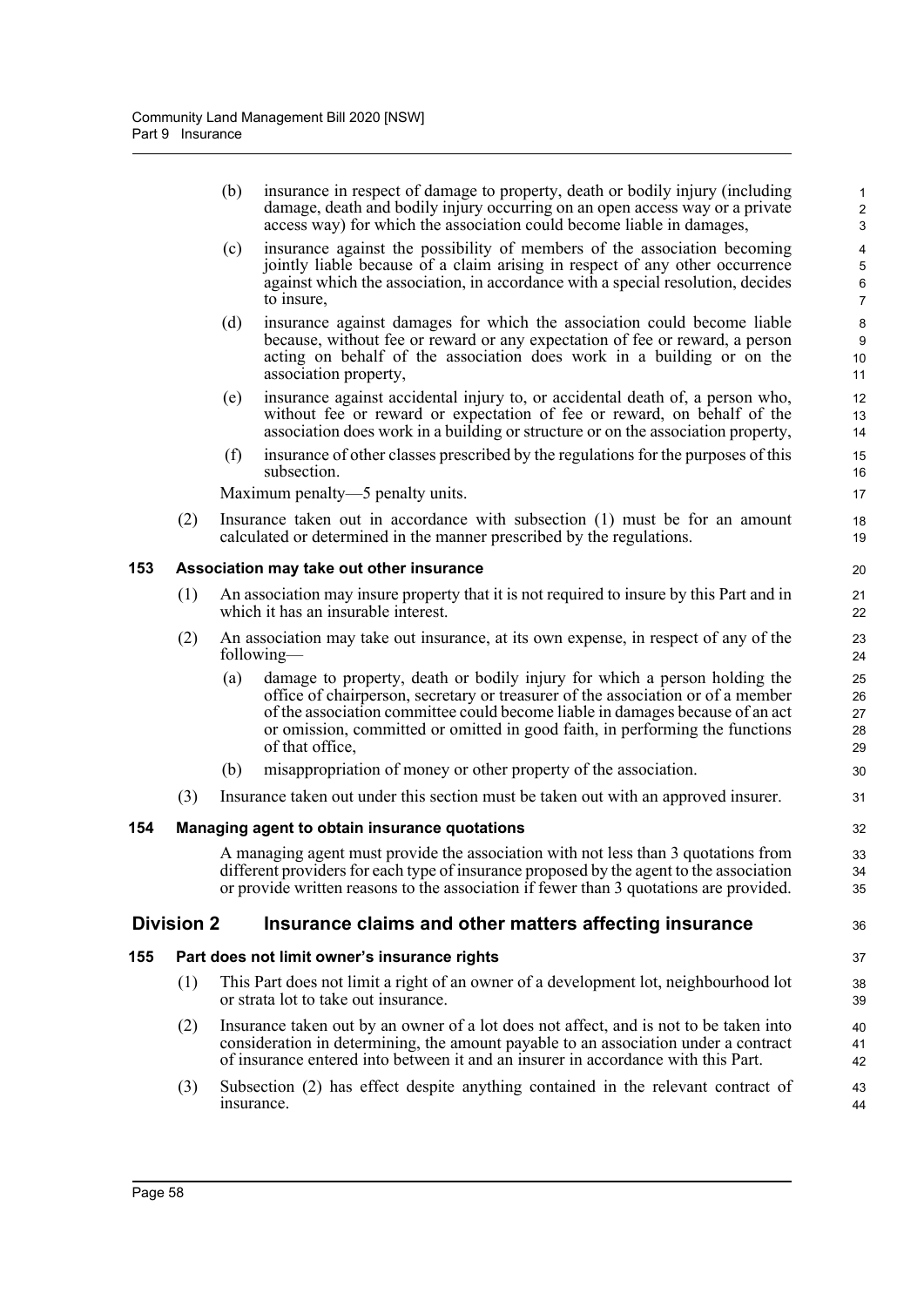#### **156 Insurable interests**

(1) A person (including an association) is taken to have an insurable interest in the subject-matter of a contract of insurance entered into by the person in accordance with this Part.

16

(2) This section applies despite the provisions of section 23 of the *Imperial Acts Application Act 1969* or any other law relating to insurance.

#### **157 Insurance claim where owner at fault**

If an insurer of an association accepts a claim by the association based on an act or omission by a member of the association scheme, the insurer has no right of subrogation in relation to the member based on that act or omission unless it is proved that the act or omission was wilful.

## **158 Action against association by member**

A member of an association may bring any action against the association that the member might have brought against the association had the member not been a member.

## **Division 3 Orders about insurance**

## **159 Exemption by Tribunal from building insurance requirements**

- (1) The Tribunal may, on application by an association required by this Part to insure a building or structure, by order exempt the association—
	- (a) from compliance with the requirements to insure unconditionally, or
	- (b) with the written consent of the association, from compliance with those requirements subject to a condition that the association takes out insurance for the building or structure that is specified in the order.
- (2) The Tribunal must not make an order unless—
	- (a) it is of the opinion that compliance with the requirements to insure is unnecessary or impracticable, and
	- (b) each other person required to insure the building or structure has consented in writing to the making of the order or has, before the making of the order, been given an opportunity to make representations to the Tribunal with respect to the application for the order.
- (3) An association may apply for an order, or give a consent for the purposes of this section, only in accordance with a unanimous resolution.

## **160 Effect of exemption from building insurance requirements**

- (1) An association exempted by the Tribunal from the requirement to insure a building is not under a duty to comply with the requirement or any corresponding requirement of a positive covenant.
- (2) However, if the exemption was granted subject to a condition, the person is under the duty, if in breach of that condition.

#### **161 Order to make or pursue insurance claim**

(1) The Tribunal may, on application, order a person who is entitled to the benefit of insurance taken out under this Act to make or pursue an insurance claim in relation to damage to the building or structure or any other property to which the insurance relates, if the Tribunal considers the person has unreasonably refused to make or pursue the claim.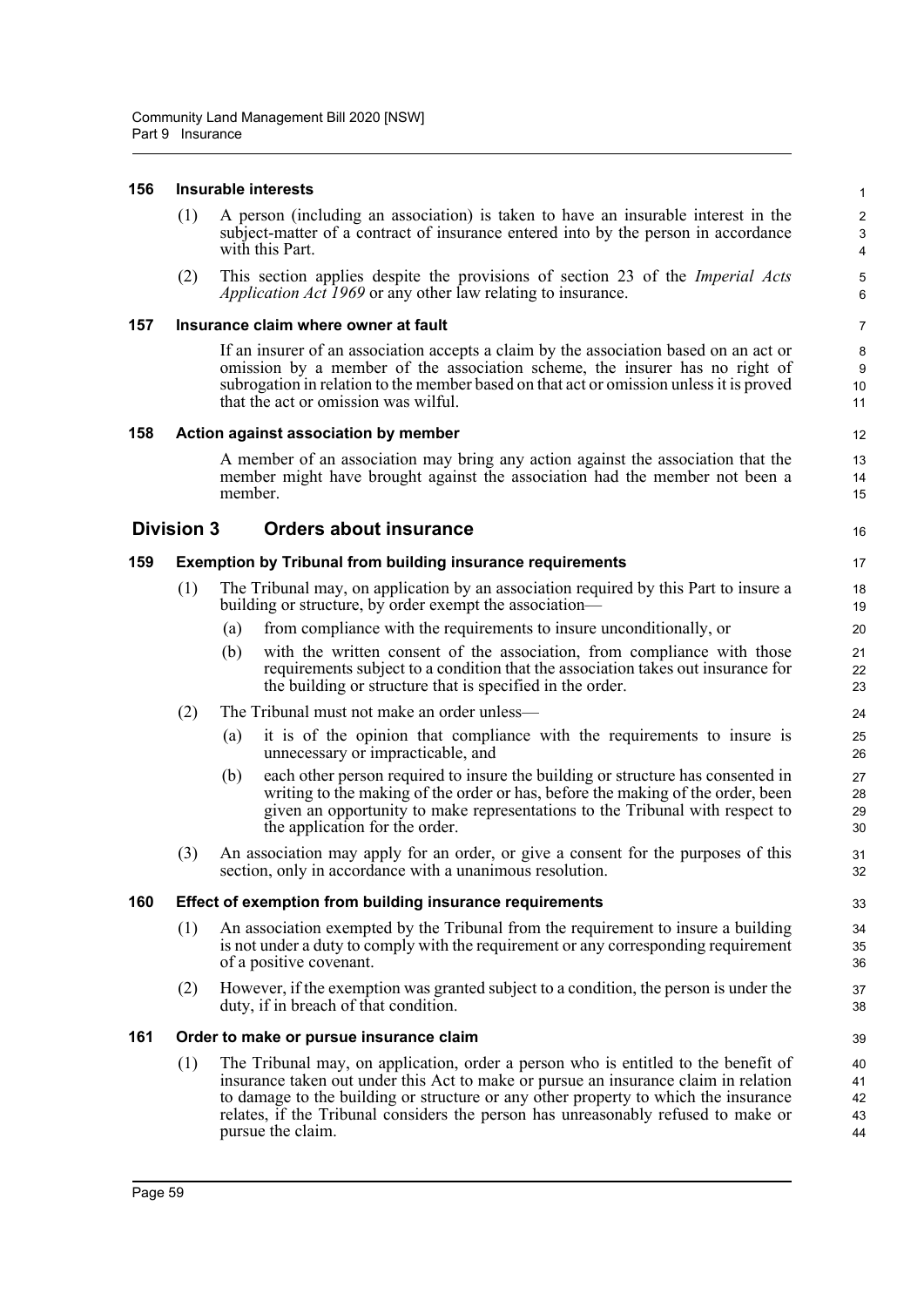| (2) | An application for an order may be made by an owner or tenant of a development lot                                                                                        |
|-----|---------------------------------------------------------------------------------------------------------------------------------------------------------------------------|
|     | or neighbourhood lot within the scheme for the building or structure or part of the<br>building or structure or the land on which the building or structure was situated. |

## **162 Orders requiring damage policy**

- (1) The Tribunal may, on application, order that the amount of insurance taken out for a damage policy or other policy must be varied to a specified amount, if the Tribunal considers that the amount of the current insurance is unreasonable.
- (2) An application for an order under this section may be made by any of the following—
	- (a) a member of the association,
	- (b) an owner or a mortgagee of a development lot, neighbourhood lot or strata lot within the scheme under which the association was constituted or a person having an interest in any such lot,
	- (c) an authority having the benefit of a positive covenant affecting the building or its site.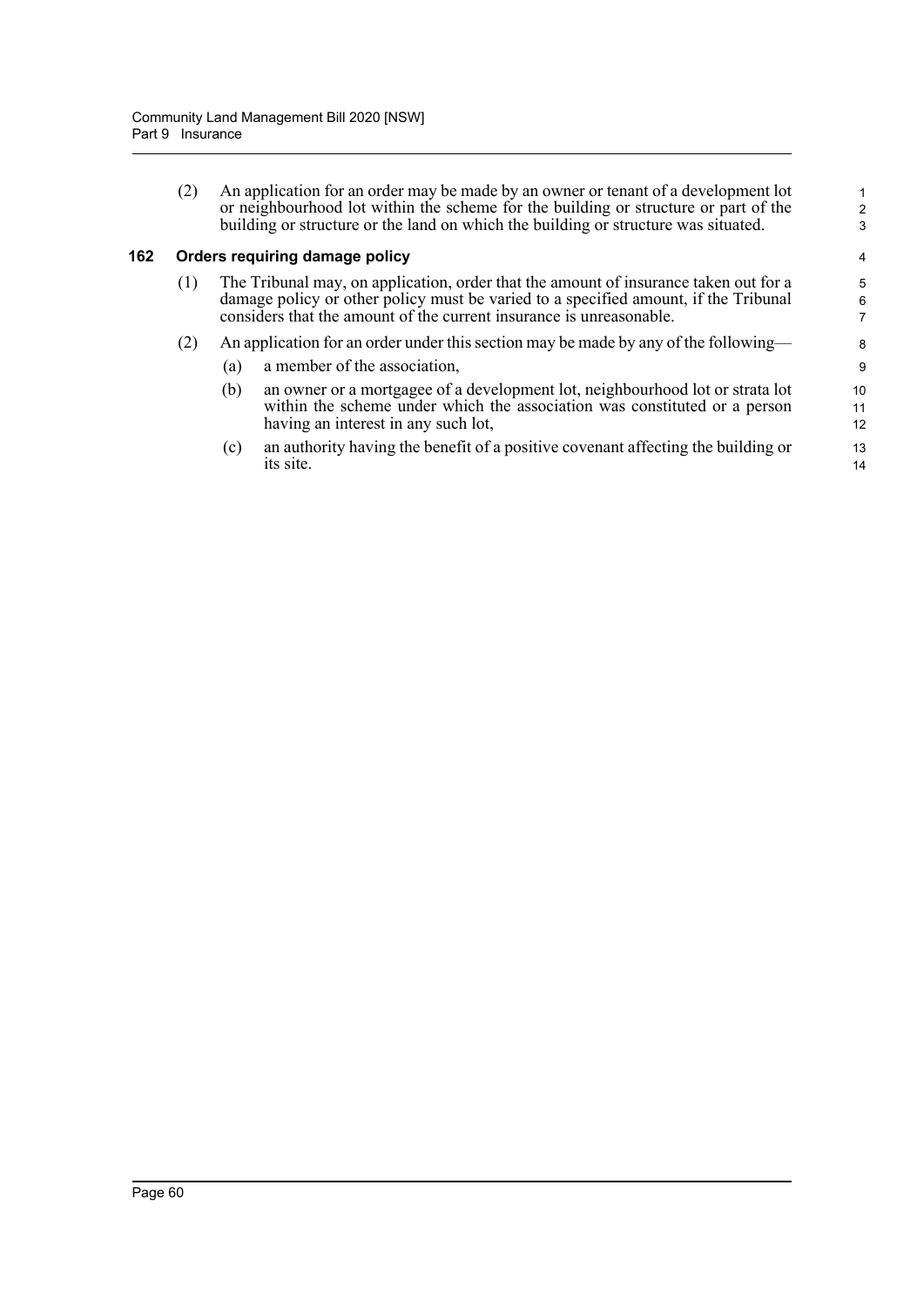|                   |                                                                        | Part 10 Records and information about association schemes |                                                                                                                                                                                     |                |  |
|-------------------|------------------------------------------------------------------------|-----------------------------------------------------------|-------------------------------------------------------------------------------------------------------------------------------------------------------------------------------------|----------------|--|
| <b>Division 1</b> |                                                                        |                                                           | <b>Association roll and other records</b>                                                                                                                                           |                |  |
| 163               | <b>Definition</b>                                                      |                                                           |                                                                                                                                                                                     | 3              |  |
|                   |                                                                        |                                                           | In this Division and Division 3-                                                                                                                                                    | 4              |  |
|                   |                                                                        |                                                           | <b><i>lot</i></b> , in relation to an association, means—                                                                                                                           | 5              |  |
|                   |                                                                        | (a)                                                       | a community development lot, if the association is a community association,<br>or                                                                                                   | 6<br>7         |  |
|                   |                                                                        | (b)                                                       | a precinct development lot, if the association is a precinct association, or                                                                                                        | 8              |  |
|                   |                                                                        | (c)                                                       | a neighbourhood lot, if the association is a neighbourhood association.                                                                                                             | 9              |  |
| 164               |                                                                        |                                                           | Form of records                                                                                                                                                                     | 10             |  |
|                   |                                                                        |                                                           | An association roll or other record required to be made or stored by an association<br>may be made or stored in the form determined by the association.                             | 11<br>12       |  |
| 165               |                                                                        |                                                           | Association must prepare association roll                                                                                                                                           | 13             |  |
|                   |                                                                        | Division.                                                 | An association must prepare and maintain an association roll in accordance with this                                                                                                | 14<br>15       |  |
|                   |                                                                        |                                                           | Maximum penalty—5 penalty units.                                                                                                                                                    | 16             |  |
| 166               | Association rolls for community associations and precinct associations |                                                           |                                                                                                                                                                                     |                |  |
|                   | (1)                                                                    |                                                           | An association must keep in the association roll separate entries for-                                                                                                              | 18             |  |
|                   |                                                                        | (a)                                                       | each lot, and                                                                                                                                                                       | 19             |  |
|                   |                                                                        | (b)                                                       | in the case of a community association or precinct association-each<br>subsidiary scheme within the scheme, and                                                                     | 20<br>21       |  |
|                   |                                                                        | (c)                                                       | its association property and the scheme in general.                                                                                                                                 | 22             |  |
|                   | (2)                                                                    |                                                           | The entries for a lot in the association roll must include the following—                                                                                                           | 23             |  |
|                   |                                                                        | (a)                                                       | the name of, and an Australian address for service of notices on, the owner,                                                                                                        | 24             |  |
|                   |                                                                        | (b)                                                       | an Australian postal address, and an email address if the holder has one, if not<br>provided as the address for service,                                                            | 25<br>26       |  |
|                   |                                                                        | (c)                                                       | the name of, and an Australian address for service of notices on, the owner's<br>agent (if any) appointed in accordance with this Act,                                              | 27<br>28       |  |
|                   |                                                                        | (d)                                                       | information provided under a tenancy notice,                                                                                                                                        | 29             |  |
|                   |                                                                        | (e)                                                       | information provided under an association interest notice,                                                                                                                          | 30             |  |
|                   |                                                                        | (f)                                                       | information provided under section $221(1)$ or the same kind of information<br>obtained from the Register.                                                                          | 31<br>32       |  |
|                   | (3)                                                                    |                                                           | The entries for the association property and the scheme in general must include the<br>following—                                                                                   | 33<br>34       |  |
|                   |                                                                        | (a)                                                       | the number of the plan for the association,                                                                                                                                         | 35             |  |
|                   |                                                                        | (b)                                                       | the names of the original owner and of any managing agent for the association<br>and their respective Australian addresses for the service of notices,                              | 36<br>37       |  |
|                   |                                                                        | (c)                                                       | in the case of a community association or precinct association—the number of<br>the precinct plan, neighbourhood plan or strata plan for each subsidiary body<br>within the scheme, | 38<br>39<br>40 |  |
|                   |                                                                        | (d)                                                       | the total unit entitlement for the scheme,                                                                                                                                          | 41             |  |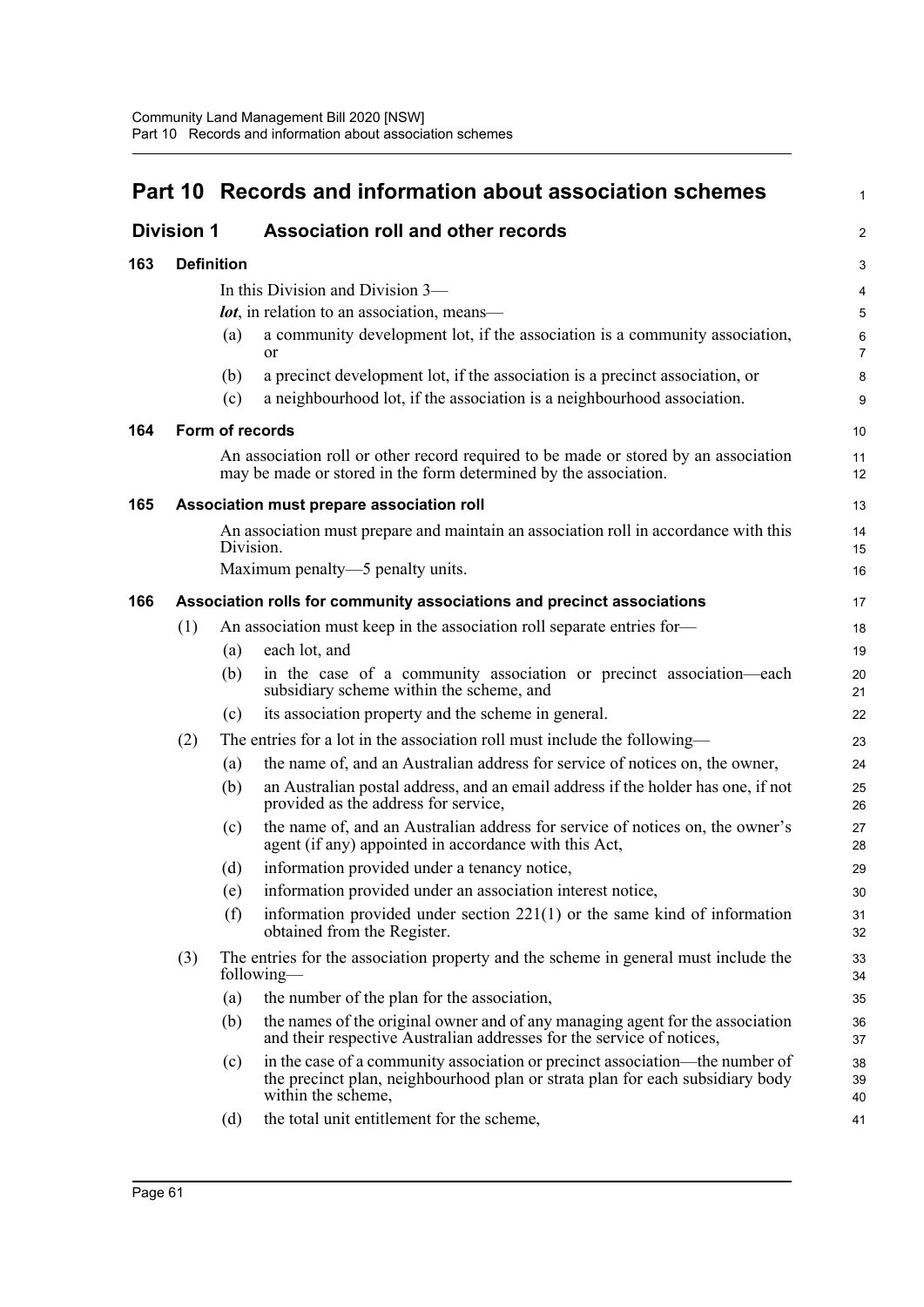|     |     | (e) | the unit entitlement for each lot and former lot,                                                                                                                                                                                                                                                | $\mathbf{1}$                  |
|-----|-----|-----|--------------------------------------------------------------------------------------------------------------------------------------------------------------------------------------------------------------------------------------------------------------------------------------------------|-------------------------------|
|     |     | (f) | the particulars of insurance taken out by the association, including the<br>following—                                                                                                                                                                                                           | 2<br>3                        |
|     |     |     | the name of the insurance company,<br>(i)                                                                                                                                                                                                                                                        | 4                             |
|     |     |     | the number of the insurance policy,<br>(ii)                                                                                                                                                                                                                                                      | 5                             |
|     |     |     | the nature of the risk insured against,<br>(iii)                                                                                                                                                                                                                                                 | 6                             |
|     |     |     | the amount of the insurance,<br>(iv)                                                                                                                                                                                                                                                             | $\overline{7}$                |
|     |     |     | the due date for payment of the premium,<br>(v)                                                                                                                                                                                                                                                  | 8                             |
|     |     |     | the date on which the premium was last paid,<br>$(v_i)$                                                                                                                                                                                                                                          | 9                             |
|     |     | (g) | information provided under section $221(1)$ or the same kind of information<br>obtained from the Register.                                                                                                                                                                                       | 10<br>11                      |
|     | (4) |     | An association must keep in the association roll an up to date copy of each<br>management statement for the association and any subsidiary body of the<br>association.                                                                                                                           | $12 \overline{ }$<br>13<br>14 |
| 167 |     |     | Sources of information for association roll                                                                                                                                                                                                                                                      | 15                            |
|     | (1) |     | An association may make or amend entries in the association roll on the basis of<br>information contained in the Register or provided under a notice given under this Act<br>(to the extent that the information so provided is not inconsistent with information<br>contained in the Register). | 16<br>17<br>18<br>19          |
|     | (2) |     | Information provided under a notice may be presumed to be consistent with<br>information contained in the Register until the contrary is evident.                                                                                                                                                | 20<br>21                      |
| 168 |     |     | Notices and orders served on association                                                                                                                                                                                                                                                         | 22                            |
|     |     |     | An association must cause the following to be recorded—                                                                                                                                                                                                                                          | 23                            |
|     |     | (a) | particulars of a notice given to the association under this or another Act, any<br>order under this Act given to the association and an order made by a court or<br>tribunal and given to the association,                                                                                       | 24<br>25<br>26                |
|     |     | (b) | the date on which it was given and the manner in which it was given,                                                                                                                                                                                                                             | 27                            |
|     |     | (c) | the part of the parcel to which it relates,                                                                                                                                                                                                                                                      | 28                            |
|     |     | (d) | the date by which compliance is required,                                                                                                                                                                                                                                                        | 29                            |
|     |     | (e) | the date on which it is complied with.                                                                                                                                                                                                                                                           | 30                            |
|     |     |     | Maximum penalty—5 penalty units.                                                                                                                                                                                                                                                                 | 31                            |
| 169 |     |     | Retention of records for prescribed period                                                                                                                                                                                                                                                       | 32                            |
|     |     |     | An association must cause the following to be retained for 7 years or another period<br>prescribed by the regulations—                                                                                                                                                                           | 33<br>34                      |
|     |     | (a) | the records of the proceedings at its meetings,                                                                                                                                                                                                                                                  | 35                            |
|     |     | (b) | its financial statements and accounting records,                                                                                                                                                                                                                                                 | 36                            |
|     |     | (c) | the records required to be recorded in relation to notices and orders served on<br>it,                                                                                                                                                                                                           | 37<br>38                      |
|     |     | (d) | copies of correspondence received and sent by it,                                                                                                                                                                                                                                                | 39                            |
|     |     | (e) | notices of its meetings and of meetings of its association committee,                                                                                                                                                                                                                            | 40                            |
|     |     | (f) | proxies delivered to the association,                                                                                                                                                                                                                                                            | 41                            |
|     |     | (g) | voting papers relating to motions for resolutions by the association and to the<br>election of officers or its association committee,                                                                                                                                                            | 42<br>43                      |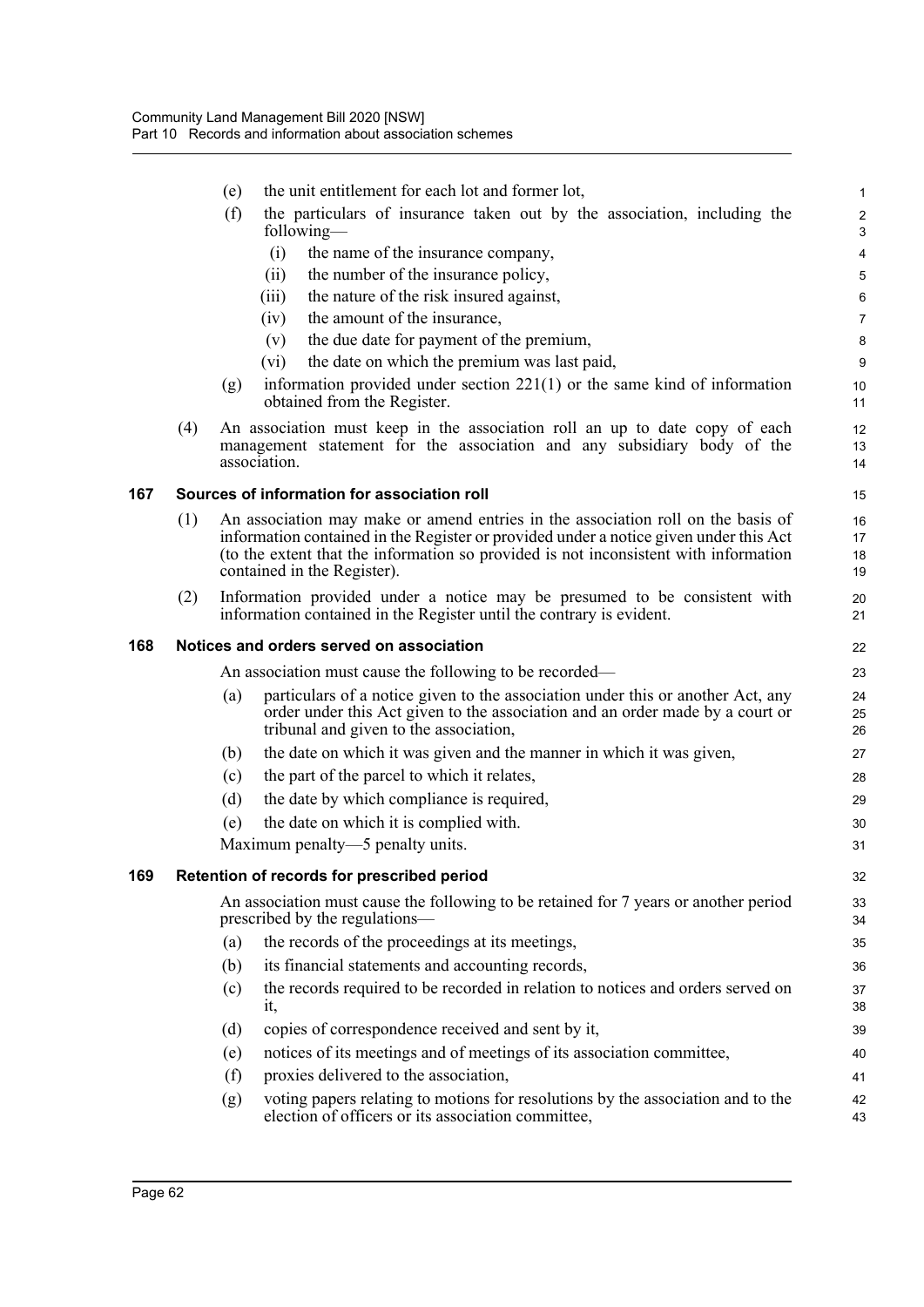|     |                   | (h)            | records given to the association by its managing agent relating to the exercise<br>of functions by the managing agent,                                                                                                                                                                                                                                                                                                                                              | 1<br>$\overline{\mathbf{c}}$     |
|-----|-------------------|----------------|---------------------------------------------------------------------------------------------------------------------------------------------------------------------------------------------------------------------------------------------------------------------------------------------------------------------------------------------------------------------------------------------------------------------------------------------------------------------|----------------------------------|
|     |                   | (i)            | notices specifying an address for service,                                                                                                                                                                                                                                                                                                                                                                                                                          | 3                                |
|     |                   | (i)            | other documents prescribed by the regulations for the purposes of this section.                                                                                                                                                                                                                                                                                                                                                                                     | 4                                |
|     |                   |                | Maximum penalty—5 penalty units.                                                                                                                                                                                                                                                                                                                                                                                                                                    | 5                                |
| 170 |                   | of association | Association may require certain persons to produce records, accounts and property                                                                                                                                                                                                                                                                                                                                                                                   | $\frac{6}{7}$                    |
|     | (1)               |                | If the association committee of an association gives a written notice to a person who<br>has possession or control of property (including records) of the association requiring<br>the person to deliver the property to the committee, the person must, within 14 days<br>after the notice is given, deliver that property to a member of the committee specified<br>in the notice.<br>Maximum penalty—20 penalty units.                                           | 8<br>9<br>10<br>11<br>12<br>13   |
|     | (2)               |                | If the association committee of an association gives a written notice to a person who<br>has possession or control of property (including records) of the association advising<br>of the decision of the association to terminate the person's appointment as the<br>managing agent, the person must, within 14 days after the notice is given, deliver that<br>property to a member of the committee specified in the notice.<br>Maximum penalty—20 penalty units. | 14<br>15<br>16<br>17<br>18<br>19 |
|     | (3)               |                | This section does not take away or affect a just claim or lien that a person may have                                                                                                                                                                                                                                                                                                                                                                               | 20                               |
|     |                   |                | against or on records or other property of an association.                                                                                                                                                                                                                                                                                                                                                                                                          | 21                               |
|     |                   |                |                                                                                                                                                                                                                                                                                                                                                                                                                                                                     |                                  |
|     | (4)               |                | This section does not affect the operation of the <i>Property and Stock Agents Act 2002</i> .                                                                                                                                                                                                                                                                                                                                                                       | 22                               |
|     | <b>Division 2</b> |                | <b>Provision of information about schemes</b>                                                                                                                                                                                                                                                                                                                                                                                                                       | 23                               |
|     |                   |                | Requests of inspection of records and certificates about associations                                                                                                                                                                                                                                                                                                                                                                                               | 24                               |
|     | (1)               |                | The following persons may request an association to allow an inspection or provide<br>a certificate (an <i>association information certificate</i> ) under this Division—                                                                                                                                                                                                                                                                                           | 25<br>26                         |
| 171 |                   | (a)            | in relation to a development lot—the owner or mortgagee of the lot or another<br>person authorised in writing by the owner or mortgagee,                                                                                                                                                                                                                                                                                                                            | 27<br>28                         |
|     |                   | (b)            | in relation to a subsidiary scheme—an owner or mortgagee of a<br>neighbourhood lot or strata lot within the scheme or another person authorised<br>in writing by the owner or mortgagee,                                                                                                                                                                                                                                                                            | 29<br>30<br>31                   |
|     |                   | (c)            | in relation to a subsidiary scheme—the association or strata corporation<br>constituted under the subsidiary scheme or another person authorised in<br>writing by the association or strata corporation.                                                                                                                                                                                                                                                            | 32<br>33<br>34                   |
|     | (2)               |                | The request must be made by written notice given to the association and be<br>accompanied by the fee (if any) prescribed by the regulations.                                                                                                                                                                                                                                                                                                                        | 35<br>36                         |
|     | (3)               |                | The requirements of subsection (2) do not apply to a request made by the original<br>owner (whether or not having ceased to be an owner), or the agent of the original<br>owner, to inspect the association roll for the purpose of complying with requirements<br>for giving notice of an annual general meeting of an association.                                                                                                                                | 37<br>38<br>39<br>40             |
|     | (4)               |                | If a request is made in accordance with this section and the prescribed fee (if any) is<br>paid, an association must—                                                                                                                                                                                                                                                                                                                                               | 41<br>42                         |
|     |                   | (a)            | make records available for inspection in accordance with this Division, or                                                                                                                                                                                                                                                                                                                                                                                          | 43                               |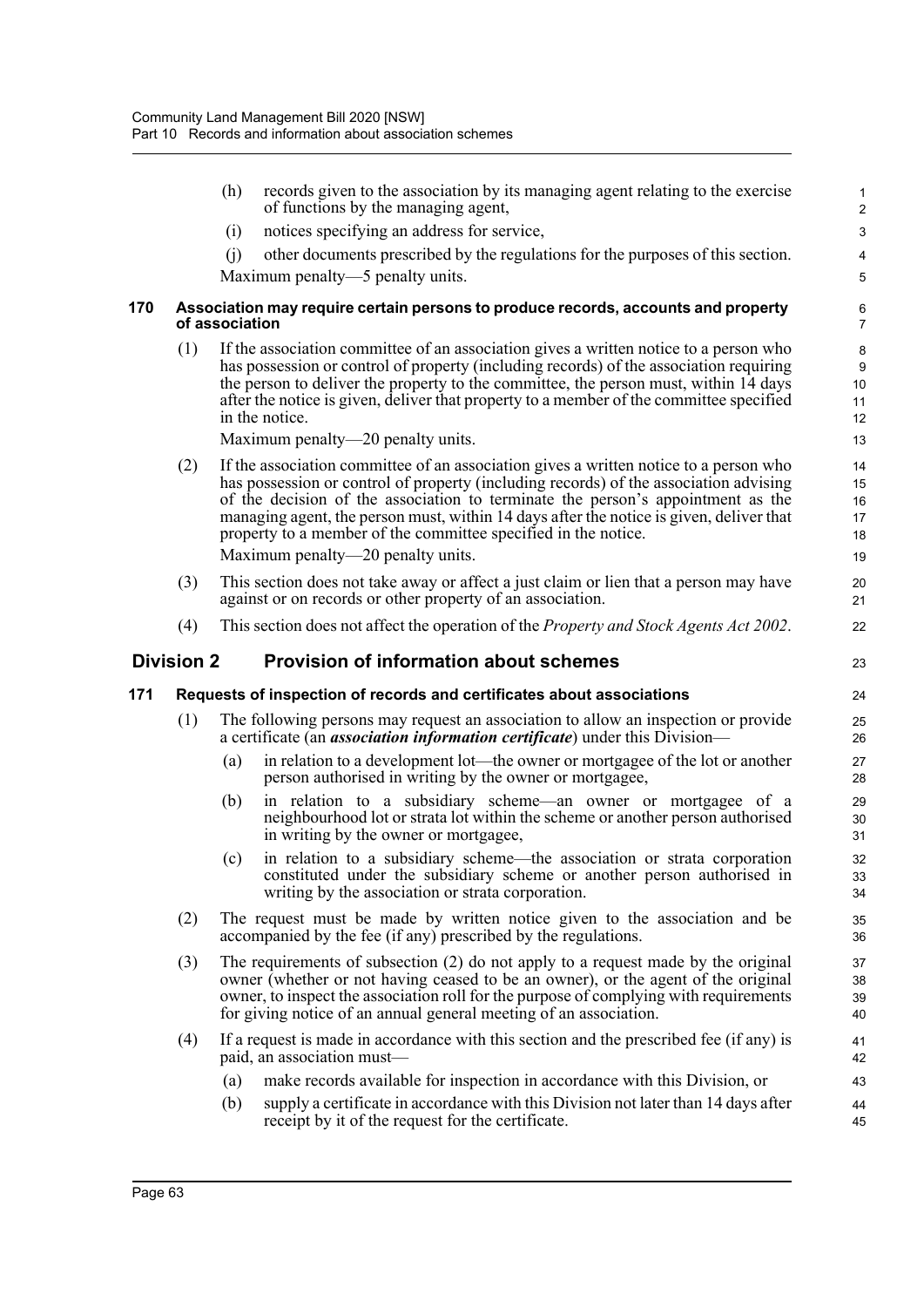Maximum penalty—5 penalty units.

|     |     |     | Maximum penalty—5 penalty units.                                                                                                                                                                                                                                                                           | $\mathbf{1}$                      |
|-----|-----|-----|------------------------------------------------------------------------------------------------------------------------------------------------------------------------------------------------------------------------------------------------------------------------------------------------------------|-----------------------------------|
|     | (5) |     | If a request is made to an association by the Secretary that records be made available<br>for inspection or for an association certificate in order to assist the Secretary in the<br>exercise of the Secretary's functions, the association must, without charge—                                         | $\sqrt{2}$<br>3<br>$\overline{4}$ |
|     |     | (a) | make records available for inspection by the Secretary in accordance with this<br>Division, or                                                                                                                                                                                                             | 5<br>$\,6\,$                      |
|     |     | (b) | supply the Secretary with a certificate in accordance with this Division.<br>Maximum penalty—5 penalty units.                                                                                                                                                                                              | $\overline{7}$<br>8               |
|     | (6) |     | Despite any other provision of this section, a neighbourhood association must not<br>make available for inspection any record that would disclose how an owner of a<br>neighbourhood lot voted in a secret ballot unless the neighbourhood association is<br>directed to do so by the Tribunal or a court. | 9<br>10<br>11<br>12               |
| 172 |     |     | <b>Inspection of records</b>                                                                                                                                                                                                                                                                               | 13                                |
|     |     |     | An association must make the following items available for inspection by a person<br>who makes a request in accordance with this Division—                                                                                                                                                                 | 14<br>15                          |
|     |     | (a) | the association roll kept by the association,                                                                                                                                                                                                                                                              | 16                                |
|     |     | (b) | the management statement for the association,                                                                                                                                                                                                                                                              | 17                                |
|     |     | (c) | an applicable development contract,                                                                                                                                                                                                                                                                        | 18                                |
|     |     | (d) | any other records or documents required to be kept under this Part,                                                                                                                                                                                                                                        | 19                                |
|     |     | (e) | the plans, specifications, certificates, diagrams, policies of insurance and other<br>documents required to be delivered to the association by the original owner at<br>the first annual general meeting,                                                                                                  | 20<br>21<br>22                    |
|     |     | (f) | if it is in its custody or under its control—the certificate of title for the<br>association property,                                                                                                                                                                                                     | 23<br>24                          |
|     |     | (g) | the last financial statements prepared,                                                                                                                                                                                                                                                                    | 25                                |
|     |     | (h) | every current policy of insurance taken out by the association and the receipt<br>for the premium last paid for each policy,                                                                                                                                                                               | 26<br>27                          |
|     |     | (i) | in the case of a precinct association or a neighbourhood association— records<br>provided by the association of which it is a member,                                                                                                                                                                      | 28<br>29                          |
|     |     | (j) | if a managing agent has been appointed, a copy of the instrument of<br>appointment,                                                                                                                                                                                                                        | 30<br>31                          |
|     |     | (k) | any other record or document in the custody or under the control of the<br>association,                                                                                                                                                                                                                    | 32<br>33                          |
|     |     | (1) | if the duties of the association under this subsection have been delegated to a<br>managing agent—any other records (including records of the managing agent)<br>relating to the scheme that are prescribed by the regulations,                                                                            | 34<br>35<br>36                    |
|     |     | (m) | if a facilities manager agreement is in force or has been entered into but has<br>not yet commenced—a copy of the facilities manager agreement,                                                                                                                                                            | 37<br>38                          |
|     |     | (n) | if the request is made within 5 years after the end of the initial period—<br>particulars of any orders made under section 28 and copies of related contracts<br>or other documents.                                                                                                                       | 39<br>40<br>41                    |
| 173 |     |     | Inspection of association documents                                                                                                                                                                                                                                                                        | 42                                |
|     | (1) |     | An inspection under this Division is to take place at the time and place, or by the<br>means, agreed on and, failing agreement, at the parcel at a time, and on a date, or by<br>the means, fixed by the association under this section.                                                                   | 43<br>44<br>45                    |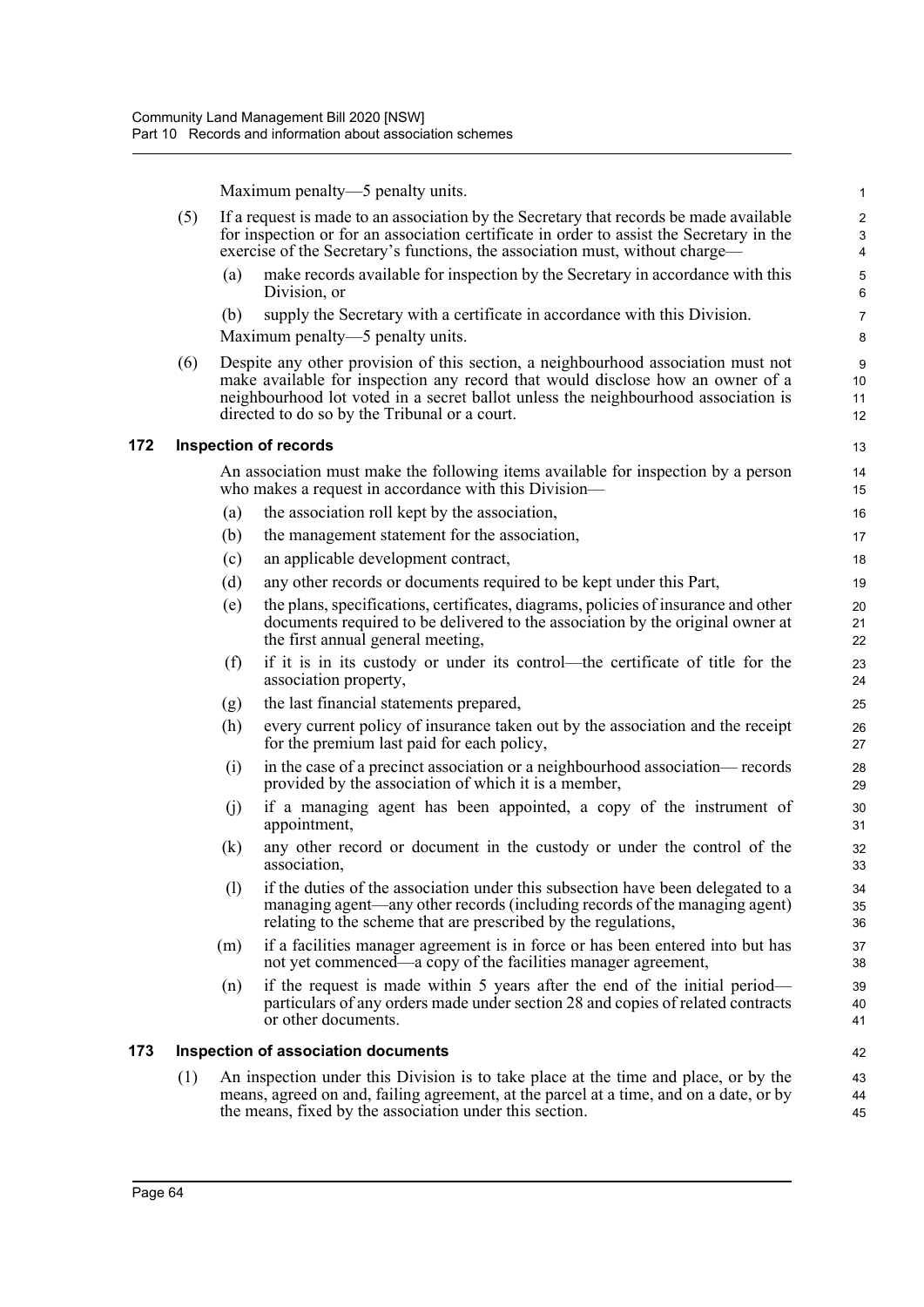|     | (2) |     | If an applicant and the association fail to reach an agreement within 3 days after the<br>association receives the application, the association must immediately give the<br>applicant a written notice fixing a specified time (between 9 am and 8 pm) on a<br>specified date (not later than 10 days after the association receives the application),<br>or a specified means, for the inspection to take place. | 1<br>$\boldsymbol{2}$<br>$\mathbf{3}$<br>4<br>5 |
|-----|-----|-----|--------------------------------------------------------------------------------------------------------------------------------------------------------------------------------------------------------------------------------------------------------------------------------------------------------------------------------------------------------------------------------------------------------------------|-------------------------------------------------|
|     | (3) |     | The means for inspecting documents may be in person or through electronic access<br>to the documents or other means agreed on or fixed under this section.                                                                                                                                                                                                                                                         | 6<br>$\overline{7}$                             |
|     | (4) |     | A person entitled to inspect a document may take extracts from, or make a copy of,<br>the document but must not, without the consent of the association, remove the<br>document from the custody of the association.                                                                                                                                                                                               | 8<br>9<br>10                                    |
| 174 |     |     | Certificate by association as to financial and other matters relating to lot                                                                                                                                                                                                                                                                                                                                       | 11                                              |
|     | (1) |     | Contents of association information certificate                                                                                                                                                                                                                                                                                                                                                                    | 12                                              |
|     |     |     | An association information certificate must specify the following information in<br>relation to the lot or scheme to which the application for the certificate relates—                                                                                                                                                                                                                                            | 13<br>14                                        |
|     |     | (a) | the amount of any regular periodic contributions required to be made to the<br>administrative fund, and the capital works fund, of the association and the<br>periods for which those contributions are payable and any discounts for early<br>payment,                                                                                                                                                            | 15<br>16<br>17<br>18                            |
|     |     | (b) | whether there is an amount unpaid of the contributions and, if so, the amount<br>unpaid,                                                                                                                                                                                                                                                                                                                           | 19<br>20                                        |
|     |     | (c) | the date on which a regular periodic contribution to the administrative fund,<br>and the capital works fund, of the association was levied,                                                                                                                                                                                                                                                                        | 21<br>22                                        |
|     |     | (d) | in the case of a precinct association or a neighbourhood association within a<br>community scheme—the particulars referred to in paragraphs $(a)$ , $(b)$ and $(c)$<br>in relation to contributions to the community association and to a precinct<br>association of which it is a member,                                                                                                                         | 23<br>24<br>25<br>26                            |
|     |     | (e) | any unpaid amount levied to meet expenses the association could not at once<br>meet from its administrative fund or its capital works fund and the date on<br>which it was levied,                                                                                                                                                                                                                                 | 27<br>28<br>29                                  |
|     |     | (f) | if the application relates to a development lot, neighbourhood lot or strata lot<br>to which is attached the use of restricted property—any amount unpaid by the<br>owner in relation to that use,                                                                                                                                                                                                                 | 30<br>31<br>32                                  |
|     |     | (g) | any unpaid amount levied as provided by the order of a court for payment of<br>costs by the association and the date on which it was levied,                                                                                                                                                                                                                                                                       | 33<br>34                                        |
|     |     | (h) | if the application relates to a development lot or a neighbourhood lot—the<br>amount of any debt recoverable from the owner of the lot in respect of work<br>done by the association on, or in relation to, the lot,                                                                                                                                                                                               | 35<br>36<br>37                                  |
|     |     | (i) | the amount and rate of interest payable in relation to an unpaid contribution<br>referred to in this section,                                                                                                                                                                                                                                                                                                      | 38<br>39                                        |
|     |     | (i) | other information required to complete the form of the certificate.                                                                                                                                                                                                                                                                                                                                                | 40                                              |
|     | (2) |     | Information relating to management of association to be included in association<br>information certificate                                                                                                                                                                                                                                                                                                         | 41<br>42                                        |
|     |     |     | The association information certificate must state, as at the date of the certificate, the<br>name and address of each member of the association committee and the name and<br>address of any managing agent appointed under this Act for the scheme.                                                                                                                                                              | 43<br>44<br>45                                  |
|     | (3) |     | Form of association information certificate                                                                                                                                                                                                                                                                                                                                                                        | 46                                              |
|     |     |     | The association information certificate must be in the form approved by the<br>Secretary.                                                                                                                                                                                                                                                                                                                          | 47<br>48                                        |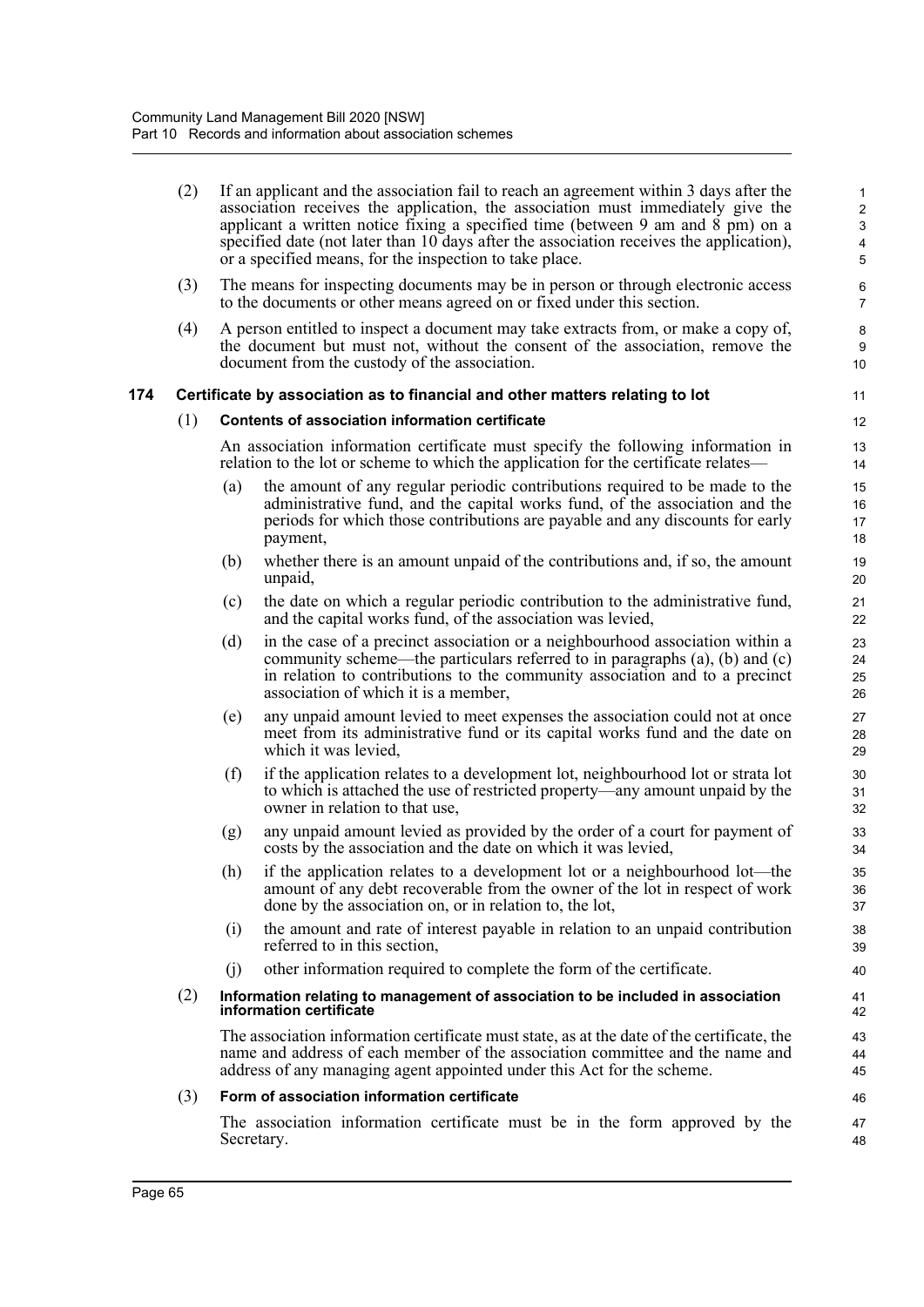## **175 Association information certificate is evidence of matters stated in it** An association information certificate is conclusive evidence, as at the date of the

certificate, of the matters stated in it in favour of a person (whether or not the applicant for the certificate or a person referred to in the certificate) taking for valuable consideration an estate or interest in a lot to which the certificate relates.

## **Division 3 Orders about association roll and records**

## **176 Order confirming information for association roll**

- (1) The Tribunal may, on application by an association, owner or other person having or acquiring an estate or interest in a lot, order an association to enter information contained in an association interest notice in the association roll if a person fails to provide the required written confirmation of the notice.
- (2) In making the order, the Tribunal may amend the information in the association interest notice to which the order relates in any manner the Tribunal thinks fit.
- (3) The Tribunal must dismiss an application for an order if the Tribunal considers that the rights of a person would be prejudiced if the order were made.
- (4) A copy of an order under this section given to an association is taken to be an association interest notice given to the association and information entered on an association roll in accordance with the order is taken to have been entered from a notice with any written confirmation required.

## **177 Order to supply information or documents**

- (1) The Tribunal may, on application by a person, order an association, managing agent, officer or former managing agent of an association to supply to the applicant information that the Tribunal considers that the association, managing agent, officer or former managing agent has wrongfully withheld from the applicant and to which the applicant is entitled under this Act.
- (2) The Tribunal may, on application by a person, order an association, managing agent, officer or former managing agent of an association to supply or make available to the applicant a record or document if—
	- (a) the Tribunal considers that the association, managing agent, officer or former managing agent has wrongfully failed to make the record or document available for inspection by the applicant or the applicant's agent, and
	- (b) the applicant is entitled under this Act to inspect the record or document.
- (3) The order may specify the manner in which information is to be supplied or made available.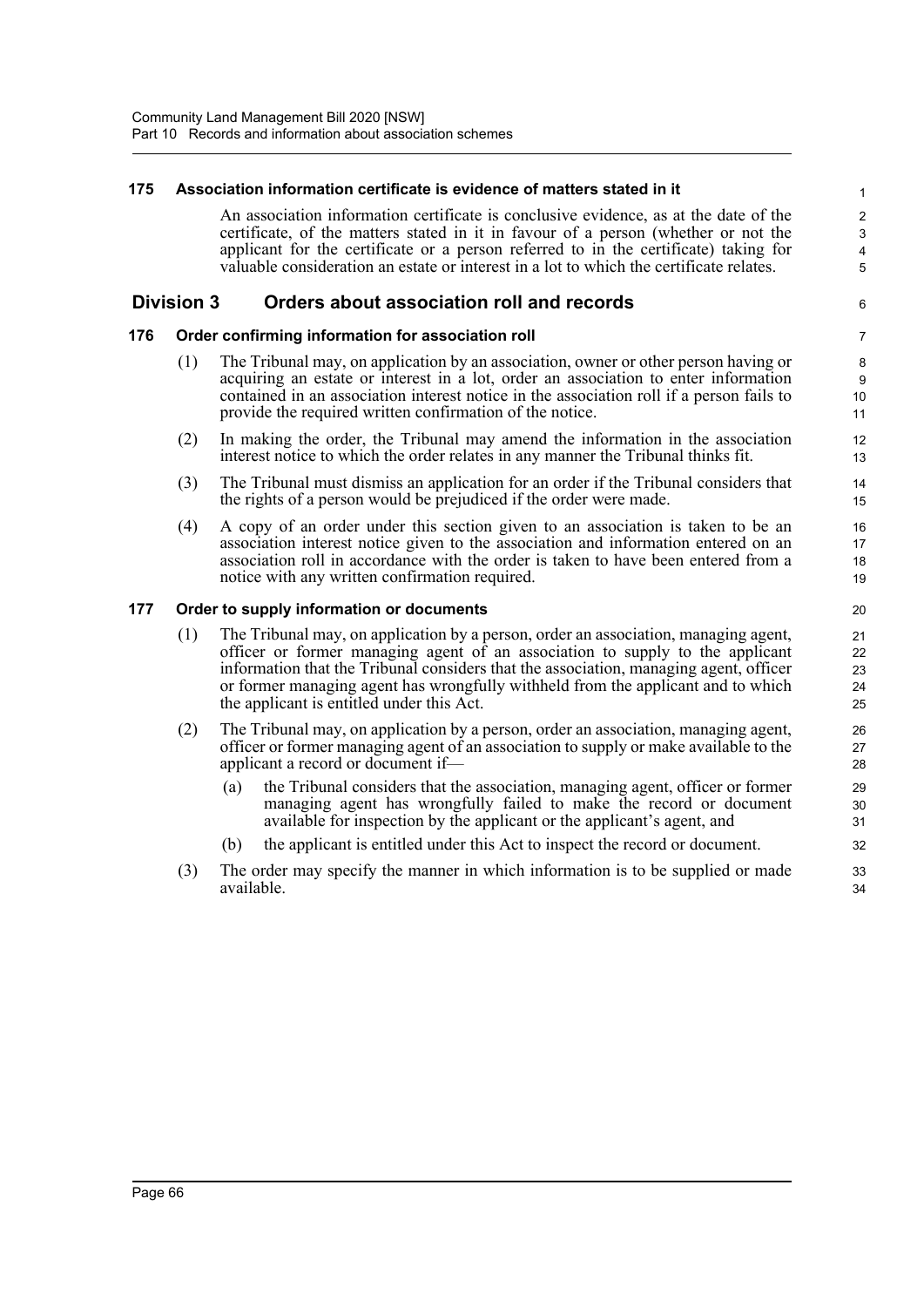# **Part 11 Disputes and Tribunal powers**

## **Division 1 Internal dispute resolution**

## **178 Internal dispute resolution procedures for schemes**

(1) An association may establish, by a means it thinks fit, a voluntary process for resolving disputes between any 1 or more owners of lots in, or members of, the scheme, other interested persons, the association, the association committee, the managing agent and the facilities manager.

1

 $\mathfrak{D}$ 

13

33 34 35

(2) The fact that a person has or has not participated in a voluntary process established by an association, or the fact that a person has done or omitted to do anything in the course of or as a result of a voluntary process established by an association, is not to be considered for the purposes of mediation or other proceedings under this Act and does not prevent mediation occurring, or proceedings being taken, in that case.

## **Division 2 Alternative dispute resolution by Secretary**

**179 Definitions**

In this Part—

*mediation* means a structured negotiation process in which the mediator, as a neutral and independent party, assists the parties to a dispute to achieve their own resolution of the dispute.

*mediation session* means a meeting arranged for the mediation of a matter under this Part and, for the purposes of the provisions of this Division relating to privilege, disclosure and admissibility, includes steps taken in the course of arranging or following-up a session.

*mediator* means the Secretary or a person approved by the Secretary in writing to be a mediator for the purposes of this Division.

## **180 Matters that may be subject to mediation**

- (1) A person may apply to the Secretary for mediation of a matter for which an order may be sought from the Tribunal under this Act.
- (2) On receipt of an application for mediation, the Secretary must, if the Secretary thinks the circumstances of the case are appropriate, arrange for mediation in accordance with the regulations.
- (3) The Secretary may dismiss an application for mediation if the Secretary believes that the application is frivolous, vexatious, misconceived or lacking in substance.

## **181 Representation of parties**

A party to a dispute is not entitled to be represented by another person at a mediation session under this Division unless all the other parties consent to the representation.

#### **182 Privilege**

- (1) The same privilege with respect to defamation as exists with respect to judicial proceedings and a document produced in judicial proceedings exists with respect to—
	- (a) a mediation session, or
	- (b) a document or other material sent to, or produced at an office of, the Secretary for the purpose of enabling a mediation session to be arranged.
- (2) The privilege conferred only extends to a publication made—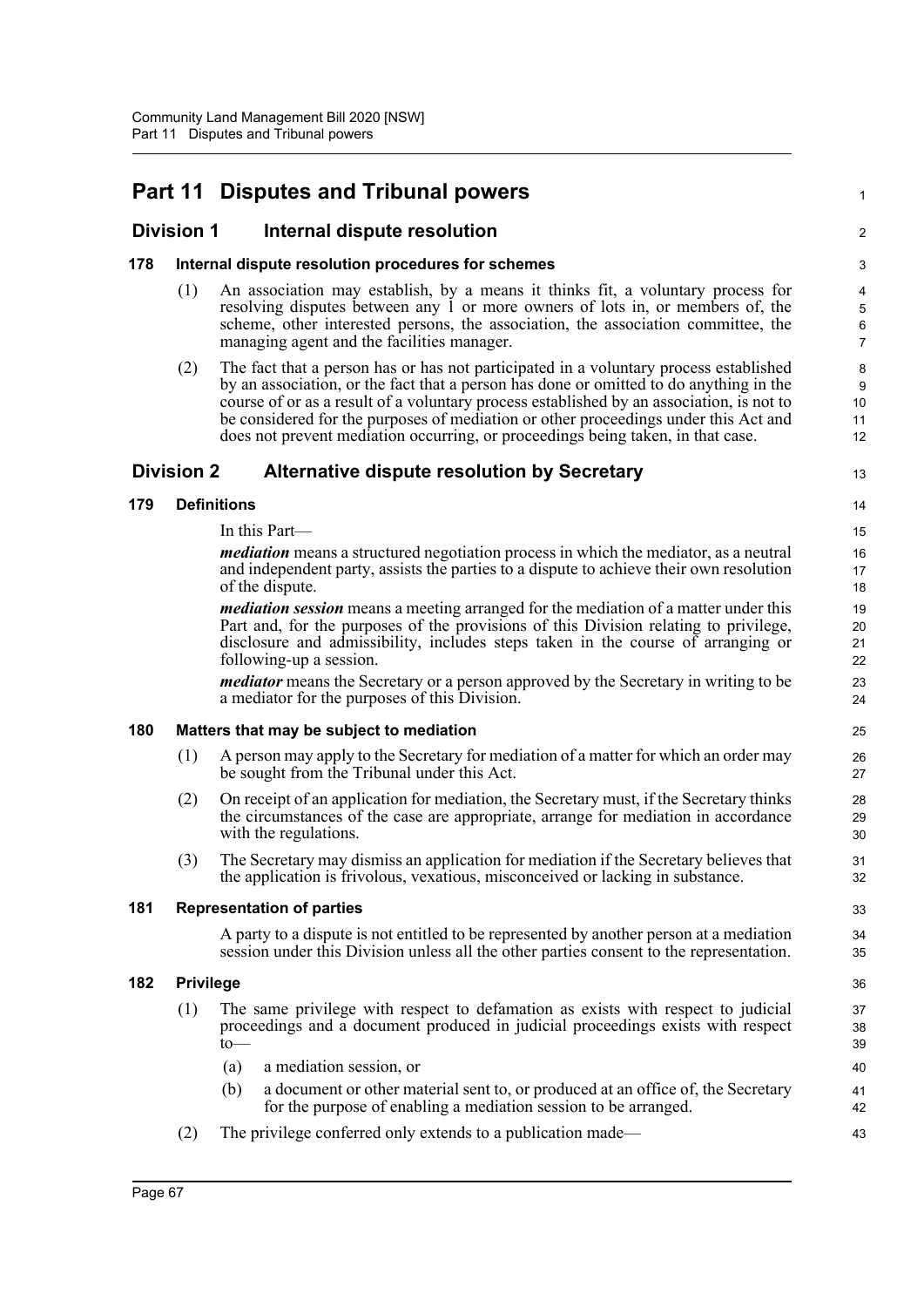|     |                   | (a)                    | at a mediation session, or                                                                                                                                                                                                                                                                                                                                                                   | 1                          |
|-----|-------------------|------------------------|----------------------------------------------------------------------------------------------------------------------------------------------------------------------------------------------------------------------------------------------------------------------------------------------------------------------------------------------------------------------------------------------|----------------------------|
|     |                   | (b)                    | as provided by subsection $(1)(b)$ , or                                                                                                                                                                                                                                                                                                                                                      | $\sqrt{2}$                 |
|     |                   | (c)                    | as a disclosure permitted by this Division.                                                                                                                                                                                                                                                                                                                                                  | 3                          |
| 183 |                   |                        | Evidence of mediation sessions not admissible                                                                                                                                                                                                                                                                                                                                                | 4                          |
|     | (1)               |                        | Evidence of anything said or of an admission made in a mediation session is not<br>admissible in proceedings before a court, tribunal or body.                                                                                                                                                                                                                                               | 5<br>$\,6\,$               |
|     | (2)               |                        | A document prepared for the purposes of, or in the course of, or as a result of, a<br>mediation session, or a copy of the document, is not admissible in evidence in<br>proceedings before a court, tribunal or body.                                                                                                                                                                        | $\overline{7}$<br>8<br>9   |
|     | (3)               |                        | This section does not apply to evidence or a document-                                                                                                                                                                                                                                                                                                                                       | 10                         |
|     |                   | (a)                    | if the persons in attendance at, or identified during, the mediation session and,<br>in the case of a document, all persons identified in the document, consent to<br>the admission of the evidence or document, or                                                                                                                                                                          | 11<br>12<br>13             |
|     |                   | (b)                    | in proceedings instituted with respect to an act or omission in connection with<br>which a disclosure has been made under this Division on the ground specified<br>in section $184(c)$ .                                                                                                                                                                                                     | 14<br>15<br>16             |
| 184 |                   | <b>Confidentiality</b> |                                                                                                                                                                                                                                                                                                                                                                                              | 17                         |
|     |                   |                        | A mediator may disclose information obtained in connection with the administration<br>or execution of this Division only in 1 or more of the following circumstances—                                                                                                                                                                                                                        | 18<br>19                   |
|     |                   | (a)                    | with the consent of the person from whom the information was obtained,                                                                                                                                                                                                                                                                                                                       | 20                         |
|     |                   | (b)                    | in connection with the administration or execution of this Division,                                                                                                                                                                                                                                                                                                                         | 21                         |
|     |                   | (c)                    | if there are reasonable grounds to believe that the disclosure is necessary to<br>prevent or minimise the danger of injury to a person or damage to property,                                                                                                                                                                                                                                | 22<br>23                   |
|     |                   | (d)                    | if the disclosure is reasonably required for the purpose of referring a party or<br>parties to a mediation session to a person, agency, organisation or other body<br>and the disclosure is made with the consent of the parties to the mediation<br>session for the purpose of aiding in the resolution of a dispute between those<br>parties or assisting the parties in any other manner, | 24<br>25<br>26<br>27<br>28 |
|     |                   | (e)                    | in accordance with a requirement imposed by or under a law of the State (other<br>than a requirement imposed by a subpoena or other compulsory process) or the<br>Commonwealth.                                                                                                                                                                                                              | 29<br>30<br>31             |
| 185 |                   |                        | <b>Exoneration from liability for mediators</b>                                                                                                                                                                                                                                                                                                                                              | 32                         |
|     |                   |                        | No matter or thing done or omitted to be done by a mediator subjects the mediator to<br>any action, liability, claim or demand if the matter or thing was done or omitted to be<br>done in good faith for the purposes of a mediation session under this Division.                                                                                                                           | 33<br>34<br>35             |
| 186 |                   |                        | Effect of Division on other agreements or arrangements                                                                                                                                                                                                                                                                                                                                       | 36                         |
|     |                   |                        | This Division does not affect the enforceability of other agreements or arrangements<br>that may be made, whether or not arising out of a mediation session, in relation to the<br>matters the subject of a mediation session.                                                                                                                                                               | 37<br>38<br>39             |
|     | <b>Division 3</b> |                        | <b>Procedures for applications to Tribunal</b>                                                                                                                                                                                                                                                                                                                                               | 40                         |
| 187 |                   |                        | <b>Interested persons</b>                                                                                                                                                                                                                                                                                                                                                                    | 41                         |
|     |                   |                        | The following persons are <i>interested persons</i> for the purpose of making an<br>application to the Tribunal under this Act—                                                                                                                                                                                                                                                              | 42<br>43                   |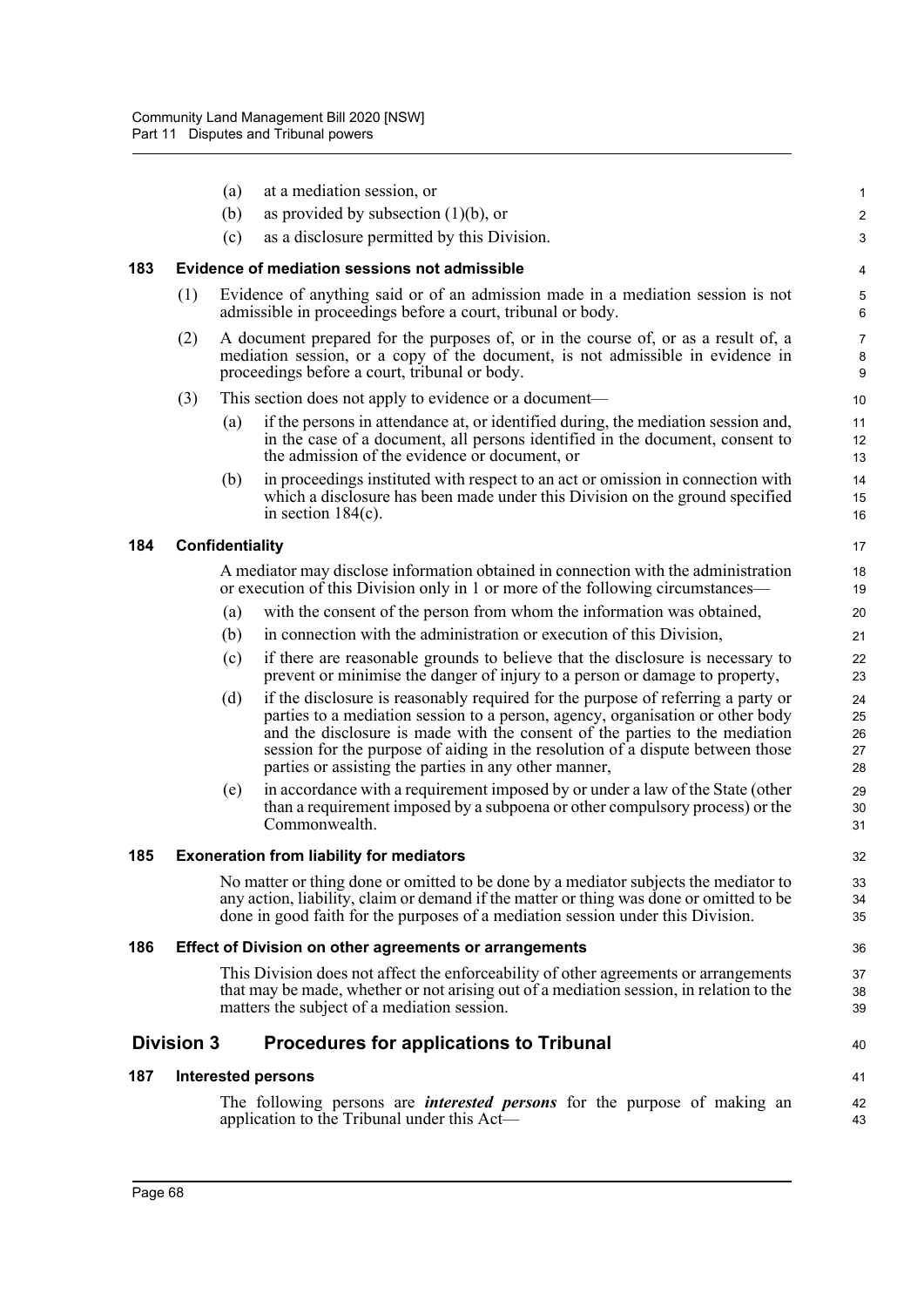|     |                   | (a)        | an association or a strata corporation,                                                                                                                                                                                                 | $\mathbf{1}$        |
|-----|-------------------|------------|-----------------------------------------------------------------------------------------------------------------------------------------------------------------------------------------------------------------------------------------|---------------------|
|     |                   | (b)        | an officer of an association or strata corporation,                                                                                                                                                                                     | $\sqrt{2}$          |
|     |                   | (c)        | a managing agent,                                                                                                                                                                                                                       | 3                   |
|     |                   | (d)        | an owner of a development lot, neighbourhood lot or strata lot, a person having<br>an estate or interest in a development lot, neighbourhood lot or strata lot or an<br>occupier of a development lot, neighbourhood lot or strata lot. | $\pmb{4}$<br>5<br>6 |
| 188 |                   |            | Certain applications cannot be accepted without prior mediation                                                                                                                                                                         | $\overline{7}$      |
|     | (1)               | $unless$ — | A registrar must not accept an application made to the Tribunal under this Act                                                                                                                                                          | 8<br>9              |
|     |                   | (a)        | mediation by the Secretary under Division 2 or otherwise has been attempted<br>but was not successful, or                                                                                                                               | $10\,$<br>11        |
|     |                   | (b)        | a party refused to participate in the mediation, or                                                                                                                                                                                     | 12                  |
|     |                   | (c)        | the registrar considers that mediation is unnecessary or inappropriate in the<br>circumstances.                                                                                                                                         | 13<br>14            |
|     | (2)               |            | The registrar must inform an applicant that the applicant should arrange for<br>mediation if the registrar rejects an application under this section.                                                                                   | 15<br>16            |
|     | (3)               |            | The applicant may arrange for mediation under Division 2 or otherwise.                                                                                                                                                                  | 17                  |
|     | (4)               |            | This section does not apply to applications for the following orders—                                                                                                                                                                   | 18                  |
|     |                   | (a)        | an order to appoint, or requiring the appointment of, a managing agent,                                                                                                                                                                 | 19                  |
|     |                   | (b)        | an order varying or revoking an order that varies or revokes another order by<br>the Tribunal,                                                                                                                                          | 20<br>21            |
|     |                   | (c)        | an order with respect to waiving, varying or extinguishing a restriction relating<br>to the initial period,                                                                                                                             | 22<br>23            |
|     |                   | (d)        | an order allocating unit entitlements,                                                                                                                                                                                                  | 24                  |
|     |                   | (e)        | an order with respect to access to a lot by the association to inspect or repair<br>association property,                                                                                                                               | 25<br>26            |
|     |                   | (f)        | an order seeking provision of records to an association by a former managing<br>agent,                                                                                                                                                  | 27<br>28            |
|     |                   | (g)        | an order with respect to the inspection of records of an association,                                                                                                                                                                   | 29                  |
|     |                   | (h)        | an order imposing a monetary penalty and any associated order as to the<br>payment of costs.                                                                                                                                            | 30<br>31            |
| 189 |                   |            | Notice of applications to Tribunal                                                                                                                                                                                                      | 32                  |
|     | (1)               |            | The registrar must give the named parties to the application and the relevant<br>association a copy of an application for an order, but not if the application is for an<br>order imposing a monetary penalty.                          | 33<br>34<br>35      |
|     | (2)               |            | The association must immediately serve a copy of the application on each member<br>of the association other than a member who is a named party to the application.                                                                      | 36<br>37            |
|     | <b>Division 4</b> |            | Orders that may be made by Tribunal                                                                                                                                                                                                     | 38                  |
| 190 |                   |            | <b>General order-making power of Tribunal</b>                                                                                                                                                                                           | 39                  |
|     |                   |            | The Tribunal may, in proceedings before it under this Act, make 1 or more of the<br>following orders or other decisions-                                                                                                                | 40<br>41            |
|     |                   | (a)        | an order or decision that provides for any ancillary or consequential matter the<br>Tribunal thinks appropriate,                                                                                                                        | 42<br>43            |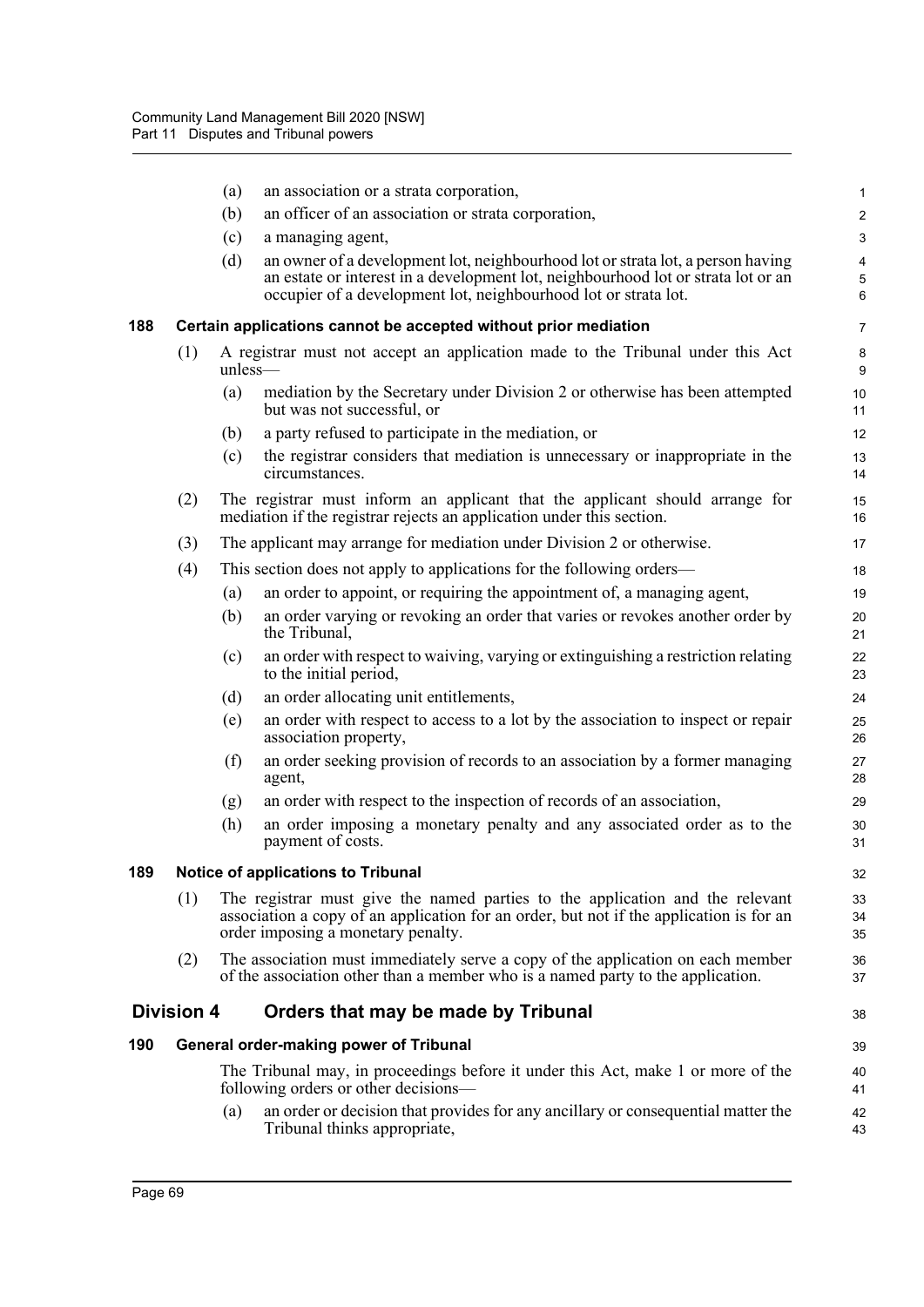|     |     | (b)            | an interlocutory decision within the meaning of the Civil and Administrative<br>Tribunal Act 2013.                                                                                                                                          | 1<br>$\overline{2}$ |
|-----|-----|----------------|---------------------------------------------------------------------------------------------------------------------------------------------------------------------------------------------------------------------------------------------|---------------------|
| 191 |     |                | Agreements and arrangements arising from mediation sessions                                                                                                                                                                                 | 3                   |
|     | (1) |                | The Tribunal may make orders to give effect to an agreement or arrangement arising<br>out of a mediation session.                                                                                                                           | 4<br>5              |
|     | (2) |                | An order may be made whether or not the mediation was carried out in accordance<br>with this Part or by a mediator within the meaning of this Part.                                                                                         | 6<br>$\overline{7}$ |
|     | (3) |                | Without limiting subsection (1), the Tribunal may make an order that gives effect to<br>the terms of a written agreement signed during a mediation session by persons who<br>were parties to the mediation.                                 | 8<br>9<br>10        |
|     | (4) |                | A mediator may request the registrar to refer a matter to the Tribunal for the making<br>of an order under this section, but only with the consent of the parties to the<br>mediation.                                                      | 11<br>12<br>13      |
|     | (5) |                | This Part does not affect the enforceability of other agreements or arrangements that<br>may be made, whether or not arising out of a mediation session, in relation to the<br>matters the subject of a mediation session.                  | 14<br>15<br>16      |
| 192 |     | Interim orders |                                                                                                                                                                                                                                             | 17                  |
|     | (1) |                | If an applicant for an order by the Tribunal under this Act requests the making of an<br>interim order and the Tribunal is satisfied on reasonable grounds that urgent<br>considerations justify the making of the order, the Tribunal may— | 18<br>19<br>20      |
|     |     | (a)            | make an interim order in the form of any order that could otherwise be made<br>by the Tribunal, and                                                                                                                                         | 21<br>22            |
|     |     | (b)            | renew the interim order by giving notice that the order is renewed if a request<br>for its renewal is made not later than 3 months after the order was made.                                                                                | 23<br>24            |
|     | (2) |                | The Tribunal may revoke an interim order, or a renewal of an order.                                                                                                                                                                         | 25                  |
|     | (3) |                | The Tribunal must give notice that the order has been revoked.                                                                                                                                                                              | 26                  |
|     | (4) |                | A person must not in, or in connection with, a request for an interim order or for the<br>renewal of an interim order make a statement that the person knows is false or<br>misleading in a material respect.                               | 27<br>28<br>29      |
|     |     |                | Maximum penalty—5 penalty units.                                                                                                                                                                                                            | 30                  |
|     | (5) |                | An interim order may be made or renewed even if—                                                                                                                                                                                            | 31                  |
|     |     | (a)            | since receipt of the application, any procedure under this Act has not been<br>followed or a function of the Tribunal has not been exercised in relation to the<br>application, or                                                          | 32<br>33<br>34      |
|     |     | (b)            | the time, or extended time, for making written submissions on the application<br>has not expired, or                                                                                                                                        | 35<br>36            |
|     |     | (c)            | a right of appearance or representation has not been exercised.                                                                                                                                                                             | 37                  |
|     | (6) |                | An interim order continues in force until-                                                                                                                                                                                                  | 38                  |
|     |     | (a)            | the end of the period of 3 months that commenced with the making of the order<br>or an earlier date specified in the order, or                                                                                                              | 39<br>40            |
|     |     | (b)            | if application is duly made for its renewal—until the renewal is granted or<br>refused, or                                                                                                                                                  | 41<br>42            |
|     |     | (c)            | if it is renewed—the end of the period of 6 months that commenced with the                                                                                                                                                                  | 43                  |

**192**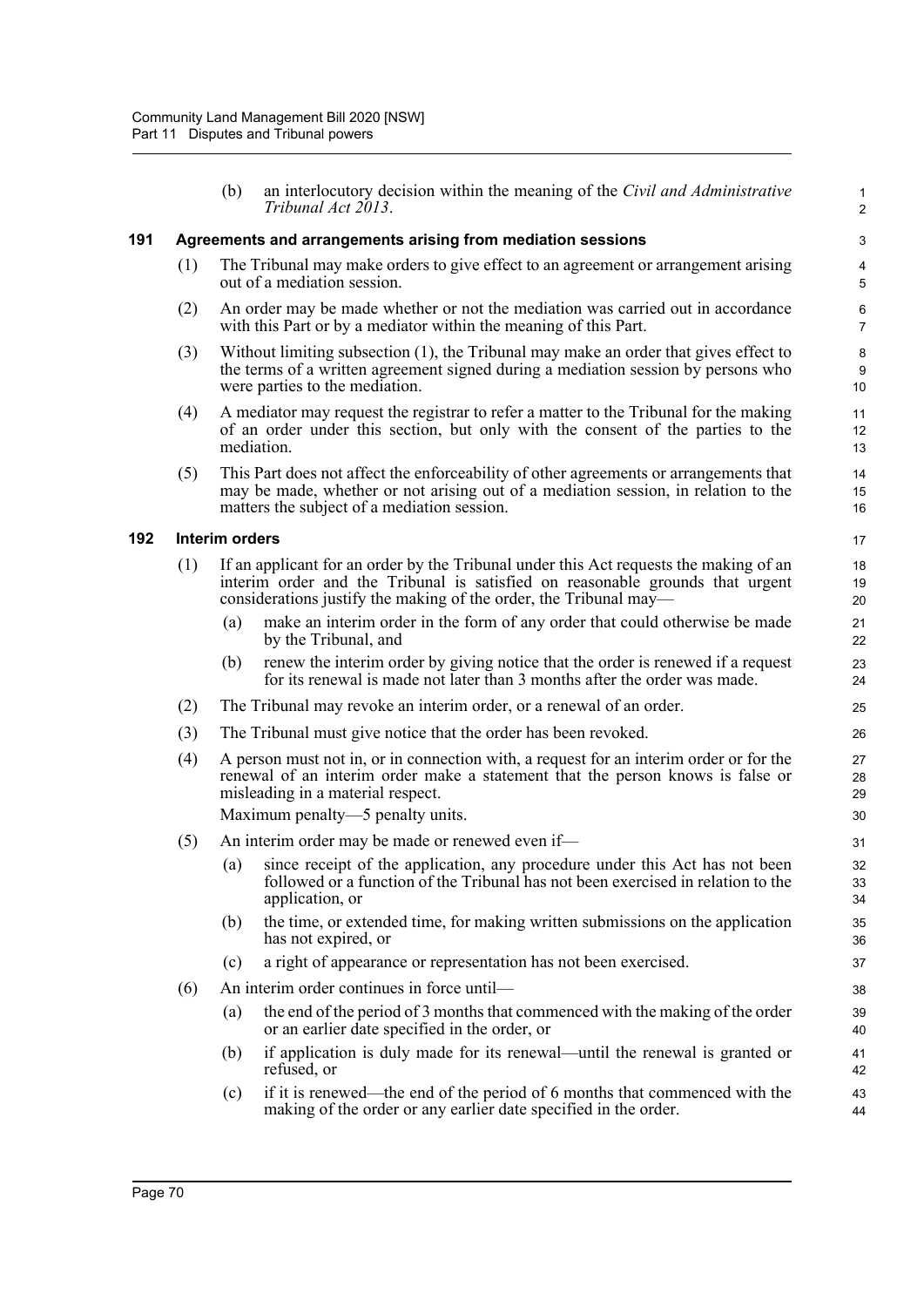|     | (7) |                                                 | Subsection (6) does not apply if the order is revoked by the Tribunal or the<br>application is determined in accordance with another provision of this Act.                                                                                                                                                                                                                                                                                                                                            | 1<br>$\overline{c}$              |  |  |  |
|-----|-----|-------------------------------------------------|--------------------------------------------------------------------------------------------------------------------------------------------------------------------------------------------------------------------------------------------------------------------------------------------------------------------------------------------------------------------------------------------------------------------------------------------------------------------------------------------------------|----------------------------------|--|--|--|
| 193 |     | Orders to settle disputes or rectify complaints |                                                                                                                                                                                                                                                                                                                                                                                                                                                                                                        |                                  |  |  |  |
|     | (1) | Orders relating to complaints and disputes      |                                                                                                                                                                                                                                                                                                                                                                                                                                                                                                        |                                  |  |  |  |
|     |     |                                                 | The Tribunal may, on application by an interested person, make an order to settle a<br>complaint or dispute about any of the following—                                                                                                                                                                                                                                                                                                                                                                | 5<br>6                           |  |  |  |
|     |     | (a)                                             | the operation, administration or management of a scheme under this Act,                                                                                                                                                                                                                                                                                                                                                                                                                                | $\overline{7}$                   |  |  |  |
|     |     | (b)                                             | an agreement authorised or required to be entered into under this Act,                                                                                                                                                                                                                                                                                                                                                                                                                                 | 8                                |  |  |  |
|     |     | (c)                                             | an agreement appointing a managing agent or a facilities manager,                                                                                                                                                                                                                                                                                                                                                                                                                                      | 9                                |  |  |  |
|     |     | (d)                                             | an agreement between the association or strata corporation and an owner,<br>mortgagee or covenant chargee of a lot in a scheme that relates to the scheme<br>or a matter arising under the scheme,                                                                                                                                                                                                                                                                                                     | 10<br>11<br>12                   |  |  |  |
|     |     | (e)                                             | an exercise of, or failure to exercise, a function conferred or imposed by or<br>under this Act or the by-laws of a scheme,                                                                                                                                                                                                                                                                                                                                                                            | 13<br>14                         |  |  |  |
|     |     | (f)                                             | an exercise of, or failure to exercise, a function conferred or imposed on an<br>association or strata corporation under another Act.                                                                                                                                                                                                                                                                                                                                                                  | 15<br>16                         |  |  |  |
|     | (2) |                                                 | <b>Failure to exercise a function</b>                                                                                                                                                                                                                                                                                                                                                                                                                                                                  | 17                               |  |  |  |
|     |     |                                                 | For the purposes of this section, an association, strata corporation or association<br>committee is taken not to have exercised a function if-                                                                                                                                                                                                                                                                                                                                                         | 18<br>19                         |  |  |  |
|     |     | (a)                                             | it decides not to exercise the function, or                                                                                                                                                                                                                                                                                                                                                                                                                                                            | 20                               |  |  |  |
|     |     | (b)                                             | application is made to it to exercise the function and it fails for 2 months after<br>the making of the application to exercise the function in accordance with the<br>application or to inform the applicant that it has decided not to exercise the<br>function in accordance with the application.                                                                                                                                                                                                  | 21<br>22<br>23<br>24             |  |  |  |
|     | (3) |                                                 | Other proceedings and remedies                                                                                                                                                                                                                                                                                                                                                                                                                                                                         | 25                               |  |  |  |
|     |     |                                                 | A person is not entitled—                                                                                                                                                                                                                                                                                                                                                                                                                                                                              | 26                               |  |  |  |
|     |     | (a)                                             | to commence other proceedings in connection with the settlement of a dispute<br>or complaint the subject of a current application by the person for an order<br>under this section, or                                                                                                                                                                                                                                                                                                                 | 27<br>28<br>29                   |  |  |  |
|     |     | (b)                                             | to make an application for an order under this section if the person has<br>commenced, and not discontinued, proceedings in connection with the<br>settlement of a dispute or complaint the subject of the application.                                                                                                                                                                                                                                                                                | 30<br>31<br>32                   |  |  |  |
|     | (4) |                                                 | Disputes relating to consent to development applications                                                                                                                                                                                                                                                                                                                                                                                                                                               | 33                               |  |  |  |
|     |     |                                                 | The Tribunal must consider the interests of all the owners of lots in a scheme in the<br>use and enjoyment of their lots and the association property or common property in<br>determining whether to make an order relating to a dispute concerning the failure of<br>an association or strata corporation to consent to the making of a development<br>application under the <i>Environmental Planning and Assessment Act 1979</i> relating to<br>association property or common property.           | 34<br>35<br>36<br>37<br>38<br>39 |  |  |  |
|     | (5) |                                                 | <b>Excluded complaints and disputes</b>                                                                                                                                                                                                                                                                                                                                                                                                                                                                | 40                               |  |  |  |
|     |     |                                                 | This section does not apply to a complaint or dispute relating to an agreement that is<br>not an agreement entered into under this Act, or the exercise of, or failure to exercise,<br>a function conferred or imposed by or under any other Act, if another Act confers<br>jurisdiction on another court or tribunal with respect to the subject-matter of the<br>complaint or dispute and the Tribunal has no jurisdiction under a law (other than this<br>Act) with respect to that subject-matter. | 41<br>42<br>43<br>44<br>45<br>46 |  |  |  |
|     |     |                                                 |                                                                                                                                                                                                                                                                                                                                                                                                                                                                                                        |                                  |  |  |  |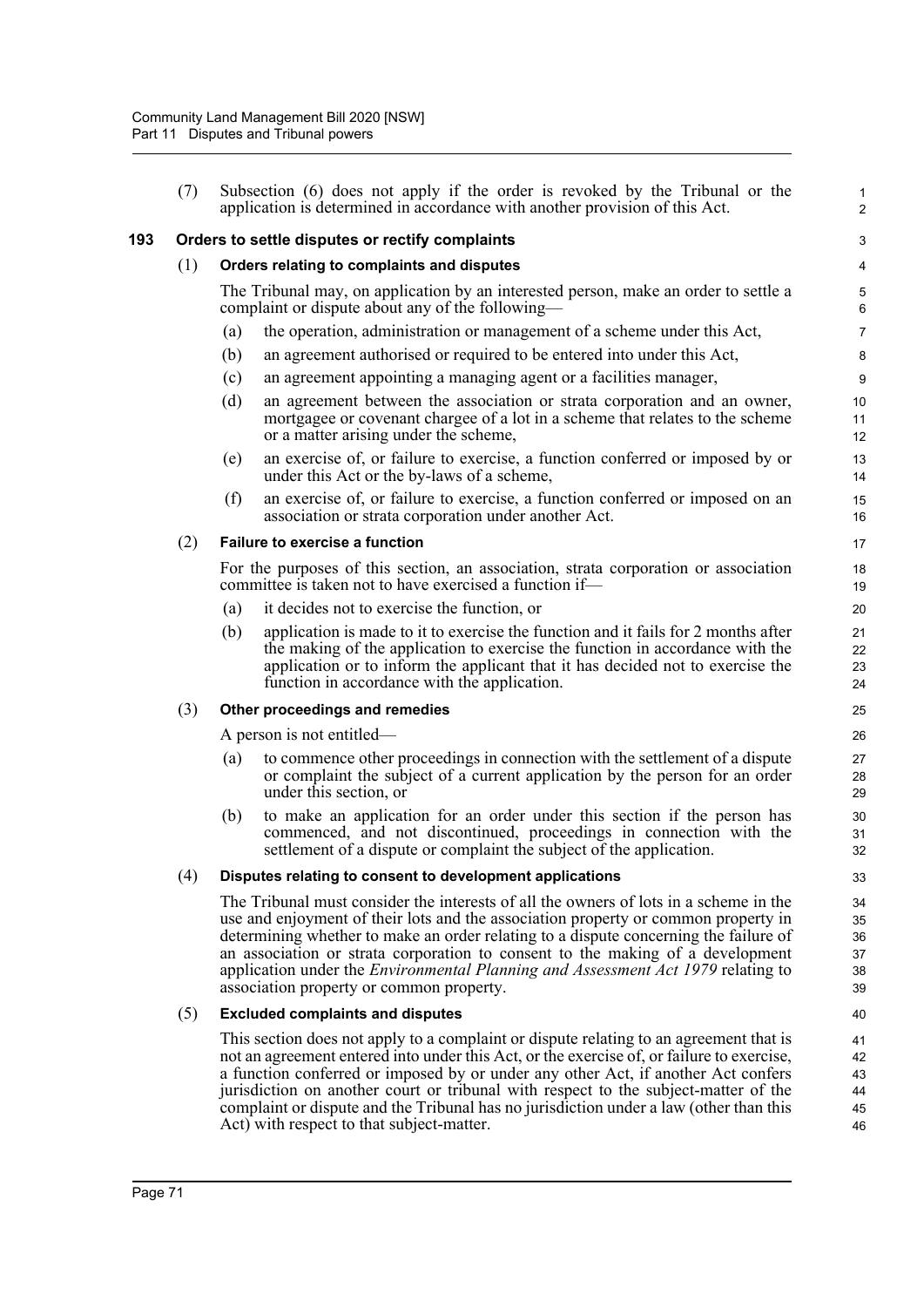(6) This section does not apply to a complaint or dispute relating to a function of, or a failure to exercise a function by, an association or strata corporation if the function may be exercised only in accordance with a unanimous resolution or a special resolution (other than a special resolution relating to association property or common property).

## **194 Order substituting schedule of unit entitlements**

- (1) The Tribunal may, on application, make an order that the schedule of unit entitlements for a community scheme, precinct scheme or neighbourhood scheme be replaced by a schedule based on revaluations made by a qualified valuer if the Tribunal considers that—
	- (a) the initial schedule is based on unreasonable valuations, or
	- (b) the schedule should be reviewed or replaced.
- (2) The Tribunal may, on application, make an order that the schedule of unit entitlements for a neighbourhood scheme be replaced by a schedule based on valuations made by a different qualified valuer if the Tribunal considers that the developer's or subdivider's estimate of proportionate values for a neighbourhood scheme is inaccurate.
- (3) An application for an order under this section may be made by any of the following—
	- (a) an association or a strata corporation within the scheme,
	- (b) the owner of a development lot, a neighbourhood lot or a strata lot within the scheme.

#### (4) In this section—

*qualified valuer* has the same meaning as in the *Community Land Development Act 2020*.

#### **195 Order with respect to restricted property**

- (1) The Tribunal may, on application, make an order prescribing a change to an association property rights by-law or amending the management statement for an association in relation to restricted property if—
	- (a) an association or a strata corporation decides to create, or refuses to create, restricted property, or
	- (b) a consent that is required to the creation of, or a refusal to create, restricted property is not given.
- (2) In determining an application, the Tribunal is to make an order on the basis of what it considers to be the best interests of all the members of the association or strata corporation.
- (3) Without limiting subsection (1), an order may have the effect of revoking so much of a management statement or by-laws as creates restricted property.
- (4) An application for an order under this section may be made by any of the following—
	- (a) the association or strata corporation,
	- (b) the owner of a lot within the scheme under which the association or strata corporation is constituted.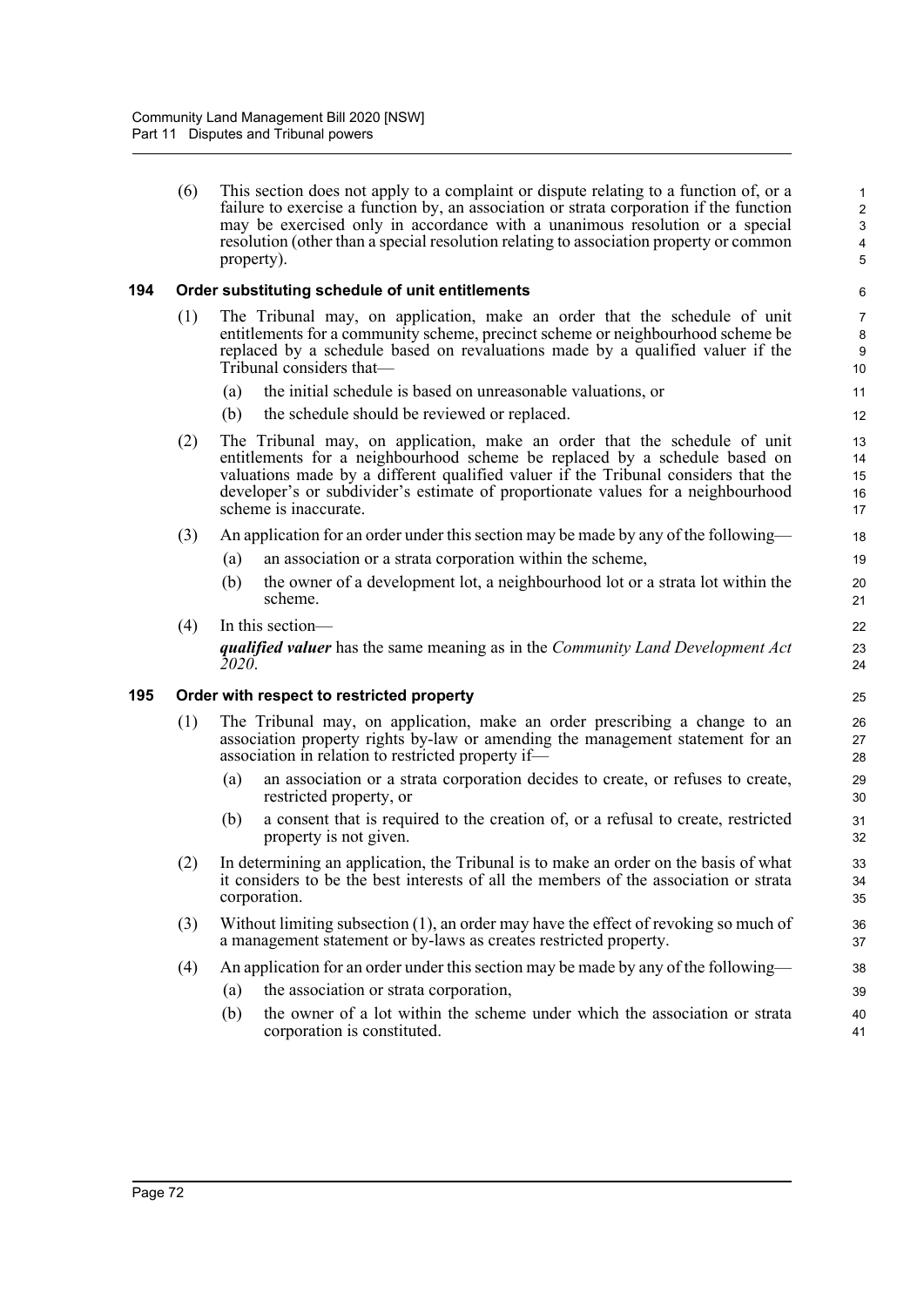| 196 |     |                                                                                                                               | Orders for appointment of managing agent                                                                                                                                                                                                                                                                              | $\mathbf{1}$             |  |  |
|-----|-----|-------------------------------------------------------------------------------------------------------------------------------|-----------------------------------------------------------------------------------------------------------------------------------------------------------------------------------------------------------------------------------------------------------------------------------------------------------------------|--------------------------|--|--|
|     | (1) | Order appointing or requiring the appointment of managing agent to exercise<br>functions of association or strata corporation |                                                                                                                                                                                                                                                                                                                       |                          |  |  |
|     |     |                                                                                                                               | The Tribunal may, on its own motion or on application, make an order appointing a<br>person as a managing agent or requiring an association or strata corporation to<br>appoint a person as a managing agent—                                                                                                         | $\overline{4}$<br>5<br>6 |  |  |
|     |     | (a)                                                                                                                           | to exercise all the functions of an association or strata corporation, or                                                                                                                                                                                                                                             | $\overline{7}$           |  |  |
|     |     | (b)                                                                                                                           | to exercise specified functions of an association or strata corporation, or                                                                                                                                                                                                                                           | 8                        |  |  |
|     |     | (c)                                                                                                                           | to exercise all the functions other than specified functions of an association or<br>strata corporation.                                                                                                                                                                                                              | $\boldsymbol{9}$<br>10   |  |  |
|     | (2) |                                                                                                                               | Order may confer other functions on managing agent                                                                                                                                                                                                                                                                    | 11                       |  |  |
|     |     |                                                                                                                               | The Tribunal may also order, when making an order under this section, that the<br>managing agent is to have and may exercise—                                                                                                                                                                                         | 12<br>13                 |  |  |
|     |     | (a)                                                                                                                           | all the functions of the chairperson, secretary, treasurer or committee of the<br>association or strata corporation, or                                                                                                                                                                                               | 14<br>15                 |  |  |
|     |     | (b)                                                                                                                           | specified functions of the chairperson, secretary, treasurer or committee of the<br>association or strata corporation, or                                                                                                                                                                                             | 16<br>17                 |  |  |
|     |     | (c)                                                                                                                           | all the functions of the chairperson, secretary, treasurer or committee of the<br>association or strata corporation other than specified functions.                                                                                                                                                                   | 18<br>19                 |  |  |
|     | (3) | Circumstances in which order may be made                                                                                      |                                                                                                                                                                                                                                                                                                                       |                          |  |  |
|     |     | The Tribunal may make an order only if satisfied that—                                                                        |                                                                                                                                                                                                                                                                                                                       |                          |  |  |
|     |     | (a)                                                                                                                           | the management of a scheme the subject of an application for an order under<br>this Act or an appeal to the Tribunal is not functioning or is not functioning<br>satisfactorily, or                                                                                                                                   | 22<br>23<br>24           |  |  |
|     |     | (b)                                                                                                                           | an association or strata corporation has failed to comply with a requirement<br>imposed on the association or strata corporation by an order made under this<br>Act, or                                                                                                                                               | 25<br>26<br>27           |  |  |
|     |     | (c)                                                                                                                           | an association or strata corporation has failed to perform 1 or more of its<br>duties, or                                                                                                                                                                                                                             | 28<br>29                 |  |  |
|     |     | (d)                                                                                                                           | an association or strata corporation owes a judgment debt.                                                                                                                                                                                                                                                            | 30                       |  |  |
|     | (4) |                                                                                                                               | Qualifications of person appointed                                                                                                                                                                                                                                                                                    | 31                       |  |  |
|     |     |                                                                                                                               | A person appointed as a managing agent as a consequence of an order made by the<br>Tribunal must-                                                                                                                                                                                                                     | 32<br>33                 |  |  |
|     |     | (a)                                                                                                                           | hold any licence issued under the <i>Property and Stock Agents Act 2002</i> required<br>to be held by a person exercising the functions of a managing agent, and                                                                                                                                                      | 34<br>35                 |  |  |
|     |     | (b)                                                                                                                           | have consented in writing to the appointment, which consent, in the case of a<br>strata managing agent that is a corporation, may be given by the Secretary, an<br>officer of the corporation or another person authorised by the corporation to<br>do so.                                                            | 36<br>37<br>38<br>39     |  |  |
|     | (5) | Terms and conditions of appointment                                                                                           |                                                                                                                                                                                                                                                                                                                       |                          |  |  |
|     |     |                                                                                                                               | A managing agent may be appointed as a consequence of an order under this section<br>on the terms and conditions (including terms and conditions relating to remuneration<br>by the association or strata corporation and the duration of appointment) specified in<br>the order making or directing the appointment. | 41<br>42<br>43<br>44     |  |  |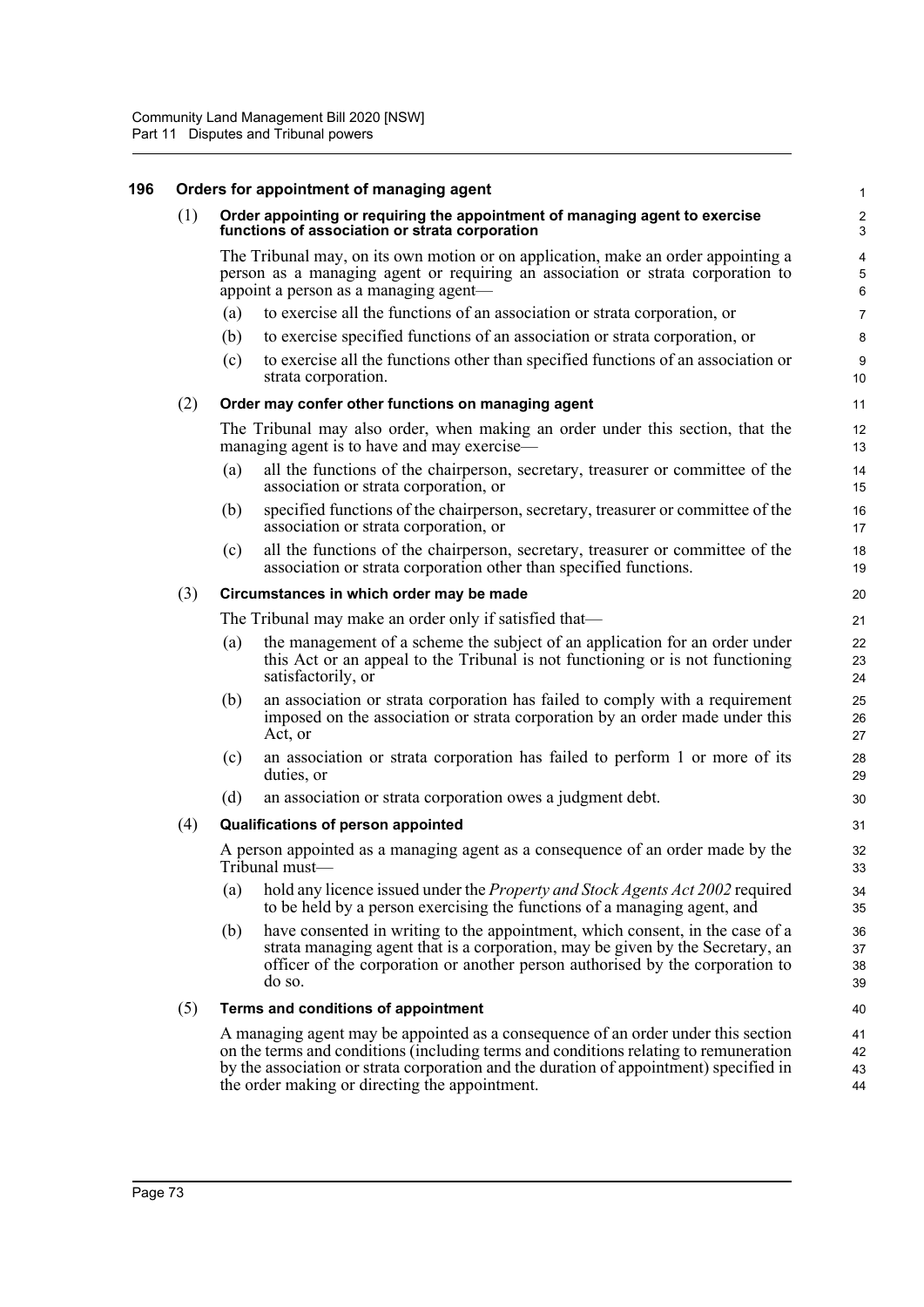#### (6) **Return of documents and other records**

A strata managing agent appointed as a consequence of an order under this section must cause a general meeting of the association to be held not later than 14 days before the end of the agent's appointment and must on or before that meeting make arrangements to return to the association all documents and other records of the association held by the agent.

#### (7) **Revocation of certain appointments**

An order may be revoked or varied on application to the Tribunal and, unless sooner revoked, ceases to have effect at the expiration of the period after its making (not exceeding 2 years) that is specified in the order.

#### (8) **Persons who may make an application**

An application for an order under this section may be made by—

- (a) a person who obtained an order under this Act that imposed a duty on the association or strata corporation or on the committee or an officer of the association or strata corporation and that has not been complied with, or
- (b) a person having an estate or interest in a development lot, neighbourhood lot or strata lot in the scheme concerned, or
- (c) the authority having the benefit of a positive covenant that imposes a duty on the association or strata corporation, or
- (d) a judgment creditor to whom the association or strata corporation owes a judgment debt.

#### **197 Orders relating to association committee and officers**

- (1) The Tribunal may, on its own motion or on application by an interested person, make any of the following orders—
	- (a) an order removing a person from an association committee,
	- (b) an order prohibiting an association committee from determining a specified matter and requiring the matter to be determined by resolution of the association,
	- (c) an order removing 1 or more of the officers of an association from office and from the association committee.
- (2) Without limiting the grounds on which the Tribunal may order the removal from office of a person, the Tribunal may remove a person if it is satisfied that the person has—
	- (a) failed to comply with this Act or the regulations, or the by-laws or management statement of the association scheme, or
	- (b) failed to exercise due care and diligence, or engaged in serious misconduct, while holding the office.

## **Division 5 General provisions relating to Tribunal powers and orders**

## **198 Title to land**

- (1) The Tribunal may determine a question of title to land only for the purpose of deciding a matter under this Act.
- (2) A determination under this section does not have any force or effect except as provided by this Act.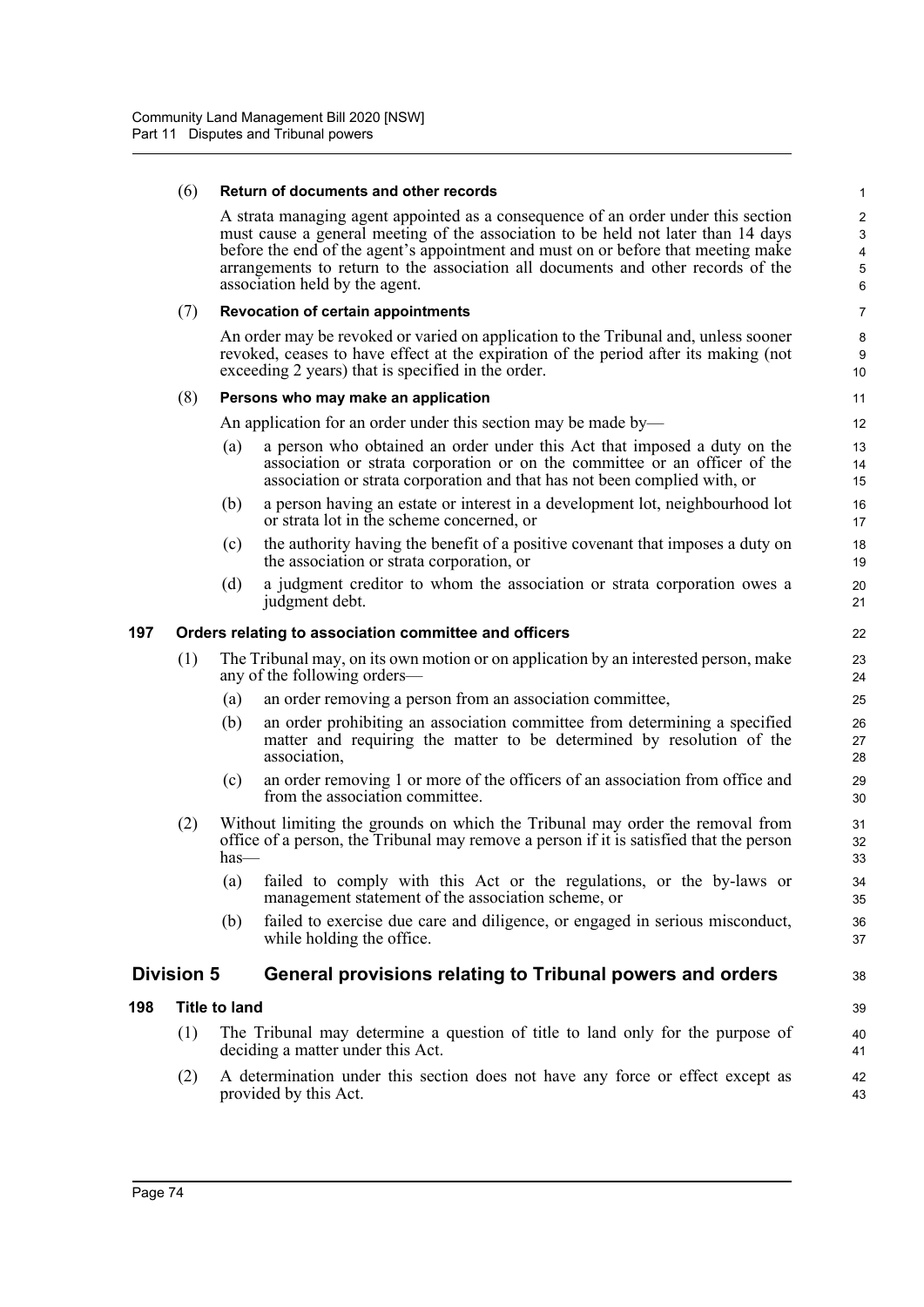| 199 |                                                                 |                                                                                                                                                                                                                                                       | Tribunal may make order of another kind                                                                                                                                                                                                                                                                    | 1                                                         |  |  |  |
|-----|-----------------------------------------------------------------|-------------------------------------------------------------------------------------------------------------------------------------------------------------------------------------------------------------------------------------------------------|------------------------------------------------------------------------------------------------------------------------------------------------------------------------------------------------------------------------------------------------------------------------------------------------------------|-----------------------------------------------------------|--|--|--|
|     |                                                                 |                                                                                                                                                                                                                                                       | The Tribunal may deal with an application for an order under a specified provision<br>of this Act by making an order under a different provision of this Act if it considers<br>it appropriate to do so.                                                                                                   | $\overline{\mathbf{c}}$<br>$\ensuremath{\mathsf{3}}$<br>4 |  |  |  |
| 200 |                                                                 |                                                                                                                                                                                                                                                       | Other matters for which Tribunal may provide                                                                                                                                                                                                                                                               | 5                                                         |  |  |  |
|     | (1)                                                             |                                                                                                                                                                                                                                                       | The Tribunal may order a person the subject of an application for an order to do or<br>refrain from doing a specified act in relation to a scheme.                                                                                                                                                         | 6<br>$\overline{7}$                                       |  |  |  |
|     | (2)                                                             |                                                                                                                                                                                                                                                       | The Tribunal may in proceedings for an order under this Act order a party who,<br>without reasonable excuse, failed (after previously agreeing to mediation) to attend<br>a mediation session relating to the subject-matter of the proceedings to pay the whole<br>or any part of the costs of mediation. | 8<br>$\boldsymbol{9}$<br>10<br>11                         |  |  |  |
| 201 |                                                                 |                                                                                                                                                                                                                                                       | Dismissal of application on certain grounds                                                                                                                                                                                                                                                                | 12                                                        |  |  |  |
|     |                                                                 |                                                                                                                                                                                                                                                       | The Tribunal may dismiss an application for an order if—                                                                                                                                                                                                                                                   | 13                                                        |  |  |  |
|     |                                                                 | (a)                                                                                                                                                                                                                                                   | the ground for the application is the absence of a quorum at a meeting or a<br>defect, irregularity or deficiency of notice or time, and                                                                                                                                                                   | 14<br>15                                                  |  |  |  |
|     |                                                                 | (b)                                                                                                                                                                                                                                                   | the Tribunal believes no substantial injustice has resulted.                                                                                                                                                                                                                                               | 16                                                        |  |  |  |
| 202 |                                                                 | <b>Copies of orders</b>                                                                                                                                                                                                                               |                                                                                                                                                                                                                                                                                                            | 17                                                        |  |  |  |
|     | (1)                                                             | The Tribunal is to cause a copy of an order under this Act to be given to the<br>association or strata corporation for the scheme to which the order relates (whether<br>or not the association or strata corporation is a party to the proceedings). |                                                                                                                                                                                                                                                                                                            |                                                           |  |  |  |
|     | (2)                                                             |                                                                                                                                                                                                                                                       | The association or strata corporation must—                                                                                                                                                                                                                                                                | 21                                                        |  |  |  |
|     |                                                                 | (a)                                                                                                                                                                                                                                                   | display the copy of the order in a prominent position on the notice board of the<br>association or strata corporation within 3 days after receiving it, and for 14<br>days after that, or                                                                                                                  | 22<br>23<br>24                                            |  |  |  |
|     |                                                                 | (b)                                                                                                                                                                                                                                                   | if the association or strata corporation does not have a notice board, cause a<br>further copy of the order to be given to each person whose name appears on<br>the association or strata roll.                                                                                                            | 25<br>26<br>27                                            |  |  |  |
| 203 | Tribunal to be provided with association report and inspections |                                                                                                                                                                                                                                                       |                                                                                                                                                                                                                                                                                                            |                                                           |  |  |  |
|     | (1)                                                             |                                                                                                                                                                                                                                                       | An association must, if required to do so by the Tribunal for the purposes of its<br>functions under this Act, provide to the Tribunal—                                                                                                                                                                    | 29<br>30                                                  |  |  |  |
|     |                                                                 | (a)                                                                                                                                                                                                                                                   | information under Division 2 of Part 10, or                                                                                                                                                                                                                                                                | 31                                                        |  |  |  |
|     |                                                                 | (b)                                                                                                                                                                                                                                                   | an opportunity to inspect items under that Division.                                                                                                                                                                                                                                                       | 32                                                        |  |  |  |
|     |                                                                 |                                                                                                                                                                                                                                                       | Maximum penalty—5 penalty units.                                                                                                                                                                                                                                                                           | 33                                                        |  |  |  |
|     | (2)                                                             |                                                                                                                                                                                                                                                       | The Tribunal is not liable to pay a fee for any information provided for inspection<br>under this section.                                                                                                                                                                                                 | 34<br>35                                                  |  |  |  |
| 204 |                                                                 | Resolution purporting to alter effect of order                                                                                                                                                                                                        |                                                                                                                                                                                                                                                                                                            |                                                           |  |  |  |
|     | (1)                                                             |                                                                                                                                                                                                                                                       | If an order by the Tribunal under this Act has effect as if it were a resolution, the order<br>may be amended or revoked only by a unanimous resolution or as provided by<br>subsection (3).                                                                                                               | 37<br>38<br>39                                            |  |  |  |
|     | (2)                                                             |                                                                                                                                                                                                                                                       | The association must cause the terms of the order to be recorded in its minute book<br>when it is given a copy of the order by the registrar.                                                                                                                                                              | 40<br>41                                                  |  |  |  |
|     | (3)                                                             |                                                                                                                                                                                                                                                       | If an order fixes a period during which a resolution of an association or strata<br>corporation purporting to alter the effect of the order would be inoperative, a                                                                                                                                        | 42<br>43                                                  |  |  |  |

44

resolution passed during that period has effect only if—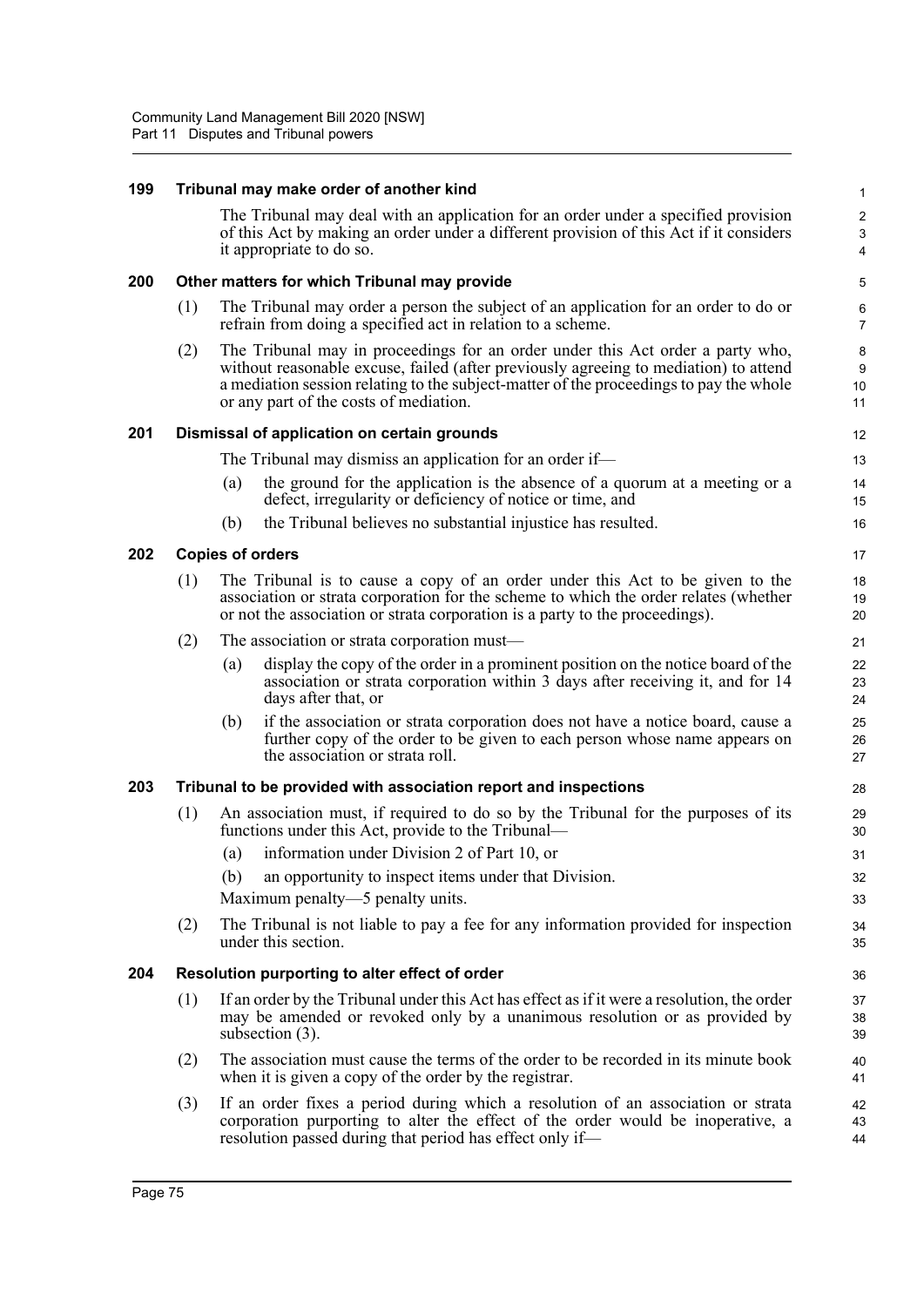- (a) it is a unanimous resolution, or
- (b) it is passed on a motion submitted to a general meeting after being authorised, by order, by the Tribunal.

- (4) A resolution that is so authorised and passed may amend or revoke an order before the end of the period.
- (5) An application to the Tribunal for an order authorising a motion for submission to a general meeting may be made by any person who, at the time of the application, could have applied for the order to which the proposed motion relates.

## **205 Recording in Register of effect of certain orders**

- (1) The Registrar-General is to make any recordings in the Register with respect to an order under this Act that appear to the Registrar-General to be necessary or proper to give effect to the order if—
	- (a) a copy of the order, certified by the Tribunal as a true copy, has been lodged with the Registrar-General, and
	- (b) the copy is accompanied by the certificate of title comprising the common property in the strata scheme, and
	- (c) any fee payable for the recordings has been paid.
- (2) The Registrar-General may waive the requirement for the certificate of title under subsection  $(1)(b)$  if-
	- (a) the certificate of title has not been lodged within 21 days after written notice is given by the person lodging the copy of the order to the association requesting the lodging of the certificate of title, or
	- (b) an application under section 111 of the *Real Property Act 1900* for the issue of a new certificate of title has not been made within that period.

## **206 Changes to Register after orders allocating unit entitlements**

- (1) This section applies if—
	- (a) a copy of an order allocating unit entitlements among lots in a neighbourhood scheme is lodged with the Registrar-General in accordance with this Act, or
	- (b) a copy of an order made by a superior court with respect to any such order is lodged with the Registrar-General and is certified by the appropriate officer of that court to be a true copy.
- (2) The Registrar-General must amend the schedule of unit entitlement recorded in the folio of the Register comprising the common property to which the order relates, to the extent necessary to give effect to the order.

#### **207 Civil penalties for contravention of orders**

- (1) The Tribunal may, by order, require a person to pay a pecuniary penalty of an amount of up to 50 penalty units for contravention of an order under this Act (*the original order*).
- (2) An application for the order may be made—
	- (a) by the applicant for the original order, or
	- (b) by the association or strata corporation for the scheme to which the order relates, or
	- (c) in the case of an order that gives effect to any agreement or arrangement arising out of a mediation session, by either party to the mediation.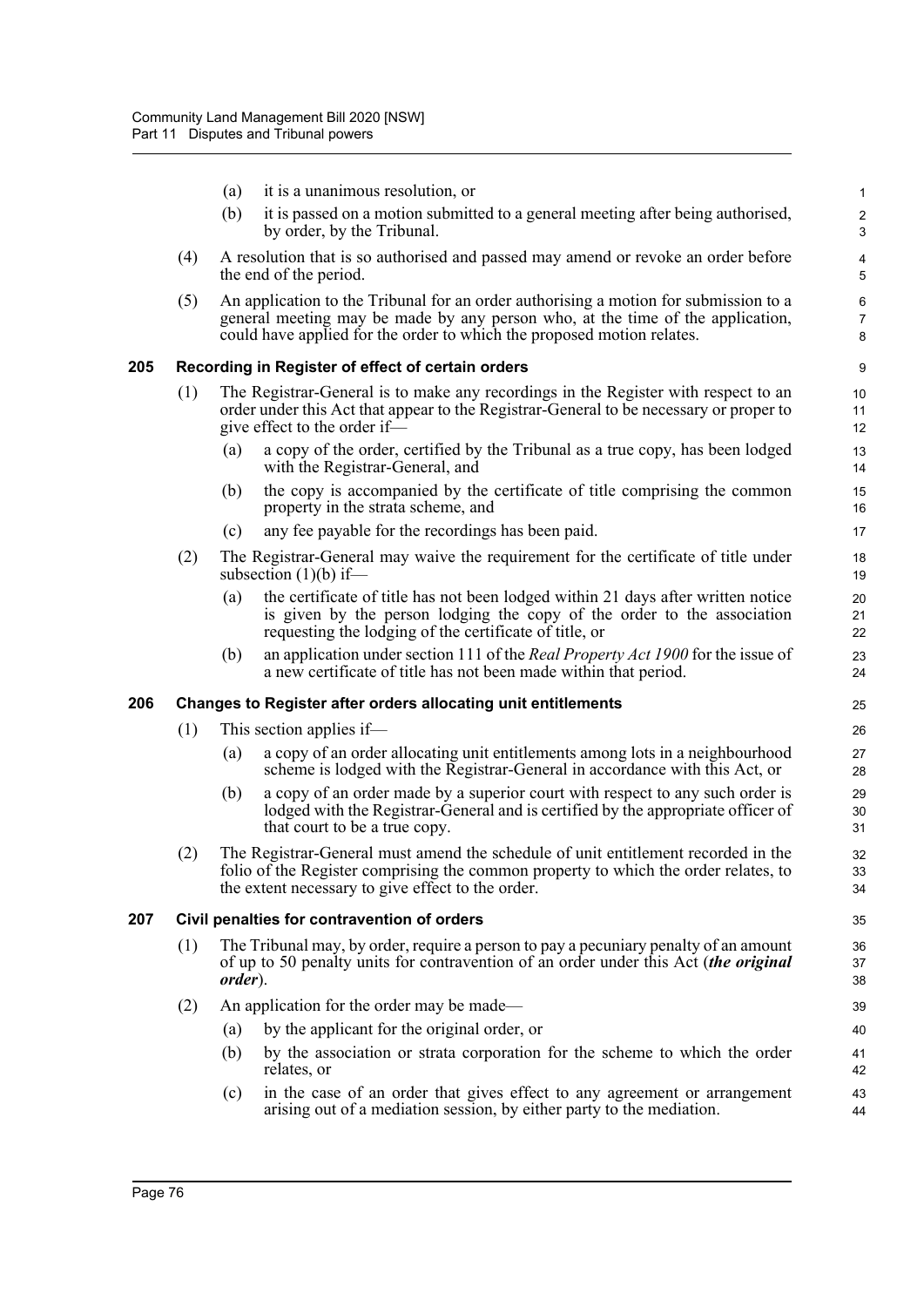- (3) A person is not liable to be punished twice if the person's act or omission constitutes both a contravention for the purposes of this section and—
	- (a) a contravention for the purposes of a civil penalty provision of the *Civil and Administrative Tribunal Act 2013*, or

(b) a contempt of the Tribunal.

## **208 Recovery of unpaid civil penalty**

A civil penalty imposed by the Tribunal as a result of a contravention of an order under this Act that is to be paid by an owner of a lot to the association may be recovered under this Act as if it were an amount of unpaid contributions.

**Note 1.** Section 72(3) of the *Civil and Administrative Tribunal Act 2013* provides for a civil penalty for a contravention of an order of the Tribunal. A monetary penalty of up to \$11,000 for an individual and \$22,000 for a corporation may be imposed for the contravention and may be imposed for the contravention and recovered as a debt due to the Crown in a court of competent jurisdiction (see section 77 of that Act). Other penalties ordered to be paid by the Tribunal may also be recovered as debts under that Act (see section 78 of that Act).

**Note 2.** Section 91 of this Act provides for the recovery of unpaid contributions.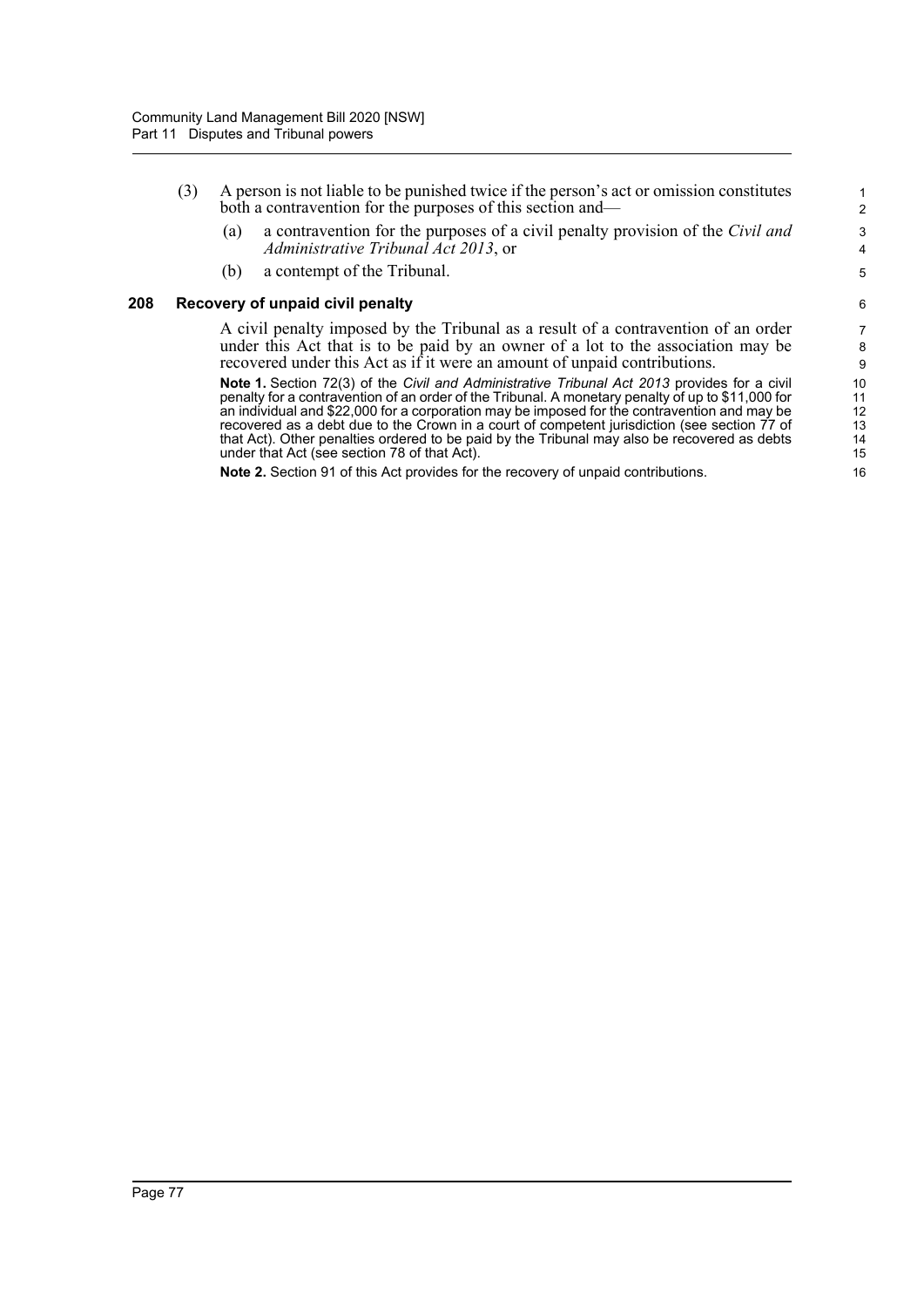|     |                        |     | Part 12 Offences and penalties                                                                                                                                                                                                                                                                                                                                 | $\mathbf{1}$         |  |  |  |
|-----|------------------------|-----|----------------------------------------------------------------------------------------------------------------------------------------------------------------------------------------------------------------------------------------------------------------------------------------------------------------------------------------------------------------|----------------------|--|--|--|
|     | <b>Division 1</b>      |     | <b>Offences and enforcement</b>                                                                                                                                                                                                                                                                                                                                | $\overline{2}$       |  |  |  |
| 209 |                        |     | <b>Investigations by Secretary</b>                                                                                                                                                                                                                                                                                                                             | 3                    |  |  |  |
|     | (1)                    |     | If the Secretary believes on reasonable grounds that an offence under this Act has<br>been or may be committed, the Secretary may exercise the following powers to<br>investigate the grounds for the belief—                                                                                                                                                  | 4<br>5<br>$\,6\,$    |  |  |  |
|     |                        | (a) | enter association property or common property,                                                                                                                                                                                                                                                                                                                 | $\overline{7}$       |  |  |  |
|     |                        | (b) | enter a development lot,                                                                                                                                                                                                                                                                                                                                       | 8                    |  |  |  |
|     |                        | (c) | enter a neighbourhood lot or a strata lot at a reasonable time on notice given to<br>the occupier,                                                                                                                                                                                                                                                             | 9<br>10              |  |  |  |
|     |                        | (d) | request an association or strata corporation to provide information to the<br>Secretary and allow the Secretary to inspect its records under Division 2 of<br>Part 10.                                                                                                                                                                                         | 11<br>12<br>13       |  |  |  |
|     | (2)                    |     | When exercising a power under this section, the Secretary may, if the Secretary<br>thinks fit, be accompanied by-                                                                                                                                                                                                                                              | 14<br>15             |  |  |  |
|     |                        | (a) | a member of the committee of an association or strata corporation, or                                                                                                                                                                                                                                                                                          | 16                   |  |  |  |
|     |                        | (b) | the managing agent (if any) of the scheme concerned.                                                                                                                                                                                                                                                                                                           | 17                   |  |  |  |
|     | (3)                    |     | A person must not obstruct or hinder the Secretary, or a delegate of the Secretary, in<br>the exercise of powers conferred by this section.<br>Maximum penalty—5 penalty units.                                                                                                                                                                                | 18<br>19<br>20       |  |  |  |
|     | (4)                    |     | An association or strata corporation must not neglect or fail to comply with a request<br>under subsection $(1)(d)$ .                                                                                                                                                                                                                                          | 21<br>22             |  |  |  |
|     |                        |     | Maximum penalty—5 penalty units.                                                                                                                                                                                                                                                                                                                               | 23                   |  |  |  |
|     | (5)                    |     | No charge is payable by the Secretary in connection with a request made under<br>subsection $(1)(d)$ .                                                                                                                                                                                                                                                         | 24<br>25             |  |  |  |
|     |                        |     | Note. The Secretary may delegate the Secretary's functions under this Act (see section 218).                                                                                                                                                                                                                                                                   | 26                   |  |  |  |
| 210 | <b>Penalty notices</b> |     |                                                                                                                                                                                                                                                                                                                                                                |                      |  |  |  |
|     | (1)                    |     | An authorised officer may issue a penalty notice to a person if it appears to the officer<br>that the person has committed a penalty notice offence.                                                                                                                                                                                                           | 28<br>29             |  |  |  |
|     | (2)                    |     | A penalty notice offence is an offence against this Act or the regulations that is<br>prescribed by the regulations as a penalty notice offence.                                                                                                                                                                                                               | 30<br>31             |  |  |  |
|     | (3)                    |     | The <i>Fines Act 1996</i> applies to a penalty notice issued under this section.<br>Note. The Fines Act 1996 provides that, if a person issued with a penalty notice does not wish<br>to have the matter determined by a court, the person may pay the amount specified in the<br>notice and is not liable to any further proceedings for the alleged offence. | 32<br>33<br>34<br>35 |  |  |  |
|     | (4)                    |     | The amount payable under a penalty notice issued under this section is the amount<br>prescribed for the alleged offence by the regulations (not exceeding the maximum<br>amount of penalty that could be imposed for the offence by a court).                                                                                                                  | 36<br>37<br>38       |  |  |  |
|     | (5)                    |     | This section does not limit the operation of any other provision of, or made under,<br>this or any other Act relating to proceedings that may be taken in respect of offences.                                                                                                                                                                                 | 39<br>40             |  |  |  |
|     | (6)                    |     | In this section, <i>authorised officer</i> means a member of staff of the Department of<br>Customer Service designated by the Secretary of the Department as an authorised<br>officer for the purposes of this section.                                                                                                                                        | 41<br>42<br>43       |  |  |  |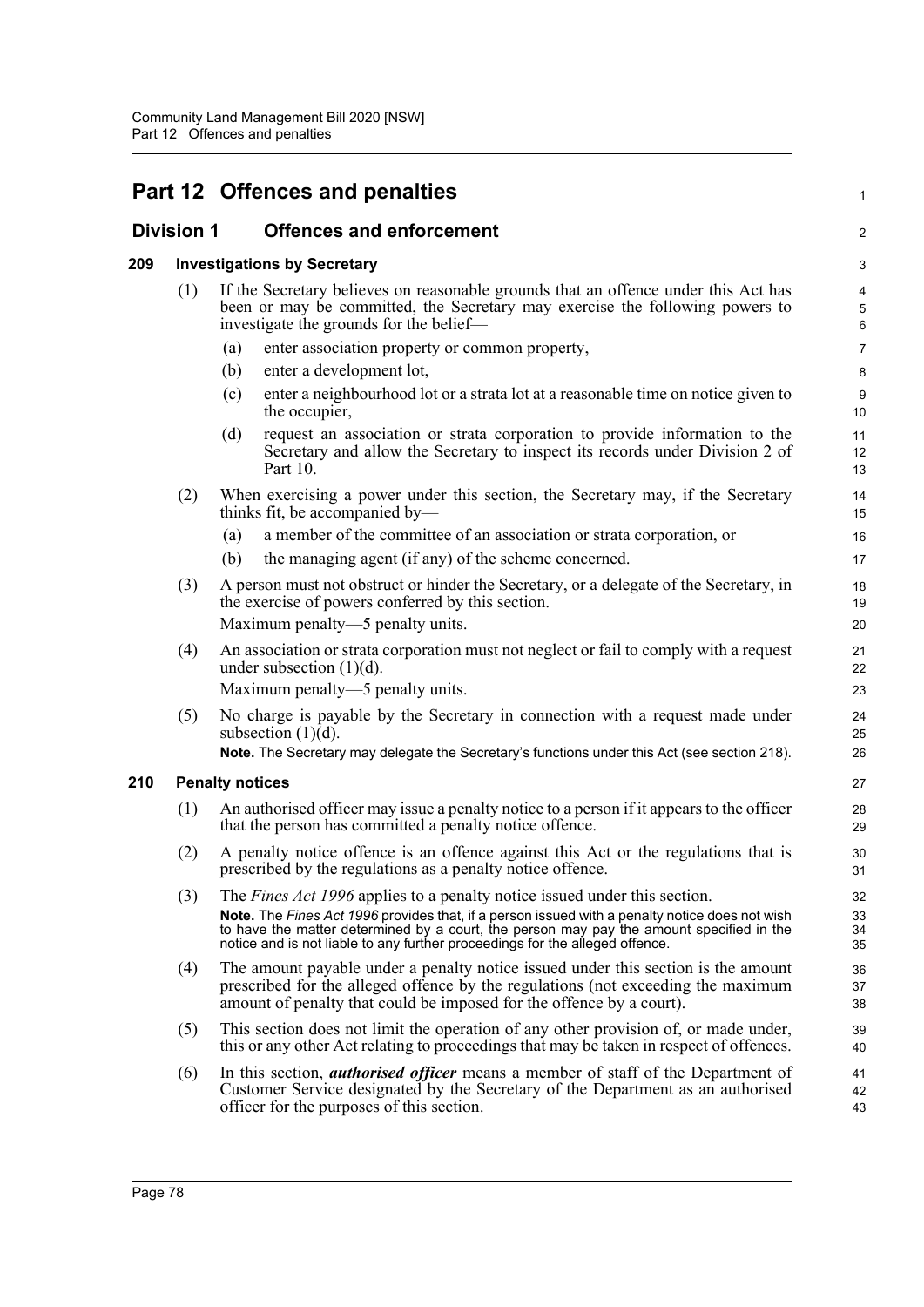## **211 Nature of proceedings**

Proceedings for an offence under this Act or the regulations may be dealt with summarily before the Local Court.

1  $\overline{2}$ 3

8

#### **212 Proof of reasonable excuse**

In any proceedings for an offence against a provision of this Act or the regulations, the onus of proving that a person had a reasonable excuse (as referred to in the provision) lies with the defendant and must be proved on the balance of probabilities.

## **Division 2 Other proceedings**

## **213 Other rights and remedies not affected by this Act**

- (1) Nothing in this Act derogates from any rights or remedies that any of the following persons may have in relation to a lot, association property or common property apart from this Act, the *Strata Schemes Management Act 2015* or the *Strata Schemes Development Act 2015*—
	- (a) an association or a strata corporation,
	- (b) the owner, mortgagee or covenant chargee of a development lot, a neighbourhood lot or a strata lot.
- (2) In proceedings to enforce any such right or remedy, the court in which the proceedings are taken must order the plaintiff to pay the defendant's costs if the court is of the opinion that, having regard to the subject-matter of the proceedings, the taking of the proceedings was not justified because this Act or the *Strata Schemes Management Act 2015* makes adequate provision for the enforcement of those rights or remedies.
- (3) The defendant's costs are to be as determined by the court.

## **214 Costs in proceedings between association and members**

- (1) This section applies to legal proceedings brought—
	- (a) against an association by 1 or more of its members, or
	- (b) by an association against 1 or more of its members,

including legal proceedings involving a member joined in third party proceedings.

(2) In proceedings to which this section applies, the Court may order that any costs and expenses payable by the association under an order made in the proceedings must be paid from a levy made only in respect of the lots, and in the proportions, specified in the order.

## **215 Association may represent members in certain proceedings**

- (1) This section applies to proceedings in relation to association property.
- (2) If the members of an association are jointly entitled to take proceedings against a person or are liable to have proceedings taken against them jointly, the proceedings may be taken by or against the association.
- (3) A judgment or order given or made in favour of or against the association in those proceedings has effect as if it were a judgment or order given or made in favour of or against its members.
- (4) A contribution required to be made by a member of an association to another member in relation to the judgment debt is to be the proportion of the judgment debt specified in subsection  $(5)$ ,  $(6)$  or  $(7)$ , as applicable. 41 42 43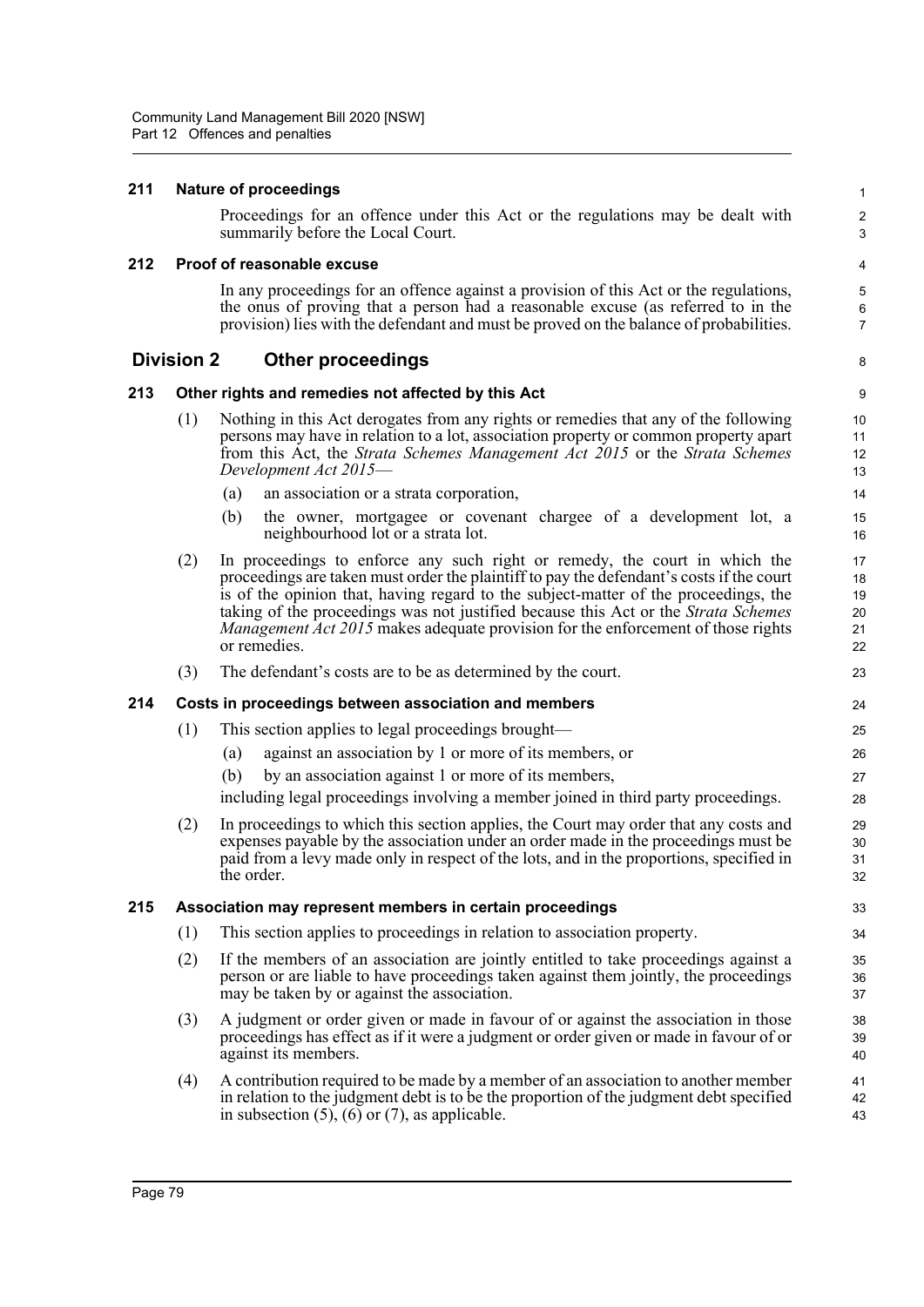- (5) The proportion for a member of a community association for a judgment debt relating to community property is—
	- (a) if the member is the owner of a community development lot—the proportion that the unit entitlement of the development lot bears to the total unit entitlement of the community scheme, or

- (b) if the member is a precinct association, neighbourhood association or strata corporation—the proportion that the unit entitlement for the former development lot that became subject to the precinct scheme, neighbourhood scheme or strata scheme bears to the total unit entitlement of the community scheme.
- (6) The proportion for a member of a precinct association for a judgment debt relating to precinct property is—
	- (a) if the member is the owner of a precinct development lot—the proportion that the unit entitlement of the precinct development lot bears to the total unit entitlement of the precinct scheme, or
	- (b) if the member is a neighbourhood association or strata corporation—the proportion that the unit entitlement for the former development lot that became subject to the neighbourhood scheme or strata scheme bears to the total unit entitlement of the precinct scheme.
- (7) The proportion for an owner of a neighbourhood lot for a judgment debt relating to neighbourhood property is the proportion that the unit entitlement for the neighbourhood lot bears to the total unit entitlement of the neighbourhood scheme.

## **216 Structural defects—proceedings as agent**

- (1) An interested person may take proceedings for the rectification of the condition of a part of a building, or a part of the site of a building, if that condition affects or is likely to affect the support or shelter provided by that part to any other part of the building or its site.
- (2) The proceedings may be taken only if—
	- (a) they could have been taken by an owner of a lot or by another person in whom is vested an estate in fee simple in a part of the building or its site, and
	- (b) they have not been taken by the owner or other person within a reasonable time.
- (3) The proceedings are taken by an interested person as agent for the person who might have taken the proceedings and at the cost of the interested person.
- (4) In this section, *interested person* means—
	- (a) the association or the strata corporation for the scheme for the building or, if part of the building is included in a part strata parcel, for a strata scheme for part of the building, or
	- (b) a person in whom is vested an estate in fee simple or, in the case of a leasehold strata scheme, a leasehold estate, registered under the *Real Property Act 1900* in any part of the building or its site that is not included in a part strata parcel.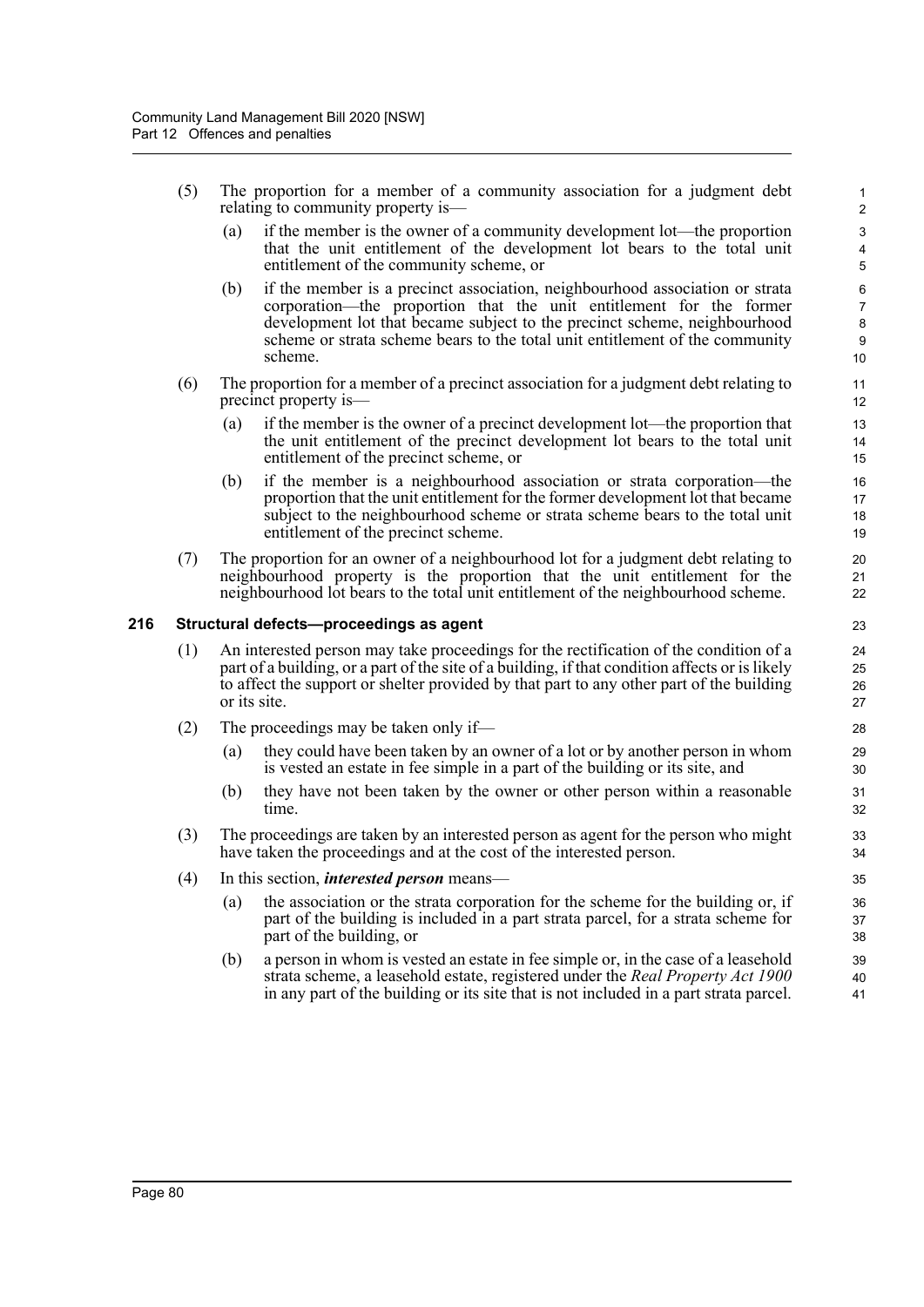|     |     | <b>Part 13 Miscellaneous</b>                                                                                                                                                                                                                                               |                                                                                                                                                                                                                                                                                                  |                           |  |  |  |
|-----|-----|----------------------------------------------------------------------------------------------------------------------------------------------------------------------------------------------------------------------------------------------------------------------------|--------------------------------------------------------------------------------------------------------------------------------------------------------------------------------------------------------------------------------------------------------------------------------------------------|---------------------------|--|--|--|
| 217 |     | <b>Functions of Secretary</b>                                                                                                                                                                                                                                              |                                                                                                                                                                                                                                                                                                  |                           |  |  |  |
|     |     |                                                                                                                                                                                                                                                                            | The functions of the Secretary under this Act include the following—                                                                                                                                                                                                                             | $\ensuremath{\mathsf{3}}$ |  |  |  |
|     |     | (a)                                                                                                                                                                                                                                                                        | investigating and carrying out research into matters relating to or affecting<br>schemes,                                                                                                                                                                                                        | 4<br>5                    |  |  |  |
|     |     | (b)                                                                                                                                                                                                                                                                        | investigating and attempting to resolve complaints and disputes relating to<br>schemes and taking any action that the Secretary thinks appropriate,                                                                                                                                              | $\,6$<br>$\overline{7}$   |  |  |  |
|     |     | (c)                                                                                                                                                                                                                                                                        | prosecuting an offence under this Act or the regulations,                                                                                                                                                                                                                                        | 8                         |  |  |  |
|     |     | (d)                                                                                                                                                                                                                                                                        | providing information to owners, occupiers, associations, managing agents<br>and the public about this Act and the services provided by the Secretary and<br>the Tribunal,                                                                                                                       | 9<br>10<br>11             |  |  |  |
|     |     | (e)                                                                                                                                                                                                                                                                        | investigating and reporting on matters, or making inquiries in relation to<br>matters, referred to the Secretary by the Minister in connection with this Act.                                                                                                                                    | 12<br>13                  |  |  |  |
| 218 |     |                                                                                                                                                                                                                                                                            | <b>Delegation by Secretary</b>                                                                                                                                                                                                                                                                   | 14                        |  |  |  |
|     |     |                                                                                                                                                                                                                                                                            | The Secretary may delegate the exercise of any function of the Secretary under this<br>Act (other than this power of delegation) to—                                                                                                                                                             | 15<br>16                  |  |  |  |
|     |     | (a)                                                                                                                                                                                                                                                                        | any member of staff of the Department of Customer Service, or                                                                                                                                                                                                                                    | 17                        |  |  |  |
|     |     | (b)                                                                                                                                                                                                                                                                        | any person, or any class of persons, authorised for the purposes of this section<br>by the regulations.                                                                                                                                                                                          | 18<br>19                  |  |  |  |
| 219 |     | Tenancy notice to be given                                                                                                                                                                                                                                                 |                                                                                                                                                                                                                                                                                                  |                           |  |  |  |
|     | (1) |                                                                                                                                                                                                                                                                            | If a development lot or neighbourhood lot is leased, the lessor must give notice of the<br>lease, in accordance with this section, to the association of the scheme within which<br>the lot is situated within 14 days after the commencement of the lease.<br>Maximum penalty—5 penalty units.  | 21<br>22<br>23<br>24      |  |  |  |
|     |     |                                                                                                                                                                                                                                                                            |                                                                                                                                                                                                                                                                                                  |                           |  |  |  |
|     | (2) | If a development lot or neighbourhood lot is subleased, the sublessor must give<br>notice of the sublease, in accordance with this section, to the association of the<br>scheme within which the lot is situated within 14 days after the commencement of<br>the sublease. |                                                                                                                                                                                                                                                                                                  | 25<br>26<br>27<br>28      |  |  |  |
|     |     |                                                                                                                                                                                                                                                                            | Maximum penalty—5 penalty units.                                                                                                                                                                                                                                                                 | 29                        |  |  |  |
|     | (3) |                                                                                                                                                                                                                                                                            | If a lease or sublease of a development lot or neighbourhood lot is assigned, the<br>assignor must give notice of the assignment, in accordance with this section, to the<br>association of the scheme within which the lot is situated within 14 days after the<br>execution of the assignment. | 30<br>31<br>32<br>33      |  |  |  |
|     |     |                                                                                                                                                                                                                                                                            | Maximum penalty—5 penalty units.                                                                                                                                                                                                                                                                 | 34                        |  |  |  |
|     | (4) |                                                                                                                                                                                                                                                                            | The notice must be in writing and specify-                                                                                                                                                                                                                                                       | 35                        |  |  |  |
|     |     | (a)                                                                                                                                                                                                                                                                        | the name of the tenant and an address for service of the tenant, and                                                                                                                                                                                                                             | 36                        |  |  |  |
|     |     | (b)                                                                                                                                                                                                                                                                        | the date of commencement or assignment of the lease or sublease, as the case<br>requires, and                                                                                                                                                                                                    | 37<br>38                  |  |  |  |
|     |     | (c)                                                                                                                                                                                                                                                                        | the name of any agent acting for the owner in respect of the lease or sublease.                                                                                                                                                                                                                  | 39                        |  |  |  |
|     |     |                                                                                                                                                                                                                                                                            | Note. An address for service of notices may be an Australian postal address or other<br>electronic address, including an email address (see section 224).                                                                                                                                        | 40<br>41                  |  |  |  |
|     | (5) |                                                                                                                                                                                                                                                                            | A notice under this section is to be given to the original owner if it is given during<br>the initial period of the scheme.                                                                                                                                                                      | 42<br>43                  |  |  |  |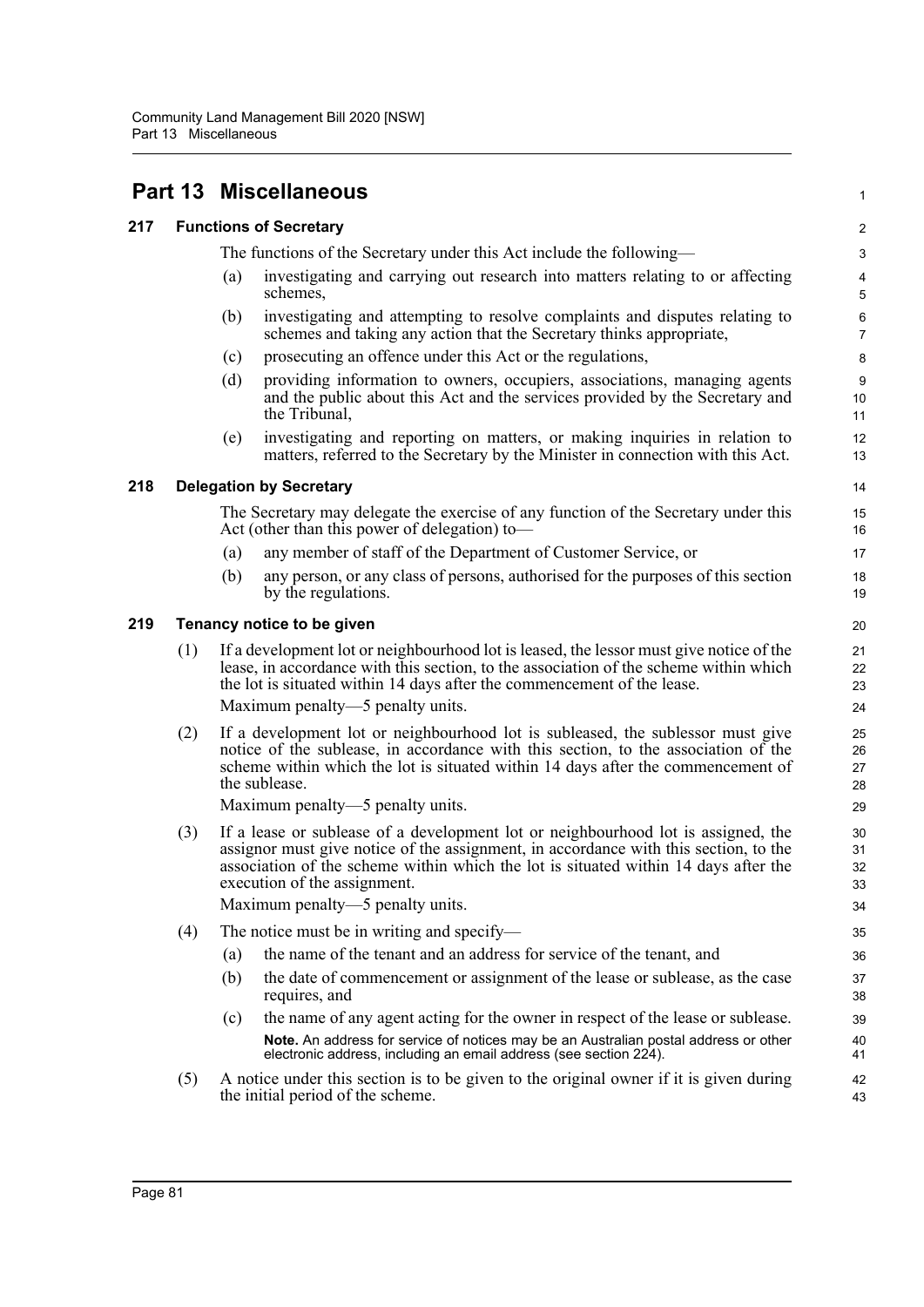| 220 |     | Notice to be given to association of mortgagee taking possession of lot                                                                                                                                                                                                                                                                                                              | 1                            |
|-----|-----|--------------------------------------------------------------------------------------------------------------------------------------------------------------------------------------------------------------------------------------------------------------------------------------------------------------------------------------------------------------------------------------|------------------------------|
|     |     | If a mortgagee of a lot takes possession of the lot, the mortgagee must give notice of<br>that fact to the association within 14 days of taking possession of the lot.                                                                                                                                                                                                               | $\overline{\mathbf{c}}$<br>3 |
|     |     | Maximum penalty—5 penalty units.                                                                                                                                                                                                                                                                                                                                                     | 4                            |
| 221 |     | Notices relating to subsidiary body                                                                                                                                                                                                                                                                                                                                                  | 5                            |
|     | (1) | A person who was the owner of a development lot immediately before it became<br>subject to a subsidiary scheme must, not later than 14 days after registration of a<br>precinct plan, or the neighbourhood plan or strata plan for the subsidiary scheme,<br>give the community association and, if there is a precinct association, the precinct<br>association, written notice of- | 6<br>7<br>8<br>9<br>10       |
|     |     | the name of the person, and<br>(a)                                                                                                                                                                                                                                                                                                                                                   | 11                           |
|     |     | the name of the subsidiary body, and<br>(b)                                                                                                                                                                                                                                                                                                                                          | 12                           |
|     |     | the date of registration, and the number, of the relevant precinct plan,<br>(c)<br>neighbourhood plan or strata plan.                                                                                                                                                                                                                                                                | 13<br>14                     |
|     |     | Maximum penalty—1 penalty unit.                                                                                                                                                                                                                                                                                                                                                      | 15                           |
|     | (2) | A subsidiary body must, not later than 14 days after the registration of the plan by<br>which it is constituted, give written notice of the address for service of notices on the<br>subsidiary body that is recorded in the Register-                                                                                                                                               | 16<br>17<br>18               |
|     |     | to the community association, and<br>(a)                                                                                                                                                                                                                                                                                                                                             | 19                           |
|     |     | if it is also a subsidiary body in a precinct scheme—to the precinct association.<br>(b)                                                                                                                                                                                                                                                                                             | 20                           |
|     |     | Maximum penalty—1 penalty unit.                                                                                                                                                                                                                                                                                                                                                      | 21                           |
| 222 |     | Personal liability of officers and association committee members                                                                                                                                                                                                                                                                                                                     | 22                           |
|     | (1) | A protected person of an association is not personally subject to any liability for<br>anything done—                                                                                                                                                                                                                                                                                | 23<br>24                     |
|     |     | (a)<br>in good faith, and                                                                                                                                                                                                                                                                                                                                                            | 25                           |
|     |     | for the purpose of executing functions under this or any other Act.<br>(b)                                                                                                                                                                                                                                                                                                           | 26                           |
|     | (2) | The liability instead attaches to the association.                                                                                                                                                                                                                                                                                                                                   | 27                           |
|     | (3) | In this section-                                                                                                                                                                                                                                                                                                                                                                     | 28                           |
|     |     | <i>done</i> includes omitted to be done.                                                                                                                                                                                                                                                                                                                                             | 29                           |
|     |     | <i>liability</i> means civil liability and includes action, claim or demand.                                                                                                                                                                                                                                                                                                         | 30                           |
|     |     | protected person of an association means-                                                                                                                                                                                                                                                                                                                                            | 31                           |
|     |     | an officer of the association, or<br>$\left( a\right)$                                                                                                                                                                                                                                                                                                                               | 32                           |
|     |     | a member of an association committee, or<br>(b)                                                                                                                                                                                                                                                                                                                                      | 33                           |
|     |     | a person acting under the direction of a person referred to in paragraph (a) or<br>(c)<br>(b).                                                                                                                                                                                                                                                                                       | 34<br>35                     |
| 223 |     | Value of interests of members of an association                                                                                                                                                                                                                                                                                                                                      | 36                           |
|     | (1) | The comparative value of the relevant interests of the members of a community<br>association or a precinct association is the same as the proportion that is borne to the<br>total unit entitlement for the community scheme or precinct scheme—                                                                                                                                     | 37<br>38<br>39               |
|     |     | in the case of a member who is the owner of a development lot—by the unit<br>(a)<br>entitlement for the development lot, or                                                                                                                                                                                                                                                          | 40<br>41                     |
|     |     | in the case of a member that is a precinct association, a neighbourhood<br>(b)<br>association or a strata corporation—by the unit entitlement for the former                                                                                                                                                                                                                         | 42<br>43                     |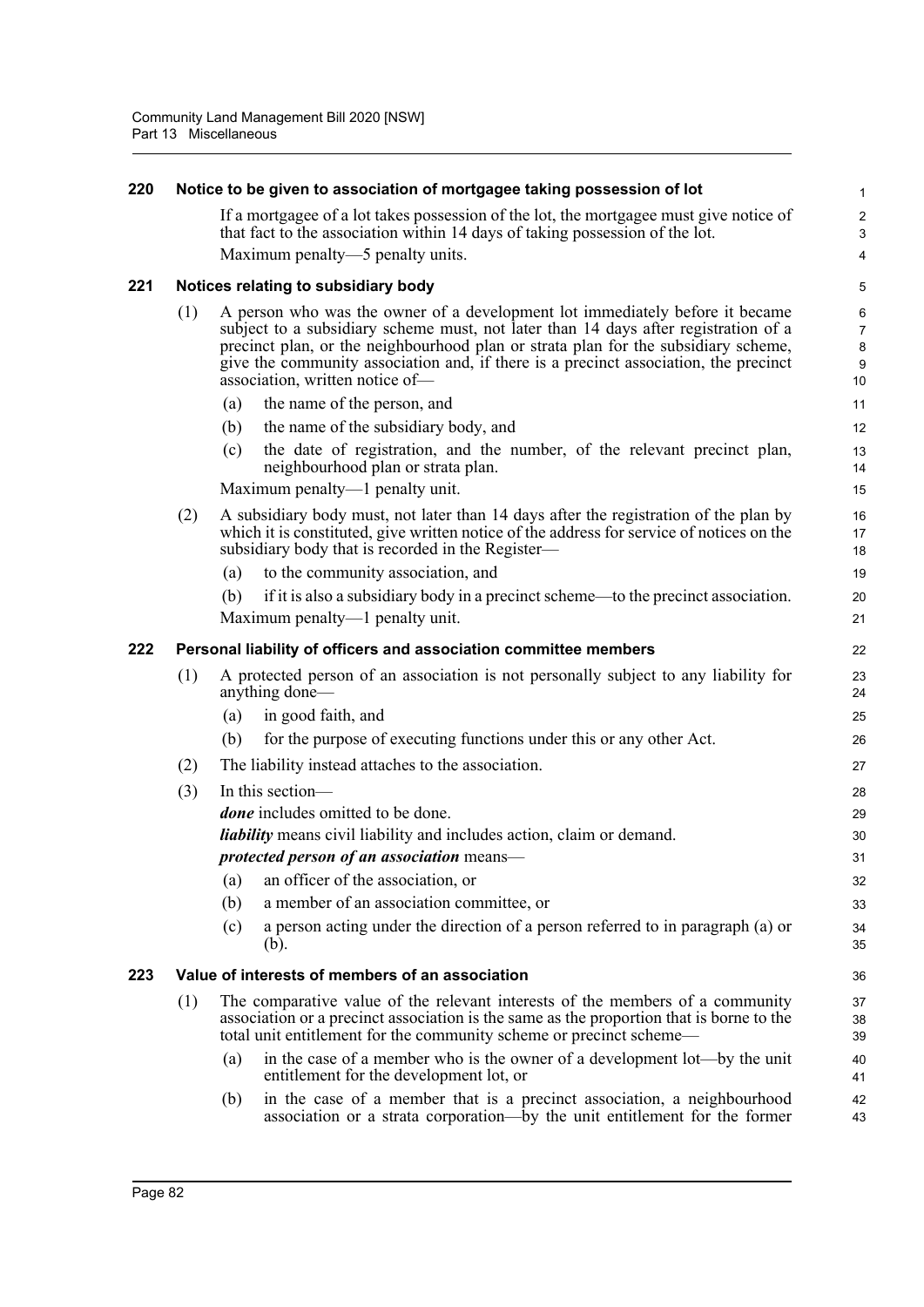development lot that is subject to the precinct scheme, neighbourhood scheme or strata scheme.

- (2) The comparative value of the relevant interests of the members of a neighbourhood association is the same as the proportion that is borne to the total unit entitlement for the neighbourhood scheme by the respective unit entitlements for the neighbourhood lots.
- (3) In this section—

*relevant interest*, in relation to a member, means—

- (a) the value of the member's vote on a poll at a meeting of the association, or
- (b) the amount of a levy on the member in relation to the total levies on all members of the association, or
- (c) the interest of the member in the association property, or
- (d) the interest of the member in an amount of surplus funds being distributed by the association, or
- (e) the interest of the member in the community parcel, precinct parcel, neighbourhood parcel or strata parcel on termination of the applicable scheme.

## **224 Address for service**

- (1) A postal address for service given under this Act must be an Australian postal address.
- (2) An address for service given under this Act may be an email address.

## **225 Service of documents on association**

- (1) A summons or other legal process may be given to an association—
	- (a) by leaving it with the chairperson or secretary, or with any other member of its committee or the managing agent, or
	- (b) by posting it, by prepaid mail, to the association at its address recorded in the folio of the Register comprising the association property.
- (2) A document other than a summons or other legal process may be given to an association as provided by its management statement or, if the management statement does not so provide—
	- (a) by leaving it with the chairperson or secretary or at the location and by the means provided by the association for the receipt of mail, or
	- (b) by posting it by prepaid mail to the association at its address recorded in the folio of the Register comprising the association property, or
	- (c) by sending it by electronic transmission to an address or location nominated (in correspondence or otherwise) by the chairperson or secretary of the association or a member of the association committee as an address or location to which correspondence can be sent.
- (3) A document (including a summons or other legal process) may be given by a person to an association in any manner agreed on between the person and the association.

#### **226 Service of documents by certain persons**

## (1) **Application of section**

This section applies to a notice or other document required or authorised to be given by or under this Act or the by-laws by the Secretary, the Tribunal, an association, a strata corporation, an association committee, a strata committee, the secretary of an  $42$ 43  $\overline{A}$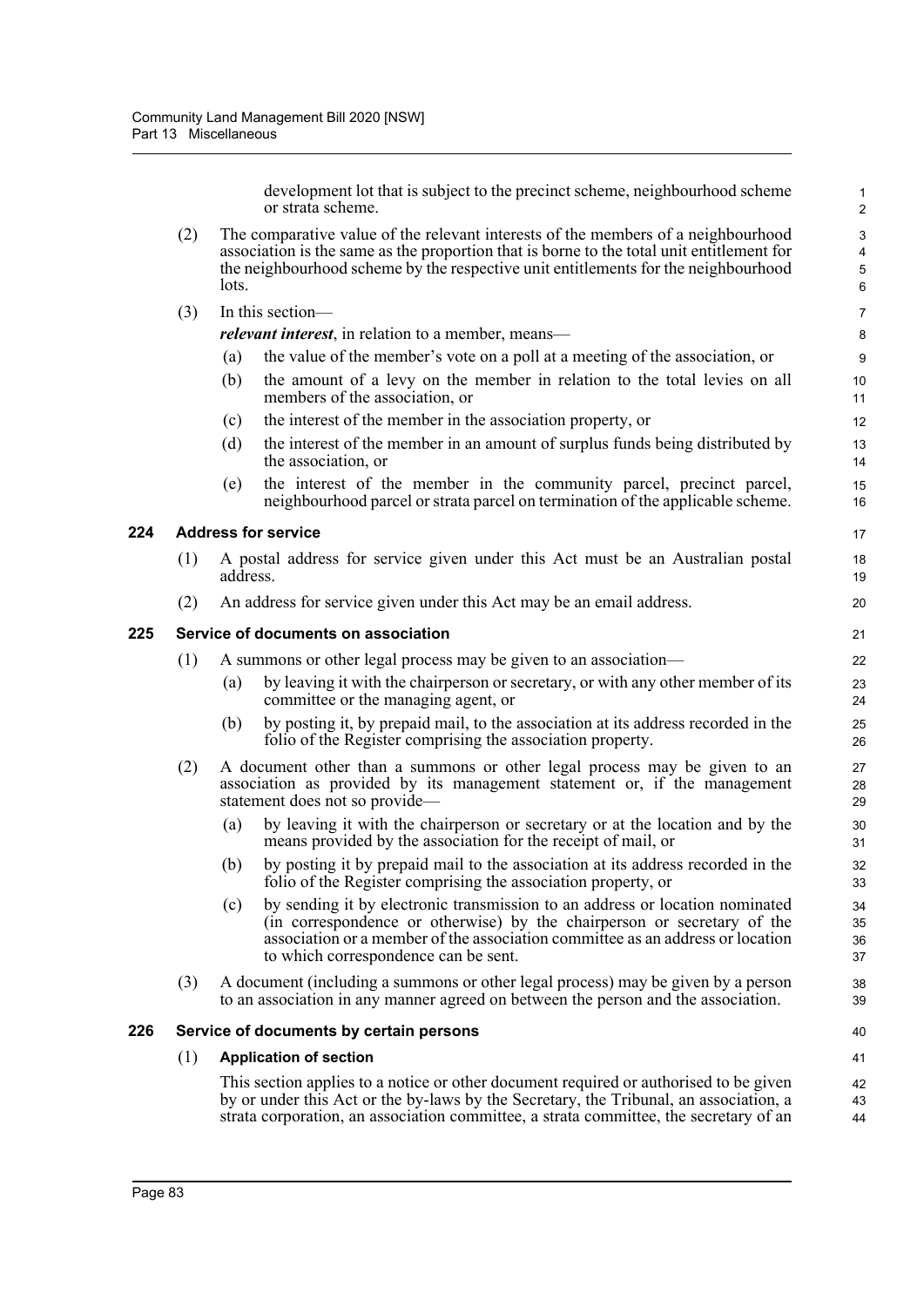association or strata committee or a managing agent and is subject to the other provisions of this Act.

#### (2) **Service on occupier of lot**

A notice or other document may be given to the occupier of a lot—

- (a) by post at the address of the lot, or
- (b) by leaving it at the address of the lot with someone apparently of or above the age of 16 years old.

## (3) **Service where address included in association or strata roll**

If an address for service of notices on a person is recorded in the association roll or strata roll or has been notified in a tenancy notice, a document may be served on the person—

- (a) in the case of a postal address, by post at that address or by leaving it at that address with someone who seems to be at least 16 years old, or
- (b) by sending it by electronic transmission to an address or location nominated (in correspondence or otherwise) by the person as an address or location to which correspondence can be sent.

#### (4) **Service on owner of lot**

A document may be served on the owner of a lot in accordance with subsection (3) or if no address for service is recorded on the association or strata roll—

- (a) personally, or
- (b) by post at the address of the lot, or
- (c) by leaving it on a part of the lot that is the owner's place of residence or business (otherwise than on a part of the lot provided for the accommodation of a vehicle or as a storeroom), or
- (d) by leaving it at a place provided at the parcel for receiving mail posted to the lot, or
- (e) in any manner provided by the by-laws for the service of notices on owners.

#### (5) **Service of notice to produce certain records and property**

Notice under section 170 may be given to a person—

- (a) personally or by post, or
- (b) by leaving it with a person apparently of or above the age of 16 years at the place of residence or place of business of the person who is to be given the notice.

(6) In this section—

*lot* means a development lot, a neighbourhood lot or a strata lot.

*parcel* means a community parcel, a precinct parcel or a neighbourhood parcel.

#### **227 Service of documents**

| (1) A document that is authorised or required by this Act or the regulations to be given |
|------------------------------------------------------------------------------------------|
| to any person (other than as required by section 225 or 226) may be given by—            |

- (a) in the case of an individual—
	- (i) delivering it to the person personally, or
	- (ii) sending it by post to the address specified by the person for the giving of documents or, if no such address is specified, the residential or business address of the person last known to the person giving the document, or 42 43 44 45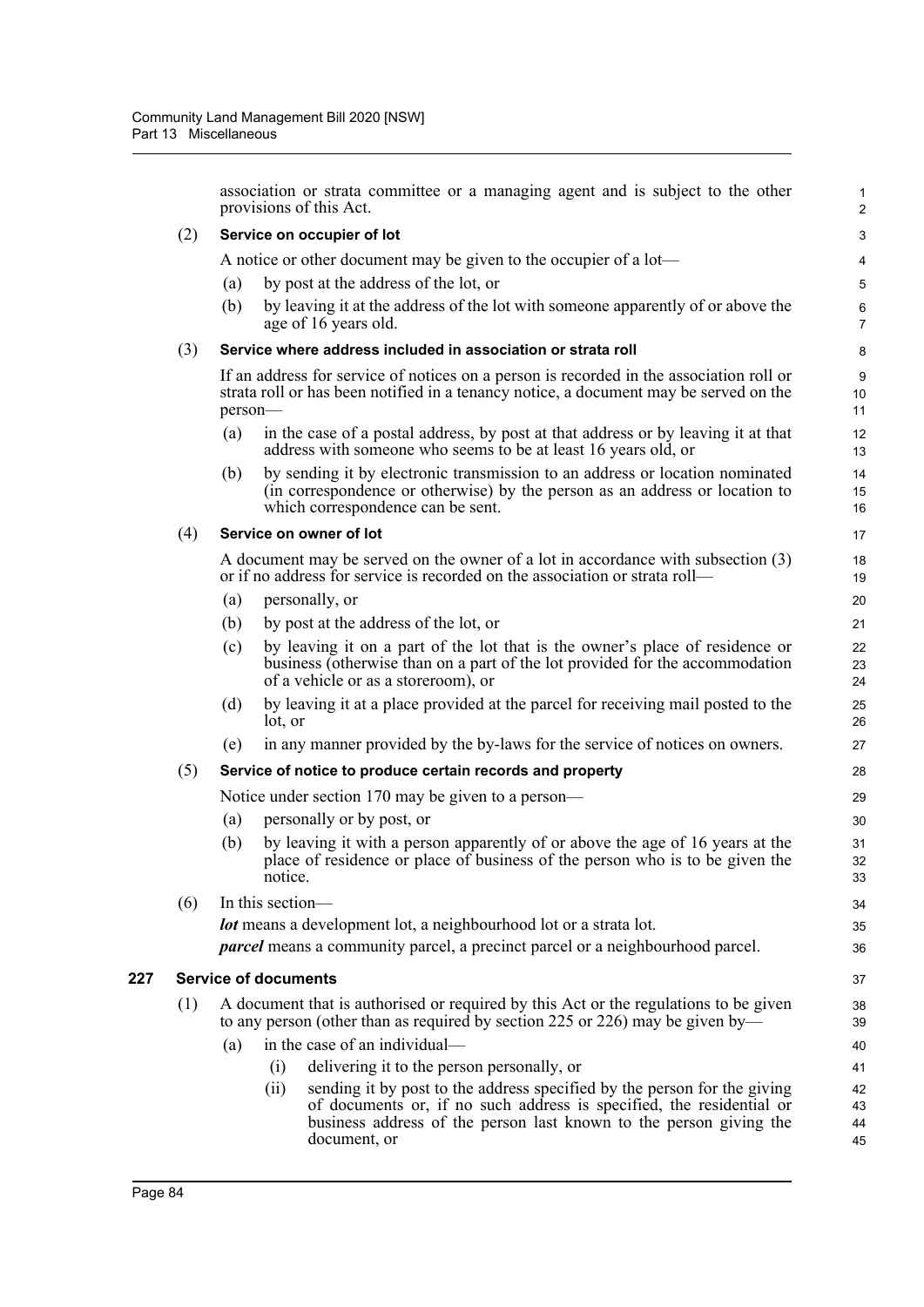|     |     |                        | (iii) | sending it by electronic transmission to an address or location<br>nominated (in correspondence or otherwise) by the person as an address<br>or location to which correspondence can be sent, or                                                                                                      | 1<br>$\overline{\mathbf{c}}$<br>3   |
|-----|-----|------------------------|-------|-------------------------------------------------------------------------------------------------------------------------------------------------------------------------------------------------------------------------------------------------------------------------------------------------------|-------------------------------------|
|     |     | (b)                    |       | in the case of a body corporate—                                                                                                                                                                                                                                                                      | $\overline{4}$                      |
|     |     |                        | (i)   | leaving it with a person apparently of or above the age of 16 years at, or<br>by sending it by post to, the head office, a registered office or a principal<br>office of the body corporate or to an address specified by the body<br>corporate for the giving or service of documents, or            | 5<br>$\,6\,$<br>$\overline{7}$<br>8 |
|     |     |                        | (ii)  | sending it by electronic transmission to an address or location<br>nominated (in correspondence or otherwise) by the body corporate as an<br>address or location to which correspondence can be sent.                                                                                                 | $\boldsymbol{9}$<br>10<br>11        |
|     | (2) |                        |       | Nothing in this section affects the operation of a provision of a law or of the rules of<br>a court authorising a document to be given to a person in any other manner.                                                                                                                               | 12<br>13                            |
| 228 |     |                        |       | Change of association's address for service                                                                                                                                                                                                                                                           | 14                                  |
|     | (1) |                        |       | An association may change its address for the service of notices by deciding in<br>general meeting to make the change and lodging with the Registrar-General a notice<br>in the form approved under the <i>Real Property Act 1900</i> of the change of address.                                       | 15<br>16<br>17                      |
|     | (2) |                        |       | Notice of a change of address for the service of notices must also be given—                                                                                                                                                                                                                          | 18                                  |
|     |     | (a)                    |       | by a precinct association to the community association of which it is a<br>member, and                                                                                                                                                                                                                | 19<br>20                            |
|     |     | (b)                    |       | by a neighbourhood association within a community scheme to the community<br>association and, if it is a member of the precinct association, to the precinct<br>association.                                                                                                                          | 21<br>22<br>23                      |
|     | (3) |                        |       | On receiving the notice, the Registrar-General is to make the recordings that the<br>Registrar-General considers appropriate in the folio of the Register comprising the<br>common property for the scheme.                                                                                           | 24<br>25<br>26                      |
|     | (4) |                        |       | A change of address does not take effect until it is recorded in the Register in<br>accordance with this section.                                                                                                                                                                                     | 27<br>28                            |
| 229 |     | <b>Dividing fences</b> |       |                                                                                                                                                                                                                                                                                                       | 29                                  |
|     |     |                        |       | The following are taken to be the owners of land for the purposes of the <i>Dividing</i><br>Fences Act 1991-                                                                                                                                                                                          | 30<br>31                            |
|     |     | $\left( a\right)$      |       | for land comprising a community parcel—the community association,                                                                                                                                                                                                                                     | 32                                  |
|     |     | (b)                    |       | for land comprising a precinct parcel, neighbourhood parcel or strata parcel<br>within a community scheme—the community association,                                                                                                                                                                  | 33<br>34                            |
|     |     | (c)                    |       | for land comprising a neighbourhood parcel that is not part of a community<br>scheme—the neighbourhood association.                                                                                                                                                                                   | 35<br>36                            |
| 230 |     |                        |       | Powers of entry by public authority                                                                                                                                                                                                                                                                   | 37                                  |
|     |     |                        |       | A public authority that is authorised by an Act to enter on part of a community parcel,<br>precinct parcel or neighbourhood parcel for the purpose of exercising a power<br>conferred on it may enter on any other part of that parcel if it is necessary to do so in<br>order to exercise the power. | 38<br>39<br>40<br>41                |
| 231 |     |                        |       | Notices under Real Property Act 1900 to association taken to be notices to owners                                                                                                                                                                                                                     | 42                                  |
|     |     |                        |       | A notice given to an association under Part 2, 4 or 15 of the Real Property Act 1900<br>is taken to have been given to each member of the association in the absence of<br>evidence that the contents of the notice were not communicated by the association to<br>any member of the association.     | 43<br>44<br>45<br>46                |
|     |     |                        |       |                                                                                                                                                                                                                                                                                                       |                                     |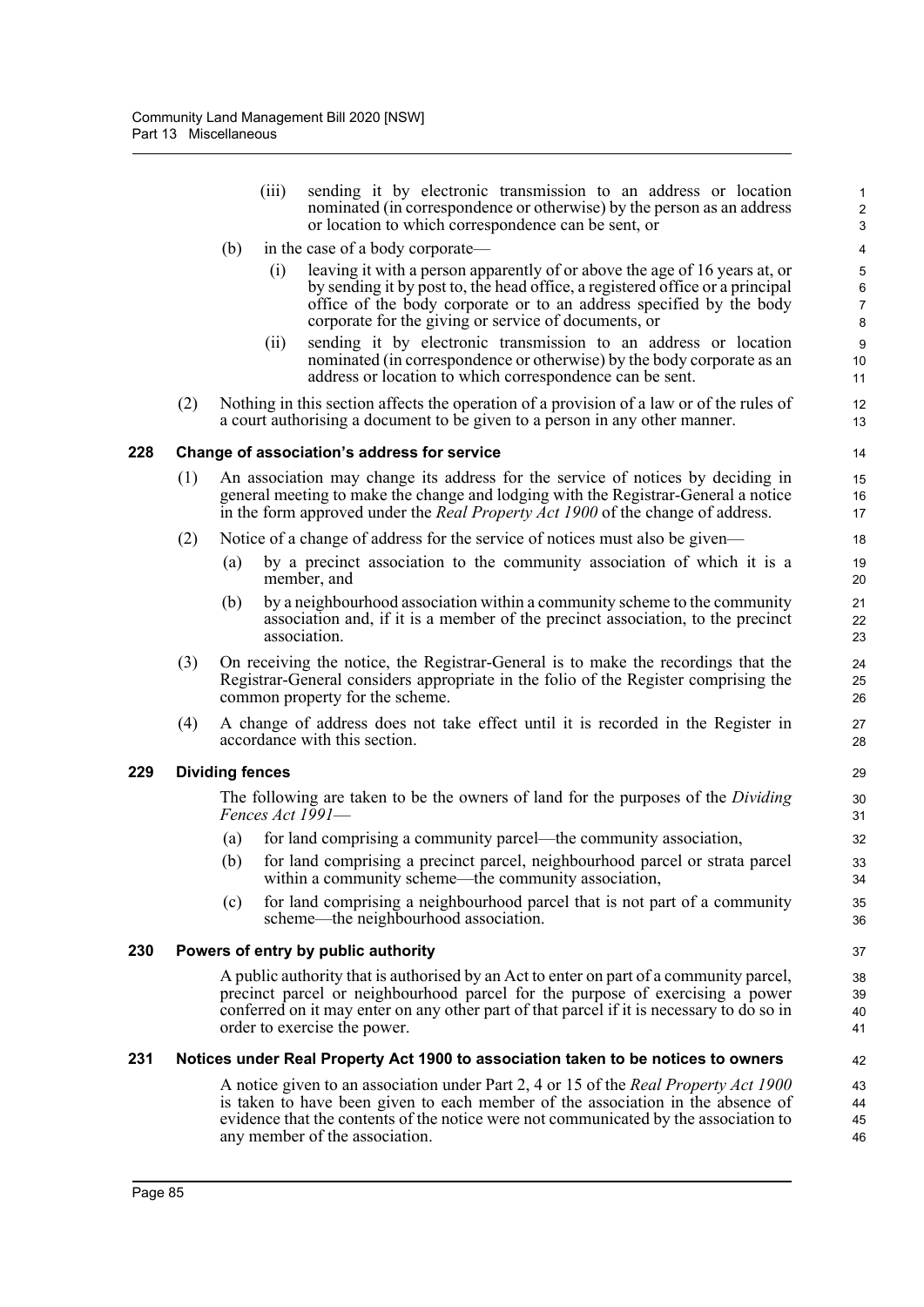## **232 Contracting out prohibited**

(1) The provisions of this Act and the regulations have effect despite any stipulation to the contrary in any agreement, contract or arrangement entered into after the commencement of this section.

(2) No agreement, contract or arrangement, whether oral or wholly or partly in writing, entered into after the commencement of this section operates to annul, vary or exclude any of the provisions of this Act or the regulations.

## **233 Regulations**

- (1) The Governor may make regulations, not inconsistent with this Act, for or with respect to any matter that by this Act is required or permitted to be prescribed or that is necessary or convenient to be prescribed for carrying out or giving effect to this Act.
- (2) In particular, the regulations may make provision for or with respect to the following—
	- (a) the forms to be used for the purposes of this Act,
	- (b) the fees to be paid for applications made to the Secretary under this Act and the waiver or refund of fees,
	- (c) the nomination and election of members of association committees,
	- (d) alternative dispute resolution under this Act,
	- (e) the exclusion of a particular class or classes of schemes from any or all of the provisions of Part 11,
	- (f) requiring information and other matters to be brought to the attention of owners and association or strata committee members in respect of the provision of legal services to an association or strata corporation,
	- (g) requirements for agreements between associations and councils relating to association parking areas under section 650A of the *Local Government Act 1993*,
	- (h) the service of documents by electronic means under this Act,
	- (i) the form in which documents required to be provided or delivered under this Act may be so provided or delivered,
	- (j) requiring persons to provide information about schemes to the Secretary, including for the purposes of the Secretary making that information publicly available on the internet or in any other way.
- (3) Regulations under subsection (2)(j) may, without limitation, prescribe the following—
	- (a) the types of information that must be provided whether by reference to classes of scheme or otherwise,
	- (b) the way in which the information must be provided, including the form in which it must be provided,
	- (c) the persons who must provide the information,
	- (d) the time in which the information must be provided,
	- (e) any restrictions on the use or disclosure of the information,
	- (f) the procedures for correcting the information,
	- (g) the payment by an association, on a periodic basis, of amounts to the Secretary for administration relating to the information,
	- (h) the fees, if any, for accessing the information,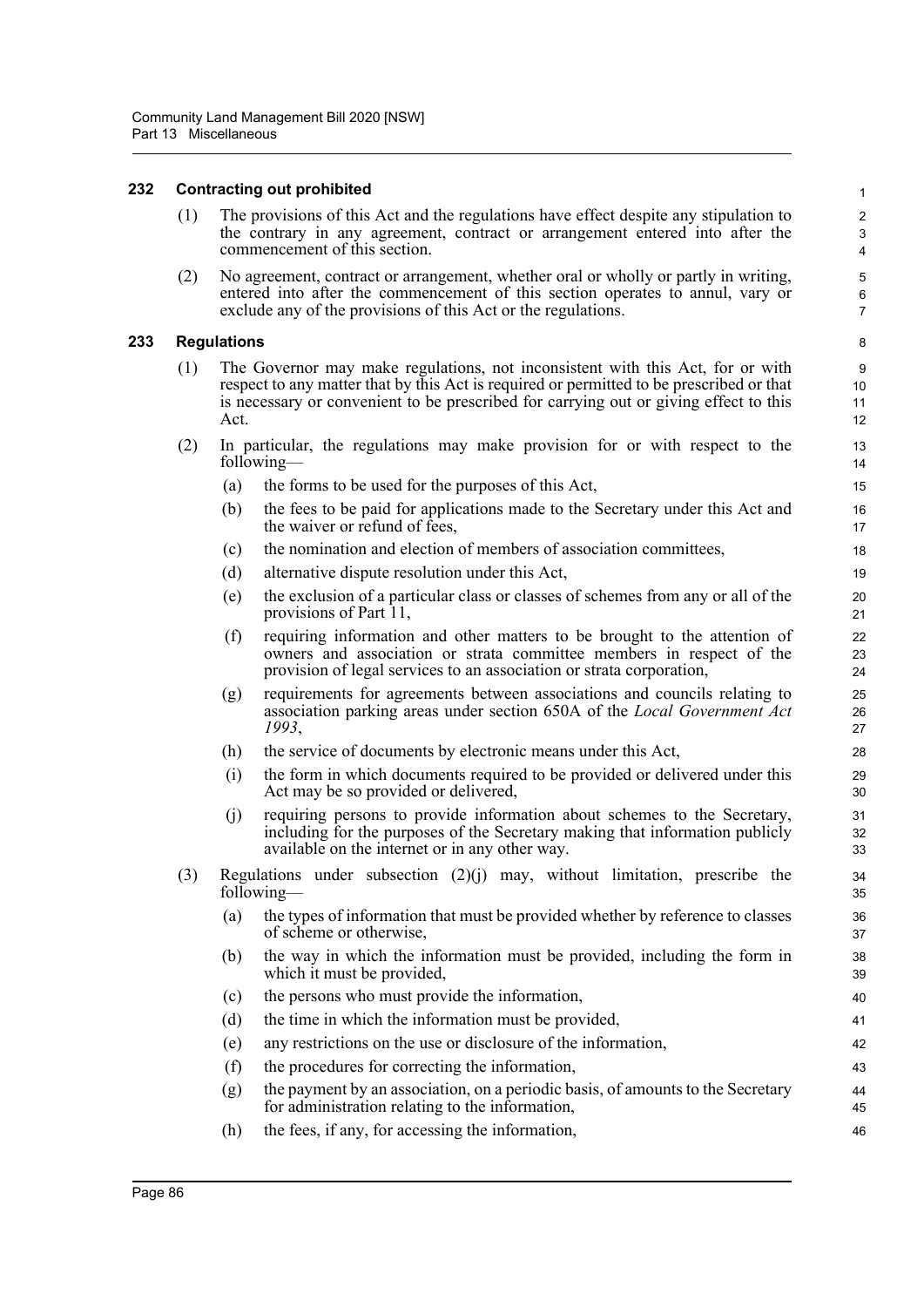|     |                                                                                                                                                                                                                                                                                                                                | (i)                                                                                                                                                                                | offences, with a penalty not exceeding 50 penalty units, for failing to comply<br>with the regulations made under subsection $(2)(j)$ .                                                                                                                                  | $\mathbf{1}$<br>$\overline{2}$ |  |  |  |  |
|-----|--------------------------------------------------------------------------------------------------------------------------------------------------------------------------------------------------------------------------------------------------------------------------------------------------------------------------------|------------------------------------------------------------------------------------------------------------------------------------------------------------------------------------|--------------------------------------------------------------------------------------------------------------------------------------------------------------------------------------------------------------------------------------------------------------------------|--------------------------------|--|--|--|--|
| 234 | Persons who may keep seals of associations                                                                                                                                                                                                                                                                                     |                                                                                                                                                                                    |                                                                                                                                                                                                                                                                          |                                |  |  |  |  |
|     | (1)                                                                                                                                                                                                                                                                                                                            | If an association has only 1 owner, the seal of the association must be kept by the<br>owner or by the managing agent of the association.                                          |                                                                                                                                                                                                                                                                          |                                |  |  |  |  |
|     | (2)                                                                                                                                                                                                                                                                                                                            |                                                                                                                                                                                    | If an association has 2 or more members, the seal of the association must be kept—                                                                                                                                                                                       | $\,6\,$                        |  |  |  |  |
|     |                                                                                                                                                                                                                                                                                                                                | (a)                                                                                                                                                                                | by a member who is nominated by the association for that purpose, or                                                                                                                                                                                                     | $\overline{7}$                 |  |  |  |  |
|     |                                                                                                                                                                                                                                                                                                                                | (b)                                                                                                                                                                                | by the managing agent of the association.                                                                                                                                                                                                                                | 8                              |  |  |  |  |
|     | (3)                                                                                                                                                                                                                                                                                                                            |                                                                                                                                                                                    | A managing agent is entitled to custody of the seal of an association only to permit<br>the exercise of the managing agent's functions.                                                                                                                                  | 9<br>10                        |  |  |  |  |
|     | (4)                                                                                                                                                                                                                                                                                                                            |                                                                                                                                                                                    | Section 50(2) and (3) of the <i>Interpretation Act 1987</i> do not apply to an association.                                                                                                                                                                              | 11                             |  |  |  |  |
|     | Note. Section 50(1)(b) of the Interpretation Act 1987 provides that statutory corporations are<br>to have a seal. Section 50(2) and (3) of the Interpretation Act 1987 contain provisions relating<br>to the keeping of the seal of a statutory corporation and the authentication of documents by a<br>statutory corporation. |                                                                                                                                                                                    |                                                                                                                                                                                                                                                                          |                                |  |  |  |  |
| 235 |                                                                                                                                                                                                                                                                                                                                |                                                                                                                                                                                    | Affixing of seal of association                                                                                                                                                                                                                                          | 16                             |  |  |  |  |
|     | (1)                                                                                                                                                                                                                                                                                                                            |                                                                                                                                                                                    | The seal of an association that has only 1 member or 2 members must not be affixed<br>to an instrument or document except in the presence of the member or members or<br>the managing agent of the association.                                                          | 17<br>18<br>19                 |  |  |  |  |
|     | (2)                                                                                                                                                                                                                                                                                                                            |                                                                                                                                                                                    | The seal of an association that has more than 2 members must not be affixed to an<br>instrument or document except in the presence of—                                                                                                                                   | 20<br>21                       |  |  |  |  |
|     |                                                                                                                                                                                                                                                                                                                                | (a)                                                                                                                                                                                | 2 persons nominated by the association or, in the absence of a nomination, the<br>secretary of the association's committee and any other member of the<br>committee, or                                                                                                  | 22<br>23<br>24                 |  |  |  |  |
|     |                                                                                                                                                                                                                                                                                                                                | (b)                                                                                                                                                                                | the managing agent of the association.                                                                                                                                                                                                                                   | 25                             |  |  |  |  |
|     | (3)                                                                                                                                                                                                                                                                                                                            |                                                                                                                                                                                    | The managing agent must attest the fact and date of the affixing of the seal—                                                                                                                                                                                            | 26                             |  |  |  |  |
|     |                                                                                                                                                                                                                                                                                                                                | (a)                                                                                                                                                                                | by the managing agent's signature, or                                                                                                                                                                                                                                    | 27                             |  |  |  |  |
|     |                                                                                                                                                                                                                                                                                                                                | (b)                                                                                                                                                                                | if the managing agent is a corporation, by the signature of the president,<br>chairperson or other principal officer of the corporation or by any member of<br>staff of the corporation authorised to do so by the president, chairperson or<br>other principal officer. | 28<br>29<br>30<br>31           |  |  |  |  |
|     | (4)                                                                                                                                                                                                                                                                                                                            | A managing agent who has affixed the seal of the association to an instrument or<br>document is taken to have done so under the authority of a delegation from the<br>association. |                                                                                                                                                                                                                                                                          | 32<br>33<br>34                 |  |  |  |  |
|     | (5)                                                                                                                                                                                                                                                                                                                            | Subsection (4) does not operate to enable a person to fraudulently obtain a benefit.                                                                                               |                                                                                                                                                                                                                                                                          |                                |  |  |  |  |
|     | (6)                                                                                                                                                                                                                                                                                                                            |                                                                                                                                                                                    | A person is taken not to have fraudulently obtained a benefit from the operation of<br>subsection (4) if the benefit was, without any fraud by the person, obtained before the<br>seal was affixed.                                                                      | 36<br>37<br>38                 |  |  |  |  |
| 236 |                                                                                                                                                                                                                                                                                                                                |                                                                                                                                                                                    | <b>Act to bind Crown</b>                                                                                                                                                                                                                                                 | 39                             |  |  |  |  |
|     | (1)                                                                                                                                                                                                                                                                                                                            |                                                                                                                                                                                    | This Act binds the Crown in right of New South Wales and, in so far as the legislative<br>power of the Parliament of New South Wales permits, the Crown in all its other<br>capacities.                                                                                  | 40<br>41<br>42                 |  |  |  |  |
|     | (2)                                                                                                                                                                                                                                                                                                                            |                                                                                                                                                                                    | However-                                                                                                                                                                                                                                                                 | 43                             |  |  |  |  |
|     |                                                                                                                                                                                                                                                                                                                                |                                                                                                                                                                                    |                                                                                                                                                                                                                                                                          |                                |  |  |  |  |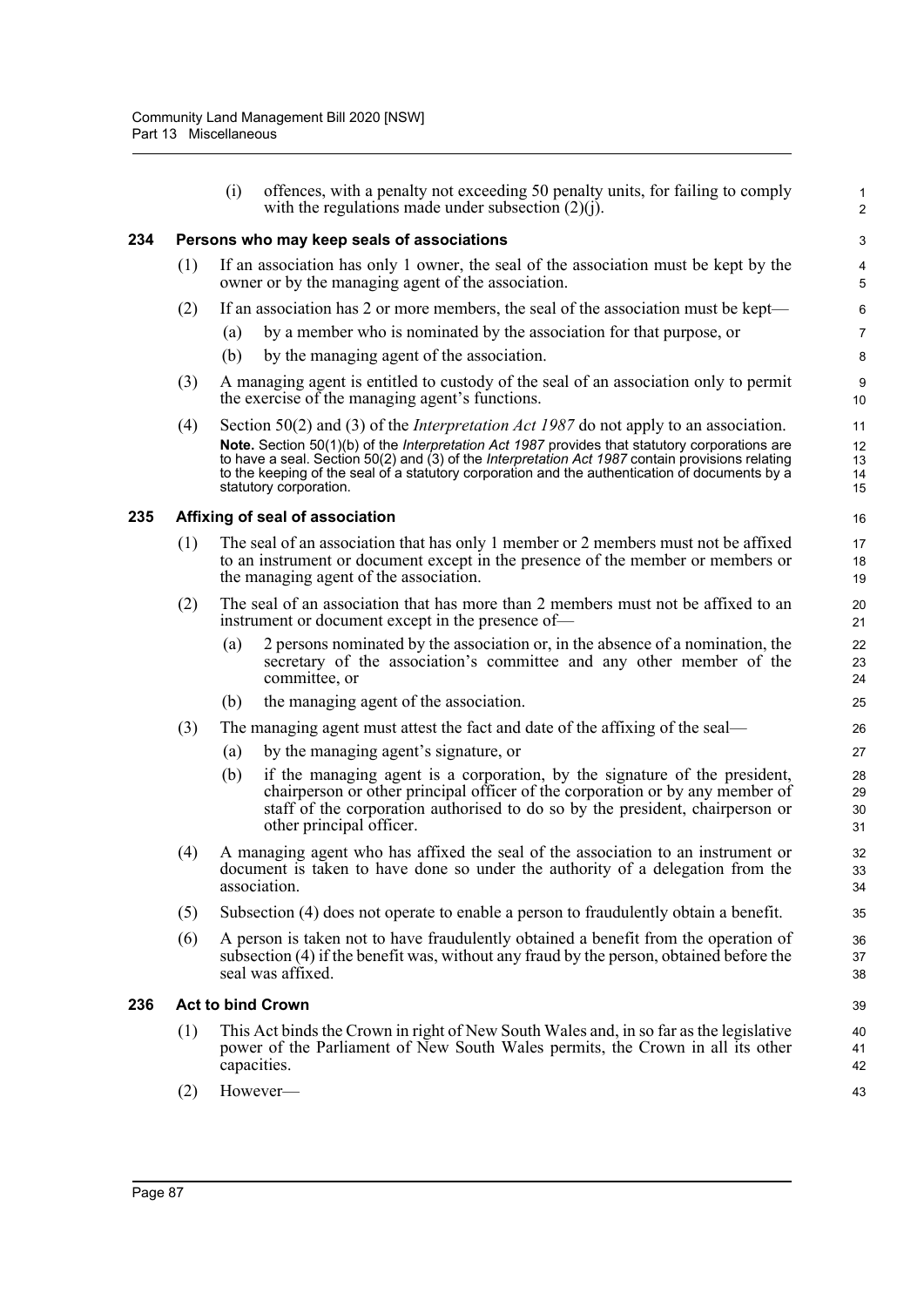|     | (a)            | nothing in the Act requires the Crown to obtain an approval, consent or<br>certificate from a planning authority in respect of an association in respect of<br>which the Crown is a member or the owner of a lot, and | $\overline{2}$<br>3      |
|-----|----------------|-----------------------------------------------------------------------------------------------------------------------------------------------------------------------------------------------------------------------|--------------------------|
|     | (b)            | Parts 3, 4, 5, 6 (except sections 118 and 119), 8, 9 and 10 do not apply to or in<br>respect of an association scheme if the Crown is the owner of all lots in the<br>scheme.                                         | $\overline{4}$<br>5<br>6 |
|     |                | <b>Note.</b> The reference to the Crown covers statutory bodies representing the Crown and NSW<br>Government agencies.                                                                                                | 7<br>8                   |
| 237 | <b>Repeals</b> |                                                                                                                                                                                                                       | 9                        |
|     |                | The following are repealed—                                                                                                                                                                                           | 10                       |
|     |                | Community Land Management Act 1989 No 202                                                                                                                                                                             | 11                       |
|     |                | Community Land Management Regulation 2018                                                                                                                                                                             | 12                       |
|     |                |                                                                                                                                                                                                                       |                          |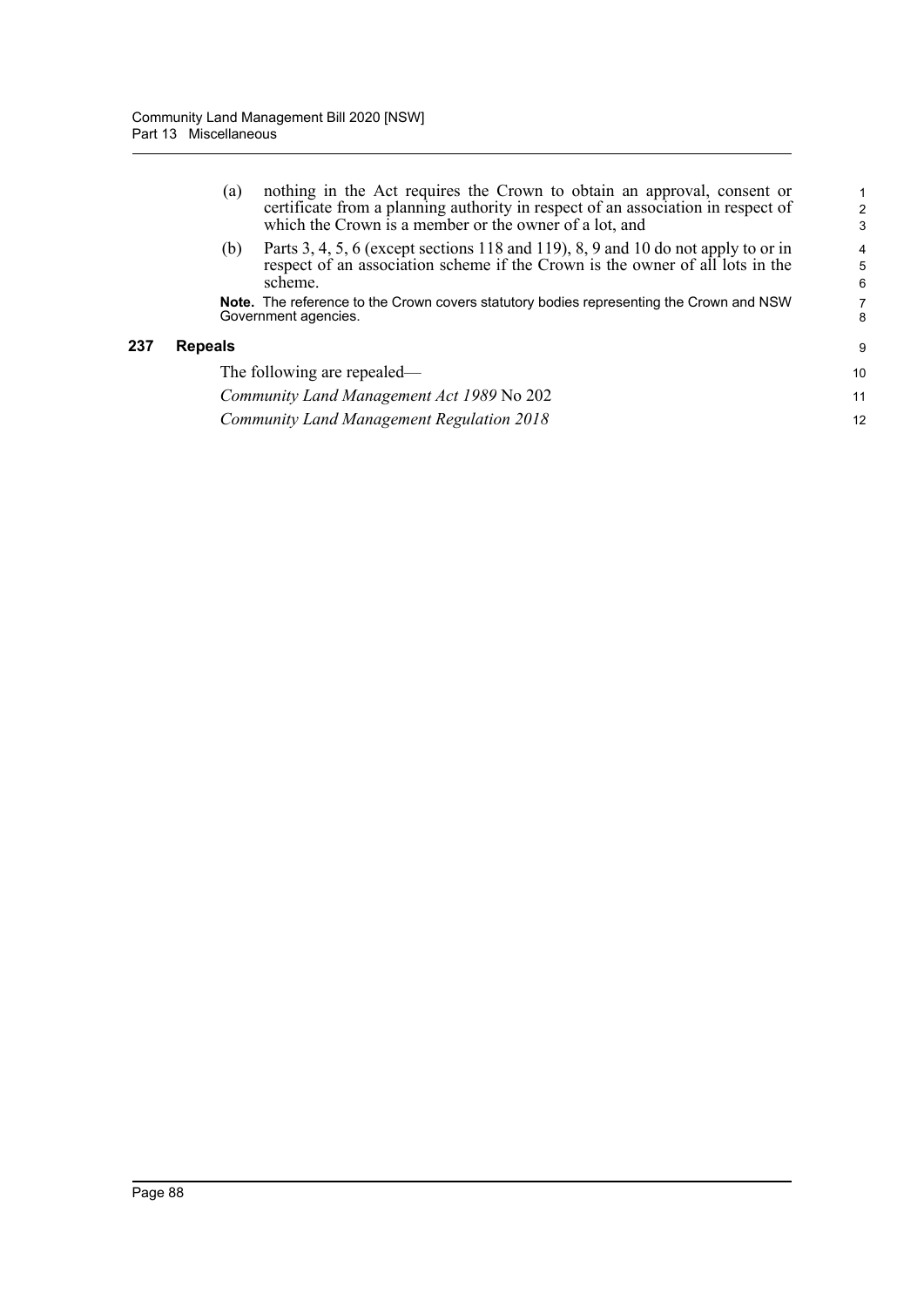| <b>Schedule 1</b><br><b>Meeting procedures of associations</b> |     |                                                                                                                                                                                                              |                |  |  |
|----------------------------------------------------------------|-----|--------------------------------------------------------------------------------------------------------------------------------------------------------------------------------------------------------------|----------------|--|--|
|                                                                |     | Section 21                                                                                                                                                                                                   | 2              |  |  |
| Part 1                                                         |     | <b>Preliminary</b>                                                                                                                                                                                           | 3              |  |  |
| 1                                                              |     | <b>Meetings to which Schedule applies</b>                                                                                                                                                                    | 4              |  |  |
|                                                                |     | This Schedule applies to annual general meetings and other general meetings of an<br>association.                                                                                                            | 5<br>6         |  |  |
| $\mathbf{2}$                                                   |     | Interpretation                                                                                                                                                                                               | $\overline{7}$ |  |  |
|                                                                | (1) | In this Schedule-                                                                                                                                                                                            | 8              |  |  |
|                                                                |     | <i>member</i> means a member of the association for which a meeting is held or proposed<br>to be held.                                                                                                       | 9<br>10        |  |  |
|                                                                |     | <b><i>owner</i></b> means an owner of a development lot or neighbourhood lot in the scheme for<br>which a meeting of the association is held or proposed to be held.                                         | 11<br>12       |  |  |
|                                                                |     | <i>priority vote</i> —see clause $23(1)$ .                                                                                                                                                                   | 13             |  |  |
|                                                                |     | <i>relevant lot</i> for a scheme means—                                                                                                                                                                      | 14             |  |  |
|                                                                |     | a community development lot, in the case of a community scheme, or<br>(a)                                                                                                                                    | 15             |  |  |
|                                                                |     | a precinct development lot, in the case of a precinct scheme, or<br>(b)                                                                                                                                      | 16             |  |  |
|                                                                |     | a neighbourhood lot, in the case of a neighbourhood scheme.<br>(c)                                                                                                                                           | 17             |  |  |
|                                                                | (2) | In this Schedule, a reference to a <i>person entitled to vote</i> at a meeting is a reference<br>to a person entitled to vote on a motion other than a motion requiring a unanimous<br>resolution.           | 18<br>19<br>20 |  |  |
| Part 2                                                         |     | Agendas, nominations and notices                                                                                                                                                                             | 21             |  |  |
| 3                                                              |     | Inclusion of matters on agenda                                                                                                                                                                               | 22             |  |  |
|                                                                | (1) | Any member of an association, or any person entitled to vote at a general meeting of<br>an association, may require a motion to be included in the agenda of the next general<br>meeting of the association. | 23<br>24<br>25 |  |  |
|                                                                | (2) | The requirement is to be made by written notice given to the secretary of the<br>association that-                                                                                                           | 26<br>27       |  |  |
|                                                                |     | sets out the required motion, and<br>(a)                                                                                                                                                                     | 28             |  |  |
|                                                                |     | (b) states the name of the person making the requirement, and                                                                                                                                                | 29             |  |  |
|                                                                |     | includes an explanation of the motion of not more than 300 words in length.<br>(c)                                                                                                                           | 30             |  |  |
|                                                                | (3) | The secretary must give effect to the requirement.                                                                                                                                                           | 31             |  |  |
|                                                                | (4) | However, if the requirement is made after notice has been given of the meeting, the<br>secretary must include the motion in the agenda for the next subsequent meeting.                                      | 32<br>33       |  |  |
|                                                                | (5) | An owner or a person may make a requirement even if the owner or person cannot<br>vote because the owner is an unfinancial member.                                                                           | 34<br>35       |  |  |
| 4                                                              |     | Nomination of candidates for election prior to meeting                                                                                                                                                       | 36             |  |  |
|                                                                | (1) | The written notice of an annual general meeting is to include a call for nominations<br>for members of the association committee at least 7 days before the general meeting<br>of an association.            | 37<br>38<br>39 |  |  |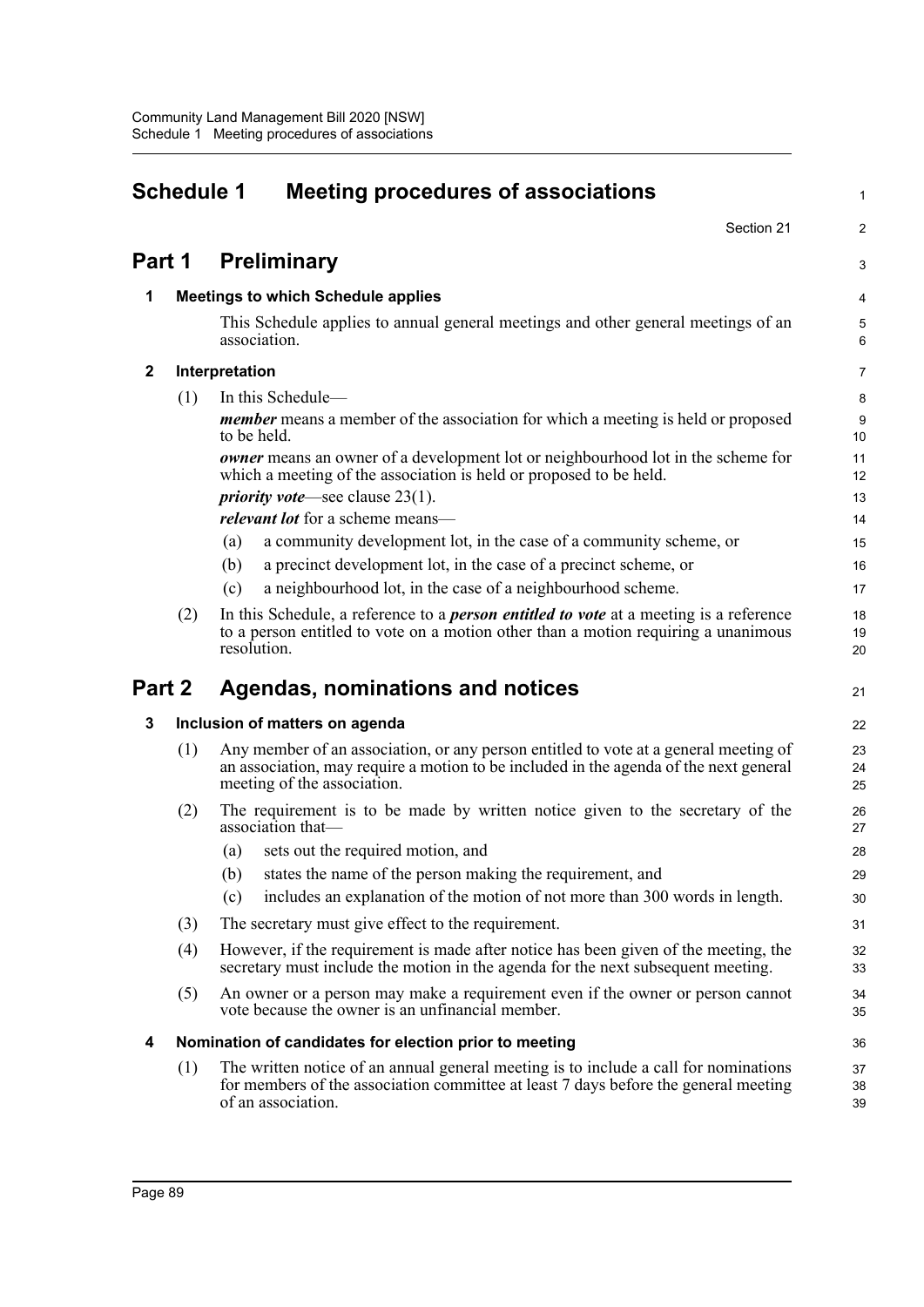|   | (2) | Any member, or any person entitled to vote at a general meeting of an association,<br>may nominate a person for election as a member of the association committee.                                                                                                                                                                                                              | $\mathbf{1}$<br>$\overline{c}$              |
|---|-----|---------------------------------------------------------------------------------------------------------------------------------------------------------------------------------------------------------------------------------------------------------------------------------------------------------------------------------------------------------------------------------|---------------------------------------------|
|   | (3) | The nomination is to be made by written notice given to the secretary of the<br>association or, in the case of the first annual general meeting, to the convenor of the<br>meeting, that states the name of-                                                                                                                                                                    | 3<br>$\overline{\mathbf{4}}$<br>$\mathbf 5$ |
|   |     | the person nominated, and<br>(a)                                                                                                                                                                                                                                                                                                                                                | 6                                           |
|   |     | the person making the nomination and that the person nominated consents to<br>(b)<br>the nomination.                                                                                                                                                                                                                                                                            | $\overline{7}$<br>8                         |
|   | (4) | The secretary must include the nomination in the notice of the meeting at which the<br>election is to take place.                                                                                                                                                                                                                                                               | 9<br>10                                     |
|   | (5) | Notice of any subsequent nomination is to be given by the secretary at the meeting.                                                                                                                                                                                                                                                                                             | 11                                          |
|   | (6) | A nomination may be made at any time before the election is held and may be made<br>at the meeting.                                                                                                                                                                                                                                                                             | 12<br>13                                    |
|   | (7) | A member or a person may make a nomination even if the member or person cannot<br>vote because the member or another member is an unfinancial member.                                                                                                                                                                                                                           | 14<br>15                                    |
| 5 |     | Required items of agenda for AGM                                                                                                                                                                                                                                                                                                                                                | 16                                          |
|   |     | The agenda for each annual general meeting must include the following items—                                                                                                                                                                                                                                                                                                    | 17                                          |
|   |     | an item to decide if a matter or type of matter is to be determined only by the<br>(a)<br>association in general meeting,                                                                                                                                                                                                                                                       | 18<br>19                                    |
|   |     | in the case of a neighbourhood scheme—an item to consider any agreements<br>(b)<br>for the supply of electricity, gas or any other utility relevant to the scheme.                                                                                                                                                                                                              | 20<br>21                                    |
| 6 |     | Notice of general meetings                                                                                                                                                                                                                                                                                                                                                      | 22                                          |
|   | (1) | Notice of a general meeting of an association must be given in writing to the<br>members of the association shown on the community roll.                                                                                                                                                                                                                                        | 23<br>24                                    |
|   | (2) | Written notice of a general meeting must also be given to each first mortgagee or<br>covenant chargee of a development lot or neighbourhood lot who is shown on the<br>association roll if an item on the agenda is one in which the mortgagee or covenant<br>chargee may cast a priority vote.<br>Note. A priority vote may be cast in the circumstances set out in clause 23. | 25<br>26<br>27<br>28<br>29                  |
|   | (3) | The notice of a general meeting of an association must be given—                                                                                                                                                                                                                                                                                                                | 30                                          |
|   |     | at least 21 days before the meeting, in the case of a community association if<br>(a)<br>the scheme includes a precinct scheme, or                                                                                                                                                                                                                                              | 31<br>32                                    |
|   |     | (b)<br>at least 14 days before the meeting, in the case of a community association that<br>does not include a precinct scheme or a precinct association, or                                                                                                                                                                                                                     | 33<br>34                                    |
|   |     | at least 7 days before the meeting, in the case of a neighbourhood association.<br>(c)                                                                                                                                                                                                                                                                                          | 35                                          |
|   | (4) | A period of notice specified by this clause may be reduced to a shorter period<br>specified in the management statement for the scheme concerned.                                                                                                                                                                                                                               | 36<br>37                                    |
|   | (5) | Nothing in this Part requires a person to give notice of a meeting to the person.                                                                                                                                                                                                                                                                                               | 38                                          |
| 7 |     | Matters that must be included in notice of general meetings                                                                                                                                                                                                                                                                                                                     | 39                                          |
|   | (1) | The following matters must be included in, or accompany, the notice given of all<br>general meetings—                                                                                                                                                                                                                                                                           | 40<br>41                                    |
|   |     | a form of motion to confirm the minutes of the last general meeting of any<br>(a)<br>kind,                                                                                                                                                                                                                                                                                      | 42<br>43                                    |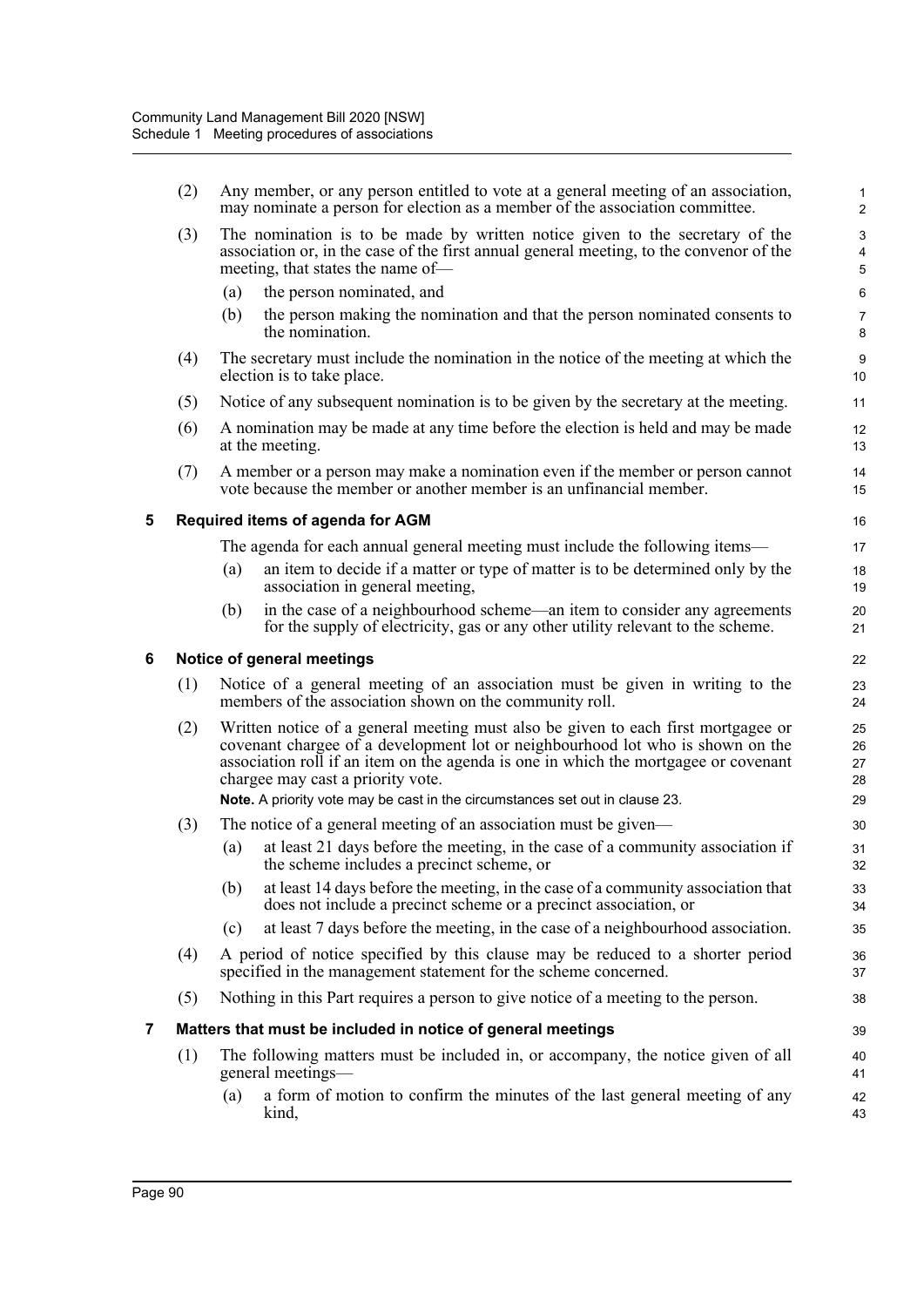(b) a form of motion for the election of the association committee, if the meeting is for that purpose,

- (c) a form of motion for each other motion to be considered at the meeting,
- (d) whether a motion requires a special resolution or a unanimous resolution to be passed,
- (e) a statement that a vote by an owner of a relevant lot does not count if a priority vote is cast for the lot in relation to the same matter,
- (f) a statement that an unfinancial member, mortgagee or covenant chargee cannot vote at a meeting on a motion (other than a motion requiring a unanimous resolution) unless payment has been made before the meeting of all contributions levied on the member, and any other amounts recoverable from the member,
- (g) a statement that voting or other rights may be exercised in person (if the addressee is an individual) or by a company nominee (if the addressee is a corporation), or by a proxy appointed by the addressee,
- (h) the provisions of this Act for determining a quorum at meetings,
- (i) if the notice is given to a mortgagee or covenant chargee of a lot, the name of the owner of the lot, the address of the lot and the place at which the meeting is to be held.
- (2) A copy of the minutes of the previous general meeting (if any) must be given to a member with notice of a meeting if the member has not previously been given a copy of the minutes or has requested but not received a copy before the notice is given.

#### **8 Additional matters to be included in notice of AGM**

The following matters must also be included in, or accompany, the notice given of annual general meetings—

- (a) a copy of the last statements of key financial information for the administrative fund and the capital works fund prepared by the association and any relevant auditor's report,
- (b) a form of motion for adoption of the financial statements,
- (c) a form of motion to consider the appointment of an auditor and the taking out of insurance of the kind referred to in section 148, if insurance of that kind has not already been taken out,
- (d) particulars of each insurance policy taken out by the association (as required to be specified in the association roll),
- (e) a form of motion to decide the number of members of the association committee,
- (f) a form of motion for the election of the association committee, including the names of any persons nominated for election,
- (g) if there is a managing agent, a form of motion to consider the report by the agent as to whether, and what, commissions have been paid or are likely to be payable to the agent for the following 12 months,
- (h) a form of motion to decide how to deal with any overdue contributions payable to the association,
- (i) a form of motion to decide if any matter or type of matter is to be determined by the association in general meeting.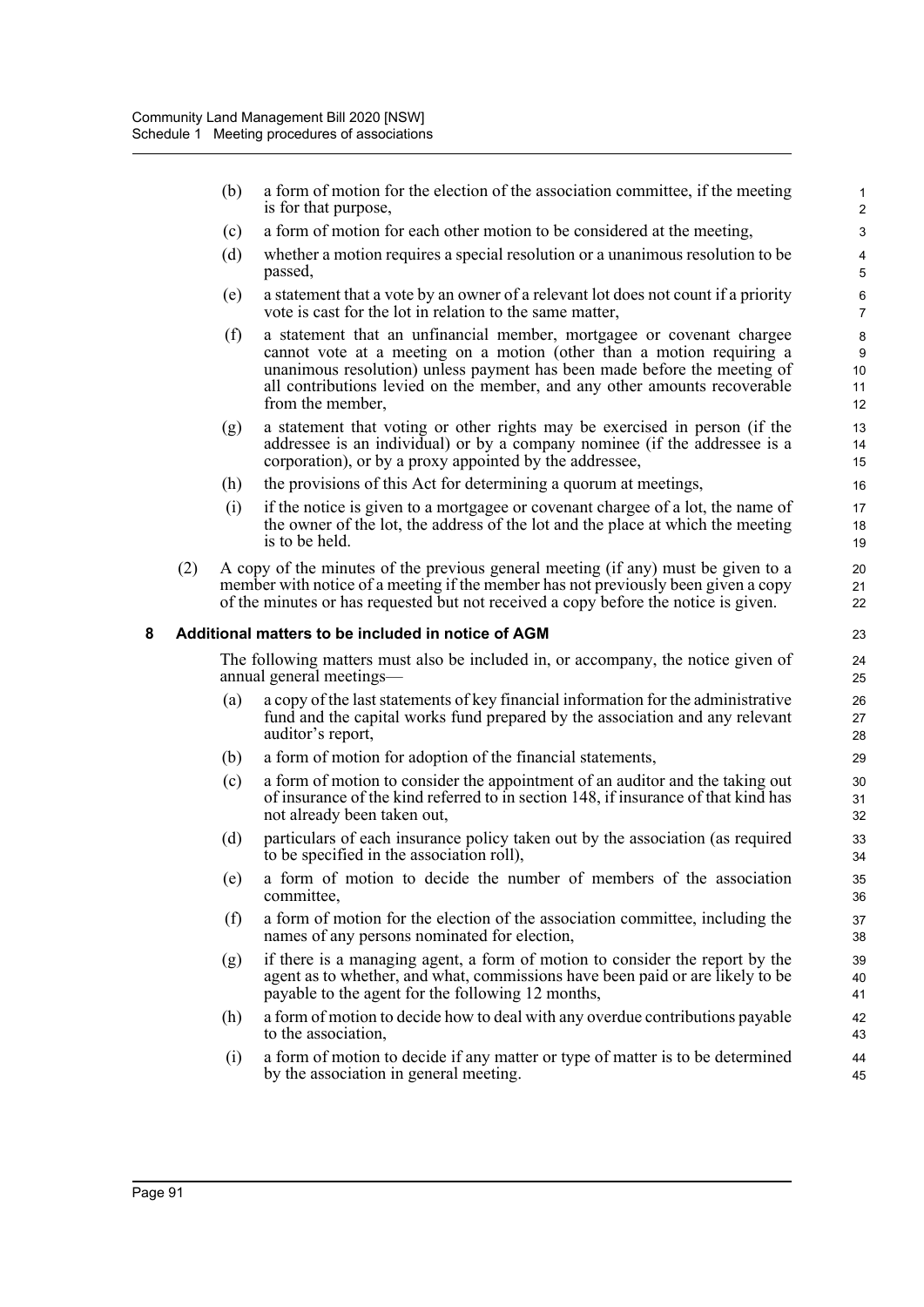## **9 Financial statements to be provided on request**

(1) The association must, at the request of a member or a mortgagee or covenant chargee of a relevant lot within the scheme, give to the member, mortgagee or covenant chargee a copy of the last financial statements prepared for the administrative fund and the capital works fund by the association at least 2 days before the meeting at which the statements are to be presented.

16

38 39

(2) This Schedule does not prevent the association from determining that a copy of the last financial statements prepared for the administrative fund and the capital works fund is to be included in, or to accompany, the notice of an annual general meeting.

#### **10 Notice to be given to tenants**

- (1) A copy of the agenda for a meeting must be given to each tenant of a relevant lot, who has been notified to the association in accordance with this Act as a tenant of the lot, at least 7 days before the meeting is held.
- (2) Copies of other documents relating to a meeting may be given to each tenant of a relevant lot if the association so decides.

# **Part 3 General meeting procedure**

### **11 Chairperson to preside**

#### (1) **Chairperson to preside**

The chairperson of the association is to preside at a meeting at which the chairperson is present.

#### (2) **Presiding member where chairperson absent**

In the chairperson's absence from a meeting, the persons present at that meeting and entitled to vote on motions submitted at that meeting may elect 1 of their number to preside at that meeting and the person so elected is, while so presiding, taken to be the chairperson of the association.

#### (3) **Chairperson does not have casting vote**

The chairperson does not have a casting vote in relation to any motion but may vote in the chairperson's own right if otherwise entitled.

#### (4) **Chairperson may be only person present**

A meeting is, subject to the provisions of this Schedule relating to the quorum, validly held even though the only person present at the meeting is the chairperson of the association.

#### **12 Chairperson to announce names of persons entitled to vote**

If requested to do so by a person present and entitled to vote at a meeting, the chairperson must, before submitting a motion to the meeting or the holding of the election of members of the association committee, announce the names of the persons who are entitled to vote on that motion or at that election.

#### **13 Decisions at meetings—counting votes**

#### (1) **Simple majority vote to generally apply**

A motion put to a meeting, or an election of officers of the association or members of the association committee, is to be decided according to a majority in number of the votes cast for and against the motion, unless this Act requires it be determined by a poll, a special resolution or a unanimous resolution. 40 41 42 43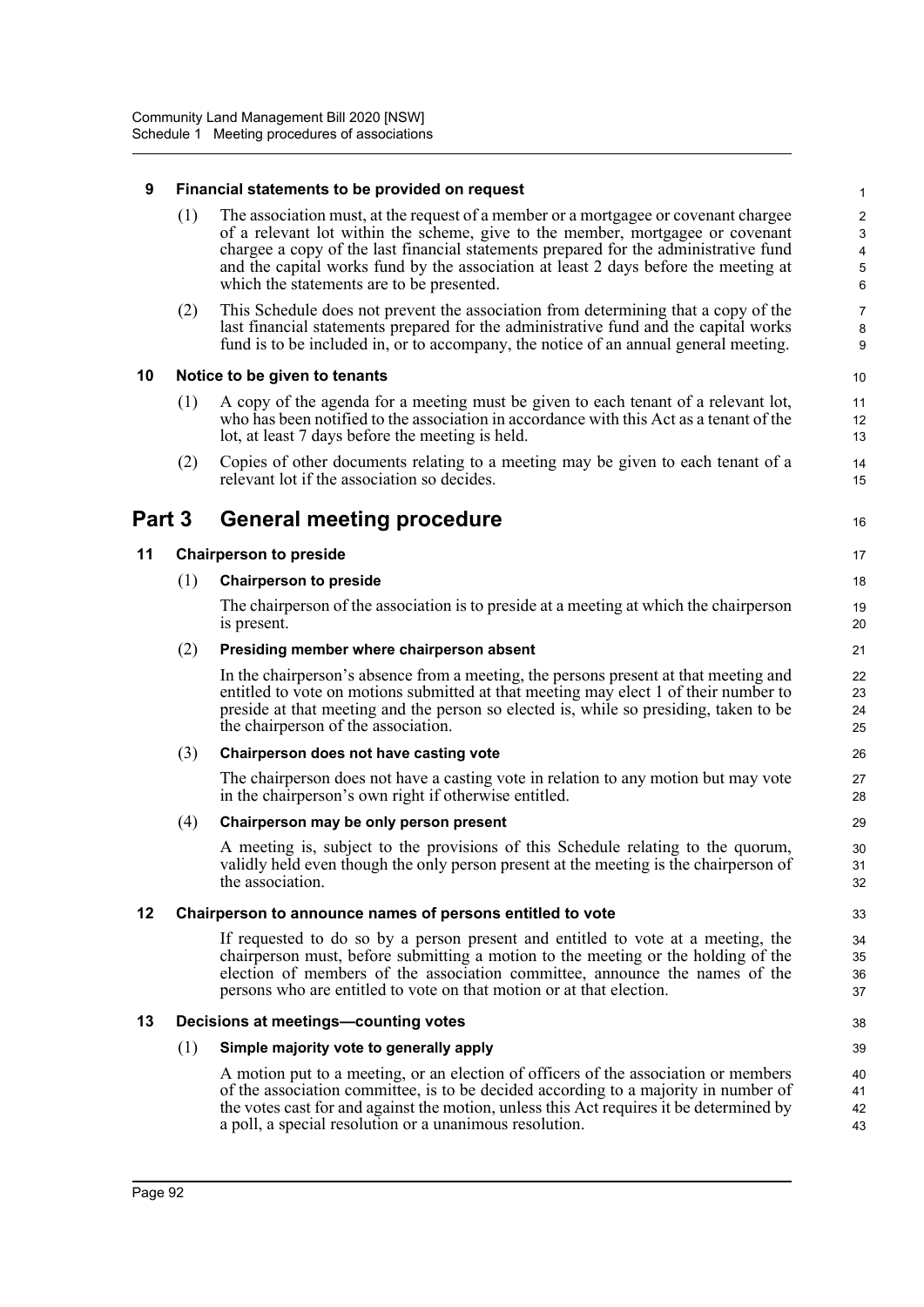|    | (2)    | <b>Allocation of votes</b>                                                                                                                                                                                                                                                                                                                                                                                                    | $\mathbf{1}$                                                       |
|----|--------|-------------------------------------------------------------------------------------------------------------------------------------------------------------------------------------------------------------------------------------------------------------------------------------------------------------------------------------------------------------------------------------------------------------------------------|--------------------------------------------------------------------|
|    |        | Each subsidiary body has 1 vote and the owners of each relevant lot have 1 vote for<br>each relevant lot even if this results in the same person having more than 1 vote on<br>the motion.                                                                                                                                                                                                                                    | $\sqrt{2}$<br>$\ensuremath{\mathsf{3}}$<br>$\overline{\mathbf{4}}$ |
|    | (3)    | Vote of original owner who owns more than half of lots to be reduced                                                                                                                                                                                                                                                                                                                                                          | 5                                                                  |
|    |        | For the purposes of determining an election for officers of the association or<br>members of the association committee or appointing a managing agent (other than in<br>the case of a poll), the total value of the vote in respect of the lots held by the original<br>owner is taken to be the same as that for a special resolution.                                                                                       | 6<br>$\overline{7}$<br>8<br>9                                      |
|    | (4)    | Value of votes to apply for poll                                                                                                                                                                                                                                                                                                                                                                                              | 10                                                                 |
|    |        | If a poll is demanded by a person present and entitled to vote on a motion or for the<br>election of officers of the association or members of the association committee at the<br>meeting, the motion is to be decided according to the value of the votes cast for and<br>against the motion and the value of a vote cast by a person entitled to vote in respect<br>of a lot is equal to the unit entitlement of that lot. | 11<br>12<br>13<br>14<br>15                                         |
|    | (5)    | However, the value of the vote of an original owner is to be calculated in the same<br>way as for a special resolution.                                                                                                                                                                                                                                                                                                       | 16<br>17                                                           |
|    | (6)    | <b>Polls</b>                                                                                                                                                                                                                                                                                                                                                                                                                  | 18                                                                 |
|    |        | A poll may be demanded before or after a vote decided by a majority in number has<br>been taken and is to be conducted as directed by the chairperson. The demand for a<br>poll may be withdrawn by the person who made it.<br>Note. Section 5 sets out the manner in which the value of a vote for a special resolution or a<br>poll is to be determined.                                                                    | 19<br>20<br>21<br>22<br>23                                         |
| 14 |        | Developer excluded from votes relating to building defects                                                                                                                                                                                                                                                                                                                                                                    | 24                                                                 |
|    | (1)    | The developer of a scheme is not entitled to vote, or exercise a proxy vote, on a matter<br>concerning building defects in, or the rectification of building defects in, building<br>work to which this clause applies.                                                                                                                                                                                                       | 25<br>26<br>27                                                     |
|    | (2)    | This clause applies to building work that-                                                                                                                                                                                                                                                                                                                                                                                    | 28                                                                 |
|    |        | is residential building work (within the meaning of the <i>Home Building Act</i><br>(a)<br>1989) or carried out on a building, or a part of a building, used or proposed to<br>be used for mixed use purposes that include residential purposes, and                                                                                                                                                                          | 29<br>30<br>31                                                     |
|    |        | was carried out by or on behalf of the developer of the scheme.<br>(b)                                                                                                                                                                                                                                                                                                                                                        | 32                                                                 |
| 15 |        | Chairperson's declaration of vote                                                                                                                                                                                                                                                                                                                                                                                             | 33                                                                 |
|    | (1)    | The chairperson must declare the result of the voting on a motion at a meeting or an<br>election at a meeting at the meeting if it is possible to do so.                                                                                                                                                                                                                                                                      | 34<br>35                                                           |
|    | (2)    | The declaration of the chairperson of the result of the voting on a motion at a meeting,<br>otherwise than on a poll, is conclusive without proof of the votes recorded for and<br>against the motion.                                                                                                                                                                                                                        | 36<br>37<br>38                                                     |
| 16 | Quorum |                                                                                                                                                                                                                                                                                                                                                                                                                               | 39                                                                 |
|    | (1)    | Quorum required for motion or election                                                                                                                                                                                                                                                                                                                                                                                        | 40                                                                 |
|    |        | A motion submitted at a meeting must not be considered, and an election must not be<br>held at a meeting, unless there is a quorum present to consider and vote on the motion<br>or on the election.                                                                                                                                                                                                                          | 41<br>42<br>43                                                     |
|    | (2)    | When quorum exists                                                                                                                                                                                                                                                                                                                                                                                                            | 44                                                                 |
|    |        | A quorum is present at a meeting only in the following circumstances—                                                                                                                                                                                                                                                                                                                                                         | 45                                                                 |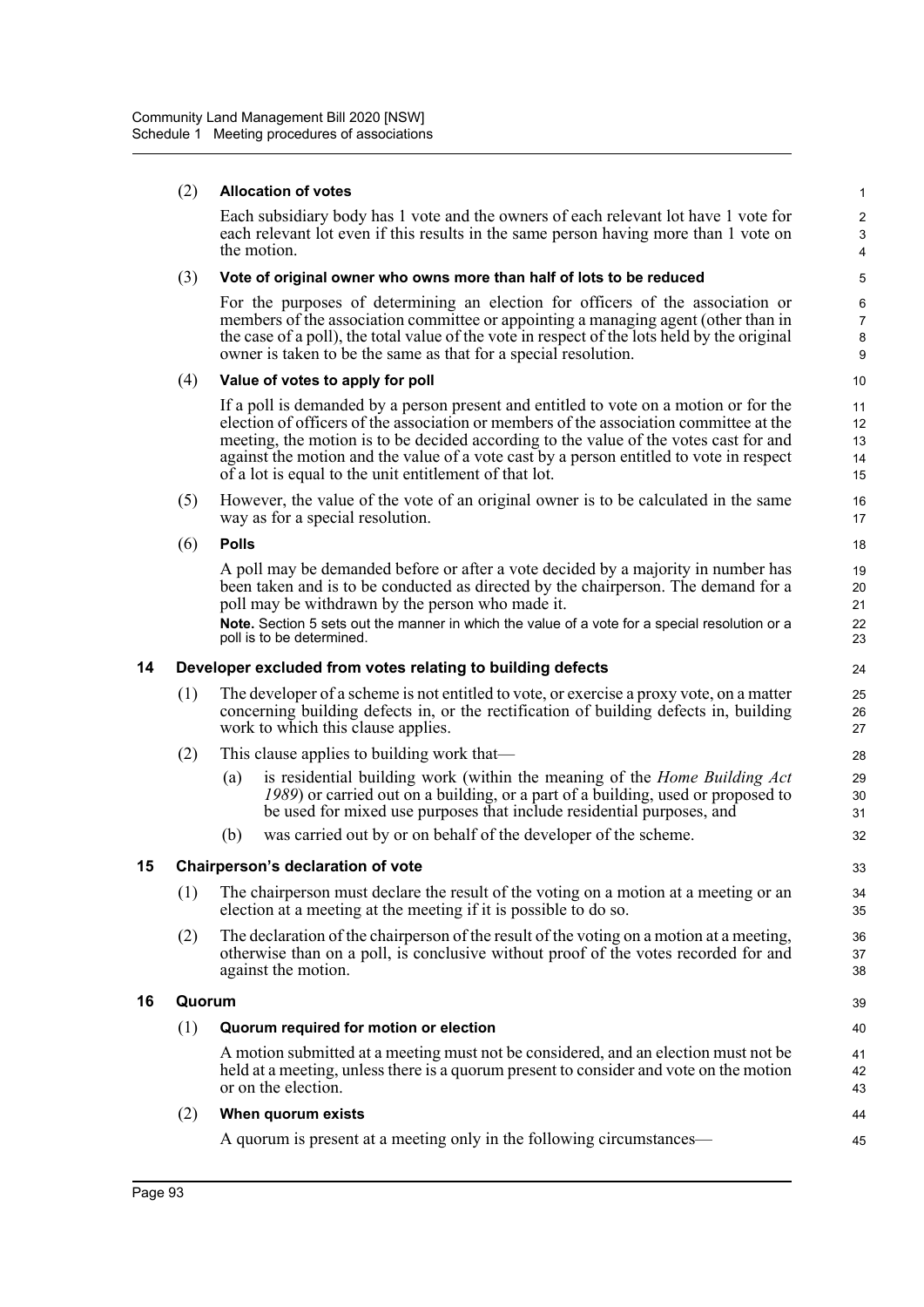(a) if not less than one-quarter of the members of the association entitled to vote on the motion or election are present either personally or by duly appointed proxy,

- (b) if not less than one-quarter of the total unit entitlement of the scheme is represented by the persons who are present either personally or by duly appointed proxy and who are entitled to vote on the motion or election,
- (c) if there are 2 persons who are present either personally or by duly appointed proxy and who are entitled to vote on the motion or election, in a case where there is more than 1 member of the association and the quorum otherwise calculated under this subclause would be fewer than 2 persons.
- (3) A person who has voted, or intends to vote, on a motion or at an election at a meeting by a permitted means other than a vote in person is taken to be present for the purposes of determining whether there is a quorum.

# (4) **Procedure if no quorum**

If no quorum is present within the next half-hour after the relevant motion or business arises for consideration at the meeting, the chairperson must—

- (a) adjourn the meeting for at least 7 days, or
- (b) declare that the persons present either personally or by duly appointed proxy and who are entitled to vote on the motion or election constitute a quorum for considering that motion or business and any subsequent motion or business at the meeting.

### (5) **Quorum for adjourned meeting**

If a quorum is not present within the next half-hour after the time fixed for the adjourned meeting, the persons who are present either personally or by duly appointed proxy and who are entitled to vote on the motion or election constitute a quorum for considering that motion or business and any subsequent motion or business at the meeting.

# **17 Motions require notice**

- (1) A motion must not be submitted at a general meeting if any requirement of this Act to include the form of the motion in the notice of the meeting has not been complied with, unless the motion is a motion to amend a motion of which notice has been so given.
- (2) A person who is not entitled to vote at a meeting cannot move a motion for consideration at a meeting or nominate a candidate for election to the association committee.
- (3) This clause does not prevent the owner of a relevant lot from moving a motion or nominating a candidate even if the lot is subject to a mortgage or covenant charge.

# **18 Chairperson may rule certain motions out of order**

The chairperson at a meeting may rule a motion out of order if—

- (a) the chairperson considers that the motion, if carried, would conflict with this Act, an applicable management statement or the by-laws or would otherwise be unlawful or unenforceable, or
- (b) a requirement of this Act to include the form of the motion in the notice of the meeting has not been complied with.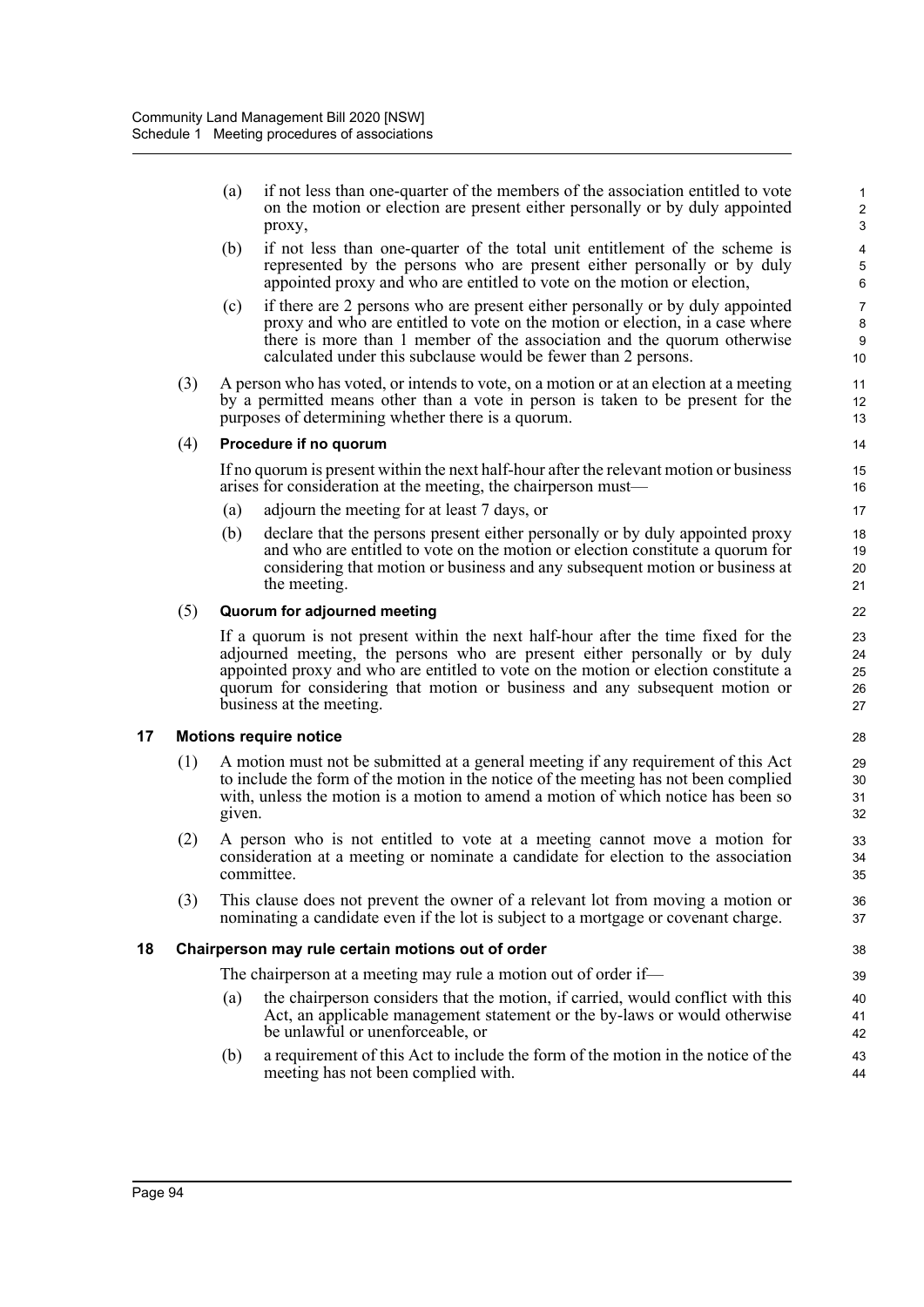# **19 Adjournments**

|        | (1)               | A meeting may be adjourned for any reason if a motion is passed at the meeting for<br>the adjournment.                                                                                                                                                                                                      | $\overline{c}$<br>$\sqrt{3}$                                       |
|--------|-------------------|-------------------------------------------------------------------------------------------------------------------------------------------------------------------------------------------------------------------------------------------------------------------------------------------------------------|--------------------------------------------------------------------|
|        | (2)               | The time and place at which a meeting adjourned under this Part is to be resumed<br>must be fixed by the person who was presiding at the meeting or, if the meeting was<br>adjourned because of a lack of a quorum, by the person who would have presided at<br>the meeting but for the lack of the quorum. | $\overline{\mathbf{4}}$<br>$\sqrt{5}$<br>$\,6\,$<br>$\overline{7}$ |
|        | (3)               | The secretary of the association must give to the members of the association, at least<br>1 day before the resumed meeting, a written notice specifying—                                                                                                                                                    | 8<br>$\boldsymbol{9}$                                              |
|        |                   | the time and place of the meeting, and<br>(a)                                                                                                                                                                                                                                                               | 10                                                                 |
|        |                   | the provisions of this Act for determining the quorum at a meeting.<br>(b)                                                                                                                                                                                                                                  | 11                                                                 |
| 20     |                   | Tenants at meetings of neighbourhood associations                                                                                                                                                                                                                                                           | 12                                                                 |
|        | (1)               | A tenant who has been notified in accordance with this Act to a neighbourhood<br>association as a tenant of a neighbourhood lot in the neighbourhood scheme is<br>entitled to attend a meeting but is not entitled to vote at a meeting unless the tenant<br>is the holder of a duly appointed proxy.       | 13<br>14<br>15<br>16                                               |
|        | (2)               | A tenant is not entitled to address a meeting unless authorised to do so by a resolution<br>of the neighbourhood association.                                                                                                                                                                               | 17<br>18                                                           |
|        | (3)               | The neighbourhood association may, at any meeting or for the purpose of all<br>meetings, determine that tenants (other than tenants who hold duly appointed<br>proxies) are not entitled to be present when the following matters are being discussed<br>or determined—                                     | 19<br>20<br>21<br>22                                               |
|        |                   | (a)<br>financial statements and auditor's reports,                                                                                                                                                                                                                                                          | 23                                                                 |
|        |                   | levying of contributions,<br>(b)                                                                                                                                                                                                                                                                            | 24                                                                 |
|        |                   | recovery of unpaid contributions,<br>(c)                                                                                                                                                                                                                                                                    | 25                                                                 |
|        |                   | (d)<br>any other financial matter specified by the association committee.                                                                                                                                                                                                                                   | 26                                                                 |
| 21     | <b>Minutes</b>    |                                                                                                                                                                                                                                                                                                             | 27                                                                 |
|        | (1)               | Records to be kept                                                                                                                                                                                                                                                                                          | 28                                                                 |
|        |                   | An association must keep full and accurate minutes of its meetings that include<br>minutes of all motions passed at its meetings.                                                                                                                                                                           | 29<br>30                                                           |
|        | (2)               | Distribution of minutes and records of motions                                                                                                                                                                                                                                                              | 31                                                                 |
|        |                   | Within 14 days after a meeting, the association must provide copies of the minutes<br>of the meeting by giving each member of the association and each owner of a relevant<br>lot a copy.                                                                                                                   | 32<br>33<br>34                                                     |
|        |                   | Maximum penalty—5 penalty units.                                                                                                                                                                                                                                                                            | 35                                                                 |
| Part 4 |                   | Voting rights and voting procedures                                                                                                                                                                                                                                                                         | 36                                                                 |
|        | <b>Division 1</b> | <b>General rights to vote</b>                                                                                                                                                                                                                                                                               | 37                                                                 |
| 22     |                   | Persons entitled to vote at general meetings                                                                                                                                                                                                                                                                | 38                                                                 |
|        | (1)               | Persons who have right to vote                                                                                                                                                                                                                                                                              | 39                                                                 |
|        |                   | Each member of the association, and each person entitled to a priority vote, has<br>voting rights that may be exercised at a general meeting of the association, but only                                                                                                                                   | 40<br>41                                                           |

1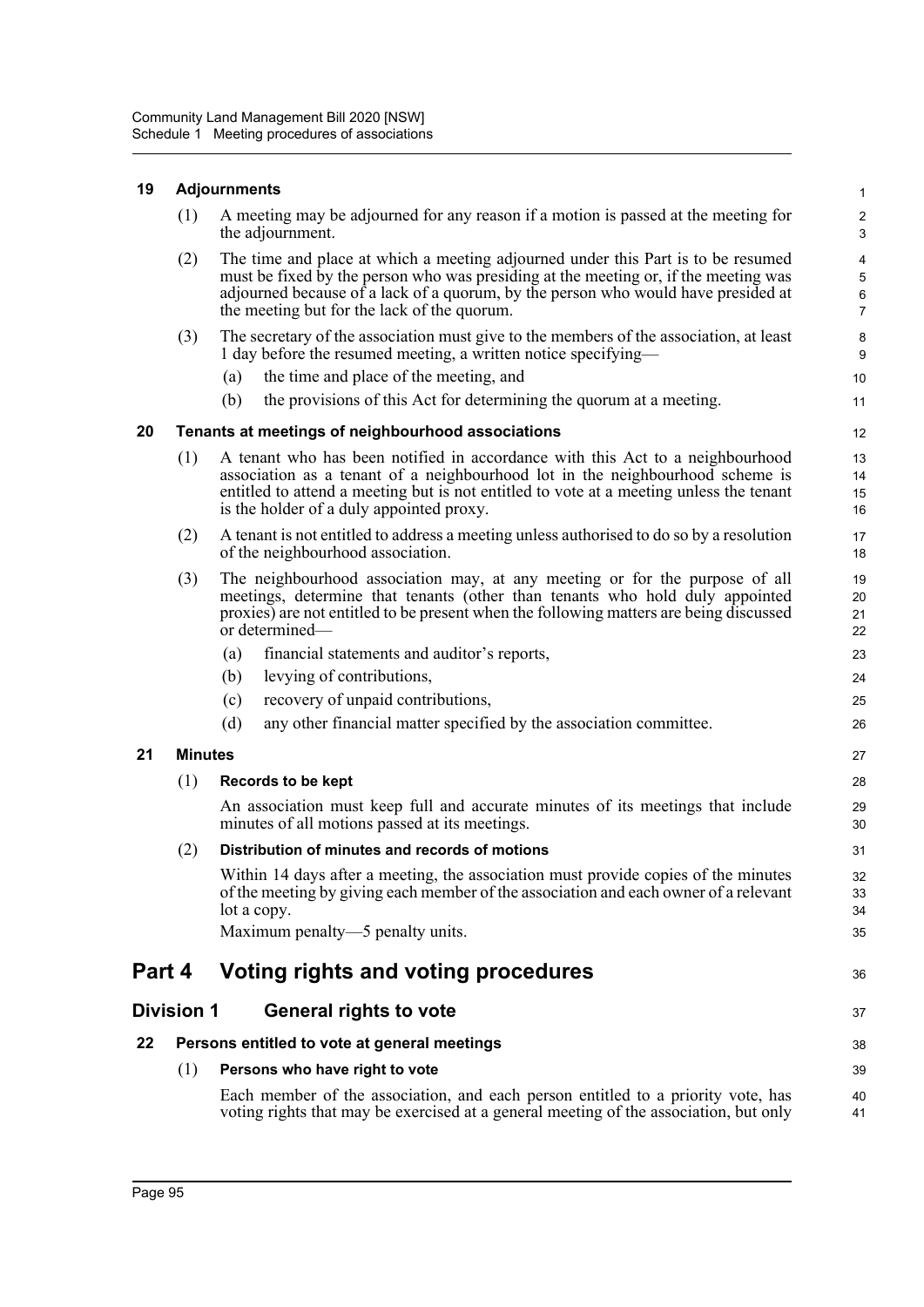|      | if the member or person is shown on the association roll and, in the case of a<br>corporation, the company nominee is shown on the association roll.                                                                                                                                                                                                     | 1<br>$\overline{c}$          |
|------|----------------------------------------------------------------------------------------------------------------------------------------------------------------------------------------------------------------------------------------------------------------------------------------------------------------------------------------------------------|------------------------------|
| (2)  | Exercise of voting rights by subsidiary bodies                                                                                                                                                                                                                                                                                                           | 3                            |
|      | Voting rights may be exercised at the meeting by a subsidiary body only by proxy.                                                                                                                                                                                                                                                                        | 4                            |
| (3)  | Exercise of voting rights by joint first mortgagees or joint covenant chargees                                                                                                                                                                                                                                                                           | 5                            |
|      | Voting rights may be exercised at the meeting by joint first mortgagees or joint<br>covenant chargees only by proxy (who may be one of them) duly appointed by all of<br>them jointly.                                                                                                                                                                   | $\,6$<br>$\overline{7}$<br>8 |
| (4)  | Exercise of voting rights by owner, first mortgagee or covenant chargee                                                                                                                                                                                                                                                                                  | 9                            |
|      | The voting rights of an owner or first mortgage or covenant chargee of a relevant lot<br>(other than a co-owner, mortgagee or covenant chargee) may be exercised—                                                                                                                                                                                        | 10<br>11                     |
|      | unless the owner, mortgagee or covenant chargee is a corporation—in person<br>(a)<br>or by proxy, or                                                                                                                                                                                                                                                     | 12<br>13                     |
|      | if the owner, mortgagee or covenant chargee is a corporation—by the<br>(b)<br>company nominee in person, or by proxy appointed by the corporation.                                                                                                                                                                                                       | 14<br>15                     |
| (5)  | Exercise of voting rights by co-owners to be by proxy                                                                                                                                                                                                                                                                                                    | 16                           |
|      | The voting rights of co-owners of a relevant lot may not be exercised by them<br>individually but may be exercised—                                                                                                                                                                                                                                      | 17<br>18                     |
|      | by a proxy (who may be one of them), or<br>(a)                                                                                                                                                                                                                                                                                                           | 19                           |
|      | as provided by subclause $(6)$ .<br>(b)                                                                                                                                                                                                                                                                                                                  | 20                           |
| (6)  | Other circumstances in which co-owners may exercise voting rights                                                                                                                                                                                                                                                                                        | 21                           |
|      | If, on a vote at a general meeting, the rights of co-owners of a relevant lot are not<br>exercised by a proxy as referred to in subclause $(5)$ , 1 of them may act as such a<br>$prox$ y—                                                                                                                                                               | 22<br>23<br>24               |
|      | if the other co-owners are absent or those who are present give their consent, or<br>(a)                                                                                                                                                                                                                                                                 | 25                           |
|      | if paragraph (a) does not apply—if he or she is the owner first named on the<br>(b)<br>association roll as 1 of the co-owners.                                                                                                                                                                                                                           | 26<br>27                     |
| (7)  | Exercise of voting rights by owners of successive estates in lot                                                                                                                                                                                                                                                                                         | 28                           |
|      | If there are owners of successive estates in a relevant lot, only the owner of the first<br>estate may vote at a general meeting.                                                                                                                                                                                                                        | 29<br>30                     |
| (8)  | Exercise of voting rights where owner holds lot as trustee                                                                                                                                                                                                                                                                                               | 31                           |
|      | If the owner of a relevant lot holds it as trustee, a person beneficially entitled may not<br>vote at a general meeting.                                                                                                                                                                                                                                 | 32<br>33                     |
| (9)  | Voting rights cannot be exercised if contributions not paid                                                                                                                                                                                                                                                                                              | 34                           |
|      | A vote at a general meeting (other than a vote on a motion requiring a unanimous<br>resolution) by a member of the association or a person with a priority vote in respect<br>of a member does not count if the member was an unfinancial member at the date<br>notice of the meeting was given and did not pay the amounts owing before the<br>meeting. | 35<br>36<br>37<br>38<br>39   |
| (10) | Effect of failure to give association interest notice                                                                                                                                                                                                                                                                                                    | 40                           |
|      | This clause does not confer a right to vote on a person deprived of the right by failing<br>to comply with the requirement to give an association interest notice.                                                                                                                                                                                       | 41<br>42                     |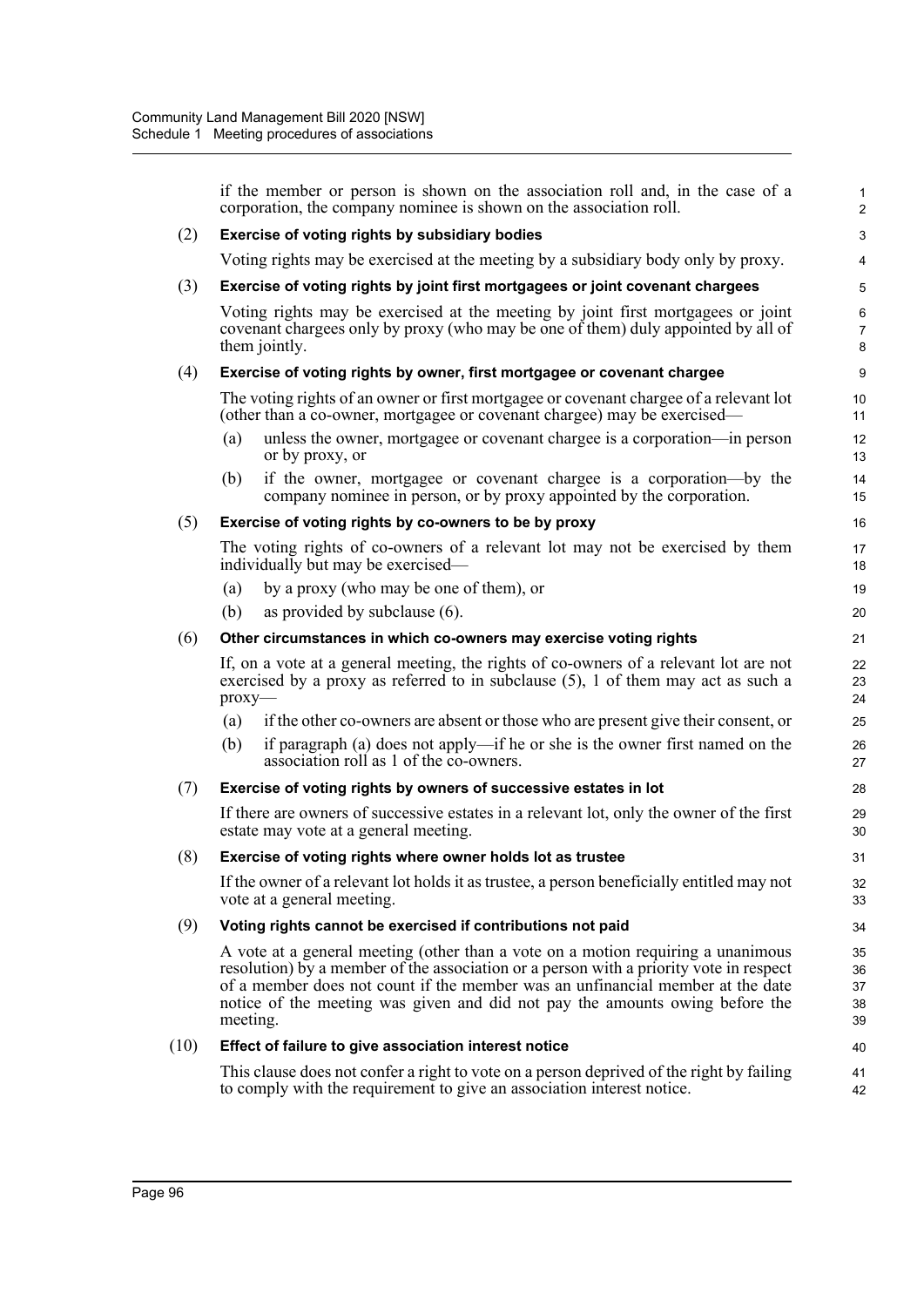# **23 Priority votes**

| $(1)$ A <i>priority vote</i> is a vote cast on a motion by a person whose vote has priority under<br>this clause. |  |
|-------------------------------------------------------------------------------------------------------------------|--|
|                                                                                                                   |  |

- (2) A priority vote may be cast on the following motions—
	- (a) a motion that relates to insurance, budgeting or the fixing of a levy,
	- (b) a motion that will require expenditure by the association of an amount that exceeds the amount prescribed by the regulations for the purposes of this clause,

- (c) a motion that requires a special resolution or unanimous resolution.
- (3) If a priority vote is cast in relation to a relevant lot, a vote on the same matter by the owner of the lot does not count.
- (4) However, a priority vote has no effect unless at least 2 days written notice of intention to exercise the priority vote at the particular meeting has been given to the owner of the lot.
- (5) A priority vote may be cast in respect of a relevant lot by—
	- (a) the mortgagee of the lot under a mortgage shown on the association roll as having priority over any other mortgage, and over any covenant charge, shown on the association roll in relation to the lot, or
	- (b) the covenant chargee of the lot under a covenant charge shown on the association roll as having priority over any mortgage shown on the roll in relation to the lot, or
	- (c) the covenant chargee of the lot under a covenant charge shown on the association roll without any mortgage being shown on the roll in relation to the lot.

#### **24 Rights of proxies and limits on votes by proxies**

#### (1) **Proxy may demand poll**

A duly appointed proxy may vote on a show of hands or demand a poll.

(2) **Powers of proxies**

A person duly appointed as a proxy—

- (a) if entitled to vote otherwise than as a proxy—may also vote in the person's own right, and
- (b) if appointed as proxy for more than 1 person—may vote separately as a proxy in each case.

#### (3) **Proxy cannot vote if person appointing proxy votes**

A proxy cannot exercise a vote in relation to a matter if the person who appointed the proxy is exercising personally a power to vote on that matter.

#### (4) **Proxy limited by instrument of appointment**

If the instrument appointing a proxy limits the manner in which the proxy may vote at a meeting, a vote by the proxy that does not observe the limitation is invalid.

#### (5) **No proxy vote pursuant to contract for sale by original owner**

An original owner or a person connected with the original owner cannot cast a vote by means of a proxy or power of attorney given by another owner of a relevant lot in the scheme if the proxy or power of attorney was given pursuant to a term of the sale contract for the lot or pursuant to another contract or arrangement that is ancillary or related to the sale contract. 41 42 43 44 45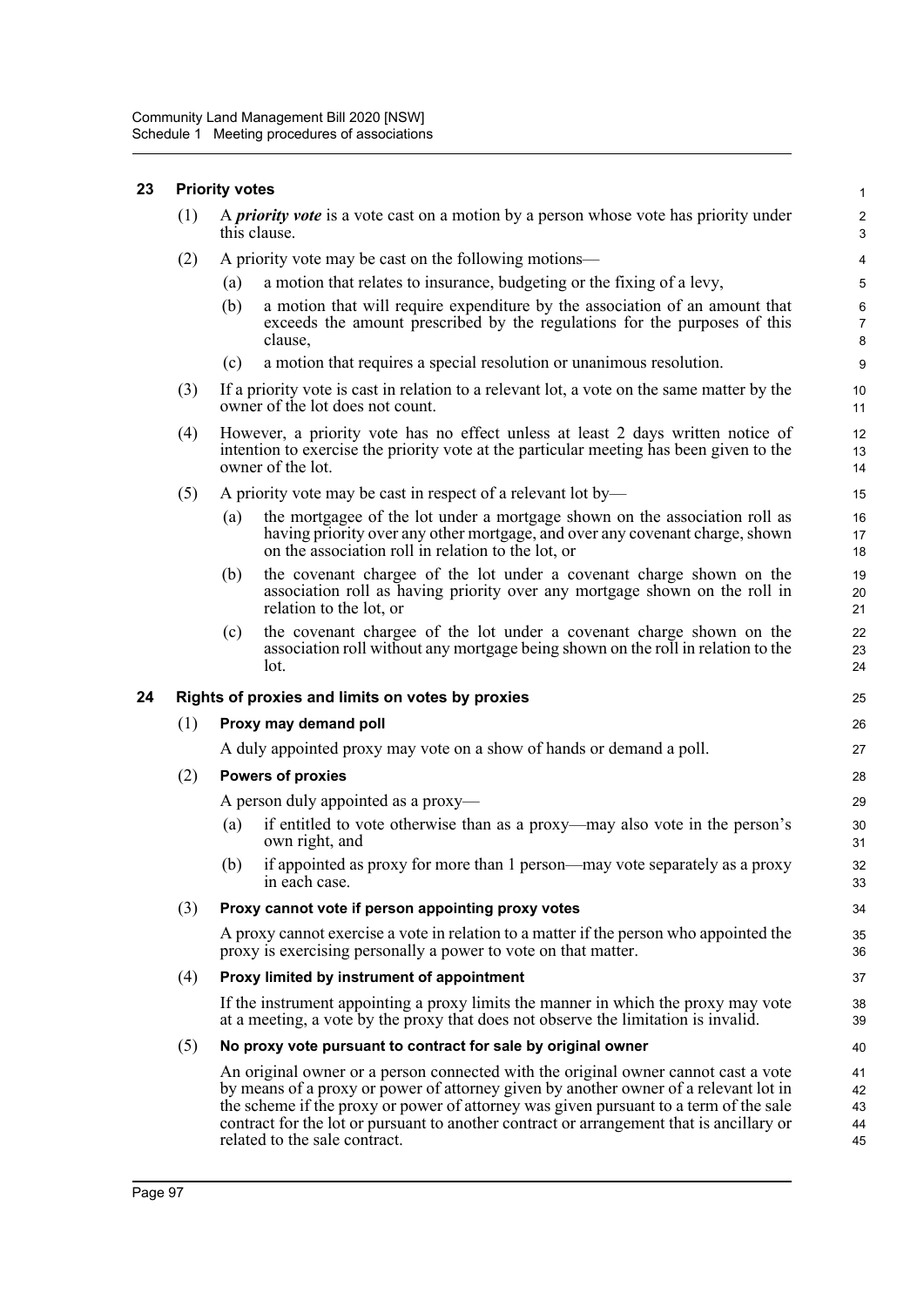| Limits on exercise of proxy by facilities manager, on-site residential property<br>A vote by a proxy who is a facilities manager, a person who exercises the functions<br>of an on-site residential property manager (within the meaning of the Property and<br>Stock Agents Act 2002) or a managing agent is invalid if it would obtain or assist in<br>obtaining a pecuniary interest for, or confer or assist in conferring any other material<br>For the purposes of subclause $(7)$ , <i>material benefits</i> include, but are not limited to,<br>an extension of the term or an additional term of appointment of the proxy as<br>facilities manager, a person who exercises the functions of an on-site<br>a decision of the association not to proceed with, to withdraw, to delay, to<br>compromise or to settle litigation or other legal proceedings relating to the<br>any other decision of the association that affects litigation or other legal | 3<br>4<br>5<br>6<br>7<br>8<br>9<br>10<br>11<br>12<br>13<br>14<br>15<br>16<br>17<br>18 |
|------------------------------------------------------------------------------------------------------------------------------------------------------------------------------------------------------------------------------------------------------------------------------------------------------------------------------------------------------------------------------------------------------------------------------------------------------------------------------------------------------------------------------------------------------------------------------------------------------------------------------------------------------------------------------------------------------------------------------------------------------------------------------------------------------------------------------------------------------------------------------------------------------------------------------------------------------------------|---------------------------------------------------------------------------------------|
|                                                                                                                                                                                                                                                                                                                                                                                                                                                                                                                                                                                                                                                                                                                                                                                                                                                                                                                                                                  |                                                                                       |
|                                                                                                                                                                                                                                                                                                                                                                                                                                                                                                                                                                                                                                                                                                                                                                                                                                                                                                                                                                  |                                                                                       |
|                                                                                                                                                                                                                                                                                                                                                                                                                                                                                                                                                                                                                                                                                                                                                                                                                                                                                                                                                                  |                                                                                       |
|                                                                                                                                                                                                                                                                                                                                                                                                                                                                                                                                                                                                                                                                                                                                                                                                                                                                                                                                                                  |                                                                                       |
|                                                                                                                                                                                                                                                                                                                                                                                                                                                                                                                                                                                                                                                                                                                                                                                                                                                                                                                                                                  |                                                                                       |
|                                                                                                                                                                                                                                                                                                                                                                                                                                                                                                                                                                                                                                                                                                                                                                                                                                                                                                                                                                  |                                                                                       |
|                                                                                                                                                                                                                                                                                                                                                                                                                                                                                                                                                                                                                                                                                                                                                                                                                                                                                                                                                                  | 19<br>20                                                                              |
| Division 2<br><b>Appointment of proxies</b>                                                                                                                                                                                                                                                                                                                                                                                                                                                                                                                                                                                                                                                                                                                                                                                                                                                                                                                      |                                                                                       |
|                                                                                                                                                                                                                                                                                                                                                                                                                                                                                                                                                                                                                                                                                                                                                                                                                                                                                                                                                                  | 22                                                                                    |
|                                                                                                                                                                                                                                                                                                                                                                                                                                                                                                                                                                                                                                                                                                                                                                                                                                                                                                                                                                  | 23                                                                                    |
| A person is a <i>duly appointed proxy</i> for the purposes of this Part if the person is<br>appointed as a proxy by an instrument in the approved form.                                                                                                                                                                                                                                                                                                                                                                                                                                                                                                                                                                                                                                                                                                                                                                                                          | 24<br>25                                                                              |
|                                                                                                                                                                                                                                                                                                                                                                                                                                                                                                                                                                                                                                                                                                                                                                                                                                                                                                                                                                  | 26                                                                                    |
| The form of proxy is to make provision for the giving of instructions on—                                                                                                                                                                                                                                                                                                                                                                                                                                                                                                                                                                                                                                                                                                                                                                                                                                                                                        | 27                                                                                    |
| whether the person appointing the proxy intends the proxy to be able to vote<br>on all matters and, if not, the matters on which the proxy will be able to vote,                                                                                                                                                                                                                                                                                                                                                                                                                                                                                                                                                                                                                                                                                                                                                                                                 | 28<br>29<br>30                                                                        |
| how the person appointing the proxy wants the proxy's vote to be exercised on<br>a motion for the appointment or continuation in office of a managing agent.                                                                                                                                                                                                                                                                                                                                                                                                                                                                                                                                                                                                                                                                                                                                                                                                     | 31<br>32                                                                              |
|                                                                                                                                                                                                                                                                                                                                                                                                                                                                                                                                                                                                                                                                                                                                                                                                                                                                                                                                                                  | 33                                                                                    |
| The instrument is ineffective unless it contains the date on which it was made and it<br>is given to the secretary of the association at or before the first meeting in relation to                                                                                                                                                                                                                                                                                                                                                                                                                                                                                                                                                                                                                                                                                                                                                                              | 34<br>35<br>36                                                                        |
|                                                                                                                                                                                                                                                                                                                                                                                                                                                                                                                                                                                                                                                                                                                                                                                                                                                                                                                                                                  |                                                                                       |
|                                                                                                                                                                                                                                                                                                                                                                                                                                                                                                                                                                                                                                                                                                                                                                                                                                                                                                                                                                  | 37                                                                                    |
| An instrument appointing a proxy has effect for the period commencing with the day<br>on which it takes effect and ending with the later of the first anniversary of that day<br>and the conclusion of the second annual general meeting held after that day, unless<br>it is sooner revoked or a shorter period is provided by the instrument.                                                                                                                                                                                                                                                                                                                                                                                                                                                                                                                                                                                                                  | 38<br>39<br>40<br>41                                                                  |
|                                                                                                                                                                                                                                                                                                                                                                                                                                                                                                                                                                                                                                                                                                                                                                                                                                                                                                                                                                  | 42                                                                                    |
|                                                                                                                                                                                                                                                                                                                                                                                                                                                                                                                                                                                                                                                                                                                                                                                                                                                                                                                                                                  |                                                                                       |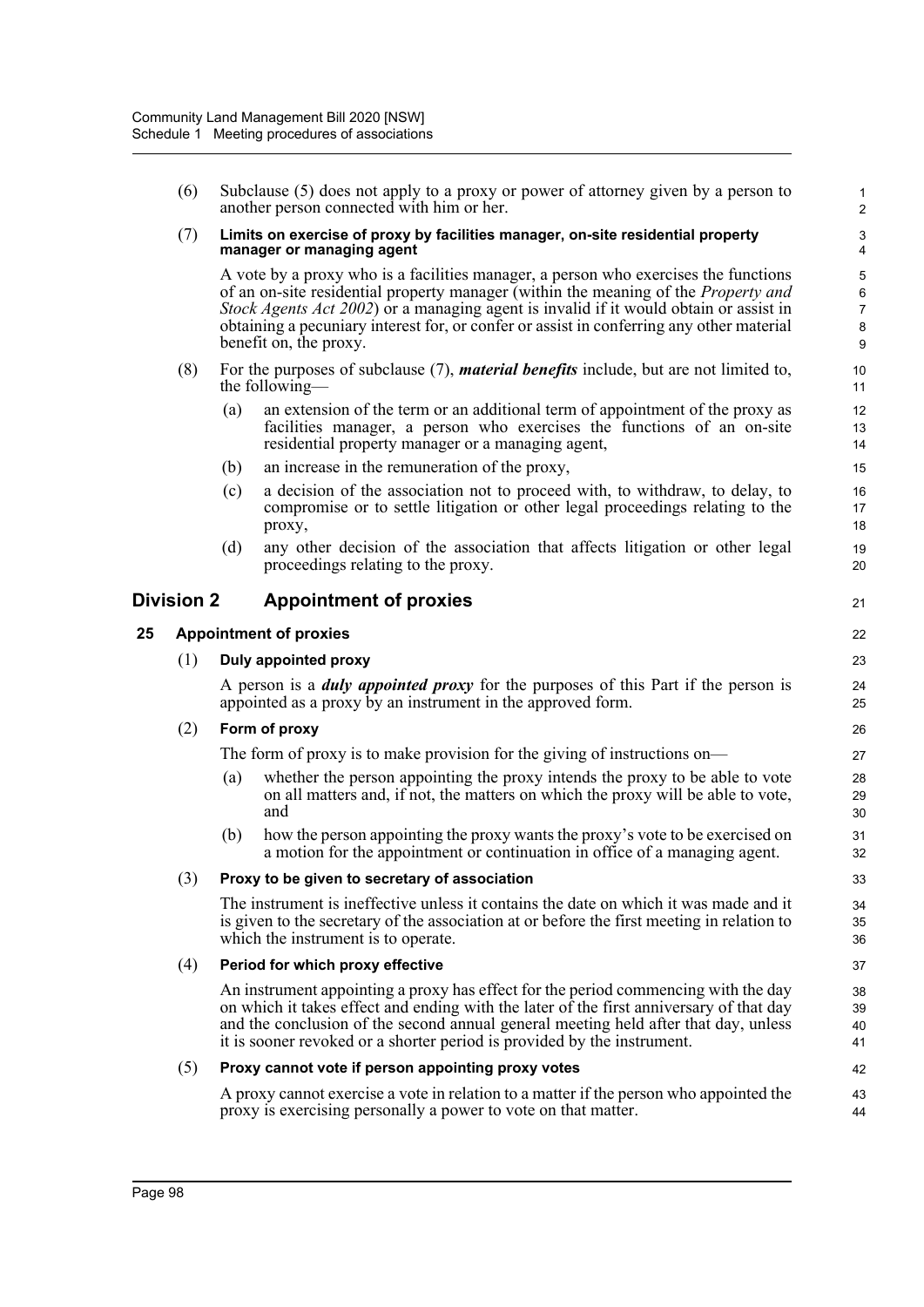|    | (6)               | <b>Effect of subsequent proxy</b>                                                                                                                                                                                                                       | $\mathbf{1}$               |
|----|-------------------|---------------------------------------------------------------------------------------------------------------------------------------------------------------------------------------------------------------------------------------------------------|----------------------------|
|    |                   | An instrument made by a person appointing a proxy has no effect if the person makes<br>a later instrument appointing a proxy and delivers it to the secretary of the association<br>in accordance with subclause (3).                                   | $\boldsymbol{2}$<br>3<br>4 |
|    | (7)               | Limit on number of proxies that may be held                                                                                                                                                                                                             | 5                          |
|    |                   | The total number of proxies that may be held by a person (other than proxies held by<br>the person as co-owner of a development lot or neighbourhood lot) voting on a<br>resolution at a meeting of an association are as follows—                      | 6<br>$\overline{7}$<br>8   |
|    |                   | if the scheme has 20 development lots or neighbourhood lots or fewer—1,<br>(a)                                                                                                                                                                          | 9                          |
|    |                   | if the scheme has more than 20 development lots or neighbourhood lots—a<br>(b)<br>number that is not more than 5% of the total number of development lots or<br>neighbourhood lots.                                                                     | 10<br>11<br>12             |
|    | (8)               | Despite subclause $(7)$ , a person who owns more than 1 development lot or<br>neighbourhood lot in a scheme may appoint a single proxy in respect of all the lots.                                                                                      | 13<br>14                   |
|    | (9)               | <b>Adjourned meetings</b>                                                                                                                                                                                                                               | 15                         |
|    |                   | An instrument appointing a proxy for a meeting is not rendered invalid merely<br>because the meeting is adjourned to a later date.                                                                                                                      | 16<br>17                   |
| 26 |                   | <b>Certain provisions unenforceable</b>                                                                                                                                                                                                                 | 18                         |
|    |                   | A provision of a contract for the sale of a relevant lot in a scheme, or of any ancillary<br>or related contract or arrangement, is void and unenforceable to the extent that it—                                                                       | 19<br>20                   |
|    |                   | requires the purchaser of a lot, or any other person, to cast a vote at a meeting<br>(a)<br>of the association at the direction of another person, or                                                                                                   | 21<br>22                   |
|    |                   | requires the purchaser to give a proxy at the direction of another person for the<br>(b)<br>purpose of voting at a meeting of the association.                                                                                                          | 23<br>24                   |
|    | <b>Division 3</b> | <b>Manner of voting</b>                                                                                                                                                                                                                                 | 25                         |
| 27 |                   | <b>Manner of voting</b>                                                                                                                                                                                                                                 | 26                         |
|    | (1)               | A vote at a meeting by a person entitled to vote or by a proxy must be cast in person<br>unless the association, by resolution, determines that a vote may be cast by some<br>other specified means.                                                    | 27<br>28<br>29             |
|    | (2)               | The regulations may make provision for or with respect to the following-                                                                                                                                                                                | 30                         |
|    |                   | the means of voting (other than in person) that may be adopted by an<br>(a)<br>association,                                                                                                                                                             | 31<br>32                   |
|    |                   | without limiting paragraph (a), procedures for voting by those means,<br>(b)                                                                                                                                                                            | 33                         |
|    |                   | prohibiting the use of specified means of voting.<br>(c)                                                                                                                                                                                                | 34                         |
| 28 |                   | Secret ballots-neighbourhood associations                                                                                                                                                                                                               | 35                         |
|    | (1)               | A neighbourhood association may, with the agreement of at least one-quarter of the<br>persons entitled to vote on a motion or for an election at a meeting, determine that<br>voting on the motion or election is to be carried out by a secret ballot. | 36<br>37<br>38             |
|    | (2)               | The regulations may make provision for or with respect to the procedures for a secret<br>ballot.                                                                                                                                                        | 39<br>40                   |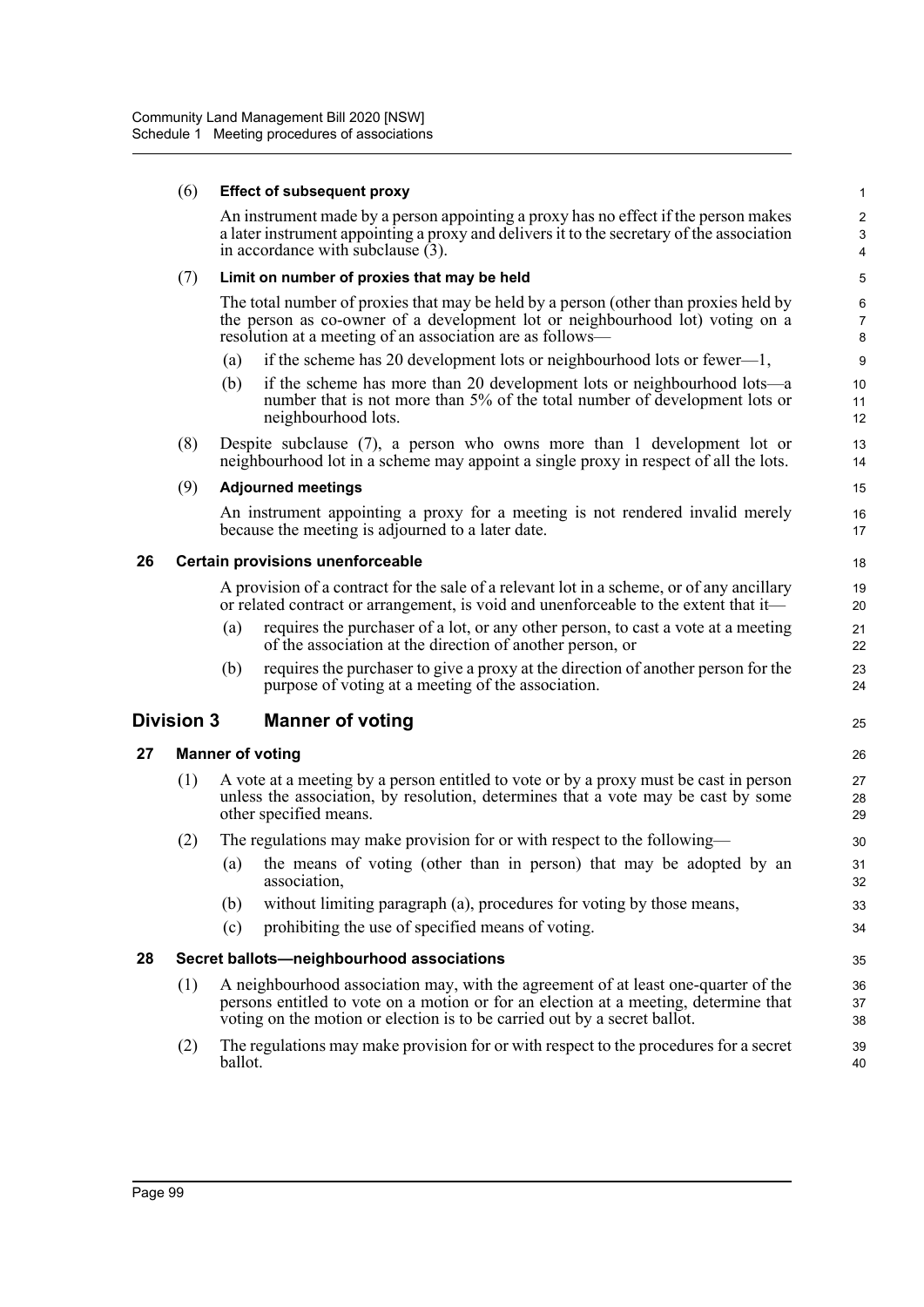| <b>Schedule 2</b> |     | <b>Meeting procedures of association committees</b>                                                                                                                                                                                                      |                |
|-------------------|-----|----------------------------------------------------------------------------------------------------------------------------------------------------------------------------------------------------------------------------------------------------------|----------------|
|                   |     | Section 44                                                                                                                                                                                                                                               | $\overline{a}$ |
| Part 1            |     | <b>Preliminary</b>                                                                                                                                                                                                                                       | 3              |
| 1                 |     | <b>Meetings to which Schedule applies</b>                                                                                                                                                                                                                | 4              |
|                   |     | This Schedule applies to meetings of the association committee of an association.                                                                                                                                                                        | 5              |
| $\mathbf{2}$      |     | <b>Definitions</b>                                                                                                                                                                                                                                       | 6              |
|                   |     | In this Schedule-                                                                                                                                                                                                                                        | 7              |
|                   |     | owner means an owner of a relevant lot in the scheme for which a meeting is held or<br>proposed to be held.                                                                                                                                              | 8<br>9         |
|                   |     | relevant lot for a scheme means-                                                                                                                                                                                                                         | 10             |
|                   |     | a community development lot, in the case of a community scheme, or<br>(a)                                                                                                                                                                                | 11             |
|                   |     | a precinct development lot, in the case of a precinct scheme, or<br>(b)                                                                                                                                                                                  | 12             |
|                   |     | a neighbourhood lot, in the case of a neighbourhood scheme.<br>(c)                                                                                                                                                                                       | 13             |
|                   |     | tenant member means a tenant representative appointed to a neighbourhood<br>committee under section 36.                                                                                                                                                  | 14<br>15       |
| Part 2            |     | <b>Notices of meetings</b>                                                                                                                                                                                                                               | 16             |
| 3                 |     | <b>Notice of meetings</b>                                                                                                                                                                                                                                | 17             |
|                   | (1) | The secretary of the association of a scheme must give notice of a meeting to each<br>other member of the association committee at least 3 days before the meeting and to<br>each owner.                                                                 | 18<br>19<br>20 |
|                   | (2) | Notice is to be given in accordance with section 225.                                                                                                                                                                                                    | 21             |
| 4                 |     | Owner not required to serve notice on self                                                                                                                                                                                                               | 22             |
|                   |     | Nothing in this Part requires an owner to give notice of a meeting to the owner.                                                                                                                                                                         | 23             |
| 5                 |     | Matters that must be included in notice of meetings                                                                                                                                                                                                      | 24             |
|                   |     | The notice of a meeting must include a detailed agenda for the meeting.                                                                                                                                                                                  | 25             |
| Part 3            |     | <b>Meeting procedure</b>                                                                                                                                                                                                                                 | 26             |
| 6                 |     | <b>Chairperson to preside</b>                                                                                                                                                                                                                            | 27             |
|                   | (1) | <b>Chairperson to preside</b>                                                                                                                                                                                                                            | 28             |
|                   |     | The chairperson of the association is to preside at a meeting at which the chairperson<br>is present.                                                                                                                                                    | 29<br>30       |
|                   | (2) | Presiding member where chairperson absent                                                                                                                                                                                                                | 31             |
|                   |     | In the chairperson's absence from a meeting, the members of the association<br>committee present at that meeting may elect 1 of the members to preside at that<br>meeting and the person so elected is, while so presiding, taken to be the chairperson. | 32<br>33<br>34 |
|                   | (3) | Chairperson does not have casting vote                                                                                                                                                                                                                   | 35             |
|                   |     | The chairperson does not have a casting vote in relation to any motion but may vote<br>in the chairperson's own right if otherwise entitled.                                                                                                             | 36<br>37       |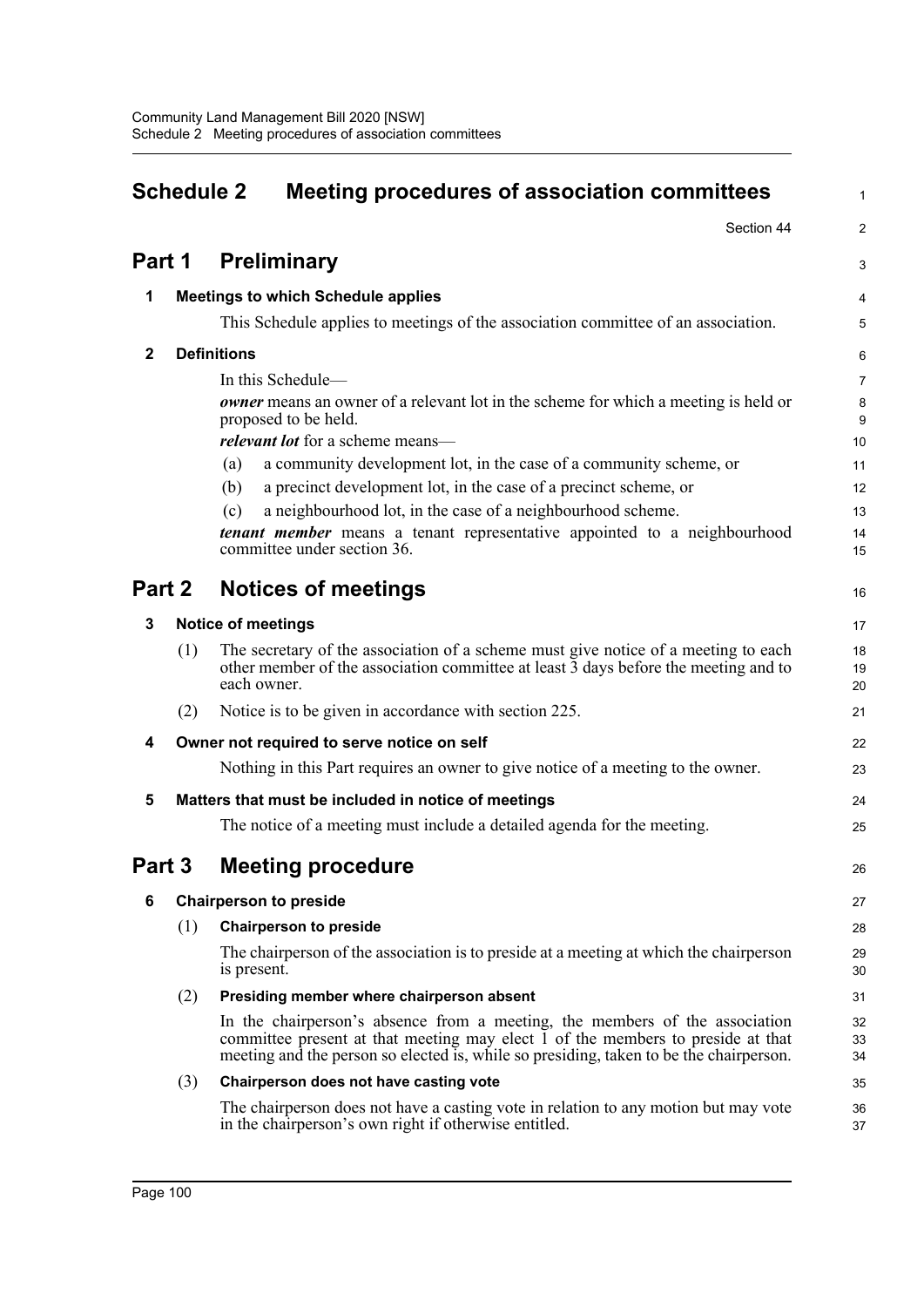|   | (4) |     | Chairperson may be only person present                                                                                                                                                                                                                                                                                                                                   | $\mathbf{1}$                        |
|---|-----|-----|--------------------------------------------------------------------------------------------------------------------------------------------------------------------------------------------------------------------------------------------------------------------------------------------------------------------------------------------------------------------------|-------------------------------------|
|   |     |     | A meeting is, subject to the provisions of this Act relating to the quorum, validly held<br>even though the only person present at the meeting is the chairperson.                                                                                                                                                                                                       | $\sqrt{2}$<br>3                     |
| 7 |     |     | <b>Decisions at meetings</b>                                                                                                                                                                                                                                                                                                                                             | 4                                   |
|   | (1) |     | <b>Voting at meetings</b>                                                                                                                                                                                                                                                                                                                                                | 5                                   |
|   |     |     | A motion put to a meeting is to be decided according to a majority of the number of<br>the votes cast for and against the motion by the members present (other than any<br>tenant member, in the case of a neighbourhood committee) or in the manner set out<br>in subclause (3).                                                                                        | 6<br>$\overline{7}$<br>$\bf 8$<br>9 |
|   | (2) |     | If there is only 1 member of the association committee, the decision of the committee<br>is the decision of that member.                                                                                                                                                                                                                                                 | 10<br>11                            |
|   | (3) |     | <b>Voting in writing</b>                                                                                                                                                                                                                                                                                                                                                 | 12                                  |
|   |     |     | A motion proposed to be put to a meeting is taken to have been validly passed even<br>if the meeting was not held if—                                                                                                                                                                                                                                                    | 13<br>14                            |
|   |     | (a) | notice was given of the meeting in accordance with this Schedule, and                                                                                                                                                                                                                                                                                                    | 15                                  |
|   |     | (b) | a copy of the motion was given to each member of the committee, and                                                                                                                                                                                                                                                                                                      | 16                                  |
|   |     | (c) | the motion was approved in writing by a majority of the members of the<br>committee (other than any tenant member, in the case of a neighbourhood<br>committee).                                                                                                                                                                                                         | 17<br>18<br>19                      |
|   | (4) |     | Decisions to have no effect if opposed by more than specified owners                                                                                                                                                                                                                                                                                                     | 20                                  |
|   |     |     | A decision of an association committee has no force or effect if, before the decision<br>is made, notice is given to the secretary of the association by 1 or more owners of<br>relevant lots, the sum of whose unit entitlements exceeds one-third of the total unit<br>entitlements, that the making of the decision is opposed by those owners.                       | 21<br>22<br>23<br>24                |
|   | (5) |     | Voting rights cannot be exercised if contributions not paid                                                                                                                                                                                                                                                                                                              | 25                                  |
|   |     |     | A member of the association committee is not entitled to vote on any motion put or<br>proposed to be put to the committee if the member was, or was nominated as a<br>member by a member who was, an unfinancial member of the scheme at the date<br>notice of the meeting was given and the amounts owed by the unfinancial member<br>were not paid before the meeting. | 26<br>27<br>28<br>29<br>30          |
|   | (6) |     | Tenant member not entitled to vote                                                                                                                                                                                                                                                                                                                                       | 31                                  |
|   |     |     | A tenant member of a neighbourhood committee is not entitled to vote on any motion<br>put or proposed to be put to the committee.                                                                                                                                                                                                                                        | 32<br>33                            |
| 8 |     |     | <b>Manner of voting</b>                                                                                                                                                                                                                                                                                                                                                  | 34                                  |
|   | (1) |     | A vote at a meeting by a person entitled to vote must be cast in person unless the<br>association committee, by resolution, determines that a vote may be cast by some<br>other specified means.                                                                                                                                                                         | 35<br>36<br>37                      |
|   |     |     | Note. A person may be present at a meeting even if not actually at the meeting (see the<br>Dictionary definition of person present).                                                                                                                                                                                                                                     | 38<br>39                            |
|   | (2) |     | The regulations may make provision for or with respect to the following—                                                                                                                                                                                                                                                                                                 | 40                                  |
|   |     | (a) | the means of voting (other than in person) that may be adopted by an<br>association committee,                                                                                                                                                                                                                                                                           | 41<br>42                            |
|   |     | (b) | without limiting paragraph (a), procedures for voting by those means,                                                                                                                                                                                                                                                                                                    | 43                                  |
|   |     | (c) | prohibiting the use of specified means of voting.                                                                                                                                                                                                                                                                                                                        | 44                                  |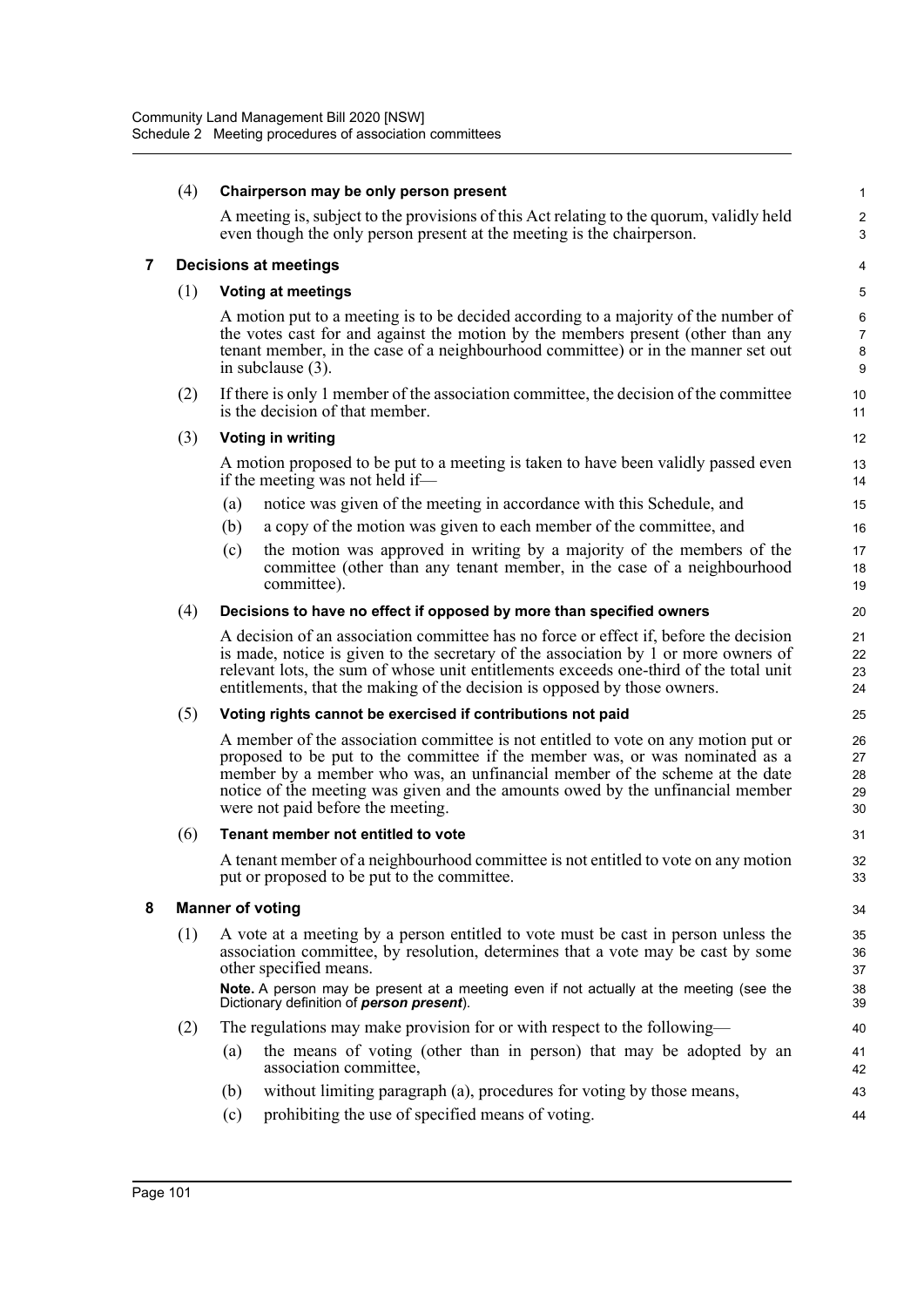### **9 Chairperson's declaration of vote**

The declaration of the chairperson of the result of the voting on any motion at a meeting is conclusive without proof of the votes recorded for and against the motion. 1  $\overline{2}$ 3

#### **10 Quorum**

#### (1) **Quorum required for motion**

A motion submitted at a meeting of an association must not be considered unless there is a quorum present to consider and vote on the motion.

#### (2) **When quorum exists**

A quorum is present at a meeting only in the following circumstances—

- (a) in the case of an association which has only 1 member—if the member is present,
- (b) in any other case—if not less than one-half of the persons entitled to vote on the motion are present.
- (3) A person who has voted, or intends to vote, on a motion or at an election at a meeting by a permitted means other than a vote in person is taken to be present for the purposes of determining whether there is a quorum.
- (4) The quorum for meetings of an association committee is to be calculated on the basis of the number of members last determined by the association for the committee.

#### **11 Non-member owner may attend**

An owner or member or, if the owner of a relevant lot is a corporation, any company nominee of that corporation is entitled to attend a meeting but is not entitled to address the meeting unless authorised to do so by the resolution of the association committee.

#### **12 Only person who may vote can move motion**

A person is not entitled to move a motion at a meeting unless the person is entitled to vote on the motion.

#### **13 Chairperson may rule certain motions out of order**

The chairperson at a meeting may rule a motion out of order if the chairperson considers that the motion, if carried, would conflict with this Act, the management statement, or the by-laws of a strata scheme that is part of the association scheme, or would otherwise be unlawful or unenforceable.

#### **14 Adjournments**

- (1) A meeting may be adjourned for any reason if a motion is passed at the meeting for the adjournment.
- (2) The time and place at which a meeting adjourned under this Part is to be resumed must be fixed by the person who was presiding at the meeting.
- (3) The secretary of the association must give to the members of the association, at least 1 day before the resumed meeting, a notice specifying the time and place of the meeting.
- (4) Notice is to be given in writing (including by email or other electronic means).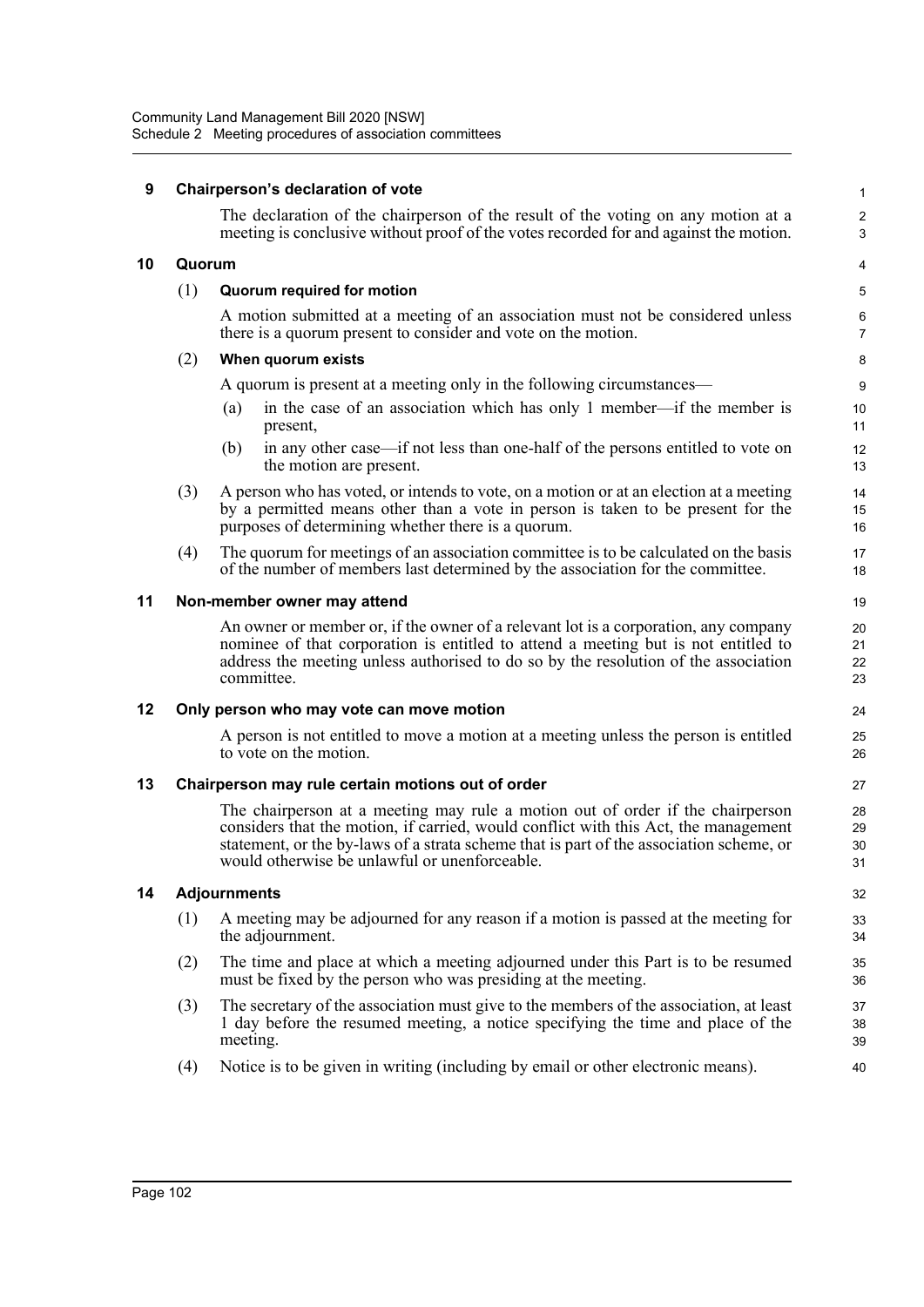#### **15 Minutes and other records** (1) **Records to be kept** An association committee must cause to be kept a record of its decisions, any notices given under this Schedule and full and accurate minutes of its meetings. (2) The minutes must include minutes of all resolutions passed in accordance with this Schedule. (3) **Distribution of minutes and records of motions** Within 14 days after a meeting of an association committee or the passing of a resolution by the committee, the committee must provide copies of the minutes of the meeting or of the resolution in the following manner— (a) by giving each member of the committee a copy, (b) by giving an owner of a relevant lot or a member of the scheme a copy, if the owner or member requests a copy within the period of 7 days after the meeting. **16 Disclosure of pecuniary interests**  $(1)$  If— (a) a member of an association committee has a direct or indirect pecuniary interest in a matter being considered or about to be considered at a meeting, and (b) the interest appears to raise a conflict with the proper performance of the member's duties in relation to the consideration of the matter, the member must, as soon as possible after the relevant facts have come to the member's knowledge, disclose the nature of the interest at a meeting of the association committee. Maximum penalty—10 penalty units. (2) A disclosure by a member at a meeting of the association committee that the member-(a) is a member, or is in the employment, of a specified corporation or other body, or (b) is a partner, or is in the employment, of a specified person, or (c) has some other specified interest relating to a specified corporation or other body or to a specified person, is a sufficient disclosure of the nature of the interest in any matter relating to that corporation or other body or to that person which may arise after the date of the disclosure and which is required to be disclosed under subclause (1). (3) Particulars of any disclosure made under this clause must be recorded by the association committee in a book kept for the purpose and that book must be open at all reasonable hours to inspection by any person on payment of the fee determined by the committee. (4) After a member has disclosed the nature of an interest in any matter, the member must not, unless the association committee otherwise determines— (a) be present during any deliberation of the committee with respect to the matter, or (b) take part in any decision of the committee with respect to the matter. (5) For the purposes of the making of a determination by the association committee under subclause (4), a member who has a direct or indirect pecuniary interest in a matter to which the disclosure relates must not— 1  $\mathfrak{p}$ 3 4 5 6 7 8 9 10 11 12 13 14 15 16 17 18 19  $20$ 21 22 23 24 25 26 27 28 29 30 31 32 33 34 35 36 37 38 39 40 41 42 43 44 45 46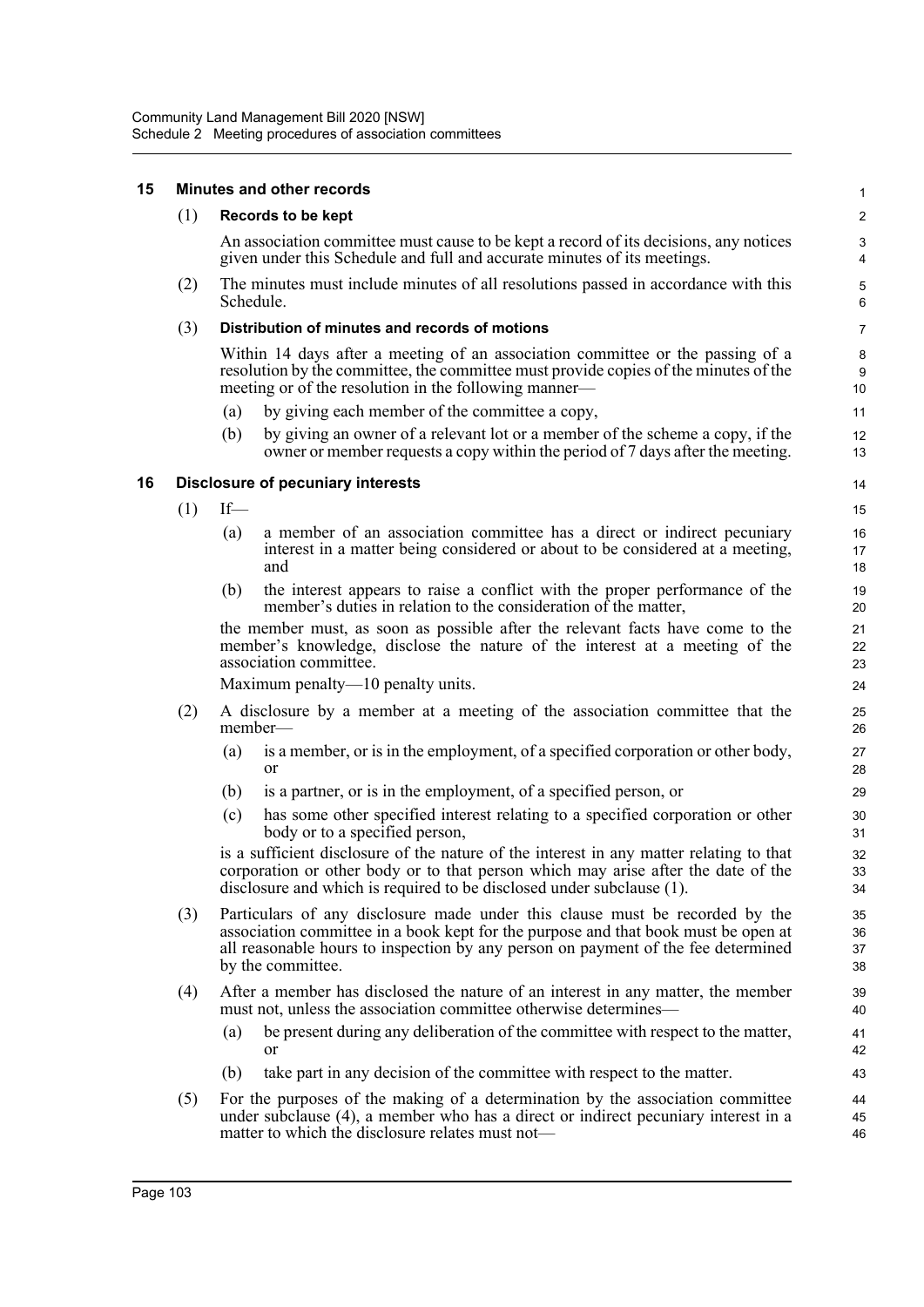|     | (a) | be present during any deliberation of the committee for the purpose of making<br>the determination, or                                                                | $\mathbf{1}$<br>$\mathcal{P}$ |
|-----|-----|-----------------------------------------------------------------------------------------------------------------------------------------------------------------------|-------------------------------|
|     | (b) | take part in the making by the committee of the determination.                                                                                                        | 3                             |
| (6) |     | A contravention of this clause does not invalidate any decision of the association<br>committee.                                                                      | $\overline{4}$<br>5           |
| (7) |     | Without limiting subclause (1), a person has an indirect pecuniary interest in a matter<br>if a person connected with the person has a direct interest in the matter. | 6                             |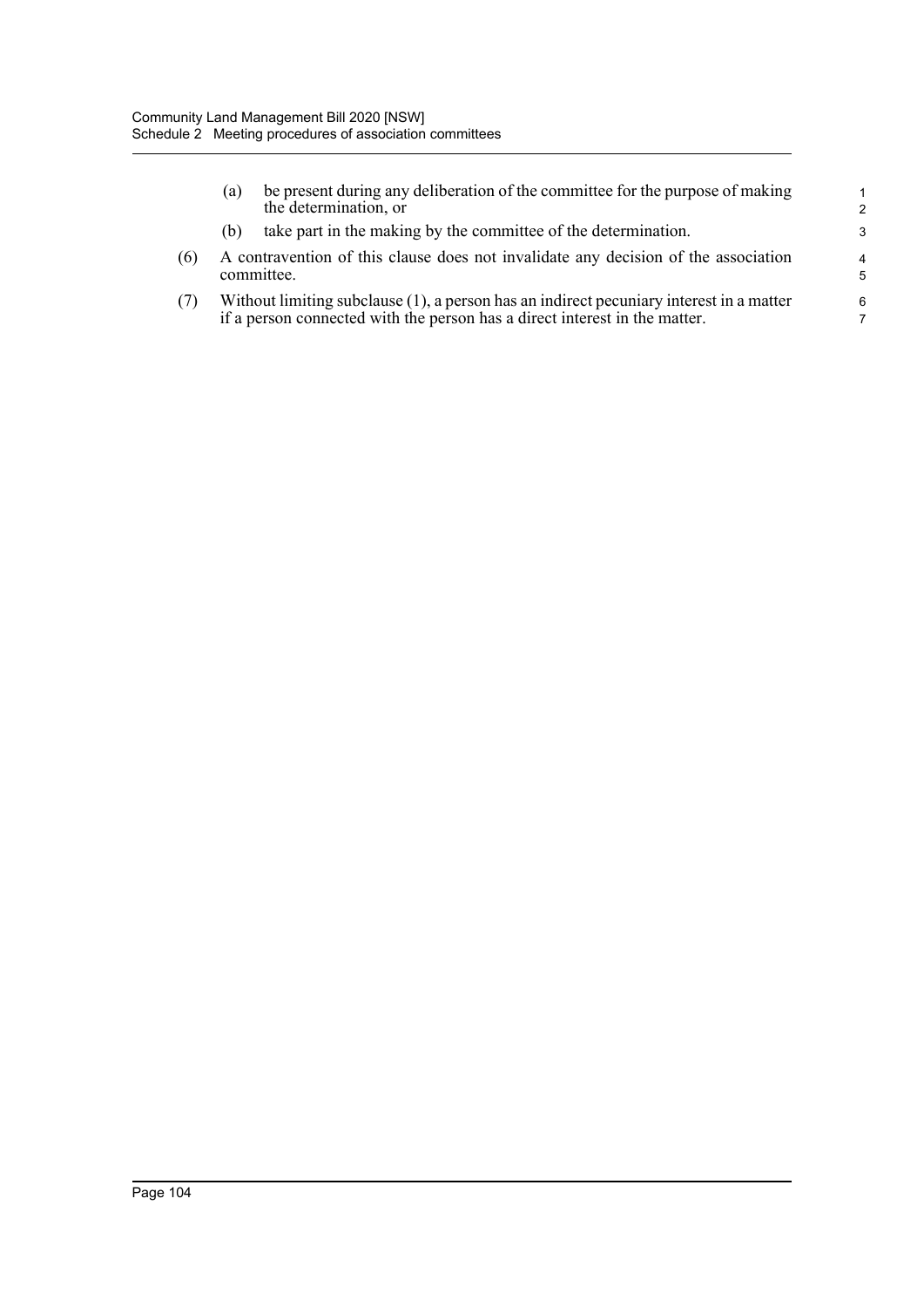|              | <b>Schedule 3</b><br>Savings, transitional and other provisions |                        | 1                                                                                                                                                                                                                                                                                                                                    |                      |
|--------------|-----------------------------------------------------------------|------------------------|--------------------------------------------------------------------------------------------------------------------------------------------------------------------------------------------------------------------------------------------------------------------------------------------------------------------------------------|----------------------|
| Part 1       |                                                                 |                        | <b>Regulations</b>                                                                                                                                                                                                                                                                                                                   | $\overline{a}$       |
| 1            |                                                                 |                        | Savings or transitional regulations                                                                                                                                                                                                                                                                                                  | 3                    |
|              | (1)                                                             |                        | The regulations may contain provisions of a savings or transitional nature consequent<br>on the commencement of-                                                                                                                                                                                                                     | 4<br>5               |
|              |                                                                 | (a)                    | a provision of this Act, or                                                                                                                                                                                                                                                                                                          | 6                    |
|              |                                                                 | (b)                    | a provision that amends this Act.                                                                                                                                                                                                                                                                                                    | 7                    |
|              | (2)                                                             |                        | A savings or transitional provision consequent on the commencement of a provision<br>must not be made more than 2 years after that commencement.                                                                                                                                                                                     | 8<br>9               |
|              | (3)                                                             |                        | A savings or transitional provision made consequent on the commencement of a<br>provision is repealed 2 years after that commencement.                                                                                                                                                                                               | 10<br>11             |
|              | (4)                                                             |                        | A savings or transitional provision made consequent on the commencement of a<br>provision may take effect before that commencement but not before—                                                                                                                                                                                   | 12<br>13             |
|              |                                                                 | (a)                    | for a provision of this Act—the date of assent to this Act, or                                                                                                                                                                                                                                                                       | 14                   |
|              |                                                                 | (b)                    | for a provision that amends this Act—the date of assent to the amending Act.                                                                                                                                                                                                                                                         | 15                   |
|              | (5)                                                             |                        | A savings or transitional provision that takes effect before its publication on the<br>NSW legislation website does not, before its publication-                                                                                                                                                                                     | 16<br>17             |
|              |                                                                 | (a)                    | affect the rights of a person in a way that is prejudicial to the person, or                                                                                                                                                                                                                                                         | 18                   |
|              |                                                                 | (b)                    | impose liabilities on a person in respect of anything done or omitted to be<br>done.                                                                                                                                                                                                                                                 | 19<br>20             |
|              | (6)                                                             |                        | In this clause-                                                                                                                                                                                                                                                                                                                      | 21                   |
|              |                                                                 |                        | <b>person</b> does not include the State or an authority of the State.                                                                                                                                                                                                                                                               | 22                   |
| Part 2       |                                                                 |                        | Provisions consequent on enactment of this Act                                                                                                                                                                                                                                                                                       | 23                   |
| $\mathbf{2}$ |                                                                 | <b>Definitions</b>     |                                                                                                                                                                                                                                                                                                                                      | 24                   |
|              |                                                                 |                        | In this Part—                                                                                                                                                                                                                                                                                                                        | 25                   |
|              |                                                                 |                        | existing scheme means a scheme in existence immediately before the<br>commencement of this clause.                                                                                                                                                                                                                                   | 26<br>27             |
|              |                                                                 |                        | former Act means the Community Land Management Act 1989.                                                                                                                                                                                                                                                                             | 28                   |
| 3            |                                                                 | <b>General savings</b> |                                                                                                                                                                                                                                                                                                                                      | 29                   |
|              | (1)                                                             |                        | Any act, matter or thing done or omitted to be done under a provision of the former<br>Act and having any force or effect immediately before the commencement of a<br>provision of this Act that replaces that provision is, on that commencement, taken to<br>have been done or omitted to be done under the provision of this Act. | 30<br>31<br>32<br>33 |
|              | (2)                                                             |                        | This clause does not apply—                                                                                                                                                                                                                                                                                                          | 34                   |
|              |                                                                 | (a)                    | to the extent that its application is inconsistent with any other provision of this<br>Schedule or a provision of a regulation made under this Schedule, or                                                                                                                                                                          | 35<br>36             |
|              |                                                                 | (b)                    | to the extent that its application would be inappropriate in a particular case.                                                                                                                                                                                                                                                      | 37                   |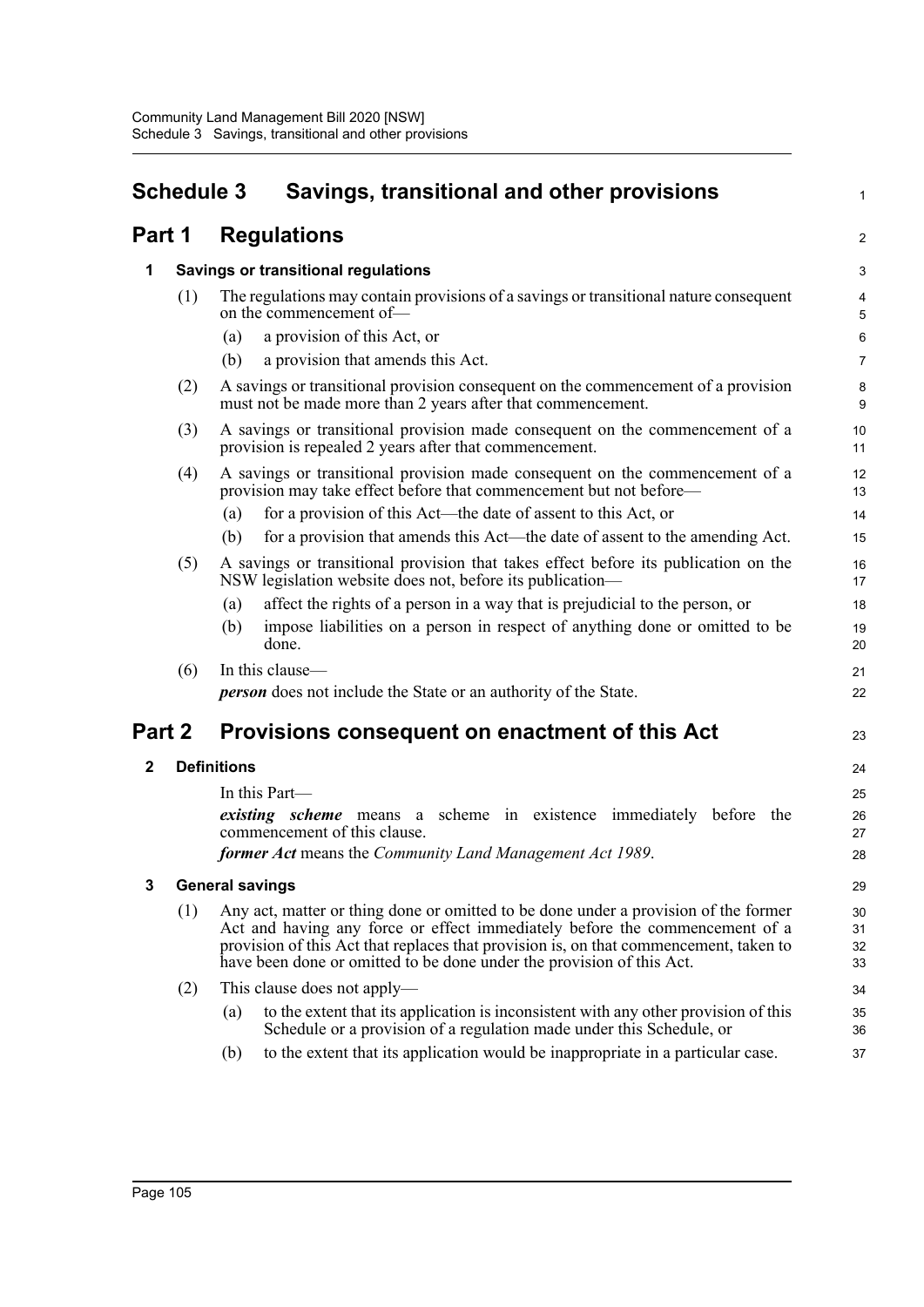### **4 Existing management statements and by-laws**

(1) The management statement of an existing scheme, as in force immediately before the commencement of section 127, continues in force and is taken to have been made in accordance with this Act.

(2) Despite any other provision of this Act, a by-law continued in force by this Act is taken to be a valid by-law if it was a valid by-law immediately before the commencement of section 128.

### **5 Existing executive committees**

- (1) A person who, immediately before the commencement of this clause, was a member of an executive committee of an association is, on that commencement, taken to have been appointed as a member of the association committee of the association for the balance of the person's term as a member of the executive committee.
- (2) A person who, immediately before the commencement of this clause, was an officer of an executive committee of an association is, on that commencement, taken to have been appointed as an officer of the same kind of the association for the balance of the person's term as an officer.

### **6 Existing proceedings**

Any proceedings commenced but not determined or finalised under a provision of the former Act are to be dealt with and determined as if the former Act had not been repealed.

#### **7 Adjudicators**

- (1) A person who held office as an Adjudicator under the former Act immediately before the commencement of this clause ceases to hold the office on a day appointed by the Secretary, being a day not earlier than the determination or finalisation of all proceedings referred to in clause 6.
- (2) An Adjudicator who ceases to be an Adjudicator under this clause is not entitled to any compensation for loss of office.

#### **8 Existing orders under former Act**

An order made by an Adjudicator or the Tribunal under the former Act, and in force immediately before the commencement of this clause, is taken to have been made by the Tribunal under the corresponding provision of this Act.

#### **9 Contributions**

Any contributions levied under the former Act are taken to have been levied under this Act and this Act applies to the recovery and payment of any unpaid contributions.

#### **10 Approved insurers**

An insurer that was an approved insurer for the purposes of section 39 of the former Act immediately before the commencement of section 149 of this Act is taken to be an approved insurer under this Act.

# **11 Previous decisions by associations and executive committees**

(1) A decision, consent or approval of an association under the former Act, or that is taken to have been made under the former Act, is taken to have been made by the association under this Act.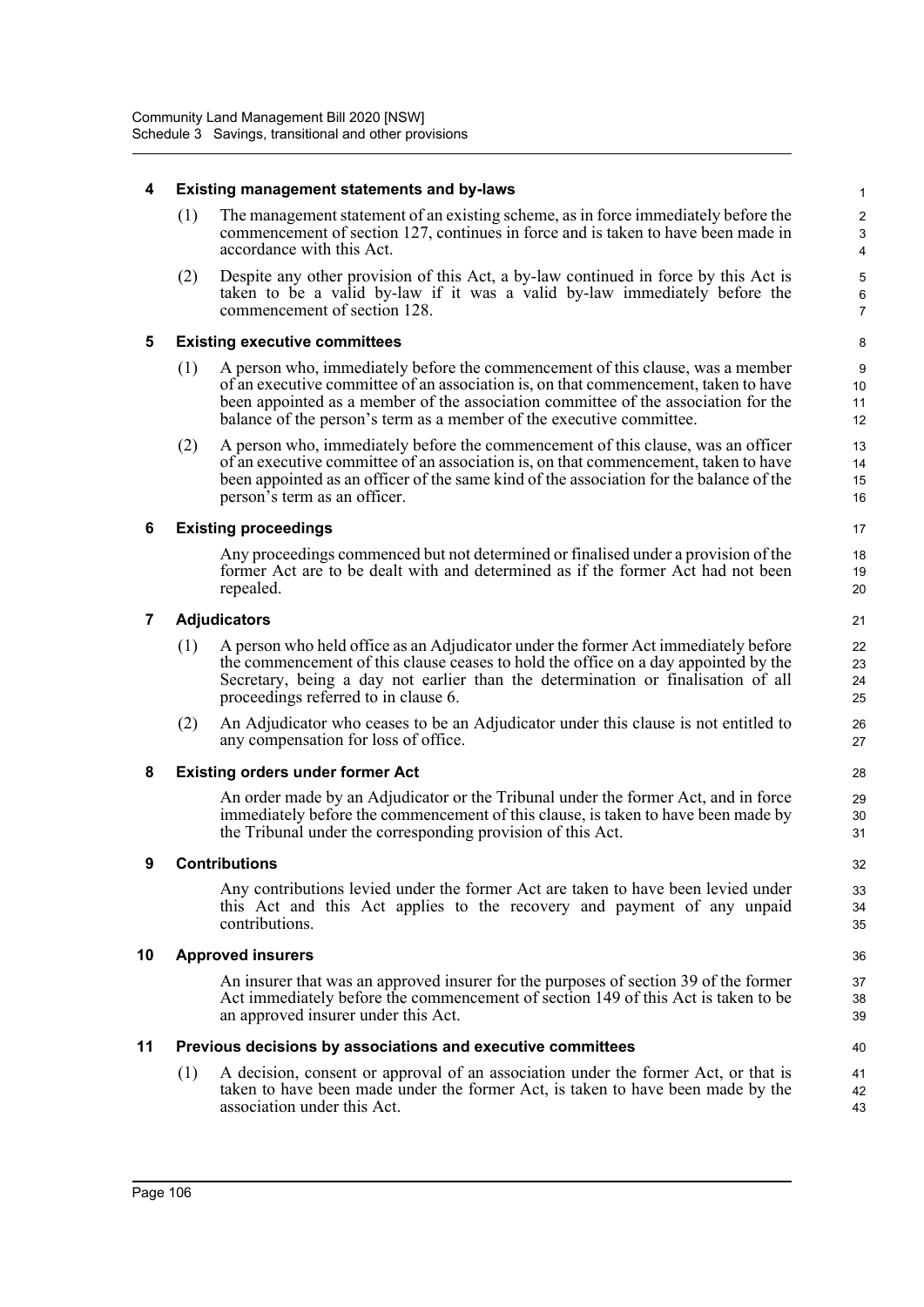(2) A decision, consent or approval of the executive committee of an association under the former Act, or that is taken to have been made under the former Act, is taken to have been made by the association committee of the association under this Act.

# **12 Terms of appointment of managing agents**

- (1) The term of appointment (including any reappointment) of a managing agent appointed before the commencement of section 54 of this Act ends on the day that is 3 years after the term commenced or that is 6 months after the commencement of this Act, whichever is the later.
- (2) This Act applies to the term of any reappointment of the managing agent after that commencement.

### **13 Caretakers and facilities managers**

- (1) An agreement in force immediately before the commencement of this clause is taken to be a facilities manager agreement for the purposes of this Act, despite any of the provisions of the agreement, if—
	- (a) the agreement provides for the appointment of a person to carry out any of the functions specified in section  $70(1)$  in relation to the association for a scheme, and
	- (b) the primary purpose of the agreement is to provide for that appointment and related matters, and
	- (c) the person is not entitled to exclusive possession of a lot or association property in the scheme.
- (2) Any such facilities manager agreement expires 10 years after the commencement of this clause unless the terms of the agreement provide that it expires on an earlier day or the agreement is terminated on an earlier day.
- (3) A reference in any instrument to a caretaker in relation to an existing scheme is taken to be a reference to a facilities manager in relation to that scheme.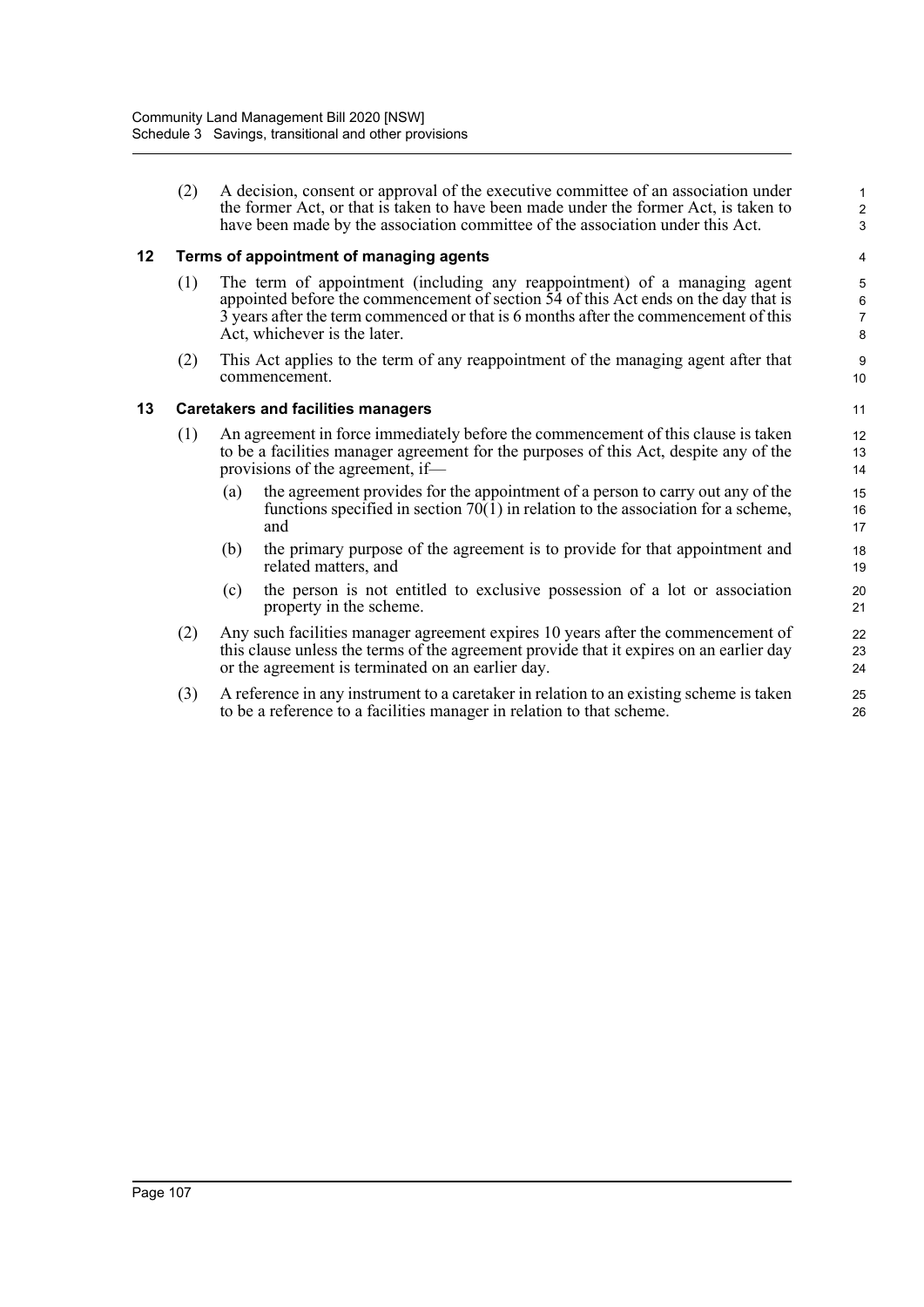|     | <b>Schedule 4</b><br><b>Amendment of Acts and instruments</b>                                                                                                                           | 1        |
|-----|-----------------------------------------------------------------------------------------------------------------------------------------------------------------------------------------|----------|
| 4.1 | Civil and Administrative Tribunal Act 2013 No 2                                                                                                                                         | 2        |
|     | <b>Schedule 4 Consumer and Commercial Division</b>                                                                                                                                      | 3        |
|     | Omit "Community Land Management Act 1989" from clause 3(1).                                                                                                                             | 4        |
|     | Insert instead "Community Land Management Act 2020".                                                                                                                                    | 5        |
| 4.2 | <b>Civil and Administrative Tribunal Regulation 2013</b>                                                                                                                                | 6        |
| [1] | <b>Clause 4 Definitions</b>                                                                                                                                                             | 7        |
|     | Omit paragraph (a) of the definition of strata proceedings. Insert instead—                                                                                                             | 8        |
|     | Community Land Management Act 2020,<br>(a)                                                                                                                                              | 9        |
|     | (a1)<br>the former Community Land Management Act 1989,                                                                                                                                  | 10       |
| [2] | <b>Schedule 2 Fees</b>                                                                                                                                                                  | 11       |
|     | Omit item 13. Insert instead-                                                                                                                                                           | 12       |
|     | 13<br>Lodgment of a general application under the Community Land<br>Management Act 2020 for an order under Part 11, Division 4 of<br>that Act for settlement of a dispute or complaint- |          |
|     | if the application includes an application for an interim<br>\$180<br>\$360<br>(a)<br>order under section 192 of that Act, or                                                           |          |
|     | (b)<br>if the application does not include an application referred \$90<br>\$180<br>to in paragraph (a)                                                                                 |          |
| 4.3 | Civil Procedure Act 2005 No 28                                                                                                                                                          | 13       |
|     | <b>Section 122A Definitions</b>                                                                                                                                                         | 14       |
|     | Omit "Community Land Management Act 1989" wherever occurring in the definitions of<br>owners corporation and unpaid contribution.                                                       | 15<br>16 |
|     | Insert instead "Community Land Management Act 2020".                                                                                                                                    | 17       |
| 4.4 | <b>Contracts Review Act 1980 No 16</b>                                                                                                                                                  | 18       |
|     | <b>Section 4 Definitions</b>                                                                                                                                                            | 19       |
|     | Omit "Community Land Management Act 1989" from section 4(2)(a1).                                                                                                                        | 20       |
|     | Insert instead "Community Land Management Act 2020".                                                                                                                                    | 21       |
| 4.5 | <b>Criminal Procedure Regulation 2017</b>                                                                                                                                               | 22       |
|     | Schedule 3 NSW Government agencies and statutory bodies required to pay court<br>fees                                                                                                   | 23<br>24 |
|     | Omit "Community Land Management Act 1989".                                                                                                                                              | 25       |
|     | Insert instead "Community Land Management Act 2020".                                                                                                                                    | 26       |
|     |                                                                                                                                                                                         |          |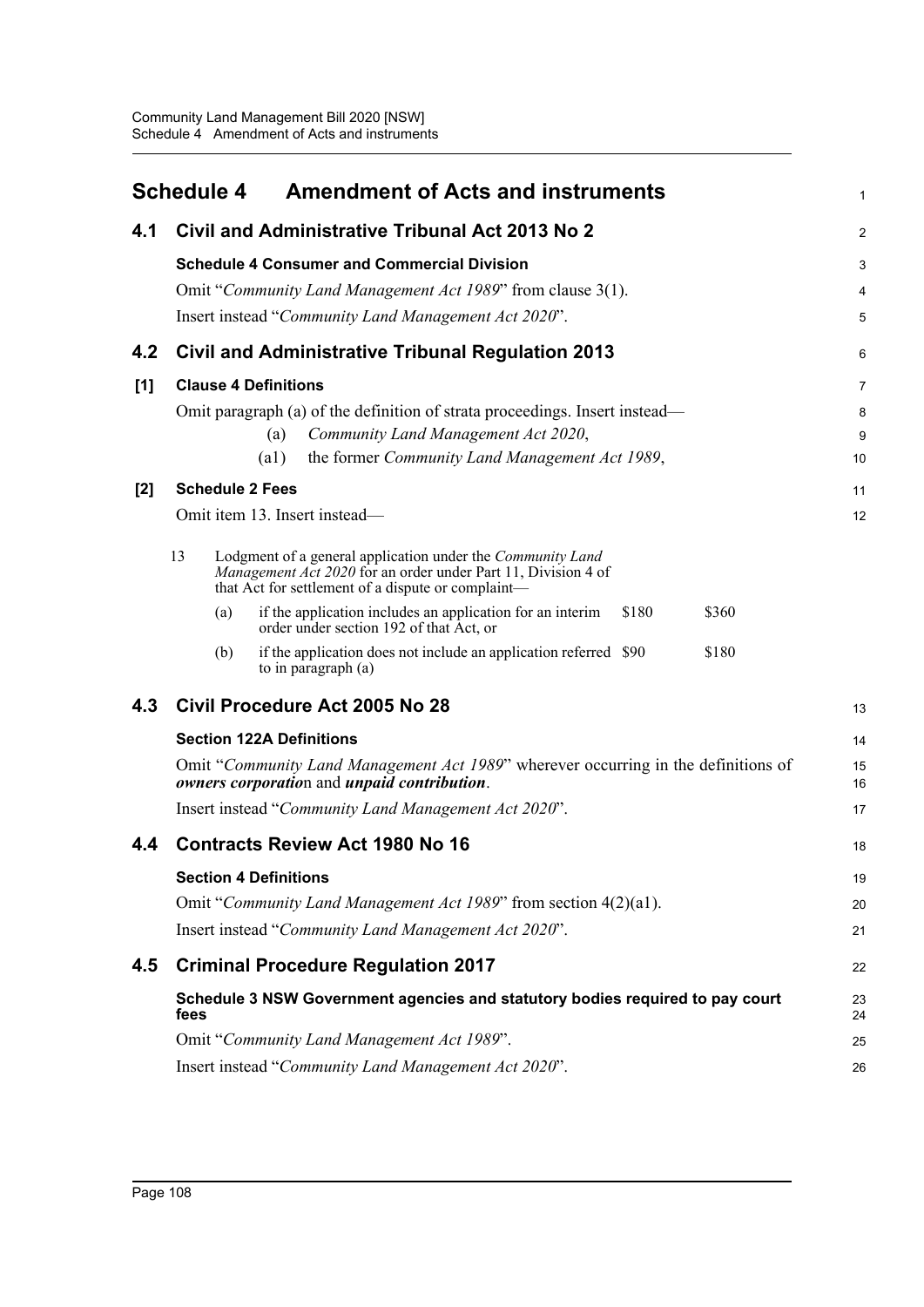| 4.6   | Design and Building Practitioners Act 2020 No 7                                                                                                                   | 1                   |
|-------|-------------------------------------------------------------------------------------------------------------------------------------------------------------------|---------------------|
|       | Sections 36(1), definitions of "association" and "owner" and (3)(b) and 81(2)                                                                                     | $\overline{2}$      |
|       | Omit "Community Land Management Act 1989" wherever occurring.                                                                                                     | 3                   |
|       | Insert instead "Community Land Management Act 2020".                                                                                                              | 4                   |
| 4.7   | Home Building Act 1989 No 147                                                                                                                                     | 5                   |
| [1]   | Section 48C Notification of building dispute                                                                                                                      | $6\phantom{1}6$     |
|       | Omit "a proprietor of a lot in a scheme (within the meaning of the Community Land<br>Management Act 1989)" from section $48C(2)(b)$ .                             | $\overline{7}$<br>8 |
|       | Insert instead "an owner of a lot in a scheme (within the meaning of the Community Land<br>Management Act 2020)".                                                 | 9<br>10             |
| $[2]$ | Section 48D Investigation of dispute                                                                                                                              | 11                  |
|       | Omit "Community Land Management Act 1989" from section 48D(5).                                                                                                    | 12                  |
|       | Insert instead "Community Land Management Act 2020".                                                                                                              | 13                  |
| $[3]$ | Section 48D(5) and (6)                                                                                                                                            | 14                  |
|       | Omit "proprietor" wherever occurring. Insert instead "owner".                                                                                                     | 15                  |
| $[4]$ | Section 48D(6)                                                                                                                                                    | 16                  |
|       | Omit "proprietors". Insert instead "owners".                                                                                                                      | 17                  |
| 4.8   | <b>Home Building Regulation 2014</b>                                                                                                                              | 18                  |
|       | Clause 57 Exemption from insurance in relation to retirement villages                                                                                             | 19                  |
|       | Omit "Community Land Management Act 1989" from the definition of community land<br>scheme in clause $57(4)$ .                                                     | 20<br>21            |
|       | Insert instead "Community Land Management Act 2020".                                                                                                              | 22                  |
| 4.9   | Land and Environment Court Act 1979 No 204                                                                                                                        | 23                  |
| [1]   | Sections 18 Class 2-local government and miscellaneous appeals and applications                                                                                   | 24                  |
|       | Omit "section 107 of the <i>Community Land Management Act 1989</i> " from section 18(f).                                                                          | 25                  |
|       | Insert instead "section 52 of the Community Land Development Act 2020".                                                                                           | 26                  |
| $[2]$ | Section 20 Class 4—environmental planning and protection, development contract<br>and strata renewal plan civil enforcement                                       | 27<br>28            |
|       |                                                                                                                                                                   |                     |
|       | Omit "an agreement implied by section 15 of the <i>Community Land Management Act 1989</i><br>or" from the definition of development contract in section $20(5)$ . | 29<br>30            |
|       | Insert instead "a development contract within the meaning of the Community Land<br>Development Act 2020 or an agreement implied by"                               | 31<br>32            |
|       | 4.10 Local Court Act 2007 No 93                                                                                                                                   | 33                  |
|       | Section 34A Jurisdiction in company title home unit disputes                                                                                                      | 34                  |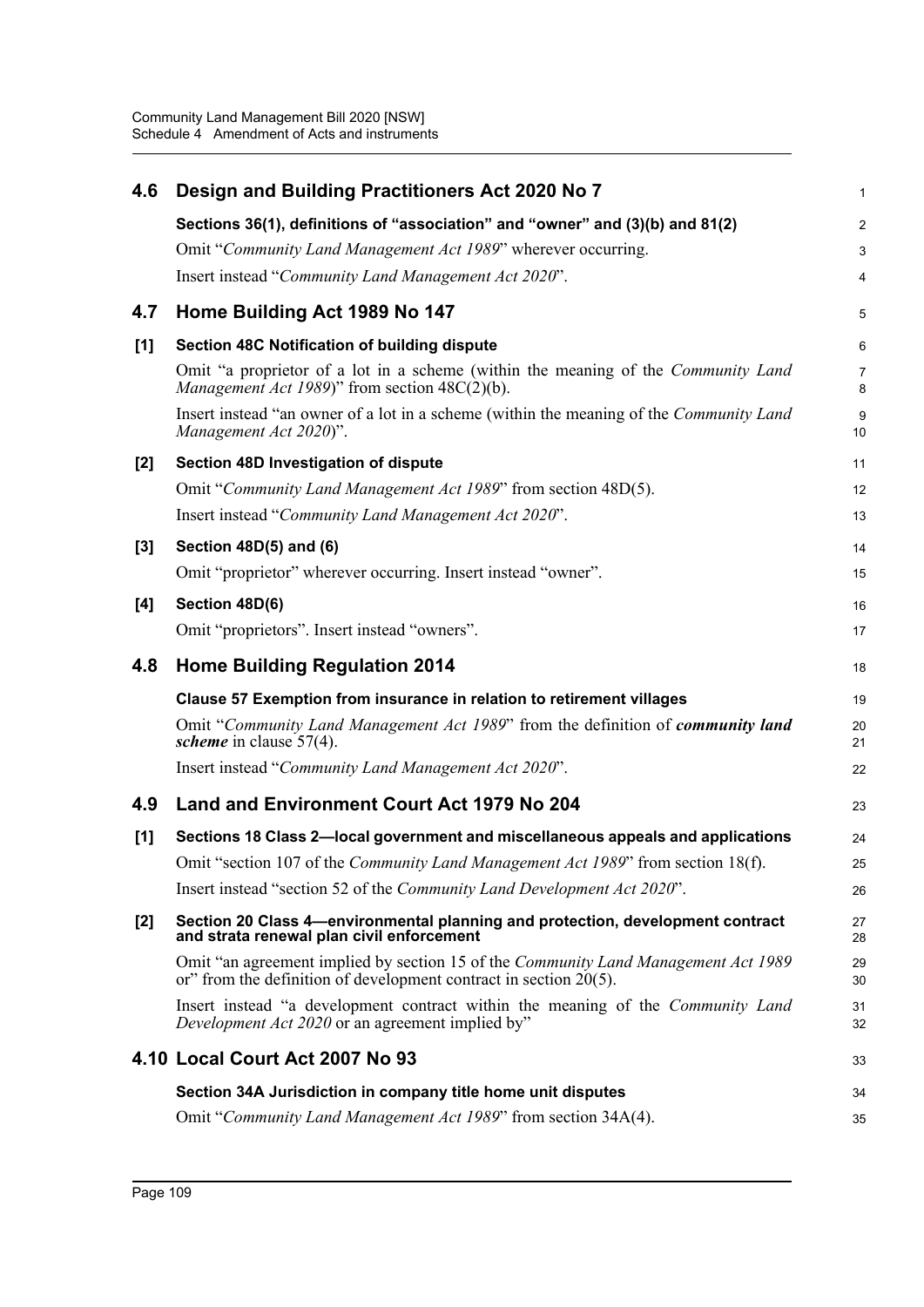|       | Insert instead "Community Land Management Act 2020".                                                 | 1               |
|-------|------------------------------------------------------------------------------------------------------|-----------------|
|       | 4.11 Local Government Act 1993 No 30                                                                 | $\overline{2}$  |
|       | Section 650A Strata and other scheme parking areas                                                   | 3               |
|       | Omit "Community Land Management Act 1989" wherever occurring in section 650A(7)<br>and $(10)$ .      | 4<br>5          |
|       | Insert instead "Community Land Management Act 2020".                                                 | $6\phantom{1}6$ |
|       | 4.12 Property and Stock Agents Act 2002 No 66                                                        | $\overline{7}$  |
|       | Section 190 Application of money for purposes of certain Acts                                        | 8               |
|       | Omit "Community Land Management Act 1989" wherever occurring in section $190(1)(a)$<br>and $(3)$ .   | 9<br>10         |
|       | Insert instead "Community Land Management Act 2020".                                                 | 11              |
|       | 4.13 Property and Stock Agents Regulation 2014                                                       | 12              |
| [1]   | <b>Clause 23 Receipts for trust money</b>                                                            | 13              |
|       | Omit "clause 11 of Schedule 1 to the Community Land Management Act 1989" from clause<br>$23(9)(c)$ . | 14<br>15        |
|       | Insert instead "Part 5, Division 2 of the Community Land Management Act 2020".                       | 16              |
| $[2]$ | Clause 33A Records of property reports to be kept by real estate agents                              | 17              |
|       | Omit "section 26 of the <i>Community Land Management Act 1989</i> " from clause 33A(1)(e).           | 18              |
|       | Insert instead "Part 10, Division 2 of the Community Land Management Act 2020".                      | 19              |
| $[3]$ | Clause 36 Copy of accounts of owners corporation to be kept as record                                | 20              |
|       | Omit "section 51 of the Community Land Management Act 1989".                                         | 21              |
|       | Insert instead "section 65 of the Community Land Management Act 2020".                               | 22              |
| [4]   | Clause 37 Report to be prepared by strata managing agent                                             | 23              |
|       | Omit "Schedule 1 to the <i>Community Land Management Act 1989</i> " from clause 37(1).               | 24              |
|       | Insert instead "Division 1 of Part 5 of the Community Land Management Act 2020".                     | 25              |
| [5]   | Clause 42(2) and Schedule 14, clause 2(a) and (b)                                                    | 26              |
|       | Omit "section 85 of the <i>Community Land Management Act 1989</i> " wherever occurring.              | 27              |
|       | Insert instead "section 196 of the Community Land Management Act 2020".                              | 28              |
|       | 4.14 Residential Apartment Buildings (Compliance and Enforcement<br>Powers) Act 2020 No 9            | 29<br>30        |
|       | Section 21 Entry into residential premises only with permission or warrant                           | 31              |
|       | Omit "Community Land Management Act 1989" from section 21(2).                                        | 32              |
|       | Insert instead "Community Land Management Act 2020".                                                 | 33              |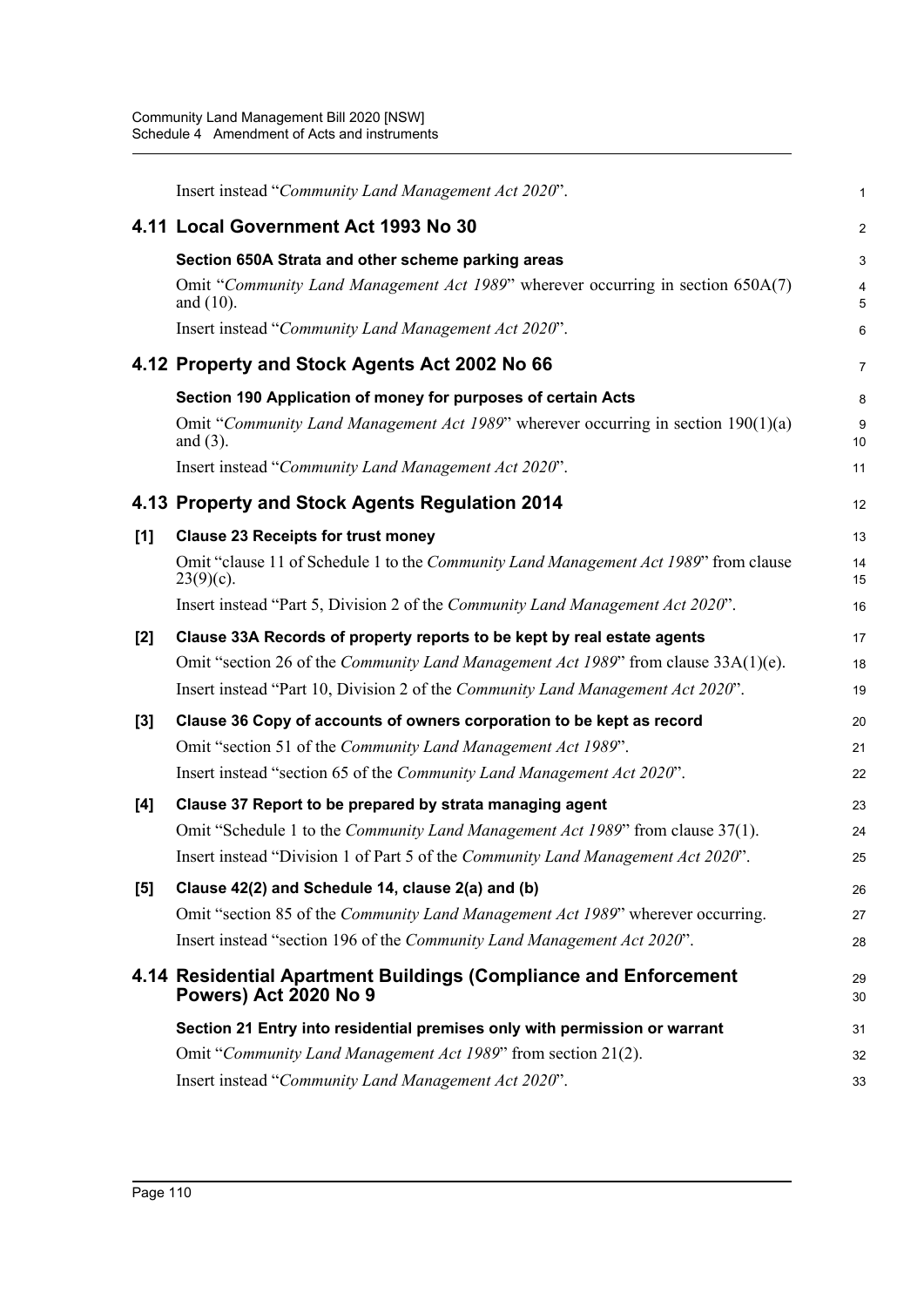|       | 4.15 Residential (Land Lease) Communities Act 2013 No 97                                                                                                              | $\mathbf 1$         |
|-------|-----------------------------------------------------------------------------------------------------------------------------------------------------------------------|---------------------|
|       | Section 8 Places to which this Act does not apply                                                                                                                     | $\overline{2}$      |
|       | Omit "Community Land Management Act 1989" from the definition of community scheme<br>in section $8(2)$ .                                                              | 3<br>$\overline{4}$ |
|       | Insert instead "Community Land Management Act 2020".                                                                                                                  | 5                   |
|       | 4.16 Residential Tenancies Regulation 2019                                                                                                                            | 6                   |
|       | <b>Schedule 1 Standard Form Agreement</b>                                                                                                                             | 7                   |
|       | Omit "Community Land Management Act 1989" from clause 39.                                                                                                             | 8                   |
|       | Insert instead "Community Land Management Act 2020".                                                                                                                  | 9                   |
|       | 4.17 Retirement Villages Act 1999 No 81                                                                                                                               | 10                  |
| [1]   | <b>Section 4 Definitions</b>                                                                                                                                          | 11                  |
|       | Omit "Community Land Management Act 1989" wherever occurring in the definitions of<br>association, association property and community land scheme in section $4(1)$ . | 12<br>13            |
|       | Insert instead "Community Land Management Act 2020".                                                                                                                  | 14                  |
| [2]   | <b>Section 45 Application of Division</b>                                                                                                                             | 15                  |
|       | Omit "Community Land Management Act 1989" from the note.                                                                                                              | 16                  |
|       | Insert instead "Community Land Management Act 2020".                                                                                                                  | 17                  |
| $[3]$ | <b>Section 79 Effect of certain votes</b>                                                                                                                             | 18                  |
|       | Omit "Community Land Management Act 1989" wherever occurring in the note.                                                                                             | 19                  |
|       | Insert instead "Community Land Management Act 2020".                                                                                                                  | 20                  |
| [4]   | <b>Section 108 Determination by Tribunal</b>                                                                                                                          | 21                  |
|       | Omit "Community Land Management Act 1989" from section 108(4)(f).                                                                                                     | 22                  |
|       | Insert instead "Community Land Management Act 2020".                                                                                                                  | 23                  |
| [5]   | <b>Section 128 Order of Tribunal</b>                                                                                                                                  | 24                  |
|       | Omit "Community Land Management Act 1989" from section 128(1)(k).                                                                                                     | 25                  |
|       | Insert instead "Community Land Management Act 2020".                                                                                                                  | 26                  |
|       | 4.18 Retirement Villages Regulation 2017                                                                                                                              | 27                  |
|       | Clause 26 Matters not to be financed by way of recurrent charges                                                                                                      | 28                  |
|       | Omit "Community Land Management Act 1989" from clause 26(j)(ii).                                                                                                      | 29                  |
|       | Insert instead "Community Land Management Act 2020".                                                                                                                  | 30                  |
|       | 4.19 State Environmental Planning Policy (Exempt and Complying<br><b>Development Codes) 2008</b>                                                                      | 31<br>32            |
|       | <b>Clause 4A.2 Development standards</b>                                                                                                                              | 33                  |
|       | Omit "Community Land Management Act 1989" from clause 4A.2(g).                                                                                                        | 34                  |
|       |                                                                                                                                                                       |                     |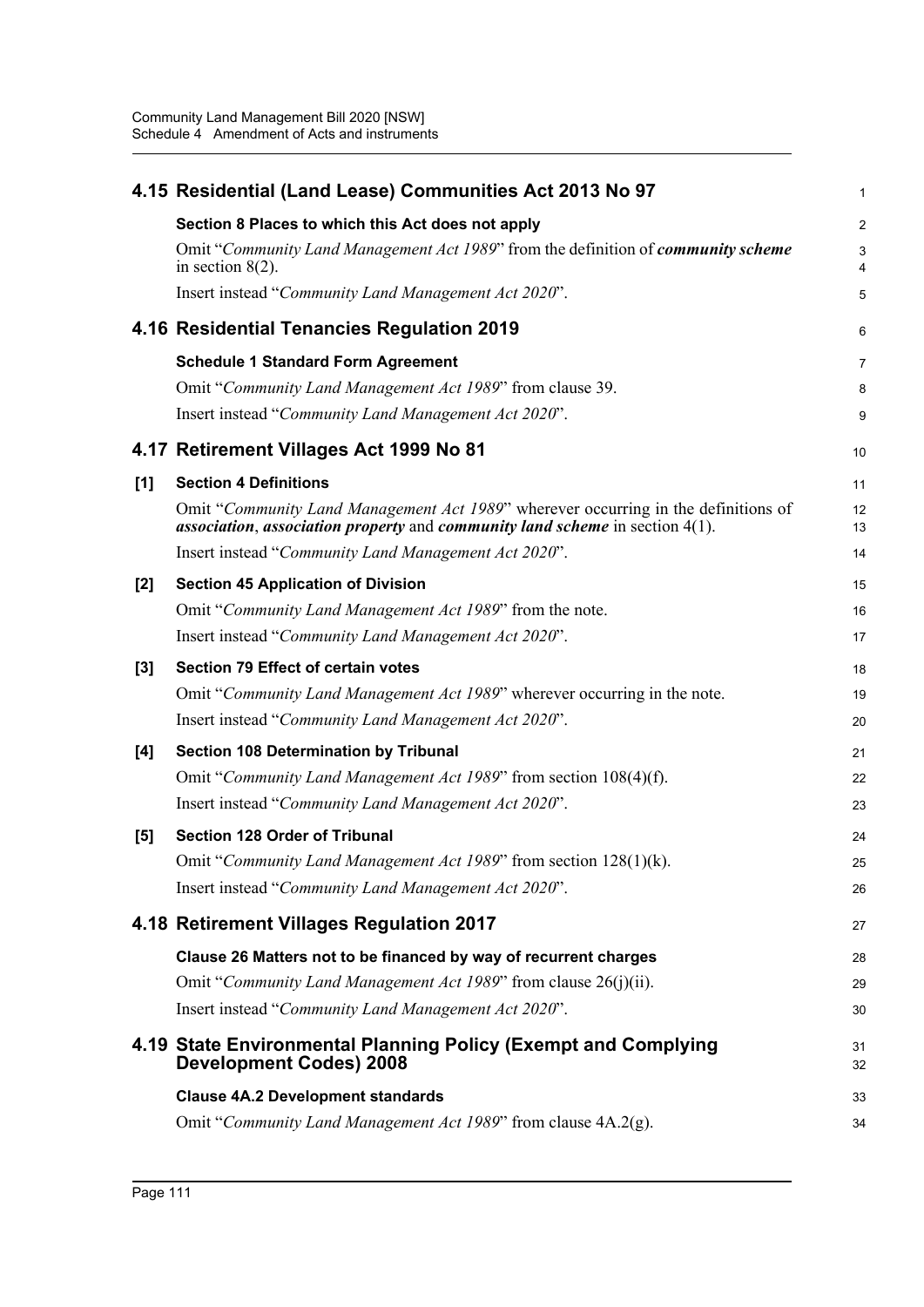|     |                                                                                        |                    | Insert instead "Community Land Management Act 2020".                                                                                                                                                              | 1              |  |
|-----|----------------------------------------------------------------------------------------|--------------------|-------------------------------------------------------------------------------------------------------------------------------------------------------------------------------------------------------------------|----------------|--|
|     |                                                                                        |                    | 4.20 Strata Schemes Development Act 2015 No 51                                                                                                                                                                    | $\overline{c}$ |  |
|     |                                                                                        |                    | Section 99 Requirement to register strata management statement                                                                                                                                                    | 3              |  |
|     |                                                                                        |                    | Omit "Community Land Management Act 1989" from section 99(2)(a)(iii).                                                                                                                                             | 4              |  |
|     |                                                                                        |                    | Insert instead "Community Land Management Act 2020".                                                                                                                                                              | 5              |  |
|     |                                                                                        |                    | 4.21 Strata Schemes Management Act 2015 No 50                                                                                                                                                                     | 6              |  |
| [1] | Section 253 Other rights and remedies not affected by this Act                         |                    |                                                                                                                                                                                                                   |                |  |
|     |                                                                                        |                    | Omit "Part 4 of the <i>Community Land Management Act 1989</i> " from section 253(2).                                                                                                                              | 8              |  |
|     |                                                                                        |                    | Insert instead "the <i>Community Land Management Act 2020"</i> .                                                                                                                                                  | 9              |  |
| [2] | <b>Section 271 Regulations</b>                                                         |                    |                                                                                                                                                                                                                   | 10             |  |
|     |                                                                                        |                    | Insert after section $271(2)(n)$ —                                                                                                                                                                                | 11             |  |
|     |                                                                                        | $\left( 0 \right)$ | requiring persons to provide information about strata schemes to the<br>Secretary, including for the purposes of the Secretary making that<br>information publicly available on the internet or in any other way. | 12<br>13<br>14 |  |
| [3] | Section 271(2A)                                                                        |                    |                                                                                                                                                                                                                   | 15             |  |
|     | Insert after section $271(2)$ —                                                        |                    |                                                                                                                                                                                                                   | 16             |  |
|     | (2A)                                                                                   |                    | Regulations under subsection $(2)(o)$ may, without limitation, prescribe the<br>following—                                                                                                                        | 17<br>18       |  |
|     |                                                                                        | (a)                | the types of information that must be provided whether by reference to<br>classes of strata scheme or otherwise,                                                                                                  | 19<br>20       |  |
|     |                                                                                        | (b)                | the way in which the information must be provided, including the form<br>in which it must be provided,                                                                                                            | 21<br>22       |  |
|     |                                                                                        | (c)                | the persons who must provide the information,                                                                                                                                                                     | 23             |  |
|     |                                                                                        | (d)                | the time in which the information must be provided,                                                                                                                                                               | 24             |  |
|     |                                                                                        | (e)                | any restrictions on the use or disclosure of the information,                                                                                                                                                     | 25             |  |
|     |                                                                                        | (f)                | the procedures for correcting the information,                                                                                                                                                                    | 26             |  |
|     |                                                                                        | (g)                | the payment by an owners corporation, on a periodic basis, of amounts<br>to the Secretary for administration relating to the information,                                                                         | 27<br>28       |  |
|     |                                                                                        | (h)                | the fees, if any, for accessing the information,                                                                                                                                                                  | 29             |  |
|     |                                                                                        | (i)                | offences, with a penalty not exceeding 50 penalty units, for failing to<br>comply with the regulations made under subsection $(2)(o)$ .                                                                           | 30<br>31       |  |
|     |                                                                                        |                    | 4.22 Surveying and Spatial Information Regulation 2017                                                                                                                                                            | 32             |  |
|     | <b>Clause 5 Definitions</b>                                                            |                    |                                                                                                                                                                                                                   |                |  |
|     | Omit paragraph (b) of the definition of <b>road</b> in clause $5(1)$ . Insert instead— |                    |                                                                                                                                                                                                                   | 34             |  |
|     |                                                                                        | (b)                | an open access way, or a private access way, within the meaning of the<br>Community Land Development Act 2020,                                                                                                    | 35<br>36       |  |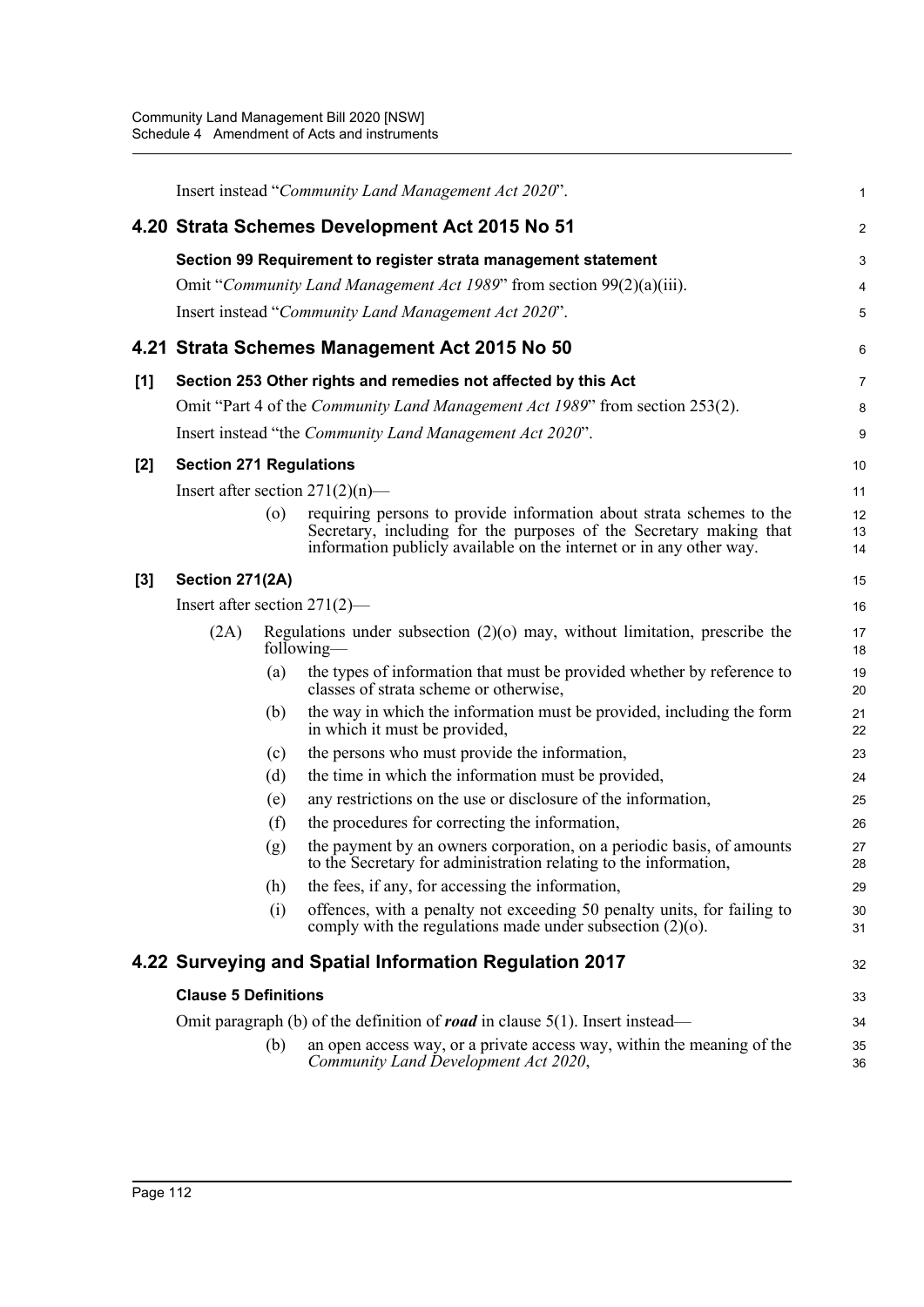|  | 4.23 Uncollected Goods Regulation 2020                      | 1              |
|--|-------------------------------------------------------------|----------------|
|  | Clause 4 When goods uncollected for purposes of Act         | $\overline{2}$ |
|  | Omit "Community Land Management Act 1989" from clause 4(b). | 3              |
|  | Insert instead "Community Land Management Act 2020".        | $\overline{4}$ |
|  |                                                             |                |
|  | 4.24 Uniform Civil Procedure Rules 2005                     | 5              |
|  | Schedule 8 Assignment of business in the Supreme Court      | 6              |
|  | Omit "Community Land Management Act 1989" from Part 1.      | $\overline{7}$ |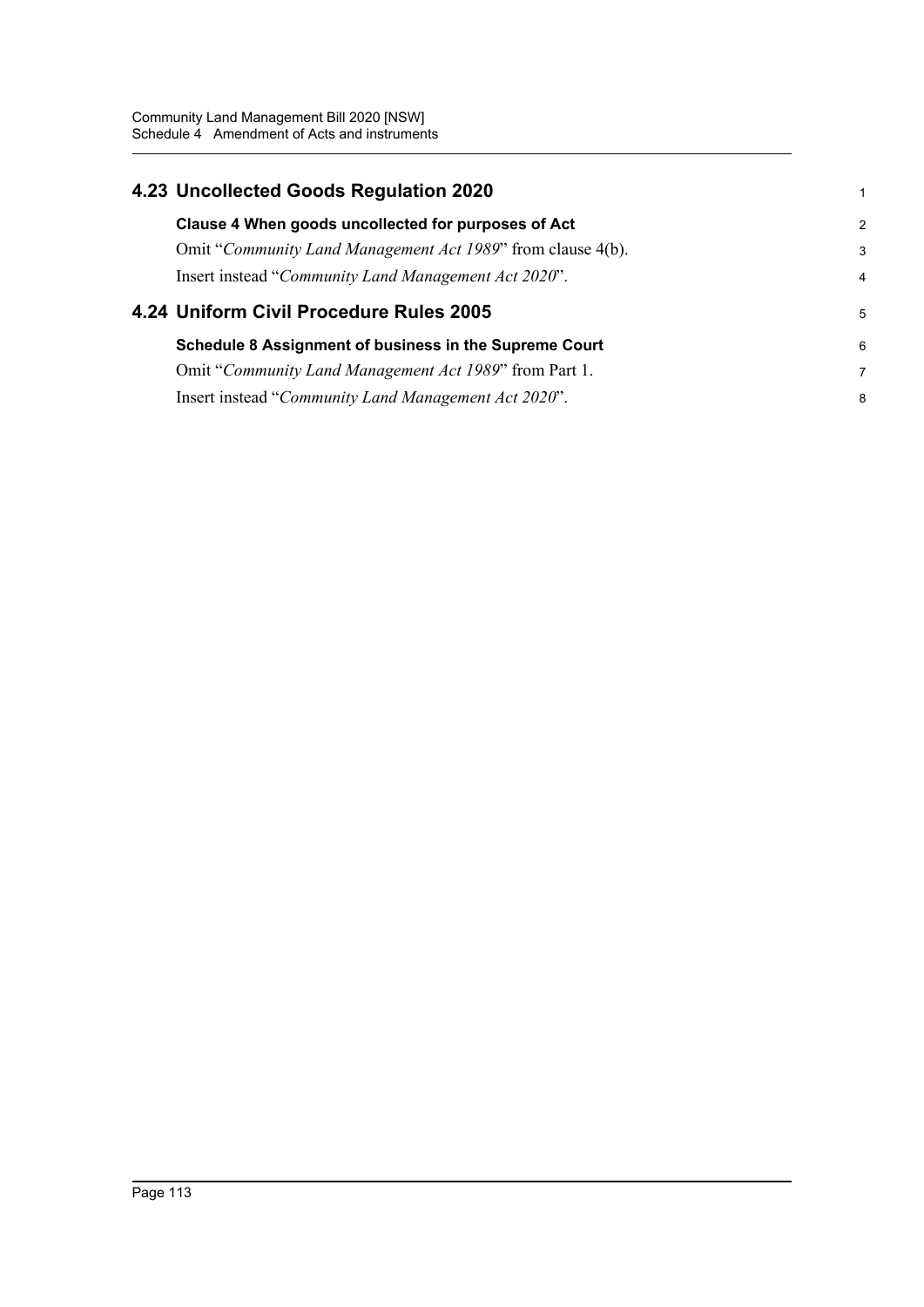Community Land Management Bill 2020 [NSW] **Dictionary** 

#### **Dictionary**  *approved form* means a form approved by the Secretary. *approved insurer* means— (a) a general insurer within the meaning of the *Insurance Act 1973* of the Commonwealth, or (b) any other person prescribed by the regulations for the purposes of this definition. *association* means a community association, precinct association or neighbourhood association. *association committee* means the association committee constituted for an association under this Act. *association information certificate*—see section 171. *association interest notice*—see section 20(1). *association property*— (a) in a community scheme—means the community property in the scheme, or (b) in a precinct scheme—means the precinct property in the scheme, or (c) in a neighbourhood scheme—means the neighbourhood property in the scheme. *association property rights by-law*—see section 134. *association roll* means the association roll for the scheme established under Part 10, Division 1. *association scheme* means a community scheme, a precinct scheme or a neighbourhood scheme. *by-laws*— (a) of a scheme other than a strata scheme—means the by-laws included in a management statement in force for the scheme, or (b) of a strata scheme—means the by-laws in force for the scheme. *capital works fund* of an association means the fund established by the association under section 78. *change* a by-law—see section 126. *common property*, in relation to a strata scheme or a proposed strata scheme, has the same meaning as in the *Strata Schemes Development Act 2015*. *community association* has the same meaning as in the *Community Land Development Act 2020*. *community committee* means the committee for a community association constituted under Part 3, Division 1. *community development lot* means a lot in a community plan that is not any of the following— (a) community property, (b) a public reserve or a drainage reserve, (c) subject to a subsidiary scheme, (d) severed from the community scheme. *community management statement* means a statement that is registered with a community plan as a statement of the by-laws and other particulars governing participation in the community scheme. *community parcel* means land the subject of a community scheme. *community plan* means a plan for the subdivision of land into 2 or more community development lots and 1 other lot that is community property, whether or not the plan includes land that, on registration of the plan, would be dedicated as a public road, a public reserve or a drainage reserve. *community property* means the lot shown in a community plan as community property. *community scheme* has the same meaning as in the *Community Land Development Act 2020*. *company nominee* of a corporation means an individual for the time being authorised under section 146 by the corporation. 1  $\mathcal{L}$ 3 4 5 6 7 8 9 10 11 12 13 14 15 16 17 18 19 20 21  $22$ 23 24 25 26 27 28 29 30 31 32 33 34 35 36 37 38 39 40 41 42 43 44 45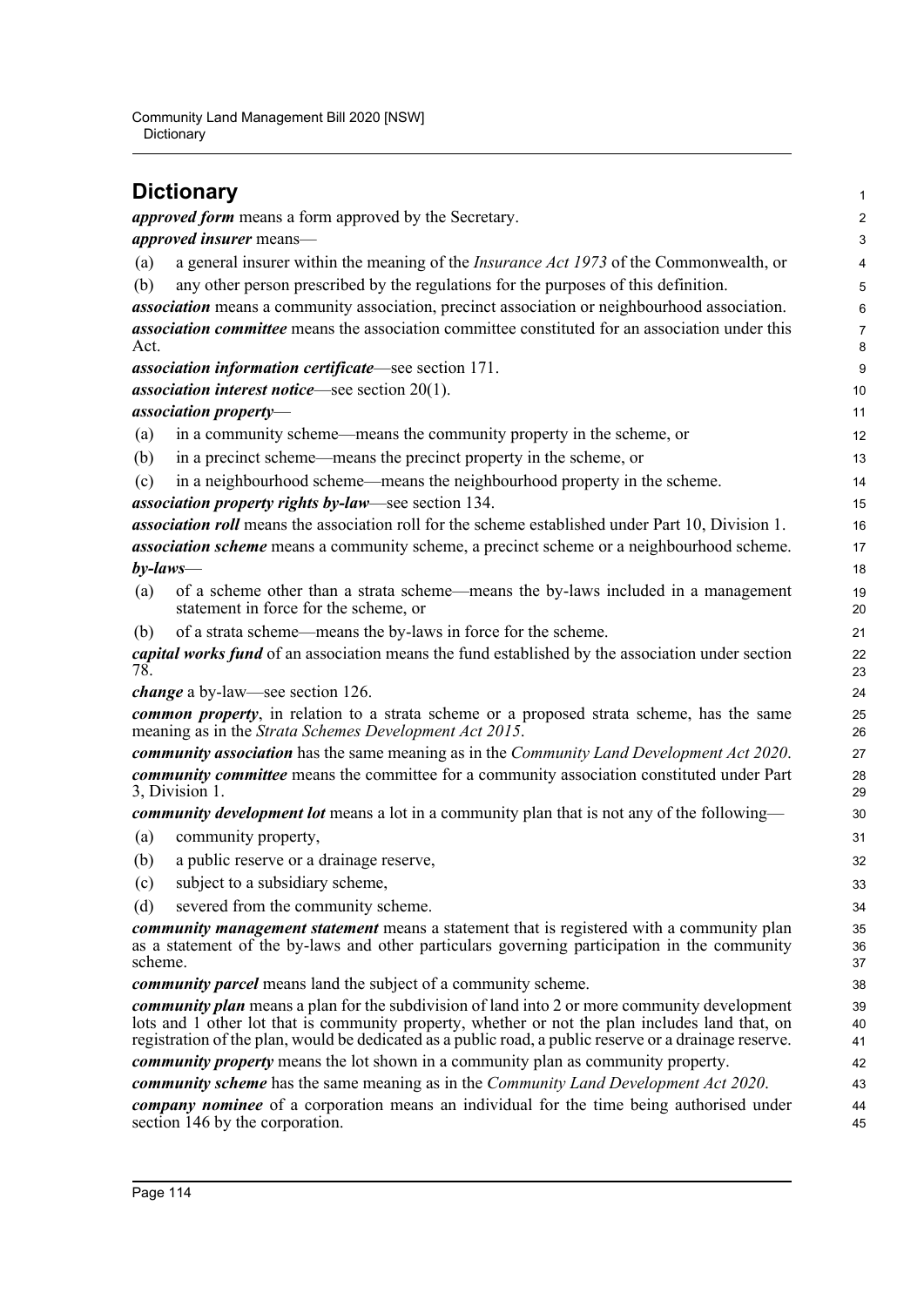*connected person*—see section 6.

*co-owners* means persons who own land jointly or in common whether as joint tenants or tenants in common.

*damage policy*—see section 148.

*developer* of—

- (a) a community scheme—means the owner of a community development lot in the community plan, or
- (b) a precinct scheme—means the owner of a precinct development lot in the precinct plan, or
- (c) a neighbourhood scheme—means the original owner of the neighbourhood parcel.

*development* has the same meaning as in the *Environmental Planning and Assessment Act 1979*. *development contract* has the same meaning as in the *Community Land Development Act 2020*. *development lot* means a community development lot or a precinct development lot that has not

been severed under section 19 of the *Community Land Development Act 2020* from the applicable scheme.

*drainage reserve* means land that is set aside as a drainage reserve under section 49 of the *Local Government Act 1993*.

*facilities manager*—see section 70.

*financial statements* means the financial statements prepared by an association in accordance with Part 5, Division 3.

*first annual general meeting* of an association—see section 24.

*folio* means a folio of the Register.

*function* includes a power, authority or duty, and *exercise* a function includes perform a duty. *initial maintenance schedule* means the schedule prepared by the original owner under section 115.

# *initial period*—

- (a) for a strata scheme—means the initial period of a strata scheme within the meaning of the *Strata Schemes Management Act 2015*, or
- (b) for a neighbourhood scheme—means the period that commences on the day the neighbourhood association is constituted and ends on the day there are owners of lots in the neighbourhood scheme (other than the original owner) the sum of whose unit entitlements is at least one-third of the total unit entitlement under the scheme, or
- (c) for a precinct scheme or community scheme—means the period that commences on the day the scheme association is constituted and ends on the day that at least one third of the sum of the total unit entitlement under the scheme consists of one or both of the following—
	- (i) former development lots in the scheme that are the subject of subsidiary schemes for which the initial period has expired,
	- (ii) development lots in the scheme that are not owned by the original owner and for which occupation certificates (within the meaning of the *Environmental Planning and Assessment Act 1979*) have been issued for development on the lots.

*interested person*—see section 187.

*make* a by-law—see section 126.

*management statement* means a community management statement, a precinct management statement or a neighbourhood management statement.

*managing agent* means a person appointed as the managing agent for a scheme.

*mediation*, for Part 11—see section 179.

*mediation session*, for Part 11—see section 179.

*mediator*, for Part 11—see section 179.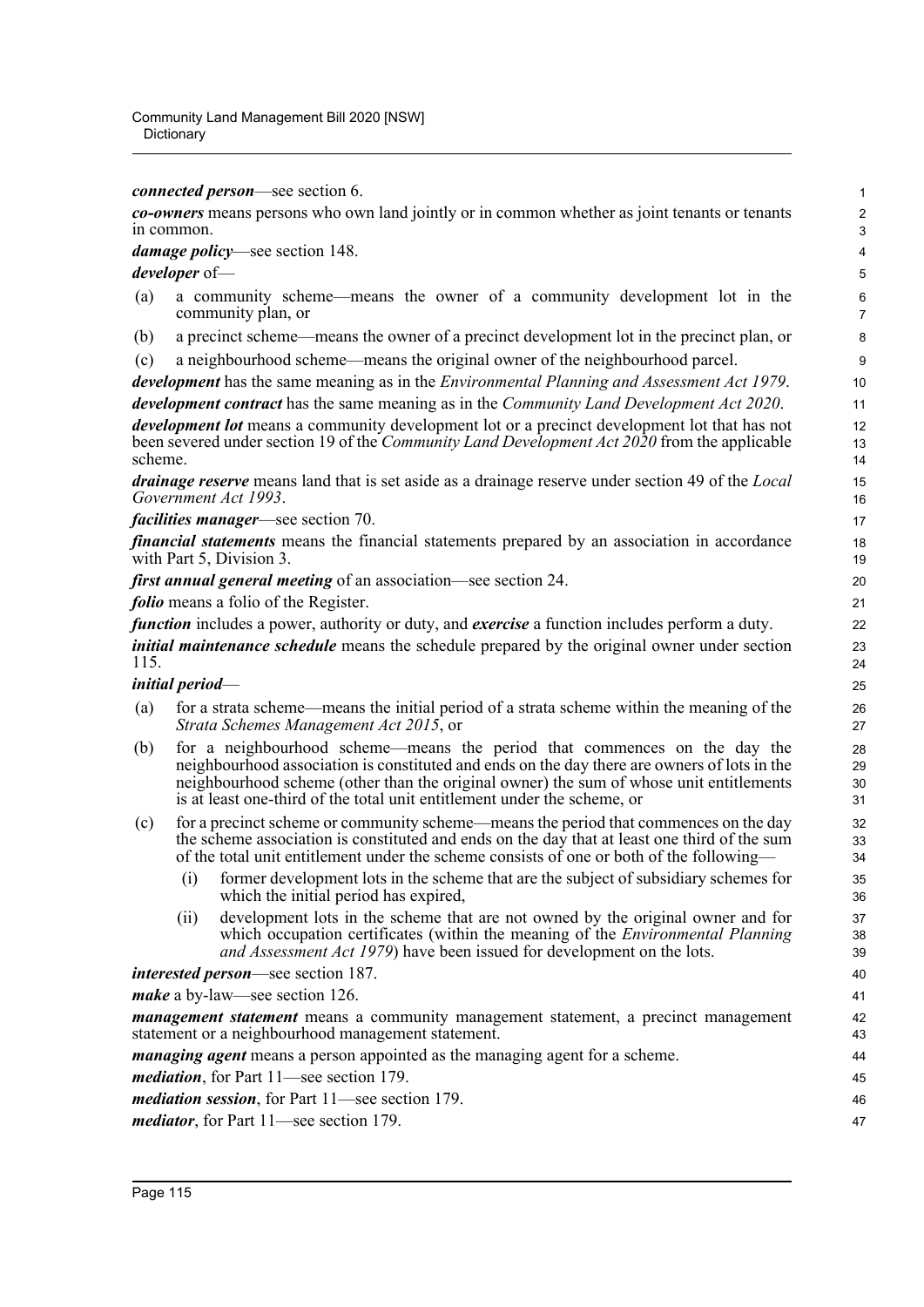*neighbourhood association* has the same meaning as in the *Community Land Development Act 2020*.

*neighbourhood committee* means the committee for a neighbourhood association constituted under Part 3, Division 1.

*neighbourhood lot* means a lot in a neighbourhood plan that is not any of the following—

- (a) neighbourhood property,
- (b) a public reserve,
- (c) a drainage reserve.

*neighbourhood management statement* means a statement that is registered with a neighbourhood plan as a statement of the by-laws and other particulars governing participation in the neighbourhood scheme.

*neighbourhood parcel* means land the subject of a neighbourhood scheme.

*neighbourhood plan* means a plan (other than a community plan, a precinct plan or a strata plan) for the subdivision of land into 2 or more lots for separate occupation or disposition and 1 other lot that is neighbourhood property, whether or not the plan includes land that, on registration of the plan, would be dedicated as a public road, a public reserve or a drainage reserve.

*neighbourhood property* means the lot shown in a neighbourhood plan as neighbourhood property.

*neighbourhood scheme* has the same meaning as in the *Community Land Development Act 2020*. *occupier* of a lot means a person in lawful occupation of the lot.

*officer* of an association means the chairperson, secretary or treasurer of the association.

*open access way* means an open access way set apart under Part 6 of the *Community Land Development Act 2020*.

*original owner* of land means the person who held the fee simple in the land when a community plan, precinct plan or neighbourhood plan subdividing the land was registered.

*owner* of a development lot or a neighbourhood lot means—

- (a) a person for the time being recorded in the Register as being entitled to a fee simple in the lot, or
- (b) a person who has an in interest in the lot that entitles the person to vote at a meeting of an association and who has given the association an association interest notice in accordance with this Act.

*parcel* means—

- (a) in relation to an association—the land from time to time comprising the lots and association property in the scheme, and
- (b) in relation to a strata scheme—the land from time to time comprising the lots and common property in the scheme.

*person present* at a meeting includes a person who is not personally present but is able to vote at the meeting by another means specified under Schedule 1, clause 27 or Schedule 2, clause 8.

#### *planning approval* means—

- (a) a development consent within the meaning of the *Environmental Planning and Assessment Act 1979*, or
- (b) an approval under Division 5.2 of that Act.

*precinct association* has the same meaning as in the *Community Land Development Act 2020*.

*precinct committee* means the committee for a precinct association constituted under Part 3, Division 1.

*precinct development lot* means a lot in a precinct plan that is not any of the following—

(a) precinct property,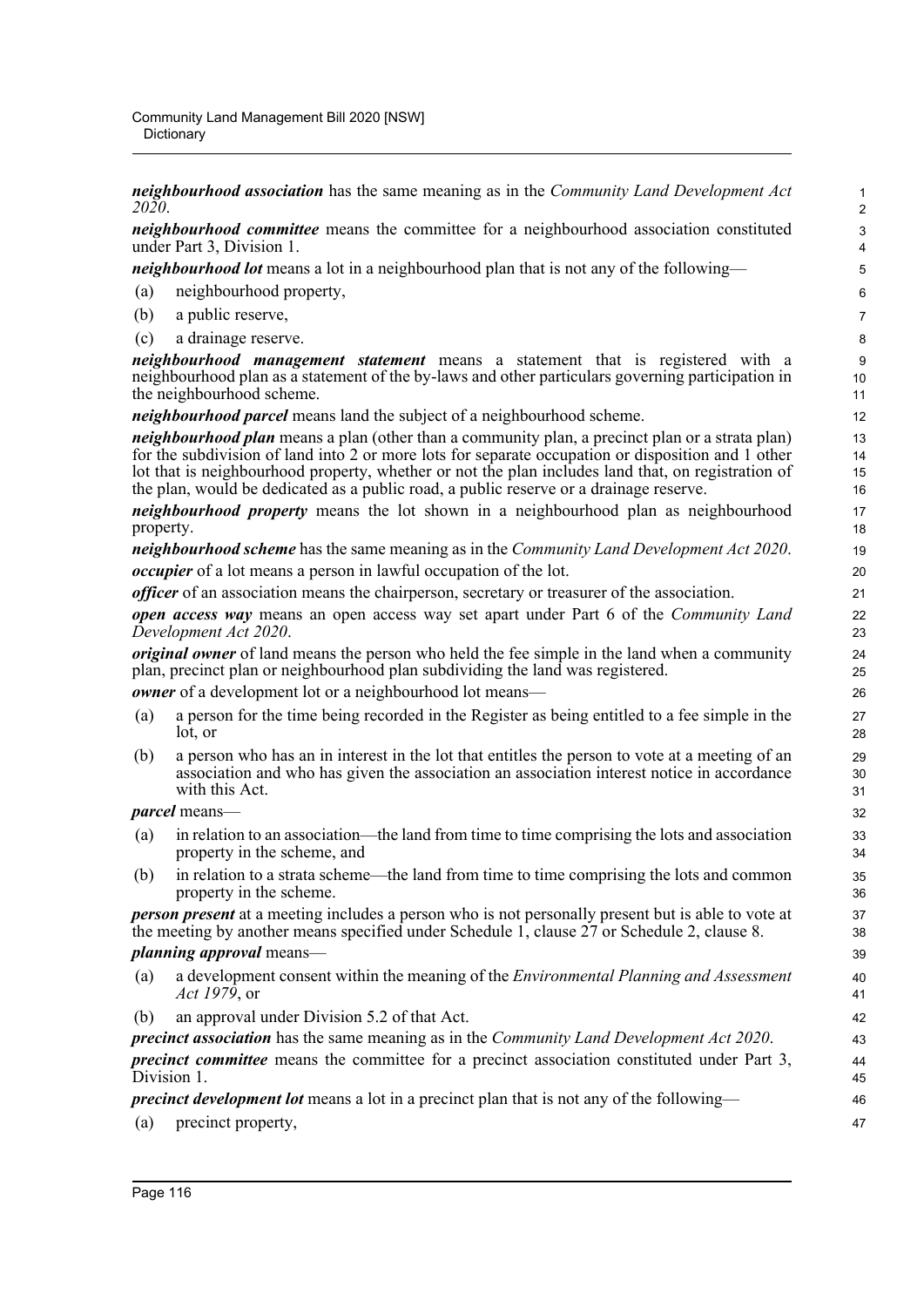| (b) | a public reserve or a drainage reserve,                                                                                                                                                                                                                                                                               | 1                        |
|-----|-----------------------------------------------------------------------------------------------------------------------------------------------------------------------------------------------------------------------------------------------------------------------------------------------------------------------|--------------------------|
| (c) | subject to a subsidiary scheme,                                                                                                                                                                                                                                                                                       | $\overline{c}$           |
| (d) | severed from the precinct scheme.                                                                                                                                                                                                                                                                                     | 3                        |
|     | <i>precinct management statement</i> means a statement that is registered with a precinct plan as a<br>statement of the by-laws and other particulars governing participation in the precinct scheme.                                                                                                                 | 4<br>5                   |
|     | <i>precinct parcel</i> means land the subject of a precinct scheme.                                                                                                                                                                                                                                                   | 6                        |
|     | <i>precinct plan</i> means a plan for the subdivision of land in a community development lot into 2 or<br>more precinct development lots and 1 other lot that is precinct property, whether or not the plan<br>includes land that, on registration of the plan, would be dedicated as a public road, a public reserve | $\overline{7}$<br>8<br>9 |
|     | or a drainage reserve.                                                                                                                                                                                                                                                                                                | 10                       |
|     | <i>precinct property</i> means the lot shown in a precinct plan as precinct property.                                                                                                                                                                                                                                 | 11                       |
|     | <i>precinct scheme</i> has the same meaning as in the <i>Community Land Development Act 2020</i> .                                                                                                                                                                                                                    | 12                       |
|     | private access way means a private access way set apart under Part 6 of the Community Land<br>Development Act 2020.                                                                                                                                                                                                   | 13<br>14                 |
|     | <i>public authority</i> means a public or local authority that is constituted by or under an Act.                                                                                                                                                                                                                     | 15                       |
|     | <i>public reserve</i> has the same meaning as in the <i>Local Government Act 1993</i> .                                                                                                                                                                                                                               | 16                       |
|     | Register means the Register kept under the Real Property Act 1900.                                                                                                                                                                                                                                                    | 17                       |
|     | registered means registered by the Registrar-General.                                                                                                                                                                                                                                                                 | 18                       |
|     | registrar means a registrar of the Tribunal.                                                                                                                                                                                                                                                                          | 19                       |
|     | restricted property means-                                                                                                                                                                                                                                                                                            | 20                       |
| (a) | association property the use of which is restricted by a management statement, or                                                                                                                                                                                                                                     | 21                       |
| (b) | common property in a strata scheme the use of which is restricted by the by-laws of the<br>strata scheme.                                                                                                                                                                                                             | 22<br>23                 |
|     | schedule of unit entitlement for a strata scheme has the same meaning as in the Strata Schemes<br>Development Act 2015.                                                                                                                                                                                               | 24<br>25                 |
|     | scheme means a community scheme, precinct scheme, neighbourhood scheme or strata scheme.                                                                                                                                                                                                                              | 26                       |
|     | <i>Secretary</i> means—                                                                                                                                                                                                                                                                                               | 27                       |
| (a) | the Commissioner for Fair Trading, Department of Customer Service, or                                                                                                                                                                                                                                                 | 28                       |
| (b) | if there is no person employed as Commissioner for Fair Trading—the Secretary of the<br>Department of Customer Service.                                                                                                                                                                                               | 29<br>30                 |
|     | sign includes seal and, for a corporation other than an association or a strata corporation, includes<br>sign as a person authorised by the corporation.                                                                                                                                                              | 31<br>32                 |
|     | special resolution—see section 5.                                                                                                                                                                                                                                                                                     | 33                       |
|     | strata committee has the same meaning as in the Strata Schemes Management Act 2015.<br>strata corporation means an owners corporation constituted for a strata scheme under the Strata                                                                                                                                | 34                       |
|     | Schemes Management Act 2015.                                                                                                                                                                                                                                                                                          | 35<br>36                 |
|     | strata lot means a lot within the meaning of the Strata Schemes Development Act 2015 that is part<br>of a community scheme.                                                                                                                                                                                           | 37<br>38                 |
|     | strata parcel means land the subject of a strata plan.                                                                                                                                                                                                                                                                | 39                       |
|     | strata plan has the same meaning as in the Strata Schemes Development Act 2015.                                                                                                                                                                                                                                       | 40                       |
|     | strata scheme has the same meaning as in the Community Land Development Act 2020.<br>subsidiary body—                                                                                                                                                                                                                 | 41<br>42                 |
| (a) | of a community scheme—means a precinct association, neighbourhood association or strata<br>corporation constituted under a precinct scheme, neighbourhood scheme or strata scheme<br>that is part of the community scheme, or                                                                                         | 43<br>44<br>45           |
| (b) | of a precinct scheme—means a neighbourhood association or strata corporation constituted<br>under a neighbourhood scheme or strata scheme that is part of the precinct scheme.                                                                                                                                        | 46<br>47                 |
|     |                                                                                                                                                                                                                                                                                                                       |                          |